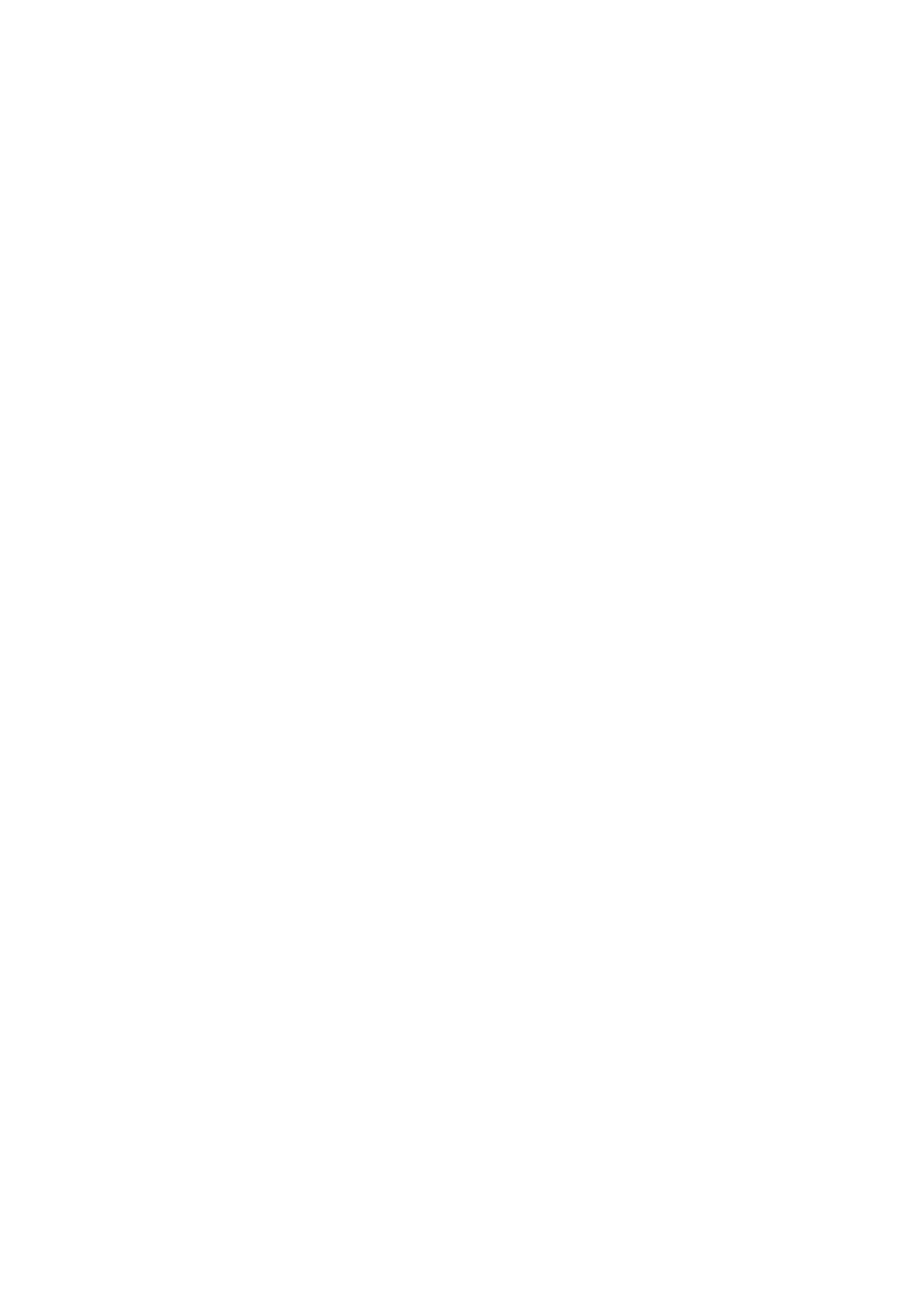# **Table of Contents**

| 1 |                                                                                                                                                |  |
|---|------------------------------------------------------------------------------------------------------------------------------------------------|--|
|   |                                                                                                                                                |  |
|   | RELEVANT LEGAL FRAMEWORK AND PRACTICE 17                                                                                                       |  |
| L |                                                                                                                                                |  |
|   |                                                                                                                                                |  |
|   |                                                                                                                                                |  |
|   |                                                                                                                                                |  |
|   |                                                                                                                                                |  |
|   | B.                                                                                                                                             |  |
|   | $\mathcal{C}$                                                                                                                                  |  |
|   | D.                                                                                                                                             |  |
|   | The Office for Democratic Institutions and Human Rights of the<br>E.<br>Organization for Security and Cooperation in Europe (OSCE/ODIHR)<br>60 |  |
|   |                                                                                                                                                |  |
|   | $A_{-}$                                                                                                                                        |  |
|   | B.                                                                                                                                             |  |
|   | $\mathcal{C}^-$                                                                                                                                |  |
|   | D.                                                                                                                                             |  |
|   | Е.                                                                                                                                             |  |
|   |                                                                                                                                                |  |
|   |                                                                                                                                                |  |
| L | ALLEGED VIOLATION OF ARTICLE 6 § 1 OF THE                                                                                                      |  |
|   |                                                                                                                                                |  |
|   |                                                                                                                                                |  |
|   | II. ALLEGED VIOLATION OF ARTICLE 13 OF THE                                                                                                     |  |
|   | III. APPLICATION OF ARTICLE 41 OF THE CONVENTION 123                                                                                           |  |
|   | $A_{-}$                                                                                                                                        |  |
|   | В.                                                                                                                                             |  |
|   |                                                                                                                                                |  |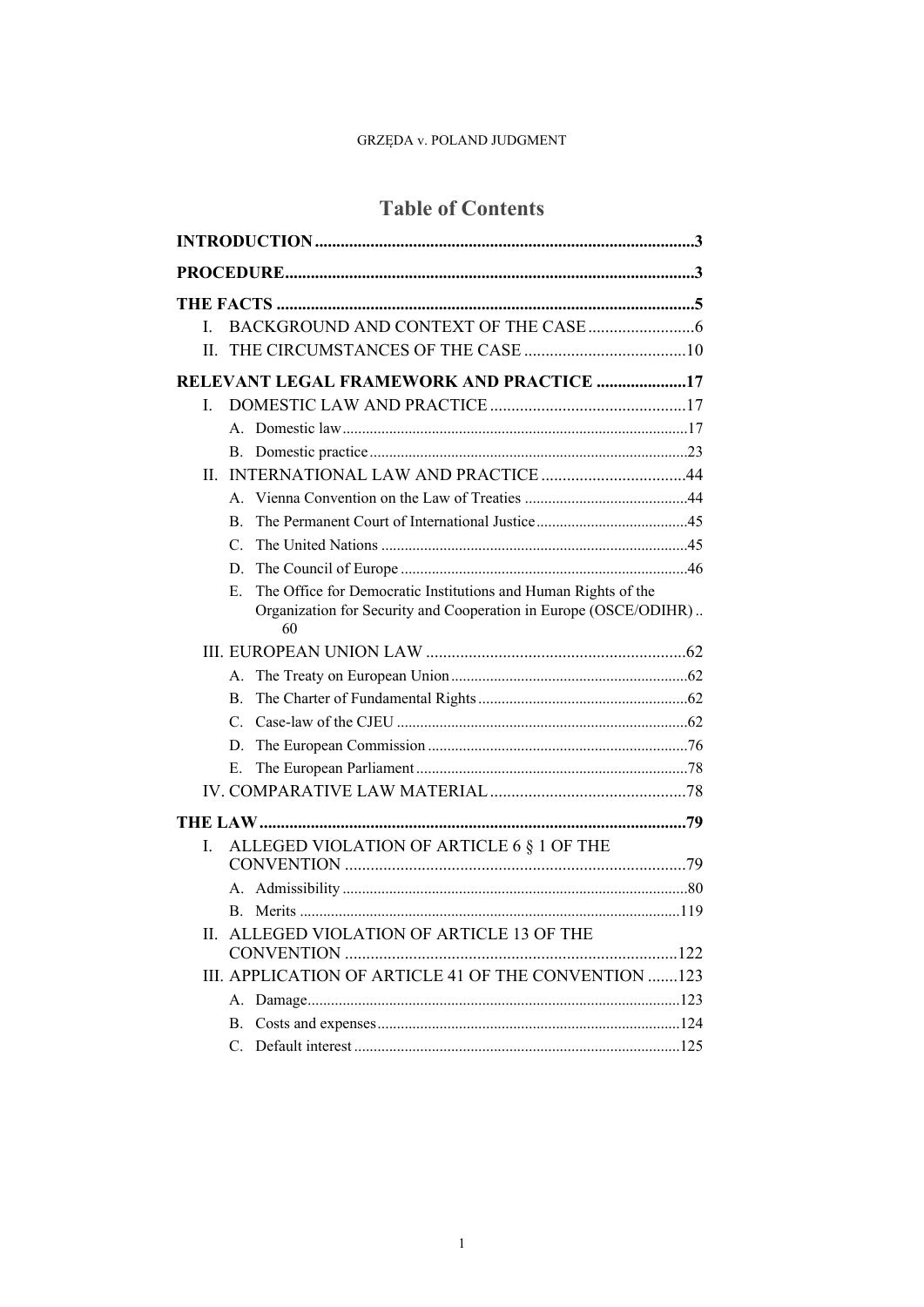| <b>CONCURRING OPINION OF JUDGE LEMMENS 127</b>             |  |
|------------------------------------------------------------|--|
| <b>JOINT PARTLY DISSENTING OPINION OF JUDGES SERGHIDES</b> |  |
| DISSENTING OPINION OF JUDGE WOJTYCZEK135                   |  |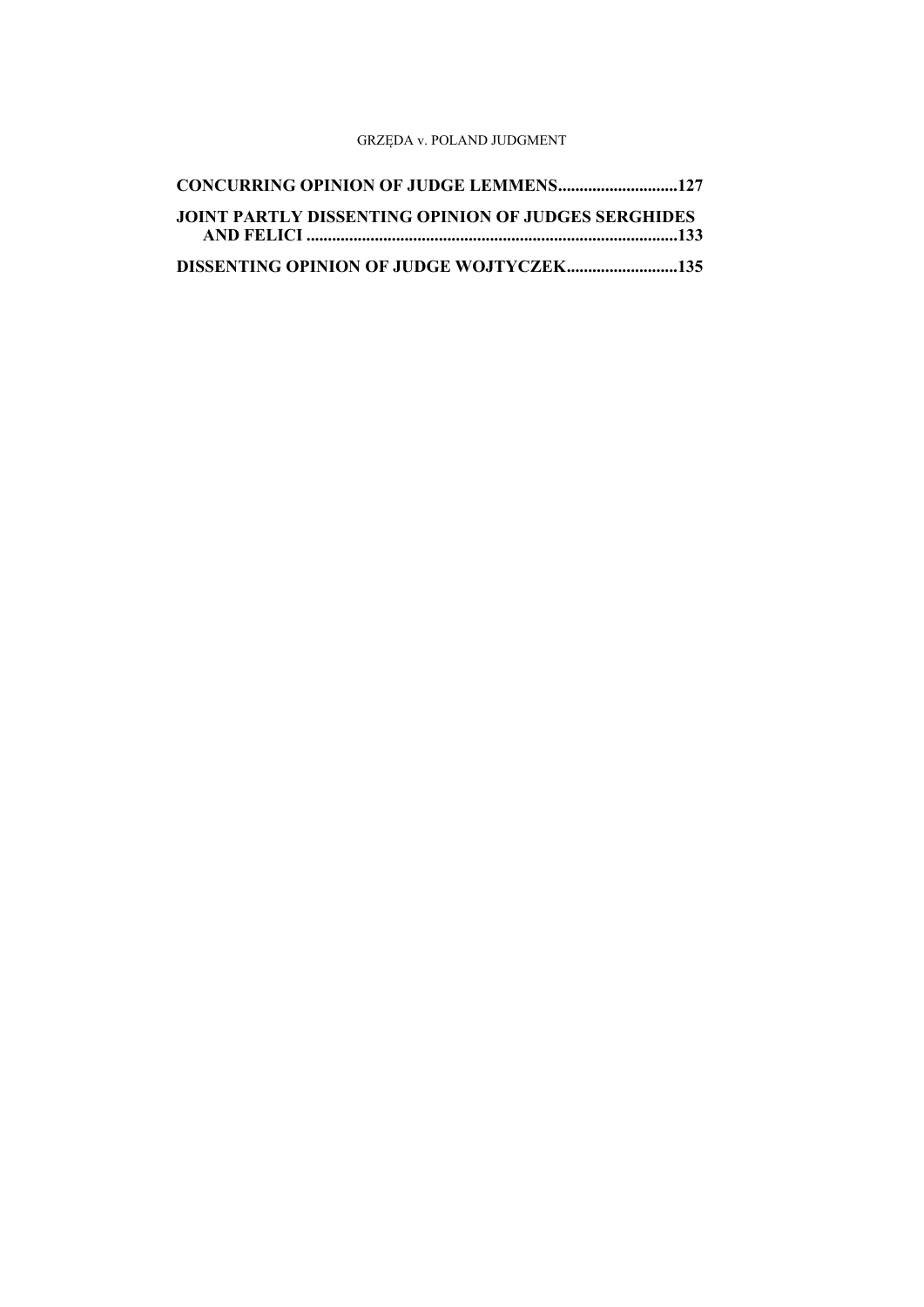## **In the case of Grzęda v. Poland,**

The European Court of Human Rights, sitting as a Grand Chamber composed of:

Robert Spano, *President,* Jon Fridrik Kjølbro, Síofra O'Leary, Yonko Grozev, Paul Lemmens, Krzysztof Wojtyczek, Valeriu Griţco, Egidijus Kūris, Carlo Ranzoni Alena Poláčková, Georgios A. Serghides, Lətif Hüseynov, Gilberto Felici, Darian Pavli, Erik Wennerström, Raffaele Sabato, Saadet Yüksel, *judges,*

and Abel Campos, *Deputy Registrar,*

Having deliberated in private on 19 May and 15 December 2021,

Delivers the following judgment, which was adopted on the last-mentioned date:

## <span id="page-4-0"></span>INTRODUCTION

1. The case concerns the lack of access to a court for the applicant in connection with the premature and allegedly arbitrary termination of his term of office as a judicial member of the National Council of the Judiciary. He relied on Article 6 § 1 and Article 13 of the Convention.

## <span id="page-4-1"></span>**PROCEDURE**

2. The case originated in an application (no. 43572/18) against the Republic of Poland lodged with the Court under Article 34 of the Convention for the Protection of Human Rights and Fundamental Freedoms ("the Convention") by a Polish national, Mr Jan Grzęda ("the applicant"), on 4 September 2018.

3. The applicant was represented by Mr M. Pietrzak and Ms M. Mączka-Pacholak, lawyers practising in Warsaw. The Polish Government ("the Government") were represented by their Agent, Mr J. Sobczak, of the Ministry of Foreign Affairs.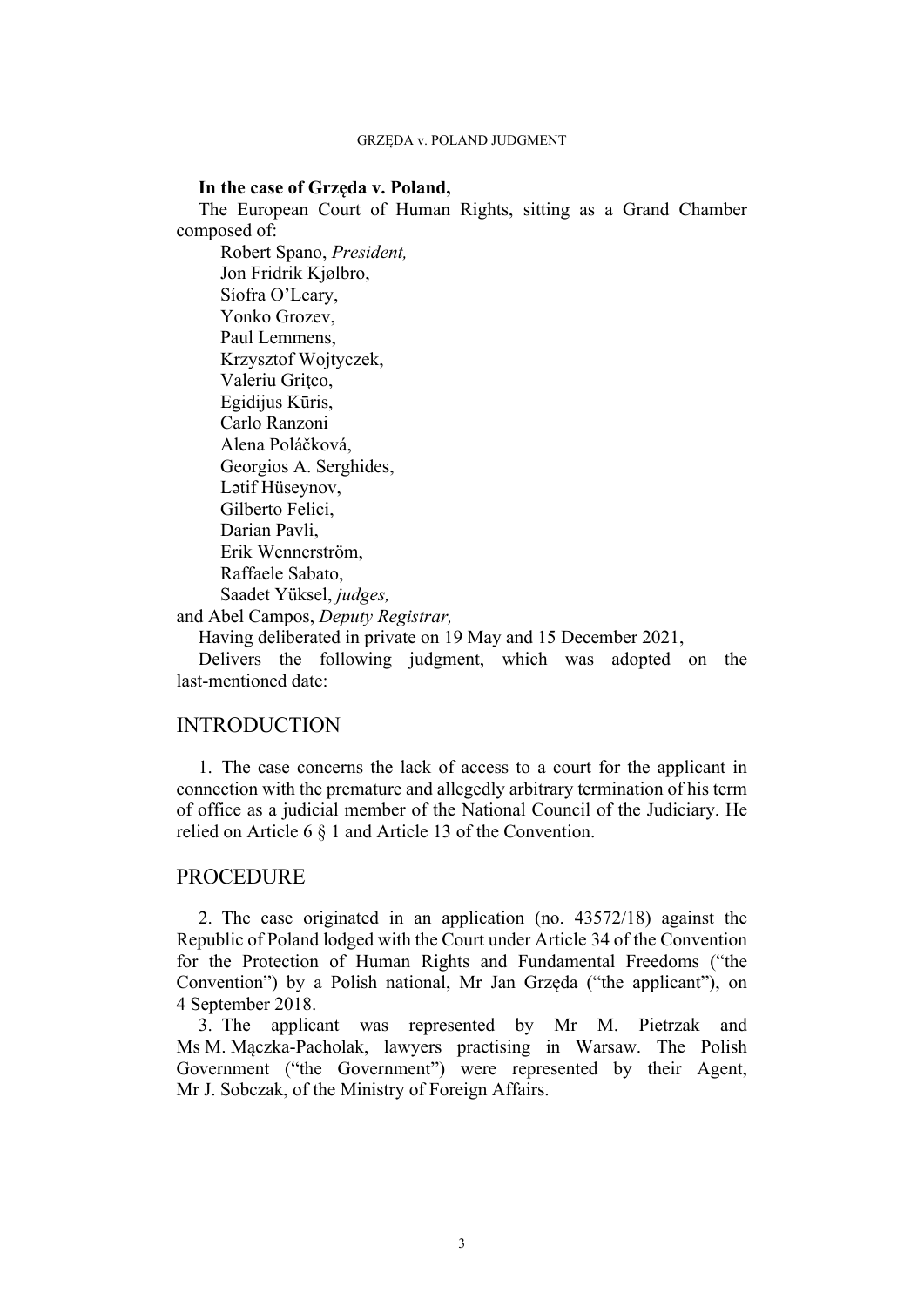4. The application was allocated to the First Section of the Court (Rule 52 § 1 of the Rules of Court). On 9 July 2019 the Government were given notice of the application.

5. The President of the Section granted leave to submit written comments (Article 36 § 2 of the Convention and Rule 44 § 3) to the European Network of Councils for the Judiciary ("the ENCJ"), Amnesty International jointly with the International Commission of Jurists, the Helsinki Foundation for Human Rights (Poland), the Commissioner for Human Rights of the Republic of Poland and the Polish Judges' Association Iustitia, each of which submitted comments.

6. On 10 November 2020 a Chamber of the First Section informed the parties of its intention to relinquish jurisdiction in favour of the Grand Chamber. On 9 December 2020 the Government filed an objection to the Chamber's proposal. On the same date the applicant consented to relinquishment.

7. On 9 February 2021 a Chamber of that Section, composed of Ksenija Turković, President, Krzysztof Wojtyczek, Linos-Alexandre Sicilianos, Alena Poláčková, Gilberto Felici, Erik Wennerström, Raffaele Sabato, judges, and Renata Degener, Deputy Section Registrar, examined the reasons given by the Government in support of their objection. The Chamber concluded, by a majority, that the objection could not be considered "duly reasoned" and decided that it was unable to accept the Government's objection as valid under the terms of Article 30 of the Convention read in conjunction with Rule 72  $\S$  1 and 4<sup>1</sup>. It accordingly relinquished jurisdiction in favour of the Grand Chamber.

8. The composition of the Grand Chamber was decided in accordance with the provisions of Article 26 §§ 4 and 5 of the Convention and Rule 24. At the second deliberations, Carlo Ranzoni, substitute judge, replaced Ksenija Turković, who was unable to take part in the further consideration of the case (Rule 24 § 3).

9. The applicant and the Government each filed observations on the admissibility and merits of the application (Rules 71 and 59 § 1).

10. In addition, third-party comments were received from the "Judges for Judges" Foundation (the Netherlands) jointly with Professor L. Pech; the United Nations Special Rapporteur on the Independence of Judges and Lawyers, Mr D. García-Sayán; and the Governments of Denmark and the Kingdom of the Netherlands, all of whom had been given leave by the President of the Grand Chamber to intervene in the written procedure (Article 36  $\S$  2 of the Convention and Rules 71  $\S$  1 and 44  $\S$  3). Additional written comments were submitted by the Commissioner for Human Rights of the Republic of Poland and the Polish Judges' Association Iustitia. The

<sup>&</sup>lt;sup>1</sup> The reasons for the Chamber's decision were summarised in the press release published on the Court's website on 18 February 2021 at [https://hudoc.echr.coe.int/eng-press?i=003-](https://hudoc.echr.coe.int/eng-press?i=003-6943268-9336044) [6943268-9336044](https://hudoc.echr.coe.int/eng-press?i=003-6943268-9336044).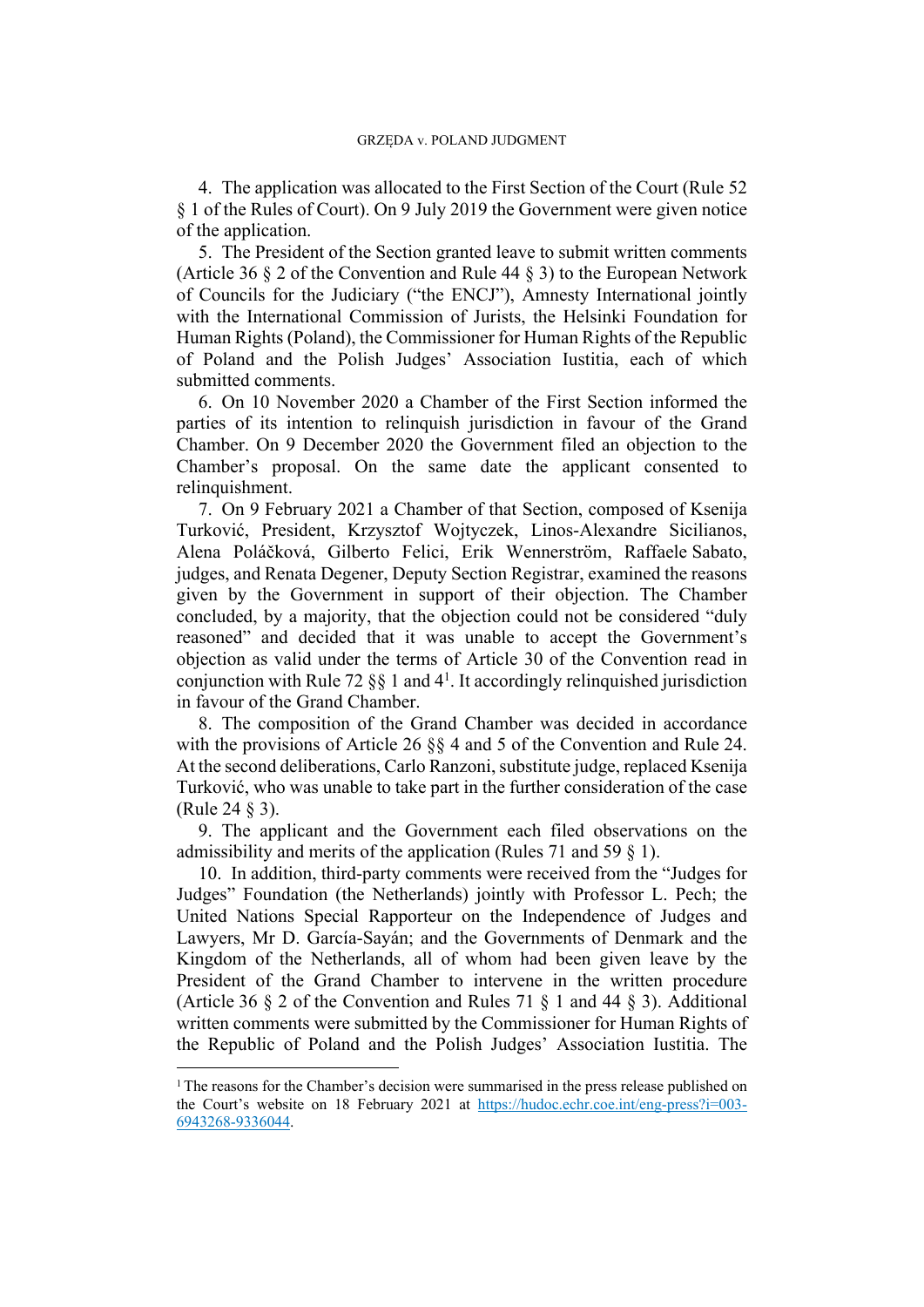comments submitted to the Chamber by the other third-party interveners were included in the Grand Chamber case file.

11. The Grand Chamber took note of the Chamber's decision to relinquish jurisdiction in favour of the Grand Chamber and of the reasons for its rejection of the Government's objection to relinquishment. The Grand Chamber further noted that the Government had not challenged the Chamber's decision in the proceedings before it. Accordingly, the Grand Chamber took no position on the Chamber's decision to relinquish jurisdiction or the reasons underlying that decision and proceeded with the examination of the case.

12. A hearing, with the use of video-conferencing technology, took place in the Human Rights Building, Strasbourg, on 19 May 2021 (Rules 71 and 59 § 3). The Commissioner for Human Rights of the Republic of Poland, who had been granted leave by the President to participate in the oral proceedings before the Grand Chamber, took part in the hearing.

There appeared before the Court:

| (a) for the Government   |             |
|--------------------------|-------------|
| Mr J. SOBCZAK,           | Agent,      |
| Ms A. ROGALSKA-PIECHOTA, | $Co-Agent;$ |
| (b) for the applicant    |             |
| Mr M. PIETRZAK,          |             |
| Ms M. MĄCZKA-PACHOLAK,   | Counsel,    |
| Mr A. PLOSZKA,           | Adviser,    |
| Mr J. GRZEDA,            | Applicant;  |

## (c) *for the third-party intervener the Commissioner for Human Rights of the Republic of Poland*

- Mr M. TABOROWSKI, Deputy Commissioner,
- Mr M. WRÓBLEWSKI, Director, Office of the Commissioner,
- Mr P. FILIPEK, Chief Specialist, Office of the Commissioner.

The Court heard addresses by Mr Sobczak, Mr Pietrzak, Ms Mączka-Pacholak and Mr Filipek, as well as their replies to questions put by judges.

## <span id="page-6-0"></span>THE FACTS

13. The Court considers it essential to the understanding of the nature and context of the applicant's complaint, as well as of the circumstances in which it arose, which are outlined in greater detail in paragraphs 29 et seq. below, to provide the broader domestic background to the present proceedings.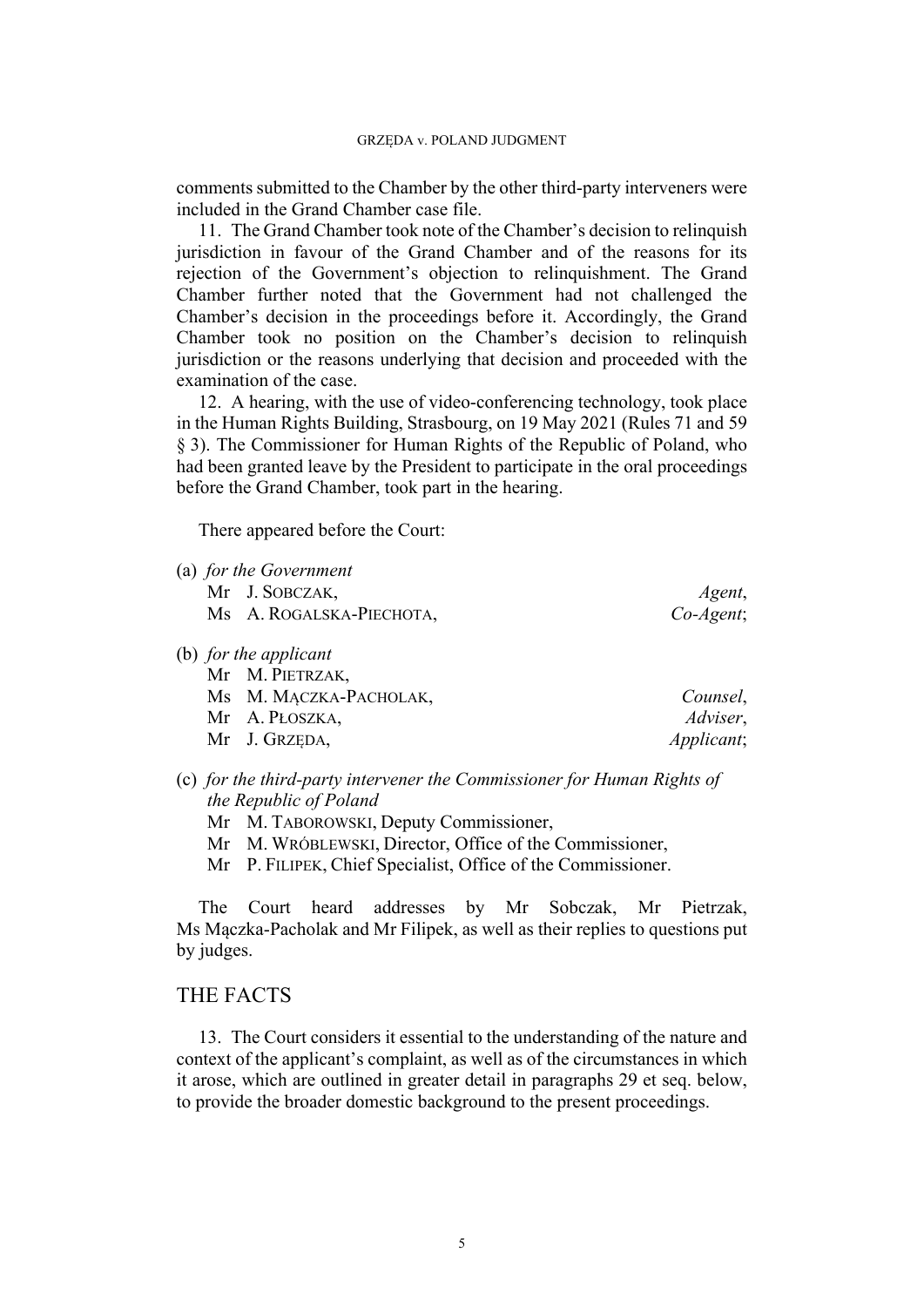## <span id="page-7-0"></span>I. BACKGROUND AND CONTEXT OF THE CASE

14. A candidate of the Law and Justice (*Prawo i Sprawiedliwość*) Party won the presidential elections in May 2015 and took office in August 2015. In the general election of 25 October 2015, a coalition led by the same party obtained a majority in the *Sejm* (the lower house of Parliament) and formed a government. It fell short of the majority required to change the Constitution.

15. One of the first actions of the new majority concerned the Constitutional Court. On 8 October 2015 the previous, seventh-term *Sejm* had elected five new judges of the Constitutional Court. Three of these were to replace judges whose terms of office were to come to an end on 6 November 2015, i.e. within the term of the previous *Sejm*, and two were to replace those whose terms of office were due to expire on 2 and 8 December 2015. The President of the Republic declined to swear them in. The new, eighth-term *Sejm* held its first session on 12 November 2015, which marked the beginning of its term. On 25 November 2015 the new *Sejm*, in an unprecedented move, adopted resolutions revoking the election of the five judges by the previous *Sejm*. Then, on 2 December 2015, it elected five judges who were immediately sworn in by the President of the Republic. In its judgment of 3 December 2015 (no. K 34/15), the Constitutional Court held that a judge of that body should be elected by the *Sejm* whose term covered the date on which his or her seat became vacant. It confirmed that finding in four subsequent rulings<sup>2</sup>. In consequence, the seventh-term *Sejm* had had the power to elect three judges, while the eighth-term *Sejm* could validly elect two. The election of three judges (M.M., L.M. and H.C.) in December 2015 to seats that had been already filled in October sparked an intense legal controversy and marked the beginning of what is widely referred to by analysts as the rule of law crisis in the country.

16. A detailed account of the relevant facts relating to the Constitutional Court can be found in the judgment in *Xero Flor w Polsce sp. z o.o. v. Poland* (no. 4907/18, §§ 4-63, 7 May 2021). In that judgment, the Court held that there had been a violation of Article  $6 \& 1$  as regards the right to a "tribunal" established by law" on account of the participation in the proceedings before the Constitutional Court of the above-mentioned Judge M.M., whose election it found to have been vitiated by grave irregularities.

17. In January 2017 the Government announced plans to reform the ordinary courts, the National Council of the Judiciary (*Krajowa Rada Sądownictwa*; "the NCJ") and the Supreme Court.

18. With regard to the ordinary courts, the Act of 12 July 2017 amending the Act on the Organisation of Ordinary Courts increased the powers of the Minister of Justice, who is at the same time the Prosecutor General (see

<sup>&</sup>lt;sup>2</sup> Judgment of 9 December 2015, no. K  $35/15$ ; decision of 7 January 2016, no. U 8/15; judgment of 9 March 2016, no. K 47/15; and judgment of 11 August 2016, no. K 39/16.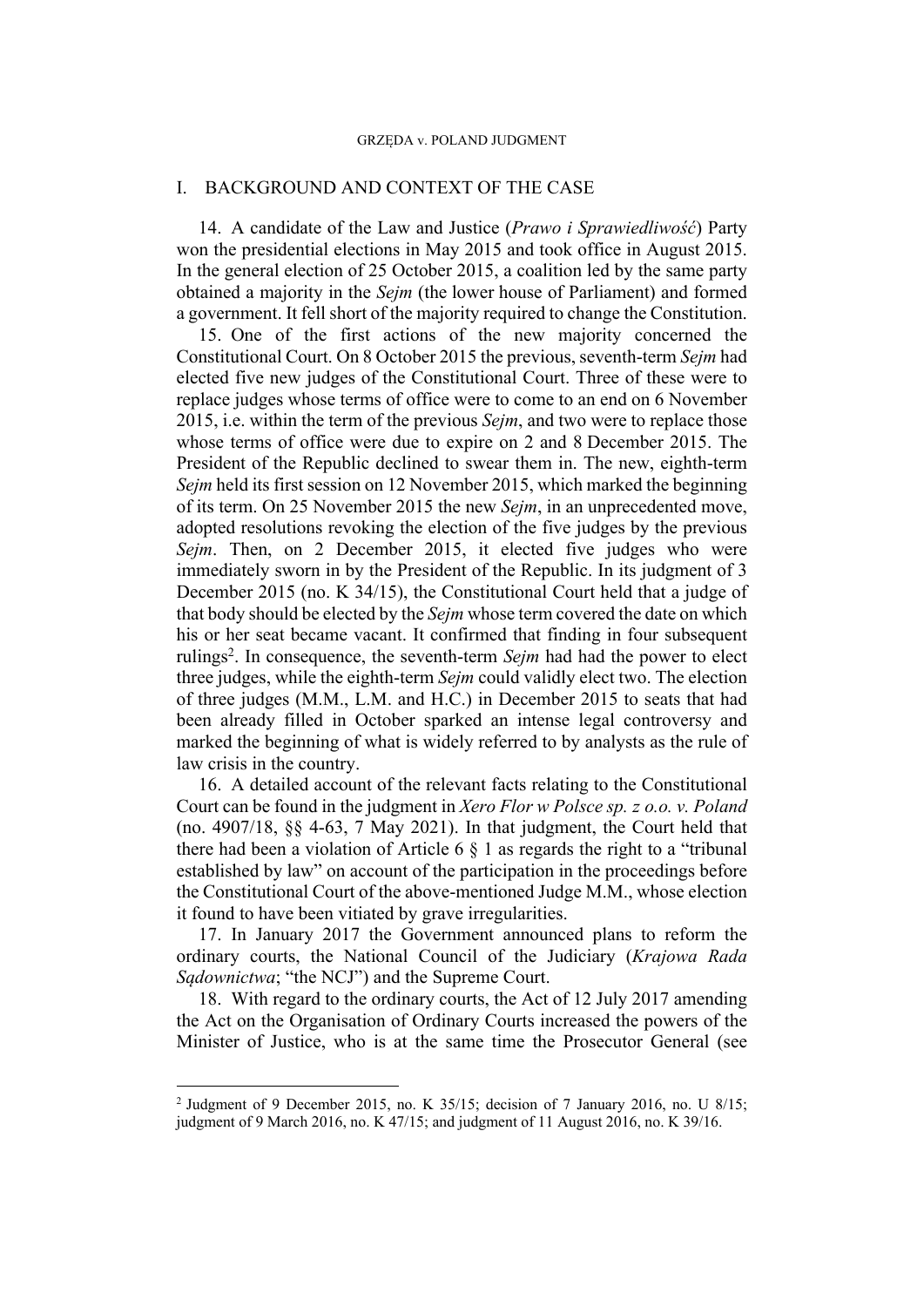paragraph 38 below), in relation to the internal organisation of the courts and to the appointment and dismissal of the presidents and vice-presidents of the courts. It also extended his powers in the areas of promotion and discipline. The Act of 12 July 2017 provided that within the six-month period following its adoption, the Minister could dismiss and appoint court presidents and vicepresidents at his discretion. Two court vice-presidents removed from their posts under this legislation lodged their applications with the Court, complaining that their premature removal was not amenable to judicial review. In its judgment in *Broda and Bojara v. Poland* (nos. 26691/18 and 27367/18, 29 June 2021) the Court found that the applicants had been deprived of the right of access to a court, in violation of Article 6 § 1, in relation to the Minister's decisions removing them from their posts before the expiry of their respective terms of office.

19. In July 2017 Parliament also adopted the Act Amending the Act on the NCJ and the Act on the Supreme Court. However, the President of the Republic vetoed them. Subsequently, the President submitted to the *Sejm* his own legislative proposals for the institutions concerned.

20. In December 2017 Parliament adopted the Act Amending the Act on the NCJ ("the 2017 Amending Act"). The 2017 Amending Act transferred the power to elect the fifteen judicial members of the NCJ from respective assemblies of judges to the *Sejm*. It also terminated prematurely the terms of office of those judicial members who, like the applicant, had been elected under the previous regulations (see paragraphs 52 and 54 below).

21. In December 2017 Parliament also adopted the new Act on the Supreme Court. The Act, *inter alia*, modified the organisation of the Supreme Court by creating two new chambers: (1) the Disciplinary Chamber (*Izba Dyscyplinarna*) and (2) the Chamber of Extraordinary Review and Public Affairs (*Izba Kontroli Nadzwyczajnej i Spraw Publicznych*). The judges of these new chambers were appointed by the President of the Republic on the recommendation of the new NCJ. In the *Reczkowicz v. Poland* (no. 43447/19, 22 July 2021) judgment, the Court held that the Disciplinary Chamber of the Supreme Court was not a "tribunal established by law" and found a violation of Article 6 § 1 of the Convention in that regard. This judgment became final on 22 November 2021 when the panel of the Grand Chamber took note of the Government's withdrawal of its request to refer that case to the Grand Chamber. In its judgment in *Dolińska-Ficek and Ozimek v. Poland* (nos. 49868/19 and 57511/19, 8 November 2021, not yet final on the date of adoption of the present judgment) the Court found a similar breach of Article 6 § 1 of the Convention, having concluded that the Chamber of Extraordinary Review and Public Affairs of the Supreme Court was not a "tribunal established by law"<sup>3</sup>.

<sup>3</sup>The Court will not refer to *Dolińska-Ficek and Ozimek v. Poland* or to any other of its judgments that were not final at the time of adoption of the present judgment, or to judgments of other courts that were delivered after the adoption of the present judgment.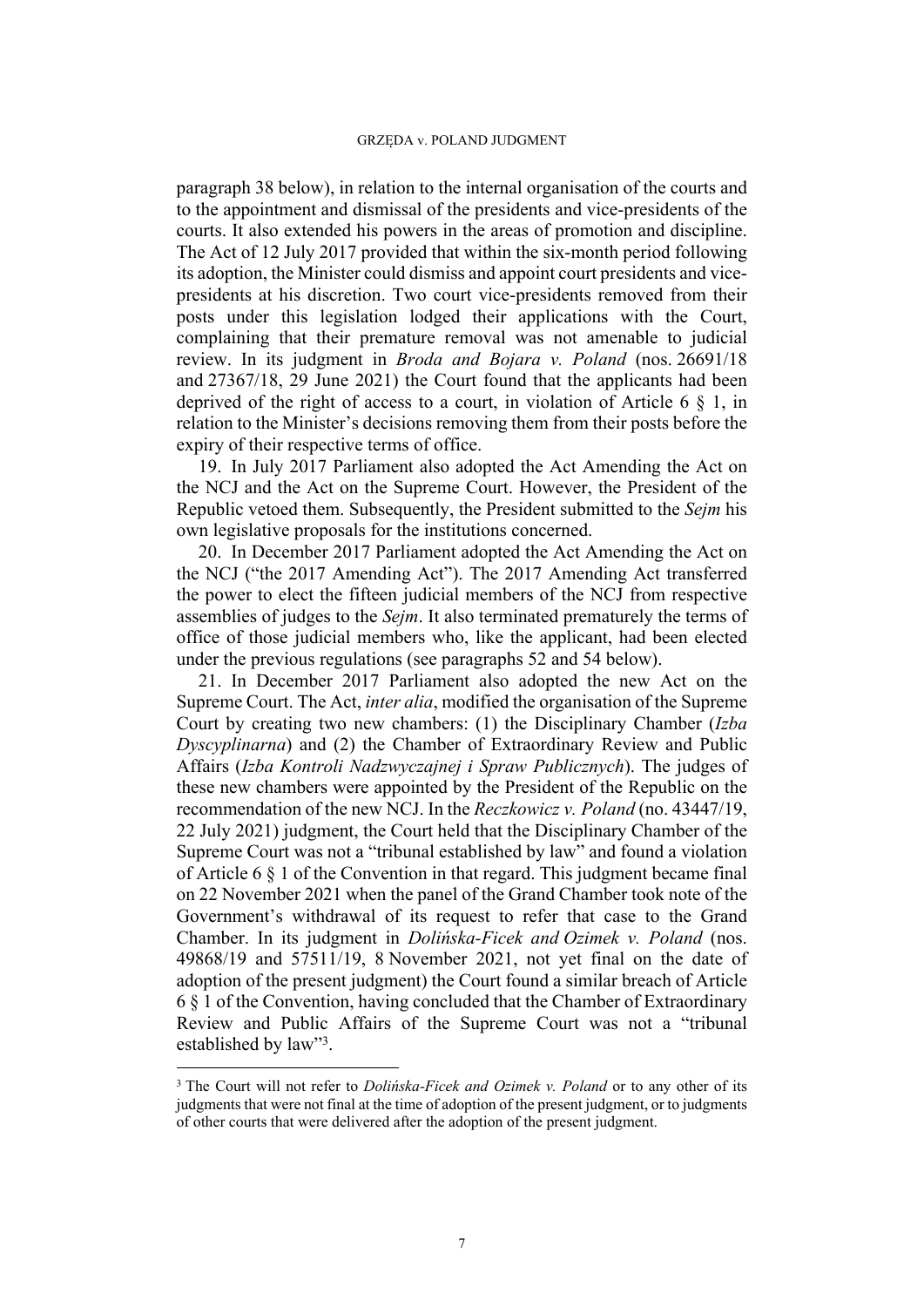22. The new Act on the Supreme Court also lowered the retirement age for Supreme Court judges from 70 to 65 years, with the consequence that about one-third of the judges of that court would have to leave their posts prematurely, including the First President of the Supreme Court. The President of the Republic was granted discretion to decide whether to allow the persons concerned to continue in office beyond that age. The European Commission brought an infringement action against Poland in connection with the adoption of the law. The Court of Justice of the European Union ("the CJEU") issued an interim order on 17 December 2018 suspending the application of the relevant provisions of the law (C-619/18 R, EU:C:2018:1021). It then held in its judgment of 24 June 2019 (C-619/18, *Commission v. Poland (Independence of the Supreme Court)*, EU:C:2019:531) that lowering the retirement age in respect of sitting judges failed to fulfil Poland's obligations under EU law. Following the interim order of 17 December 2018, Parliament amended the Act on the Supreme Court. It limited the application of the new retirement age of 65 solely to judges of the Supreme Court who had entered into service after 1 January 2019 and allowed the reinstatement to that court of judges who had entered into service before that date and who had been obliged to retire under the contested legislation.

23. Furthermore, the rules on the disciplinary liability of judges were significantly changed by the Act of 8 December 2017 on the Supreme Court amending the Act on the Organisation of Ordinary Courts. The amended legislation considerably increased the role of the Minister of Justice/Prosecutor General in the area of judicial discipline. According to the Venice Commission, there was "an intensification of the disciplinary procedures against ordinary judges" and "inquiries ... were opened ... in respect of more than forty judges who were vocal in criticising the reform"<sup>4</sup> . In October 2019 the European Commission brought infringement proceedings on the grounds that Poland had failed to fulfil its obligations under EU law by adopting the new disciplinary regime for judges. On 8 April 2020 the CJEU in its interim decision ordered Poland to suspend the application of the provisions on the powers of the Disciplinary Chamber with regard to disciplinary cases concerning judges pending the resolution of the case (C-791/19 R, EU:C:2020:277). Despite the CJEU's interim decision, the Disciplinary Chamber has continued to operate and has decided, for example, to lift immunity from prosecution in cases against judges. In its judgment of 15 July 2021 (C-791/19, *Commission v. Poland (Disciplinary regime for judges)*, EU:C:2021:596), the CJEU held that the disciplinary regime for

<sup>4</sup>See the joint urgent opinion of the Venice Commission and the Directorate General of Human Rights and Rule of Law (DGI) of the Council of Europe on Amendments to the Law on the Common Courts, the Law on the Supreme Courts and Some Other Laws of 18 June 2020, CDL-AD(2020)017, § 11. On 1 September 2020 a case of this kind was communicated to the Government: *Tuleya*, no. 21181/19.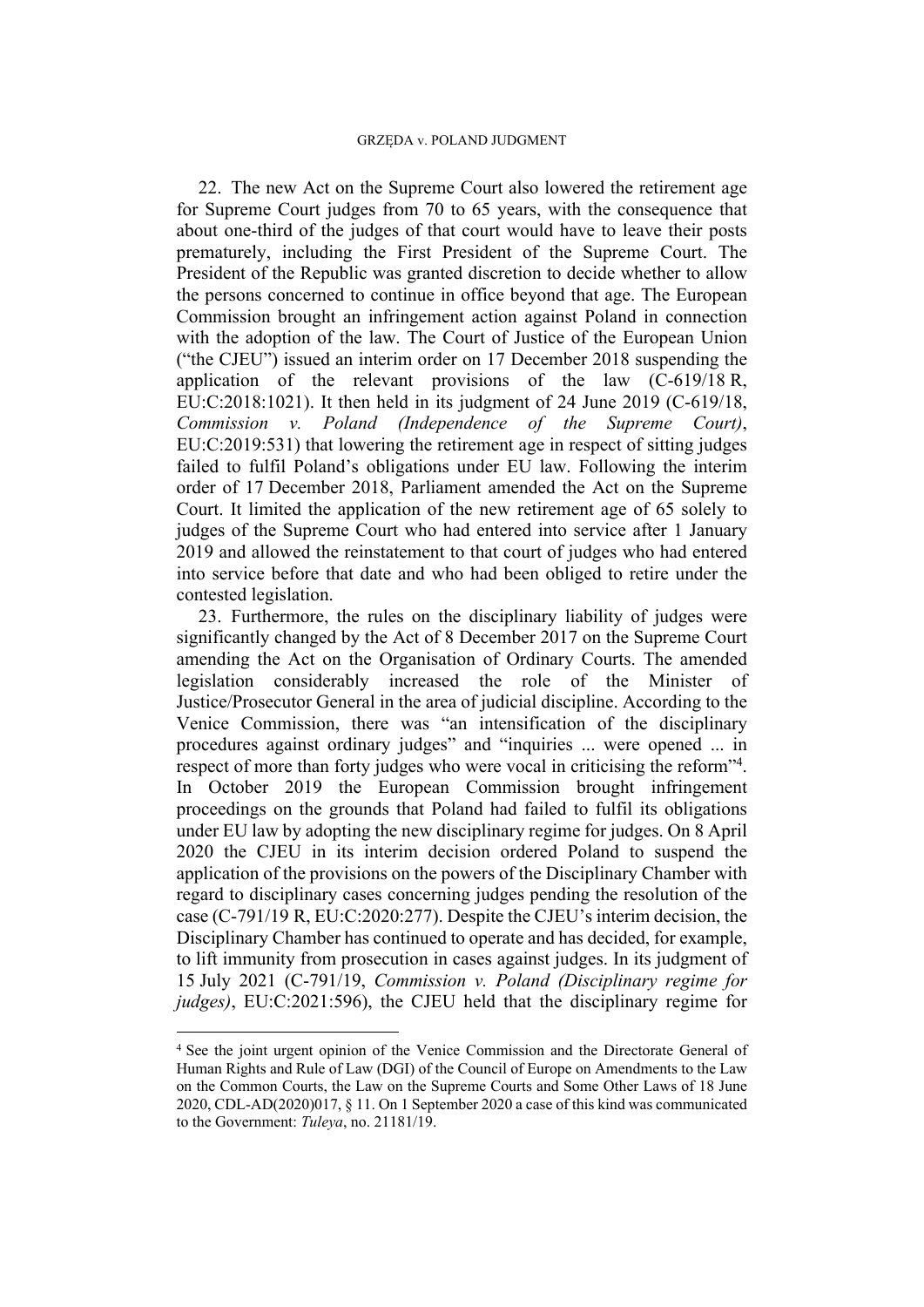judges in Poland was not compatible with EU law (see paragraphs 160-161 below).

24. On 20 December 2017 the European Commission initiated for the first time the procedure under Article 7(1) of the Treaty on European Union (TEU). The Commission submitted a reasoned proposal to the Council of the European Union, inviting it to determine that there was a clear risk of a serious breach of the rule of law by the Republic of Poland. It referred, *inter alia*, to the threats to the independence of the ordinary judiciary. The Commission observed that over a period of two years more than thirteen consecutive laws had been enacted affecting the entire structure of the justice system in Poland. The common pattern in all these legislative changes was that the executive or legislative branches were systematically enabled to interfere significantly with the composition, powers, administration and functioning of those authorities and bodies (see paragraph 163 below).

25. In December 2019 Parliament passed the Act Amending the Act on the Organisation of Ordinary Courts, the Act on the Supreme Court and Certain Other Acts ("the 2019 Amending Act"). The 2019 Amending Act, which entered into force on 14 February 2020, introduced new disciplinary offences and sanctions for judges, including for questioning the lawfulness of judicial appointments made with the participation of the new NCJ. On 31 March 2021 the European Commission commenced infringement proceedings in respect of that law. It considered that the law undermined the independence of Polish judges and was incompatible with the primacy of EU law. Moreover, the law prevented Polish courts, including by using disciplinary proceedings, from directly applying certain provisions of EU law protecting judicial independence, and from making references for preliminary rulings on such questions to the CJEU. The Commission also decided to ask the CJEU to order interim measures until it had given a judgment in the case. On 14 July 2021 the Vice-President of the CJEU issued an interim order in the case (C-204/21 R, EU:C:2021:593). Poland was required to suspend, *inter alia*, the application of several provisions of the Act on the Supreme Court and the Act on the Organisation of Ordinary Courts, as amended by the 2019 Amending Act, relating to the competences of the Disciplinary Chamber of the Supreme Court. On 27 October 2021 the Vice-President of the CJEU ordered Poland to pay to the European Commission a periodic penalty payment of EUR 1,000,000 per day until such time as that Member State complies with the obligations arising from the order of 14 July 2021, or, if it fails to do so, until the date of delivery of the final judgment in the case (C-204/21 R, EU:C:2021:878).

26. On 29 March 2021 the Prime Minister lodged an application with the Constitutional Court asking it to review, *inter alia*, the constitutionality of Article 19(1), second subparagraph, in conjunction with Article 4(3) of the TEU interpreted as meaning that, for the purposes of ensuring effective legal protection, the body applying the law was authorised or obliged to apply legal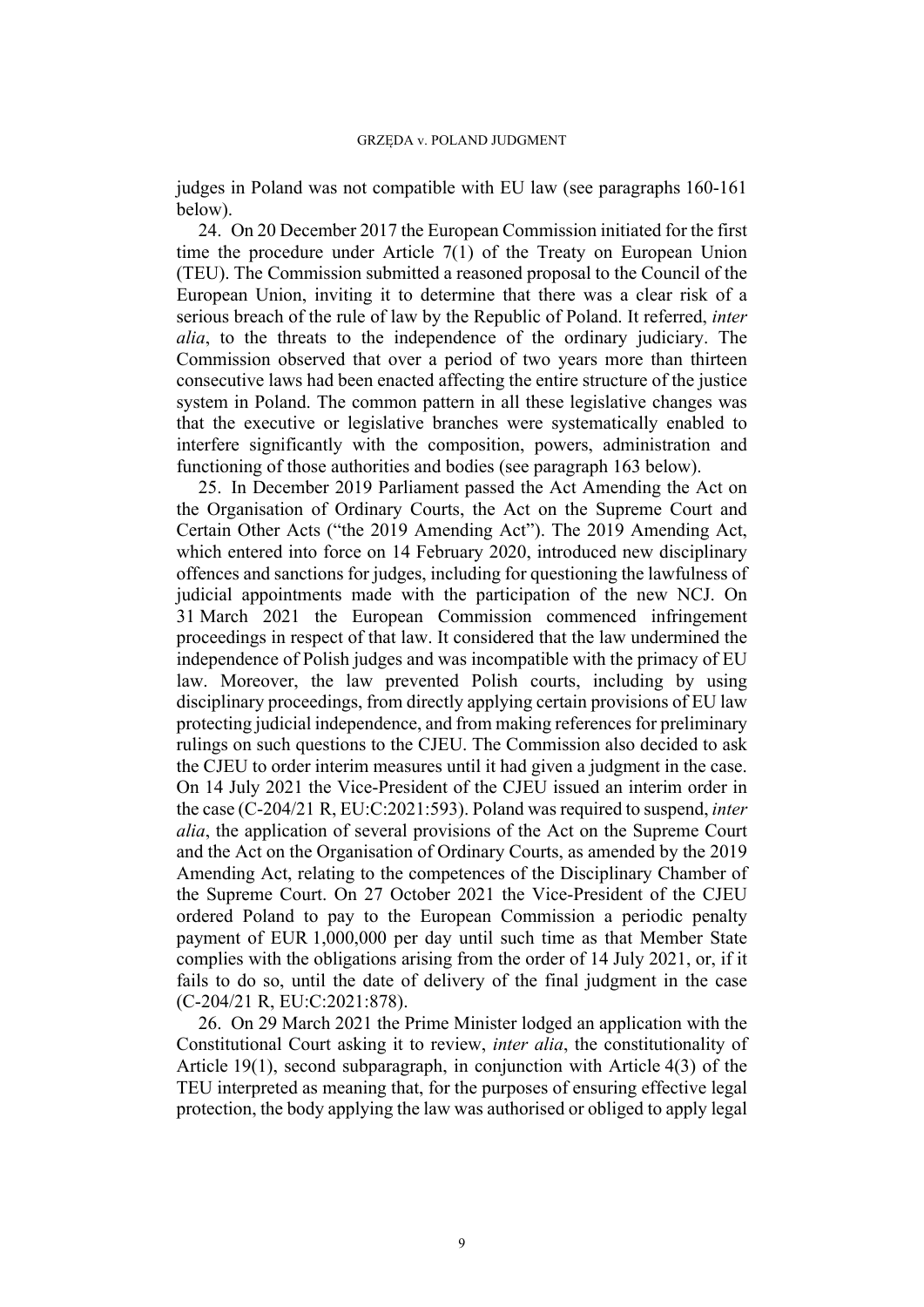provisions in a manner inconsistent with the Constitution. The Prime Minister further challenged the constitutionality of Article 19(1), second subparagraph, in conjunction with Article 2 TEU, interpreted as empowering a court to review the independence of judges appointed by the President of the Republic and to review a resolution of the NCJ concerning a proposal to the President of the Republic for appointment of a judge. In its judgment of 7 October 2021 (no. K 3/21), the Constitutional Court held that the contested provisions of the TEU were incompatible with the Constitution (see paragraphs 96-97 below).

27.On 27 July 2021 the Prosecutor General (on the connection between this office and that of Minister of Justice see paragraph 38 below) lodged an application with the Constitutional Court challenging the constitutionality of Article 6 § 1 of the Convention in connection with the Court's judgment in *Xero Flor w Polsce sp. z o.o. v. Poland* (cited above). He alleged that Article 6  $\S$  1 of the Convention was unconstitutional, in so far as (1) the term "tribunal" used in that provision included the Constitutional Court, (2) it allowed the proceedings before that court to be covered by the requirements ensuing from Article 6 of the Convention, and (3) it encompassed the review by the Court of the legality of the election of Constitutional Court judges in order to determine whether that court was an independent and impartial tribunal established by law. In its judgment of 24 November 2021 (no. K 6/21), the Constitutional Court partly upheld this challenge (see paragraphs 98-99 below).

28. On 9 November 2021 the Prosecutor General lodged an application with the Constitutional Court alleging that Article 6  $\S$  1 of the Convention was incompatible with several constitutional provisions. This application is related to the Court's judgments in the cases of *Broda and Bojara v. Poland*  and *Reczkowicz v. Poland* (both cited above). He claimed that Article 6 § 1 of the Convention was unconstitutional, in so far as (1) it authorised the Court to create under domestic law the subjective right of a judge to hold an administrative post in the judiciary, (2) the requirement of a "tribunal established by law" in that provision did not take account of the universally binding provisions of the Polish Constitution and statutes, as well as the final and universally binding judgments of the Polish Constitutional Court, and (3) it allowed domestic or international courts to determine the compatibility of laws concerning the organisation of the judiciary, the jurisdiction of the courts, and the NCJ with the Polish Constitution and the Convention, in order to ascertain whether the requirement of a "tribunal established by law" was fulfilled. The case is pending before the Constitutional Court (no. K 7/21).

## <span id="page-11-0"></span>II. THE CIRCUMSTANCES OF THE CASE

29. The applicant was born in 1956 and lives in Piła.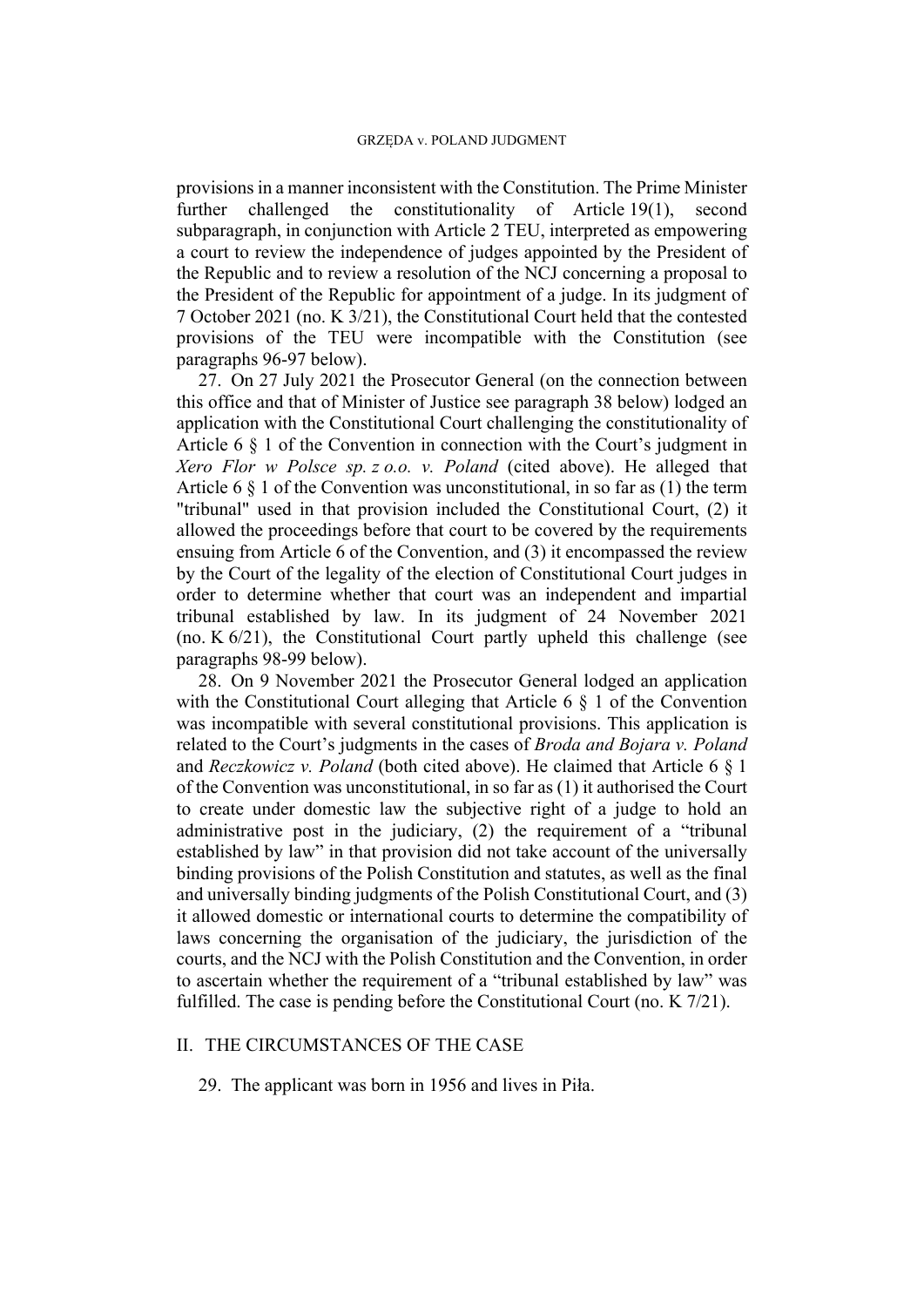30. In 1986 the applicant was appointed as judge of the Trzcianka District Court, and subsequently as judge of the Poznań Regional Court. In April 1999 he was appointed as judge of the Supreme Administrative Court. At the relevant time he was a member of the Gorzów Wielkopolski Regional Administrative Court.

31. On 11 January 2016 the applicant was elected by the General Assembly of Judges of the Supreme Administrative Court with the participation of the Representatives of the General Assemblies of Judges of the Regional Administrative Courts as a member of the National Council of the Judiciary for a four-year term of office, that is until 11 January 2020 (see the relevant constitutional and legislative provisions at paragraphs 66 and 68 below).

32. The NCJ is a constitutional organ tasked with safeguarding the independence of courts and judges (see Article 186 § 1 of the Constitution). One of its principal functions is to evaluate and nominate candidates for appointment to judicial office for every level and type of court. The candidates proposed by the NCJ are submitted to the President of the Republic for appointment.

33. Article 187 § 1 of the Constitution provides that the NCJ is composed as follows: (1) the First President of the Supreme Court, the Minister of Justice, the President of the Supreme Administrative Court and an individual appointed by the President of the Republic; (2) fifteen judges elected from among the judges of the Supreme Court, ordinary courts, administrative courts and military courts; and (3) four members elected by the *Sejm* from among its deputies and two members elected by the Senate from among its senators (see paragraph 66 below).

34. In January 2017 the government announced plans for a large-scale judicial reform regarding the NCJ, the Supreme Court and the ordinary courts. The Minister of Justice explained that a comprehensive reform was needed in order to, *inter alia*, increase the efficiency of the administration of justice and make the election of NCJ members more democratic.

35. On 14 March 2017 the government introduced in the *Sejm* a bill, drafted by the Ministry of Justice, to amend the 2011 Act on the National Council of the Judiciary. The bill proposed that the judicial members of the NCJ would be elected by the *Sejm* instead of by judicial assemblies and that the term of office of the sitting judicial members would be terminated. Two further bills on the Supreme Court and the Organisation of Ordinary Courts were introduced by the deputies of the majority.

36. The bill amending the Act on the NCJ was critically assessed by the NCJ, the Supreme Administrative Court, the National Bar Association, the Commissioner for Human Rights and the Organization for Security and Cooperation in Europe (OSCE)'s Office for Democratic Institutions and Human Rights (ODIHR) in their respective opinions of 30 and 31 January, 5 and 12 April and 5 May 2017. The opinions stated that the proposed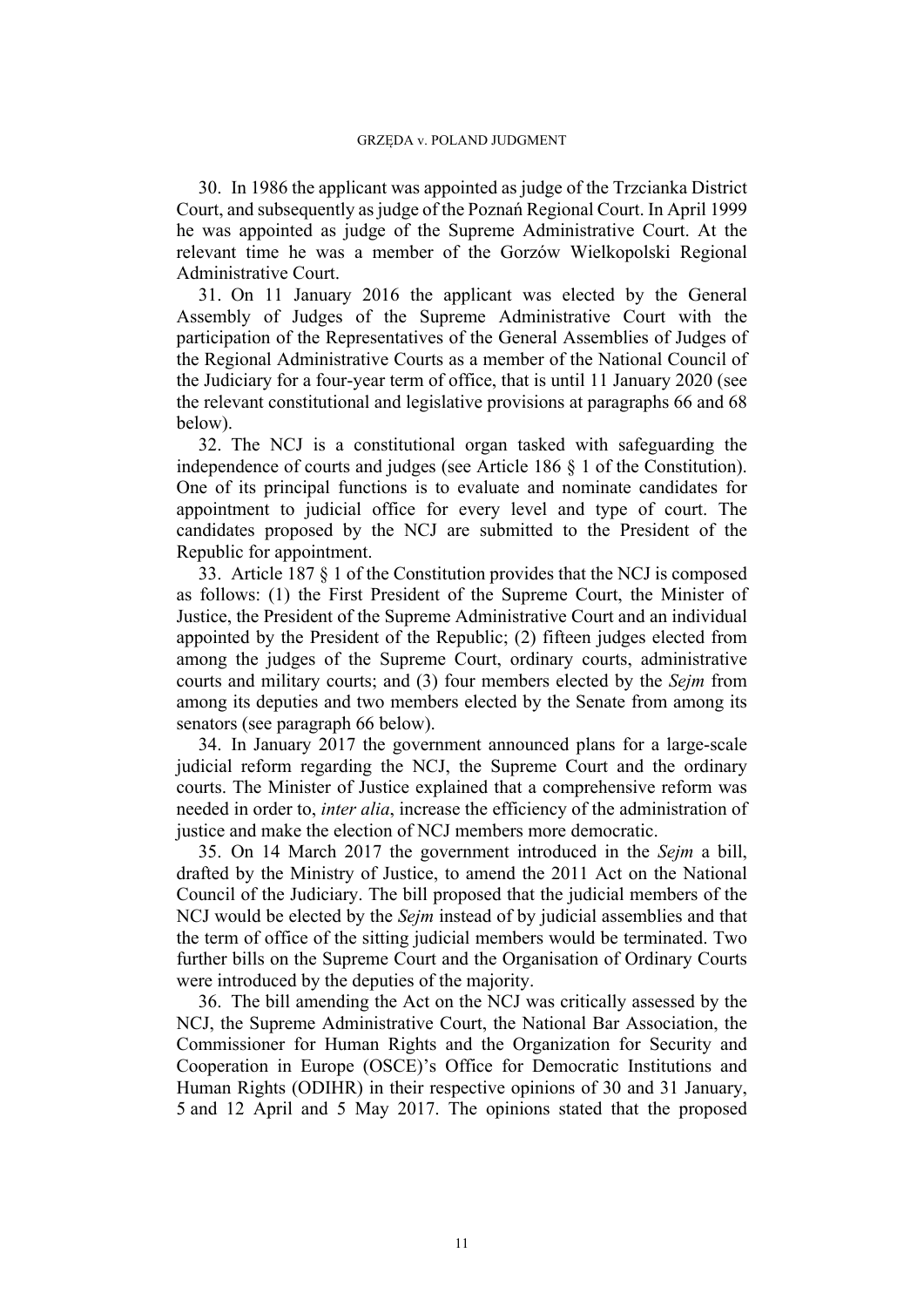amendments violated the Constitution in that they allowed the legislature to take control of the NCJ in contradiction with the principle of the separation of powers. According to the same opinions, the amendments would also result in the unconstitutional termination of the constitutionally prescribed fouryear term of office of the judicial members of the NCJ.

37. In the framework of the legislative process, the Government appointed a number of constitutional law experts with a view to assessing the constitutionality of the proposed measures concerning the NCJ. Those experts stated that the existing practice of electing judicial members of the NCJ from among judges for an individual term of office – instead of a joint term – was not based on the Constitution. The Government did not produce the opinions of the above-mentioned experts.

38. On 11 April 2017 the Prosecutor General, who is at the same time the Minister of Justice, according to the Act on the Public Prosecutor's Office of 28 January 2016, which merged these two offices, lodged an application with the Constitutional Court, challenging the constitutionality of certain provisions of the Act of 12 May 2011 on the National Council of the Judiciary (*ustawa z 12 maja 2011 r. o Krajowej Radzie Sądownictwa*; "the 2011 Act on the NCJ"). According to the Polish Constitution, the Prosecutor General is entitled to apply to the Constitutional Court (Article 191 § 1(1) of the Constitution). The Prosecutor General alleged that as regards the election of judges to the NCJ the impugned provisions treated different groups of judges unequally depending on the level of jurisdiction, resulting in unequal representation of judges on the NCJ. He further challenged the provisions regulating the term of office of the elected judicial members of the NCJ, claiming that treating their terms of office as individual in nature was contrary to the Constitution.

39. The Constitutional Court gave judgment on 20 June 2017 (no. K 5/17) in a bench composed of judges M.W., G.J., L.M., M.M. (the rapporteur) and J.P.

40. In its general observations, the Constitutional Court noted that the NCJ was a constitutional body tasked with protecting the independence of courts and judges. It also noted that the NCJ was not a judicial authority, and thus the constitutional standards relevant for courts and tribunals were not applicable to the NCJ. Nor should the NCJ be regarded as part of judicial self-governance. The hybrid composition of the Council made it an organ which ensured the balance of and cooperation between the different powers of government.

41. The Constitutional Court held that the provisions governing the procedure for electing members of the NCJ from among judges of the ordinary courts and of administrative courts<sup>5</sup> were incompatible with

<sup>&</sup>lt;sup>5</sup> Section 11(3) and (4) in conjunction with section 13(1) and (2) as well as section 11(2) in conjunction with section 12(1) of the 2011 Act on the NCJ.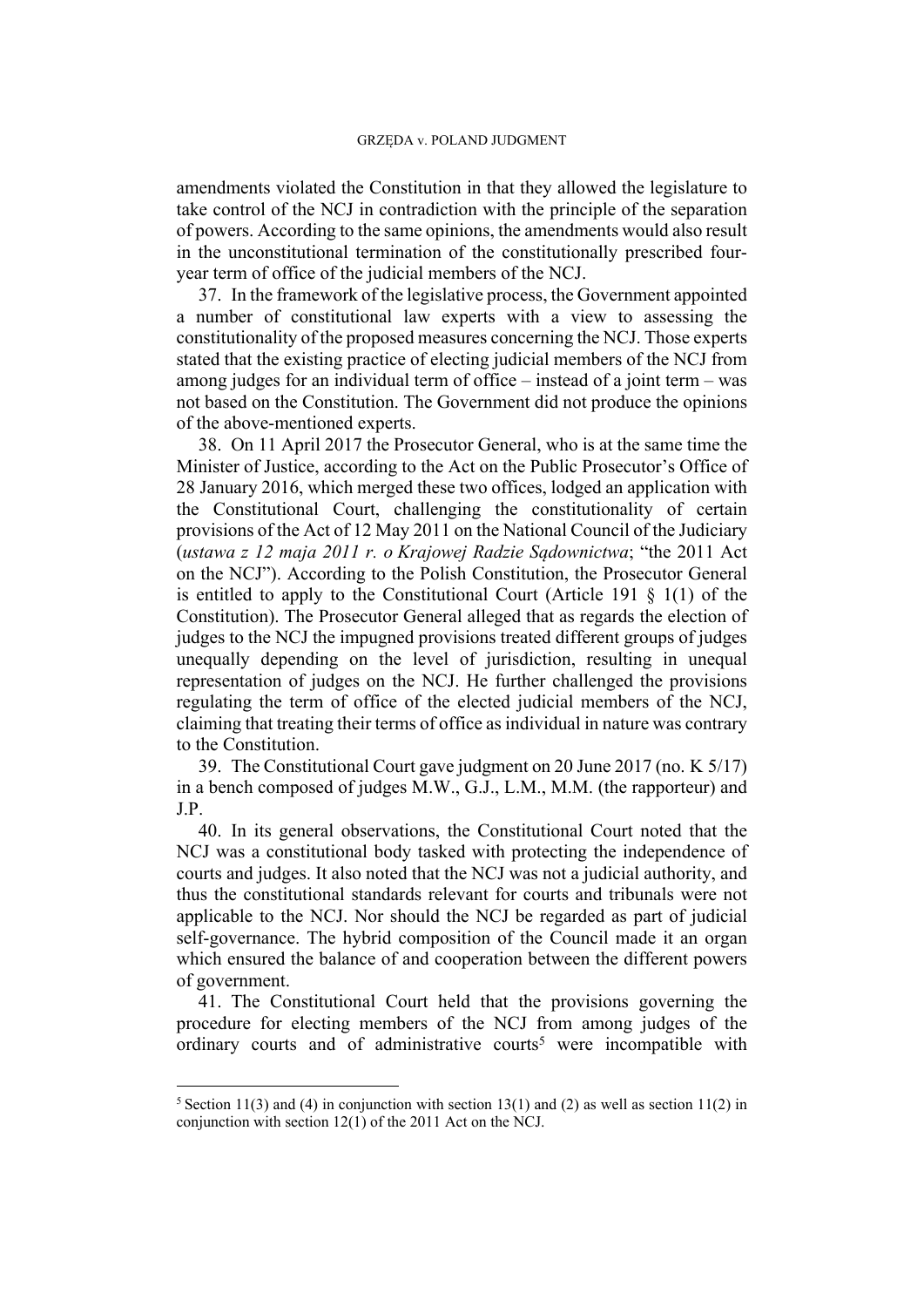Article 187 § 1 (2) and § 4 in conjunction with Article 32 of the Constitution. The impugned provisions introduced an unjustified differentiation with regard to the election of judges to the NCJ from the respective levels of the ordinary and administrative courts and did not provide equal opportunities to stand for election to the NCJ. The Constitutional Court found that the impugned provisions treated unequally judges of district and regional courts in comparison with judges of courts of appeal, as well as judges of district courts in comparison with judges of the regional courts. The same went for judges of the regional administrative courts in comparison with judges of the Supreme Administrative Court.

42. Secondly, the Constitutional Court held that section 13(3) of the 2011 Act on the NCJ, interpreted in the sense that the term of office of members of the NCJ elected from among judges of ordinary courts was individual in character, was incompatible with Article 187 § 3 of the Constitution. It noted that there had been an established interpretation by the NCJ that the term of office of judges elected as members of the NCJ was to be individually calculated for each of those members. The Constitutional Court disagreed with that interpretation on the ground that it was contrary to the linguistic, systemic and functional interpretation of Article 187 § 3 of the Constitution. It noted that that provision used the phrase "term of office" in the singular and related it to the phrase "elected members of the NCJ" in the plural. Accordingly, this meant that all elected members of the NCJ had one, joint term of office and this applied equally to judges, deputies and senators. Accepting the individual character of the term of office for judicial members of the NCJ would result in an unjustified differentiation in status between judicial members on the one hand, and deputies and senators, on the other, as another category of elected members of the Council. The Constitutional Court found that the proper interpretation of Article 187 § 3 of the Constitution required that the term of office of all elected members of the NCJ be of a joint character.

43. With regard to the election of judicial members of the NCJ, the Constitutional Court held, in so far as relevant:

"The Constitutional Court in the current composition does not agree with the [Constitutional Court's] position adopted in the judgment [of 18 July 2007,] no. K 25/07 that the Constitution specifies that [judicial] members of the NCJ shall be elected by judges. Article 187 § 1 (2) of the Constitution only stipulates that these persons [judicial members of the NCJ] are elected from among judges. The Constitution did not specify who should elect those judges. Thus, it follows from the Constitution who can be elected as a member of the NCJ, but it is not specified how to elect judicial members of the Council. These matters were delegated to statutory regulation. There is no obstacle to the election of judges to the NCJ by judges. However, one cannot agree with the assertion that the right to elect [judicial members of the NCJ] is vested solely with assemblies of judges. While Article 187 § 1 (3) of the Constitution clearly indicates that deputies are elected to the NCJ by the *Sejm* and senators by the Senate, there are no constitutional guidelines in respect of judicial members of the NCJ. This means that the Constitution does not determine who may elect judges to the NCJ. For this reason, it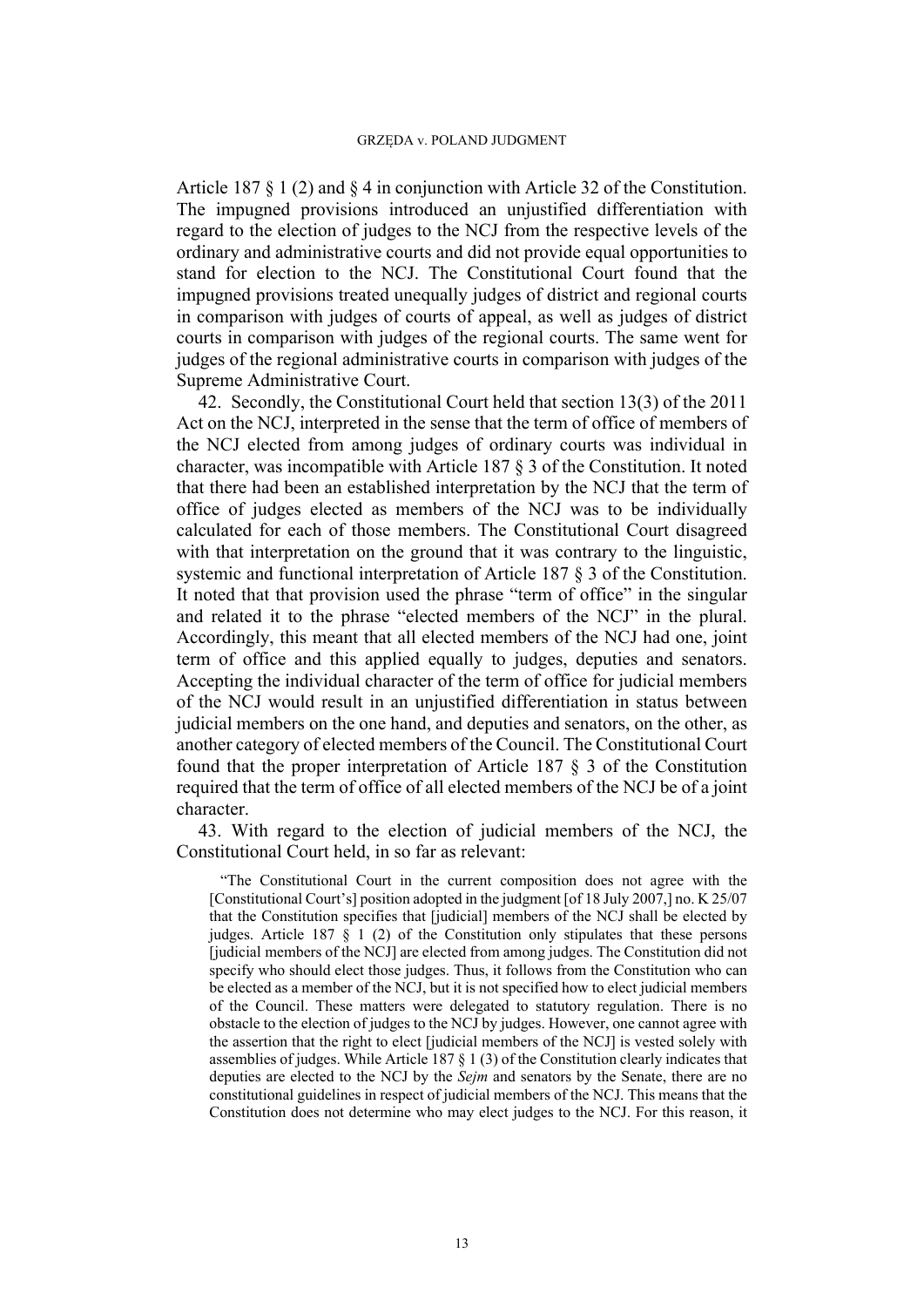should be noted that this question may be differently regulated within the limits of legislative discretion."

44. The Constitutional Court noted with regard to the principle of tenure that an elected judicial member of the NCJ was legally protected from removal; however, that protection was not absolute. It agreed with the position previously expressed by the Constitutional Court (judgment of 18 July 2007, no. K 25/07) that a breach of tenure could only be justified by extraordinary, constitutionally valid reasons. The Constitutional Court found that the Constitution did not lay down the tenure for the NCJ. The fact that the majority of the NCJ's members were elected for a four-year term of office did not result in the Council being a tenured body. The tenure was linked not with the body as such, but with certain categories of members composing it. However, the Constitutional Court noted that the guarantee of a four-year tenure for elected members of the NCJ was not absolute. The Constitution, having regard to Article 187 § 4 thereof, allowed statutory exceptions to the four-year tenure.

45. In July 2017 the adoption by Parliament of the three bills referred to above (see paragraphs 18-19 above) sparked large public protests. On 31 July 2017 the President of the Republic vetoed the Act amending the Act on the NCJ and the Act on the Supreme Court. The Act of 12 July 2017 amending the Act on the Organisation of Ordinary Courts was signed and entered into force.

46. Subsequently, on 26 September 2017 the President of the Republic introduced in the *Sejm* his own bill amending the Act on the NCJ (see paragraph 19 above).

47. In the explanatory report it was noted that the bill granted the public, as well as judges, the right to nominate candidates to sit on the Council. The bill referred to the finding made in the Constitutional Court's judgment of 20 June 2017 (no. K 5/17) that the issue of how judicial members of the NCJ were to be elected was left to statutory regulation. In accordance with the bill, the final election from among the nominated candidates was to be carried out by the *Sejm* by a qualified majority of three-fifths of the votes. If election by qualified majority proved impossible, a supplementary election by means of a roll call vote was to be carried out.

48. One of the aims of the bill was to depart from the principle whereby the members of the Council selected from among judges had individual terms of office. The explanatory report noted that the Constitutional Court had found this approach (individual terms) to be contrary to the Polish Constitution in the judgment of 20 June 2017, no. K 5/17. The bill provided that the judicial members of the NCJ were to be elected for a joint term of office. It further proposed that the terms of office of the NCJ's judicial members elected under the previous provisions be terminated. This was considered by the President to be proportionate to the systemic changes being pursued. The explanatory report noted that the major changes to the method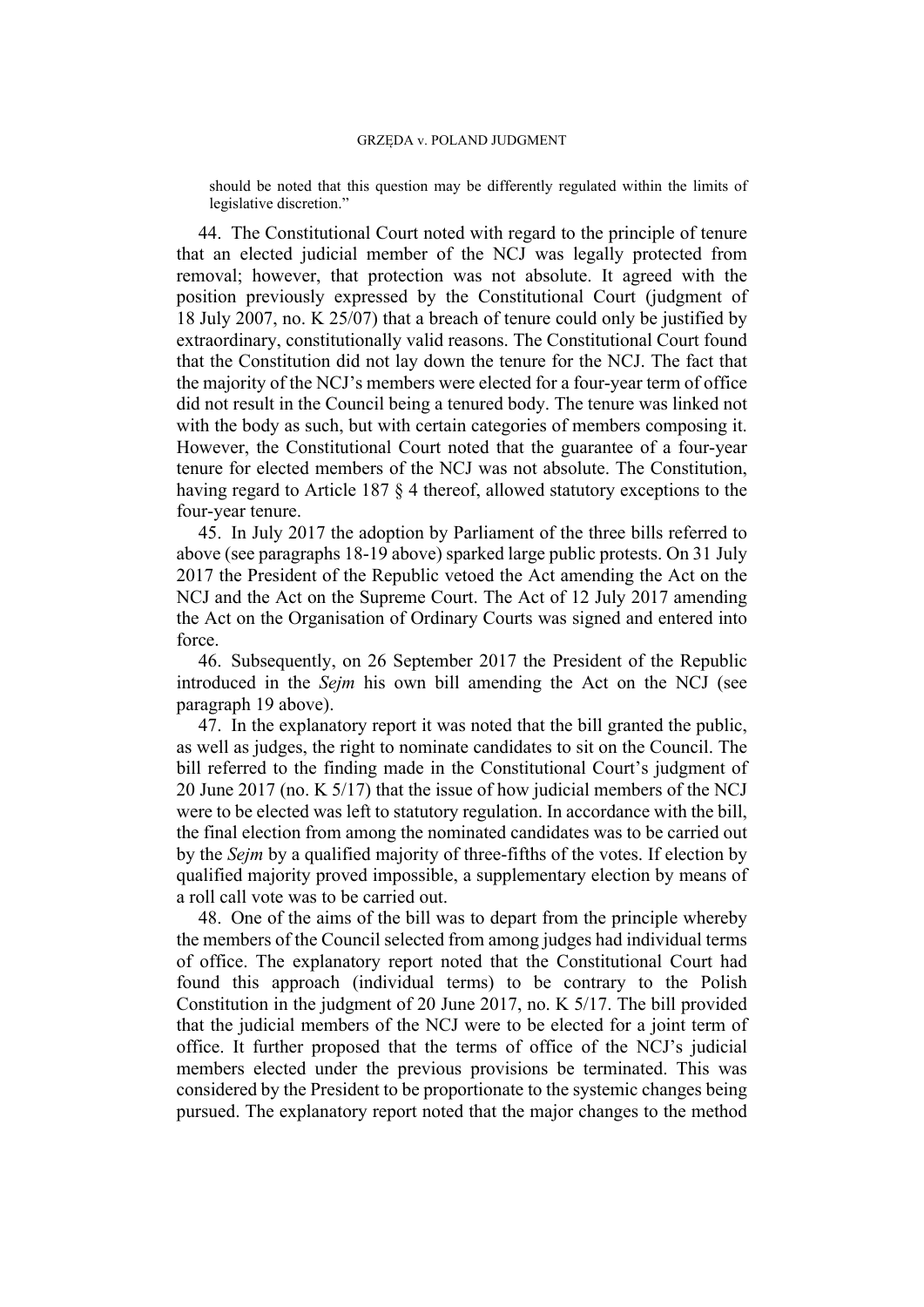for electing members of the NCJ were an expression of the "democratisation" of the election process and constituted a development of the principle of the rule of law. This "democratisation" was an important public interest and justified shortening the term of office of the NCJ members currently serving.

49. The President's bill was assessed negatively by the National Bar Association, the Supreme Court, the NCJ, the Commissioner for Human Rights and the National Council of Attorneys at Law in their respective opinions of 17, 23, 31 October and 12 November 2017.

50. The Act of 8 December 2017 Amending the Act on the National Council of the Judiciary (*ustawa z dnia 8 grudnia 2017 o zmianie ustawy o Krajowej Radzie Sądownictwa oraz niektórych innych ustaw* – "the 2017 Amending Act") was enacted by the *Sejm* and the Senate on 8 and 15 December 2017 respectively. It was signed by the President of the Republic on 20 December 2017 and entered into force on 17 January 2018.

51. According to the Government, the 2017 Amending Act took into account the Constitutional Court's judgment of 20 June 2017 (no. K 5/17) and introduced a joint term of office for the judicial members of the NCJ (see paragraph 175 below).

52. The 2017 Amending Act transferred to the *Sejm* the competence to elect judicial members of the NCJ (section 9a(1)). It provided in section 9a(3) that the joint term of office of new members of the NCJ was to begin on the day following that of their election (see paragraph 71 below). Section 6 of the 2017 Amending Act provided that the terms of office of the judicial members of the NCJ elected on the basis of the previous provisions would continue until the day preceding the beginning of the term of office of the new members of the NCJ (see paragraph 76 below).

53. Eighteen judges, out of about ten thousand, decided to stand for election to the new NCJ. None of the sitting members decided to stand. A candidate for election to the new NCJ had to be supported either by a group of 2,000 citizens or by 25 fellow judges.

54. On 6 March 2018 the *Sejm* elected, in a single vote, fifteen judges as new members of the NCJ by the three-fifths majority. On the same date, the applicant's term of office as a member of the NCJ was terminated *ex lege* pursuant to section 6 of the 2017 Amending Act. The applicant did not receive any official notification regarding the termination.

55. Thirteen of the new judicial members of the NCJ were district court judges (first level of the ordinary courts), one was a regional court judge (second level of the ordinary courts) and one was a regional administrative court judge. There were no representatives of the courts of appeal, the Supreme Court or the military courts.

56. The applicant claimed that the 2017 Amending Act did not provide for any procedure, judicial or otherwise, with a view to contesting the premature termination of his term of office.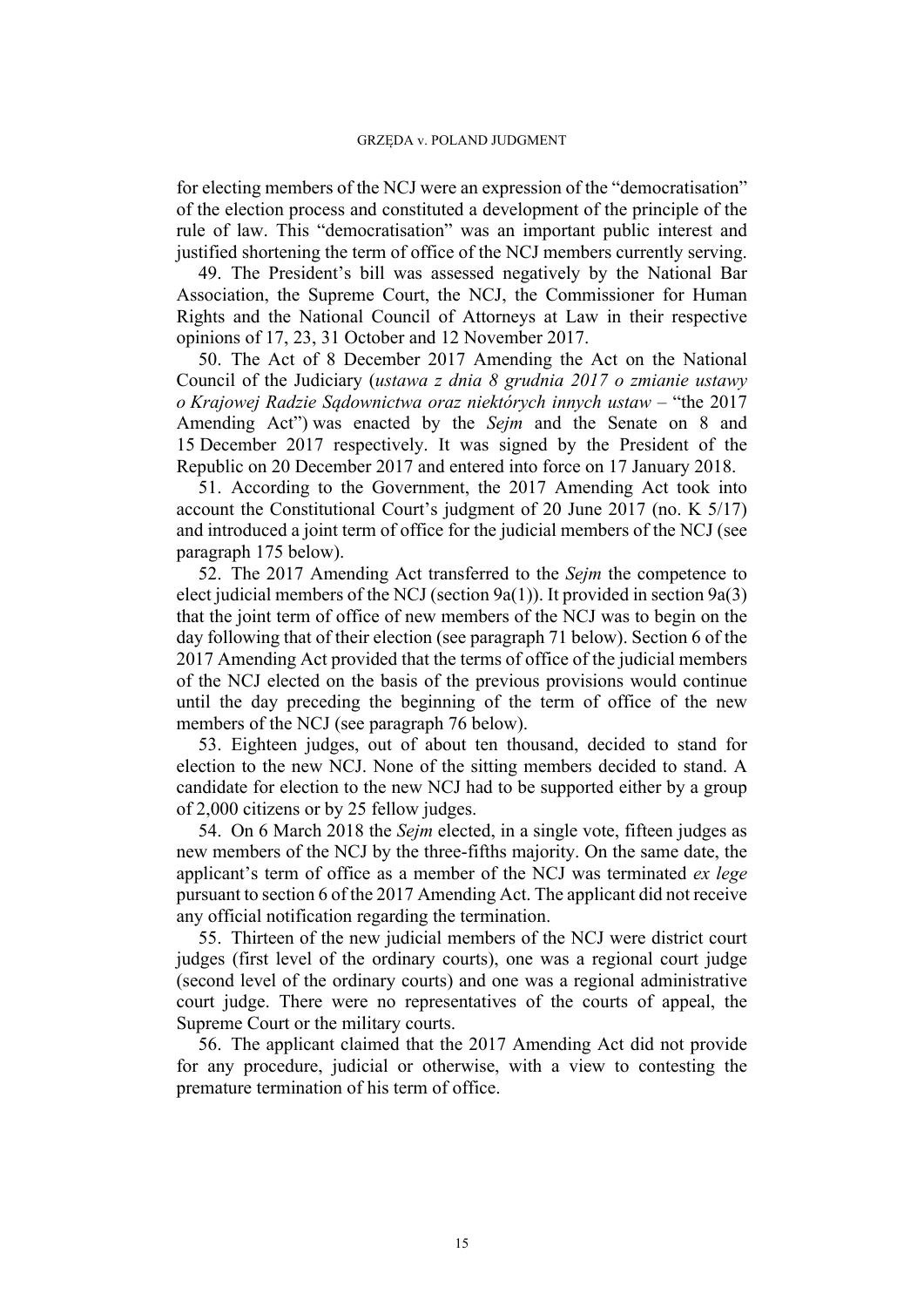57. The applicant remains in office as a judge of the Supreme Administrative Court.

58. There was some controversy related to the fact that the endorsement lists for candidates to the Council were kept confidential by the Speaker of the *Sejm*, despite allegations that some candidates had not obtained the required number of signatures or that they had been supported by only a handful of judges close to the Government, since the great majority had boycotted these elections (see paragraph 224 below, the submissions of Iustitia, a third-party intervener). At the time of the election of new members of the Council, and for nearly two years after that, the endorsement lists remained confidential. The lists were disclosed on 14 February 2020 after the Supreme Administrative Court had ordered so in its judgment of 28 June 2019 (no. I OSK 4282/18).

59. On 17 September 2018 the General Assembly of the European Network of Councils for the Judiciary ("the ENCJ") suspended the NCJ's membership of the Network. The decision was motivated by the General Assembly's view that the new NCJ was no longer independent from the legislative and executive powers. On 28 October 2021, the General Assembly of the ENCJ expelled the NCJ from the Network. The General Assembly based its decision on the finding that the new NCJ failed to comply with one of the statutory conditions for membership, namely that of being independent from the executive and legislative powers. Furthermore, it considered that the new NCJ was failing to safeguard the independence of the Polish judiciary.

60. On 2 November 2018 the NCJ, in its new composition, lodged an application with the Constitutional Court challenging several provisions of the 2011 Act on the NCJ (as amended in December 2017), *inter alia*, section 9a governing the new manner of electing the judicial members of the Council and the nature of their term of office. On 14 February 2019 a group of senators lodged an identical application. The Constitutional Court decided to examine the two applications jointly as case no. K 12/18. The Commissioner for Human Rights requested that the Constitutional Court discontinue the proceedings as inadmissible since the new NCJ was seeking to confirm the constitutionality of the law.

61. On 25 March 2019 the Constitutional Court gave judgment in the case. The bench was composed of Judges J.P. (the president), G.J., Z.J., J.Pi. (the rapporteur) and A.Z. Judge J.Pi. had been elected as judge of the Constitutional Court following the death of Judge L.M., one of the judges elected in December 2015 to a seat that had already been filled. The judgment was given after hearings held in camera on 14 and 25 March 2019.

62. The Constitutional Court held that section 9a of the 2011 Act on the NCJ (as amended), granting to the *Sejm* the competence to elect judicial members of the NCJ and providing that the joint term of office of new members of the NCJ would begin on the day following the date of their election, was compatible with Articles 187  $\S$  1 (2) and  $\S$  4 in conjunction with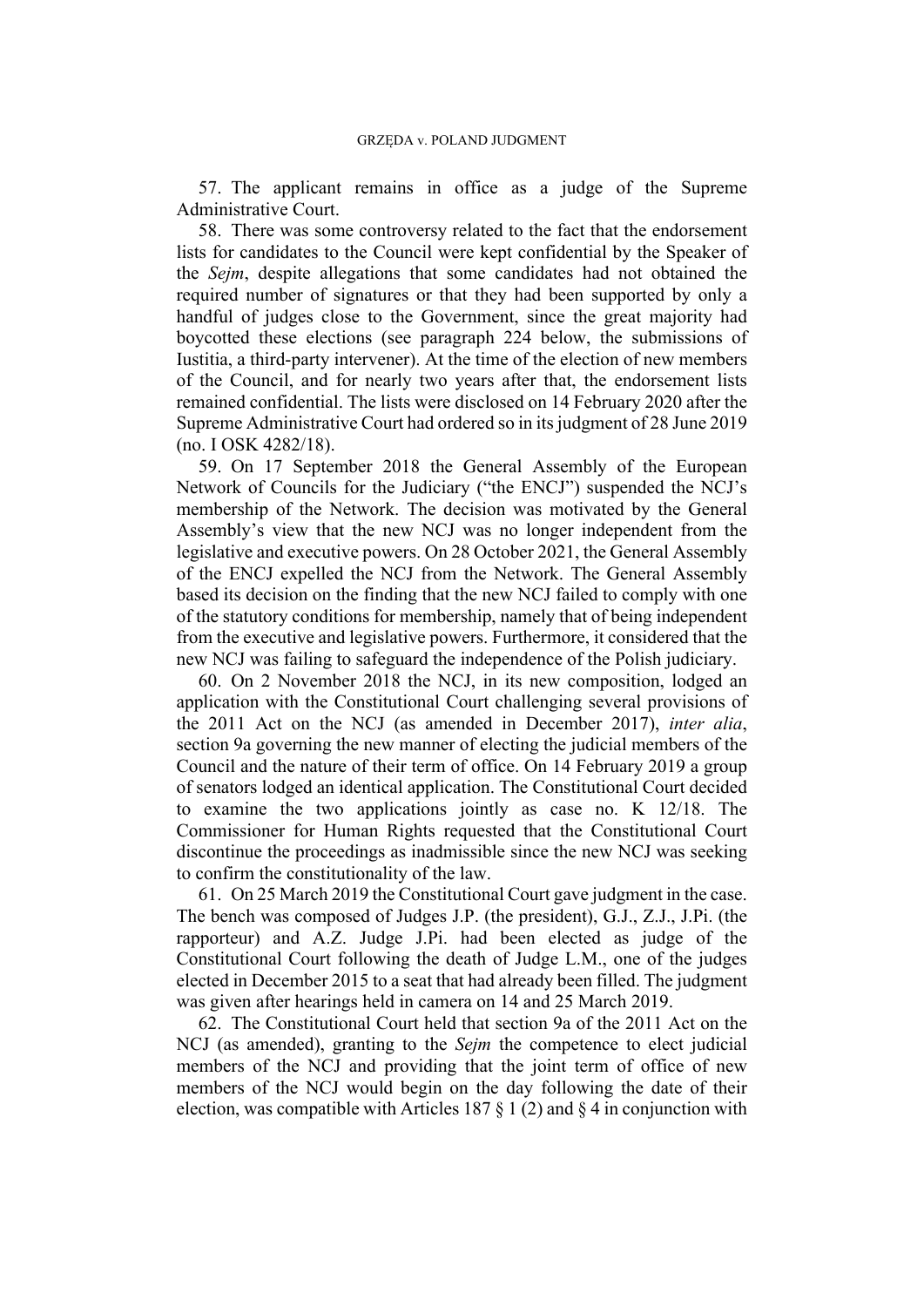Articles 2, 10 § 1 and 173 as well as with Article 186 § 1 of the Constitution. It essentially relied on the reasoning of the Constitutional Court's judgment of 20 June 2017 (no. K 5/17).

63. On 26 March 2019 seven judges of the Constitutional Court made public the following statement:

"In connection with the speculations that appeared after the hearing of the Constitutional Court on 14 March 2019 concerning the Act on the NCJ we feel obliged to inform public opinion:

On 13 March 2019, the seven judges of the Constitutional Court: [L.K., P.P., M.P-S., S.R., P.T., S.W-J. and M.Z.], sent, by email, their position to the President of the Constitutional Court [J.P.]. They requested that action be taken in order for case no. K 12/18 to be considered by the full bench of the Constitutional Court at a [public] hearing. They pointed out that the examination of the case by a panel of judges once again appointed in disregard of the alphabetical order required by law [i.e. the Act on Organisation and Procedure before the Constitutional Court] deprived the Constitutional Court of transparency and credibility.

In matters concerning the [Constitutional] Court and the Constitution, every constitutional judge has the right and duty to present his or her position also in non-judicial procedures. The communicated position constituted an exercise of that right."

## <span id="page-18-0"></span>RELEVANT LEGAL FRAMEWORK AND PRACTICE

## <span id="page-18-1"></span>I. DOMESTIC LAW AND PRACTICE

### <span id="page-18-2"></span>**A. Domestic law**

#### *1. Constitutional provisions*

#### **(a) Constitutional provisions prior to the Constitution of 1997**

64. The proposal to establish the NCJ was one of the results of "the round table" negotiations between the communist regime and the democratic opposition in 1989.

65. The Act of 7 April 1989 amending the 1952 Constitution of the Polish People's Republic established the NCJ. In accordance with Article 60 § 1 of the amended 1952 Constitution, judges were to be appointed by the President on the motion of the National Council of the Judiciary. The competences and the composition of the NCJ were to be regulated by statute (Article 60 § 3). The Constitutional Act of 17 October 1992 retained the rule that judges were to be appointed by the President on the motion of the NCJ (Article 42).

## **(b) The Constitution of the Republic of Poland of 1997**

66. The Constitution of the Republic of Poland was adopted by the National Assembly on 2 April 1997 and ratified in a referendum on 25 May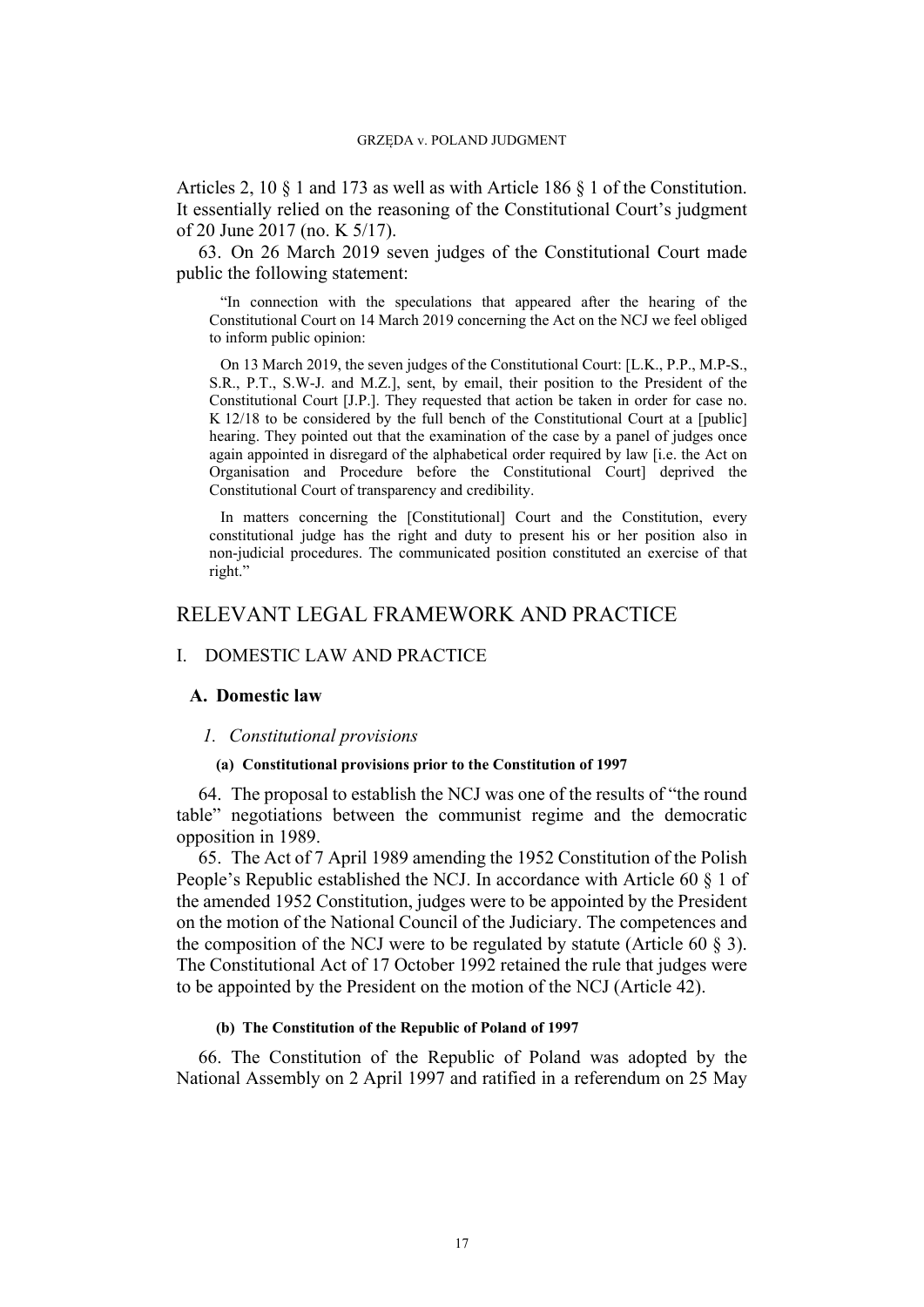1997. It entered into force on 17 October 1997. The relevant provisions of the Constitution read as follows:

#### **Article 2**

"The Republic of Poland shall be a democratic State governed by the rule of law and implementing the principles of social justice."

#### **Article 7**

"The organs of public authority shall function on the basis of, and within the limits of, the law."

#### **Article 8**

"1. The Constitution shall be the supreme law of the Republic of Poland.

2. The provisions of the Constitution shall apply directly, unless the Constitution provides otherwise."

#### **Article 10**

"1. The system of government of the Republic of Poland shall be based on the separation of and balance between the legislative, executive and judicial powers.

2. Legislative power shall be vested in the *Sejm* and the Senate, executive power shall be vested in the President of the Republic of Poland and the Council of Ministers, and judicial power shall be vested in courts and tribunals."

#### **Article 60**

"Polish citizens enjoying full public rights shall have a right of access to public service based on the principle of equality."

#### **Article 91**

"1. After promulgation thereof in the Journal of Laws of the Republic of Poland, a ratified international agreement shall constitute part of the domestic legal order and shall be applied directly, unless its application depends on the enactment of a statute.

2. An international agreement ratified upon prior consent granted by statute shall take precedence over statutes if such an agreement cannot be reconciled with the provisions of such statutes.

3. If an agreement, ratified by the Republic of Poland, establishing an international organisation so provides, the laws established by it shall be applied directly and take precedence in the event of a conflict of laws."

#### **Article 173**

"The courts and tribunals shall constitute a separate power and shall be independent of other branches of power."

#### **Article 178 § 1**

"Judges, within the exercise of their office, shall be independent and subject only to the Constitution and statutes."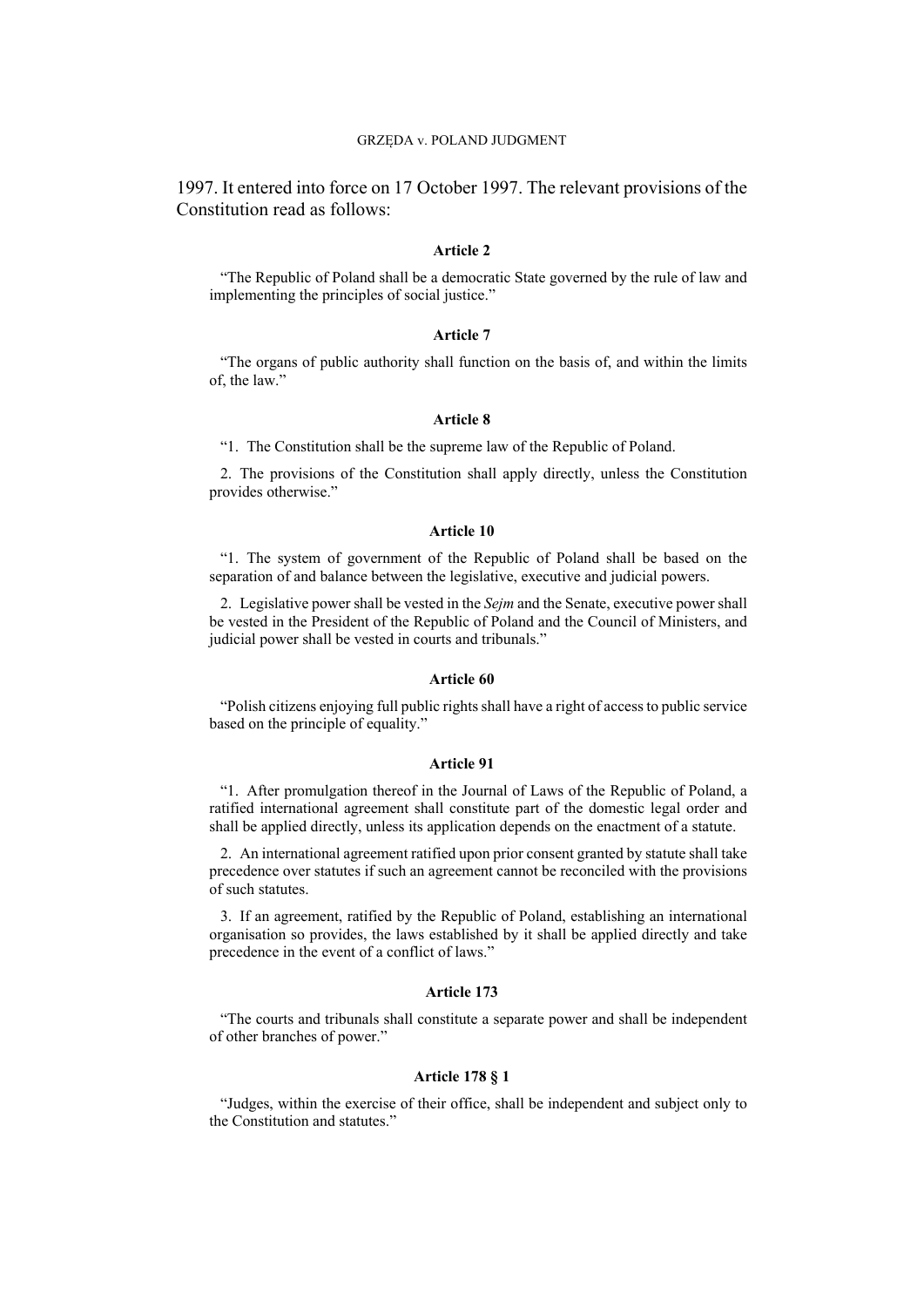#### **Article 179**

"Judges shall be appointed for an indefinite period by the President of the Republic on the motion of the National Council of the Judiciary."

#### **Article 186**

"1. The National Council of the Judiciary shall safeguard the independence of courts and judges.

2. The National Council of the Judiciary may make application to the Constitutional Court regarding the conformity with the Constitution of normative acts to the extent to which they relate to the independence of courts and judges."

#### **Article 187**

"1. The National Council of the Judiciary shall be composed as follows:

(1) the First President of the Supreme Court, the Minister of Justice, the President of the Supreme Administrative Court and an individual appointed by the President of the Republic;

(2) fifteen judges elected from among the judges of the Supreme Court, ordinary courts, administrative courts and military courts;

(3) four members elected by the *Sejm* from among its deputies and two members elected by the Senate from among its senators.

2. The National Council of the Judiciary shall elect, from among its members, a chairperson and two deputy chairpersons.

3. The term of office of those elected as members of the National Council of the Judiciary shall be four years.

4. The organisational structure, the scope of activity and working procedures of the National Council of the Judiciary, as well as the manner of electing its members, shall be specified by statute."

#### **Article 238 § 1**

"The term of office of constitutional organs of public authority and the individuals composing them, whether elected or appointed before the entry into force of the Constitution, shall end with the completion of the period specified in provisions valid before the day on which the Constitution comes into force."

## *2. The previous Acts on the National Council of the Judiciary*

67. The first Act on the NCJ was enacted on 20 December 1989. The second Act on the NCJ was enacted on 27 July 2001. Those two Acts provided that the judicial members of the Council were to be elected by the relevant assemblies of judges, at different levels and from different types of court. The 2001 Act on the NCJ expressly stated that judicial members of the NCJ were to be elected for the term of office.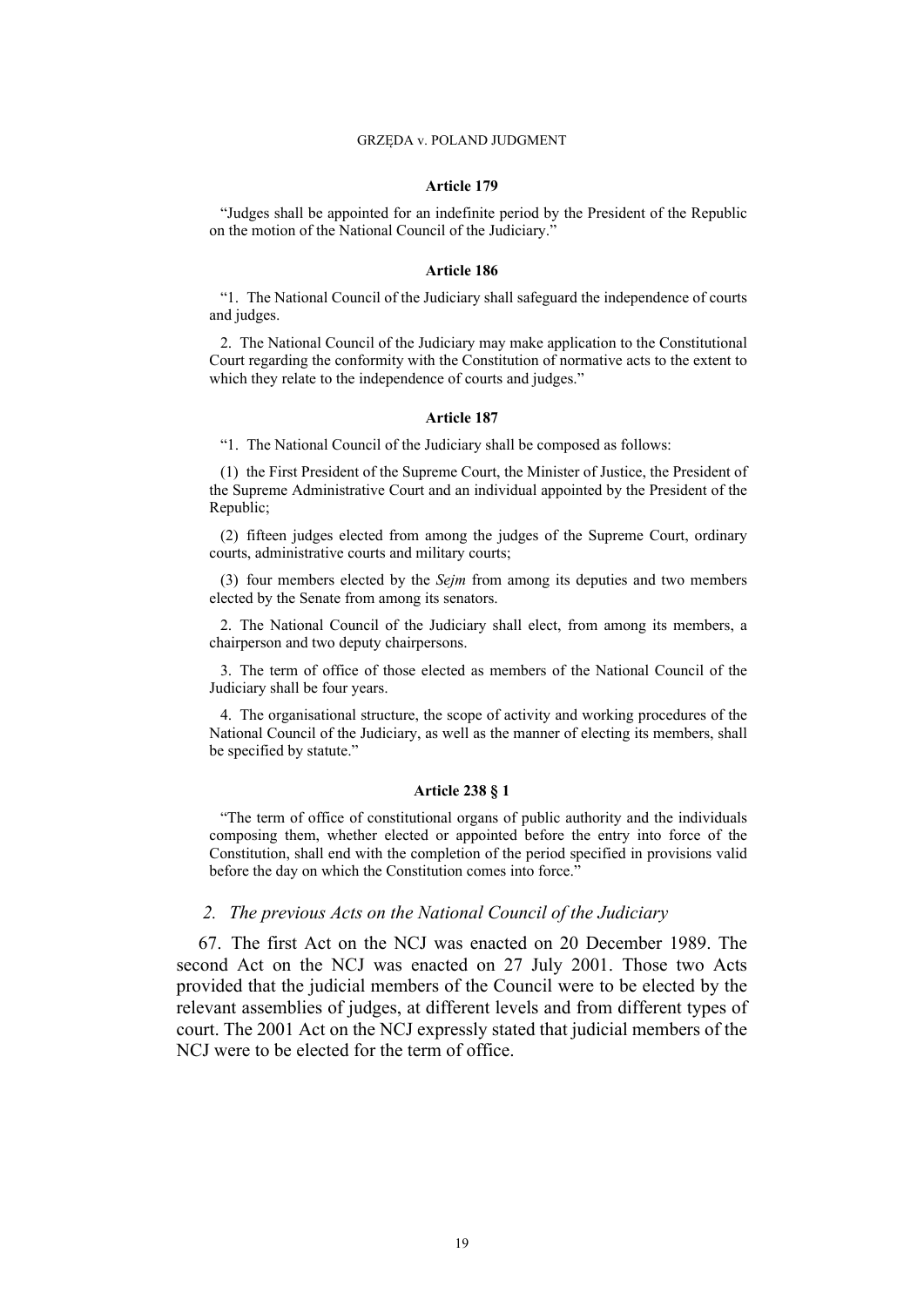## *3. The Act of 12 May 2011 on the National Council of the Judiciary (*Ustawa o Krajowej *Radzie* Sądownictwa*; – "the 2011 Act on the NCJ")*

68. The relevant provisions of the 2011 Act on the NCJ, as in force until 17 January 2018, read as follows:

### **Section 3**

"1. The competences of the Council include:

(1) examination and evaluation of candidates for posts of Supreme Court judges and posts of judges in ordinary courts, administrative courts and military courts as well as posts of junior judges in administrative courts;

(2) submitting to the President of the Republic of Poland applications for appointment of judges in the Supreme Court, ordinary courts, administrative courts and military courts, and the appointment of junior judges in administrative courts;

...

(3) adopting rules of professional ethics of judges and junior judges and ensuring their observance;

(4) expressing opinions on the condition of the judicial staff;

(5) expressing opinions on matters relating to the judiciary, judges and junior judges submitted to it by the President of the Republic of Poland, other public authorities or bodies of judicial self-government;

(6) issuing opinions on draft normative acts concerning the judiciary, judges and junior judges as well as presenting motions in this regard; ...

2 In addition, the Council performs other tasks specified in statutes, in particular:

(1) adopts resolutions on applications to the Constitutional Court to review the conformity to the Constitution of normative acts to the extent to which they relate to the independence of courts and judges;

(2) considers applications to retire a judge;

(3) considers requests of retired judges to return to a judicial post;

(4) elects a disciplinary representative for ordinary court judges and junior judges and a disciplinary representative for military court judges;

(5) expresses an opinion on the dismissal of a president or vice-president of the ordinary court and a president or vice-president of the military court; ..."

#### **Section 11**

"1. The general assembly of judges of the Supreme Court elects two members of the Council from among the judges of that court.

2. The general assembly of judges of the Supreme Administrative Court, together with the representatives of general assemblies of regional administrative courts, elects two members of the Council from among the judges of the administrative courts.

3. The meeting of representatives of general assemblies of judges of courts of appeal elects two members of the Council from among judges of the courts of appeal.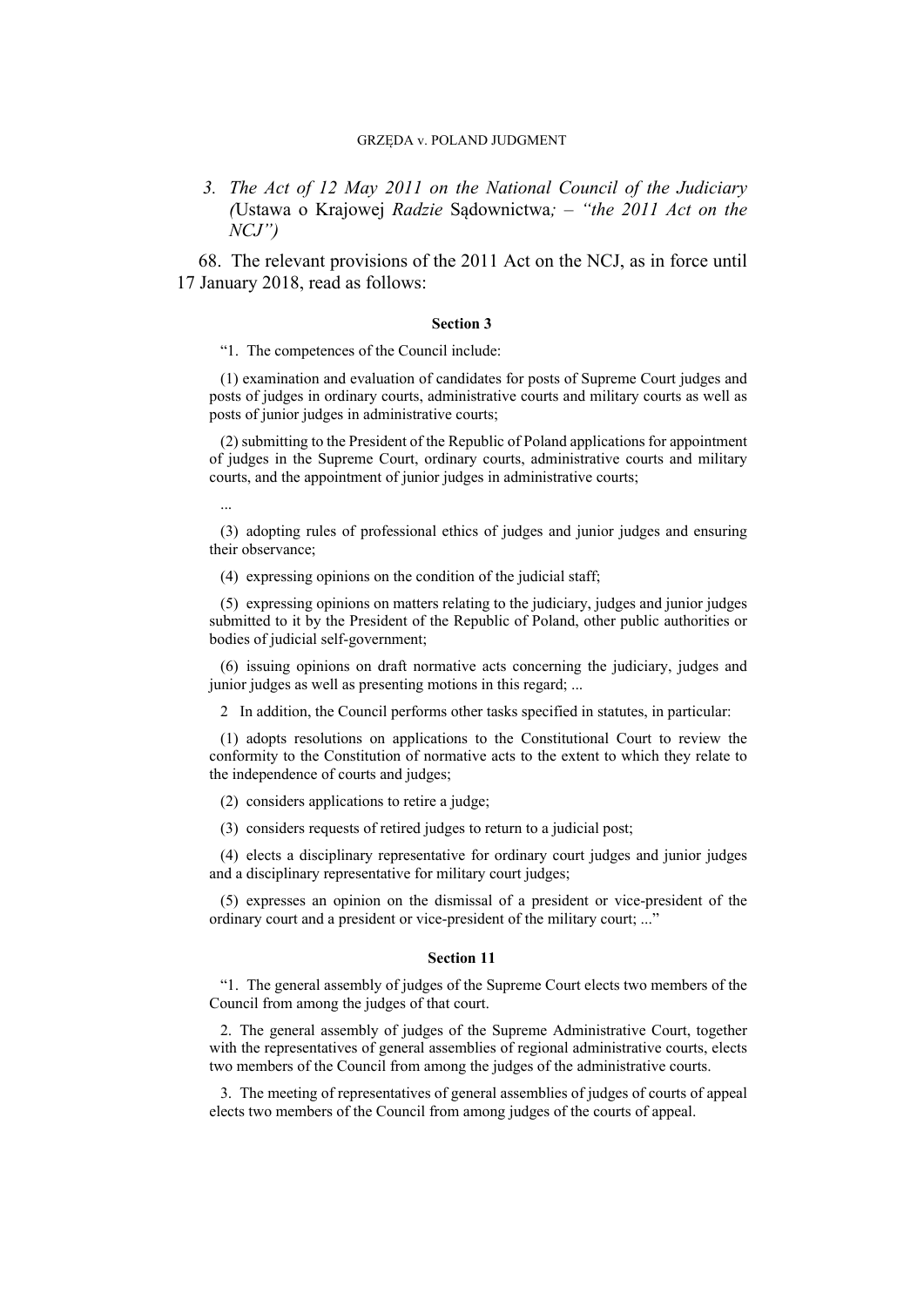4. The meeting of representatives of general assemblies of regional court judges elects eight members of the Council from among their number.

5. The assembly of judges of military courts elects one member of the Council from among its body."

#### **Section 12**

"1. General assemblies of judges of regional administrative courts elect two representatives from among their members.

2. Representatives of general assemblies of judges of regional administrative courts are elected at the latest one month before the expiry of the term of office of the Council members, elected from among the judges of the administrative courts. The representatives are elected for a period of four years."

#### **Section 13**

"1. General assemblies of judges of courts of appeal elect representatives of general assemblies of judges of courts of appeal from among judges of the courts of appeal in the proportion of one fifth of the number of those judges.

2. General assemblies of regional court judges elect representatives of the general assemblies of regional court judges from among their members in the proportion of one fiftieth of the number of regional court judges.

3. The election of representatives referred to in §§ 1-2 shall be carried out at the latest one month before the expiry of the term of office of the members of the Council, elected from among the judge of ordinary courts. The representatives are elected for a period of four years. ..."

#### **Section 14**

"1. The service of an elected member of the Council expires before the end of the term of office in the event of:

(1) death;

(2) resignation from office;

(3) expiry of the term of office as deputy or senator;

(4) appointment of a judge to another judicial post, except for appointment of a district court judge to the post of regional court judge ... or a regional administrative court judge to the post of Supreme Administrative Court judge;

(5) expiry or termination of the judge's official term of office;

(6) taking or being placed on retirement.

2. Resigning from the seat in the Council becomes effective at the time when the Chairman of the Council is informed thereof in writing. The Chairman immediately notifies the body which elected the member [concerned].

3. Election of a new member of the Council should take place within two months of the date of the expiry of the term of office."

69. Section 50 of the 2011 Act on the NCJ provided that the terms of office of members of the NCJ and members of the NCJ's Praesidium elected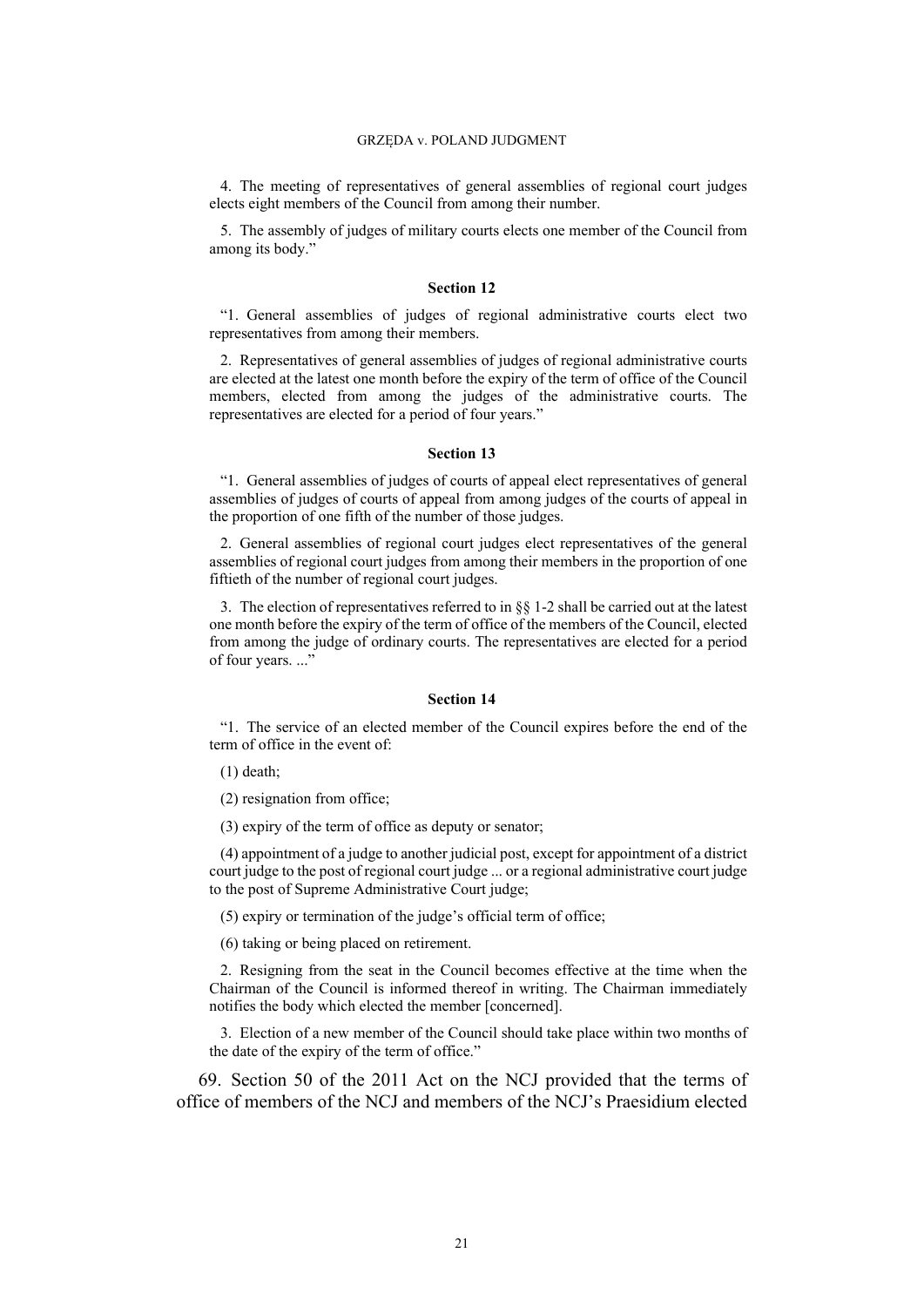on the basis of the previous regulations would last until the end of the period for which they had been elected.

## *4. The 2017 Amending Act*

70. The Act Amending the Act on the National Council of the Judiciary and Certain Other Acts (*Ustawa o zmianie ustawy o Krajowej Radzie Sądownictwa oraz niektórych innych ustaw* – "the 2017 Amending Act") was enacted on 8 December 2017. This Act entered into force on 17 January 2018, except for certain provisions which became effective earlier.

71. Section 9a added by the 2017 Amending Act introduced a new manner of electing judicial members of the NCJ. It reads as follows:

"1. The *Sejm* shall elect from among judges of the Supreme Court, the ordinary, administrative and military courts, fifteen members of the Council for a joint four-year term of office.

2. When conducting the election referred to in subsection 1, the *Sejm*, to the extent possible, shall take into account the need for representation of judges of particular types and levels of court in the Council.

3. The joint term of office of the new members of the Council elected from among the judges shall begin on the day following that on which they were elected. Members of the Council from the previous term shall perform their duties until the first day of the joint term of office of new members of the Council."

72. New sections 11a-11e regulate in detail the procedure of nomination and election of judicial members of the Council under the new regime.

73. Section 11a provides, in so far as relevant:

"1. The Speaker of the *Sejm*, not earlier than one hundred and twenty days and not later than ninety days before the expiry of the term of office of the members of the Council elected from among the judges, shall announce in the Official Gazette of the Republic of Poland, *Monitor Polski*, the commencement of the procedure for submitting candidatures for election to the Council.

2. The entities entitled to nominate a candidate for the Council shall be groups of at least;

(1) two thousand citizens of the Republic of Poland who are over eighteen years of age, have full capacity to perform legal acts and enjoy full public rights;

(2) twenty-five judges, excluding retired judges.

3. One application may concern only one candidate for election to the Council. The entities referred to in subsection 2 may submit more than one application.

4. Candidates for election to the Council shall be notified to the Speaker of the *Sejm* within thirty days from the date of the announcement referred to in subsection 1."

74. Section 11d provides, in so far as relevant:

"1. The Speaker of the *Sejm* shall request the parliamentary groups to indicate, within seven days, their candidates for election to the Council.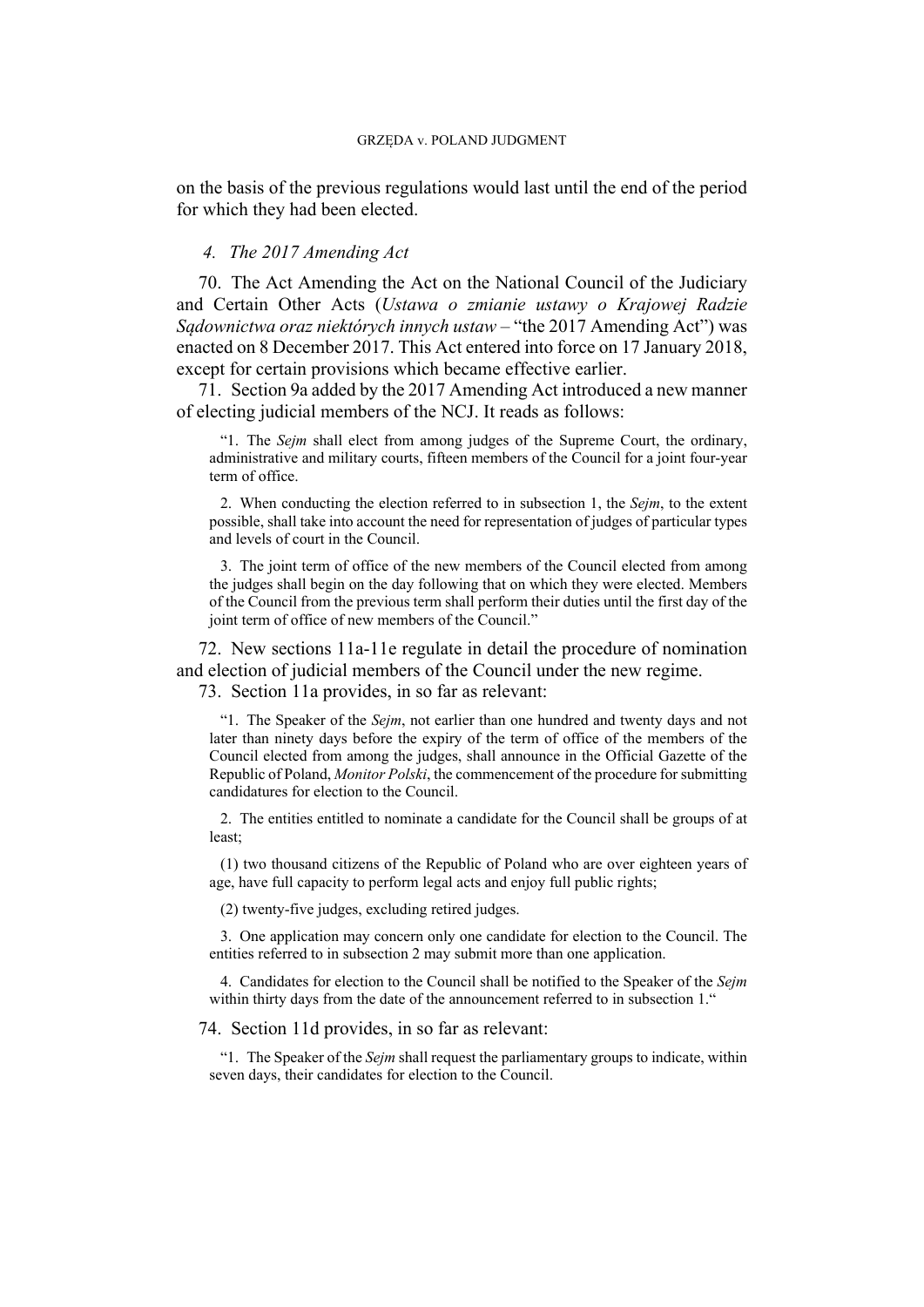2. [Each] parliamentary group shall indicate, from among the judges whose candidatures have been put forward under section 11a, no more than nine candidates for election to the Council.

3. If the total number of candidates indicated by the parliamentary groups is less than fifteen, the Presidium of the *Sejm* shall indicate, from among the candidates nominated under the section 11a procedure, the number of candidates that are lacking up to fifteen.

4. The competent committee of the *Sejm* shall establish the list of candidates by selecting, from among the candidates indicated pursuant to the provisions of subsections 2 and 3, fifteen candidates for election to the Council, with the proviso that the list shall include at least one candidate indicated by each parliamentary group which has been active within sixty days from the date of the first sitting of the *Sejm* during the term of office in which the election is to take place, provided that such candidate has been indicated by the group within the framework of the indication referred to in subsection 2.

5. The *Sejm* shall elect the members of the Council, for a joint four-year term of office, at its next sitting, by a three-fifths majority in the presence of at least one half of the statutory number of Deputies, voting on the list of candidates referred to in subsection 4.

6. In the event of failure to elect members of the Council in accordance with the procedure set forth in subsection 5 the *Sejm* shall elect the members of the Council by an absolute majority of votes cast in the presence of at least a half of the statutory number of members, voting on the list of candidates referred to in subsection 4.

7. If, as a result of the procedure referred to in subsections 1-6, fifteen members of the Council are not elected, the provisions of sections 11a-11d shall apply accordingly."

75. Section 11e(1) and (3) provides that should a position of the judicial member of the NCJ become vacant before the expiry of the joint term of office, a new judicial member is to be elected for the remaining duration of the original term of office.

76. Section 6 of the 2017 Amending Act provided for termination of the term of office of the judicial members of the NCJ elected under the previous provisions. It reads as follows:

"The term of office of the members of the NCJ referred to in Article 187  $\S$  1 (2) of the Constitution, elected under the previous provisions, shall continue until the day preceding the term of office of the new members of the NCJ without, however, exceeding 90 days from the date of the entry into force of the present Act, unless their term of office has expired earlier."

### <span id="page-24-0"></span>**B. Domestic practice**

## *1. Case-law of the Constitutional Court*

## **(a) Judgment of 26 May 1998, no. K 17/98**

77. A group of deputies of the *Sejm* challenged the constitutionality of section 121a, as added to the Act on Elections to Municipal Councils by the Amending Act of 20 March 1998. The impugned provision stipulated that the date for elections to municipal councils in 1998 would be set on a public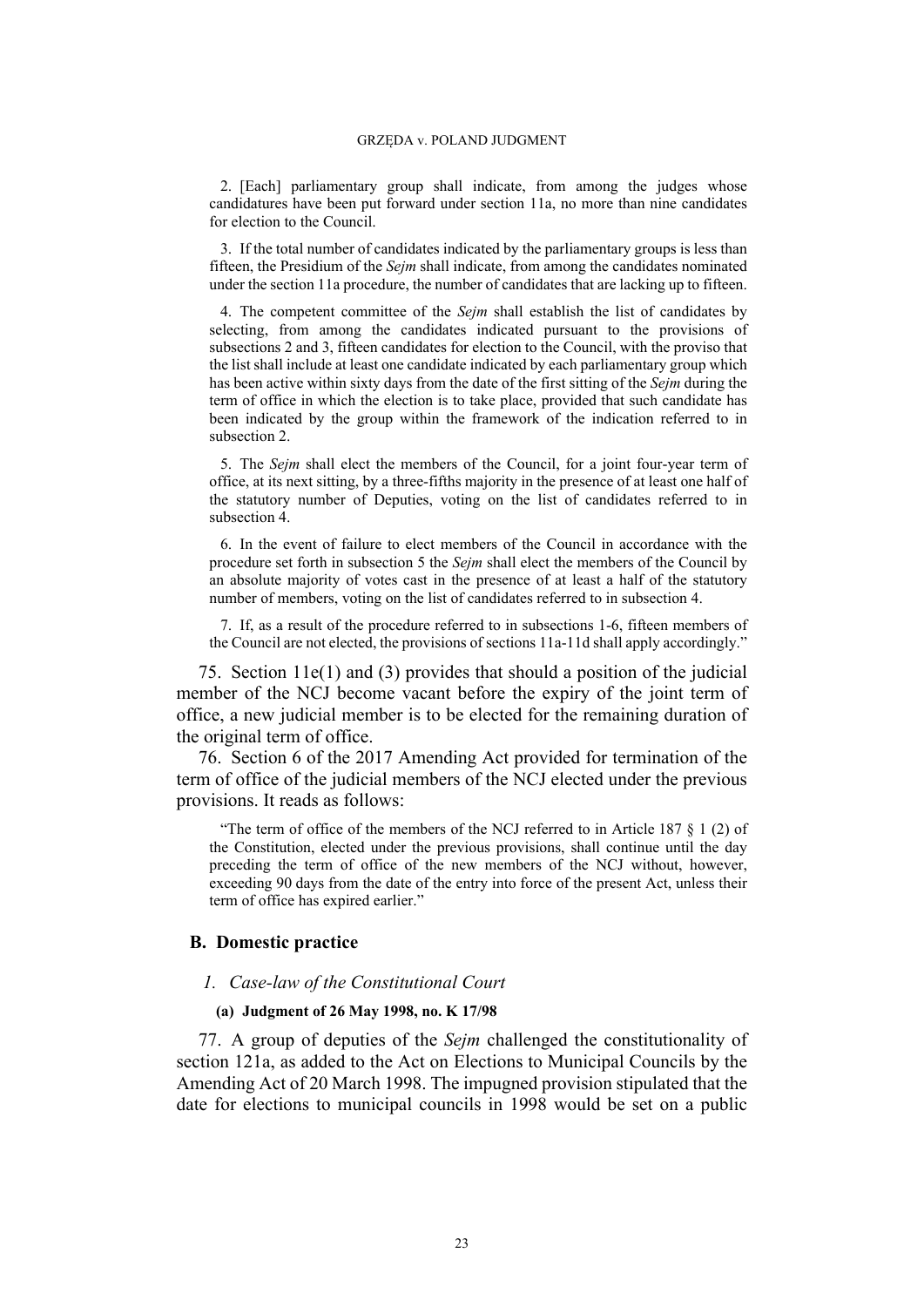holiday falling within one hundred and twenty days of the expiry of the term of office of previous councils, in connection with the recomposition of the system of local government. The Constitutional Court held that the impugned provision was in conformity with the Constitution.

78. The relevant extract from the judgment concerning the term of office of a public body read as follows:

"Any changes to the duration of a term of office should have effects *pro futuro*, in relation to bodies that are to be elected in the future ... The principle in question does not preclude the introduction of regulations permitting the term of office of a given body to be shortened. Regulations indicating the rules for the shortening of the term of office of a body should also be adopted before the beginning of the term of office of the body concerned and should not, in principle, be amended with regard to the body currently in office. In specific situations, however, it may be permissible to amend the regulation in force and to shorten the term of office of a body, even though the law did not originally provide for this at all, or specified the conditions for the shortening of the term of office in a more restrictive manner. Such a solution is admissible only if a specific constitutional provision does not prohibit it and on condition that special circumstances militate in favour of it."

### **(b) Judgment of 23 March 2006, no. K 4/06**

79. In this case, the Constitutional Court examined the constitutionality of several provisions of the Act of 29 December 2005 on Transformations and Modifications of the Division of Tasks and Competences of State Bodies Responsible for Communications and Broadcasting. The Commissioner for Human Rights and two groups of deputies challenged, in particular, section 21(1) of the Act which provided for the early termination of the terms of office of the then members of the National Broadcasting Council ("the NBC"). The term of office of the NBC members was regulated by the 1992 Broadcasting Act.

80. The Constitutional Court, sitting as a full bench composed of fifteen judges, unanimously held that section 21(1) was incompatible with Article 2 (the rule of law) and Article 7 (legality) in conjunction with Article 213 § 1 of the Constitution. The Constitutional Court found as follows:

"3.1. Continuity in the operation of a constitutional body

... The proper exercise by the NBC of its constitutional functions in relation to such important values as freedom of speech, the right to information and the public interest in broadcasting, requires that the independence of the Council members be ensured. One of the most important guarantees of this independence is stability in office, which means the prohibition of arbitrary dismissal before the expiry of the term of office ... On the assumption that stability is ensured in the election of members of the NBC, which is closely linked to the guarantee of the independence of the entire body, regulations leading to the immediate expiry of the terms of office of members of the NBC, without bearing any relation to the reasons for such expiry stipulated in the existing legislation and without the presence of special circumstances that would justify them, should be regarded as unacceptable. ...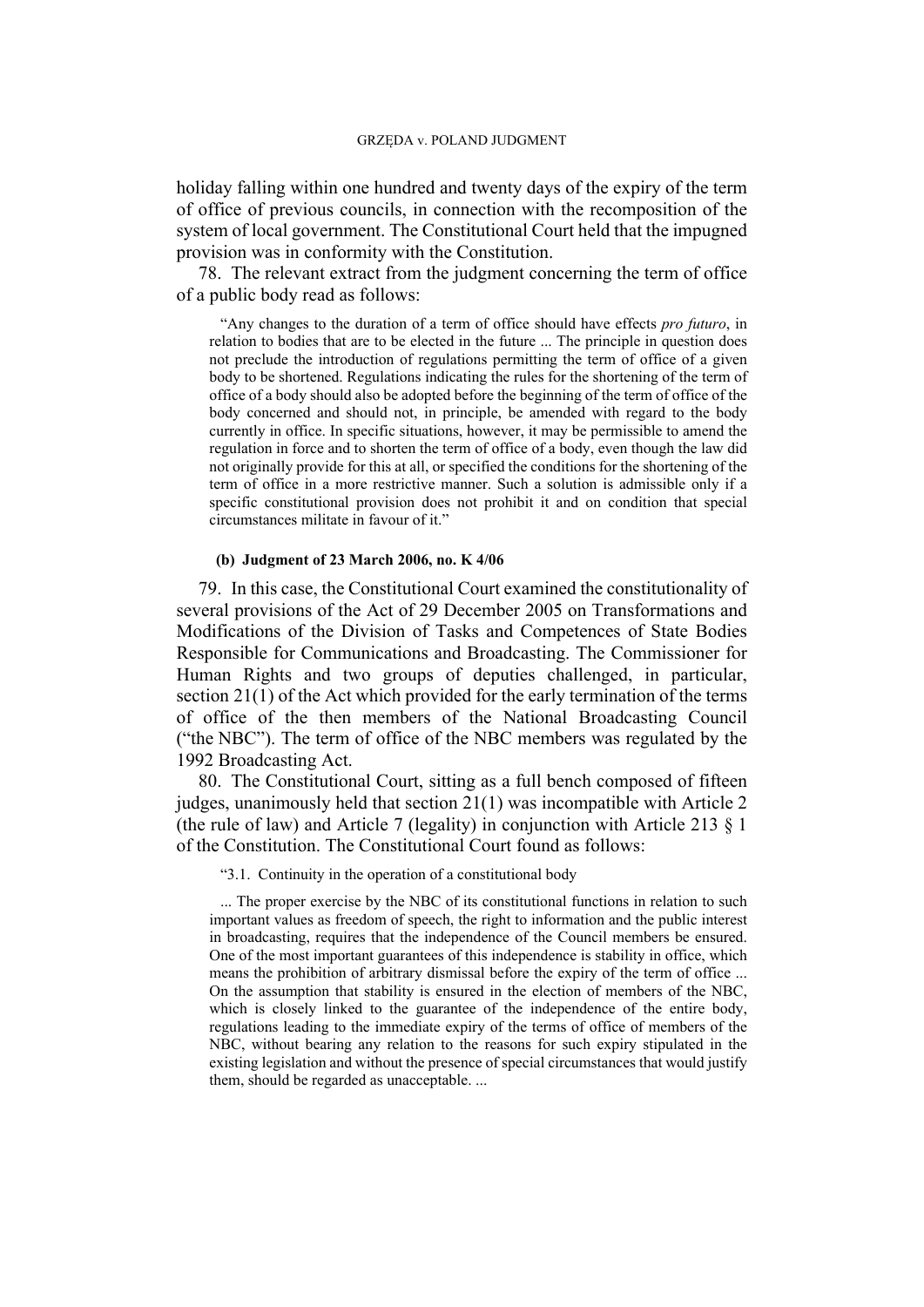The Constitutional Court does not discern sufficient and constitutionally valid reasons to explain why the change made to the model of operation of the NBC required the immediate shortening of the existing terms of office of the members of the NBC. ... During the parliamentary work, the adoption of transitional provisions, which would respect the guarantees of independence of the NBC members and the requirement of stability of their office, was not even considered. The allegation that the adopted [legislative] changes were arbitrary is therefore upheld, thus entailing a violation of Article 2 and Article 7 in conjunction with Article 213 § 1 of the Constitution."

81. The Constitutional Court further found that the principle of the protection of vested rights, as derived from the rule of law principle (Article 2 of the Constitution), did not apply to membership of the NBC, and could not therefore serve as a basis upon which to assess the shortening of terms of office of the NBC's members.

## **(c) Judgment of 18 July 2007, no. K 25/07**

82. In this judgment, the Constitutional Court reviewed, on an application from the NCJ, the constitutionality of two provisions added to the 2001 Act on the Ordinary Courts by the Act of 16 March 2007 amending the Act on the NCJ of 2001 which introduced the *incompatibilitas* rule, namely that the position of judicial member of the NCJ would be incompatible with the position of president or vice-president of an ordinary court. The first of the impugned provisions (section 25a) stipulated (1) that a judge elected as member of the NCJ could not be appointed to the post of president or vice-president of a court, and (2) that the appointment to such post would be terminated on election to the NCJ. The second of the impugned provisions (section 5) extended the rule included in section 25a to judicial members of the NCJ during their term of office. The Constitutional Court held (by four votes to one) that both provisions were incompatible with Article 187 § 1 (2) of the Constitution, and that the second of these provisions was also incompatible with Article 2 of the Constitution (rule of law).

83. In that judgment, the Constitutional Court first set out some important principles regarding the constitutional position of the NCJ. It stated that the NCJ was a constitutional collegial State authority and that its functions were related to judicial power as it could be inferred from the Constitution's structure as well as from the NCJ's composition and competences.

84. The Constitutional Court held, in so far as relevant:

"3. ... In vesting the Council with competences relating to the protection of the independence of courts and judges, the Constitution also introduced a mechanism protecting the independence of the Council. Article 187 § 1 of the Constitution provides that the composition of the Council is hybrid: it connects representatives of the judiciary (with compulsory participation of the Presidents of the Supreme Court and the Supreme Administrative Court) with representatives of the executive (the Minister of Justice and a person appointed by the President of the Republic), together with four deputies and two senators. The [1997] Constitution introduced – in comparison to earlier provisions of constitutional rank – constitutional rules concerning the composition of the Council and specified the term of office of its members and the manner of their appointment or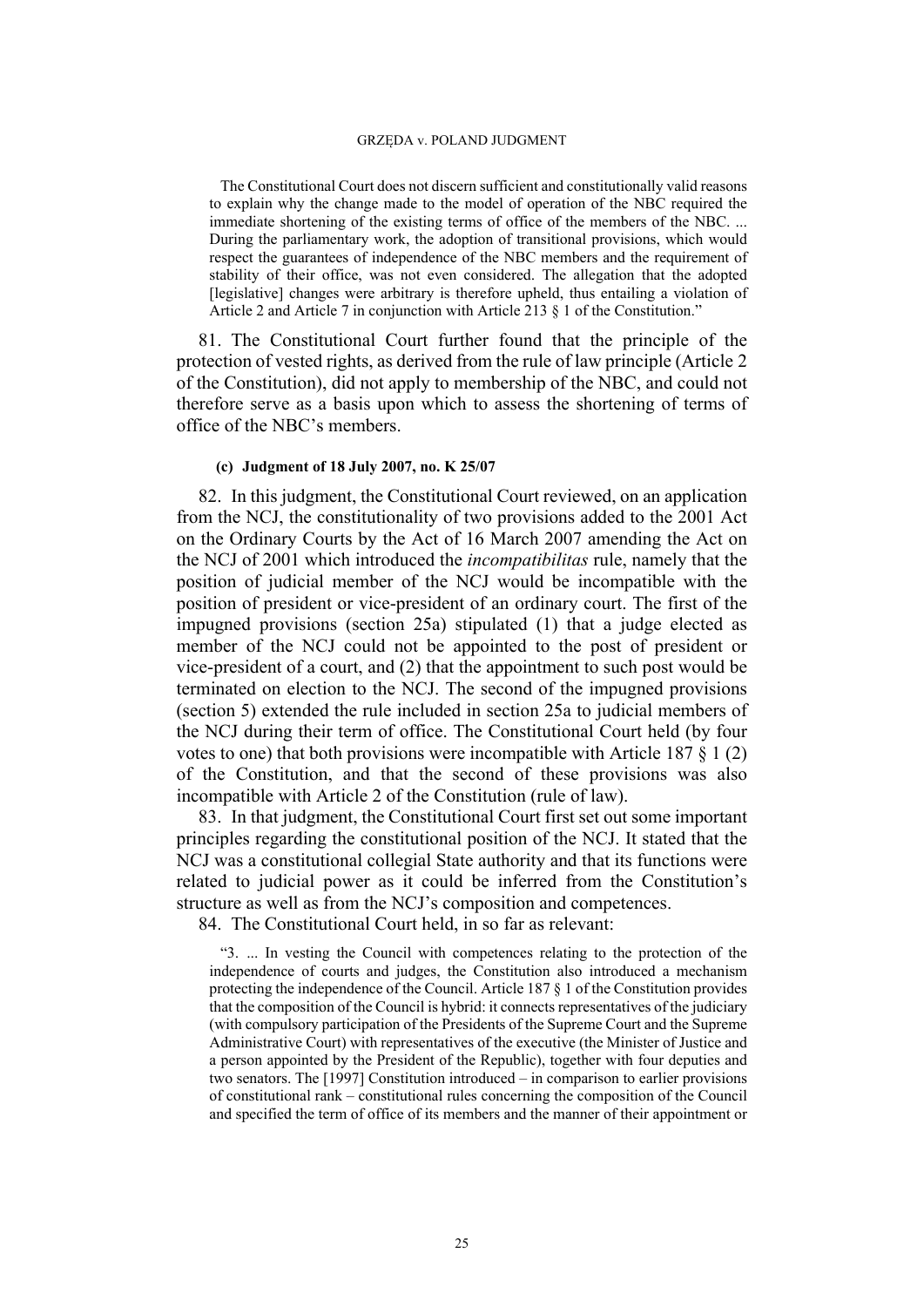election. In the composition of the Council the Constitution gave a significant majority to elected judges of the ordinary, administrative and military courts and judges of the Supreme Court. The regulations concerning election of judges to the Council are of constitutional rank and of particular constitutional significance, since their status *de facto* determines the independence of this constitutional organ and the effectiveness of the Council's work... In its judgment of 24 June 1998 (no. K 3/98), the Constitutional Court emphasised that the Council – like no other constitutional State organ – is called to protect the independence of courts and judges.

4. The Constitution regulates directly in Article 187 § 1 (2) the principle of election of judges to the NCJ, determining in that way the personal composition of the NCJ. It expressly provides that judges – elected by judges – may be members of the NCJ, without stipulating other additional conditions that would have to be met for their membership in the NCJ. The election is made from among four groups of judges mentioned in Article 187 § 1 (2) of the Constitution. The Constitution does not provide for their [judicial members of the NCJ] removal [from the NCJ], stipulating their fouryear term of office in the NCJ. The election procedure set out in the [2001] Act on the NCJ... falls within the boundaries laid down in Article 187 § 1 (2) of the Constitution, securing the principle of election of judges by judges..."

85. The Constitutional Court further held with respect to the specific provisions challenged, in so far as relevant:

"6. ...The Constitution provides in Article 187 § 3 that the term of office of members of the NCJ is four years. The Act on the NCJ contains an exhaustive list of reasons for terminating the office [of the NCJ member]. The reasons specified in section 10 of the 2001 Act on the NCJ (e.g. death, resignation, ... retirement, appointment to another judicial post) have an important substantive justification related to the objective inability to hold office... This [the new rule of *incompatibilitas*] would result in the termination of office of members of the NCJ specified in section 25a of the Act on Ordinary Courts during their term of office and therefore a partial change in the personal composition of the Council prior to the expiry of their term of office or in the shortening of their term of office as presidents and vice-presidents of courts [while] retaining the office of a member of the NCJ.

Imposing new obligations or restrictions on persons holding office – during their term of office – is not prohibited in principle. The Constitutional Court did not find it unconstitutional to introduce certain restrictions during the term of office aimed at eliminating circumstances favourable to corruption ... or a provision regulating the expiry of a term of office in the event of a conviction for an offence committed intentionally... However, in both cases, there was an important public interest [present]...

However, in the case of imposing new obligations or restrictions, the principle of protecting trust in the State and its laws requires laying down a period of adaptation to new provisions. This is of particular importance for citizens in terms of the rights and obligations of persons discharging their functions or appointed for a specific term of office, as well as in respect of expectations on the part of those who elected them.

... Neither a representative of the *Sejm* nor a representative of the Prosecutor General demonstrated extraordinary, constitutionally justified reasons for the adopted regulation, and only such reasons could possibly justify a breach of tenure...

The challenged law entered into force during the term of office of the elected members of the Council and of the presidents and vice-presidents of the courts, requiring the persons covered by it to fulfil a condition which did not exist either at the time when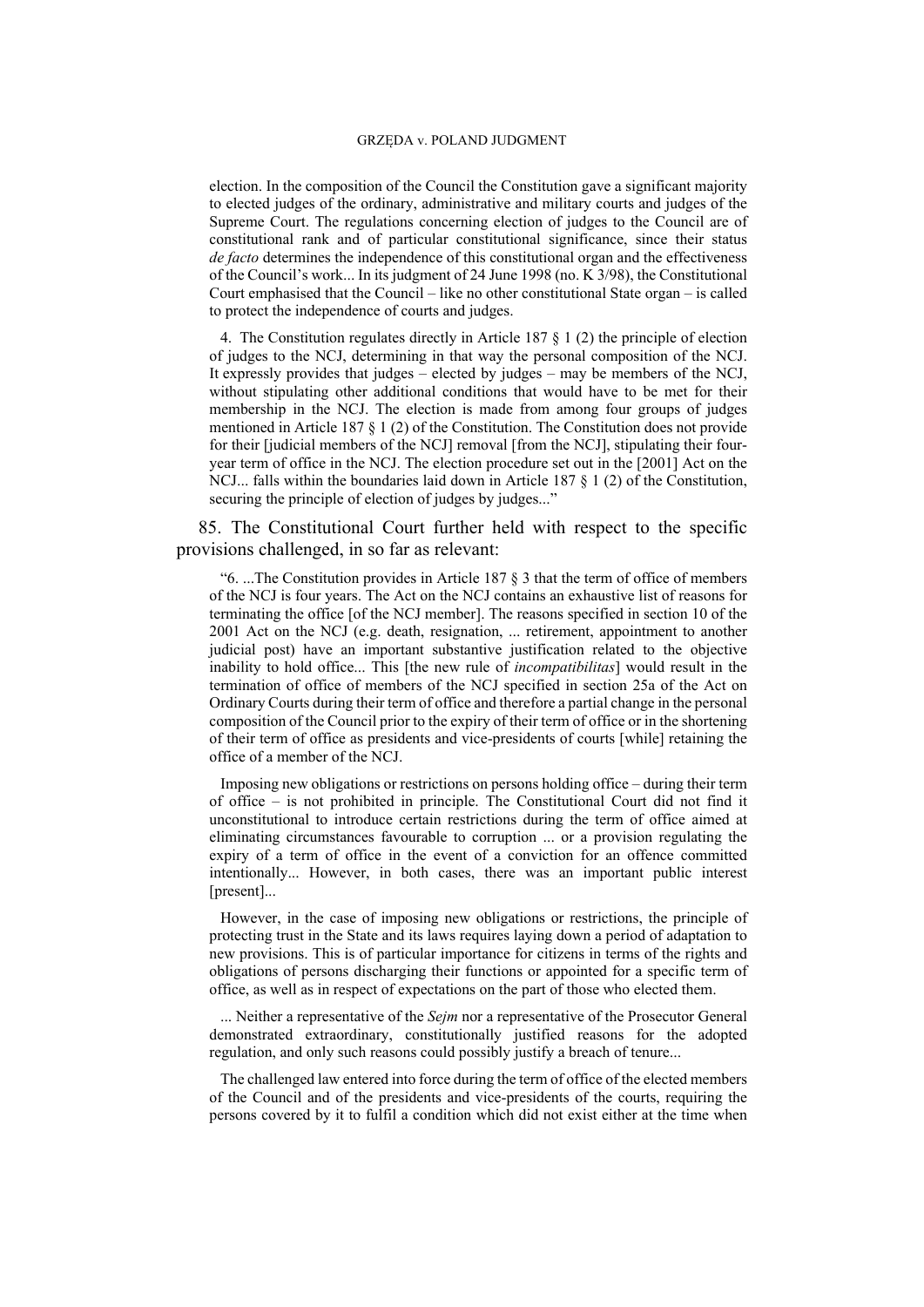their candidatures were submitted or at the time of their election. In the present case, the legislature, during the term of office, introduced a new condition requiring certain persons elected to the Council to resign from their office as members of the Council. ...

In its case-law concerning the principle of proportionality, in its aspect regarding the examination of the usefulness and necessity of the norms under review, the Constitutional Court has consistently indicated that if a given aim is achievable through the application of a different measure imposing lesser restrictions on rights and freedoms, then the application of the more onerous measure by the legislature goes beyond what is necessary, and thus violates the Constitution ...

In this light, the Constitutional Court assesses the [challenged law], subjected to constitutional review, introduced with a 14-day *vacatio legis* during the term of office of the Council members, as a disproportionate interference in the constitutionally determined system of appointment and functioning of the NCJ – a constitutional body based on the tenure of elected members. Such changes [introduced by the impugned law] in the organisation of the Council and in the legal situation of judges – members of the Council – would have to be, in order to respect an appropriate adjustment period and to take account of the principle of the term of office, while respecting the requirement of ensuring trust in the State and its laws, implemented with effect from the beginning of the next term of office of the Council members.

The Constitutional Court finds that section 5 in conjunction with section 6 of the amending Act is incompatible with Article 2 and Article 187 § 1 (2) of the Constitution on account of introducing changes during the term of office of Council members."

#### **(d) Judgment of 20 June 2017, no. K 5/17**

86. In this judgment of 20 June 2017, on the application of the Prosecutor General, the Constitutional Court declared unconstitutional certain provisions of the 2011 Act on the NCJ (see paragraphs 38-44 above).

### **(e) Judgment of 25 March 2019, no. K 12/18**

87. In its judgment of 25 March 2019, the Constitutional Court found, *inter alia*, that section 9a of the 2017 Amending Act was compatible with the Constitution (see paragraphs 60-62 above).

### **(f) Judgment of 20 April 2020, no. U 2/20**

88. On 24 February 2020 the Prime Minister lodged an application with the Constitutional Court, alleging that the resolution of the joined Chambers of the Supreme Court of 23 January 2020 (see paragraphs 110-116 below) was incompatible, *inter alia*, with several constitutional provisions, certain provisions of the Treaty on the EU and Article 6 § 1 of the Convention.

89. In its judgment of 20 April 2020, the Constitutional Court, by a majority of eleven to three, first found that it had jurisdiction to review the constitutionality of the Supreme Court's resolution, having considered that it could be regarded as "legal provisions" issued by the central State bodies within the meaning of Article 188 (3) of the Constitution. The Constitutional Court then held that the resolution was incompatible with (a) Articles 179,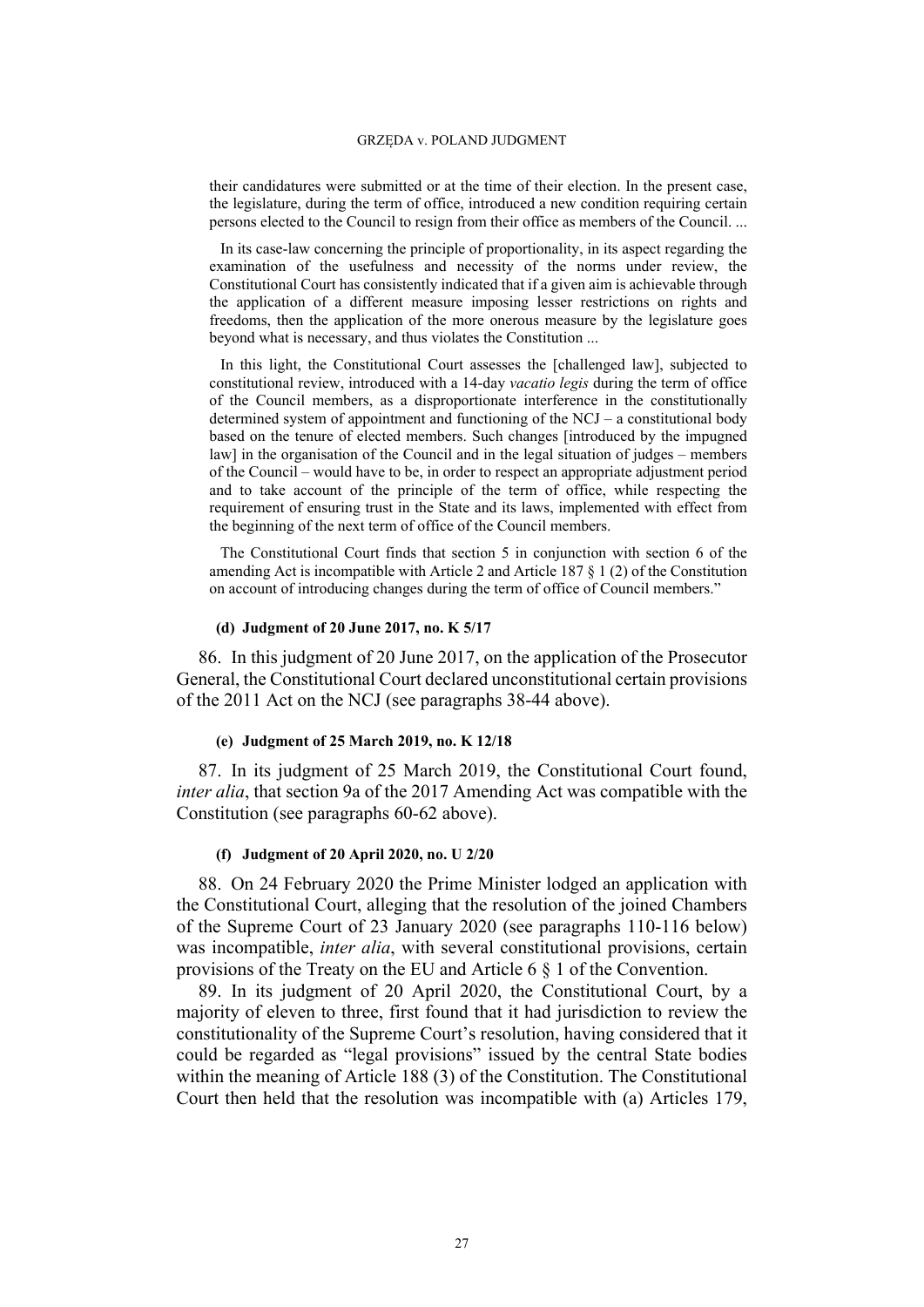144 § 3 (17), 183 § 1, 45 § 1, 8 § 1, 7 and 2 of the Constitution; (b) Articles 2 and 4(3) of the TEU; and (c) Article 6 § 1 of the Convention.

90. The Constitutional Court's judgment was given by a full bench composed of fourteen judges, including Judges M.M. and J.W. The latter was elected judge of the Constitutional Court following the death of Judge H.C., one of the judges elected in December 2015 to a seat that had already been filled.

### **(g) Decisions of 28 January and 21 April 2020, no. Kpt 1/20**

91. On 22 January 2020 the Speaker of the *Sejm* referred a question to the Constitutional Court as to whether there was a "conflict of competence between the *Sejm* and the Supreme Court and between the President of Poland and the Supreme Court". As regards the first aspect, the Speaker inquired whether the Supreme Court was competent, by means of a resolution, to change the normative regulation regarding the organisation of the judiciary or whether such competence was vested solely with the legislature. As regards the second aspect, the Speaker asked, *inter alia*, whether the President of the Republic's competence to appoint judges could be interpreted in such a manner that the Supreme Court had jurisdiction to assess the validity of the President's decisions appointing judges.

92. On 28 January 2020 the Constitutional Court issued an interim decision, whereby it suspended the enforcement of the Supreme Court's resolution of 23 January 2020 (see paragraphs 110-116 below) and suspended the prerogative of the Supreme Court to issue resolutions concerning the compatibility with national or international law or the case-law of international courts of the composition of the NCJ, the procedure for presenting candidates for judicial office to the President of the Republic, the prerogative of the President to appoint judges and the competence to hold judicial office by a person appointed by the President of the Republic upon recommendation of the NCJ.

93. On 21 April 2020 the Constitutional Court gave a decision<sup>6</sup>, finally ruling on the matter of the "conflict of competence", sitting as a full bench composed of thirteen judges, which included Judge M.M. The Constitutional Court decided to<sup>7</sup>:

"1. Resolve the conflict of competence between the Supreme Court and the *Sejm* of the Republic of Poland as follows:

(a) The Supreme Court – also in connection with a ruling of an international court – has no jurisdiction to make a 'law-making interpretation' (*wykładnia prawotwórcza*) of legal provisions, by means of [a resolution] which leads to modification in the legal situation regarding the organisational structure of the judiciary;

 $6$  The translation is based on the text available on the Constitutional Court's website, edited by the Registry.

<sup>7</sup> Five judges annexed separate opinions to the decision.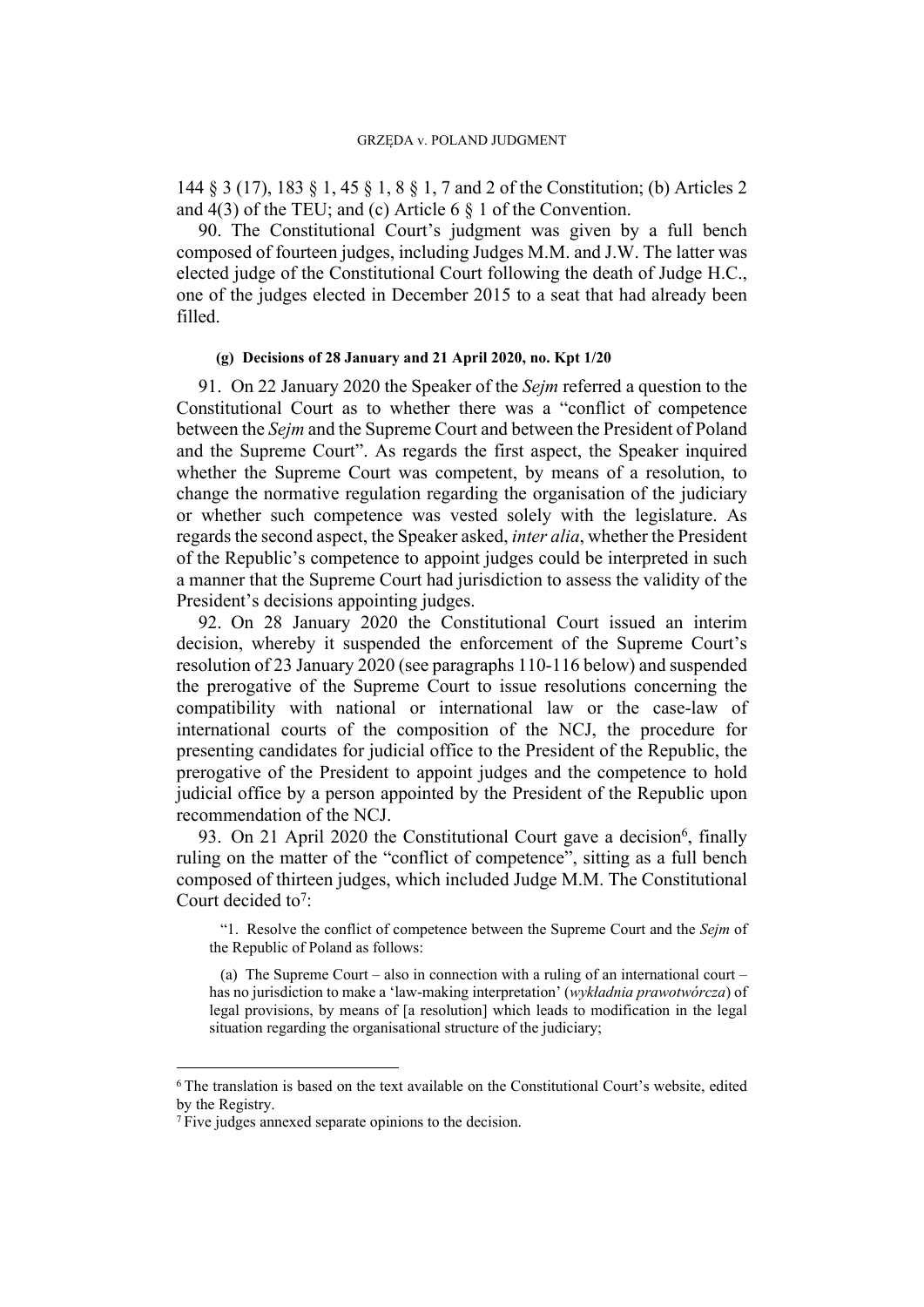(b) pursuant to Article 10, Article 95 § 1, Article 176 § 2, Article 183 § 2 and Article 187 § 4 of the Constitution, the introduction of any modification within the scope specified in point 1(a) shall be within the exclusive competence of the legislature.

2. Resolve the conflict of competence between the Supreme Court and the President of the Republic of Poland as follows:

(a) under Article 179 in conjunction with Article 144 § 3 (17) of the Constitution, an appointment of a judge constitutes the exclusive competence of the President of the Republic of Poland, which he exercises upon the request of the National Council of the Judiciary personally, irrevocably and without any participation or interference of the Supreme Court;

(b) Article 183 of the Constitution does not provide that the Supreme Court has jurisdiction to oversee the President of the Republic of Poland in his exercise of the competence referred to in Article 179 in conjunction with Article 144 § 3 (17) of the Constitution including [the Supreme Court's jurisdiction] to give a binding interpretation of legal provisions to specify prerequisites for the President's effective exercise of the said competence."

### **(h) Judgment of 14 July 2021, no. P 7/20**

94. On 9 April 2020 the Disciplinary Chamber of the Supreme Court referred a legal question to the Constitutional Court on the conformity of certain provisions of the TEU with the Constitution in so far as they concerned the obligation of a member State of the EU to execute interim measures relating to the organisation of the judicial authorities of that State.

95. On 14 July 2021 the Constitutional Court, sitting as a bench of five judges, held a hearing and gave judgment in the case. It held, by majority, as follows:

"The second sentence of Article 4(3) of the TEU, in conjunction with Article 279 of the TFEU, to the extent that the Court of Justice of the European Union imposes *ultra vires* obligations on the Republic of Poland, as a member State of the European Union, by issuing interim measures relating to the organisation and jurisdiction of the Polish courts and the procedure before those courts, is incompatible with Article 2, Article 7, Article 8 § 1 and Article 90 § 1 in conjunction with Article 4 § 1 of the Constitution of the Republic of Poland and to that extent is not subject to the principles of primacy and direct applicability [of a ratified international agreement] set out in Article 91 § 1 to 3 of the Constitution."

#### **(i) Judgment of 7 October 2021, no. K 3/21**

96. On 29 March 2021 the Prime Minister lodged an application with the Constitutional Court, alleging that (1) Article 1, first and second paragraphs in conjunction with Article 4(3) of the TEU; (2) Article 19(1), second subparagraph in conjunction with Article  $4(3)$  of the TEU; and  $(3)$ Article 19(1), second subparagraph in conjunction with Article 2 of the TEU were incompatible with several provisions of the Constitution.

97. On 7 October 2021 the Constitutional Court delivered its judgment, sitting in a full bench composed of twelve judges, which included Judges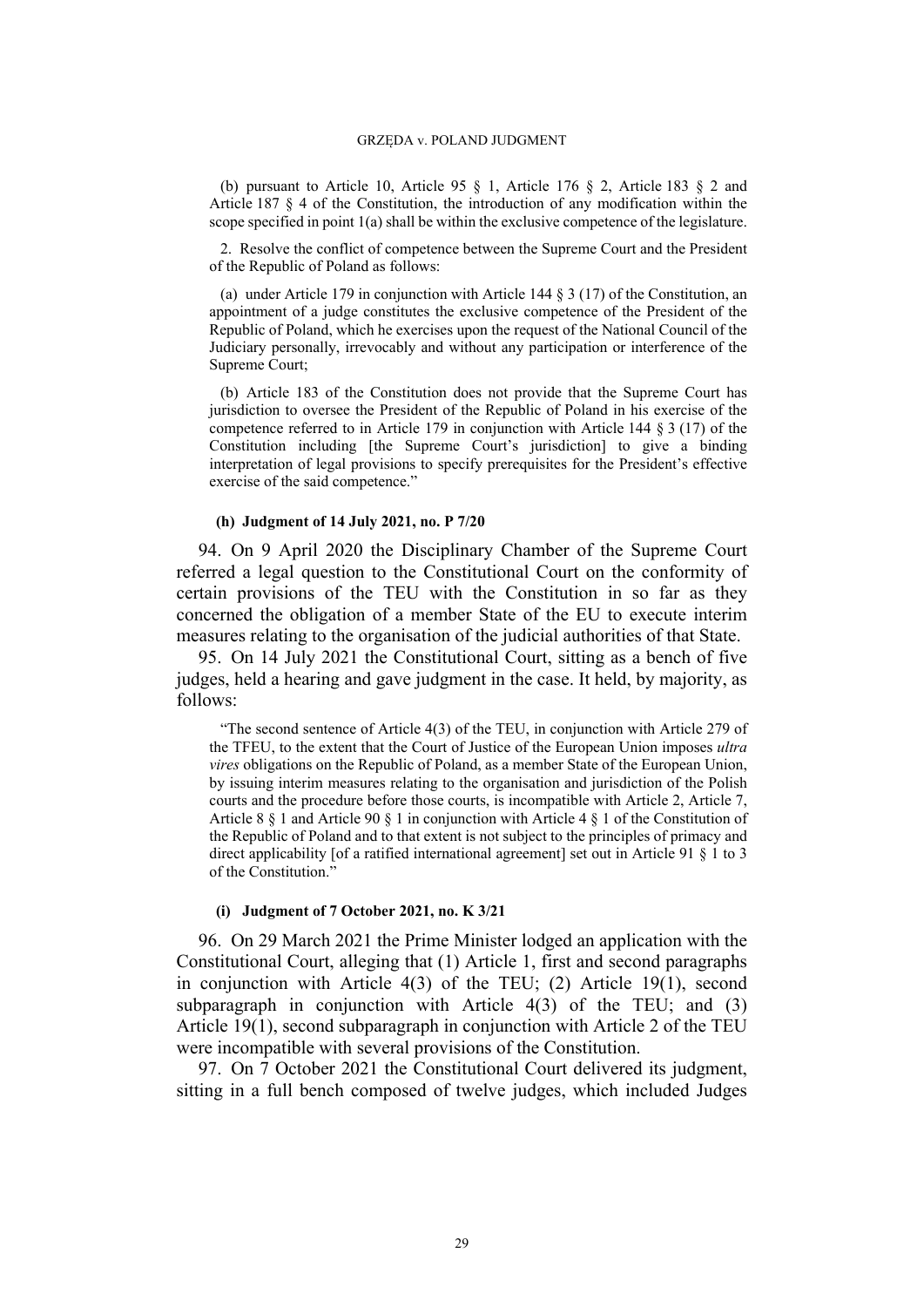M.M., J.P. and J.W.<sup>8</sup> The operative part of the judgment, which was published in the Journal of Laws on 12 October 2021 (item 1852), reads as follows<sup>9</sup>:

"1. Article 1, first and second paragraphs, in conjunction with Article 4(3) of the TEU ... – in so far as the European Union, established by equal and sovereign States, creates 'an ever closer Union among the peoples of Europe', the integration of whom – brought about on the basis of EU law and through the interpretation of EU law by the Court of Justice of the European Union – enters 'a new stage' in which:

(a) the European Union authorities act outside the scope of the competences conferred upon them by the Republic of Poland in the Treaties;

(b) the Constitution is not the supreme law of the Republic of Poland, which takes precedence as regards its binding force and application;

(c) the Republic of Poland may not function as a sovereign and democratic State,

– is incompatible with Article 2, Article 8 and Article 90 § 1 of the Constitution.

2. Article 19(1), second subparagraph, of the TEU – in so far as for the purpose of ensuring effective legal protection in the areas covered by EU law – it grants domestic courts (ordinary courts, administrative courts, military courts, and the Supreme Court) the competence to:

(a) bypass the provisions of the Constitution in the course of adjudication, is incompatible with Article 2, Article 7, Article 8 § 1, Article 90 § 1 and Article 178 § 1 of the Constitution;

(b) adjudicate on the basis of provisions which are not binding, having been repealed by the *Sejm* and/or found by the Constitutional Court to be incompatible with the Constitution, is incompatible with Article 2, Article 7, Article 8  $\S$  1, Article 90 § 1, Article 178 § 1 and Article 190 § 1 of the Constitution.

3. Article 19(1), second subparagraph, and Article 2 of the TEU – in so far as for the purpose of ensuring effective legal protection in the areas covered by EU law and of ensuring the independence of judges – they grant domestic courts (ordinary courts, administrative courts, military courts, and the Supreme Court) the competence to:

(a) review the legality of the procedure for appointing a judge, including the review of the legality of the act in which the President of the Republic appoints a judge, are incompatible with Article 2, Article 8 § 1, Article 90 § 1 and Article 179, in conjunction with Article 144 § 3 (17) of the Constitution;

(b) review the legality of the National Council of the Judiciary's resolution to refer a motion to the President of the Republic for the appointment of a judge, are incompatible with Article 2, Article 8 § 1, Article 90 § 1 and Article 186 § 1 of the Constitution;

(c) determine the defectiveness of the process for appointing a judge and, as a result, to refuse to regard a person appointed to judicial office in accordance with Article 179 of the Constitution as a judge, are incompatible with Article 2, Article 8 § 1, Article 90 § 1 and Article 179, in conjunction with Article 144 § 3 (17) of the Constitution."

<sup>8</sup>Two judges annexed separate opinions to the judgment.

<sup>&</sup>lt;sup>9</sup>The reasons for the Constitutional Court's judgment had not yet been published at the time of adoption of the present judgment.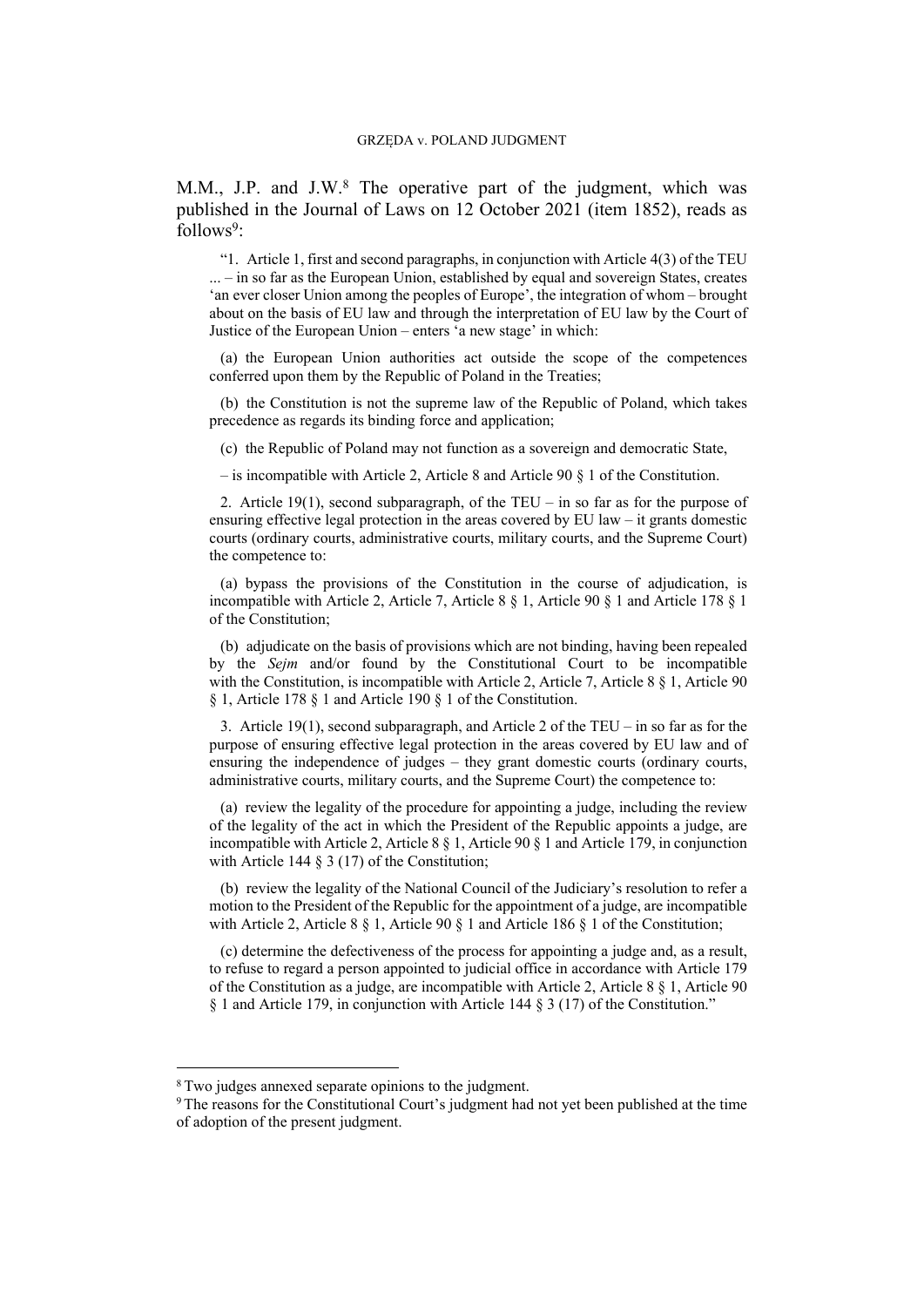### **(j) Judgment of 24 November 2021, no. K 6/21**

98. As previously indicated (see paragraph 27 above), this judgment was given on an application by the Prosecutor General, who is at the same time the Minister of Justice, challenging the constitutionality of Article 6 § 1 of the Convention in relation to the Court's judgment in *Xero Flor w Polsce sp. z o.o. v. Poland* (cited above). The Prosecutor General requested the Constitutional Court to hold that:

"1. Article 6 § 1, first sentence, of the [Convention] in so far as the term 'tribunal' used in that provision includes the Constitutional Court of the Republic of Poland, is incompatible with Article 2, Article 8 § 1, Article 10 § 2, Article 173 and Article 175 § 1 of the Constitution;

2. Article 6 § 1, first sentence, of the [Convention] in so far as it identifies the guarantee arising therefrom to a fair and public hearing within a reasonable time by an independent and impartial tribunal established by law in the determination of one's civil rights and obligations or of any criminal charge against him, with the competence of the Constitutional Court to adjudicate upon the hierarchical conformity of provisions and normative acts stipulated in the Constitution ..., and thereby allows to subject proceedings before the Constitutional Court to the requirements ensuing from Article 6 of the Convention, is incompatible with Article 2, Article 8 § 1, Article 79 § 1, Article 122 §§ 3 and 4, Article 188 (1-3 and 5) and Article 193 of the Constitution;

3. Article 6 § 1, first sentence, of the [Convention] in so far as it encompasses the review by the European Court of Human Rights of the legality of the process of election of Constitutional Court judges in order to determine whether the Constitutional Court is an independent and impartial tribunal established by law, is incompatible with Article 2, Article 8 § 1, Article 89 § 1 (3) and Article 194 § 1 of the Constitution."

99. On 24 November 2021 the Constitutional Court, sitting as a bench of five judges, held a hearing and gave unanimous judgment in the case. The reasons for that judgment had not been yet published at the time of adoption of the present judgment. The operative part of the Constitutional Court's judgment, which was published in the Journal of Laws on 26 November 2021 (item 2161), reads as follows:

"1. Article 6  $\S$  1, first sentence, of the [Convention] – in so far as the term 'tribunal' used in that provision comprises the Constitutional Court of the Republic of Poland – is incompatible with Article 173 in conjunction with Article 10 § 2, Article 175 § 1 and Article 8 § 1 of the Constitution of the Republic of Poland;

2. Article 6  $\S$  1, first sentence, of the Convention referred to in point  $1 -$  in so far as it grants the European Court of Human Rights the jurisdiction to review the legality of the election of judges to the Constitutional Court – is incompatible with Article 194  $\S$  1 in conjunction with Article 8 § 1 of the Constitution."

The Constitutional Court discontinued the proceedings for the remainder.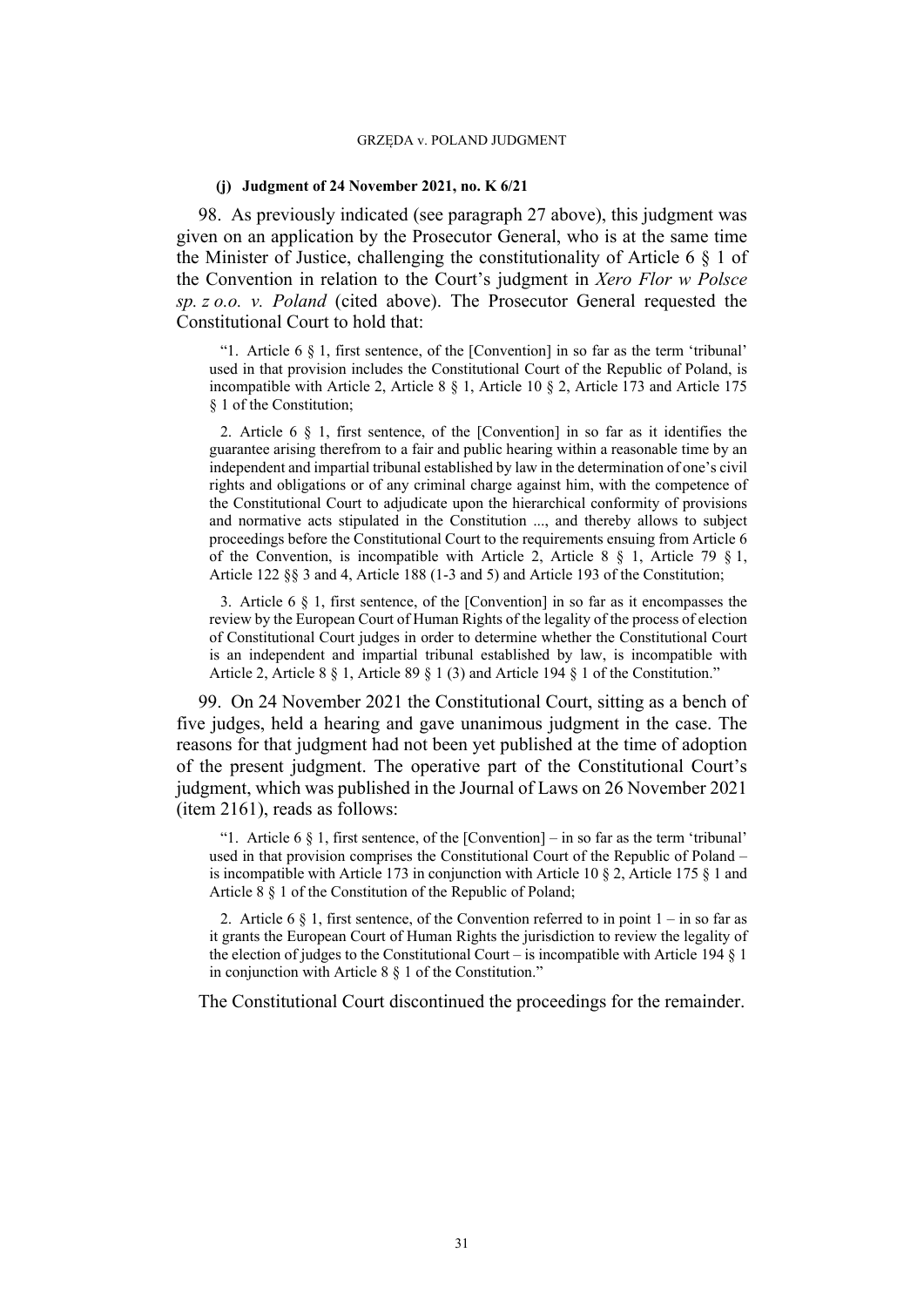### *2. Case-law of the Supreme Court*

### **(a) Judgment of 5 December 2019, no. III PO 7/18**

100. On 5 December 2019 the Supreme Court, sitting in a bench of three judges in the Labour and Social Security Chamber, gave judgment in the first of three cases that had been referred for a preliminary ruling to the CJEU, following the latter's judgment of 19 November 2019 (joined cases C-585/18, C-624/18 and C-625/18; see paragraphs 150-152 below). It quashed the negative resolution of the NCJ of 27 July 2018 concerning the continued exercise by A.K. of the office of a judge of the Supreme Administrative Court. The Supreme Court held that the NCJ in its current formation was neither impartial nor independent of the legislature or the executive. It further found that the Disciplinary Chamber did not fulfil the requirements of an independent and impartial tribunal.

101. As regards its jurisdiction to examine the compatibility of domestic laws with EU law, the Supreme Court stated as follows<sup>10</sup>:

"32. It must be stressed that Article 91  $\S$  3 of the Constitution directly empowers the Supreme Court to examine the compatibility of statutes such as the Act on the Supreme Court and the Act on the NCJ with EU law. That provision directly implies, with no reservation or limitation, that statutes have to be compatible with EU law and the Convention, and not the other way round. The jurisdiction to review the compatibility of statutes with EU law rests, according to the Constitution, not with the Constitutional Court but, as a condition of EU accession, with any Polish court examining a case falling within an area covered by EU law."

102. The Supreme Court made the following observations with regard to the Constitutional Court's judgment of 20 June 2017, no. K 5/17 (see paragraphs 38-44 above):

"33. The foregoing remarks are all the more important when considering the judgment of the Constitutional Court concerning the existing model of election of members of the NCJ (cf. judgment of 20 June 2017, K 5/17 ...). In that judgment, the Constitutional Court called into question its earlier position taken in the judgment of 18 July 2007, K 25/07 ..., to the effect that NCJ members must be judges elected by other judges. This implies that, in the absence of any amendment to the Constitution, the Constitutional Court not so much changed its position as regards appointment to the NCJ (judgment in K 5/17 vs. judgment in K 25/07) as created a divergence in its caselaw regarding systemic issues of fundamental importance to the enforcement of the right to a fair trial enshrined in the national constitution and fundamental obligations of Member States of the European Union as a Union (community) of law. In that context, the two judgments of the Constitutional Court are evidently in conflict with each other. The interpretation offered in K 5/17 is not supported by legal theory, which considers that judgment to be a manifestation of a constitutional crisis, as it was rendered by a formation that included two members appointed to non-vacant positions of judges ... One should also consider information in the public domain, including statements of those members of the Constitutional Court, concerning various cases of dependence on, and informal relations with, politicians, which do not permit the Constitutional Court

<sup>&</sup>lt;sup>10</sup>The translation is based on the English version of the judgment published on the Supreme Court website, edited by the Registry of the Court.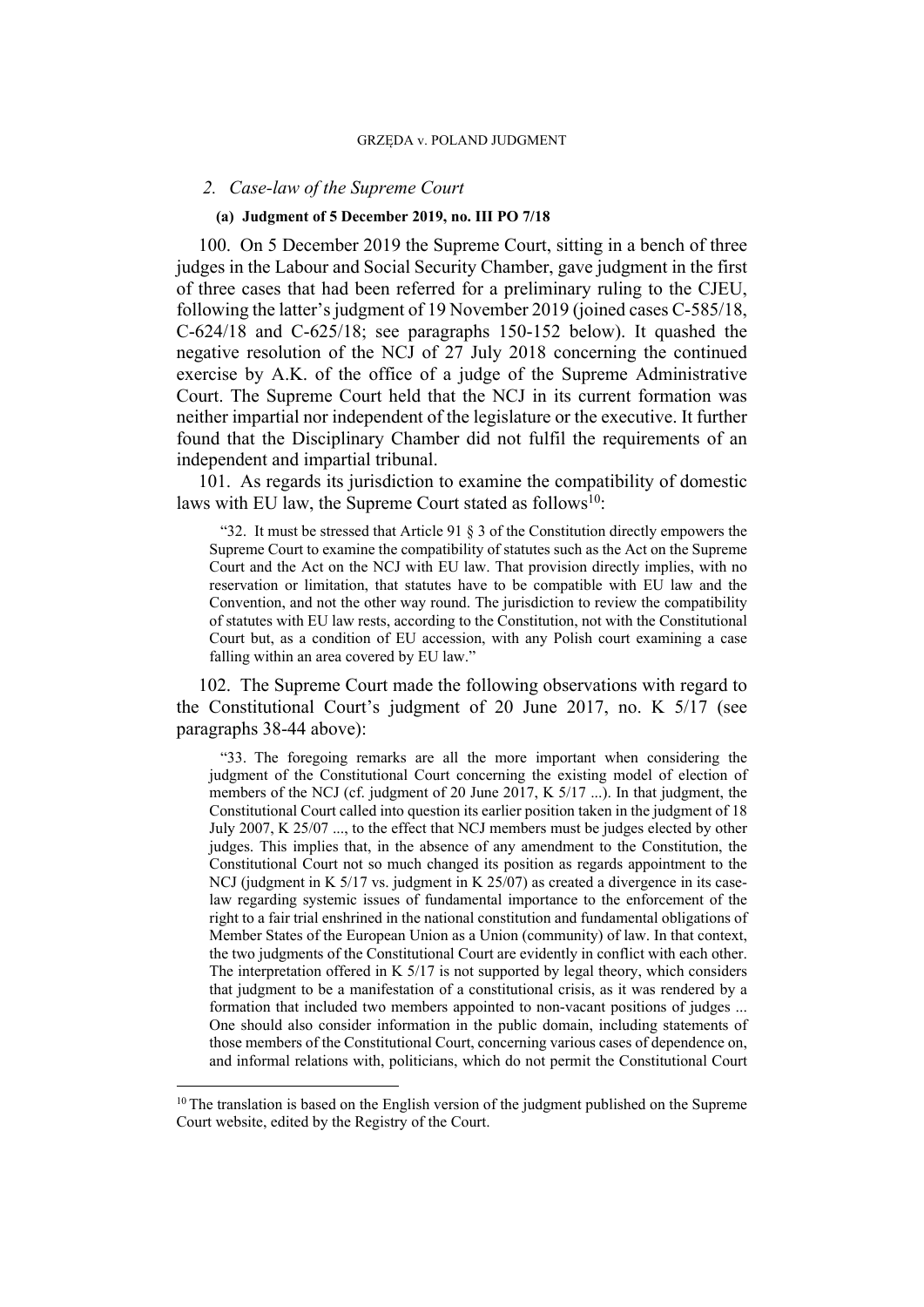to be regarded as a court offering guarantees of independence in the exercise of its constitutional powers (Article 195 of the Constitution)."

103. As regards the standards set out in the preliminary ruling of the CJEU, the Supreme Court held:

"35. The CJEU judgment of 19 November 2019 sets a standard which includes a comprehensive assessment of safeguards of the right to a fair trial by an independent and impartial court. Such assessment follows a two-step rule: (a) assessment of the degree of independence enjoyed by the NCJ in respect of the legislature and the executive in exercising the responsibilities attributed to it under national legislation, as the body empowered to ensure the independence of the courts and judges, since the independence of the NCJ will determine whether the judges which it selects will be capable of meeting the requirements of independence and impartiality arising from Article 47 of the Charter of Fundamental Rights (judgment in C-585/18, §§ 139-140); (b) assessment of the circumstances in which the new judges of the Disciplinary Chamber of the Supreme Court were appointed and the role of the Council in that regard (judgment in C-585/18, § 146)...

37. Following the guidance provided in the CJEU judgment of 19 November 2019, C-585/18, one should in the first place consider the circumstances concerning the NCJ. That assessment requires no evidential proceedings; in any case, such proceedings would be beyond the remit of the Supreme Court and consist in the consideration of positions that are publicly known and available to all parties to the proceedings.

38. With respect to the NCJ, the CJEU judgment of 19 November 2019 requires the examination of the following: (-) the objective circumstances in which that body was formed; (-) the means by which its members have been appointed; (-) its characteristics; (-) whether the three aforementioned aspects are capable of giving rise to legitimate doubts, in the minds of subjects of the law, as to the imperviousness of that body to external factors, in particular, as to the direct or indirect influence of the legislature and the executive and its neutrality with respect to the interests before it."

104. The Supreme Court further underlined its role as an EU court implementing the CJEU judgment:

"39. ... [T]he Supreme Court categorically declares (once again) that, acting as an EU court in the enforcement of the CJEU judgment of 19 November 2019, it does not examine the constitutionality of the provisions of the Act on the NCJ in the wording effective as of 2018 but their compatibility with EU law. The Supreme Court has the jurisdiction to undertake such examination not only in the light of uniform wellestablished case law (cf. CJEU judgment of 7 September 2006, C-81/05) but also under the unequivocal powers vested in it by the Constitution which require no complex interpretation in the case in question. Article 91 § 3 of the Constitution provides clearly and beyond any doubt: 'If an agreement, ratified by the Republic of Poland, establishing an international organisation so provides, the laws established by it shall be applied directly and have precedence in the event of a conflict of laws.' Furthermore, the examination of how the applicable provisions governing the functioning of the Council and its practice in the performance of functions under the Constitution and provisions of national law influence the fulfilment of the requirements of independence and impartiality under EU law by a court formed with the participation of the Council represents a typical judicial examination of certain facts and provisions of law. It should be recalled once again that such examination is completely unrelated to the jurisdiction vested in the Constitutional Court by the Constitution and the Act on the Constitutional Court."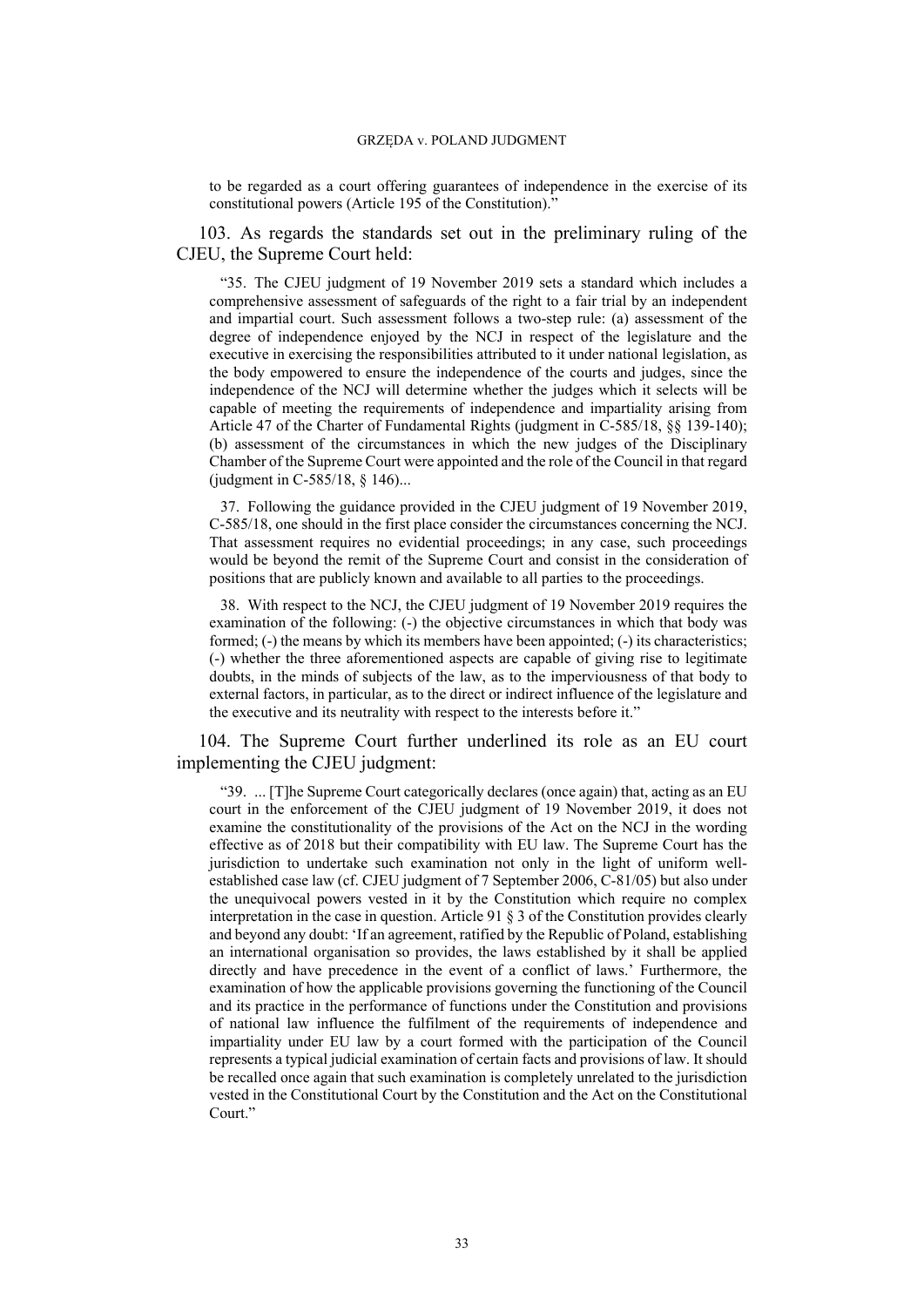105. With regard to the new NCJ, the Supreme Court held, in so far as relevant:

"40. With regard to the circumstances in which the [new] NCJ was established, one should bear in mind the shortening of the term of office of the previous NCJ, a constitutional body under Article 187 § 3 of the Constitution. It concerns section 6 of the [2017 Amending Act]. As intended by the legislature, the new provisions were to ensure conformity with the Constitution in connection with the Constitutional Court's judgment of 20 June 2017 (no. K 5/17...), pursuant to which sections 11 §§ 2-4 and 13 § 3 of the Act on the NCJ are incompatible with the Constitution to the extent that they provide for the individual term of office of judicial members of the Council. In this respect, the Supreme Court finds that the afore-mentioned 'judgment' of the Constitutional Court was given with the participation of judges elected in breach of Article 190 § 1 of the Constitution, as ascertained in the Constitutional Court's judgments of 16 December 2015, K 34/15 ..., of 9 March 2016, K 47/15 ... and of 11 August 2016, K 39/16 ... Furthermore, the Constitutional Court's argument concerning the harmonisation of the term of office of members of the NCJ is indefensible on the grounds of Article 194 § 1 of the Constitution. This provision concerns the individual election of the Constitutional Court's judges rather than their individual term of office. While one is the function of the other, the objective of this provision was also to proscribe electing judges [of the Constitutional Court] *en bloc*, which fully justifies its wording, different from that of Article 187 § 3 of the Constitution ... The Constitutional Court understood that the election of the NCJ's members is to be aligned with the term of office of the *Sejm*. This means that Article 187 § 3 of the Constitution aligned the term of office of the NCJ with the term of office of the *Sejm*, by analogy with the State Tribunal (*Trybunał Stanu*). Such a position cannot be reliably justified. Had this been its intended purpose, Article 187 § 3 of the Constitution would have been drafted in analogous terms to those of Article 199 § 1 of the Constitution. Yet, since the two provisions employ different terms ("four years" and "the term of office of the *Sejm*"), their respective meanings ought to be different on the assumption that the law (the Constitution) is rational. There are no arguments to justify such differentiation for other reasons. Consequently, it should be assumed that the systemic interpretation that the Constitutional Court attempted to rely on, contradicts its findings ... The foregoing leads to the conclusion that the terms of office of former members of the NCJ were terminated by the legislature on the basis of the domestic Constitutional Court's judgment delivered by a formation contrary to the constitutional standard arising from the Constitutional Court's case-law.

41. Secondly, the manner of appointing members of the Council needs to be analysed. ... the analysis should commence with a brief historical note of the model of electing the NCJ's members. The issue of establishing the NCJ was already discussed by legal experts during the "roundtable" talks. The report of the subcommittee on Reform of Law and Courts concluded that judges would be elected to that body [the NCJ] by general assemblies of courts ... The Act of 20 December 1989 on the NCJ ... provided that the *Sejm* elects members of the Council from among its deputies, the Senate – from among senators, and general assemblies of judges of courts of all levels from among judges. Such a mechanism for electing members of the Council was in effect on the date of entry into force of the Constitution of 2 April 1997 ..., which regulated in Article 186 the status of the NCJ as a constitutional body... Decisions made during a session of the Subcommittee for Institutions of Legal Protection and Bodies of Administration of Justice (e.g. that of 7 December 1994 held as part of the Constitutional Committee of the National Assembly) take on special importance, where the model of electing Council members was debated, judges being entrusted with the task of electing some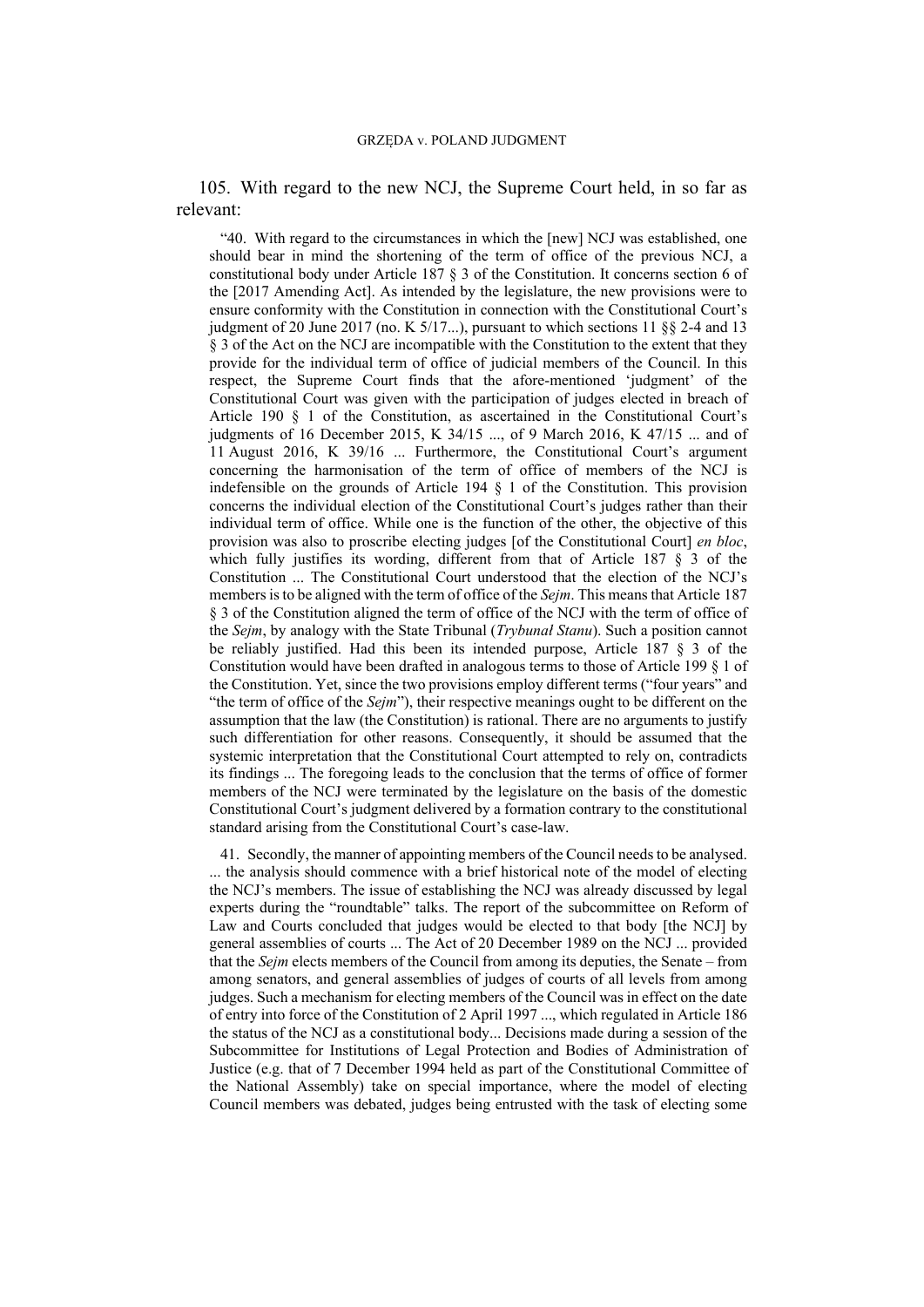of those members. The intention of entrusting the election of judicial members of the NCJ exclusively to the judicial community was expressed in particular during a session of the Constitutional Committee of the National Assembly on 13 November 1996 ... and the debate held during the Constitutional Committee's session on 5 September 1995 ... This state of affairs is corroborated by a joint statement of Professors A. Zoll<sup>11</sup> and A. Strzembosz<sup>12</sup>, published by [daily] *Rzeczpospolita* on 7 March 2018, indicating that concepts tabled by "Solidarity" during the 1980s have been incorporated into the Constitution. Appointing judicial members of the NCJ by judges seemed obvious since only a majority judicial representation on the Council would safeguard the independence of the judiciary from the legislature and the executive. The authors of the said statement already then emphasised that the current NCJ in its present form – as appointed in its new formation – does not have the characteristics and competencies bestowed upon it pursuant to the Constitution; consequently, its resolutions are invalid by nature...

42. In implementing these constitutional concepts, the Act of 27 July 2001 on the NCJ ... maintained the mechanism of electing judicial members of the Council by judges. The Act of 12 May 2011 on the NCJ also (in its initial version ...) adopted the same mechanism of electing members of the NCJ ... The composition of the Council established in this manner was considered a logical conclusion of the Council being entrusted with the task of safeguarding the independence of courts and judges ...

43. A substantial change in the mechanism for electing the NCJ's members was introduced by the [2017 Amending Act ] ... Pursuant to its section 1 (1), the *Sejm* shall elect fifteen members of the Council for a joint four-year term of office from among judges of the Supreme Court, ordinary courts, administrative courts and military courts. When making its choice, the *Sejm* shall – to the extent possible – recognise the need for judges of diverse types and levels of court to be represented on the Council. It should be underlined here that provisions of the Constitution have not been amended as regards the membership of the NCJ and the principles of appointing Council members. This means that a statute could only modify the manner of electing judicial members of the Council by judges, rather than introducing a procedure whereby Council judicial members are elected by the legislature. The aforementioned [2017 Amending Act] adopted jointly with the new Act on the Supreme Court introduced a solution whereby the legislative and the executive – regardless of the long statutory tradition of a part of the Council members being elected by judges themselves, thus reflecting provisions of the Constitution with regard to the Council's status and competences and with regard to the separation of the judiciary from other powers – gained a nearly monopolistic position in determining the NCJ's membership. At present, the legislature elects fifteen judicial members of the NCJ, and additionally six other members are parliamentarians (four elected by the *Sejm* and two elected by the Senate). The new election of fifteen judges to the NCJ has resulted in a situation where both houses of parliament decide about the appointment of twenty-one out of twenty-five members of the Council (i.e. 84% of its composition). Furthermore, the Minister of Justice and a representative of the President of the Republic are *ex officio* members of the NCJ. Thus, twenty-three out of twenty-five members are ultimately appointed by other powers than the judiciary. This is how the separation and balance between the legislative, executive and judicial powers – described in Article 10 of the Constitution and constituting a foundation of a

<sup>11</sup>*Inter alia*, former President of the Constitutional Court and former Commissioner for Human Rights.

<sup>&</sup>lt;sup>12</sup> *Inter alia*, former First President of the Supreme Court.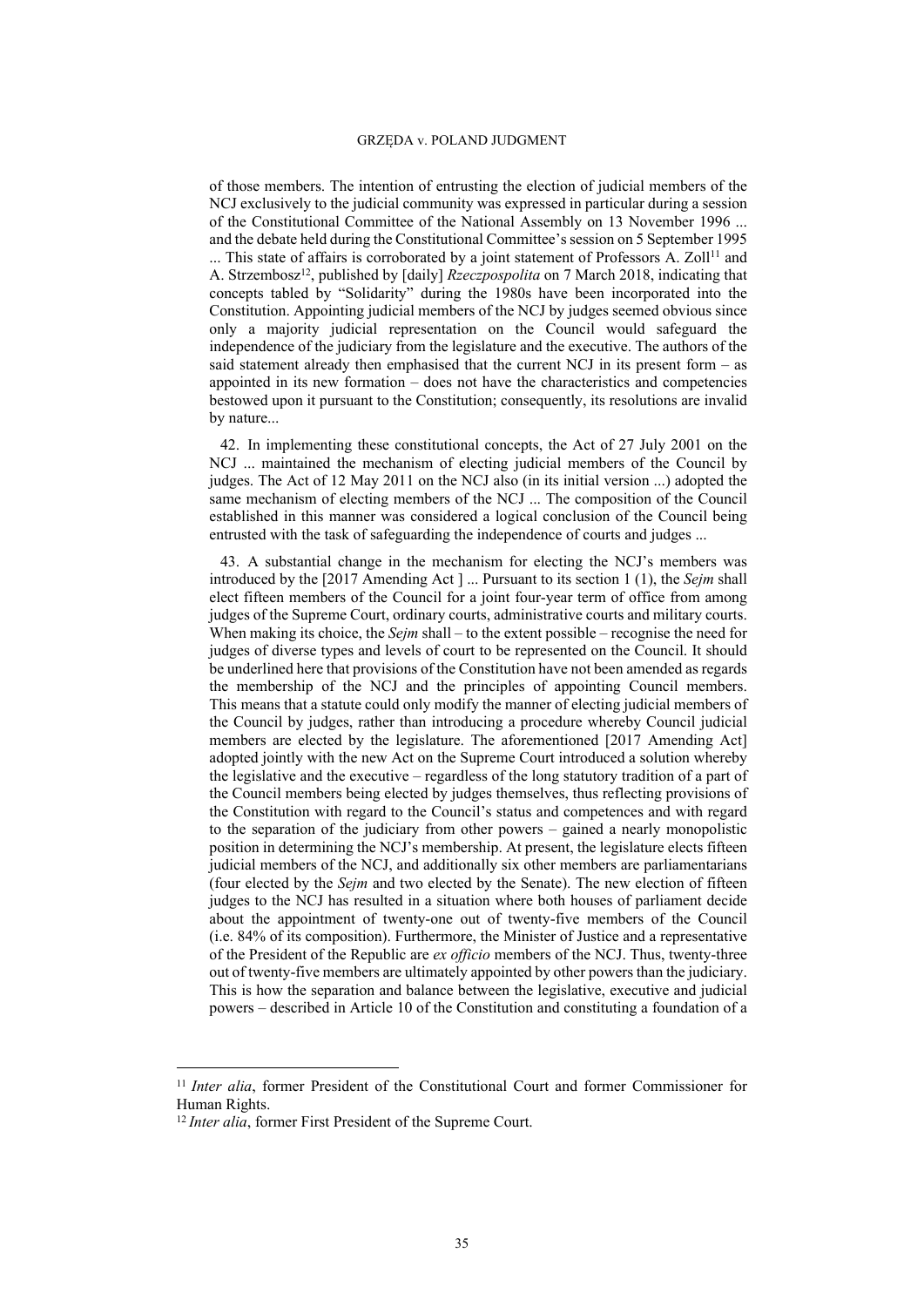democratic State governed by the rule of law (Article 2 of the Constitution) – have been distorted.

44. The Council is a constitutional body; the very fact that it does not have a counterpart in all EU Member States does not translate into the possibility of forming or shaping it arbitrarily as the regulatory framework has been laid out in the Constitution and further restrictions arise from the right to a fair trial as stipulated by European Union standards. The Council does not exercise judicial power, neither is it (in view of its membership) a corporate self-governing body; it is a hybrid authority. Legal scholarship has expressed a position that a literal interpretation of the provision of the Constitution stipulating that the NCJ includes 'fifteen members elected from among the judges' (Article 187 § 2 (2) of the Constitution) would prove counter-constitutional, should it result in concluding that judicial members cannot be elected by judges. This would mean that the process of construing a constitutional norm ignores the Council's tasks as specified in the Constitution, including the safeguarding of the independence of courts and judges ..., and ignores Article 173 [of the Constitution], pursuant to which courts are a power 'independent and separate from other powers'..."

106. With regard to the submission of candidatures, candidate endorsement lists and the non-disclosure of those lists, the Supreme Court held:

"45. The Supreme Court's assessment in acting on the binding legal interpretation expressed in the CJEU's judgment of 19 November 2019 attaches importance to the process of selecting members of the current Council. With regard to this particular matter, the point at issue concerns the endorsement lists that were apparently offered to candidates by judges. To date, it has not been verified whether new Council members were lawfully nominated as candidates, and who endorsed them. Relevant documents have not been disclosed yet, despite the relevant judgment of the Supreme Administrative Court of 28 June 2019, OSK 4282/18... It is common knowledge that the enforcement of the judgment has faced an obstacle in a decision issued by the Chair of the Personal Data Protection Authority on 29 July 2019 on the initiative of one of the members of the new NCJ. Consequently, it has come to pass that a judicial body responsible for a review of administrative authorities has in effect itself fallen under the review of the latter. The failure to implement the Supreme Administrative Court's judgment justifies an assumption that the content of the lists of endorsement for judicial candidates to the NCJ corroborates their dependence on the legislature or on the executive.

46. The Supreme Court further concludes that it is common knowledge that the public has been informed of judicial candidates to the Council having been recommended by presidents of district courts appointed by the Minister of Justice; other judges were recommended by judges dependent on (reporting to) candidates in managerial positions in courts of higher instance; judicial candidates were also recommended by the plenipotentiary of the Institute of the Judiciary at the Ministry of Justice; last but not least, some candidatures were submitted by the next of kin; candidates recommended other candidates; some of the elected members of the future Council were Ministry of Justice employees. All these facts prove that the executive branch – acting through its direct or indirect subordinates – stood behind the majority of recommendations for NCJ judicial member candidatures. Such circumstances accompanying the process of electing current Council members may well raise doubts in the mind of the general public as to the Council's independence from the executive.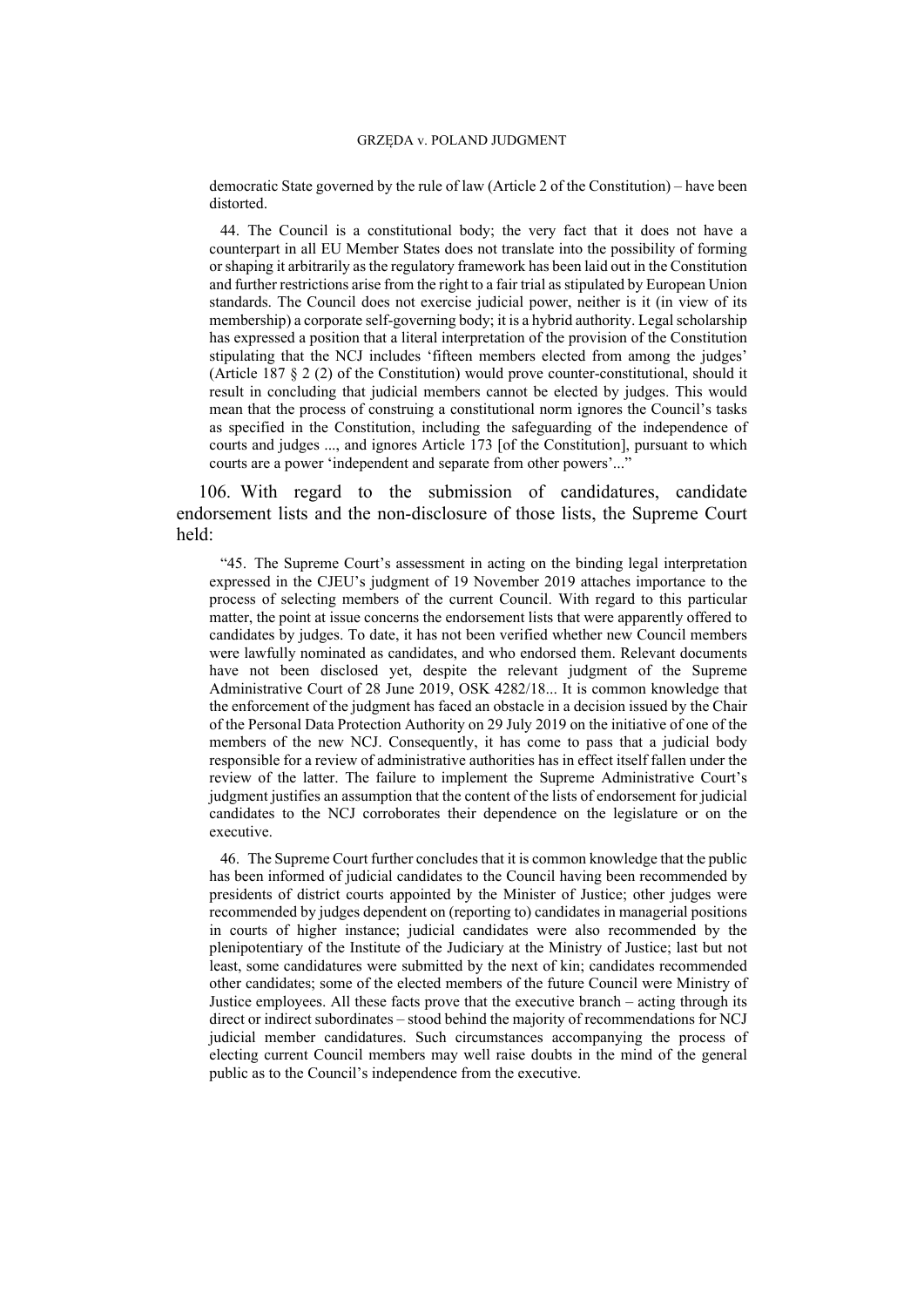47. Furthermore, persons endorsing candidates withdrew their endorsement during the period for submission of candidatures, and at least one member of the new NCJ had endorsed his/her own application...

48. Such circumstances contradict the notion of representativeness of the body referred to in Article 187 § 2 of the Constitution..."

#### 107. The Supreme Court concluded as follows:

"60. On the basis of an overall assessment of all the above circumstances, the Supreme Court concludes that, as of this day, the current NCJ does not provide sufficient guarantees of independence from the legislature and executive authorities in the judicial appointment procedure."

## **(b) Resolution of 8 January 2020, no. I NOZP 3/19**

108. On 8 January 2020 the Chamber of Extraordinary Review and Public Affairs of the Supreme Court, sitting as a bench of seven judges, issued a resolution following a legal question referred by a bench of three judges. The legal question arose in a case in which unsuccessful candidates for appointment to the post of judge of the Court of Appeal had lodged an appeal against the resolution of the new NCJ proposing another candidate to the same post, and were contesting the NCJ's status. The Chamber of Extraordinary Review and Public Affairs of the Supreme Court held as follows:

"1. The Supreme Court, when considering an appeal against a resolution of the NCJ proposing to the President of the Republic of Poland a candidate for the post of judge, shall examine, within the limits of the grounds of appeal, whether the NCJ is an independent body in the light of the criteria set out in the judgment of the CJEU of 19 November 2019 in Joined Cases C-585/18, C-624/18 and C-625/18, *A.K. and Others v. Supreme Court*, §§ 139 to 144.

2. The Supreme Court quashes, within the limits of the appeal, a resolution of the NCJ proposing to the President of the Republic of Poland a candidate for appointment to the post of judge if the appellant demonstrates that the lack of independence of the NCJ influenced the content of that resolution or if – having regard to the constitutional prohibition on reviewing the effectiveness of the constitutional act of appointing a judge and the constitutional relationship arising therefrom – the appellant demonstrates the circumstance set out in § 125, or jointly the circumstances set out in §§ 147 to 151 of the judgment referred to in point 1., indicating that a bench including such a judge will not be independent and impartial."

## **(c) Decisions of 15 January 2020 (nos. III PO 8/18 and III PO 9/18)**

109. On 15 January 2020 the Supreme Court, sitting in the Labour and Social Security Chamber, gave two decisions in two remaining cases that had been referred for a preliminary ruling to the CJEU. In these cases, two judges of the Supreme Court contested the fact of being placed on retirement as a result of the entry into force of the new Act on the Supreme Court which provided for the lowering of the retirement age for sitting judges of the Supreme Court. The Supreme Court decided not to transfer the cases to the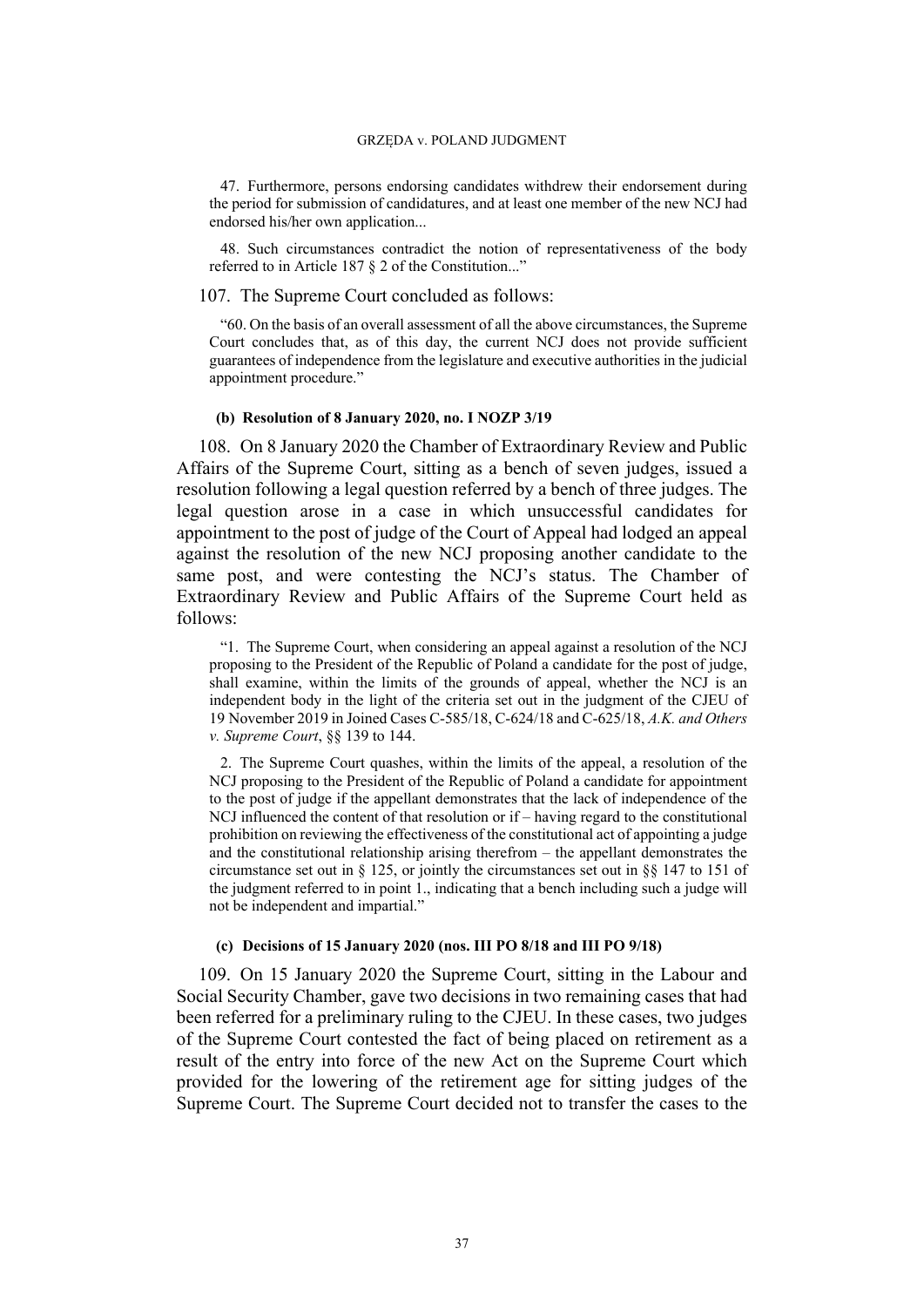Disciplinary Chamber of the Supreme Court. It found that it had no jurisdiction to rule in these cases and remitted them to the District Court. In both decisions, the Supreme Court shared the findings expressed in the Supreme Court's judgment of 5 December 2019 as to the status of the new NCJ and the Disciplinary Chamber of the Supreme Court (see paragraph 100 above).

## **(d) Resolution of the formation of the joined Civil, Criminal and Labour and Social Security Chambers of the Supreme Court of 23 January 2020 (no. BSA I-4110-1/20)**

110. Having regard to the Supreme Court's judgment of 5 December 2019 and the resolution of 8 January 2020 by the Chamber of Extraordinary Review and Public Affairs of the Supreme Court, the First President of the Supreme Court requested the three joined Chambers of that court to issue a resolution with the view to resolving divergences in the case-law of the Supreme Court in connection with the CJEU judgment of 19 November 2019. The request concerned the legal question whether the participation in a composition of an ordinary court or the Supreme Court of a person appointed to the office of a judge by the President of the Republic on the proposal of the NCJ formed in accordance with the 2017 Amending Act would result in a violation of Article 45 § 1 of the Constitution, Article 6 § 1 of the Convention or Article 47 of the Charter of Fundamental Rights.

111. On 23 January 2020 the Supreme Court, sitting in a formation of the joined Civil, Criminal and Labour and Social Security Chambers (fifty-nine judges) issued its resolution<sup>13</sup>. It noted that in issuing the resolution, it was implementing the CJEU's judgment of 19 November 2019. The Supreme Court made the following conclusions $14$ :

"1. A court formation is unduly composed within the meaning of Article 439  $\S$  1 (2) of the Code of Criminal Procedure, or a court formation is inconsistent with the provisions of law within the meaning of Article 379 § 4 of the Code of Civil Procedure, also where the court includes a person appointed to the office of judge of the Supreme Court on the recommendation of the NCJ formed in accordance with the [2017 Amending Act].

2. A court formation is unduly composed within the meaning of Article 439 § 1 (2) of the Code of Criminal Procedure, or a court formation is inconsistent with the provisions of law within the meaning of Article 379 § 4 of the Code of Civil Procedure, also where the court includes a person appointed to the office of judge of an ordinary or military court on the recommendation of the NCJ formed in accordance with the [2017 Amending Act], if the deficiency of the appointment process leads, in specific circumstances, to a violation of the guarantees of independence and impartiality within the meaning of Article 45 § 1 of the Constitution of the Republic of Poland, Article 47

<sup>&</sup>lt;sup>13</sup> Six judges annexed separate opinions to the resolution.

<sup>&</sup>lt;sup>14</sup> The translation is based on the English version of the judgment published on the Supreme Court website, edited by the Registry of the Court.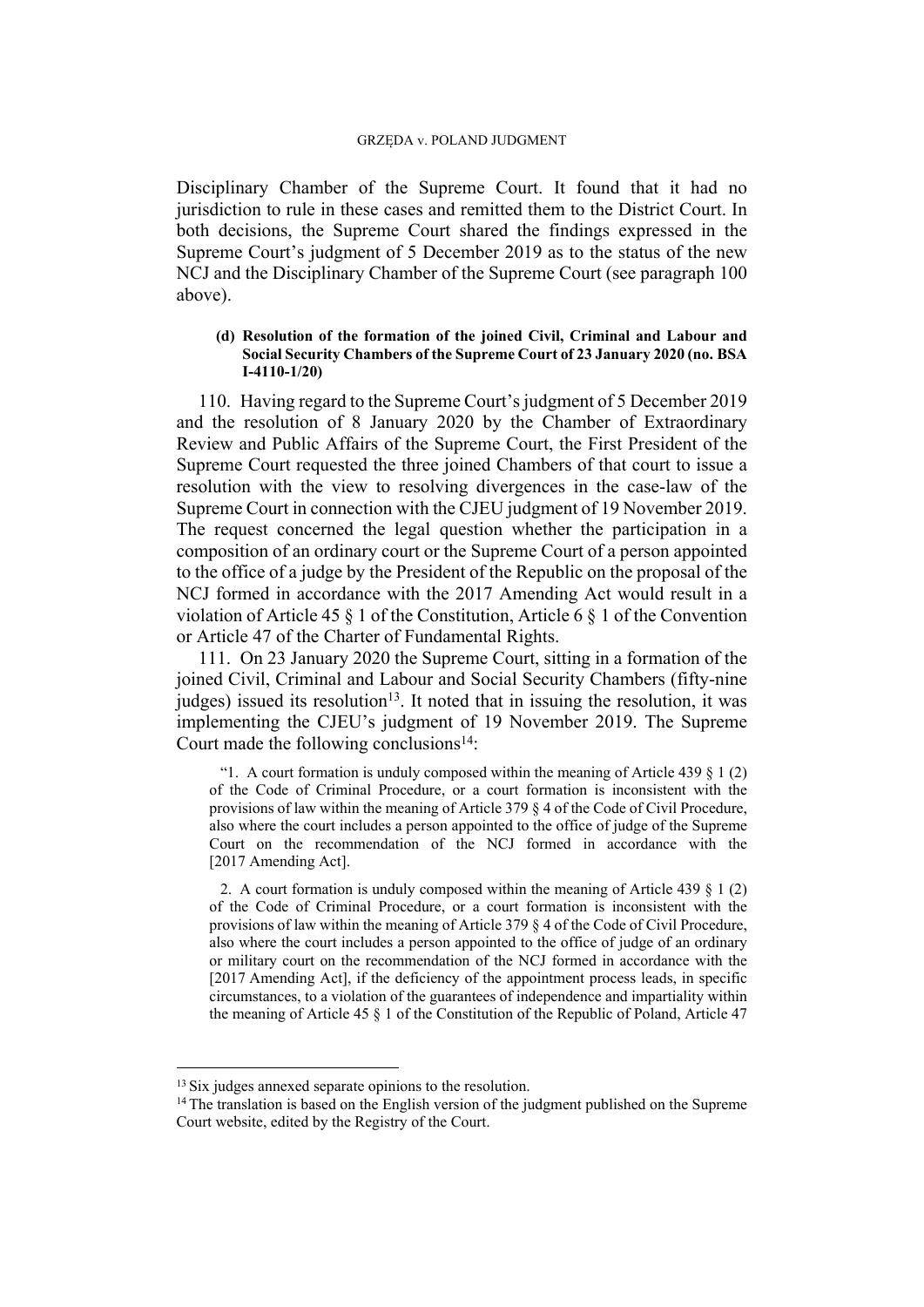of the Charter of Fundamental Rights of the European Union and Article 6 § 1 of the [Convention].

3. The interpretation of Article 439 § 1 (2) of the Code of Criminal Procedure and Article 379 § 4 of the Code of Civil Procedure provided in points 1 and 2 above shall not apply to judgments given by courts before the date hereof and judgments to be given in proceedings pending at the date [of the present resolution] under the Code of Criminal Procedure before a given court formation.

4. Point 1 [above] shall apply to judgments issued with the participation of judges appointed to the Disciplinary Chamber of the Supreme Court under the Act of 8 December 2017 on the Supreme Court ... irrespective of the date of such judgments.".

112. In the reasons for the resolution, the Supreme Court held, in so far as relevant:

"31. In the light of Article 179 of the Constitution, the President of the Republic appoints to the office of judge not just anyone, at his sole discretion as to the candidate's qualifications and ability to hold office, but exercises that power on a motion of the NCJ. Therefore, a motion of the NCJ is a condition *sine qua non* for effective appointment. Moreover, a motion concerning a judicial appointment cannot be lodged by anyone except a body acting as the National Council of the Judiciary, not only in name but based on the procedure of its appointment and the conditions under which it exercises its powers (decision of the Constitutional Court of 23 June 2008, 1 Kpt 1/08).

The [2017 Amending Act] terminated the terms of office of the members of the NCJ referred to in Article 187 § 1 (2) of the Constitution, elected in accordance with the previous regulations. The shortening of the terms of office of judges sitting on the National Council of the Judiciary on the date of entry into force of the amending legislation was justified by the need to ensure a joint term of office for all NCJ members; however, the amended Act allows for the term of office of an NCJ member to expire before the end of the four-year term (cf. section 11e(1) and (3), section 14(1) of the Act of 12 May 2011 on the National Council of the Judiciary [as amended]), which is contrary to Article 187 § 3 of the Constitution. Therefore, the argument justifying the amendment was false, and the NCJ's term of office was terminated for other reasons.

New members of the NCJ were elected by the *Sejm* in accordance with [the 2017 Amending Act], which was contrary to Article 187 § 1 (2) of the Constitution. Having challenged on the basis of that provision the requirement that judicial members of the NCJ were to be elected by judges does not permit the designation of a State authority that could elect them. The Constitution does not provide for a presumption of competence in favour of Parliament. After [the 2017 Amending Act], fifteen members of the Council who were judges were elected by the *Sejm* for a joint four-year term of office (section 9a(1) of [the Act on the NCJ as amended by the 2017 Amending Act]). None of them is a judge of the Supreme Court, as is required under Article 187  $\S$  1 (2) of the Constitution.

In view of the procedure of election of judges to the NCJ under [the 2017 Amending Act], the judiciary no longer has any control over the membership of the NCJ and thus, indirectly – in connection with amendments of other systemic provisions – over which candidates are proposed to the President for appointment to the office of judge of an ordinary court, a military court, the Supreme Court, or an administrative court. The NCJ has been dominated by political appointees of the majority in the *Sejm*. Following the election of 15 judges to sit as members of the NCJ by the *Sejm*, as many as 21 out of the 25 members of the NCJ are political appointees of both Houses of Parliament. Following the election of judges to the NCJ [by the *Sejm*], judges sitting as members of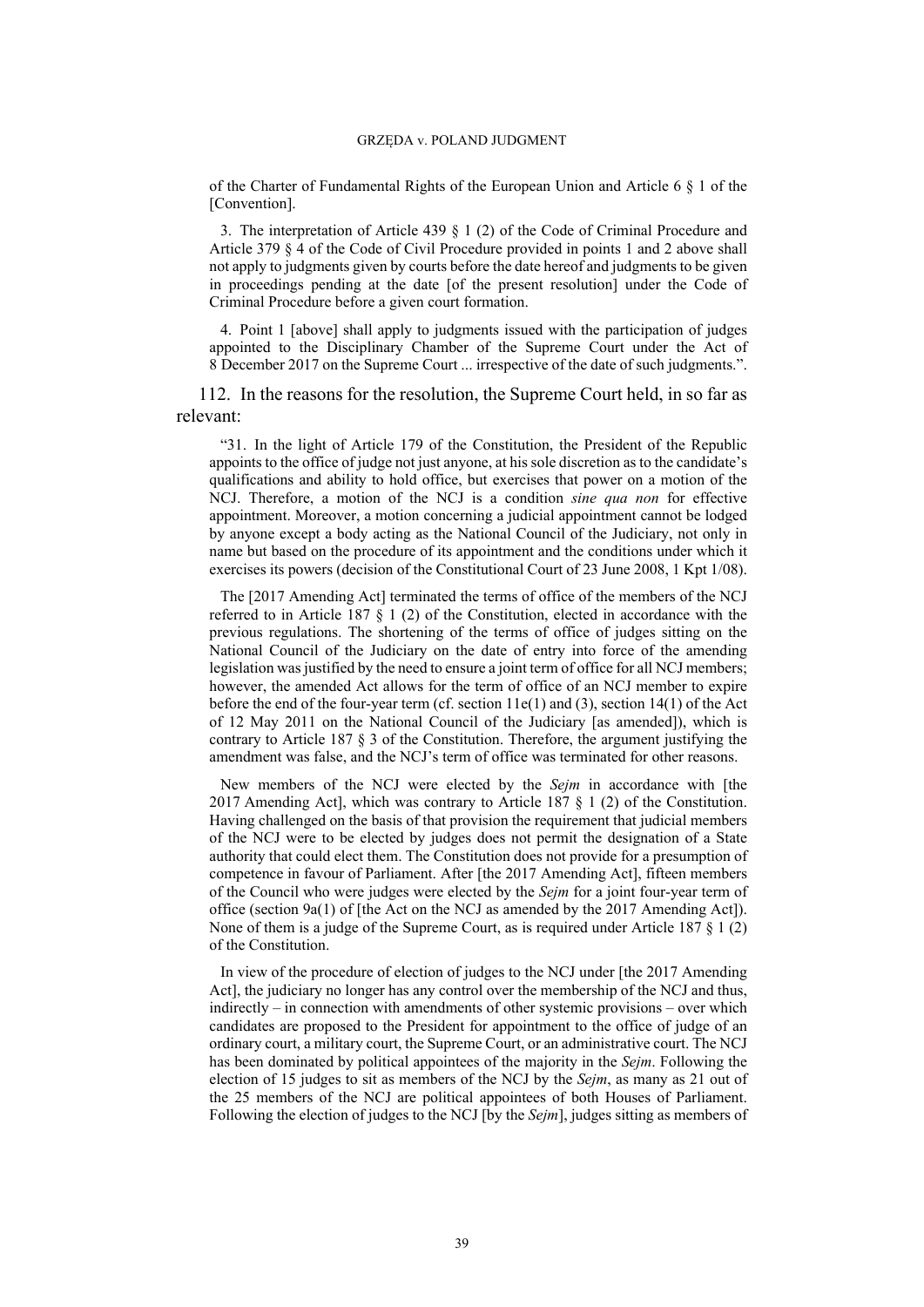the NCJ no longer represent judges of the Supreme Court, judges of ordinary courts, administrative courts and military courts, as required under Article 187  $\S$  1 (2) of the Constitution. Judges sitting as members of the NCJ by political appointment have no legitimacy as representatives of the judicial community, a task which should be entrusted to persons having authority and remaining independent of political influence. That has largely weakened the role of the NCJ as a guardian of the independence of courts and judges.

The provisions of the [2017 Amending Act] governing the election of judges to the NCJ are incompatible with the principle of the separation and balance of powers (Article 10 § 1 of the Constitution), as well as with the principle of separation and independence of the courts (Article 173 of the Constitution) and independence of judges (Article 178 of the Constitution). The principle of separation of the judiciary is of crucial relevance in this context. According to that principle, based on the separation and balance of powers, the legislature and the executive may interfere with the functioning of the judiciary only to the extent allowed by the Constitution, that is, where expressly provided for in the Constitution. With respect to the NCJ, the principle of separation implies that the legislature and the executive may influence the membership and functioning of the NCJ only to the extent expressly provided for by the Constitution (Article 187 § 1 (1) *in fine*), (3) and § 4). Consequently, in determining the organisational structure, the scope of activity and working procedures of the NCJ (Article 187 § 4 of the Constitution), the legislature cannot create its power – not provided for in the Constitution – to elect members of the NCJ from among judges, because the scope of its power to appoint members of the NCJ was defined in the Constitution (Article 187 § 1 (3)).

In turn, the shortening of terms of office of previous members of the NCJ and the election of new members on the basis of the [2017 Amending Act] raises serious doubts as to compliance with Article 187 §§ 1 and 3 of the Constitution, and, consequently, doubts as to the legality of the NCJ and the procedure for nomination of candidates to the office of judge with the participation of the NCJ."

113. In respect of the endorsement lists for candidates for the NCJ, the Supreme Court noted:

"32. ...Endorsement lists presented by judges running as candidates for the NCJ had to be signed not just by anyone, but by judges... A request for information concerning persons who signed the lists of endorsement of judges running as candidates to the NCJ, according to regulations governing access to public information, confirmed as legitimate by a legally binding judgment of the Supreme Administrative Court of 28 June 2019, no. I OSK 4282/18, dismissing a cassation appeal of the Head of the Chancellery of the *Sejm* against the judgment quashing the decision in part concerning the refusal to disclose such information, has been disregarded by the Head of the Chancellery of the *Sejm* and the Speaker of the *Sejm*, who have refused to comply with the legally binding judgment. That state of affairs has prevailed to date...

According to a published statement of Judge M.N., appointed as a member of the NCJ, he signed his own endorsement list. According to a published statement of four judges, Judge M.N. used withdrawn endorsements to run as a candidate for the NCJ. The endorsements were withdrawn long before the list was verified and used in a vote; the Speaker of the *Sejm* was given an advance notice of the circumstance (on 25 January 2018)... If candidates for the NCJ signed each other's endorsement lists, that is indicative of the scale of endorsement for the members of the NCJ in the judicial community.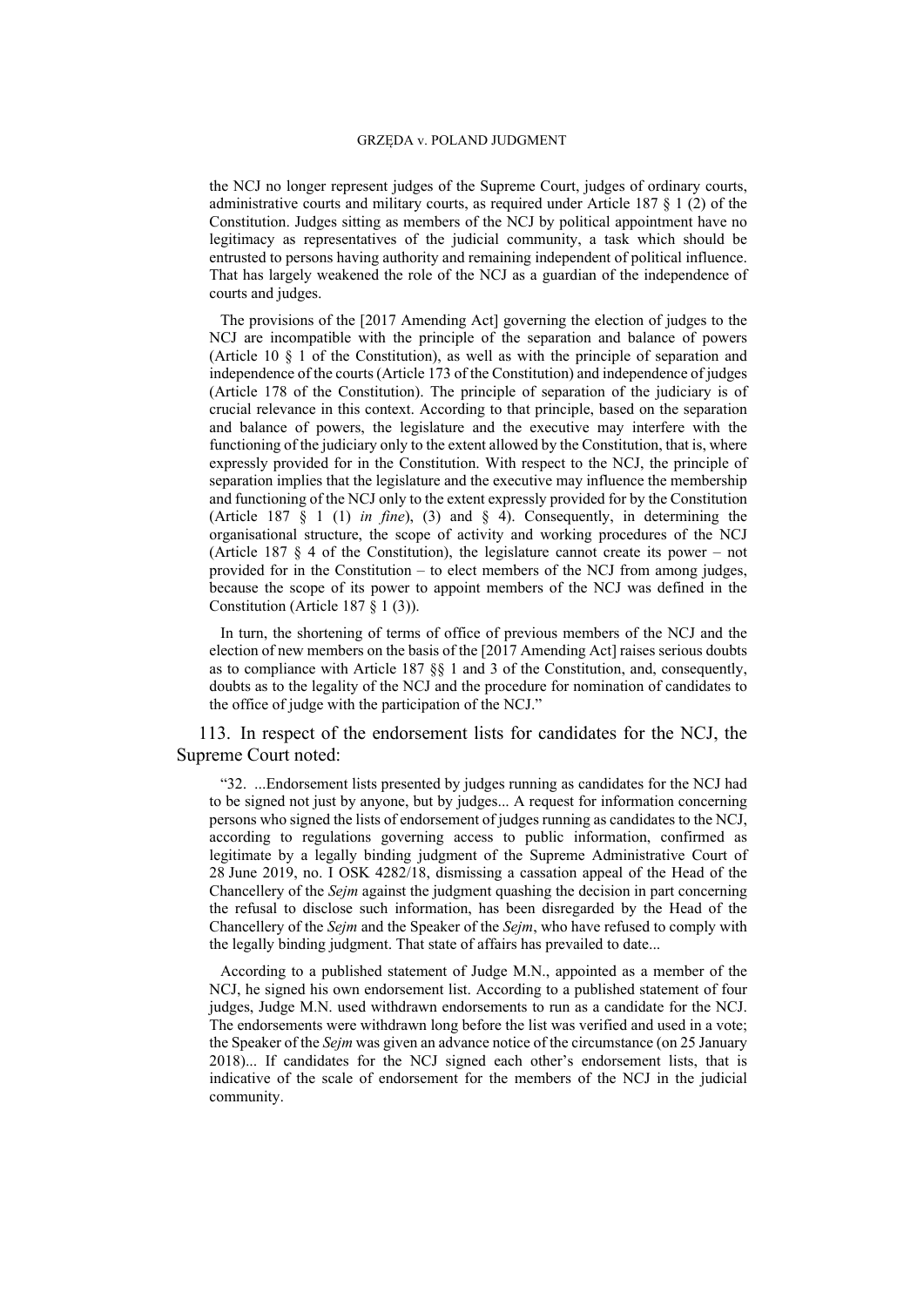114. With regard to the exercise of the President's prerogative to appoint judges, the Supreme Court noted, in so far as relevant:

"36. According to Article 7 of the Constitution, bodies of public authority shall function on the basis of, and within the limits of, the law; that is, exclusively on the basis of the authority conferred by law, by which their actions are legitimised. That applies also to the President of the Republic because his official acts are not excluded from the scope of Article 7 of the Constitution...

The President appoints judges but he does so not just at any time and at his own discretion but on a motion of the NCJ. No appointment may be granted to anyone who is not concerned by such motion (cf. the decision of the Constitutional Court of 23 June 2008, 1 Kpt 1/08).

The minimum conditions for the exercise of the prerogative in question by the President of the Republic therefore require that his act be initiated by a duly constituted and appointed body having the status of the NCJ. Since the entry into force of the [2017 Amending Act] and the 2017 Act on the Supreme Court, the NCJ has not been duly appointed under the Constitution; consequently, the NCJ could not exercise its powers, which the President of the Republic should have determined before exercising his prerogative. Persons named in the lists of recommendations drawn up in a defective procedure of appointment for judicial positions cannot be considered to have been candidates for office duly presented to the President of the Republic whom the President of the Republic is competent to appoint to the office.

Even assuming that the issuance of letters of appointment to such persons renders them formally appointed to the office of judge, it is necessary to determine whether, and to what extent, such persons may exercise judicial functions, so that the requirement of impartiality and independence of a court administering justice is not thereby infringed."

115. The Supreme Court further made the following observations regarding political influence on the election of the NCJ members:

"38. The model of procedure for appointment of a specific person to the office of judge has a particular bearing on whether the court comprised of such appointee may be considered an impartial and independent tribunal in a given case...

In this context, it should be noted that, according to the official statement of the Minister of Justice issued in the legislative procedure on 15 January 2020 at the Senate of the Republic of Poland, membership of the NCJ was determined in such a way as to ensure that it was comprised of persons loyal to the parliamentary majority (the political group represented by the Minister of Justice): '*each group could propose judges they are accountable for. We have proposed judges who we thought were willing to cooperate with the judicial reform'* – transcript of the third session of the Senate of the Republic of Poland of the 10th term, 15 January 2020).

Consequently, choices made by the Council are systemically not independent of political interest, affecting the fulfilment of the objective criteria of impartiality and independence by persons appointed to the office of judge on the motion of the NCJ. In other words, because the NCJ has been politicised, competitions for judicial positions are very likely to be decided not based on substantive criteria but depending on political loyalties or support for the reform of the judiciary pursued by the parliamentary majority in conflict with the Constitution. In systemic terms, that undermines trust in the impartiality of persons so appointed. The lack of independence essentially consists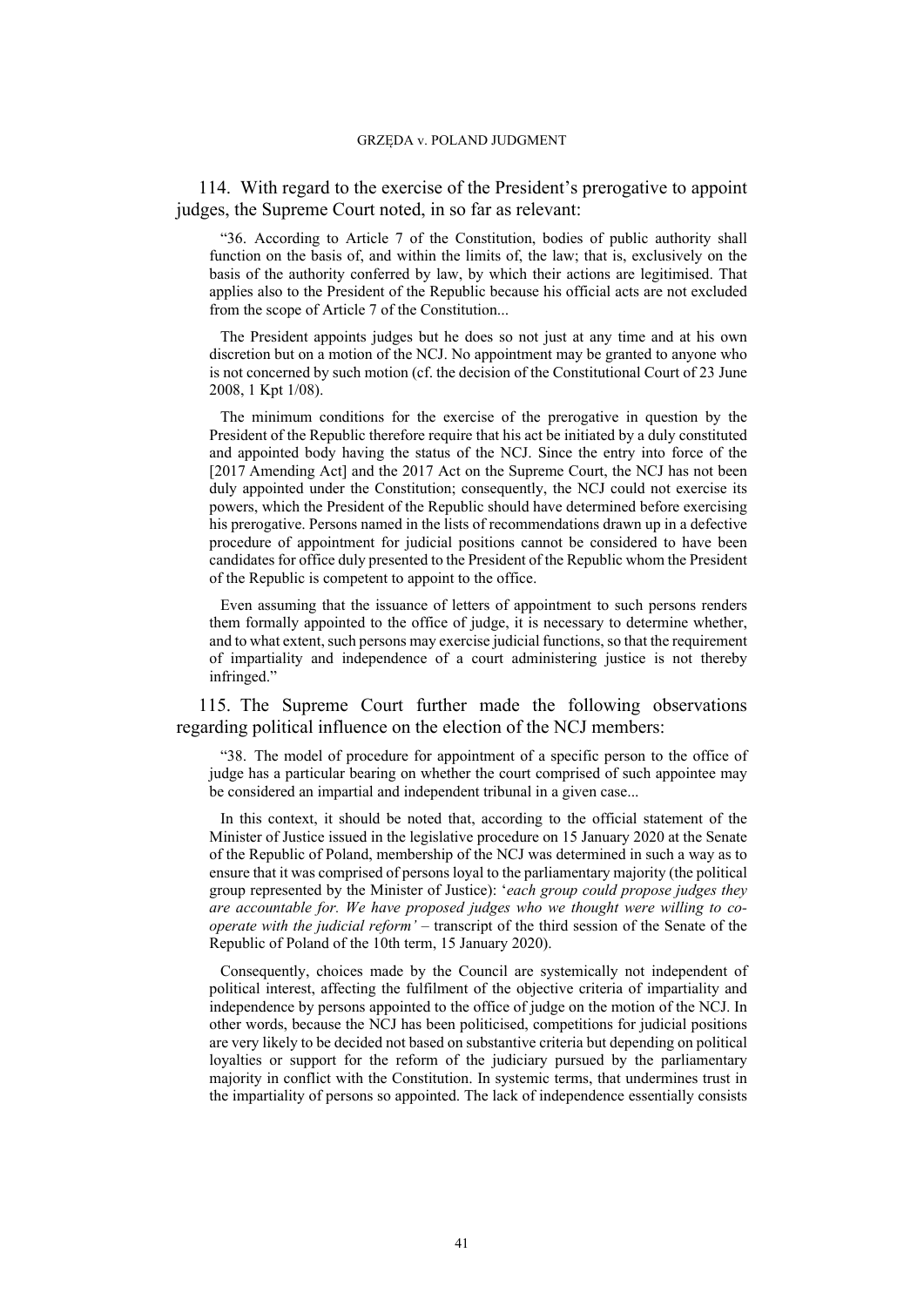in decisions of that body being subordinated to political authorities, in particular the executive..."

116. As regards the lack of independence of the NCJ, the Supreme Court concluded as follows:

"42. ... The formation of the Supreme Court passing the present resolution fully shares the position presented in the judgment of the Supreme Court of 5 December 2019, III PO 7/18 to the effect that the NCJ so formed is not an independent body, but a body subordinated directly to political authorities. Consequently, competitions for the office of judge carried out by the NCJ have been and will be defective, creating fundamental doubts as to the motivation behind motions for the appointment of specific individuals to the office of a judge...

The foregoing [finding] is unrelated to doubts concerning the constitutionality of the election of some [judicial] members of the NCJ. The latter question has not been the subject of interpretation of the Supreme Court; however, it is reasonable to assert that the current functioning of the NCJ is a result of the departure from the constitutional requirements for the election of some members of the Council."

### *3. Case-law of the Supreme Administrative Court*

117. Following the CJEU's judgment of 2 March 2021 (see paragraphs 155-156 below), on 6 May 2021 the Supreme Administrative Court gave judgments in five cases (nos. II GOK 2/18; II GOK 3/18; II GOK 5/18; II GOK 6/18 and II GOK 7/18) concerning appeals against resolutions of the NCJ by which the latter had decided not to propose to the President of the Republic the appointment of the appellants to positions as judges of the Civil and Criminal Chambers at the Supreme Court and to propose the appointment of other candidates to those positions. The Supreme Administrative Court quashed the impugned NCJ resolutions both in the part concerning the recommendation of other candidates for appointment to the Supreme Court and in the part concerning the refusal to propose the appointment of the appellants. All the judgments contain similar reasoning.

118. In particular, in its judgment of 6 May 2021, no. II GOK 2/18 the Supreme Administrative Court considered that the current NCJ did not offer sufficient guarantees of independence from the legislative and executive powers in carrying out the functions entrusted to it. In making that assessment, the Supreme Administrative Court relied on the factors set out by the CJEU in its judgments of 2 March 2021 (paragraphs 131-132) and of 19 November 2019 (paragraphs 143-144), namely that: (1) the current NCJ was constituted as a result of the premature termination of the four-year terms of office of former members of the NCJ; (2) in contrast to the former legislation under which fifteen judicial members of the NCJ had been elected by their peers directly, they were currently elected by a branch of the legislature; (3) the potential for irregularities which could adversely affect the process of appointment of certain members of the new NCJ; (4) the manner in which the current NCJ exercised its constitutional responsibility to safeguard the independence of courts and judges. The Supreme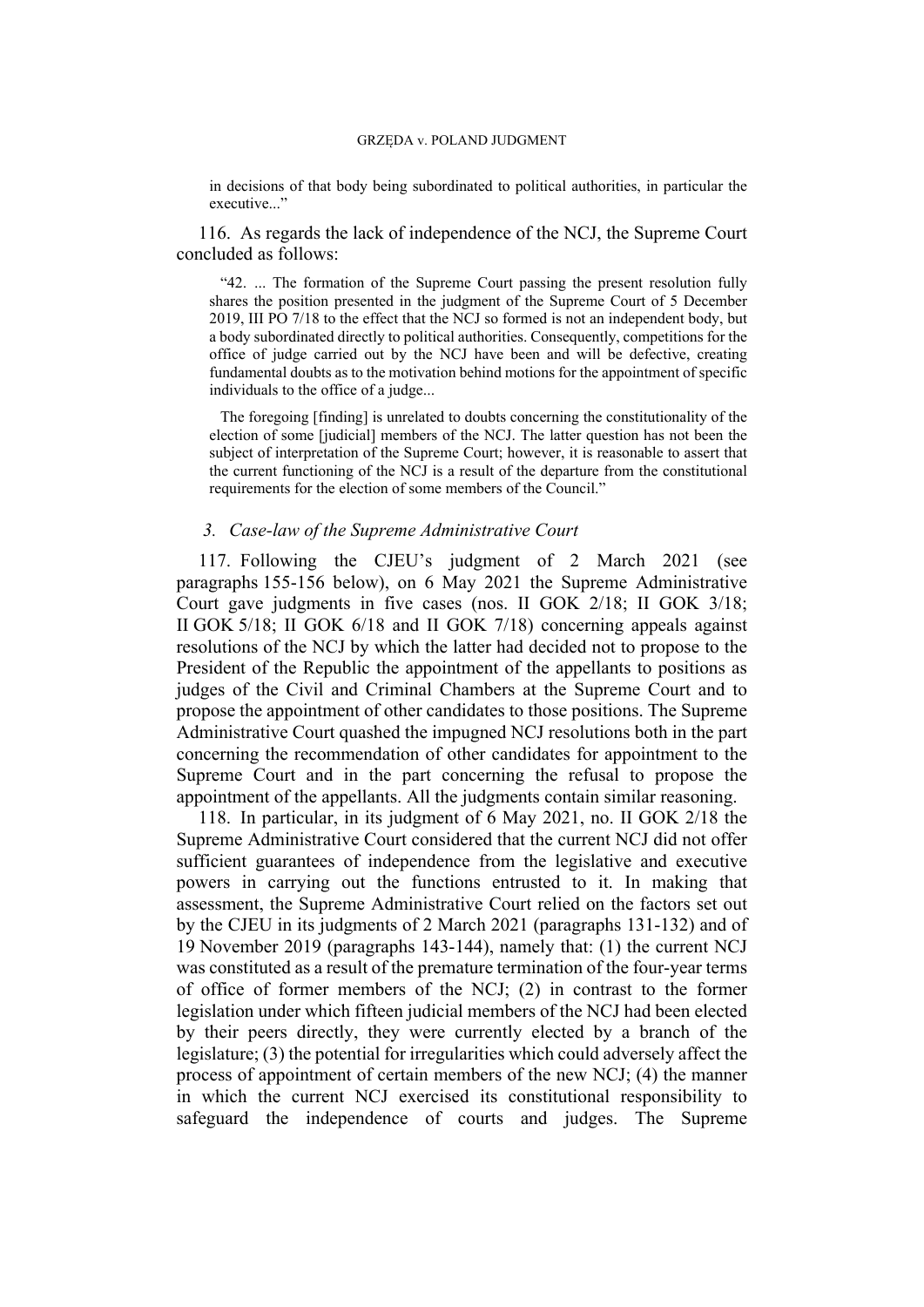Administrative Court accepted – as did the CJEU in the above-mentioned judgments – that while each element taken in isolation might not necessarily lead to that conclusion, their combination in conjunction with the circumstances in which the current NCJ had been constituted could raise doubts as to its independence.

119. The relevant extracts from the Supreme Administrative Court's judgment no. II GOK 2/18 read as follows:

"7.6. ... Since the CJEU's judgments of 2 March 2021 and 19 November 2019 were given in an identical legal framework ..., so the assessment of the significance of the criteria relevant for the independence of the NCJ had to take into account the commonly known circumstances and facts relating to the creation of the NCJ in its new composition and its activities, including the sources of knowledge of those circumstances and facts which formed the basis of the findings in case no. III PO 7/18 decided by the Supreme Court in its judgment of 5 December 2019. The Supreme Administrative Court accepts these findings in their entirety as its own (see paragraphs 40-60 of the Supreme Court's judgment).

The Supreme Administrative Court also fully and unreservedly shares the assessment of the significance of these circumstances and facts for the independence of the NCJ ... It [the assessment] warrants the assertion that the current NCJ does not provide sufficient guarantees of independence from the legislative and executive powers in the procedure for appointment of judges.

In this regard, it is also important to emphasise the significance of the fact that the composition of the NCJ currently includes fourteen representatives of judges of ordinary courts and does not include judges of the Supreme Court and judges of administrative courts, as categorically required by Article 187 § 2 of the Constitution, which cannot be complied with only in so far as possible, as provided for in section 9a of the Act on the NCJ.

Moreover, among the [judicial] members of the [current] NCJ, i.e. among judges of ordinary courts..., there are (and certainly there were on the date when the resolution subject to the review in the present case was adopted) presidents and vice-presidents of ordinary courts appointed by the executive in place of those dismissed earlier by that power. This leads to the conclusion that those members of the Council are strictly functionally subordinated to the executive, which is represented in the Council by the Minister of Justice, thus also making that subordination of an institutional nature. ...

A part of the executive, but also of the legislative power – given the peculiar fusion of these powers resulting from the logic of the system of government adopted – and thus powers that are political by nature, therefore significantly gain in importance and influence in a body whose primary role is to safeguard the independence of the courts and judges.

This can and should also be inferred from the fact that twenty-three of the twenty-five members of the NCJ are nominated to its composition by powers other than the judiciary. At the same time, the rules governing election of fifteen judges to the NCJ by the *Sejm* have to be regarded as far removed from respecting the principle of representativeness, since their election is not only made by the first chamber of Parliament (the *Sejm*), but may also be made – quite apart from the fact that they are nominated from among candidates put forward by a group of 2,000 citizens ... – from among candidates put forward by a group of twenty-five judges, with the exception of retired judges. Such a quantitative criterion of successful candidature does not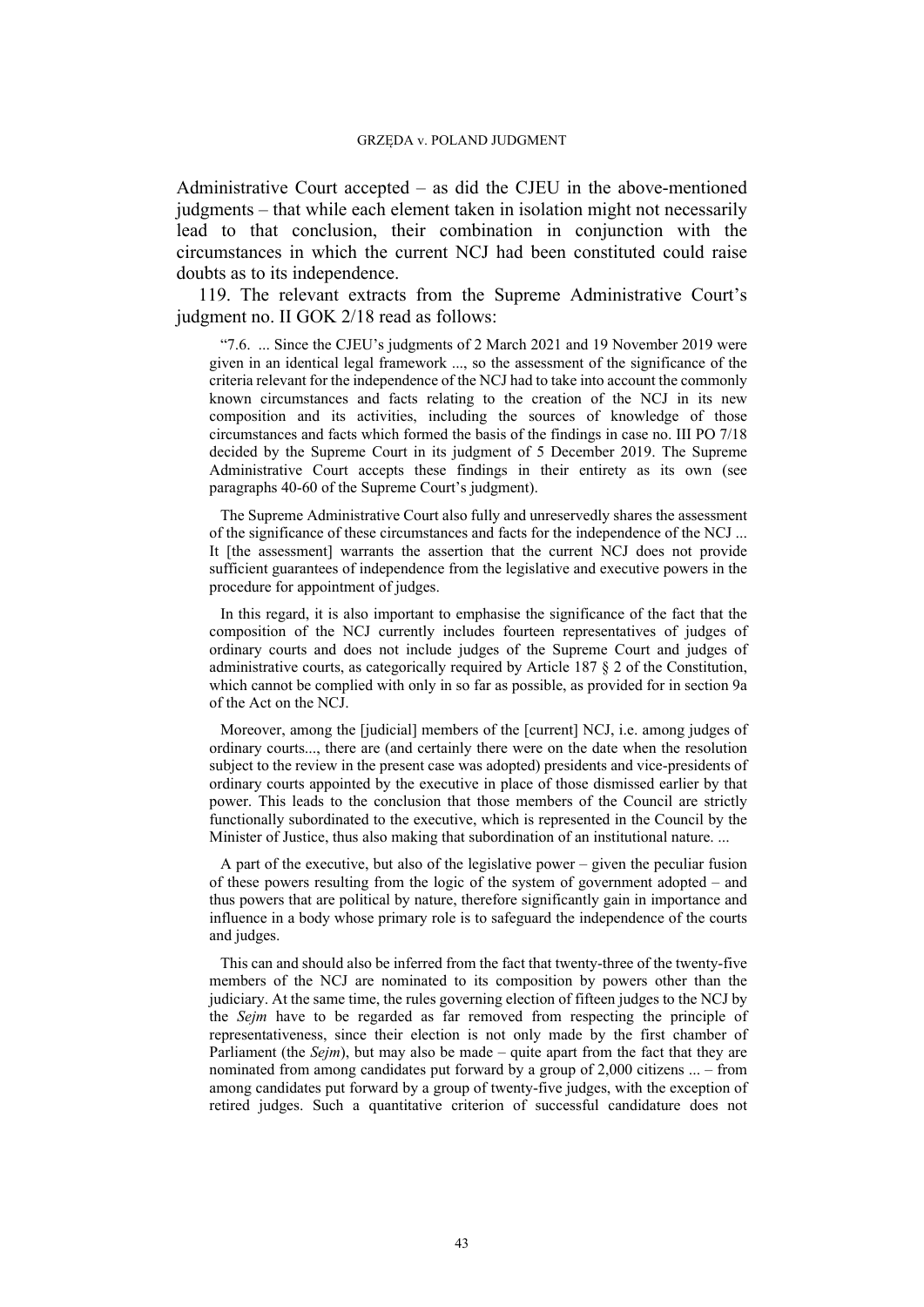constitute a reliable criterion for assessing the representativeness of a candidate, especially when compared with the number of judges in service and, moreover, when compared with the practice of assessing its fulfilment. The latter allowed for support for one's own candidature, mutual support between candidates or even, in an extreme case, the use, as support given, of support that was (effectively) withdrawn by the judges originally supporting ... the candidature.

The rules and procedure for determining the personal composition of the NCJ were thus clearly motivated by an intention to subject it to a kind of supervision of the executive power, and hence of the parliamentary majority, which, in the context of the procedure for selecting members of the NCJ and the majority required to do so, as well as in relation to the functional and institutional subordination of the Council, also emphasises the significance of the factor of (political) loyalty of the candidates to the entity conducting the election. This is confirmed by the ... the content of the statement [of the Minister of Justice] recorded in the transcript of the 3rd session of the Senate of the 10th term of 15 January 2020. – '*each group could propose judges they are accountable for. We have proposed judges who we thought were willing to co-operate with the judicial reform'*.

The so determined composition of the NCJ thus nullifies the possibility of it effectively carrying out its basic function, namely safeguarding the independence of the courts and judges.

... There is also no position ... of the NCJ which could indicate that it, a constitutional body appointed to uphold the independence of the courts and judges, respects the positions of national and European institutions and bodies stressing the importance of the principle of independence of the courts and judges in relation to situations directly indicating that they suffer a significant damage, or that it opposes such situations, including in particular actions disregarding the legal consequences of the order of the Court of Justice of 8 April 2020 in case C-791/19 R. Evidence of its abdication in this respect – for the Council's attitude remains in clear opposition to the duties and functions conferred on it by the Constitution – is undoubtedly also the fact that the NCJ was suspended from membership of the ENCJ in September 2018. ...

In the light of the foregoing arguments, it is therefore reasonable to conclude that the current NCJ does not provide sufficient guarantees of independence from the executive and the legislative powers in the procedure for appointing judges. The degree of its dependence on the legislative and executive powers in the performance of the tasks entrusted to it is, in turn, so high that it cannot be without significance for the assessment as to whether the judges selected by it meet the objective requirements ... of independence and impartiality under Article 47 of the Charter of Fundamental Rights."

## II. INTERNATIONAL LAW AND PRACTICE

## **A. Vienna Convention on the Law of Treaties**

120. Article 27 of the Vienna Convention on the Law of Treaties of 1969 provides, in so far as relevant:

#### **Internal law and observance of treaties**

"A party may not invoke the provisions of its internal law as justification for its failure to perform a treaty..."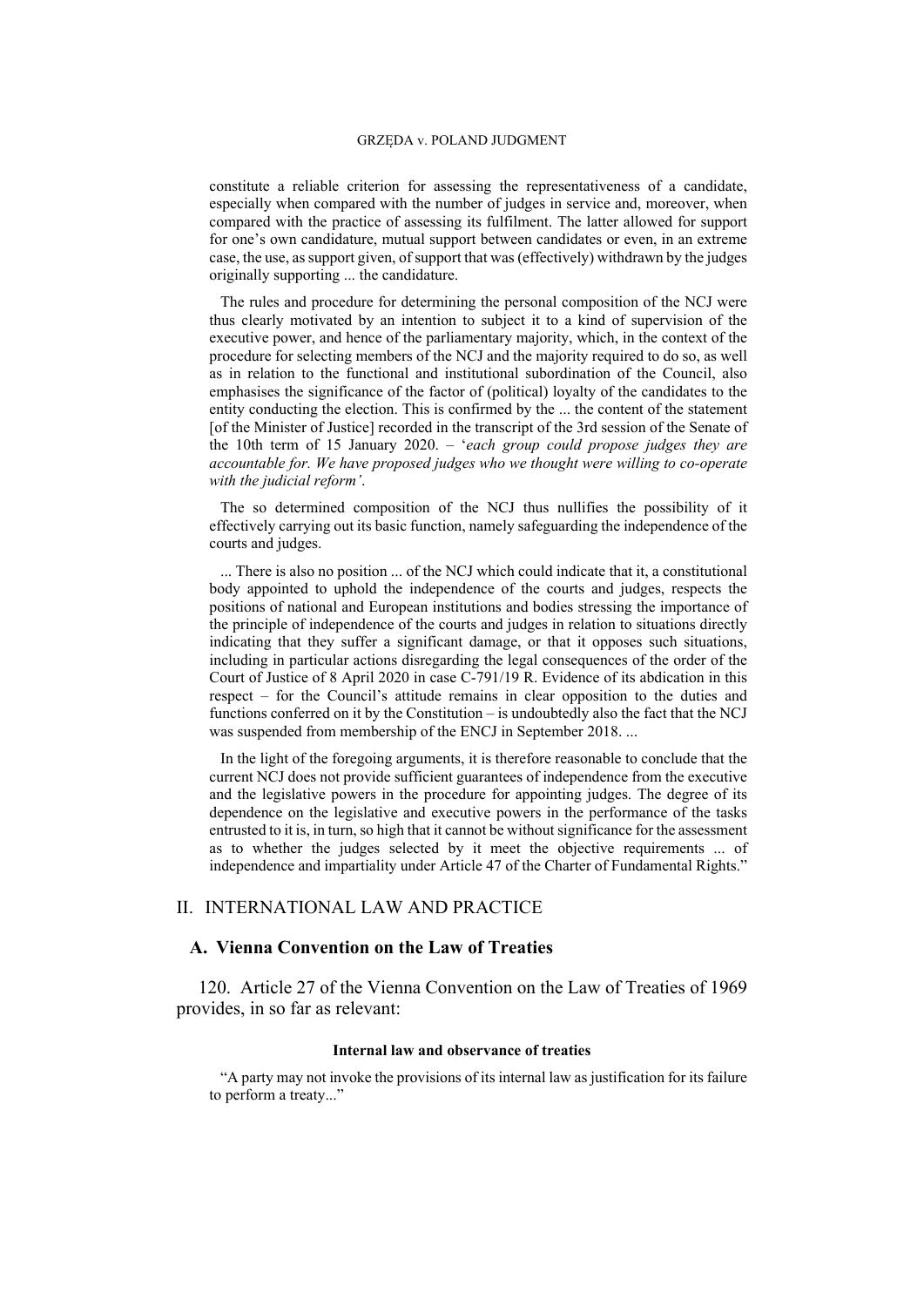## **B. The Permanent Court of International Justice**

121. The Permanent Court of International Justice in its advisory opinion of 4 February 1932 on Treatment of Polish Nationals and Other Persons of Polish Origin or Speech in the Danzig Territory (PCIJ, Series A/B, no. 44) held, in so far as relevant:

"[62] It should however be observed that, while on the one hand, according to generally accepted principles, a State cannot rely, as against another State, on the provisions of the latter's Constitution, but only on international law and international obligations duly accepted, on the other hand and conversely, a State cannot adduce as against another State its own Constitution with a view to evading obligations incumbent upon it under international law or treaties in force..."

## **C. The United Nations**

122. The UN Special Rapporteur on the independence of judges and lawyers, Mr Diego García-Sayán undertook an official visit to Poland from 23 to 27 October 2017. The report of 5 April 2018 on his mission to Poland contains the following findings relating to the NCJ, in so far as relevant:

"68. ... According to the new selection procedure, 21 members of the Council will now be appointed by the legislative branch, and 1 by the executive. The fact that judges will no longer have a decisive role in the appointment of the 15 judicial members of the Council puts the new election method at odds with relevant international and regional standards. In this regard, the Special Rapporteur notes that while the National Council of the Judiciary is not a judicial authority per se and does not exercise judicial functions, its role of safeguarding judicial independence in Poland requires that it be independent and impartial from the executive and legislative branches...

70. The new Act also provides that the mandate of all judicial members of the National Council of the Judiciary will be terminated at the moment of the election of the new members. This early termination decided by the legislative branch constitutes an additional interference with the independence of the Council and a breach of the principles of separation of powers and security of tenure. Coupled with the early termination of all the judicial members of the Council, the implementation of the new Act will lead to the creation of a 'new' National Council of the Judiciary dominated by political appointees, in contravention of existing standards on the independence of the judiciary and the separation of powers."

123. The UN Special Rapporteur on the independence of judges and lawyers published a report on "Judicial Councils" on 2 May 2018. He made the following recommendations, in so far as relevant:

"Establishment of judicial councils

92. In order to guarantee their independence from the executive and legislative branches and ensure effective self-governance for the judiciary, judicial councils should be established under the Constitution in those countries having a written Constitution, or in the equivalent basic law or constitutional instrument in other countries. The Constitution or the equivalent basic law should include detailed provisions regarding the setting-up of such a body and its composition and functions, and guarantee the autonomy of the council vis-à-vis the executive and legislative branches of power."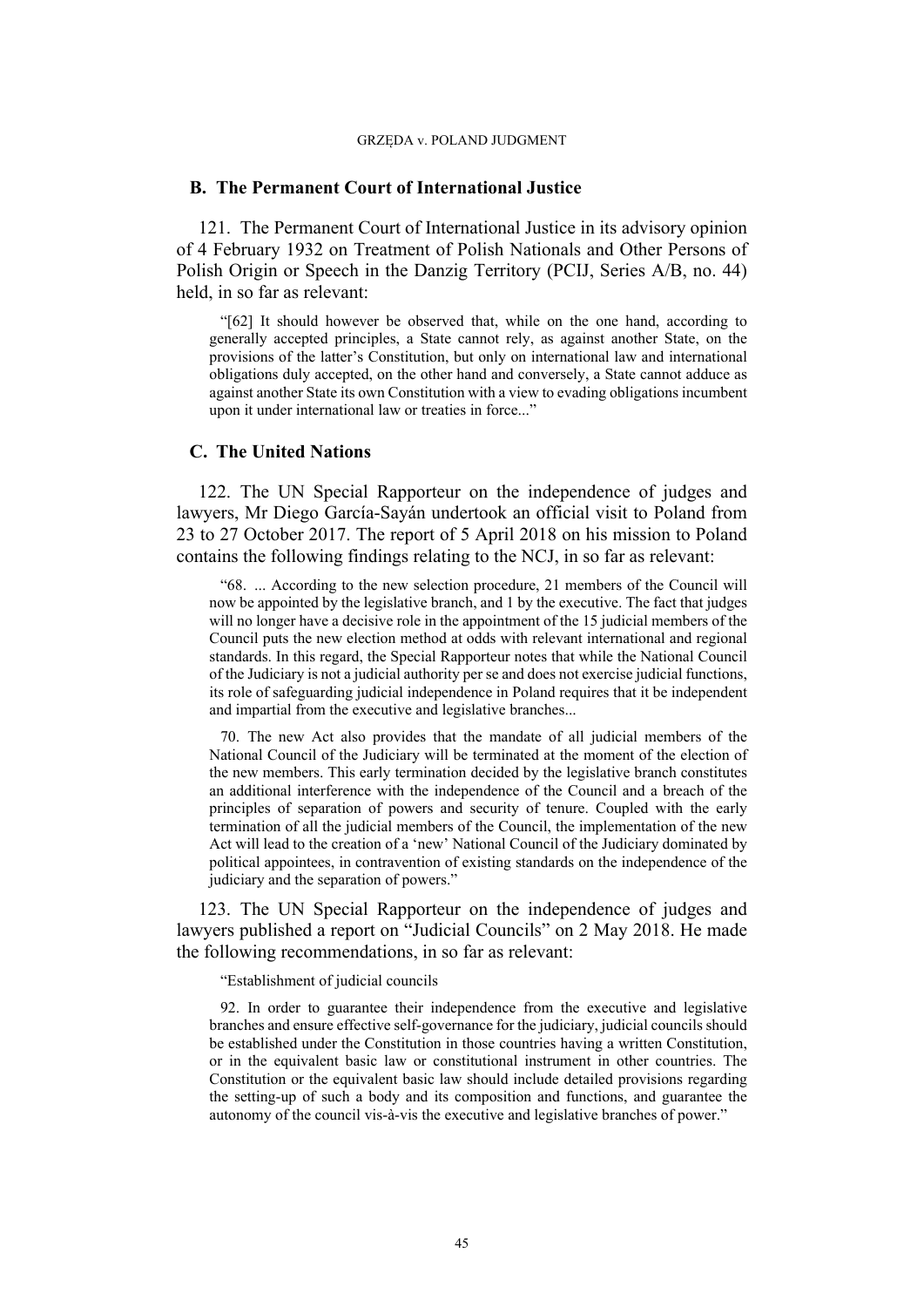### **D. The Council of Europe**

## *1. The Committee of Ministers*

## **(a) Recommendation CM/Rec (2010)12**

124. The relevant extracts from the appendix to Recommendation CM/Rec (2010)12 of the Committee of Ministers to member states on judges: independence, efficiency and responsibilities, adopted on 17 November 2010, provide:

"*Chapter I – General aspects*

...

4. The independence of individual judges is safeguarded by the independence of the judiciary as a whole. As such, it is a fundamental aspect of the rule of law.

*Chapter IV − Councils for the judiciary*

26. Councils for the judiciary are independent bodies, established by law or under the constitution, that seek to safeguard the independence of the judiciary and of individual judges and thereby to promote the efficient functioning of the judicial system.

27. Not less than half the members of such councils should be judges chosen by their peers from all levels of the judiciary and with respect for pluralism inside the judiciary.

...

*Chapter VI – Status of the judge*

*Selection and career*

...

46. The authority taking decisions on the selection and career of judges should be independent of the executive and legislative powers. With a view to guaranteeing its independence, at least half of the members of the authority should be judges chosen by their peers.

47. However, where the constitutional or other legal provisions prescribe that the head of state, the government or the legislative power take decisions concerning the selection and career of judges, an independent and competent authority drawn in substantial part from the judiciary (without prejudice to the rules applicable to councils for the judiciary contained in Chapter IV) should be authorised to make recommendations or express opinions which the relevant appointing authority follows in practice."

### **(b) Council of Europe Plan of Action on Strengthening Judicial Independence and Impartiality**

125. At the 1253rd meeting of the Ministers' Deputies, on 13 April 2016, the Committee of Ministers adopted the Plan of Action on Strengthening Judicial Independence and Impartiality. The relevant extracts read as follows: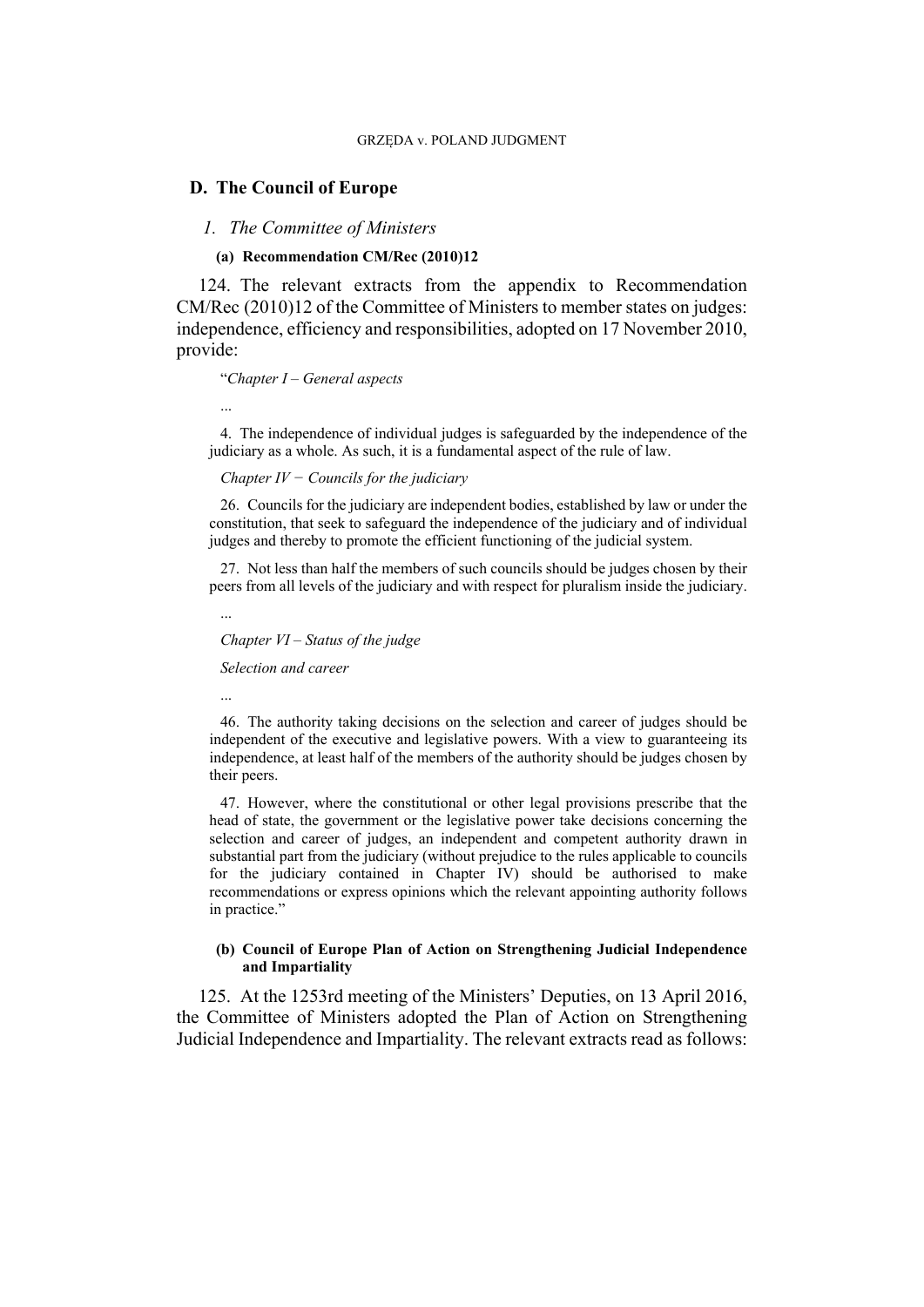#### "**Line of action 1**

**Safeguard and strengthen the judiciary in its relations with the executive and legislature**

**Action 1.1 Ensure the independent and effective working of judicial councils or other appropriate bodies of judicial governance**

#### **Remedial action by member States**

Measures should be taken to de-politicise the process of electing or appointing persons to judicial councils, where they exist, or other appropriate bodies of judicial governance. Members should not represent political factions or be politically partisan in the performance of their functions. They should also not be subject to, or be susceptible to, political influence either from the executive or legislature.

Such measures might include rules on the minimum number of judicial members and procedures for election by their peers (at least half, not taking into account any *ex-officio* members), or on the maximum number of non-judicial members (and how they are elected or selected) whilst ensuring that a majority or at least half of them are judicial members representing all levels of the judiciary; rules on the minimum length of prior judicial experience; rules on ensuring gender equality and representation of society as a whole and rules on character and probity.

Members not appointed or elected by the judiciary should not represent the executive or legislature but should be appointed on the basis of their personal standing and in their own right. It is desirable that the membership of a judicial council should not include persons who hold their position *de facto* by virtue of an executive office or position in the legislature.

The rules governing the composition of judicial councils or other appropriate bodies of judicial governance and how they conduct their business should be transparent and allow foreseeability. The same applies to the process of selecting, appointing and promoting judges. Of particular importance in this respect are the rules aimed at avoiding improper interference by the executive or legislature.

Changes to the legal framework for the operation of judicial councils should not lead to the early termination of the mandates of persons elected under the previous framework, except when the change of the legal framework aims to reinforce the independence of the council's composition."

## *2. The Parliamentary Assembly of the Council of Europe*

126. The Parliamentary Assembly, in its resolution of 11 October 2017 on new threats to the rule of law in Council of Europe member States (Resolution 2188 (2017)), expressed concerns about developments in Poland which put respect for the rule of law at risk, and in particular the independence of the judiciary and the principle of the separation of powers. It called on the Polish authorities to, *inter alia*, refrain from amending the Act on the NCJ in a way that would modify the procedure for appointing judicial members of the Council and would establish political control over the appointment process of these members. It also called on the Polish authorities to refrain from implementing any legal provisions that would terminate the term of office of the judicial members of the Polish NCJ.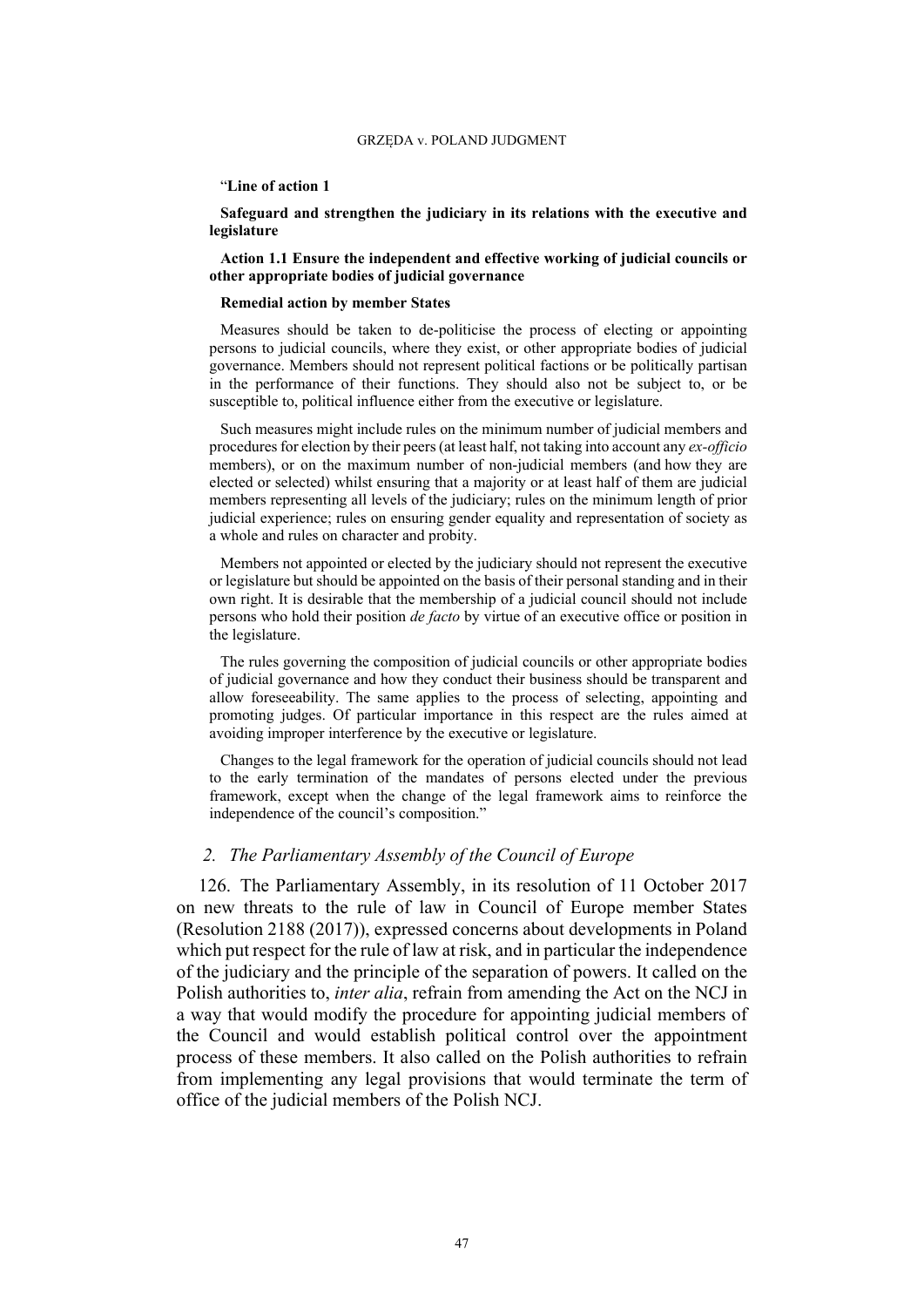127. On 28 January 2020 the Parliamentary Assembly decided to open its monitoring procedure in respect of Poland. In its resolution of the same date entitled "The functioning of democratic institutions in Poland" (2316 (2020)), the Assembly stated, in so far as relevant:

"7. The Assembly lauds the assistance given by the Council of Europe to ensure that the reform of the justice system in Poland is developed and implemented in line with European norms and rule of law principles in order to meet their stated objectives. However, it notes that numerous recommendations of the European Commission for Democracy through Law and other bodies of the Council of Europe have not been implemented or addressed by the authorities. ... The Assembly therefore calls upon the authorities to revisit the total reform package for the judiciary and amend the relevant legislation and practice in line with Council of Europe recommendations, in particular with regard to: ...

7.2. the reform of the National Council of the Judiciary, the Assembly expresses its concern about the fact that, counter to European rule of law standards, the 15 judges who are members of the National Council of the Judiciary are no longer elected by their peers but by the Polish Parliament. This runs counter to the principle of separation of powers and the independence of the judiciary. As a result, the National Council of the Judiciary can no longer be seen as an independent self-governing body of the judiciary. The Assembly therefore urges the authorities to reinstate the direct election, by their peers, of the judges who are members of the National Council of the Judiciary;"

128. On 26 January 2021 the Parliamentary Assembly adopted a resolution entitled "Judges in Poland and in the Republic of Moldova must remain independent" (2359 (2021)). The Assembly, referring to the concerns expressed in Resolution 2316 (2020), noted that "given the current composition of the National Council of the Judiciary and the judgment handed down by the CJEU on 19 November 2019, the NCJ can no longer be regarded as an autonomous body independent of the legislature and the executive". The Assembly further called on the Polish authorities to, *inter alia*, "revert to the previous system of electing judicial members of the NCJ or adopt a reform of the justice system which would effectively ensure its autonomy from the political power".

# *3. The European Commission for Democracy through Law (Venice Commission)*

129. The Venice Commission, in its report on the Independence of the Judicial System Part I: the Independence of Judges, adopted at its 82nd Plenary Session (Venice, 12-13 March 2010, CDL-AD(2010)004) observed, in so far as relevant:

"32. To sum up, it is the Venice Commission's view that it is an appropriate method for guaranteeing the independence of the judiciary that an independent judicial council have decisive influence on decisions on the appointment and career of judges. Owing to the richness of legal culture in Europe, which is precious and should be safeguarded, there is no single model which applies to all countries. While respecting this variety of legal systems, the Venice Commission recommends that states which have not yet done so consider the establishment of an independent judicial council or similar body. In all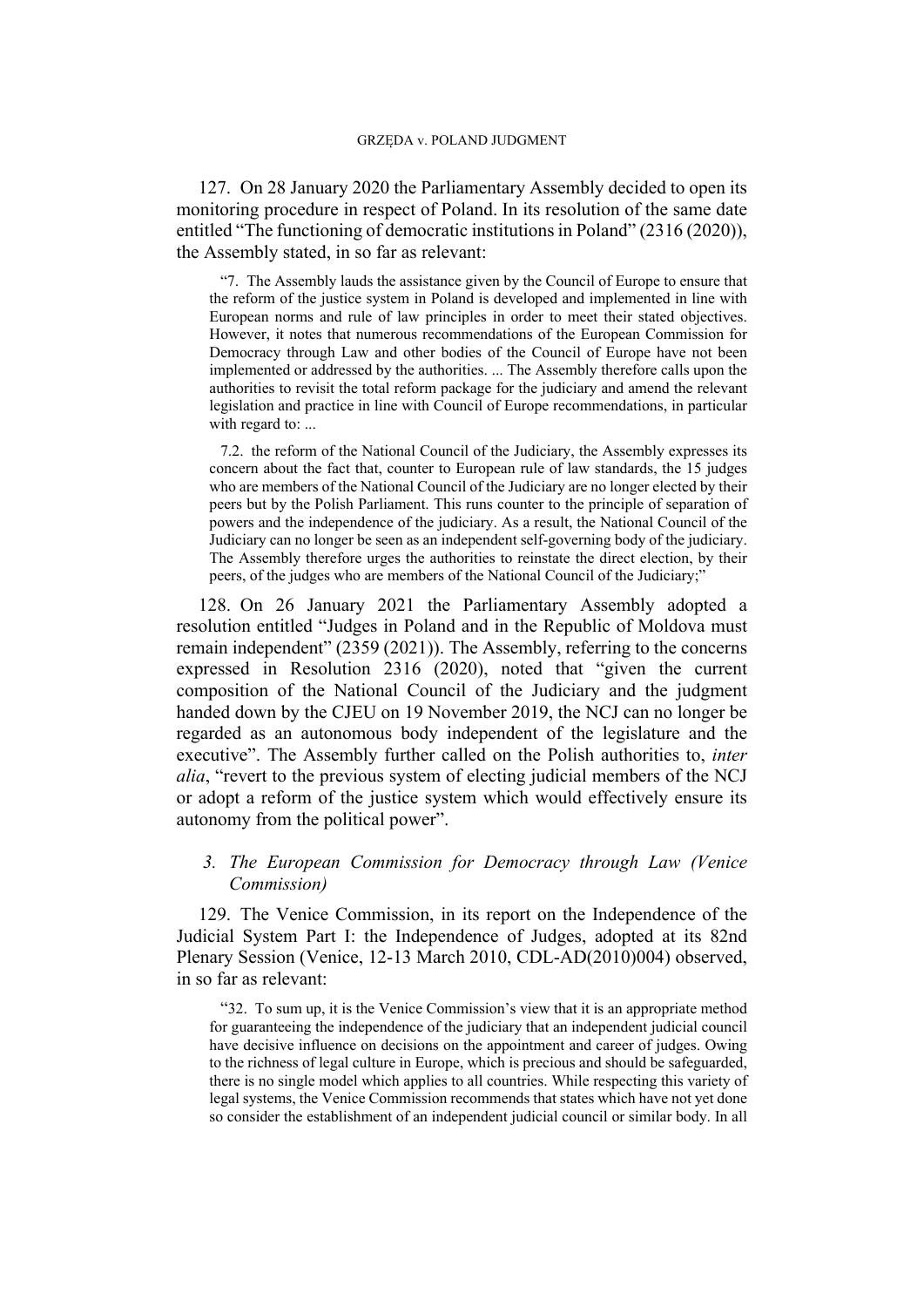cases the council should have a pluralistic composition with a substantial part, if not the majority, of members being judges. With the exception of *ex-officio* members these judges should be elected or appointed by their peers."

130. The Venice Commission, in its Opinion on the Draft Amendments to the Organic Law on Courts of General Jurisdiction of Georgia, adopted at its 94th Plenary Session (Venice, 8-9 March 2013, CDL-AD(2013)007), addressed, *inter alia*, the proposed reform of the High Judicial Council. The relevant part of the Opinion read as follows:

## "**V. Transitional provisions – termination of functions of the current High Judicial Council of Georgia.**

67. Paragraph 2 of Article 3 of the amendments provides that upon enactment of the Law "authority of the members of the High Council of Justice, except the chairman of the Supreme Court, is terminated".

68. During the visit, it was explained to the delegation of the Venice Commission by the proponents of this measure, that they wish to do so because they regard the existing composition of the High Council of Justice as so flawed that any significant reform of the judiciary can only be achieved through a complete renewal of the Council.

69. The Commission recalls that an important function of judicial councils is to shield judges from political influence. For this reason, it would be inconsistent to allow for a complete renewal of the composition of a judicial council following parliamentary elections.

70. The Organic Law provides for a four-year term of office. This term does not appear to have a constitutional basis. Both the law in force and the draft amendments establish an exhaustive list of the grounds for pre-term termination of the mandate of the members of the High Council of Justice. Neither of them includes norms which expressly provide or can be interpreted in the way that the mandate of the members of the High Council of Justice can be terminated when the procedure for appointment is changed.

71. The Venice Commission is of the opinion that when using its legislative power to design the future organisation and functioning of the judiciary, Parliament should refrain from adopting measures which would jeopardise the continuity in membership of the High Judicial Council.

72. Removing all members of the Council prematurely would set a precedent whereby any incoming government or any new Parliament, which did not approve of either the composition or the membership of the Council could terminate its existence early and replace it with a new Council [footnote omitted]. In many circumstances such a change, especially on short notice, would raise a suspicion that the intention behind it was to influence cases pending before the Council. While the Commission was informed that there are no cases pending in Georgia, any such change must be regarded with concern.

<sup>...</sup>

<sup>74.</sup> The Commission is cognisant of the dilemma which the Georgian authorities face. Nevertheless, even though the composition of the current High Council of Justice seems unsatisfactory, the Venice Commission recommends that the members complete their mandate. However, it would seem possible to apply transitory measures which would bring the current Council closer to the future method of composition, ..."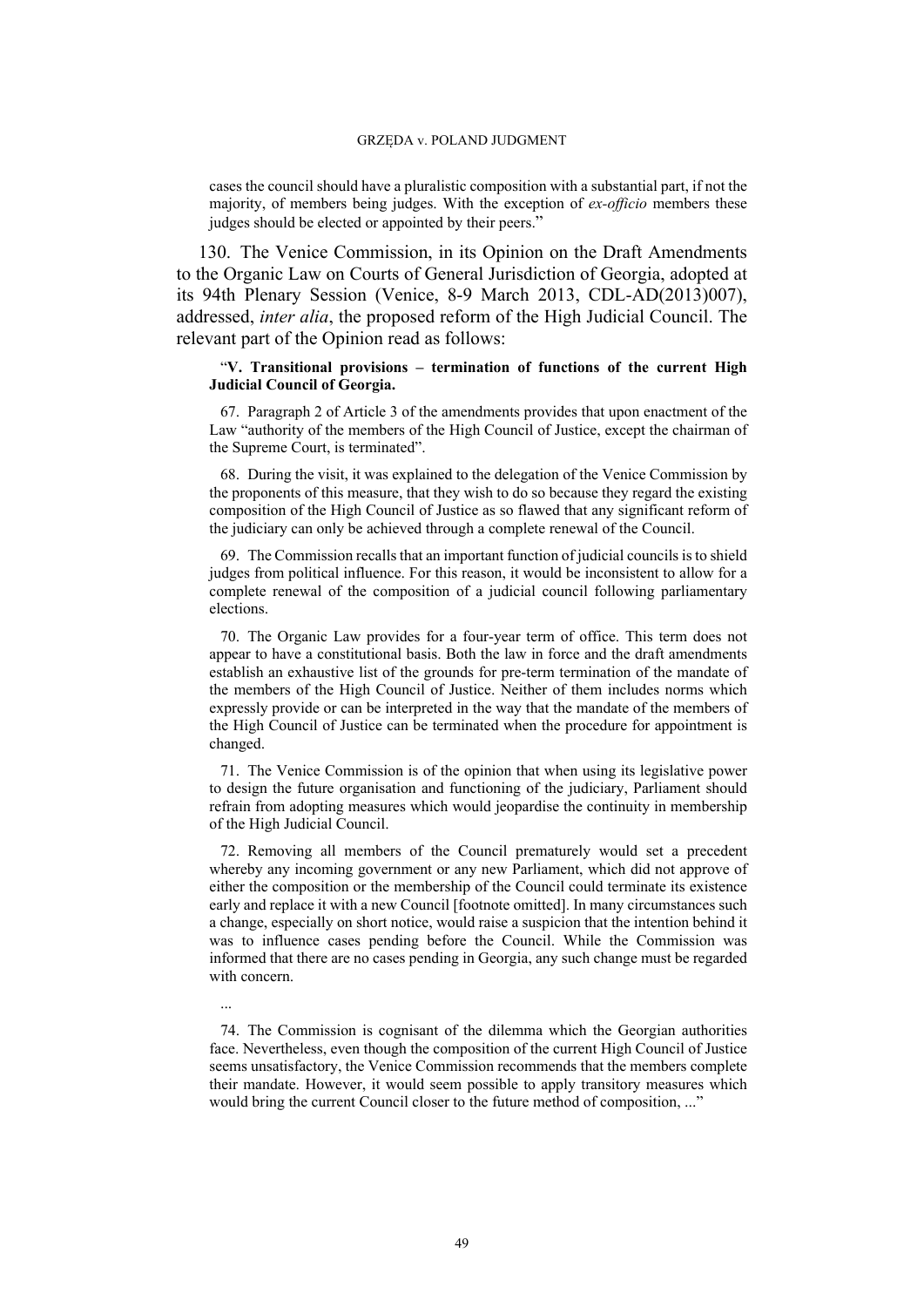131. The relevant extracts from the Rule of Law Checklist, adopted by the Venice Commission at its 106th Plenary Session (11-12 March 2016, CDL-AD $(2016)007$ <sup>15</sup>, read as follows:

"81. '[I]t is an appropriate method for guaranteeing the independence of the judiciary that an independent judicial council have decisive influence on decisions on the appointment and career of judges'. Judicial councils 'should have a pluralistic composition with a substantial part, if not the majority, of members being judges.' [footnote omitted]. That is the most effective way to ensure that decisions concerning the selection and career of judges are independent from the government and administration. [footnote omitted]. There may however be other acceptable ways to appoint an independent judiciary.

82. Conferring a role on the executive is only permissible in States where these powers are restrained by legal culture and traditions, which have grown over a long time, whereas the involvement of Parliament carries a risk of politicisation [footnote omitted]. Involving only judges carries the risk of raising a perception of selfprotection, self-interest and cronyism. As concerns the composition of the judicial council, both politicisation and corporatism must be avoided [footnote omitted]. An appropriate balance should be found between judges and lay members [footnote omitted]. The involvement of other branches of government must not pose threats of undue pressure on the members of the Council and the whole judiciary. [footnote omitted]."

132. The Venice Commission, in its Opinion on the Draft Act Amending the Act on the National Council of the Judiciary, on the Draft Act Amending the Act on the Supreme Court proposed by the President of Poland and on the Act on the Organisation of Ordinary Courts, which it adopted at its 113<sup>th</sup> Plenary Session (Venice, 8-9 December 2017, CDL-AD(2017)031), observed, in so far as relevant:

"17. In the past decades many new European democracies created judicial councils – compound bodies with functions regarding the appointment, training, promotion and discipline of judges. The main function of such a body is to ensure the accountability of the judiciary, while preserving its independence [footnote omitted]. The exact composition of the judicial councils varies, but it is widely accepted that at least half of the council members should be judges elected by their peers [footnote omitted]. The Venice Commission recalls its position expressed in the Rule of Law Checklist, in the Report of the Judicial Appointments and in the Report on the Independence of the Judicial System (Part I: The Independence of Judges) to the effect that 'a substantial element or a majority of the members of the Judicial Council should be elected by the Judiciary itself' [footnote omitted].

18. The 'democratic element' of such councils is usually represented by lay members, elected by Parliament or appointed otherwise. Judicial members, by contrast, are elected by other judges and hence have no strong political affiliation [footnote omitted]. Thus, the current composition of the Polish NCJ is in this regard in harmony with this prevailing European standard.

<sup>&</sup>lt;sup>15</sup> Endorsed by the Ministers' Deputies at the 1263th Meeting (6-7 September 2016), by the Congress of Local and Regional Authorities of the Council of Europe at its 31st Session (19- 21 October 2016) and by the Parliamentary Assembly of the Council of Europe at its 4th part Session (11 October 2017).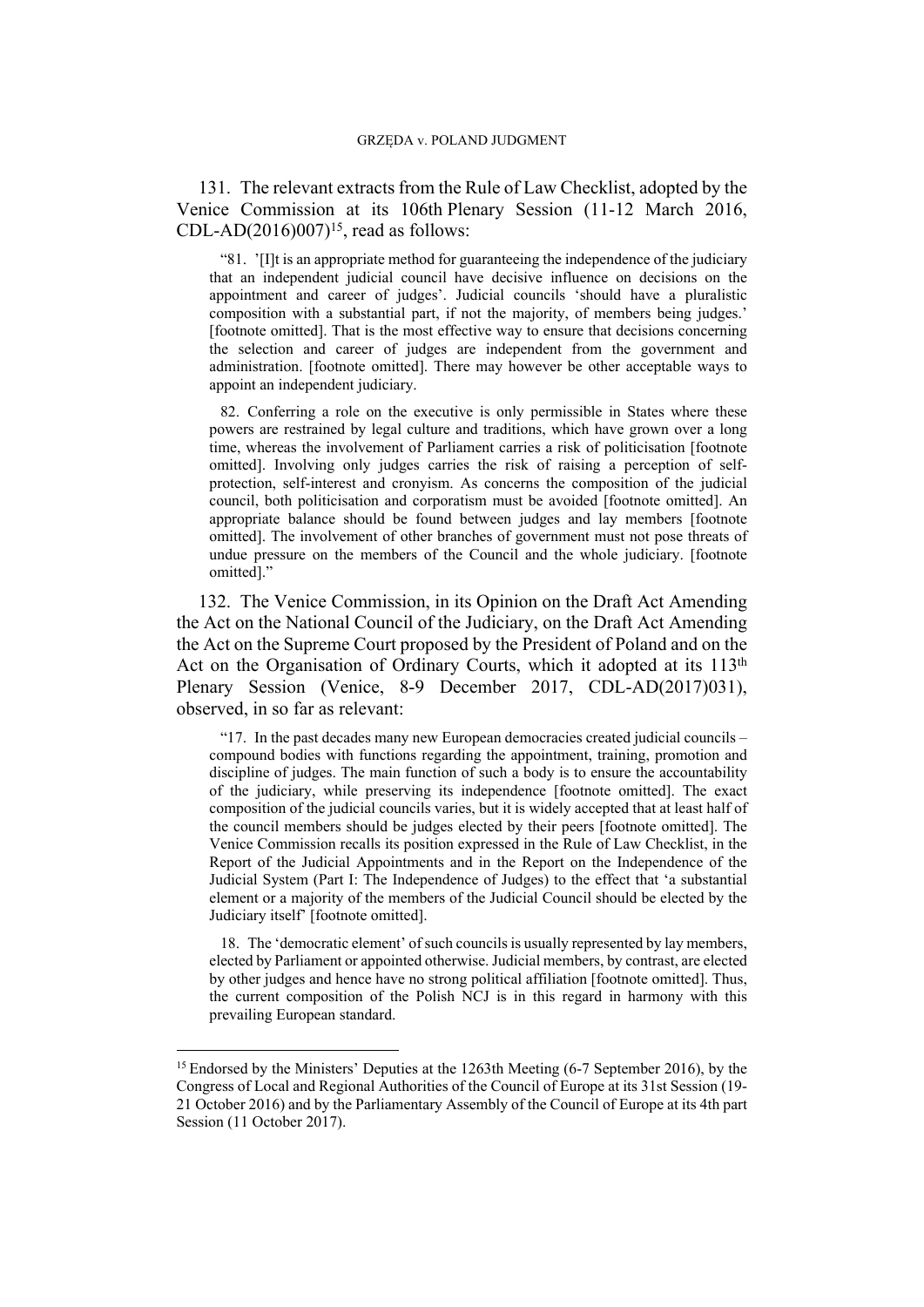24. In any event, the proposal by the President is still at odds with the European standards (as far as those countries which have a judicial council are concerned), since the 15 judicial members are not elected by their peers, but receive their mandates from Parliament. Given that six other members of the NCJ are parliamentarians, and four others are *ex officio* members or appointed by the President of the Republic..., the proposed reform will lead to a NCJ dominated by political nominees. Even if several 'minority candidates' are elected, their election by Parliament will inevitably lead to more political influence on the composition of the NCJ and this will also have immediate influence on the work of this body, which will become more political in its approach.

#### **2. Early termination of the mandate of the current members of the NCJ**

28. Article 6 of the Draft Act provides for early termination of mandates of all judicial members of the NCJ at the moment of the election of new members. According to the [Polish authorities'] Memorandum, this measure is called for by the judgment of the Constitutional Court of 20 June 2017 [footnote omitted]. In that judgment the Tribunal held, in particular, that all judicial members of the NCJ should have the same term of office. The Draft Act, proposed by the President, in Article 1 (new Article 9a  $\S$  1) speaks of the 'joint term of office' of the judicial members of the NCJ. That implies that all mandates will start and end simultaneously, and that the composition of the NCJ should be fully renewed every 4 years.

29. The very idea of a 'joint term of office' is open to criticism. Desynchronised terms of office are a common feature in collegiate bodies in Europe. They help to preserve institutional memory and continuity of such bodies. Moreover, they contribute the internal pluralism and hence to the independence of these bodies: where members elected by different terms of Parliament work alongside each other, there are better chances that they would be of different political orientation. By contrast, simultaneous replacement of all members may lead to a politically uniform NCJ [footnote omitted].

30. But even assuming that a 'joint term of office' is politically legitimate, this aim may be achieved otherwise, in a way which does not interfere with the term of office of the current members. The judgment of the Constitutional Tribunal does not call for the simultaneous removal of *all currently serving* judicial members. The currently serving judicial members may remain in their positions until the original term of their mandate expires, while new members (i.e. those elected under the new rules) could be elected for a *shorter* period, ensuring that at some point in future the whole composition of the NCJ will be renewed simultaneously [footnote omitted]. This solution will not only respect the security of tenure but also better ensure the institutional continuity of the body [footnote omitted].

31. In sum, the proposed change in the manner of appointment of the 15 judicial members of the NCJ, in conjunction with their immediate replacement, is going to weaken the independence of the Council with regard to the majority in Parliament. Against the background of other reforms in the field of the judiciary..., this measure contributes to a weakening of the independence of justice as a whole. Therefore, the Venice Commission urges the Polish authorities to abandon this proposal and keep the current system, which combines election of lay members by Parliament and election of the judicial members of the NCJ by the judges themselves.

...

...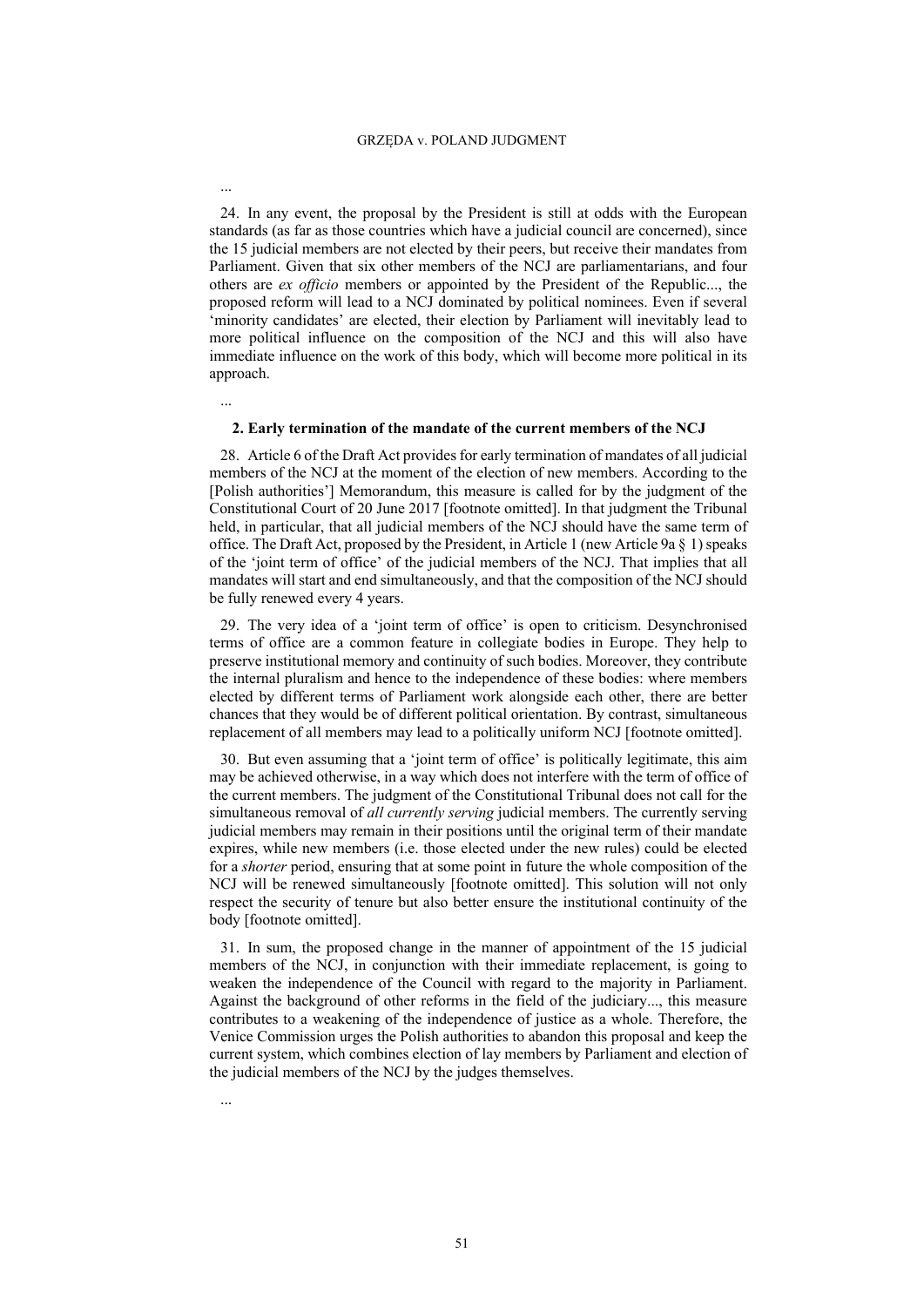#### **IV. Conclusions**

128. The officially stated goal of the 2017 amendments (both adopted and those which are being discussed) is to enhance the democratic control over the Polish judiciary. The Venice Commission has always stated that the judiciary should not be an entirely self-governing corporation but accountable to the society. However, mechanisms of accountability should not interfere with the independence of the judges, and of the bodies of judicial governance. The judiciary should be insulated from quickly changing political winds. The courts have often to adjudicate on conflicts between individual rights and the State, and that relationship is imperilled when the State takes over the control of judicial functions.

129. The Venice Commission has examined the Act on Ordinary Courts, the Draft Act on the National Council of the Judiciary, and the Draft Act on the Supreme Court, proposed by the President of the Republic. It has come to the conclusion that the Act and the Draft Acts, especially taken together and seen in the context of the 2016 Act on the Public Prosecutor's Office, enable the legislative and executive powers to interfere in a severe and extensive manner in the administration of justice, and thereby pose a grave threat to the judicial independence as a key element of the rule of law.

130. Several key aspects of the reform raise particular concern and call for the following recommendations:

#### **A. The Presidential Draft Act on the National Council of the Judiciary**

The election of the 15 judicial members of the National Council of the Judiciary (the NCJ) by Parliament, in conjunction with the immediate replacement of the currently sitting members, will lead to a far-reaching politicisation of this body. The Venice Commission recommends that, instead, judicial members of the NCJ should be elected by their peers, as in the current Act."

133. On 18 June 2020 the Venice Commission endorsed by written procedure replacing the 123rd Plenary Session its and the Directorate General of Human Rights and Rule of Law (DGI) of the Council of Europe Joint Urgent Opinion (CDL-AD(2020)017) on Amendments to the Law on the Common Courts, the Law on the Supreme Courts and Some Other Laws. The relevant extracts of the Opinion read as follows:

### "**A. Judicial reform of 2017 – an outline**

8. The stated goal of the 2017 reform was to enhance the democratic accountability of the Polish judiciary. However, in the 2017 Opinion the Venice Commission concluded that, instead, this reform jeopardised the judicial independence and "enabled the legislative and executive powers to interfere in a severe and extensive manner in the administration of justice" (§ 129 of the 2017 Opinion) [footnote omitted]. As a result of the 2017 reform:

• The judicial community in Poland lost the power to delegate representatives to the NCJ, and hence its influence on recruitment and promotion of judges. Before the 2017 reform 15 (out of 25) members of the NCJ were judges elected by their peers. Since the 2017 reform those members are elected by Parliament. Taken in conjunction with the immediate replacement, in early 2018, of all the members appointed under the old rules, this measure led to a far-reaching politicisation of the NCJ;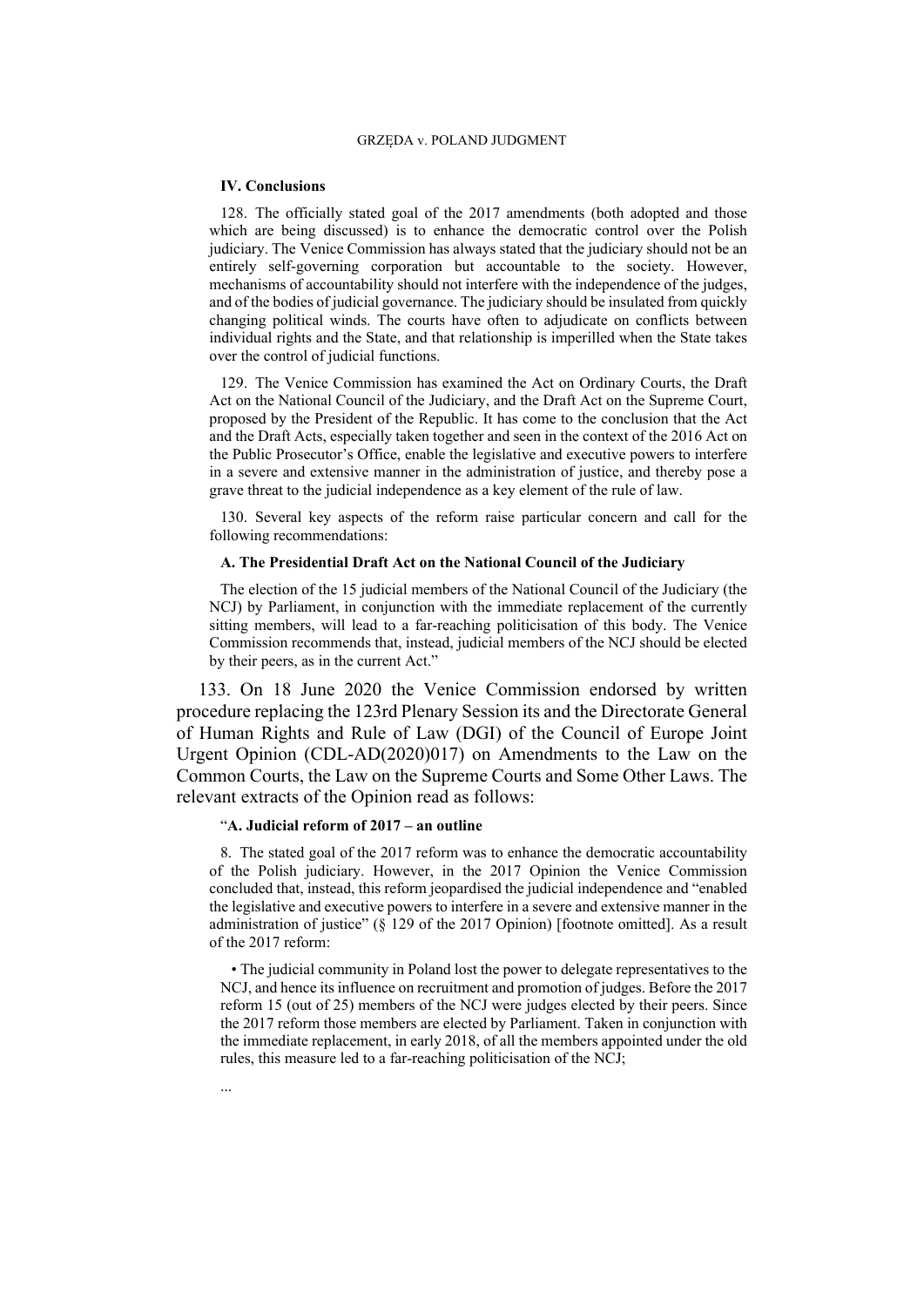9. It should be stressed that the Venice Commission never advocated a self-governing judiciary as a general standard, and that it is very much conscious of the diversity of legal systems in Europe in this respect. There are democratic countries where the judiciary is independent even though judicial appointments are made by the executive. Nevertheless, the Venice Commission has always welcomed that practically all new democracies, where in the recent history the judiciary was subordinated to other branches of power, have established judicial councils [footnote omitted]. Such councils help in ensuring that the judicial community may make a meaningful input in decisions concerning judges [footnote omitted]. This was the choice made by the Polish constituent assembly, which is reflected in Article 186 of the Polish Constitution stating that "the NCJ shall safeguard the independence of courts and judges", as well is in Article 187 which provides that 15 members of the Council should be chosen "from among the judges".

10. The simultaneous and drastic reduction of the involvement of judges in the work of the National Council for the Judiciary, filling the new chambers of the Supreme Court with newly appointed judges, mass replacement of court presidents, combined with the important increase of the powers of the President of the Republic and of the Minister of Justice/Prosecutor General – and this was the result of the 2017 reform – was alarming and led to the conclusion that the 2017 reform significantly reduced the independence of the Polish judiciary vis-à-vis the Government and the ruling majority in Parliament.

61. ... In order to avoid further deepening of the crisis, the Venice Commission invites the Polish legislator to seriously consider the implementation of the main recommendations contained in the [December] 2017 Opinion of the Venice Commission, namely:

• to return to the election of the 15 judicial members of the NCJ not by Parliament but by their peers;

• to restore the powers of the judicial community in the questions of appointments, promotions, and dismissal of judges; ..."

### *4. The Council of Europe Commissioner for Human Rights*

...

...

...

134. The Commissioner for Human Rights, Ms Dunja Mijatović carried out a visit to Poland from 11 to 15 March 2019. The report from her visit, published on 28 June 2019, reads in so far as relevant:

### **"1.2 Changes affecting the National Council for the Judiciary**

16. On her part, the Commissioner regrets the retroactive shortening of the constitutional terms of duty of all serving members of the National Council for the Judiciary, a move which was found by the Consultative Council of European Judges of the Council of Europe (CCJE) to be "not in accordance with European standards for judicial independence", and was criticised in the same vein by the above-mentioned UN Special Rapporteur. She considers that the former members of the Council should have been allowed to serve out their full mandates according to their constitutional duration. According to the 2016 joint report by the CCJE and the Consultative Council of European Prosecutors of the Council of Europe (CCPE), "the independence of judges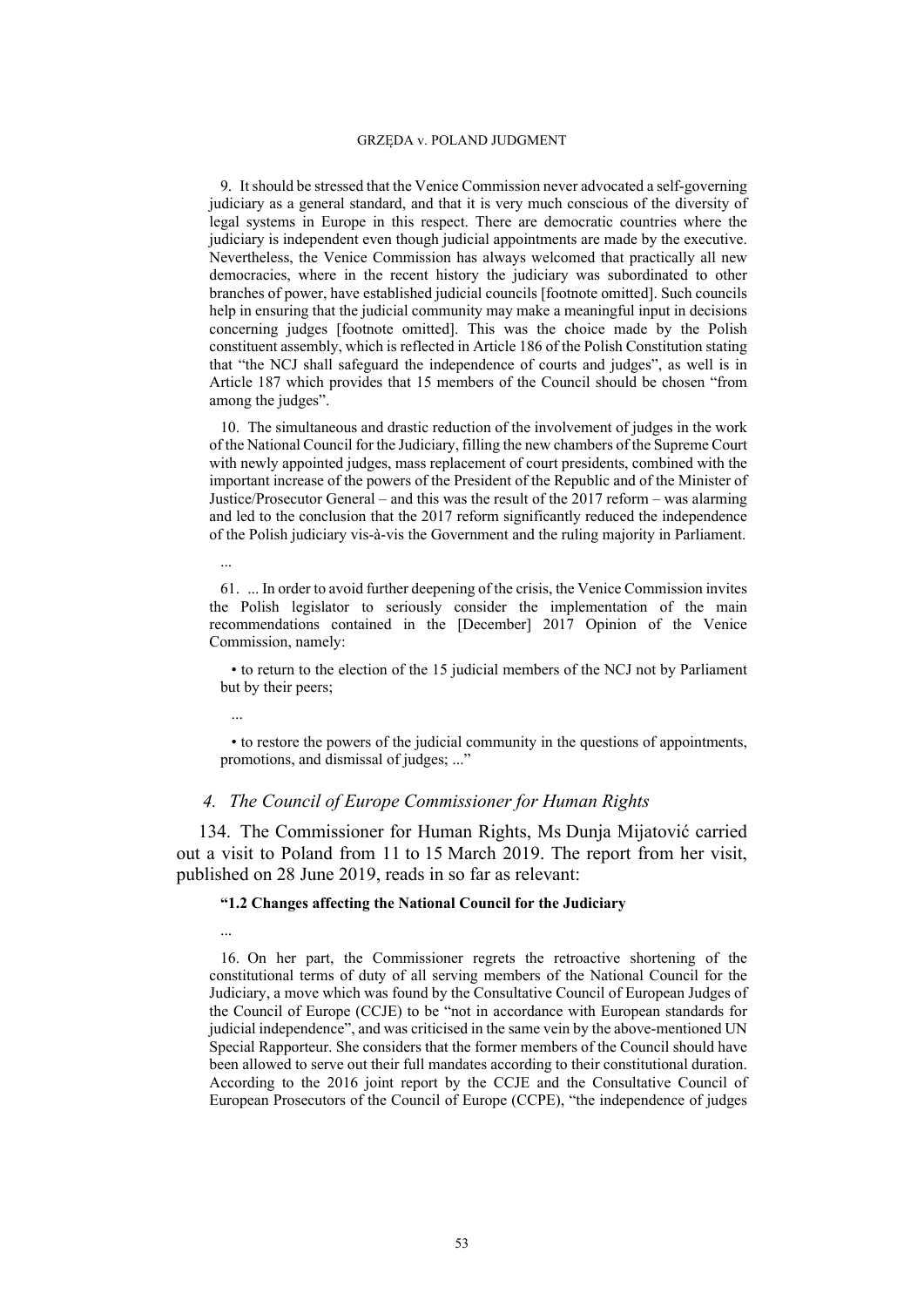and prosecutors can be infringed by weakening the competences of the Council for the Judiciary, ... or by changing its composition" (paragraph 12). ...

### **1.2.1 Conclusions and Recommendations**

18. The Commissioner recalls that councils for the judiciary are independent bodies that seek to safeguard the independence of the judiciary and of individual judges and thereby to promote the efficient functioning of the judicial system (paragraph 26 of the aforementioned recommendation of the Committee of Ministers CM/Rec(2010)12). She considers that the collective and individual independence of the members of such bodies is directly linked, and complementary to, the independence of the judiciary as a whole, which is a key pillar of any democracy and essential to the protection of individual rights and freedoms.

19. The Commissioner considers that serious concerns remain with regard to the composition and independence of the newly constituted National Council for the Judiciary. She observes that under the new rules, 21 out of the 25 members of the body have been elected by Poland's legislative and executive powers; this number includes the body's 15 judicial members, who have been elected by the *Sejm*.

20. The Commissioner considers that entrusting the legislature with the task of electing the judicial members to the National Council for the Judiciary infringes the independence of this body, which should be the constitutional guarantor of judicial independence in Poland. She considers that the selection of members of the judiciary should be a decision process independent of the executive or the legislature, in order to preserve the principles of separation of powers and the independence of the judiciary, and to avoid the risk of undue political influence.

21. For these reasons, the Commissioner encourages the Polish authorities to bring the legislation governing the composition and the process of selecting the judicial members of the National Council for the Judiciary in line with the above-mentioned Council of Europe standards and the Polish Constitution, in particular by ensuring that the fifteen judicial members of the body are duly elected by a wide representation of their peers and not by the legislative branch."

## *5. The Consultative Council of European Judges ("the CCJE")*

### **(a) Opinion no. 10 (2007)**

...

135. Opinion no. 10 (2007) of the CCJE to the attention of the Committee of Ministers of the Council of Europe on the Council for the Judiciary at the service of society adopted on 23 November 2007 reads, in so far as relevant:

**"II. General mission: to safeguard the independence of the judiciary and the rule of law**

8. The Council for the Judiciary is intended to safeguard both the independence of the judicial system and the independence of individual judges. The existence of independent and impartial courts is a structural requirement of a state governed by the rule of law.

**III. Membership: to enable an optimum functioning of an independent and transparent council for the judiciary**

**III. A. A Council for the Judiciary composed by a majority of judges**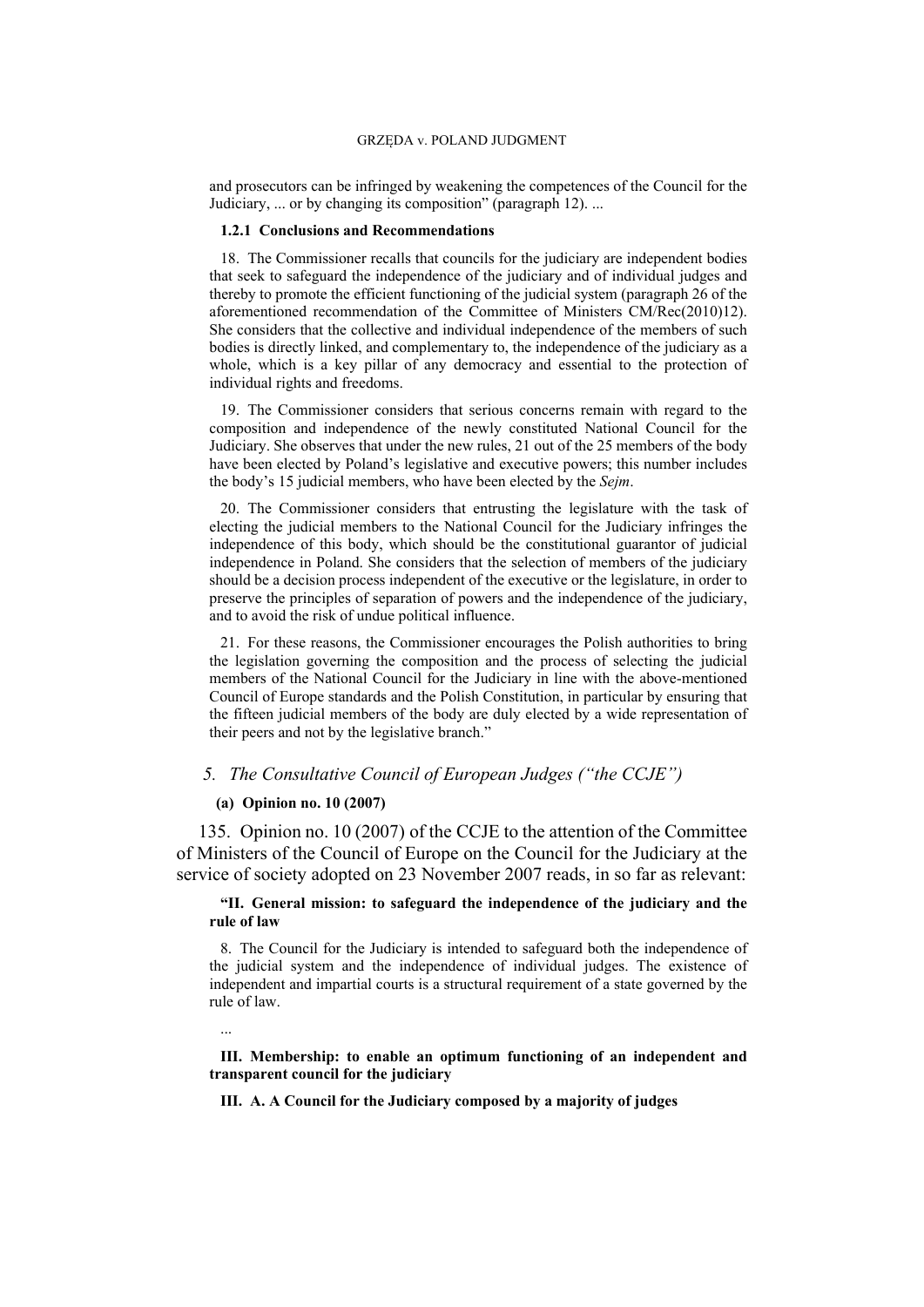15. The composition of the Council for the Judiciary shall be such as to guarantee its independence and to enable it to carry out its functions effectively.

17. When the Council for the Judiciary is composed solely of judges, the CCJE is of the opinion that these should be judges elected by their peers.

18. When there is a mixed composition (judges and non-judges), the CCJE considers that, in order to prevent any manipulation or undue pressure, a substantial majority of the members should be judges elected by their peers.

19. In the CCJE's view, such a mixed composition would present the advantages both of avoiding the perception of self-interest, self-protection and cronyism and of reflecting the different viewpoints within society, thus providing the judiciary with an additional source of legitimacy. However, even when membership is mixed, the functioning of the Council for the Judiciary shall allow no concession at all to the interplay of parliamentary majorities and pressure from the executive, and be free from any subordination to political party consideration, so that it may safeguard the values and fundamental principles of justice.

...

...

#### **III. C. Selection methods**

## **III. C. 1. Selection of judge members**

25. In order to guarantee the independence of the authority responsible for the selection and career of judges, there should be rules ensuring that the judge members are selected by the judiciary."

#### **(b) Magna Carta of Judges**

136. The Magna Carta of Judges (Fundamental Principles) was adopted by the CCJE in November 2010. The relevant section reads as follows:

"Body in charge of guaranteeing independence

13. To ensure independence of judges, each State shall create a Council for the Judiciary or another specific body, itself independent from legislative and executive powers, endowed with broad competences for all questions concerning their status as well as the organisation, the functioning and the image of judicial institutions. The Council shall be composed either of judges exclusively or of a substantial majority of judges elected by their peers. The Council for the Judiciary shall be accountable for its activities and decisions."

### **(c) Opinion of the CCJE Bureau of 12 October 2017**

137. Following a request of the Polish NCJ, on 12 October 2017 the CCJE Bureau adopted its Opinion on the Draft Act on the NCJ submitted by the President of Poland (see paragraphs 46-48 above). The Opinion stated, in so far as relevant:

## "**E. The most significant changes introduced by the Draft Act presented by the President of Poland**

11. Thus, the most significant concerns caused by the adopted and later vetoed act on the Council related to: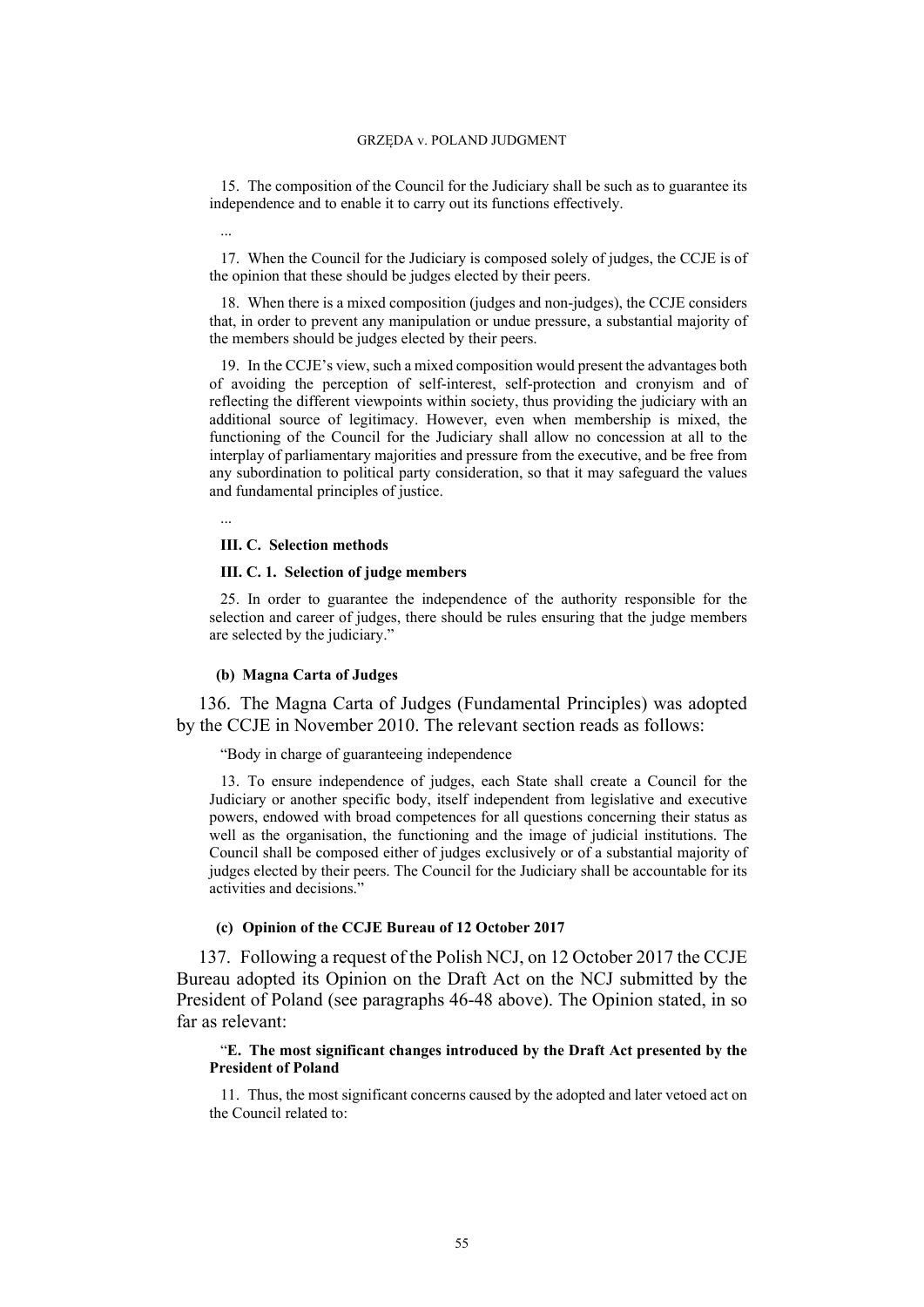- the selection methods for judge members of the Council;

- the pre-term removal of the judges currently sitting as members of the Council;

- ...

12. Out of these concerns, the only significant change in the present draft ... is the requirement for a majority of 3/5 in the *Sejm* for electing 15 judge members of the Council. However, this does not change in any way the fundamental concern of transferring the power to appoint members of the Council from the judiciary to the legislature, resulting in a severe risk of politicised judge members as a consequence of a politicised election procedure [footnote omitted]. This risk may be said to be even greater with the new draft, since it provides that if a 3/5 majority cannot be reached, those judges having received the largest number of votes will be elected.

13. Furthermore, since the President of Poland proposes, as in the previous draft, that the *Sejm* also elects 15 judge members of the Council, in addition to 4 *ex officio* members of the Council and 6 members presently elected by Parliament from among MPs, this effectively means that almost all members of the Council would be elected by the Parliament. Such a proposal contradicts the Council of Europe's standards for judicial self-governing bodies such as councils for the judiciary.

14. The CCJE Bureau reiterates that by its *Recommendation CM/Rec(2010)12 on Judges: independence, efficiency and responsibilities*, the Committee of Ministers of the Council of Europe took the position that not less than half the members of Councils for the Judiciary should be judges chosen by their peers from all levels of the judiciary and with respect for pluralism inside the judiciary [footnote omitted]. This is also reflected in the Opinions of the CCJE and other relevant bodies at the European level set up in order to safeguard the rule of law and the basic principles for judicial independence and impartiality. The Venice Commission has particularly advocated that judicial members of a Council for the Judiciary should be elected or appointed by their peers [footnote omitted]. Furthermore, the proposed new method for selecting judge members contradicts the principles set out in the Council of Europe Plan of Action on Strengthening Judicial Independence and Impartiality [footnote omitted]. ...

16. As regards the term of office of members of the Council, the new draft foresees, similarly to the previous draft, the pre-term termination of the mandate of the 15 judges who are currently members of the Council. They will serve in the Council only until the election of the new 15 members by the *Sejm*.

17. The CCJE has underlined in general that a member of any Council for the Judiciary, which is a constitutional body entrusted with a mission of fundamental importance for the independence of the judiciary, should only be removed from office following the application - as a minimum - of those safeguards and procedures that would apply when consideration is being given to a removal from office of an ordinary judge. The procedure in the case of pre-term removal should be transparent and any risk of political influence should be firmly excluded, which is not the case either in the previous or in the new draft.

...

#### **F. Conclusions**

20. The Bureau of the CCJE, which represents the CCJE members who are serving judges from all Council of Europe member States, reiterates once again that the Draft Act would be a major step back as regards judicial independence in Poland. ...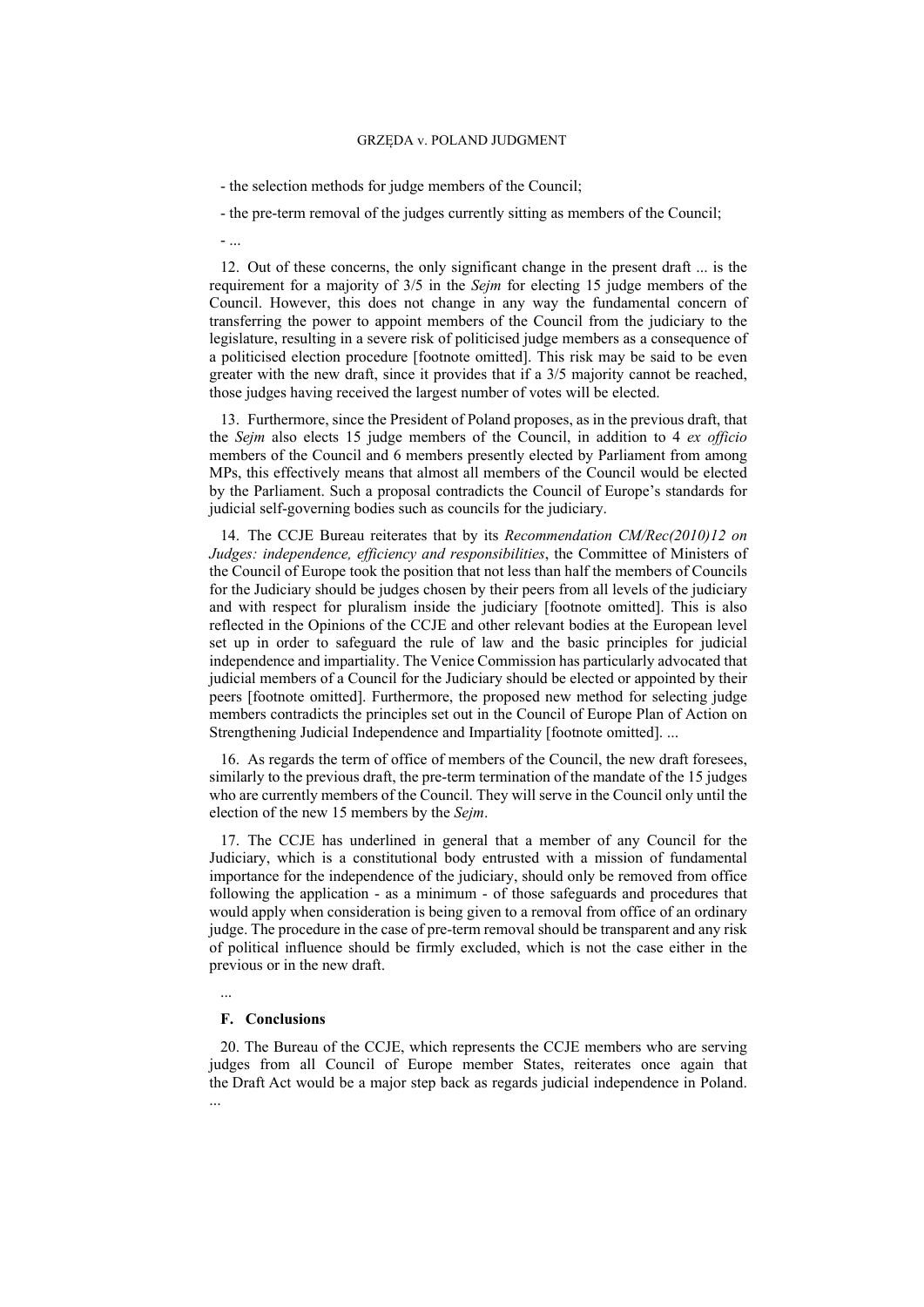21. In order to fulfil European standards on judicial independence, the judge members of the National Council of the Judiciary of Poland should continue to be chosen by the judiciary. Moreover, the pre-term removal of the judges currently sitting as members of the Council is not in accordance with European standards and it endangers basic safeguards for judicial independence.

22. The Bureau of the CCJE is deeply concerned by the implications of the Draft Act for the principle of the separation of powers, as well as that of the independence of the judiciary, as it effectively means transferring the power to appoint members of the Polish National Council of the Judiciary from the judiciary to the legislature. The CCJE Bureau recommends that the Draft Act be withdrawn and that the existing law remain in force. Alternatively, any new draft proposals should be fully in line with the standards of the Council of Europe regarding the independence of the judiciary."

138. On 10 November 2017 the CCJE confirmed the above-mentioned Opinion of the CCJE Bureau.

## **(d) Opinion no. 24 (2021)**

...

...

139. Opinion no. 24 (2021) of the CCJE on the Evolution of the Councils for the Judiciary and Their Role in Independent and Impartial Judicial Systems, adopted on 5 November 2021 states, in so far as relevant:

## "**II. Tasks, organisation and composition of Councils for the Judiciary**

## *1. The tasks of a Council for the Judiciary*

19. The CCJE accepts that there is not one single model for a Council for the Judiciary. However, every Council should have adequate competences to defend the independence of the judiciary and individual judges [footnote omitted], so that individual judges are free to decide cases without undue influence from outside and inside the judiciary [footnote omitted]. Judicial independence requires special protection in decisions which have an effect on judicial decision making, such as the selection of judges, ... Where it has such responsibilities, a Council for the Judiciary should ensure that such decisions are made in a way that protects and enhances judicial independence.

#### **2.** *Composition of a Council for the Judiciary*

29. The CCJE recommends that Councils for the Judiciary should be composed of a majority of judges elected by their peers. Other members may be added depending on the functions of the Councils. The CCJE recommends that a Council also have nonjudicial members possibly including lay persons who are not legal professionals [footnote omitted]. While judges should always be in the majority, non-judicial members preferably with voting rights ensure a diverse representation of society, decreasing the risk of corporatism [footnote omitted]. The participation of lay persons may increase legitimacy and fight the perception of the judiciary as a "lawyers-only affair". The CCJE takes a more nuanced view in this respect than in Opinion No. 10 (2007).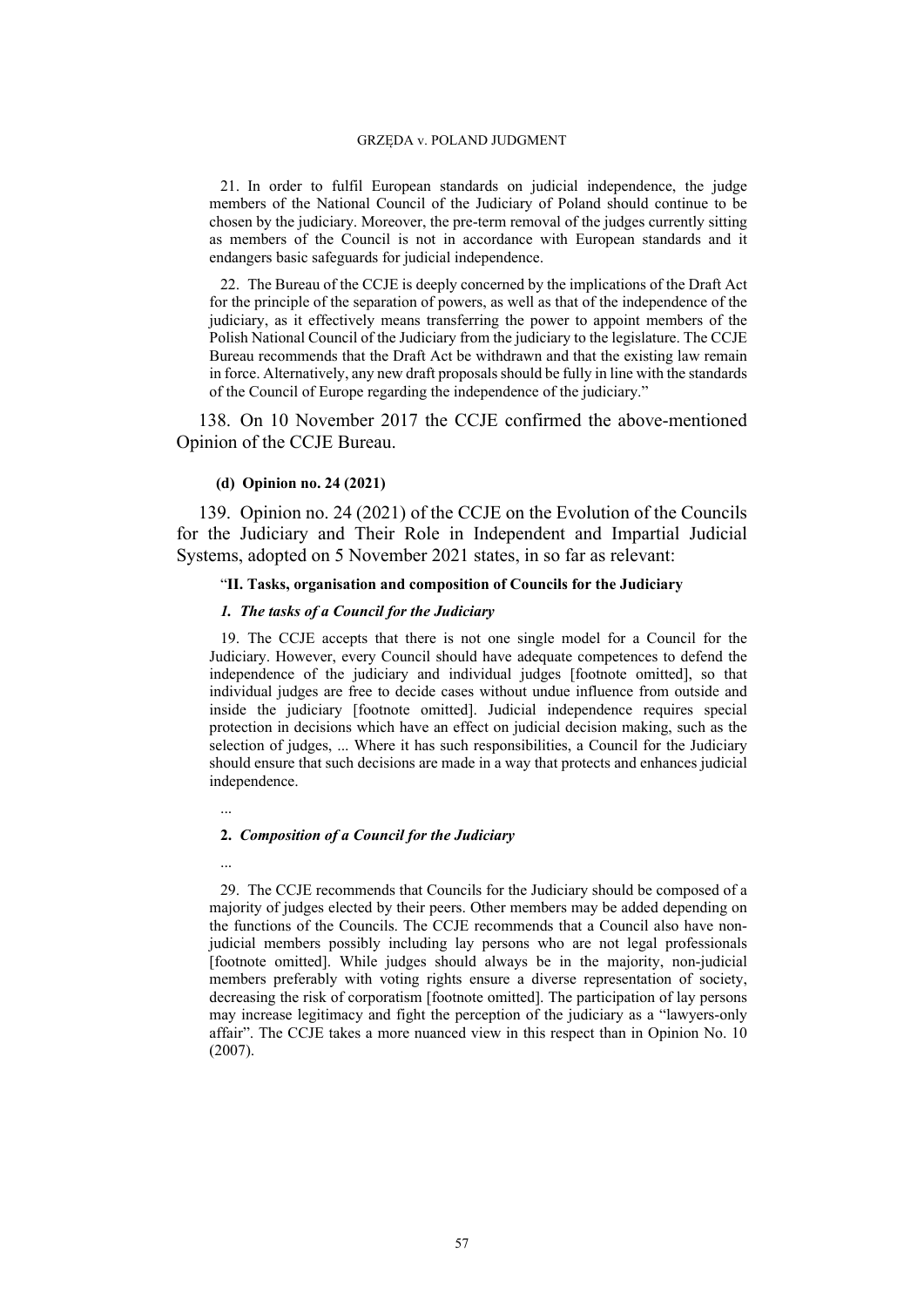#### *3. Selection of members and chair of a Council for the Judiciary*

30. The CCJE wishes to strongly reaffirm that the majority of members should be judges elected by their peers, guaranteeing the widest possible representation of courts and instances [footnote omitted], as well as diversity of gender [footnote omitted] and regions. Elected judges should be able to participate in the Council's activities in a way compatible with their workload. Where the Council includes non-judges, they should be able to devote adequate time to participation in the Council's activities.

31. An election of judge members by parliament or selection by the executive must be avoided [footnote omitted]. An election by parliament of non-judicial members might, however, be acceptable. As an alternative an election or nomination by institutions such as Bar Associations or nomination by NGOs is a possibility.

32. By whatever means members are selected and appointed [footnote omitted], this should not be done for political reasons. ... Members of the Council for the Judiciary should not be under the authority or influence of others.

...

## *4. Security of tenure of members of a Council for the Judiciary*

36. Members should be selected for a fixed time in office and must enjoy adequate protection for their impartiality and independence [footnote omitted]. Members must be protected from internal and external pressures. However, except, in cases of death, retirement or removal from office, for example as a result of disciplinary action, a member's term should only end upon the lawful election of a successor to ensure that the Council is able to exercise its duties lawfully even if the appointment of new members has failed, because of a deadlock in parliament [footnote omitted]. CCJE draws attention to the possible impact of re-election on the independence of the members of a Council for the Judiciary. ... Continuity and efficiency can be improved if not all terms of office expire simultaneously.

37. The CCJE wishes to reaffirm the importance of security of tenure of all Council members as such [footnote omitted] as a crucial precondition for the independence of the Council. Judges appointed to the Council for the Judiciary should be protected with the same guarantees as those granted to judges exercising jurisdictional functions, including the conditions of service and tenure and the right to a fair hearing in case of discipline, suspension, and removal [footnote omitted]. Non-judicial members should have equivalent protection. ...

38. Members may only be removed from office based on proven serious misconduct in a procedure in which their rights to a fair trial are guaranteed. Members may cease to be members in the event of incapacity or loss of the status on the basis of which they were elected or appointed to the Council. If the Council itself or a special body within it are responsible for this decision, the rights of the dismissed member to an appeal must be ensured. The CCJE underlines the importance that procedures which may lead directly or indirectly to termination of office are not misused for political purposes but respect fair trial rights [footnote omitted]. In this respect, this Opinion amplifies Opinion No. 10 (2007).'

## *6. Group of States against Corruption ("GRECO")*

140. Following considerable amendments to legislation affecting the judiciary in Poland in 2016/2017, GRECO decided at its 78<sup>th</sup> Plenary Meeting (4-8 December 2017) to apply an *ad hoc* procedure in respect of Poland. This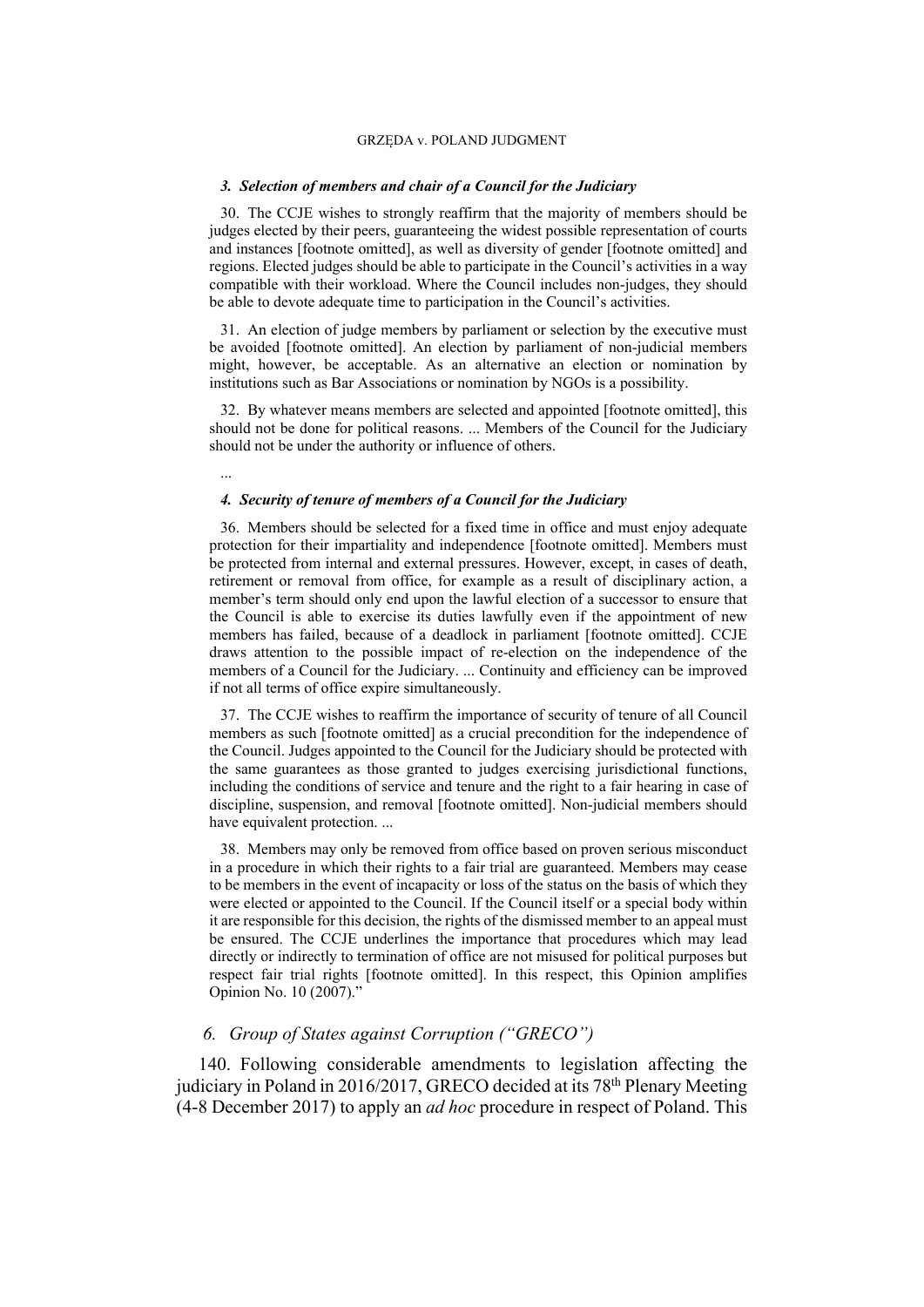procedure can be triggered in exceptional circumstances, such as when GRECO receives reliable information concerning institutional reforms, legislative initiatives or procedural changes that may result in serious violations of anti-corruption standards of the Council of Europe.

141. The relevant extracts from the Addendum to the Fourth Round Evaluation Report on Poland, adopted by Greco at its 80th Plenary Meeting (Strasbourg, 18-22 June 2018, Greco-AdHocRep(2018)3), read as follows:

"26. ... The Polish authorities indicate that these amendments [the 2017 Amending Act] were made to ensure a better representation of the whole judiciary in the NCJ (in light of the underrepresentation of district court judges in the past) and to make the NCJ more democratic in order to counter corporatism [footnote omitted]. ...

27. ... The GET [Greco Evaluation Team] regrets the enforcement of the simultaneous dismissal of the judicial members of the NCJ and the fact that it was not possible for judicial members to challenge the dismissals. The GET takes the view that it would have been possible to achieve the aim of "the same term of office" for NCJ members, as required by a judgment of the Constitutional Tribunal, without the preterm dismissal of all serving judicial members [footnote omitted]. New elections of the 15 judge members took place on 7 March 2018. Only 18 judges stood for election, 17 of which were proposed by groups of 25 judges and one by a group of more than 2000 citizens. The GET was informed that a large part of the judiciary had boycotted the elections, as had several opposition parties in the *Sejm*, and that most of the new judge members were at the time judges seconded to the Ministry of Justice or presidents of courts who had recently been appointed by the Minister (which reportedly was similar for judge members of the previous NCJ) [footnote omitted]. ...

28. While the GET takes note of the stated aim of making the NCJ more representative of the judiciary, it considers that this could and should have been done through other means. It also notes that despite this aim the 15 judge members chosen by the *Sejm* do not include any judges from courts of appeal, military courts, the Supreme Court or Supreme Administrative Court (other than *ex officio* members). The current method for electing judge members to the NCJ limits considerably the influence of the judiciary on these elections in favour of the legislature. ...

29. The GET takes note of these points, but at the same time cannot disregard the fact that effectively 21 of the 25 members of the NCJ are now elected by Parliament (a majority of which by the ruling party). The GET maintains that, following the 2017 [Amending Act], the election of representatives of the judiciary to the NCJ is no longer in compliance with Council of Europe standards, nor with GRECO's well-established practice, which require that at least half of the members of a judicial council should consist of judges elected by their peers, as was the case in Poland before the amending law was adopted [footnote omitted]. This is particularly problematic in light of the NCJ's central role in the process of appointing judges in Poland. In view of the above, **GRECO recommends that the provisions on the election of judges to the National Council of the Judiciary be amended, to ensure that at least half of the members of the National Council of the Judiciary are judges elected by their peers."**  (bold in the original)

142. In December 2019 GRECO assessed whether Poland had implemented any of the recommendations it issued in the Addendum to the Fourth Round Evaluation Report of June 2018. In its report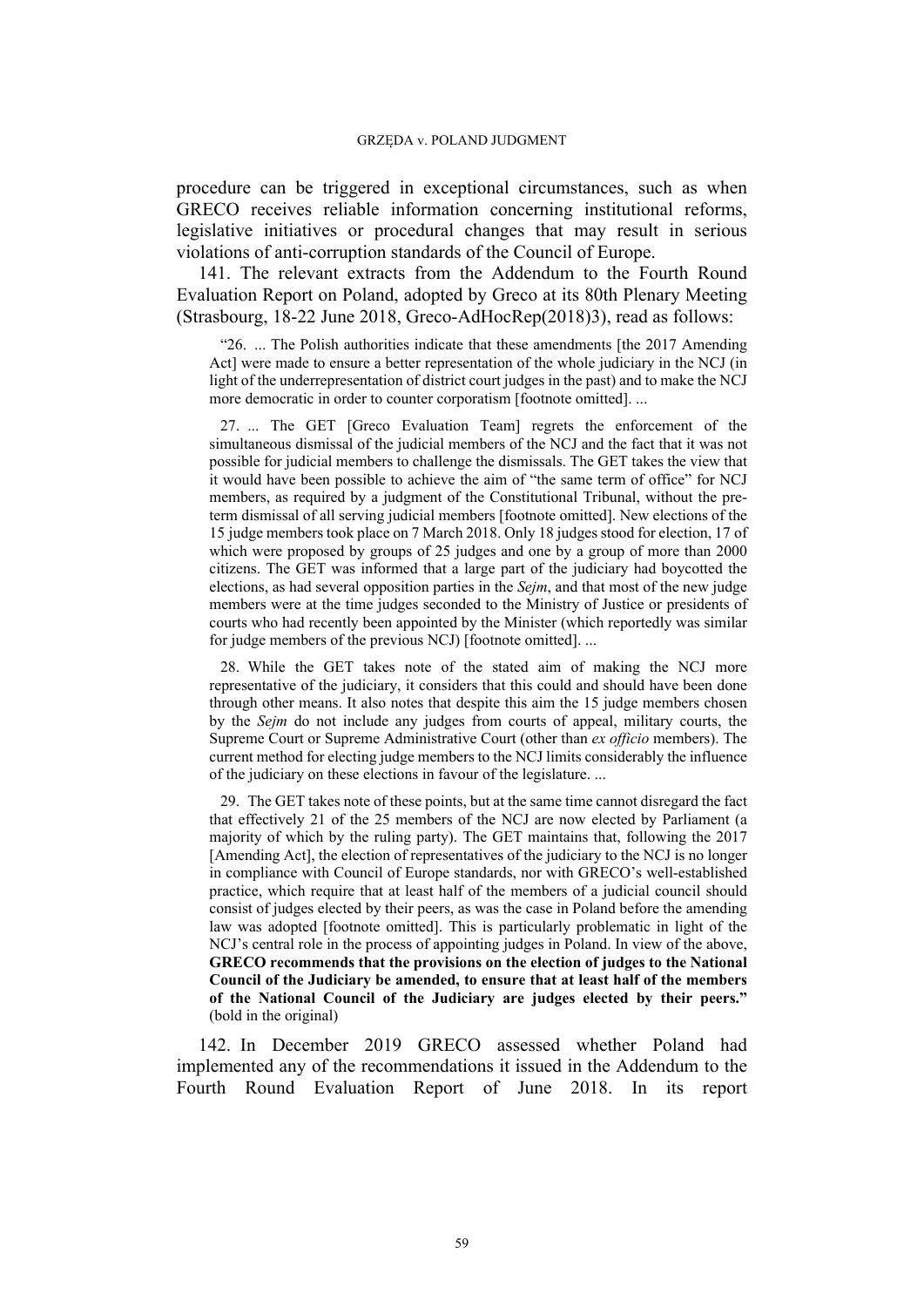GrecoRC4(2019)23 adopted at its 84th Plenary Meeting (Strasbourg, 2-6 December 2019), GRECO stated as follows:

### "**Rule 34 recommendation i.**

30. GRECO recommended that the provisions on the election of judges to the NCJ be amended, to ensure that at least half of the members of the NCJ are judges elected by their peers.

31. The authorities did not provide any information on measures taken to implement this recommendation.

32. GRECO regrets  $-$  in particular given the NCJ central role in the process of appointing judges in Poland  $\dots$  — that no steps were taken to amend the Law on the NCJ, to ensure that at least half of the members of the NCJ are judges elected by their peers. GRECO maintains its position, as outlined in the Rule 34 Report, that the current composition of the NCJ (whereby effectively 21 out of 25 members of the NCJ are being elected by Parliament) is not in compliance with Council of Europe standards.

33. GRECO concludes that Rule 34 recommendation i has not been implemented."

143. In its Interim Compliance Report GrecoRC4(2021)18 adopted at is 88th Plenary Meeting (Strasbourg, 20-22 September 2021), GRECO concluded that Rule 34 recommendation i remained not implemented (see paragraph 142 above).

# **E. The Office for Democratic Institutions and Human Rights of the Organization for Security and Cooperation in Europe (OSCE/ODIHR)**

144. The OSCE/ODIHR prepared its Final opinion on Draft Amendments to the Act on the National Council of the Judiciary and Certain Other Acts of Poland of 5 May 2017 upon a request received from the Chairperson of the NCJ<sup>16</sup>. The Final Opinion read, in so far as relevant:

### "**3.1. The Modalities of Appointing Judge Members of the Judicial Council**

#### *3.1.1. Appointing Authority*

34. Article 1 [paragraphs] 1-3 of the Draft Act proposes to replace the existing selection methods with a procedure whereby the fifteen judges sitting on the Judicial Council will be chosen by the *Sejm*. ...

37. In principle, judicial councils or other similar bodies are crucial to support and guarantee the independence of the judiciary in a given country, and as such should themselves be independent and impartial, i.e., free from interference from the executive and legislative branches. Indeed, interfering with the independence of bodies, which are guarantors of judicial independence, could as a consequence impact and potentially jeopardize the independence of the judiciary in general. As is the case in Poland..., such councils are generally in charge of key issues pertaining to the independence of judges,

<sup>&</sup>lt;sup>16</sup>This opinion concerned an earlier version of the draft Act; however, the earlier draft already contained two principal amendments, namely regarding the change of manner of electing judicial members of the NCJ and the early termination of the term of office of the sitting members.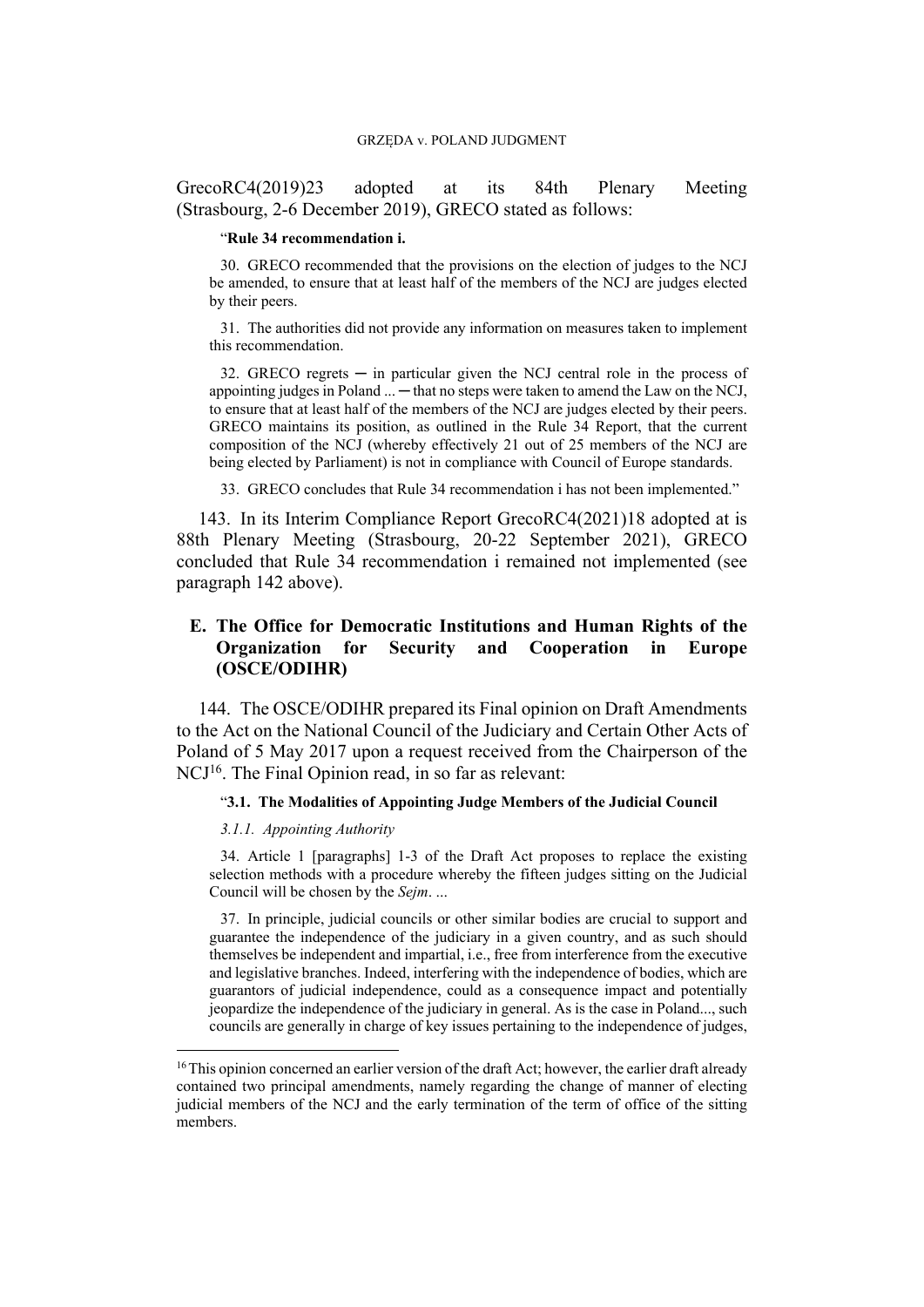particularly judicial appointments and promotion, and also represent the interests of the judiciary as a whole, in particular vis-à-vis the executive and legislative powers. ...

40. The approach of the Draft Act, which places the procedure of appointing members of the Judicial Council primarily in the hands of the other two powers, namely the executive and/or the legislature (apart from the *ex officio* members, 21 members would now be appointed by the legislative branch and one by the executive), increases the influence of these powers over the appointment process of its members, thereby threatening the independence of the Judicial Council, and as a consequence, judicial independence overall as guaranteed by Article 173 of the Constitution. ...

42. The principle of having judge members of judicial councils selected by their peers exists primarily to prevent any manipulation or undue pressure from the executive or legislative branches, and to ensure that judicial councils are free from any subordination to political party considerations, so as to be able to perform their roles of safeguarding the independence of the judiciary and of judges. ...

47. Based on the foregoing, it is recommended that Articles  $1(1) - 1(3)$  of the Draft Act be reconsidered and that judicial members of the Judicial Council continue to be chosen by the judiciary ...

### **5. The Termination of the Mandate of Current Judge Members of the Judicial Council**

81. The early termination of the mandate of judges duly elected to a constitutional body, for no legitimate reason other than an amendment to relevant legislation, raises concerns with regard to respect of the independence of such a body, and as a consequence of the judiciary as a whole.

82 In this context, it is noted that Article 14 of the 2011 Act lists a number of limited circumstances in which the early termination of members of the Judicial Council is possible. The list therein does not, however, include amendments to relevant legislation. ... In principle, the removal of a member before the expiration of his or her mandate should be possible only for the reasons specified in the respective law, and Parliament should refrain from adopting measures which would have a direct and immediate effect on the composition of the Judicial Council. Generally, and while noting that the judge members to the Council will not lose their status of judge, the early termination of the mandates of judge members of judicial councils should be guided by similar safeguards and principles. These principles advise for clearly established and transparent procedures and safeguards, based on clear and objective criteria, in order to exclude any risk of political influence on judges' early removal from office. This means that judge members' appointments should only be reconsidered if some breach of disciplinary rules or the criminal law by the individual judges sitting on the Council is clearly established, following proper disciplinary or judicial procedures. ...

85. In light of the above, it is recommended to remove Article 5 par 1 from the Draft Act, so that members of the Judicial Council may serve their full term of office, all the more since there do not seem to be any legal or other compelling reasons justifying the early termination of their mandates."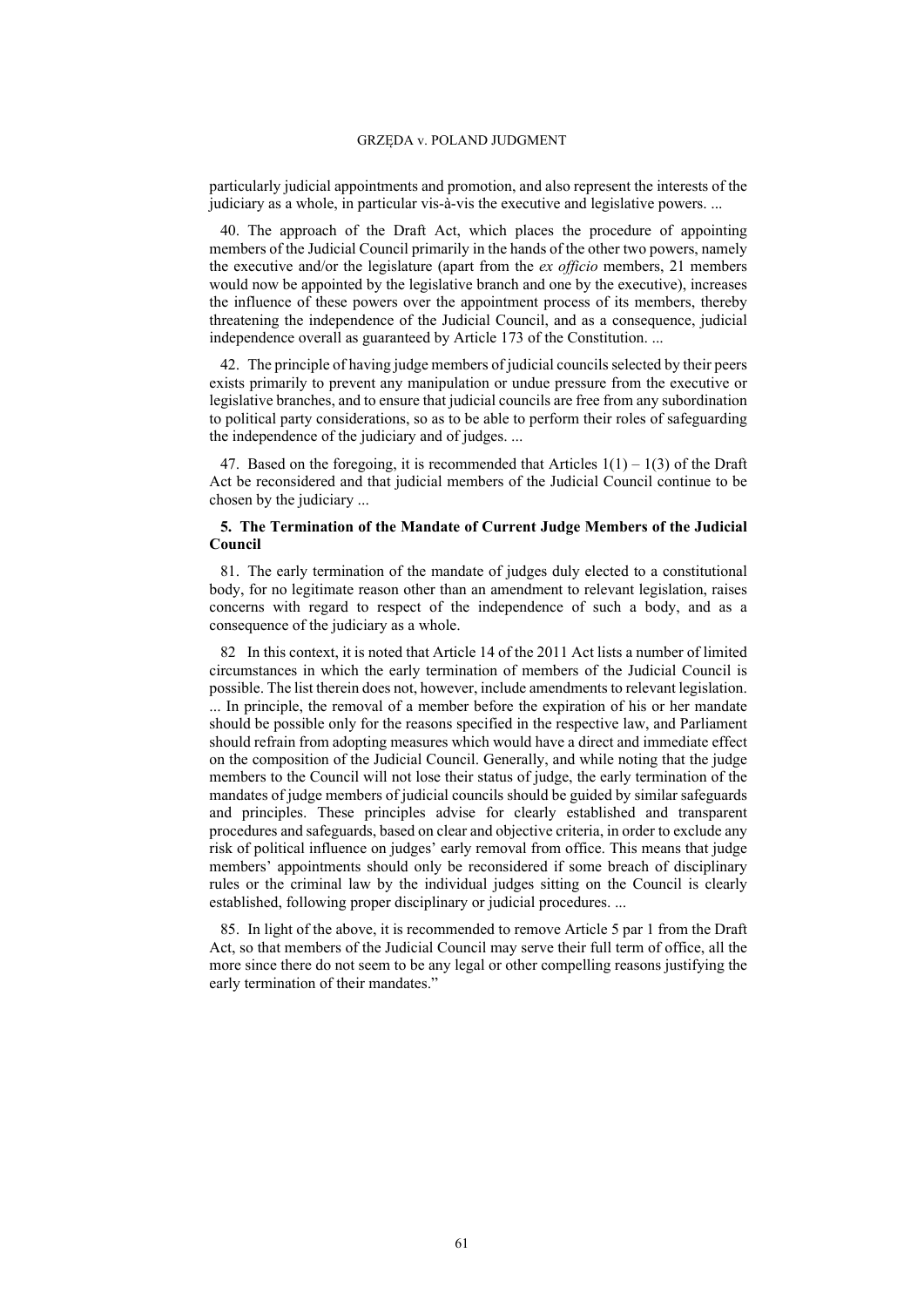## III. EUROPEAN UNION LAW

## **A. The Treaty on European Union**

145. Article 2 of the Treaty on European Union ("the TEU") reads as follows:

"The Union is founded on the values of respect for human dignity, freedom, democracy, equality, the rule of law and respect for human rights, including the rights of persons belonging to minorities. These values are common to the Member States in a society in which pluralism, non-discrimination, tolerance, justice, solidarity and equality between women and men prevail."

## 146. Article 19 § 1 of the TEU provides:

"The Court of Justice of the European Union shall include the Court of Justice, the General Court and specialised courts. It shall ensure that in the interpretation and application of the Treaties the law is observed.

Member States shall provide remedies sufficient to ensure effective legal protection in the fields covered by Union law."

## **B. The Charter of Fundamental Rights**

147. Title VI of the Charter, under the heading 'Justice', includes Article 47 thereof, entitled 'Right to an effective remedy and to a fair trial', which states as follows:

"Everyone whose rights and freedoms guaranteed by the law of the Union are violated has the right to an effective remedy before a tribunal in compliance with the conditions laid down in this Article.

Everyone is entitled to a fair and public hearing within a reasonable time by an independent and impartial tribunal previously established by law. ..."

## **C. Case-law of the CJEU**

*1. Judgment of 27 February 2018 in Associação Sindical dos Juízes Portugueses v Tribunal de Contas, C-64/16, EU:C:2018:117*

148. The request for a preliminary ruling was made in proceedings between the *Associação Sindical dos Juízes Portugueses* (ASJP) and the *Tribunal de Contas* (Court of Auditors, Portugal) concerning the temporary reduction in the remuneration paid to that court's members, in the context of Portugal's budgetary policy guidelines. In finding that the principle of judicial independence in Article 19(1) TEU does not preclude general salary-reduction measures, such as those at issue in those proceedings, the CJEU reasoned as follows:

"30. According to Article 2 TEU, the European Union is founded on values, such as the rule of law, which are common to the Member States in a society in which, *inter alia*, justice prevails. In that regard, it should be noted that mutual trust between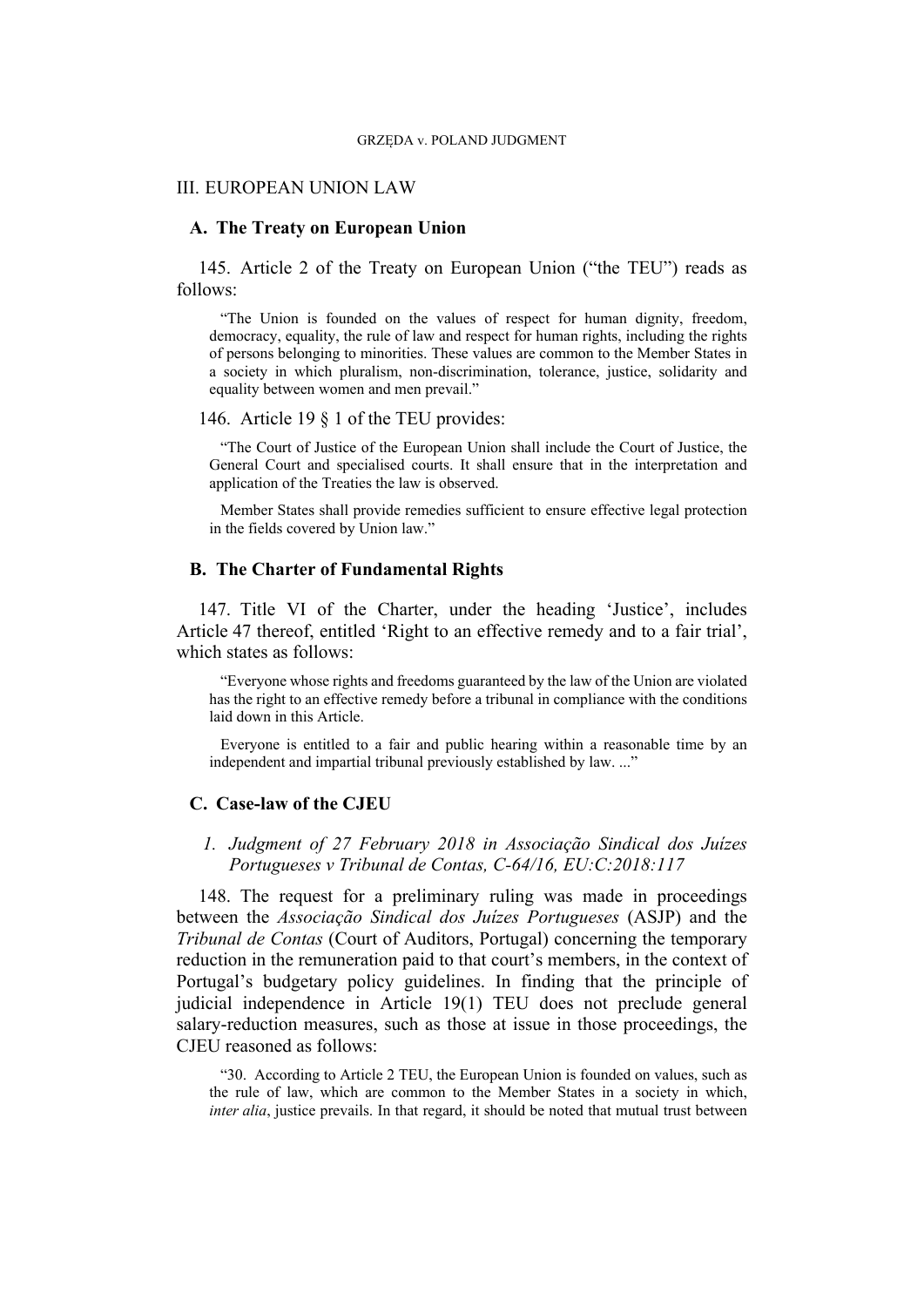the Member States and, in particular, their courts and tribunals is based on the fundamental premiss that Member States share a set of common values on which the European Union is founded, as stated in Article 2 TEU (see, to that effect, Opinion 2/13 (Accession of the European Union to the ECHR), of 18 December 2014, EU:C:2014:2454, paragraph 168).

...

...

32. Article 19 TEU, which gives concrete expression to the value of the rule of law stated in Article 2 TEU, entrusts the responsibility for ensuring judicial review in the EU legal order not only to the Court of Justice but also to national courts and tribunals (see, to that effect, Opinion 1/09 (Agreement creating a Unified Patent Litigation System), of 8 March 2011, EU:C:2011:123, paragraph 66; judgments of 3 October 2013, *Inuit Tapiriit Kanatami and Others* v *Parliament and Council*, C-583/11 P, EU:C:2013:625, paragraph 90, and of 28 April 2015, *T & L Sugars and Sidul Açúcares* v *Commission*, C-456/13 P, EU:C:2015:284, paragraph 45).

34. The Member States are therefore obliged, by reason, *inter alia*, of the principle of sincere cooperation, set out in the first subparagraph of Article 4(3) TEU, to ensure, in their respective territories, the application of and respect for EU law (see, to that effect, Opinion 1/09 (Agreement creating a Unified Patent Litigation System), of 8 March 2011, EU:C:2011:123, paragraph 68). In that regard, as provided for by the second subparagraph of Article 19(1) TEU, Member States are to provide remedies sufficient to ensure effective judicial protection for individual parties in the fields covered by EU law. It is, therefore, for the Member States to establish a system of legal remedies and procedures ensuring effective judicial review in those fields (see, to that effect, judgment of 3 October 2013, *Inuit Tapiriit Kanatami and Others* v *Parliament and Council*, C-583/11 P, EU:C:2013:625, paragraphs 100 and 101 and the case-law cited).

35. The principle of the effective judicial protection of individuals' rights under EU law, referred to in the second subparagraph of Article 19(1) TEU, is a general principle of EU law stemming from the constitutional traditions common to the Member States, which has been enshrined in Articles 6 and 13 of the European Convention for the Protection of Human Rights and Fundamental Freedoms, signed in Rome on 4 November 1950, and which is now reaffirmed by Article 47 of the Charter (see, to that effect, judgments of 13 March 2007, *Unibet*, C-432/05, EU:C:2007:163, paragraph 37, and of 22 December 2010, *DEB*, C-279/09, EU:C:2010:811, paragraphs 29 to 33).

36. The very existence of effective judicial review designed to ensure compliance with EU law is of the essence of the rule of law (see, to that effect, judgment of 28 March 2017, *Rosneft*, C-72/15, EU:C:2017:236, paragraph 73 and the case-law cited).

37. It follows that every Member State must ensure that the bodies which, as 'courts or tribunals' within the meaning of EU law, come within its judicial system in the fields covered by that law, meet the requirements of effective judicial protection.

38. In that regard, the Court notes that the factors to be taken into account in assessing whether a body is a 'court or tribunal' include, *inter alia*, whether the body is established by law, whether it is permanent, whether its jurisdiction is compulsory, whether its procedure is *inter partes*, whether it applies rules of law and whether it is independent (judgment of 16 February 2017, *Margarit Panicello*, C-503/15, EU:C:2017:126, paragraph 27 and the case-law cited).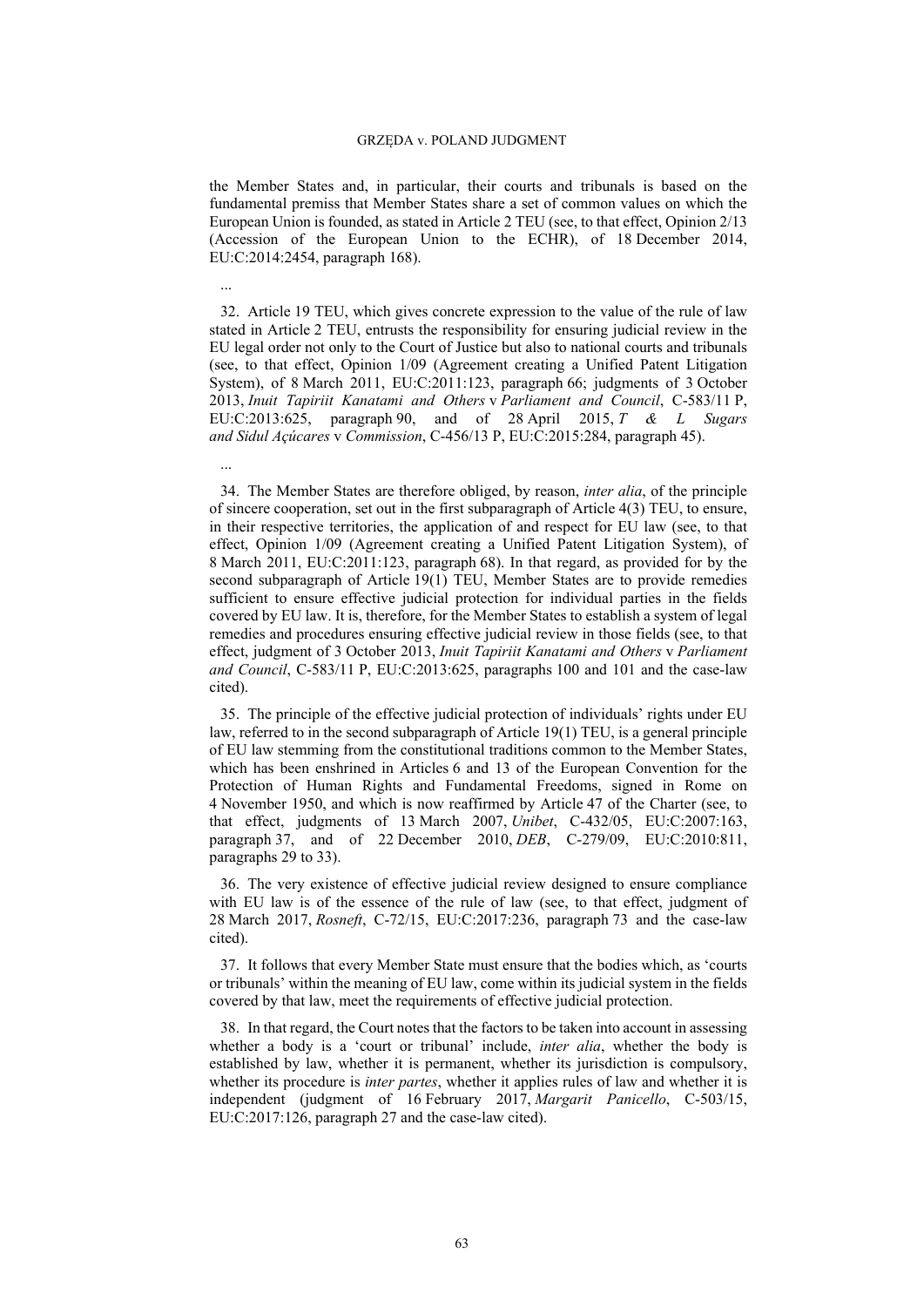...

...

42. The guarantee of independence, which is inherent in the task of adjudication (see, to that effect, judgments of 19 September 2006, *Wilson*, C-506/04, EU:C:2006:587, paragraph 49; of 14 June 2017, *Online Games and Others*, C-685/15, EU:C:2017:452, paragraph 60; and of 13 December 2017, *El Hassani*, C-403/16, EU:C:2017:960, paragraph 40), is required not only at EU level as regards the Judges of the Union and the Advocates-General of the Court of Justice, as provided for in the third subparagraph of Article 19(2) TEU, but also at the level of the Member States as regards national courts*.*

44. The concept of independence presupposes, in particular, that the body concerned exercises its judicial functions wholly autonomously, without being subject to any hierarchical constraint or subordinated to any other body and without taking orders or instructions from any source whatsoever, and that it is thus protected against external interventions or pressure liable to impair the independent judgment of its members and to influence their decisions (see, to that effect, judgments of 19 September 2006, *Wilson*, C-506/04, EU:C:2006:587, paragraph 51, and of 16 February 2017, *Margarit Panicello*, C-503/15, EU:C:2017:126, paragraph 37 and the case-law cited)."

*2. Judgment of 19 November 2019 in A.K. and Others (Independence of the Disciplinary Chamber of the Supreme Court), C-585/18, C-624/18 and C-625/18, EU:C:2019:982*

149. Between August and October 2018 the Labour and Social Security Chamber of the Supreme Court made three requests to the CJEU for a preliminary ruling in cases pending before that court which arose in connection with the lowering of the retirement age for judges of the Supreme Court in the new Act on the Supreme Court adopted in December 2017. This rule was also applicable to judges of the Supreme Administrative Court. The cases in question involved proceedings brought by a judge of the Supreme Administrative Court (A.K.) against the NCJ, and proceedings brought by two Supreme Court judges (C.P. and D.O.) against the President of the Republic. The requests concerned, *inter alia*, the issue whether the newly established Disciplinary Chamber of the Supreme Court that was to have jurisdiction in such cases could be regarded as an independent court under EU law in light of the fact that it was composed of judges selected by the new NCJ.

150. On 19 November 2019 the CJEU delivered its preliminary ruling. It held, in so far as relevant:

"Article 47 of the Charter of Fundamental Rights of the European Union and Article 9(1) of Council Directive 2000/78/EC of 27 November 2000 establishing a general framework for equal treatment in employment and occupation must be interpreted as precluding cases concerning the application of EU law from falling within the exclusive jurisdiction of a court which is not an independent and impartial tribunal, within the meaning of the former provisions. That is the case where the objective circumstances in which that court was formed, its characteristics and the means by which its members have been appointed are capable of giving rise to legitimate doubts,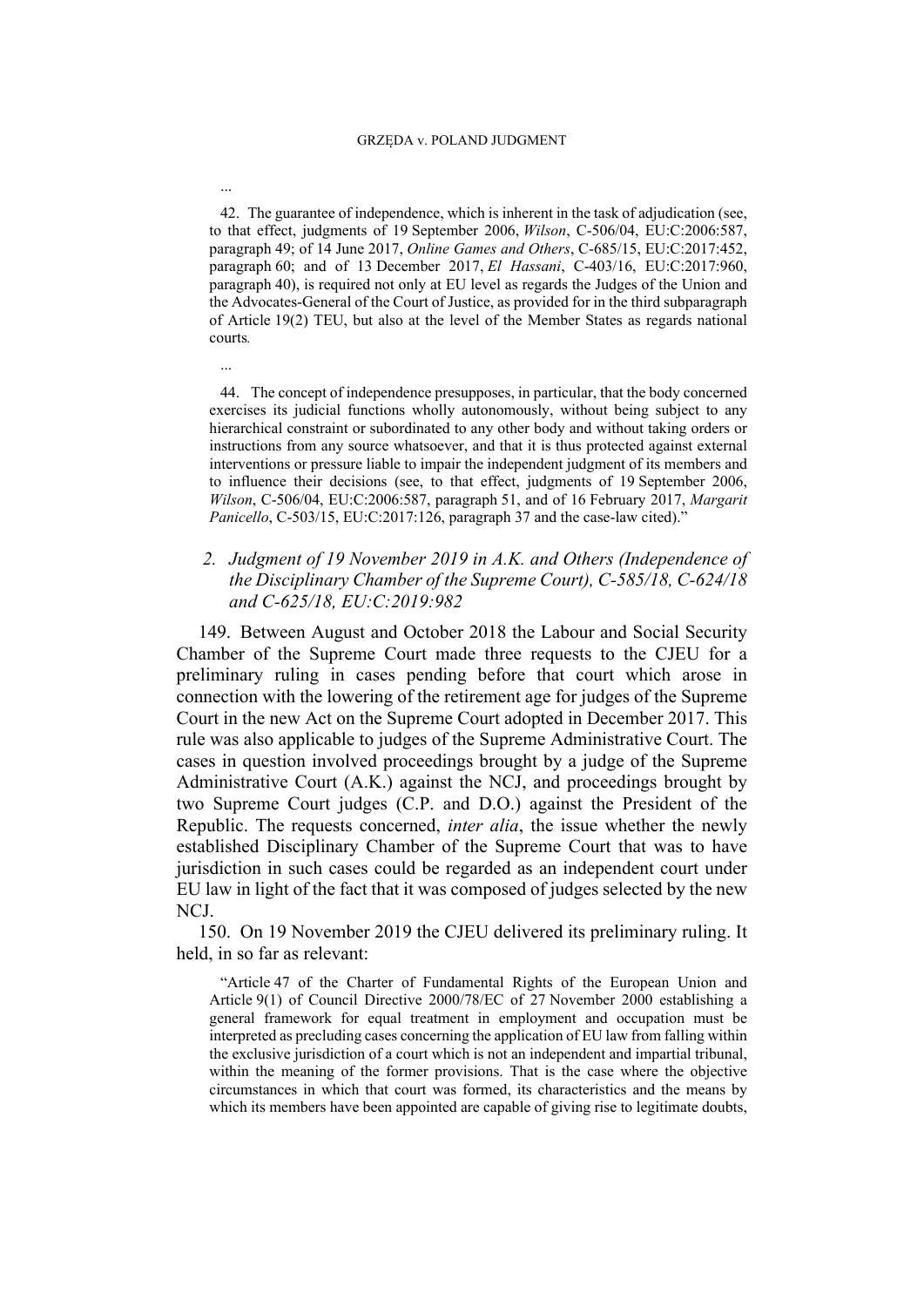in the minds of subjects of the law, as to the imperviousness of that court to external factors, in particular, as to the direct or indirect influence of the legislature and the executive and its neutrality with respect to the interests before it and, thus, may lead to that court not being seen to be independent or impartial with the consequence of prejudicing the trust which justice in a democratic society must inspire in subjects of the law. It is for the referring court to determine, in the light of all the relevant factors established before it, whether that applies to a court such as the Disciplinary Chamber of the Supreme Court.

If that is the case, the principle of the primacy of EU law must be interpreted as requiring the referring court to disapply the provision of national law which reserves jurisdiction to hear and rule on the cases in the main proceedings to the abovementioned chamber, so that those cases may be examined by a court which meets the abovementioned requirements of independence and impartiality and which, were it not for that provision, would have jurisdiction in the relevant field."

151. On the interaction between EU law and the Convention, the CJEU found as follows:

"115. In that regard, according to settled case-law, when there are no EU rules governing the matter, although it is for the domestic legal system of every Member State to designate the courts and tribunals having jurisdiction and to lay down the detailed procedural rules governing actions for safeguarding rights which individuals derive from EU law, the Member States are, however, responsible for ensuring that, pursuant to Article 47 of the Charter, the right to effective judicial protection of those rights is effectively protected in every case (see, to that effect, judgments of 22 October 1998, *IN. CO. GE.'90 and Others*, C-10/97 to C-22/97, EU:C:1998:498, paragraph 14 and the case-law cited; of 15 April 2008, *Impact*, C-268/06, EU:C:2008:223, paragraphs 44 and 45; and of 19 March 2015, *E.ON Földgáz Trade*, C-510/13, EU:C:2015:189, paragraphs 49 and 50 and the case-law cited).

116. Furthermore, it should be noted that Article 52(3) of the Charter states that, in so far as the Charter contains rights which correspond to rights guaranteed by the ECHR, the meaning and scope of those rights are to be the same as those laid down by the ECHR.

117. As is clear from the explanations relating to Article 47 of the Charter, which, in accordance with the third subparagraph of Article 6(1) TEU and Article 52(7) of the Charter, have to be taken into consideration for the interpretation of the Charter, the first and second paragraphs of Article 47 of the Charter correspond to Article 6(1) and Article 13 of the ECHR (judgment of 30 June 2016, *Toma and Biroul Executorului Judecătoresc Horațiu-Vasile Cruduleci*, C-205/15, EU:C:2016:499, paragraph 40 and the case-law cited).

118. The Court must therefore ensure that the interpretation which it gives to the second paragraph of Article 47 of the Charter safeguards a level of protection which does not fall below the level of protection established in Article 6 of the ECHR, as interpreted by the European Court of Human Rights (judgment of 29 July 2019, *Gambino and Hyka*, C-38/18, EU:C:2019:628, paragraph 39).

119. As regards the substance of the second paragraph of Article 47 of the Charter, it is clear from the very wording of that provision that the fundamental right to an effective remedy enshrined therein means, *inter alia*, that everyone is entitled to a fair hearing by an independent and impartial tribunal.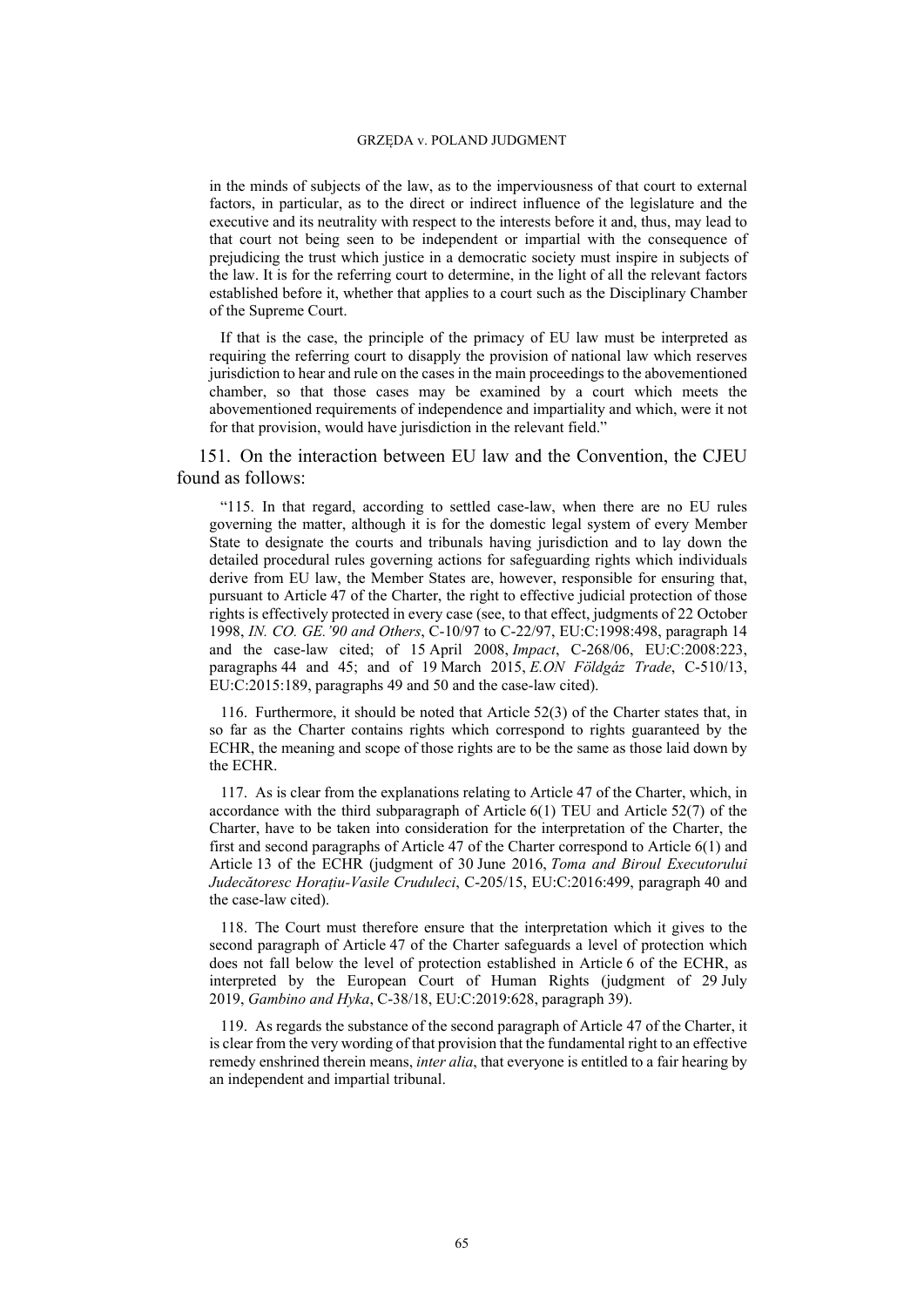120. That requirement that courts be independent, which is inherent in the task of adjudication, forms part of the essence of the right to effective judicial protection and the fundamental right to a fair trial, which is of cardinal importance as a guarantee that all the rights which individuals derive from EU law will be protected and that the values common to the Member States set out in Article 2 TEU, in particular the value of the rule of law, will be safeguarded (judgment of 24 June 2019, *Commission* v *Poland (Independence of the Supreme Court)*, C-619/18, EU:C:2019:531, paragraph 58 and the case-law cited).

121. According to settled case-law, the requirement that courts be independent has two aspects to it. The first aspect, which is external in nature, requires that the court concerned exercise its functions wholly autonomously, without being subject to any hierarchical constraint or subordinated to any other body and without taking orders or instructions from any source whatsoever, thus being protected against external interventions or pressure liable to impair the independent judgment of its members and to influence their decisions (judgments of 25 July 2018, *Minister for Justice and Equality (Deficiencies in the system of justice)*, C-216/18 PPU, EU:C:2018:586, paragraph 63 and the case-law cited, and of 24 June 2019, *Commission* v *Poland (Independence of the Supreme Court)*, C-619/18, EU:C:2019:531, paragraph 72).

122. The second aspect, which is internal in nature, is linked to impartiality and seeks to ensure that an equal distance is maintained from the parties to the proceedings and their respective interests with regard to the subject matter of those proceedings. That aspect requires objectivity and the absence of any interest in the outcome of the proceedings apart from the strict application of the rule of law (judgments of 25 July 2018, *Minister for Justice and Equality (Deficiencies in the system of justice)*, C-216/18 PPU, EU:C:2018:586, paragraph 65 and the case-law cited, and of 24 June 2019, *Commission* v *Poland (Independence of the Supreme Court)*, C-619/18, EU:C:2019:531, paragraph 73).

123. Those guarantees of independence and impartiality require rules, particularly as regards the composition of the body and the appointment, length of service and grounds for abstention, rejection and dismissal of its members, in order to dispel any reasonable doubt in the minds of individuals as to the imperviousness of that body to external factors and its neutrality with respect to the interests before it (judgments of 25 July 2018, *Minister for Justice and Equality (Deficiencies in the system of justice)*, C-216/18 PPU, EU:C:2018:586, paragraph 66 and the case-law cited, and of 24 June 2019, *Commission* v *Poland (Independence of the Supreme Court)*, C-619/18, EU:C:2019:531, paragraph 74).

124. Moreover, in accordance with the principle of the separation of powers which characterises the operation of the rule of law, the independence of the judiciary must be ensured in relation to the legislature and the executive (see, to that effect, judgment of 10 November 2016, *Poltorak*, C-452/16 PPU, EU:C:2016:858, paragraph 35).

125. In that regard, it is necessary that judges are protected from external intervention or pressure liable to jeopardise their independence. The rules set out in paragraph 123 above must, in particular, be such as to preclude not only any direct influence, in the form of instructions, but also types of influence which are more indirect and which are liable to have an effect on the decisions of the judges concerned (see, to that effect, judgment of 24 June 2019, *Commission* v *Poland (Independence of the Supreme Court)*, C-619/18, EU:C:2019:531, paragraph 112 and the case-law cited).

126. That interpretation of Article 47 of the Charter is borne out by the case-law of the European Court of Human Rights on Article 6(1) of the ECHR according to which that provision requires that the courts be independent of the parties and of the executive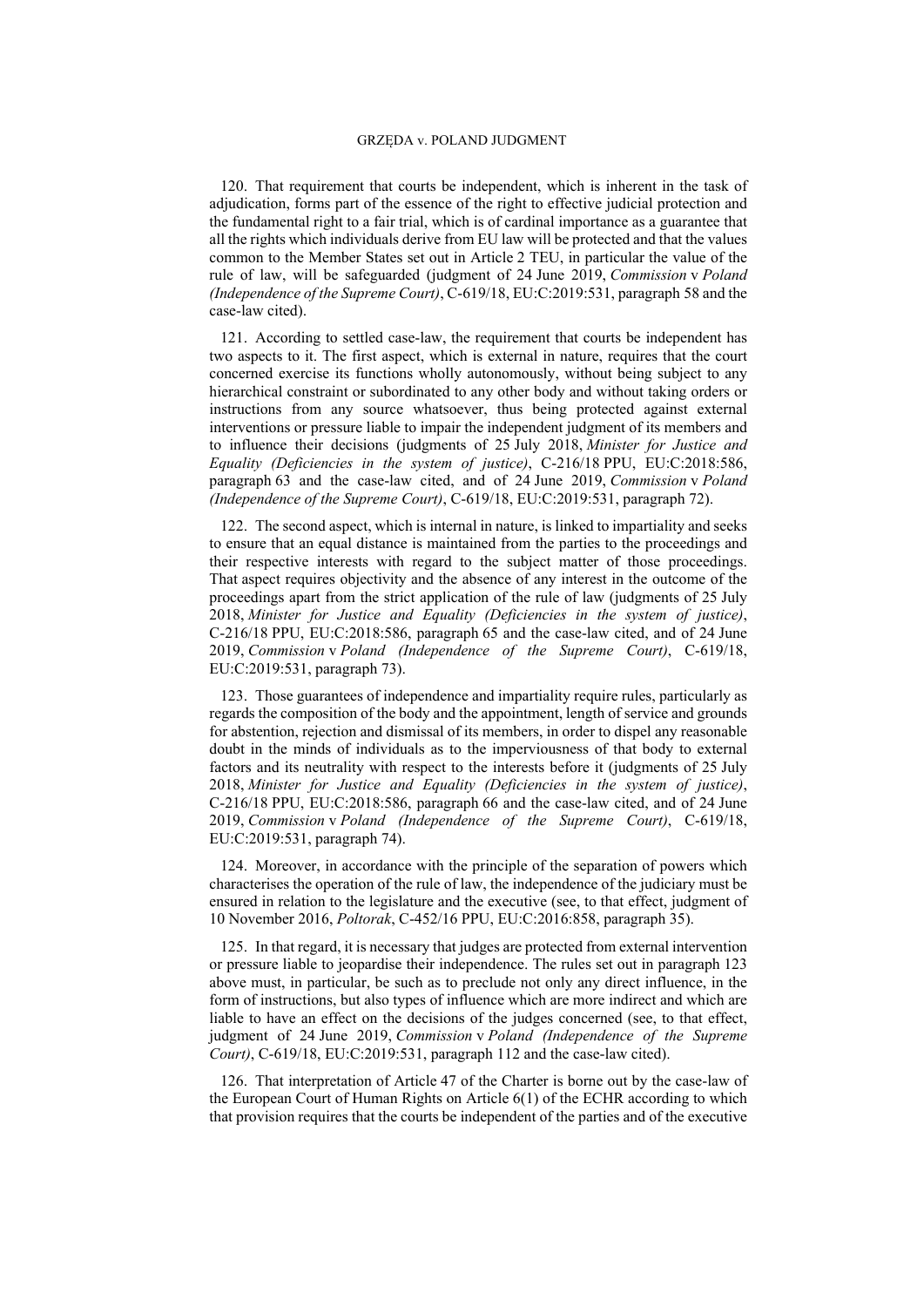and legislature (ECtHR, 18 May 1999, *Ninn-Hansen v. Denmark*, ..., p. 19 and the caselaw cited).

127. According to settled case-law of that court, in order to establish whether a tribunal is 'independent' within the meaning of Article 6(1) of the ECHR, regard must be had, *inter alia*, to the mode of appointment of its members and their term of office, the existence of guarantees against outside pressures and the question whether the body at issue presents an appearance of independence (ECtHR, 6 November 2018, *Ramos Nunes de Carvalho e S v. Portugal*, ..., § 144 and the case-law cited), it being added, in that connection, that what is at stake is the confidence which such tribunals must inspire in the public in a democratic society (see, to that effect, ECtHR, 21 June 2011, *Fruni v. Slovakia*, ..., § 141).

128. As regards the condition of 'impartiality', within the meaning of Article 6(1) of the ECHR, impartiality can, according to equally settled case-law of the European Court of Human Rights, be tested in various ways, namely, according to a subjective test where regard must be had to the personal convictions and behaviour of a particular judge, that is, by examining whether the judge gave any indication of personal prejudice or bias in a given case; and also according to an objective test, that is to say by ascertaining whether the tribunal itself and, among other aspects, its composition, offered sufficient guarantees to exclude any legitimate doubt in respect of its impartiality. As to the objective test, it must be determined whether, quite apart from the judge's conduct, there are ascertainable facts which may raise doubts as to his or her impartiality. In this connection, even appearances may be of a certain importance. Once again, what is at stake is the confidence which the courts in a democratic society must inspire in the public, and first and foremost in the parties to the proceedings (see, *inter alia*, ECtHR, 6 May 2003, *Kleyn and Others v. Netherlands*, ..., § 191 and the case-law cited, and 6 November 2018, *Ramos Nunes de Carvalho e Sá v. Portugal*, ..., §§ 145, 147 and 149 and the case-law cited).

129. As the European Court of Human Rights has repeatedly held, the concepts of independence and objective impartiality are closely linked which generally means that they require joint examination (see, *inter alia*, ECtHR, 6 May 2003, *Kleyn and Others v. Netherlands*, ..., § 192 and the case-law cited, and 6 November 2018, *Ramos Nunes de Carvalho e Sá v. Portugal*, ..., § 150 and the case-law cited). According to the caselaw of the European Court of Human Rights, in deciding whether there is reason to fear that the requirements of independence and objective impartiality are not met in a given case, the perspective of a party to the proceedings is relevant but not decisive. What is decisive is whether such fear can be held to be objectively justified (see, *inter alia*, ECtHR, 6 May 2003, *Kleyn and Others v. Netherlands*, ..., §§ 193 and 194 and the caselaw cited, and of 6 November 2018, *Ramos Nunes de Carvalho e Sá v. Portugal*, ..., §§ 147 and 152 and the case-law cited).

130. In that connection, the European Court of Human Rights has repeatedly stated that, although the principle of the separation of powers between the executive and the judiciary has assumed growing importance in its case-law, neither Article 6 nor any other provision of the ECHR requires States to adopt a particular constitutional model governing in one way or another the relationship and interaction between the various branches of the State, nor requires those States to comply with any theoretical constitutional concepts regarding the permissible limits of such interaction. The question is always whether, in a given case, the requirements of the ECHR have been met (see, *inter alia*, ECtHR, 6 May 2003, *Kleyn and Others v. Netherlands*, ..., § 193 and the case-law cited; 9 November 2006, *Sacilor Lormines v. France*, ..., § 59; and 18 October 2018, *Thiam v. France*, ..., § 62 and the case-law cited)."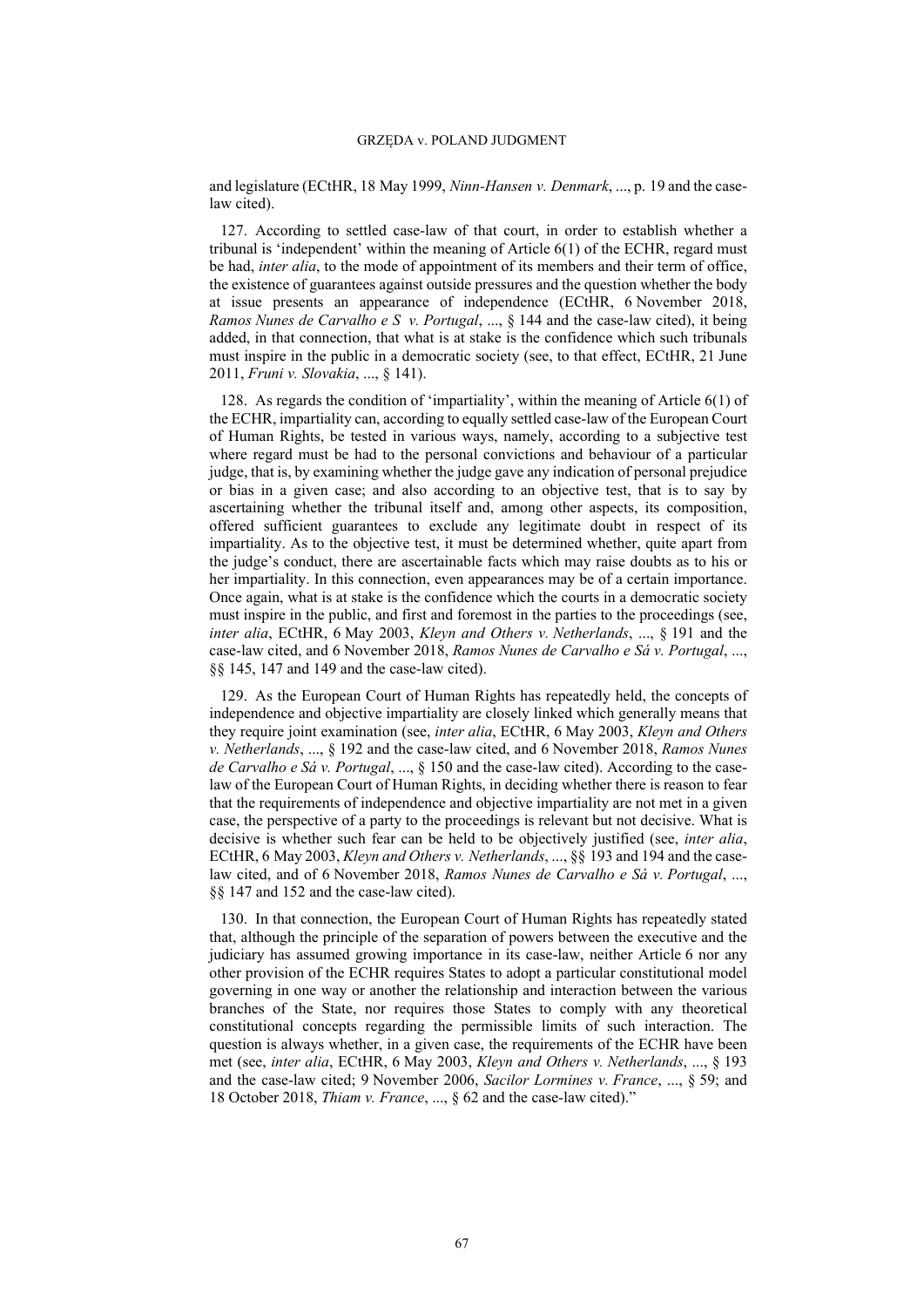152. With regard to the status of the new NCJ, the CJEU found, in so far as relevant:

"136. In the present cases, it should be made clear that Article 30 of the New Law on the Supreme Court sets out all the conditions which must be satisfied by an individual in order for that individual to be appointed as a judge of that court. Furthermore, under Article 179 of the Constitution and Article 29 of the New Law on the Supreme Court, the judges of the Disciplinary Chamber are, as is the case for judges who are to sit in the other chambers of the referring court, appointed by the President of the Republic on a proposal of the [NCJ], that is to say the body empowered under Article 186 of the Constitution to ensure the independence of the courts and of the judiciary.

137. The participation of such a body, in the context of a process for the appointment of judges, may, in principle, be such as to contribute to making that process more objective ... In particular, the fact of subjecting the very possibility for the President of the Republic to appoint a judge to the [Supreme Court] to the existence of a favourable opinion of the [NCJ] is capable of objectively circumscribing the President of the Republic's discretion in exercising the powers of his office.

138. However, that is only the case provided, *inter alia*, that that body is itself sufficiently independent of the legislature and executive and of the authority to which it is required to deliver such an appointment proposal ...

139. The degree of independence enjoyed by the [NCJ] in respect of the legislature and the executive in exercising the responsibilities attributed to it under national legislation, as the body empowered, under Article 186 of the Constitution, to ensure the independence of the courts and of the judiciary, may become relevant when ascertaining whether the judges which it selects will be capable of meeting the requirements of independence and impartiality arising from Article 47 of the Charter.

140. It is for the referring court to ascertain whether or not the [NCJ] offers sufficient guarantees of independence in relation to the legislature and the executive, having regard to all of the relevant points of law and fact relating both to the circumstances in which the members of that body are appointed and the way in which that body actually exercises its role.

141. The referring court has pointed to a series of elements which, in its view, call into question the independence of the [NCJ].

142. In that regard, although one or other of the factors thus pointed to by the referring court may be such as to escape criticism *per se* and may fall, in that case, within the competence of, and choices made by, the Member States, when taken together, in addition to the circumstances in which those choices were made, they may, by contrast, throw doubt on the independence of a body involved in the procedure for the appointment of judges, despite the fact that, when those factors are taken individually, that conclusion is not inevitable.

143. Subject to those reservations, among the factors pointed to by the referring court which it shall be incumbent on that court, as necessary, to establish, the following circumstances may be relevant for the purposes of such an overall assessment: first, the [NCJ], as newly composed, was formed by reducing the ongoing four-year term in office of the members of that body at that time; second, whereas the 15 members of the [NCJ] elected among members of the judiciary were previously elected by their peers, those judges are now elected by a branch of the legislature among candidates capable of being proposed *inter alia* by groups of 2 000 citizens or 25 judges, such a reform leading to appointments bringing the number of members of the [NCJ] directly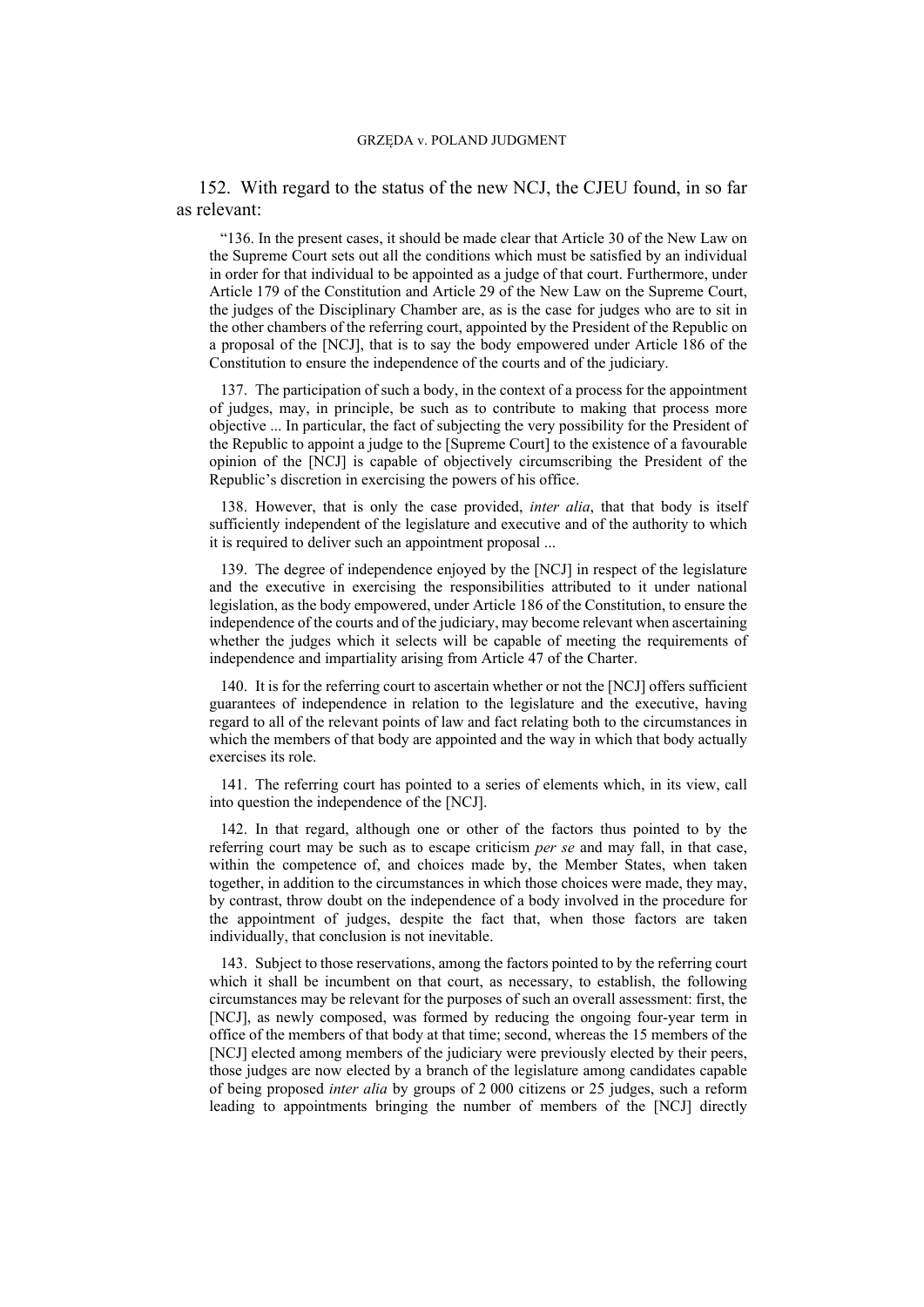originating from or elected by the political authorities to 23 of the 25 members of that body; third, the potential for irregularities which could adversely affect the process for the appointment of certain members of the newly formed [NCJ].

144. For the purposes of that overall assessment, the referring court is also justified in taking into account the way in which that body exercises its constitutional responsibilities of ensuring the independence of the courts and of the judiciary and its various powers, in particular if it does so in a way which is capable of calling into question its independence in relation to the legislature and the executive." <sup>17</sup>

## *3. Judgment of 2 March 2021, A.B. and Others (Appointment of judges to the Supreme Court – Actions), C-824/18, EU:C:2021:153*

153. By resolutions adopted in August 2018, the NCJ decided not to present to the President of the Republic proposals for the appointment of five persons ('the appellants') as judges at the Supreme Court and to put forward other candidates for those positions. The appellants lodged appeals against these resolutions with the Supreme Administrative Court, the referring court. Such appeals were governed at that time by the Act on the NCJ, as amended by a law of July 2018. Under those rules, it was provided that unless all the participants in a procedure for appointment as judge at the Supreme Court challenged the relevant resolution of the NCJ, that resolution became final with respect to the candidate presented for that position, so that the latter could be appointed by the President of the Republic. The referring court, taking the view that such rules precluded in practice any effectiveness of the appeal lodged by a participant who had not been put forward for appointment, initially requested a preliminary ruling on whether those rules were in compliance with EU law.

154. After that initial referral, the Act on the NCJ was once again amended, in 2019. Pursuant to that amendment, it became impossible to lodge appeals against decisions of the NCJ concerning the proposal or non-proposal of candidates for appointment to judicial positions at the Supreme Court. Moreover, that amendment declared appeals which were still pending to be discontinued by operation of law. Considering that from now on it was deprived of its jurisdiction to obtain an answer to the questions that it had previously referred to the CJEU, the referring court, i.e. the Supreme Administrative Court, in its complementary request for a preliminary ruling, asked a question about the compatibility of those new rules with EU law.

155. On 2 March 2021 the CJEU delivered a preliminary ruling, which found in the operative part in so far as relevant:

"1. Where amendments are made to the national legal system which, first, deprive a national court of its jurisdiction to rule in the first and last instance on appeals lodged by candidates for positions as judges at a court such as the [Supreme Court, Poland] against decisions of a body such as the [National Council of the Judiciary, Poland] not

<sup>&</sup>lt;sup>17</sup> See the follow-up rulings of the Supreme Court of 5 December 2019 and 15 January 2020 in paragraphs 100-107 and 109 above.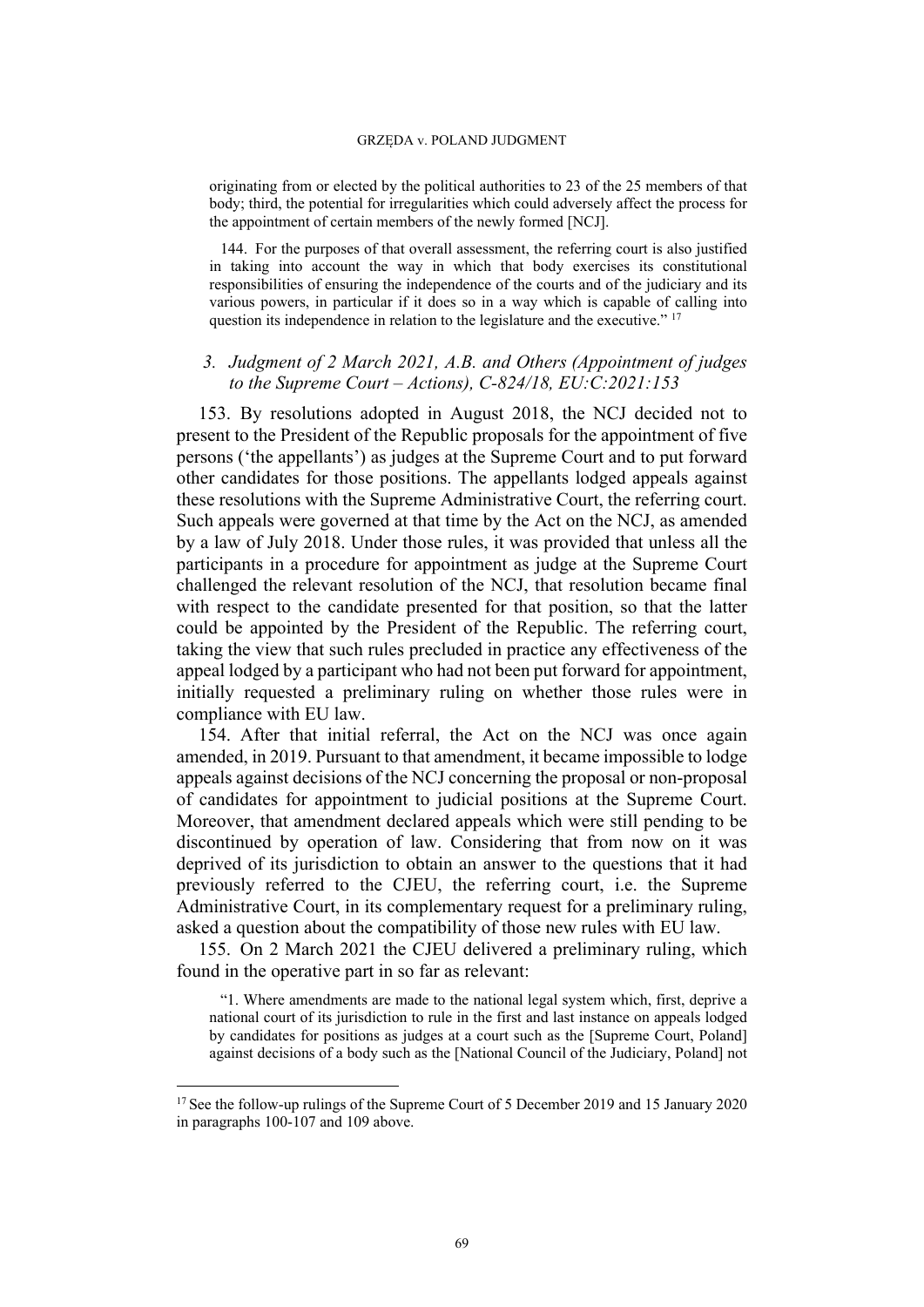to put forward their application, but to put forward that of other candidates to the President of the Republic of Poland for appointment to such positions, which, secondly, declare such appeals to be discontinued by operation of law while they are still pending, ruling out the possibility of their being continued or lodged again, and which, thirdly, in so doing, deprive such a national court of the possibility of obtaining an answer to the questions that it has referred to the Court for a preliminary ruling:

...

...

– the second subparagraph of Article 19(1) TEU must be interpreted as precluding such amendments where it is apparent – a matter which it is for the referring court to assess on the basis of all the relevant factors – that those amendments are capable of giving rise to legitimate doubts, in the minds of subjects of the law, as to the imperviousness of the judges appointed, by the President of the Republic of Poland, on the basis of those decisions of the Krajowa Rada Sądownictwa (National Council of the Judiciary), to external factors, in particular, to the direct or indirect influence of the legislature and the executive, and as to their neutrality with respect to the interests before them and, thus, may lead to those judges not being seen to be independent or impartial with the consequence of prejudicing the trust which justice in a democratic society governed by the rule of law must inspire in subjects of the law.

Where it is proved that those articles have been infringed, the principle of primacy of EU law must be interpreted as requiring the referring court to disapply the amendments at issue, whether they are of a legislative or constitutional origin, and, consequently, to continue to assume the jurisdiction previously vested in it to hear disputes referred to it before those amendments were made."

## 156. The relevant reasons for the judgment read as follows:

"121. ... the guarantees of independence and impartiality required under EU law presuppose, *inter alia*, the existence of rules governing the appointment of judges.

124. Having noted that, under Article 179 of the Constitution, the judges of the [Supreme Court] are appointed by the President of the Republic on a proposal from the [NCJ], that is to say the body empowered under Article 186 of the Constitution to ensure the independence of the courts and of the judiciary, the Court stated, in paragraph 137 of the judgment in *A. K. and Others*, that the participation of such a body, in the context of a process for the appointment of judges, may, in principle, be such as to contribute to making that process more objective, by circumscribing the President of the Republic's discretion in exercising the powers of his or her office.

125. In paragraph 138 of that judgment, the Court stated, however, that that is only the case provided, *inter alia*, that that body is itself sufficiently independent of the legislature and executive and of the authority to which it is required to deliver such an appointment proposal.

126 In that regard, it should be noted that, as the referring court has pointed out, under Article 179 of the Constitution, the act by which the [NCJ] puts forward a candidate for appointment to a position of judge at the [Supreme Court] is an essential condition for such a candidate to be appointed to such a position by the President of the Republic. The role of the [NCJ] in that appointment process is therefore decisive.

127. In such a context, the degree of independence enjoyed by the [NCJ] in respect of the Polish legislature and the executive in exercising the responsibilities attributed to it may become relevant when ascertaining whether the judges which it selects will be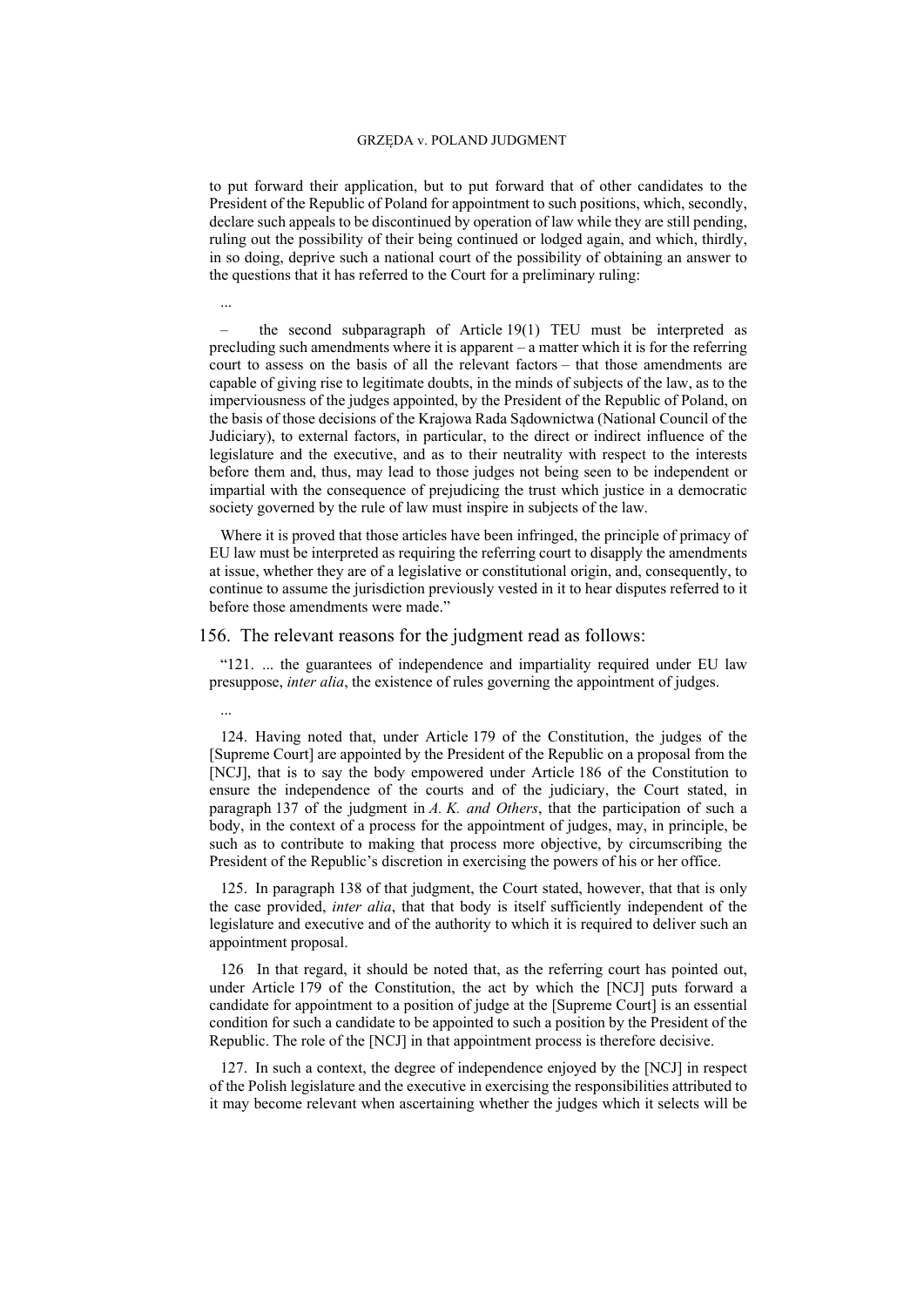...

capable of meeting the requirements of independence and impartiality arising from EU law (see, to that effect, judgment in *A. K. and Others*, paragraph 139).

129. Thus, while the fact that it may not be possible to exercise a legal remedy in the context of a process of appointment to judicial positions of a national supreme court may, in certain cases, not prove to be problematic in the light of the requirements arising from EU law, in particular the second subparagraph of Article 19(1) TEU, the situation is different in circumstances in which all the relevant factors characterising such a process in a specific national legal and factual context, and in particular the circumstances in which possibilities for obtaining judicial remedies which previously existed are suddenly eliminated, are such as to give rise to systemic doubts in the minds of individuals as to the independence and impartiality of the judges appointed at the end of that process.

130. As is apparent from the judgment in *A.K. and Others*, that may particularly be the case where it appears, on the basis of criteria such as those mentioned by the referring court and which are referred to in paragraph 43 of this judgment, that the independence of a body such as the [NCJ] from the legislature and executive is open to doubt.

131. In paragraphs 143 and 144 of the judgment *A.K. and Others*, the Court thus already identified, from among the relevant factors to be taken into account for the purposes of assessing the requirement of independence which must be satisfied by a body such as the [NCJ], first, the fact that the [NCJ], as newly composed, was formed by reducing the ongoing four-year term in office of the members of that body at that time, second, the fact that, whereas the 15 members of the [NCJ] elected among members of the judiciary were previously elected by their peers, those judges are now elected by a branch of the Polish legislature, third, the potential for irregularities which could adversely affect the process for the appointment of certain members of the newly formed [NCJ], and, fourth, the way in which that body exercises its constitutional responsibilities of ensuring the independence of the courts and of the judiciary and its various powers. In such a context, the possible existence of special relationships between the members of the [NCJ] thus established and the Polish executive, such as those referred to by the referring court and mentioned in paragraph 44 of this judgment, may similarly be taken into account for the purposes of that assessment.

132. In addition, in the present case, account should also be taken of other relevant contextual factors which may also contribute to doubts being cast on the independence of the [NCJ] and its role in appointment processes such as those at issue in the main proceedings, and, consequently, on the independence of the judges appointed at the end of such a process.

133. It should be observed, in that regard, that the legislative reform which led to the establishment of the [NCJ] in its new composition took place in conjunction with the adoption, which was highly contentious, of the provisions of Articles 37 and 111 of the New Law on the Supreme Court which the referring court has mentioned and which lowered the retirement age of the judges of the [Supreme Court] and applied that measure to judges currently serving in that court, while empowering the President of the Republic with discretion to extend the exercise of active judicial service of those judges beyond the new retirement age set by that law.

134. It is therefore common ground that the establishment of the [NCJ] in its new composition took place in a context in which it was expected that many positions would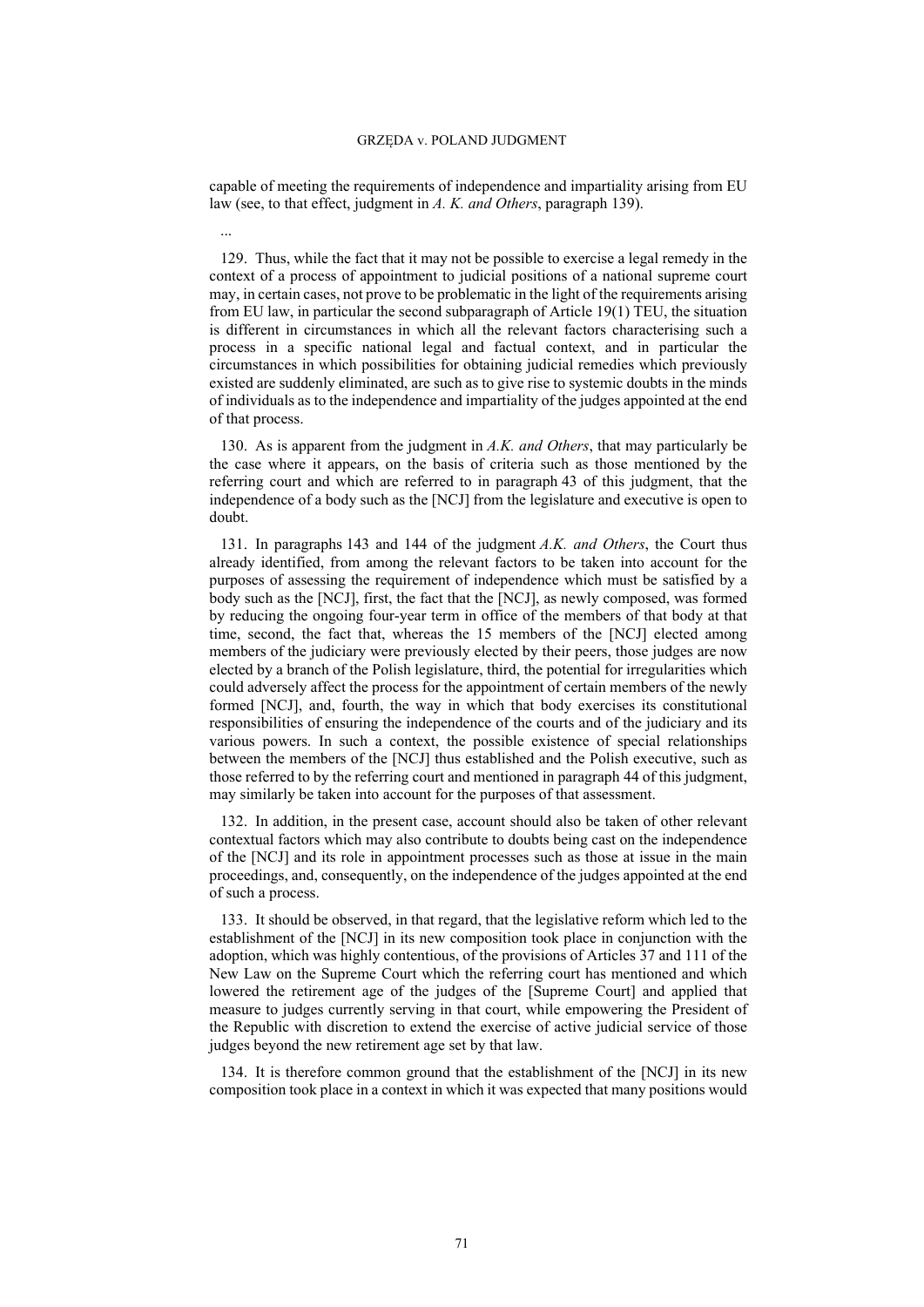soon be vacant in the [Supreme Court] following, in particular, the retirement of the judges of that court who had reached the newly set age limit of 65 years."<sup>18</sup>

# *4. Judgment of 20 April 2021, Repubblika v. Il-Prim Ministru, C-896/19, EU:C:2021:311*

157. The First Hall of the Civil Court, sitting as a Constitutional Court of Malta made a request for a preliminary ruling on the conformity with EU law of the provisions of the Constitution of Malta governing the procedure for the appointment of members of the judiciary.

158. On 20 April 2021 the CJEU gave the following ruling, in so far as relevant:

"2. The second subparagraph of Article 19(1) TEU must be interpreted as not precluding national provisions which confer on the Prime Minister of the Member State concerned a decisive power in the process for appointing members of the judiciary, while providing for the involvement, in that process, of an independent body responsible for, *inter alia*, assessing candidates for judicial office and giving an opinion to that Prime Minister."

# 159. The relevant reasons for the judgment read as follows:

"63. It follows that compliance by a Member State with the values enshrined in Article 2 TEU is a condition for the enjoyment of all of the rights deriving from the application of the Treaties to that Member State. A Member State cannot therefore amend its legislation in such a way as to bring about a reduction in the protection of the value of the rule of law, a value which is given concrete expression by, *inter alia*, Article 19 TEU ...

64. The Member States are thus required to ensure that, in the light of that value, any regression of their laws on the organisation of justice is prevented, by refraining from adopting rules which would undermine the independence of the judiciary ...

65. In that context, the Court has already held, in essence, that the second subparagraph of Article 19(1) TEU must be interpreted as precluding national provisions relating to the organisation of justice which are such as to constitute a reduction, in the Member State concerned, in the protection of the value of the rule of law, in particular the guarantees of judicial independence (see, to that effect, judgments of 19 November 2019, *A.K. and Others (Independence of the Disciplinary Chamber of the Supreme Court)*, C-585/18, C-624/18 and C-625/18, EU:C:2019:982, and of 2 March 2021, *A.B. and Others (Appointment of judges to the Supreme Court-Actions)*, C-824/18, EU:C:2021:153).

66. By contrast, the involvement, in the context of a process for appointing members of the judiciary, of a body such as the Judicial Appointments Committee established, when the Constitution was reformed in 2016, by Article 96A of the Constitution may, in principle, be such as to contribute to rendering that process more objective, by circumscribing the leeway available to the Prime Minister in the exercise of the power conferred on him or her in that regard. It is also necessary that such a body should itself be sufficiently independent of the legislature, the executive and the authority to which it is required to submit an opinion on the assessment of candidates for a judicial post ...

<sup>&</sup>lt;sup>18</sup> See the follow-up judgments of the Supreme Administrative Court of 6 May 2021 in paragraphs 117-119 above.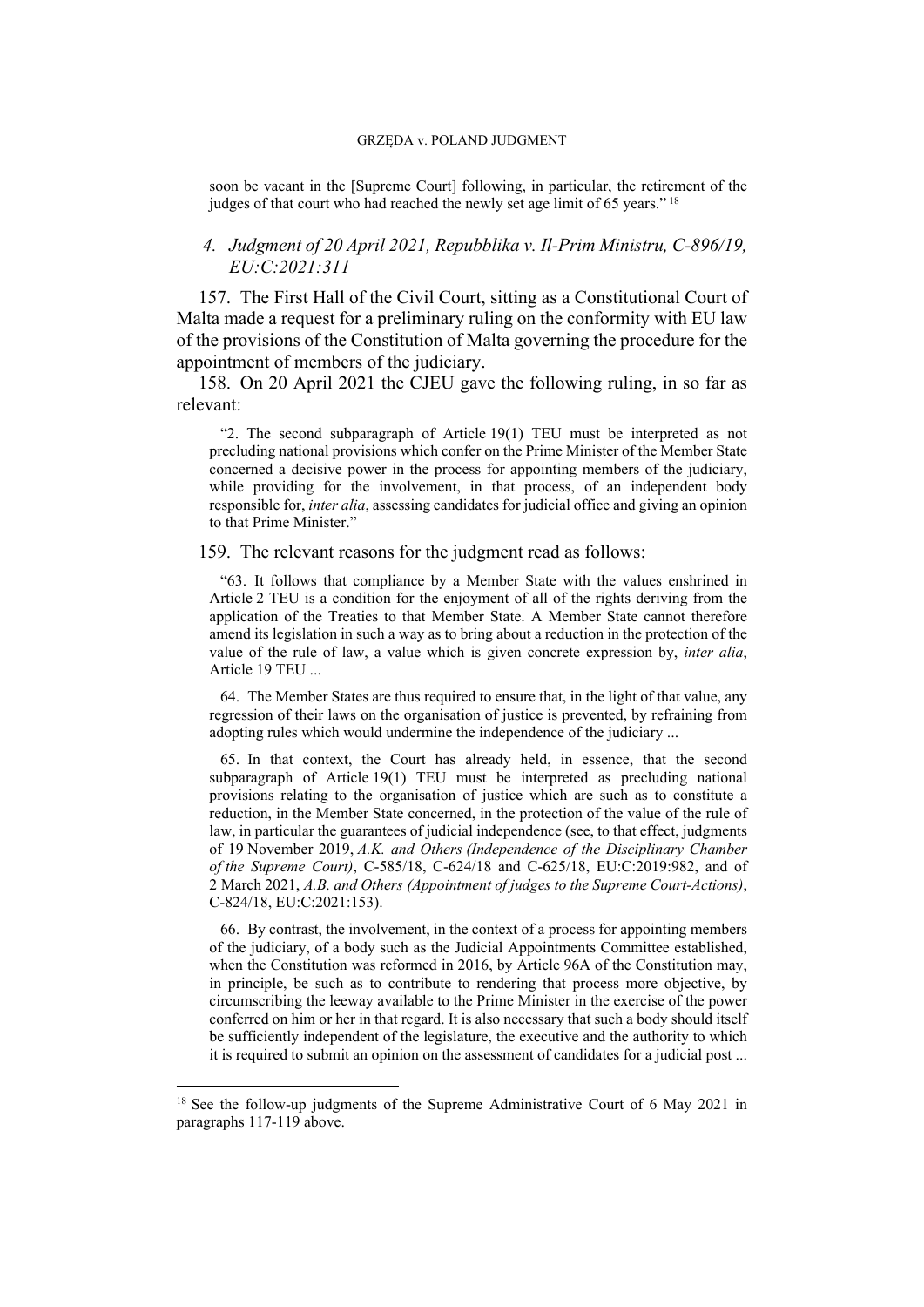67. In the present case, a series of rules mentioned by the referring court appear to be such as to guarantee the independence of the Judicial Appointments Committee vis-à-vis the legislature and the executive. The same applies to the rules, contained in Article 96A(1) to (3) of the Constitution, relating to the composition of that committee and the prohibition on politicians sitting in that committee, the obligation imposed on members of that committee by Article 96A(4) of the Constitution to act on their individual judgment and not to be subject to direction or control by any person or authority, and the obligation for that committee to publish, with the consent of the Minister responsible for justice, the criteria which it has drawn up, and also its assessments, something which was, moreover, done, as the Advocate General observes in point 91 of his Opinion.

68. Furthermore, the referring court has not, in the present case, expressed any doubts as to the conditions under which the members of the Judicial Appointments Committee established by Article 96A of the Constitution were appointed or as to how that body actually performs its role.

69. It is thus apparent that the introduction of the Judicial Appointments Committee by Article 96A of the Constitution serves to reinforce the guarantee of judicial independence."

# *5. Judgment of 15 July 2021 in Commission v. Poland (Disciplinary regime for judges), C-791/19, EU:C:2021:596*

160. Following its interim decision of 8 April 2020 (see paragraph 23 above), on 15 July 2021 the Grand Chamber of the CJEU delivered its judgment in the case of *Commission v. Poland (Disciplinary regime for judges)* holding that the new disciplinary regime for judges was not compatible with EU law. The CJEU found, *inter alia*, that in light of the global context of major reforms that had recently affected the Polish judiciary, in which context the Disciplinary Chamber of the Supreme Court had been created, and owing to a combination of factors that framed the process whereby that new chamber had been established, that chamber did not provide all the guarantees of impartiality and independence and, in particular, was not protected from the direct or indirect influence of the Polish legislature and executive; among those factors, the Court criticised, in particular, the fact that the process for appointing judges to the Supreme Court, including the members of the Disciplinary Chamber, was essentially determined by the NCJ, which had been significantly reorganised by the Polish executive and legislature and whose independence could give rise to reasonable doubts.

161. The relevant reasons for the judgment read as follows:

"96. In accordance with the principle of the separation of powers which characterises the operation of the rule of law, the independence of the judiciary must in particular be ensured in relation to the legislature and the executive (judgment of 20 April 2021, *Repubblika*, C-896/19, EU:C:2021:311, paragraph 54 and the case-law cited).

97. Concerning, more specifically, the circumstances in which decisions to appoint judges of the Supreme Court and, in particular, of the Disciplinary Chamber, are made, it is true that the Court has already had occasion to state that the mere fact that the judges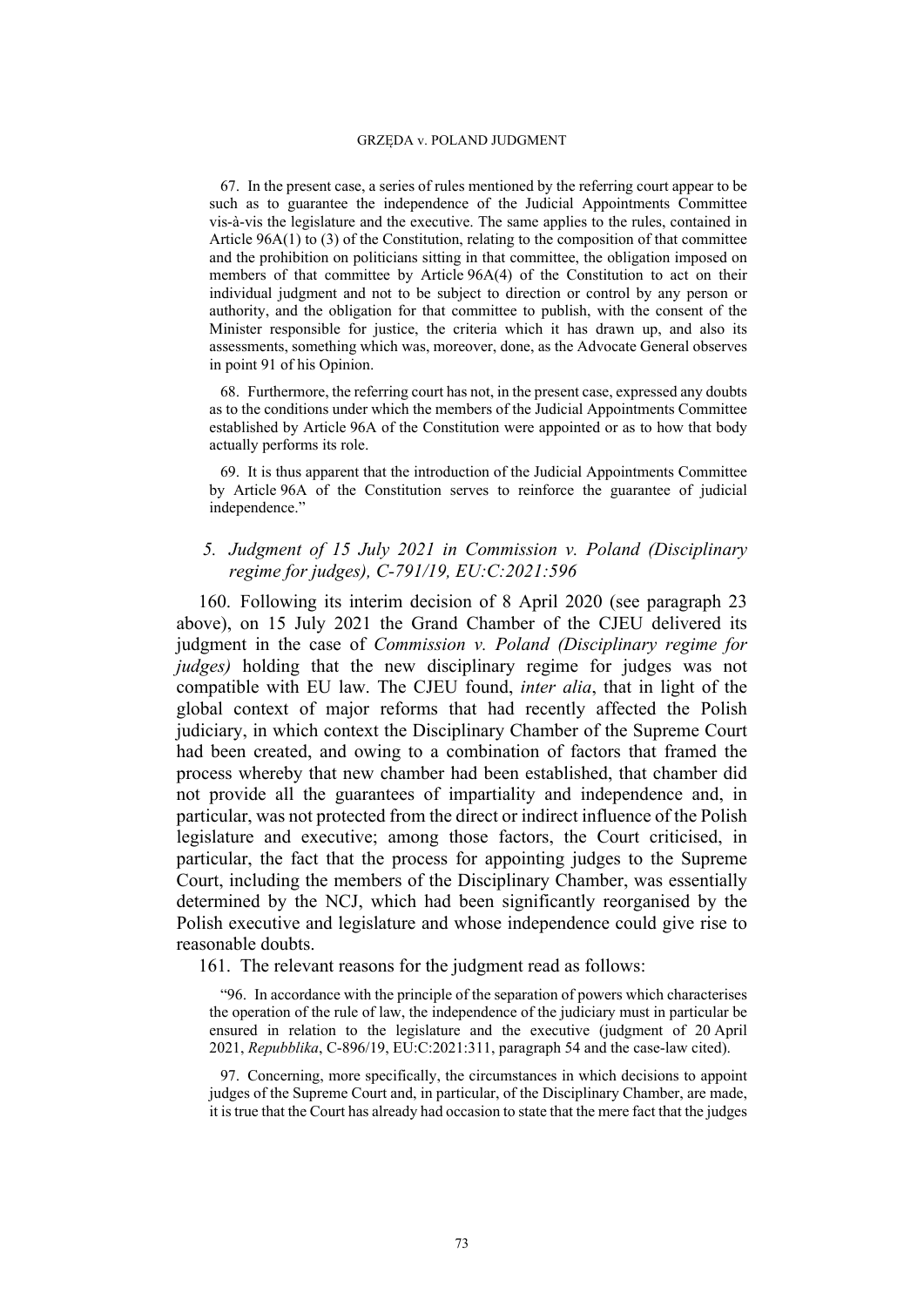concerned are appointed by the President of a Member State does not give rise to a relationship of subordination of those judges to the latter or to doubts as to the judges' impartiality, if, once appointed, they are free from influence or pressure when carrying out their role (judgment of 20 April 2021, *Repubblika*, C-896/19, EU:C:2021:311, paragraph 56 and the case-law cited).

98. However, the Court has stated that it is still necessary to ensure that the substantive conditions and procedural rules governing the adoption of those appointment decisions are such that they cannot give rise to reasonable doubts in the minds of individuals as to the imperviousness of the judges concerned to external factors and their neutrality with respect to the interests before them, once they have been appointed as judges, and that it is important, *inter alia*, in that perspective, that those conditions and procedural rules should be such as to preclude not only any direct influence, in the form of instructions, but also types of influence which are more indirect and which are liable to have an effect on the decisions of the judges concerned (see, to that effect, judgment of 20 April 2021, *Repubblika*, C-896/19, EU:C:2021:311, paragraphs 55 and 57 and the case-law cited).

99. Having noted that, under Article 179 of the Constitution, the judges of the Supreme Court are to be appointed by the President of the Republic on a proposal from the [NCJ], namely the body entrusted under Article 186 of the Constitution with the task of safeguarding the independence of courts and judges, the Court stated, in paragraph 137 of the judgment in *A. K. and Others* and paragraph 124 of the judgment in *A.B. and Others*, that the participation of such a body, in the context of a process for the appointment of judges, may, in principle, be such as to contribute to making that process more objective, by circumscribing the President of the Republic's discretion in exercising the powers of his or her office.

100. In paragraph 138 of the judgment in *A. K. and Others* and paragraph 125 of the judgment in *A.B. and Others*, the Court stated, however, that this is not the case unless, *inter alia*, that body is itself sufficiently independent of the legislature and the executive and of the authority to which it is required to deliver such an appointment proposal.

101. In that regard, it should be noted that, under Article 179 of the Constitution, the act by which the [NCJ] puts forward a candidate for appointment to a judge's post at the Supreme Court is an essential condition for that candidate to be appointed to such a post by the President of the Republic. The role of the [NCJ] in that appointment process is therefore decisive (see, to that effect, the judgment in *A.B. and Others*, paragraph 126).

102. In such a context, the degree of independence enjoyed by the [NCJ] in respect of the Polish legislature and executive in performing the tasks thus entrusted to it may become relevant when ascertaining whether the judges which it selects will themselves be capable of meeting the requirements of independence and impartiality derived from EU law (see, to that effect, judgments in *A. K. and Others*, paragraph 139, and *A.B. and Others*, paragraph 127).

103. It is true that ... the Court has previously held that the fact that a body, such as a national council of the judiciary, which is involved in the process for appointing judges is, for the most part, made up of members chosen by the legislature cannot, in itself, give rise to any doubt as to the independence of the judges appointed at the end of that process (see, to that effect, judgment of 9 July 2020, *Land Hessen*, C-272/19, EU:C:2020:535, paragraphs 55 and 56). However, it is also apparent from the case-law of the Court and, more specifically, from the judgments in *A. K. and Others* and *A.B. and Others*, that the situation may be different where that fact, combined with other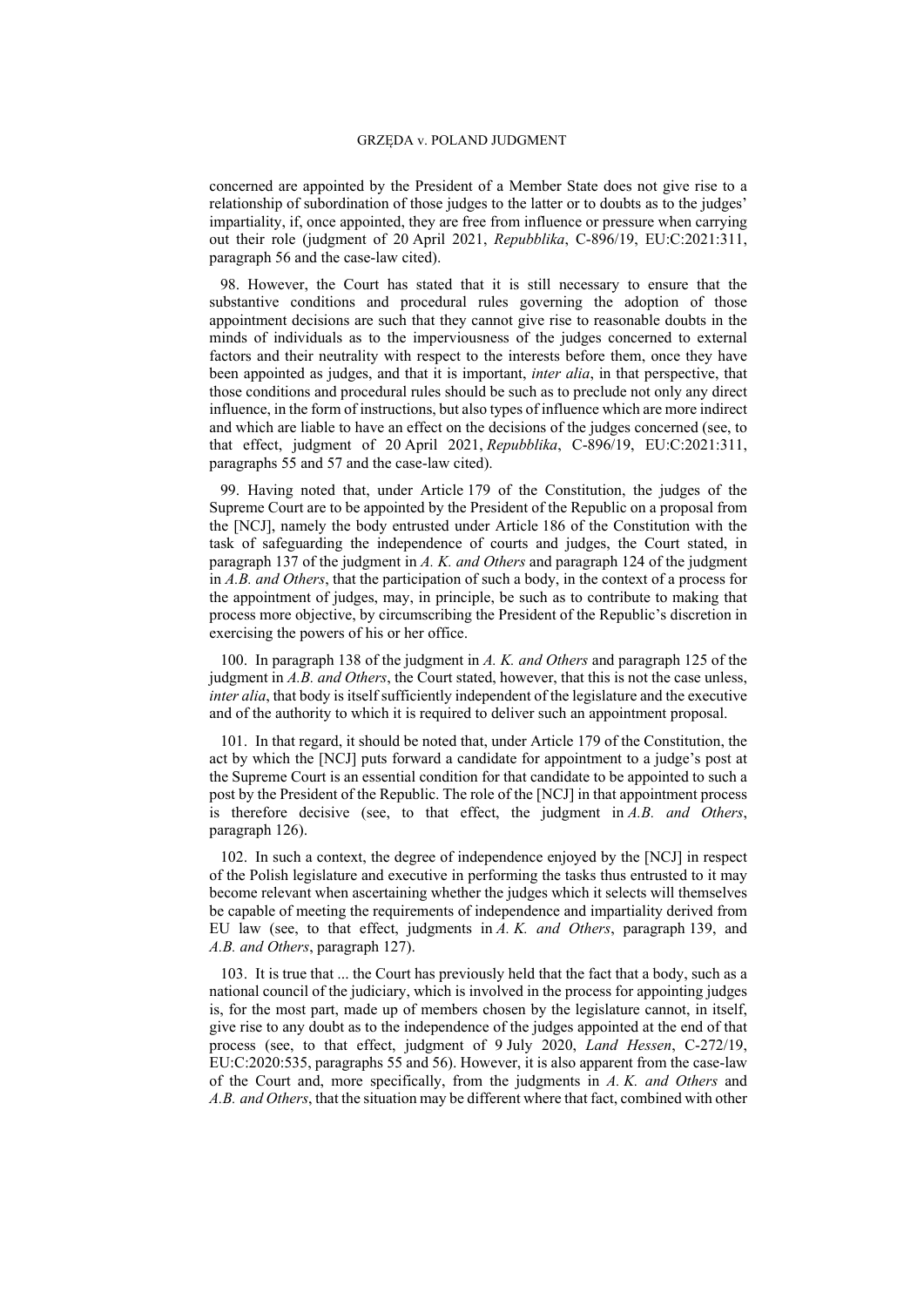relevant factors and the conditions under which those choices were made, leads to such doubts being raised.

104. In that regard, it should be noted, first, that ... whereas the 15 members of the [NCJ] selected from among the judges were previously selected by their peers, the Law on the [NCJ] has recently been amended, so that, as is apparent from Article 9a of that law, those 15 members are now appointed by a branch of the Polish legislature, with the result that 23 of the 25 members of the [NCJ] in that new composition have been appointed by the Polish executive or legislature or are members thereof. Such changes are liable to create a risk, hitherto absent from the selection procedure previously in force, of the legislature and the executive having a greater influence over the [NCJ] and of the independence of that body being undermined.

105. Secondly ... it is apparent from Article 6 of the Law of 8 December 2017 ... that the thus newly constituted [NCJ] was established through the shortening of the existing four-year term of office, provided for in Article 187 § 3 of the Constitution, of the members which had, until that point, made up that body.

106. Thirdly, it is important to point out that the legislative reform which thus governed the process whereby the [NCJ] was established in that new composition took place at the same time as the adoption of the new Law on the Supreme Court which carried out a wide-ranging reform of the Supreme Court including, in particular, the creation, within that court, of two new chambers, one being the Disciplinary Chamber, and the introduction of the mechanism, since held to be contrary to the second subparagraph of Article 19(1) TEU ... providing for a lowering of the retirement age for judges of the Supreme Court and the application of that measure to serving judges of that court.

107. It is, accordingly, common ground that the premature termination of the terms of office of certain then-serving members of the [NCJ] and the reorganisation of the [NCJ] in its new composition took place in a context in which it was expected that numerous posts would be soon be vacant within the Supreme Court, and in particular within the Disciplinary Chamber, as the Court of Justice has already emphasised, in essence, in paragraphs 22 to 27 of the order of 17 December 2018, *Commission* v *Poland* (C-619/18 R, EU:C:2018:1021), in paragraph 86 of the judgment of 24 June 2019, *Commission* v *Poland (Independence of the Supreme Court)* (C-619/18, EU:C:2019:531), and in paragraph 134 of the judgment in *A.B. and Others*.

108. It must be held that the factors highlighted in paragraphs 104 to 107 of the present judgment are such as to give rise to legitimate doubts as to the independence of the [NCJ] and its role in an appointment process such as that resulting in the appointment of the members of the Disciplinary Chamber.

109. Furthermore, it is apparent from paragraphs 89 to 94 of the present judgment, first, that that appointment process applies to candidates for the post of member of a newly created judicial chamber created to give rulings, *inter alia*, in disciplinary proceedings concerning national judges and on issues relating to the reform of the provisions relating to the Supreme Court, certain aspects of which have already led to a finding of a failure to fulfil obligations under the second subparagraph of Article 19(1) TEU on the part of the Republic of Poland, and, second, that that body is required to be made up exclusively of new judges who are not already sitting within the Supreme Court and who will receive a significantly higher level of remuneration, and has a particularly high degree of organisational, functional and financial autonomy in comparison with the conditions prevailing in the other judicial chambers of the Supreme Court.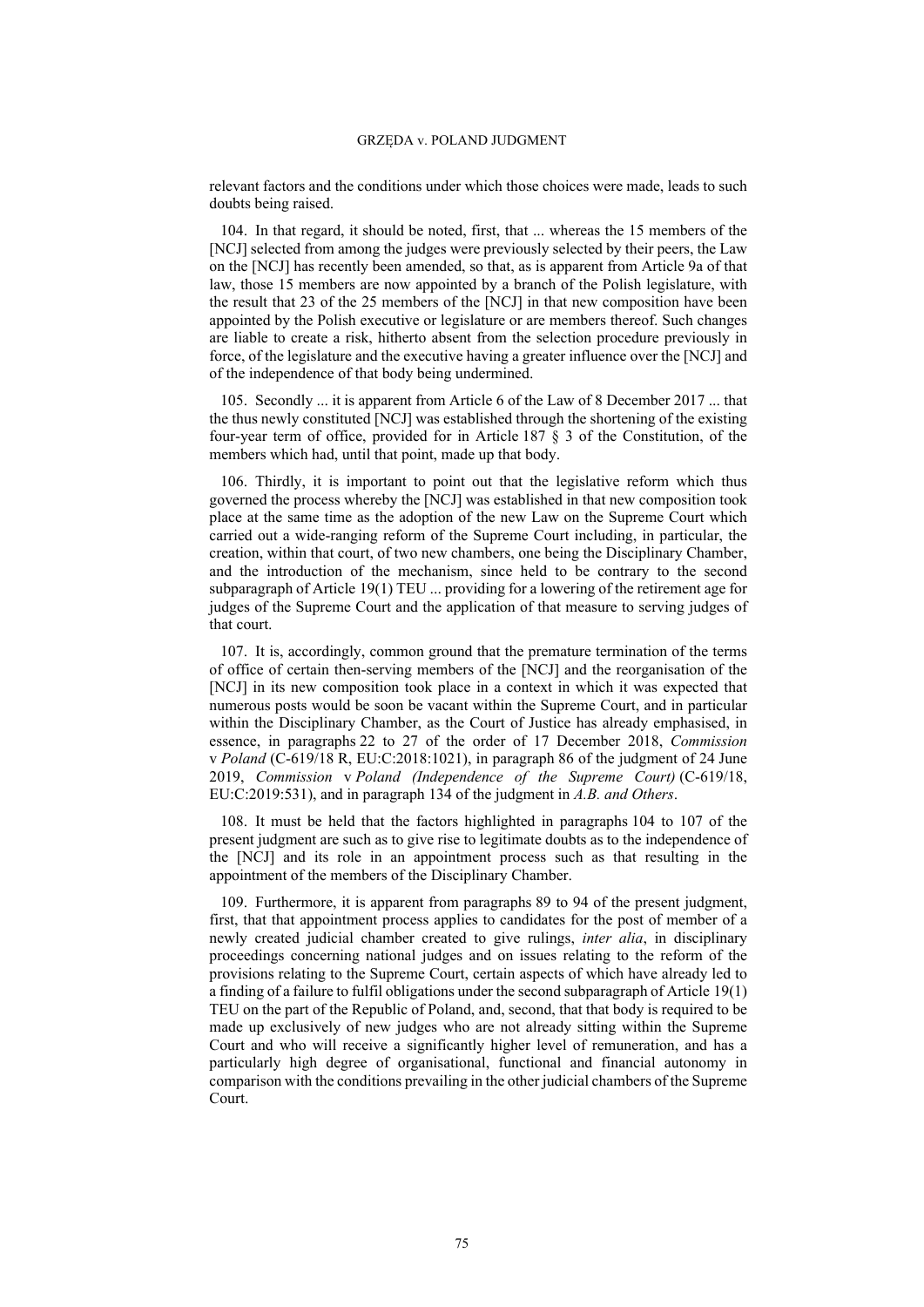110. Those factors, taken in the context of an overall analysis including the important role played by the  $[NCI] - a$  body whose independence from the political authorities is questionable, as is apparent from paragraph 108 of the present judgment – in appointing members of the Disciplinary Chamber, are such as to give rise to reasonable doubts in the minds of individuals as to the independence and impartiality of that Disciplinary Chamber."

# **D. The European Commission**

162. On 20 December 2017 the Commission launched the procedure under Article 7(1) of the TEU. The Commission submitted a reasoned proposal to the Council of the European Union, inviting it to determine that there was a clear risk of a serious breach by the Republic of Poland of the rule of law, one of the values referred to in Article 2 of the TEU, and to address appropriate recommendations to Poland in this regard.

163. The Commission noted that the situation in Poland had continuously deteriorated, despite the three recommendations issued under the rule of law framework. It considered that the situation in Poland represented a clear risk of a serious breach by the Republic of Poland of the rule of law, enshrined in Article 2 of the TEU. The Commission observed that over a period of two years more than thirteen consecutive laws had been adopted affecting the entire structure of the justice system in Poland: the Constitutional Court, the Supreme Court, the ordinary courts, the National Council for the Judiciary, the prosecution service and the National School of Judiciary. The common pattern in all these legislative changes was the executive or legislative powers being systematically enabled to interfere significantly with the composition, powers, administration and functioning of those authorities and bodies.

164. As regards the law on the NCJ, the Commission noted that its role had a direct impact on the independence of judges. For this reason, in Member States where a Council for the Judiciary has been established, its independence was particularly important for avoiding undue influence from the Government or the Parliament on the independence of judges. The Commission considered that the law on the NCJ increased the concerns regarding the overall independence of the judiciary by providing for the premature termination of the mandate of all judicial members of the NCJ, and by establishing an entirely new regime for the appointment of its judicial members allowing a high degree of political influence.

165. The relevant extracts from the European Commission reasoned proposal read as follows:

#### "4.2. **The law on the National Council for the Judiciary**

...

138. For this reason, in Member States where a Council for the Judiciary has been established, its independence is particularly important for avoiding undue influence from the Government or the Parliament on the independence of judges (footnote omitted).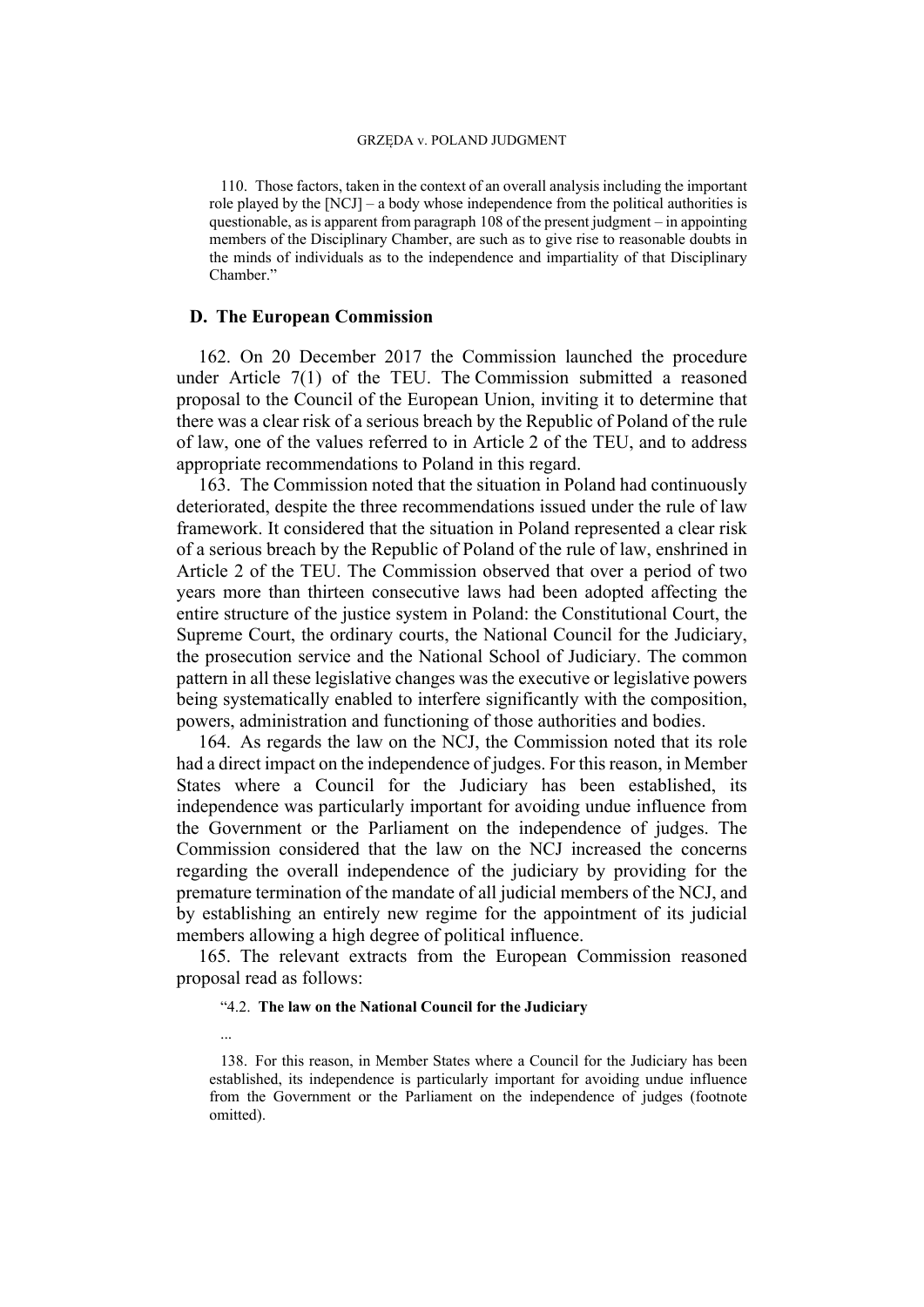139. The law on the National Council for the Judiciary increases the concerns regarding the overall independence of the judiciary by providing for the premature termination of the mandate of all judges-members of the National Council for the Judiciary, and by establishing an entirely new regime for the appointment of its judges-members which allows a high degree of political influence.

140. According to Article 6 of the law on the National Council for the Judiciary the mandates of all the current judges-members of the National Council for the Judiciary will be terminated prematurely. This termination decided by the legislative powers raises concerns for the independence of the Council and the separation of powers. The Parliament will gain a decisive influence on the composition of the Council to the detriment of the influence of judges themselves. This recomposition of the National Council for the Judiciary could already occur within one and a half month after the publication of the law [footnote omitted]. The premature termination also raises constitutionality concerns, as underlined in the opinion of the National Council for the Judiciary, of the Supreme Court and of the Ombudsman.

141. Also, the new regime for appointing judges-members of the National Council for the Judiciary raises serious concerns. Well established European standards, in particular the 2010 Recommendation of the Committee of Ministers of the Council of Europe, stipulate that 'not less than half the members of [Councils for the Judiciary] should be judges chosen by their peers from all levels of the judiciary and with respect for pluralism inside the judiciary' [footnote omitted]. It is up to the Member States to organise their justice systems, including whether or not to establish a Council for the Judiciary. However, where such a Council has been established, as it is the case in Poland, its independence must be guaranteed in line with European standards.

142. Until the adoption of the law on the National Council for the Judiciary, the Polish system was fully in line with these standards since the National Council for the Judiciary was composed of a majority of judges chosen by judges. Articles 1(1) and 7 of the law amending the law on the National Council for the Judiciary would radically change this regime by providing that the 15 judges-members of the National Council for the Judiciary will be appointed, and can be re-appointed, by the *Sejm* (footnote omitted). In addition, there is no guarantee that under the new law the *Sejm* will appoint judges-members of the Council endorsed by the judiciary, as candidates to these posts can be presented not only by groups of 25 judges, but also by groups of at least 2000 citizens (footnote omitted). Furthermore, the final list of candidates to which the *Sejm* will have to give its approval *en bloc* is pre-established by a committee of the *Sejm* (footnote omitted). The new rules on appointment of judges-members of the NCJ significantly increase the influence of the Parliament over the Council and adversely affect its independence in contradiction with the European standards. The fact that the judges-members will be appointed by the *Sejm* with a three fifths majority does not alleviate this concern, as judges-members will still not be chosen by their peers. In addition, in case such a three fifths majority is not reached, judges-members of the Council will be appointed by the *Sejm* with absolute majority of votes.

...

<sup>145.</sup> In their opinions concerning the draft law, the Supreme Court, the National Council for the Judiciary and the Ombudsman raised a number of concerns as regards the constitutionality of the new regime. In particular, the National Council for the Judiciary notes that under the Polish constitution, the Council serves as a counterweight to the parliament which has been constitutionally authorized to decide on the content of law. The political appointment of judges-members and the premature termination of mandates of the current judges-members of the Council therefore violates the principles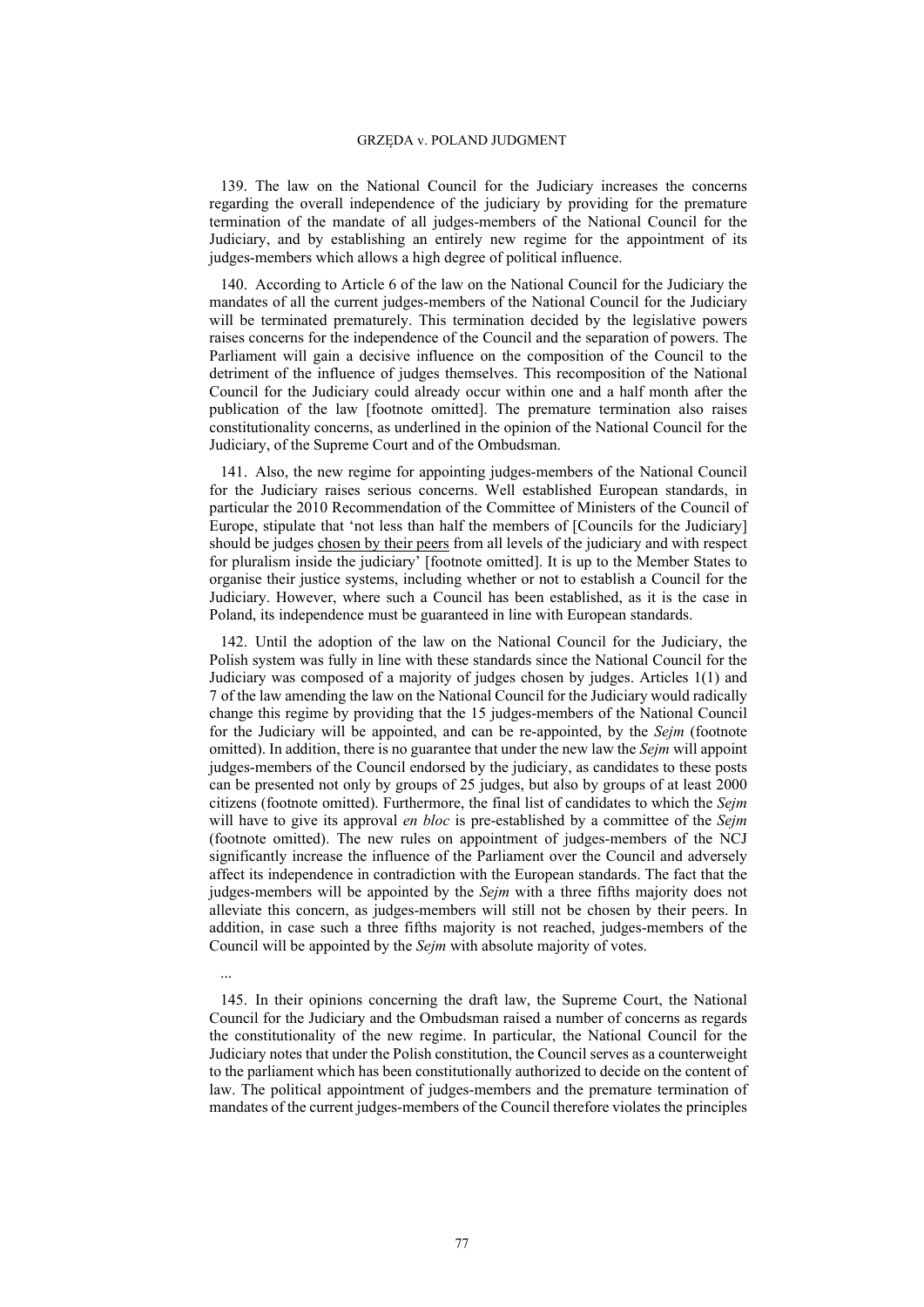of separation of powers and judicial independence. As explained in the previous Recommendations, an effective constitutional review of these provisions is currently not possible."

166. The procedure under Article 7(1) TEU is still under consideration by the Council of the European Union.

# **E. The European Parliament**

167. In its resolution of 17 September 2020 on the proposal for a Council decision on the determination of a clear risk of a serious breach by the Republic of Poland of the rule of law  $(COM(2017)0835)$ 2017/0360R(NLE)), the European Parliament stated, in so far as relevant:

## "**The composition and functioning of the new National Council of the Judiciary**

24. Recalls that it is up to the Member States to establish a council for the judiciary, but that, where such council is established, its independence must be guaranteed in line with European standards and the Member State's constitution; recalls that, following the reform of the National Council of the Judiciary, which is the body responsible for safeguarding the independence of the courts and judges in accordance with Article 186 § 1 of the Polish Constitution, by means of the Act of 8 December 2017 amending the Act on the National Council of the Judiciary and certain other acts, the judicial community in Poland was deprived of the power to delegate representatives to the National Council of the Judiciary, and hence its influence on recruitment and promotion of judges; recalls that before the reform, 15 out of 25 members of the National Council of the Judiciary were judges elected by their peers, while since the 2017 reform, those judges are elected by the Polish parliament; strongly regrets that, taken in conjunction with the premature termination in early 2018 of the mandates of all the members appointed under the old rules, this measure led to a far-reaching politicisation of the National Council of the Judiciary;".

# IV. COMPARATIVE LAW MATERIAL

168. The Court has conducted a comparative survey of the domestic law and practice in 41 State Parties to the Convention on the issue of the premature termination *ex lege* of a judge's term of office as a member of a Council for the Judiciary<sup>19</sup>.

169. It emerges from the contributions from the States surveyed, that most of them (36) have councils for the judiciary or equivalent bodies with the function of safeguarding the independence of the judiciary. Of these, the majority (26) make provision in their domestic law for premature termination

<sup>&</sup>lt;sup>19</sup> Albania, Andorra, Armenia, Azerbaijan, Belgium, Bosnia and Herzegovina, Croatia, Cyprus, Czech Republic, Estonia, Finland, France, Georgia, Germany, Greece, Hungary, Ireland, Italy, Latvia, Liechtenstein, Lithuania, Luxembourg, Malta, the Republic of Moldova, Monaco, Montenegro, the Netherlands, North Macedonia, Norway, Portugal, Romania, Russian Federation, San Marino, Serbia, the Slovak Republic, Slovenia, Spain, Switzerland, Turkey, Ukraine and the United Kingdom.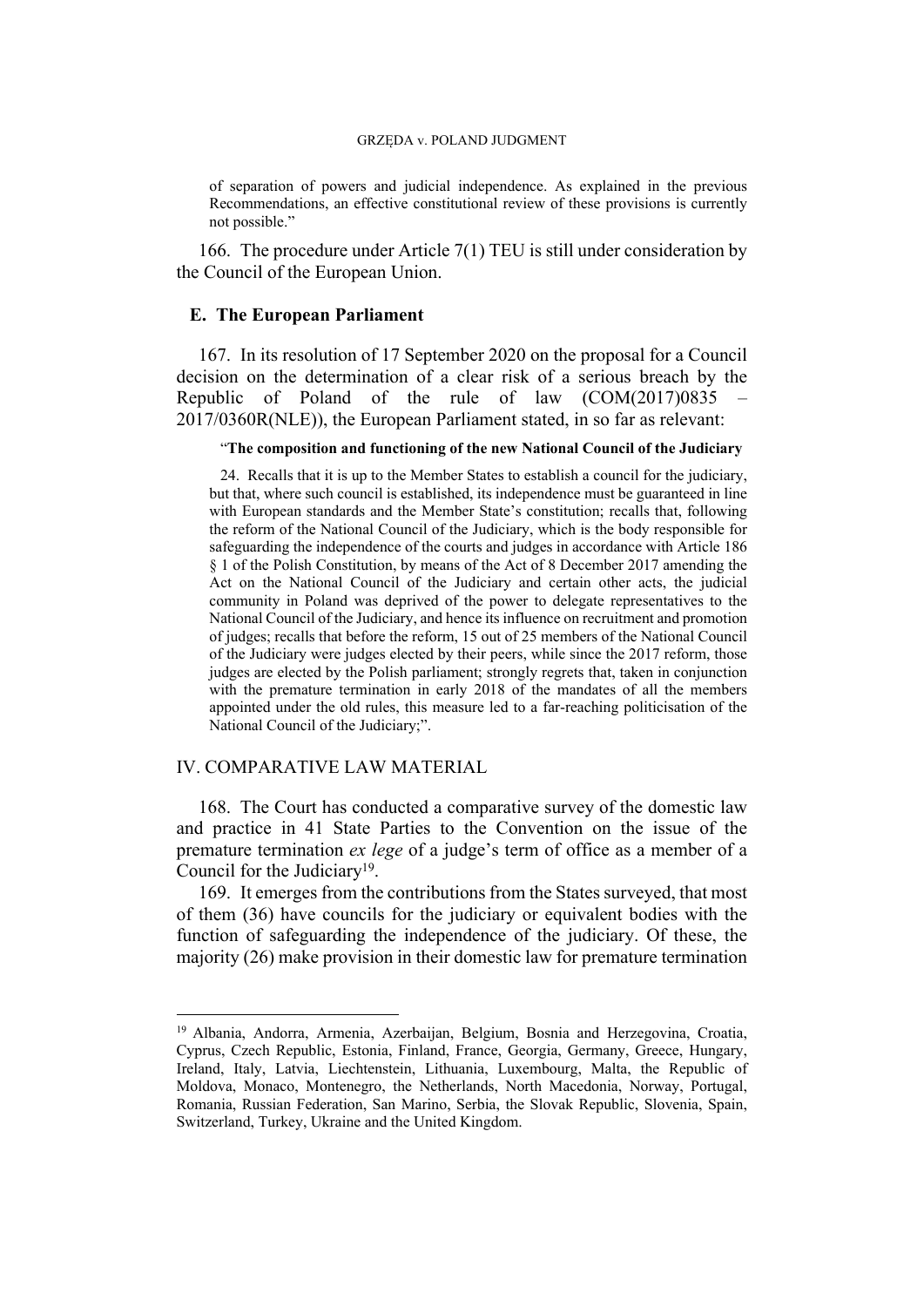of the term of office of a judge elected as a member of such council, although on grounds that vary considerably between the different States.

170. In 17 countries the possibility to challenge premature termination of a council members' term of office in judicial proceedings is either expressly provided for by law or implicitly follows from the general domestic legal framework. In 13 States the termination of office at the council for the judiciary is an automatic consequence of the end of the person's term of office as a judge and is therefore not open to legal challenge as such, it being understood that the loss of judicial status is itself subject to judicial review. In respect of two States there is no clear answer to the question whether premature termination of the mandate may be challenged in judicial proceedings. Only in three countries are decisions on early termination of a council member's mandate final and not subject to any form of challenge in judicial proceedings; in one of these, however, a relevant reform is pending.

171. The majority of the States surveyed (24) do not have past experience of adopting laws resulting in the premature termination of office of a member of a council for the judiciary, and there is no indication if it is hypothetically possible in their systems. However, three countries have encountered relevant situations in the past; two of them introduced transitional provisions in relation to the terms of office existing at the time of the new law's entry into force. Two further States accept a theoretical possibility of premature termination of term of office in this manner. By contrast, in four other countries, legislative intervention of this kind would, according to the contributions received from the respective States, run a risk of being found to be unconstitutional on the basis that it would encroach on judicial independence. In the same vein, in two States where a new law regulating the composition of the council for the judiciary may theoretically be adopted, it cannot have retroactive effect. It may be concluded that there is no clear consensus in favour or against the possibility of legislative reform leading to a premature termination of office of a member of judicial council. The justification of such reform in a concrete situation and the existence of safeguards preserving the independence of courts and the judiciary, including transitional provisions, are relevant factors. Ultimately, the balance between the benefit of the reform for the functioning of democratic institutions and the security of tenure plays an important role.

# THE LAW

# I. ALLEGED VIOLATION OF ARTICLE 6 § 1 OF THE CONVENTION

172. The applicant complained that he had been denied access to a court in order to contest the premature and allegedly arbitrary termination of his term of office as a judicial member of the NCJ. He had been elected as a member of this body for a four-year term, as provided for in Article 187 § 3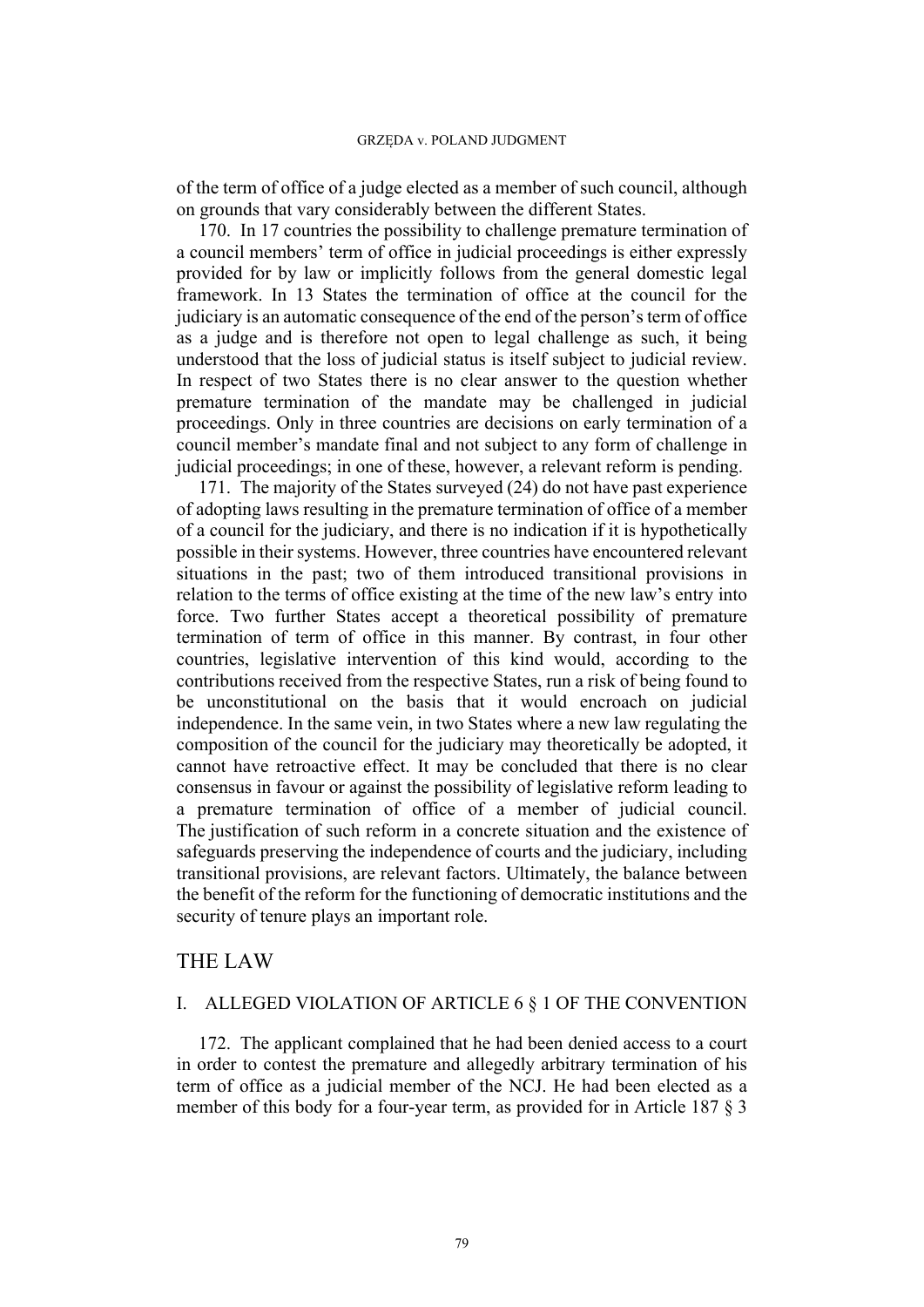of the Constitution, and had the right to remain in office for the duration of that term, thus until 11 January 2020. The applicant claimed that the premature termination of his term of office had violated the Constitution and breached the rule of law. He relied on Article 6 § 1 of the Convention, of which, the relevant part, reads as follows:

"In the determination of his civil rights and obligations ... everyone is entitled to a fair ... hearing ... by an independent and impartial tribunal established by law."

### **A. Admissibility**

# *1. Applicability of Article 6*

### **(a) The Government's submissions**

173. The Government raised a preliminary objection as to the applicability of Article 6  $\S$  1 of the Convention. They claimed that under Polish law there was no right to exercise public authority, including the right of a judge to be elected to the NCJ or to remain in that office. Moreover, in the present case there was no genuine and serious "dispute" concerning the existence of the alleged civil right of the applicant to remain a member of the NCJ.

174. The Government argued that until 2002 there had been no doubt that the term of office had been of a joint nature for all of the groups of the NCJ's elected members. However, in February 2002 the NCJ had adopted the view that the term of office of a judge elected to the NCJ should be considered individual (following the termination of the term of office of a judicial member who had been appointed to another judicial post). They submitted that, as a result, a discrepancy had arisen between the nature of the term of office of the judicial members and that of the other elected members (deputies and senators) of the NCJ. This differentiation had been reflected in the Act of NCJ of 2011. Consequently, on 11 April 2017 the Prosecutor General had lodged an application with the Constitutional Court on this issue. In its judgment of 20 June 2017 (no. K 5/17), the Constitutional Court had ruled that the term of office of all of the NCJ's elected members should be a joint one (see paragraph 42 above).

175. The Government maintained that in order to implement the Constitutional Court's judgment of 20 June 2017, the authorities had prepared a bill amending the Act on the NCJ. They argued that the decision to terminate the applicant's term of office had been legitimate. Its rationale was to implement the Constitutional Court's judgment in so far as the nature of the term of office of the NCJ's judicial members was concerned. It thus constituted a merely technical measure aimed at the establishment of a new term of office consonant with the relevant constitutional provisions.

176. The Government noted that the NCJ was a constitutional body tasked with safeguarding judicial independence, but not a judicial authority. It was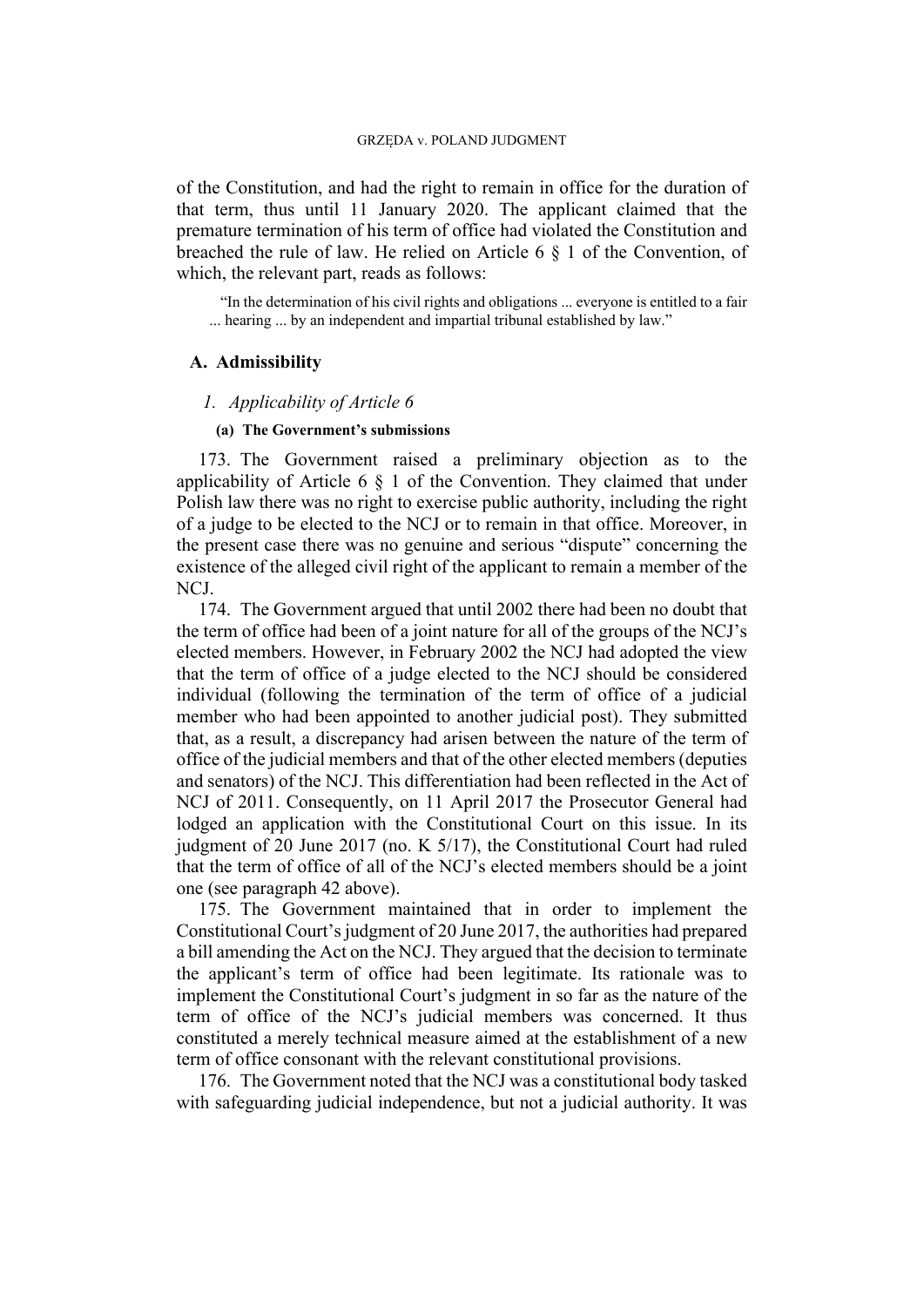situated "between the three constitutional powers" and embodied the balance between them. They argued that the fact that the present case concerned a judicial member of the NCJ did not have any particular significance for the applicability of Article 6 § 1.

177. They emphasised the distinction between the applicant's status as a judge and his function as a member of the NCJ. The latter pertained to the exercise of public authority (*władztwo publiczno-prawne*). The NCJ included persons who were not entitled to independence, such as the deputies and senators, the Minister of Justice and a representative of the President of the Republic. The latter two members could be dismissed from their positions. Thus, it could not be said that a seat on the NCJ was protected in any particular way. Moreover, since the Constitution and the Act on the NCJ did not differentiate between the status of the NCJ's members depending on who appointed or elected them, it was difficult to treat the NCJ's judicial members differently from other members. Since the possibility of dismissing some members from the NCJ had never been a sign of a lack of independence of this body, it was thus not possible to derive from the rule of the NCJ's independence an absolute prohibition on removal of its members. Furthermore, it was impossible to conclude from the Court's case-law that only the existence of an independent judicial council could serve as a guarantee of the independence of the judiciary.

178. The Government submitted that election to the NCJ did not constitute "employment" or any other comparable legal relationship. Moreover, the present case did not concern an "employment dispute" similar to the cases of *Vilho Eskelinen and Others v. Finland* ([GC], no. 63235/00, ECHR 2007-II) or *Baka v. Hungary* ([GC], no. 20261/12, 23 June 2016). NCJ members performed their functions *pro bono*. The only financial reward for NCJ members was the payment of *per diem* allowances for taking part in plenary sessions, or other work, and the reimbursement of relevant expenses. However, under the case-law of the domestic courts those allowances were not regarded as remuneration. Thus, the fact of being a member of the NCJ could not be regarded as a right either under domestic law or under the Convention.

179. The Government maintained that a certain stability of the term of office of the NCJ's elected members was established by law not to protect any "individual interest" of a judge, but to safeguard the public interest of ensuring the proper exercise of the NCJ's functions. Consequently, a member of the NCJ did not have any "right" to hold his position. The early termination of a term of office pertaining to the exercise of public authority did not constitute an interference with the rights of an individual. There were no safeguards in the Convention guaranteeing the exercise of public authority. They further argued that Article 60 of the Constitution, providing for the right of access to public service, did not apply to the present case.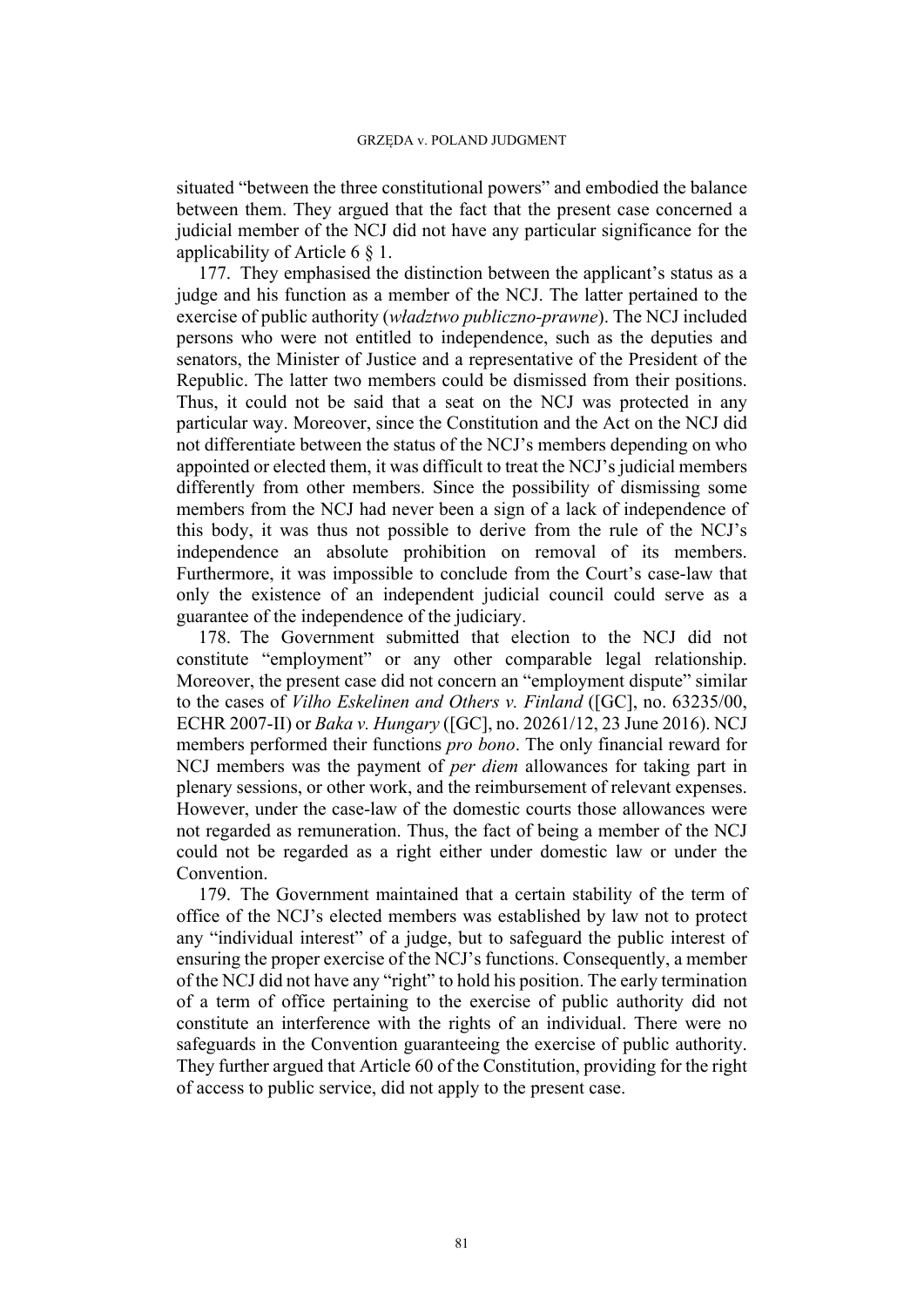180. As regards the first condition of the *Eskelinen* test, the Government maintained that under Polish law the applicant had been excluded from the right of access to a court in so far as his seat on the NCJ was concerned. This exclusion had been in place already on the date of his election to the NCJ and thus the 2017 Amending Act had not affected this.

181. The Government referred to section 14 of the Act on the NCJ, as applicable at the material time, containing the list of reasons for termination of the term of office of an NCJ member before the expiry of that term, and also to section 6 of the 2017 Amending Act. They noted that the Act on the NCJ had never provided for any form of appeal or remedy in connection with the expiry, termination or renunciation of the office for the members of this body. The same was true of the 2001 Act on the NCJ, which had envisaged in section 10(3) the possibility of removal of a member of the NCJ by the body that had elected him or her.

182. The Act on the NCJ provided that a judicial member of the Council could be appointed as a "permanent member of the Council's bureau". In such a case they were considered to be an employee and were entitled to bring court proceedings pertaining to their employment in the Council's bureau. Domestic law provided for the right of access to a court only in those limited circumstances.

183. The Government maintained that "civil rights" did not concern NCJ members and that the public-law nature of their office had never been questioned. Matters pertaining to participation in the NCJ did not constitute a "case" (*sprawa*) within the meaning of Article 45 § 1 of the Constitution and as such were excluded from the right to a court *ratione materiae*. The Government thus concluded that national law "excluded access to a court" for an individual claim based on the alleged unlawfulness of the termination of the term of office. The first condition of the *Eskelinen* test had therefore been met.

184. As regards the second condition of the *Eskelinen* test, the Government argued that the subject-matter of the applicant's complaint related exclusively to the exercise of State power (*acta iure imperii*).

185. The Government maintained that the amendments in the 2017 Amending Act had been proportionate since the aim had been to adjust the election rules to the relevant provisions of the Constitution, as interpreted by the Constitutional Court in its judgment of 20 June 2017 (no. K 5/17). They referred to the reasons for this judgment, noting that the amendments fell within the ambit of the legislature's margin of appreciation. Article 187  $\S$  1(2) of the Constitution provided for election of the NCJ's judicial members from among judges. However, the Constitution did not determine who had to elect those judges and how they had to be elected. These modalities were to be regulated by statute, in accordance with Article 187 § 4 of the Constitution.

186. The Government maintained that under the previous legislation, fifteen judicial members of the NCJ were elected by judges in a complicated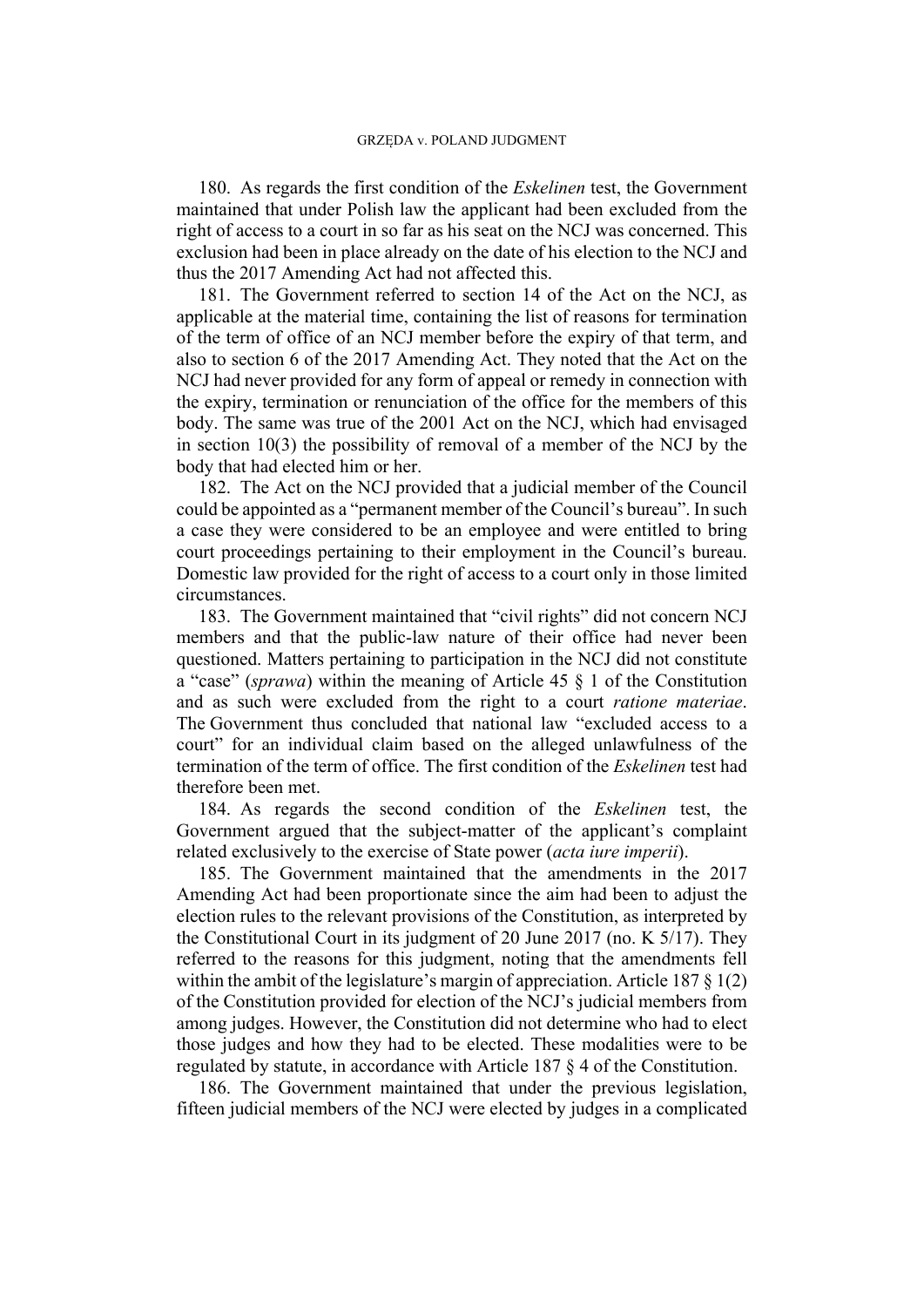and non-transparent procedure which favoured senior judges and those holding administrative functions. Currently, the judicial members were elected by the *Sejm* only from among the judges who obtained adequate support from other judges or from citizens.

187. The Government submitted that in the Constitutional Court's case-law the protection of the term of office of the NCJ's judicial members was not regarded as absolute. While not negating the significance of the stability of the term of office, the Constitutional Court had also acknowledged an equally important aspect, namely the representativeness of the judiciary in the NCJ. Reducing the term of office was to be considered an exception, but a permissible one in a situation where there was no real possibility of introducing temporary solutions, when the rules on the representation of the judiciary in the NCJ changed following the modification of the manner of electing the judicial members to the Council. Owing to the individual terms of office of the NCJ's judicial members, the introduction of the new system without shortening the terms of office of the sitting members would have both stretched that process over time and complicated it. In the Government's view, the cohesion of the changes which made it possible for the NCJ to operate in compliance with the Constitution justified the termination of the terms of office of the NCJ's judicial members who had been elected on the basis of the previous provisions. Furthermore, the "democratisation" of the NCJ election procedure constituted an important public interest which justified in turn the early termination of the term of office of the NCJ's judicial members. In this context, the Government submitted that under the 2017 Amending Act judicial members of the NCJ were to be elected by the *Sejm* from among the judges who obtained an adequate support from other judges or from citizens.

188. The Government concluded that the applicant's exclusion from access to a court was justified on objective grounds in the State's interest. The second condition of the *Eskelinen* test had therefore been met as well.

189. In the present case, since both conditions of the *Eskelinen* test had been fulfilled, the applicant's complaint under Article 6 § 1 should be considered incompatible *ratione materiae*.

190. In the alternative, the Government submitted that the complaint under Article 6 § 1 was inadmissible as manifestly ill-founded.

## **(b) The applicant's submissions**

191. The applicant maintained that Article 6 § 1 under its civil head was applicable to his case.

192. He asserted that the Polish Constitution guaranteed to a judge elected to the NCJ the right to serve a full four-year term of office. This conclusion stemmed from Article 60 read in conjunction with Article 187 § 3 of the Constitution. He noted that under the basic principles of the Constitution all rights guaranteed to individuals referred to the relationship between them and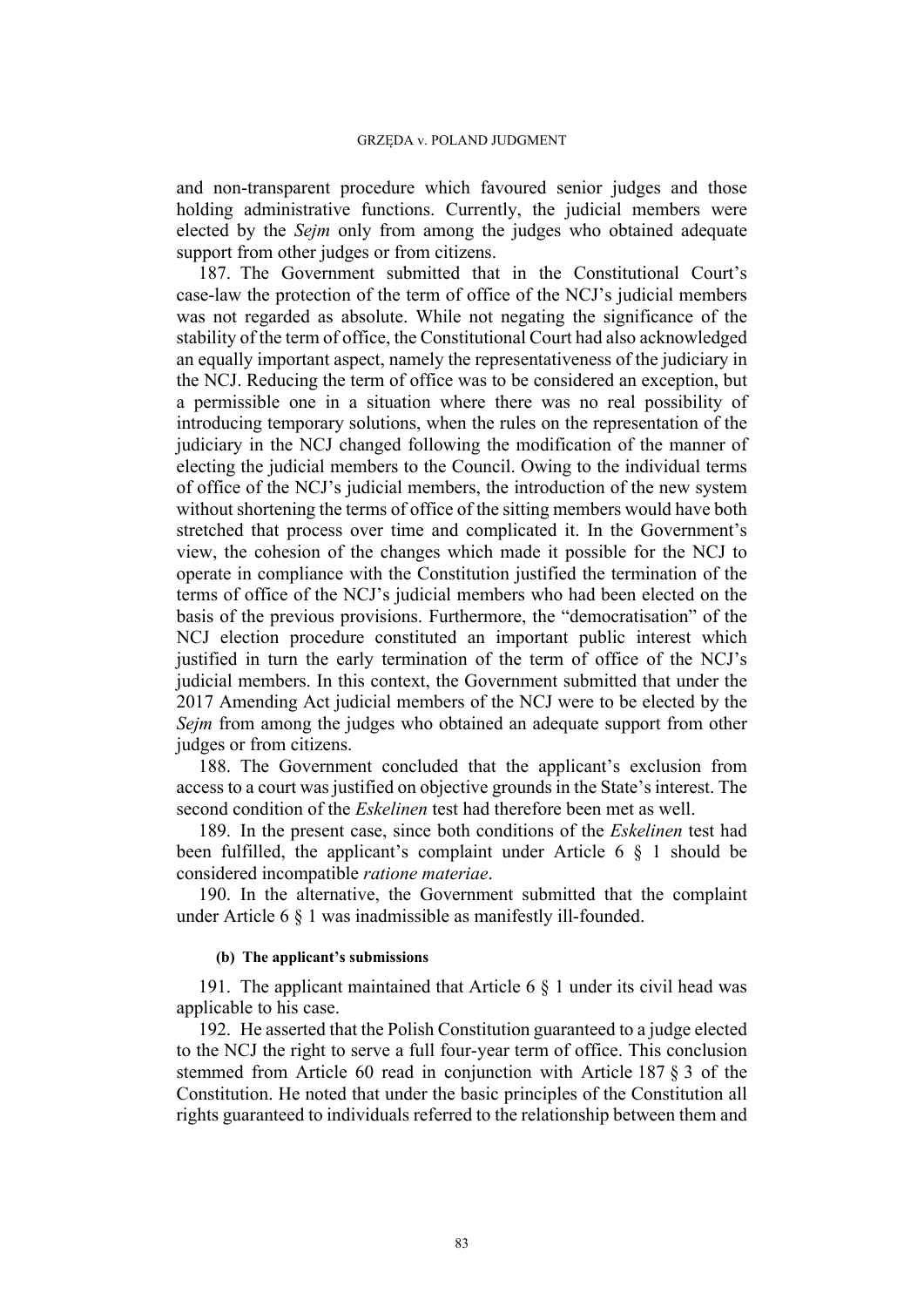the State authorities. Therefore, the early termination of his term of office in the NCJ had to be seen as an interference with his individual right of access to public service, not as a deprivation of the exercise of public power. The latter was exercised by the NCJ as a collective body, not by its individual members.

193. The applicant argued that the termination of his term of office had had clear pecuniary consequences for him. He had received substantial *per diem* allowances for taking part in the NCJ's plenary sessions or other work as well as the reimbursement of relevant expenses. The allowances were subject to income tax deductions and therefore had a monetary component within the meaning of applicable tax regulations. In addition, each judicial member of the NCJ was entitled under the relevant regulation to a reduction in their workload of cases, while maintaining their remuneration as a judge. The applicant's workload had been reduced from three to one judicial session per month.

194. The applicant submitted that the stability of tenure of the NCJ's members was fundamental to ensuring the proper functioning of that body. He submitted that the regulations on the NCJ that had been in force before the adoption of the 2011 Act had respected the tenure of the Council's elected members. Section 50 of the 2011 Act on the NCJ provided that the terms of office of members of the NCJ elected on the basis of the previous Act on the NCJ would last until the end of the period for which they had been elected.

195. Furthermore, the Constitutional Court had underlined in its judgment of 18 July 2007 (no. K 25/07) that only extraordinary circumstances could warrant a breach of the tenure of the NCJ's members. The applicant submitted that the Government's argument that there had been no alternative to the shortening of his term of office in connection with the introduction of the new system of electing the NCJ's judicial members could not be accepted as proportionate or legitimate. He argued that ensuring him the right of access to a court should also be considered as a positive obligation of the State stemming from Article 6 in connection with the Preamble to the Convention.

196. As regards the first condition of the *Eskelinen* test, the applicant argued that the domestic law had never explicitly excluded access to a court for judicial members of the NCJ whose term of office had been prematurely terminated. The premature termination in his case had been unprecedented. The Act on the NCJ in force at the time of his election to the Council did not provide for such termination, except in the situations provided for in section 14 of the Act. The termination at issue had resulted from the *ad hoc* application of statute law and lacked the characteristics of abstract legal norms. It could not be concluded that the national law "expressly excluded access to a court" for a claim based on the alleged unlawfulness of the measure at issue.

197. Even assuming that domestic law excluded access to a court in his case, the applicant argued that the exclusion was not based on objective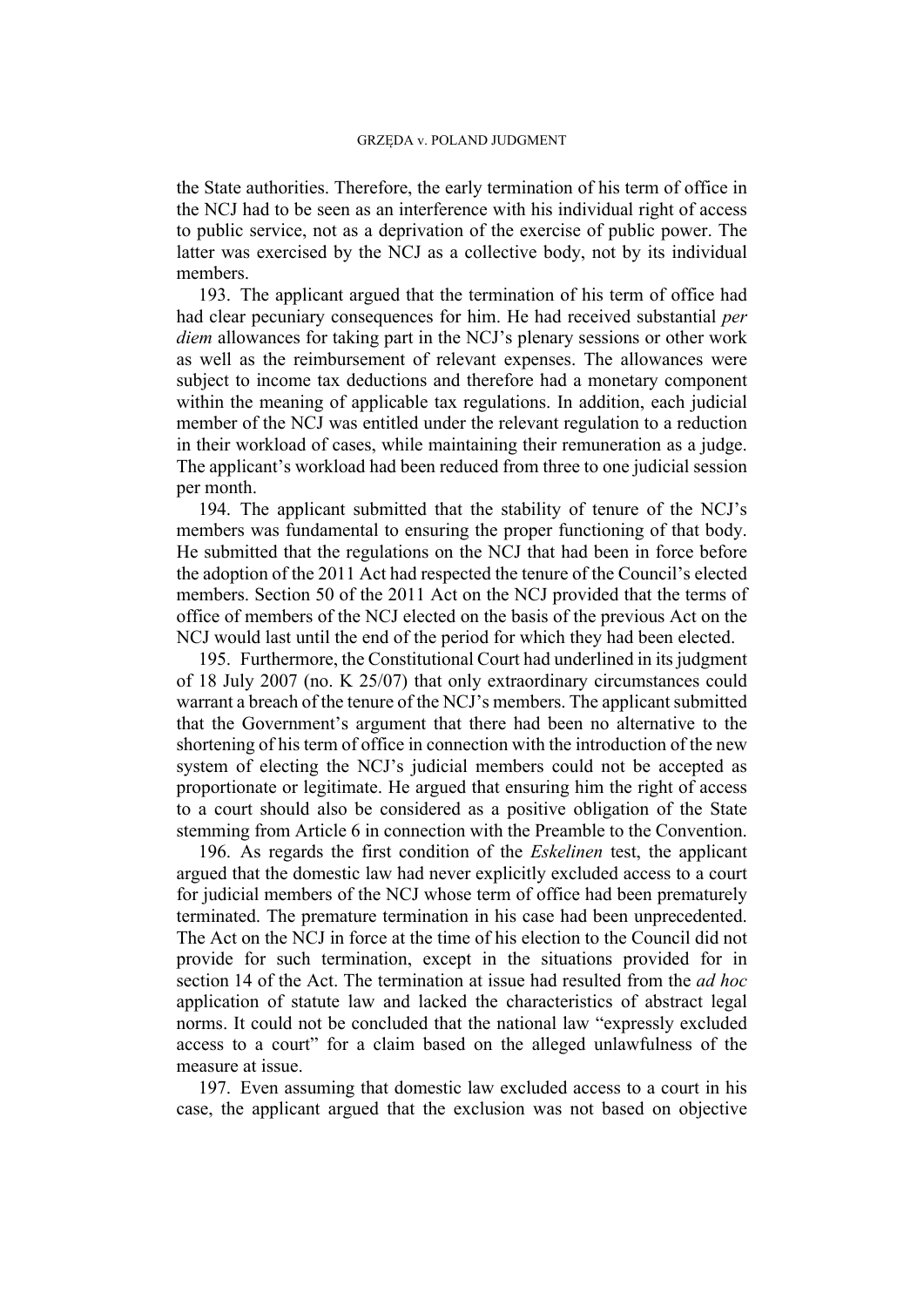grounds in the State's interest. Firstly, the exclusion had a significant impact on his status as a judge since he had been elected to the NCJ in his capacity as a judge of an administrative court, not as an ordinary citizen. His election to the NCJ had been aimed at ensuring the proper operation of the NCJ, a body responsible for safeguarding judicial independence.

198. Secondly, the applicant maintained that the intention behind the Constitutional Court's judgment of 20 June 2017 (no. K 5/17) had been to find defective the method of electing the NCJ's judicial members. This judgment had to be seen as a false pretext justifying the introduction of changes to the NCJ's composition at the time when the legislative procedure, initiated by the Ministry of Justice, had been pending in Parliament. Moreover, the impugned judgment was invalid and contrary to the Constitution owing to the participation of Judges M.M. and L.M. in the adjudicating panel.

199. Thirdly, the 2017 Amending Act was in violation of the constitutional principle of the separation of powers. Its objective was not to make the NCJ election procedure more democratic, but to subordinate that body to the legislative and executive powers.

200. Fourthly, the exclusion of the right of access to a court was incompatible with the rule of law. The shortening of the applicant's term of office could not be regarded as a merely technical measure. Rather, it constituted a serious violation of Article 187 § 3 of the Constitution and interference with the right of access to public service under Article 60 of the Constitution.

201. The fact that the case concerned a member of the NCJ, a body tasked with safeguarding judicial independence, was of significance. The applicant asserted that, as a judicial member of the NCJ, he should have been protected from abuse on the part of the legislative and executive powers. This protection should have been through the oversight of an independent court able to examine the lawfulness of the termination of his term of office.

202. The premature termination of his term of office and that of the other judicial members of the NCJ had initiated a series of events, such as the election of new members to the NCJ and its participation in the nomination procedure for the judges of the two new chambers of the Supreme Court, which had ultimately undermined the stability of the domestic legal and judicial system, and resulted in numerous applications being lodged with the Court and multiple proceedings before the CJEU. It had also to be seen as one of the root causes of the current rule of law crisis in Poland. The NCJ in its current composition was no longer an independent body fulfilling its constitutional mission. Lastly, the fact that the case concerned a judge and a member of the NCJ required stricter scrutiny of the justification for excluding access to a court.

203. The applicant concluded that there had been a serious and genuine dispute over his "right" to serve a full, four-year term of office as the NCJ's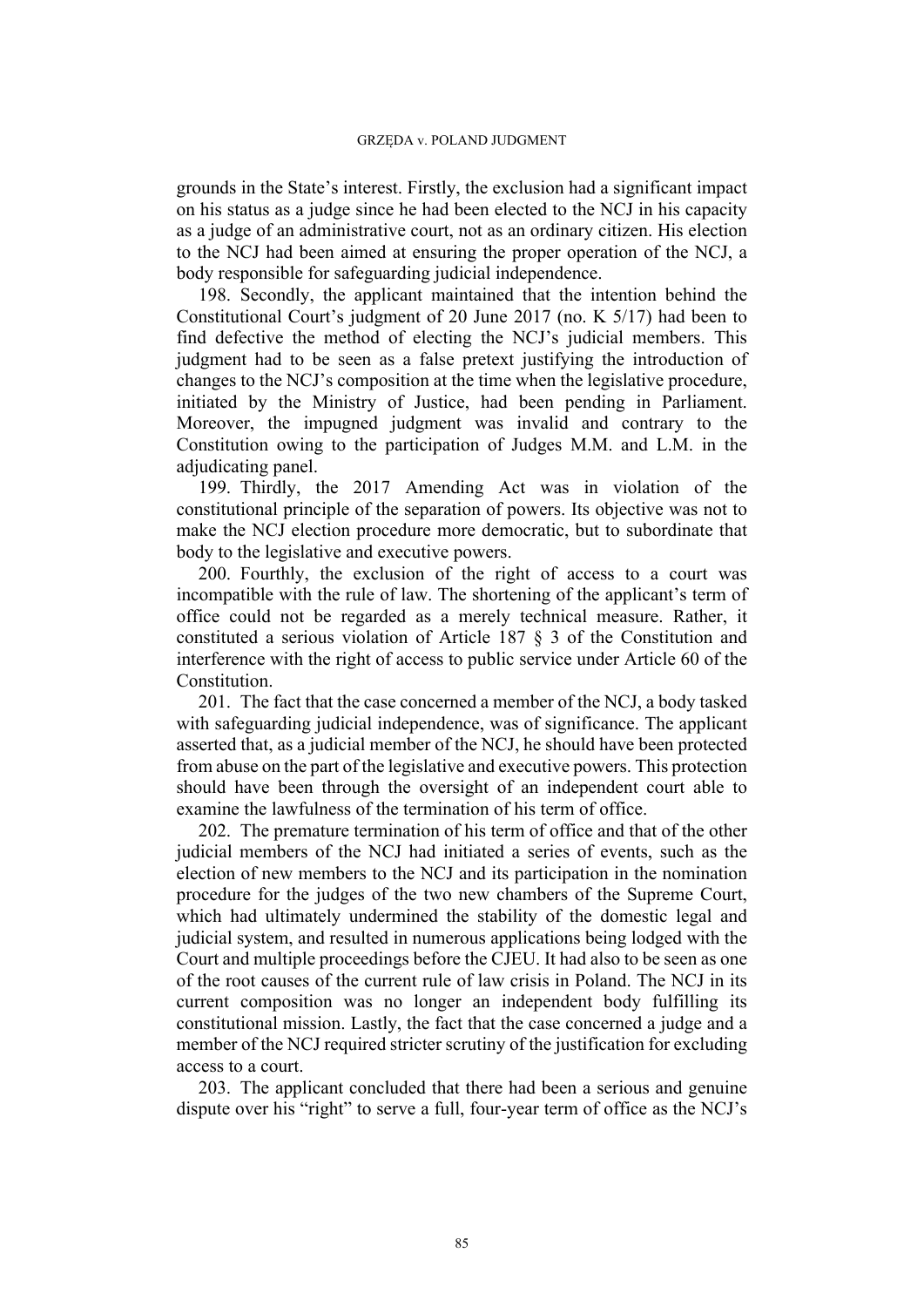judicial member and that this right was "civil" in nature within the meaning of Article 6 § 1. Accordingly, this provision was applicable to his case.

### **(c) Submissions of third-party interveners**

204. The submissions received pertain both to the admissibility and merits of the complaint under Article 6 § 1.

## *(i) European Network of Councils for the Judiciary*

205. The intervener is an association of twenty-four judicial councils of member States of the EU. It submitted that councils for the judiciary had a pivotal role to play in ensuring judicial independence and they operated autonomously within the judicial systems of their respective jurisdictions to guarantee, *inter alia*, the maintenance of the rule of law and the protection of individual rights. In Europe, there were many countries which provided for the establishment of self-governing judicial bodies such as High Councils for the Judiciary and Councils of Justice to protect the independence of judges. There were other jurisdictions where such a body had not been established, but where other independent organs had competence for the administration and financial management of the courts, and in some cases, the appointment and career progression of judges.

206. The ENCJ noted that the composition of a council for the judiciary varied greatly from country to country and depended, *inter alia*, on the origins of each council. There was, however, an emerging international consensus that the majority of the members of such a council should be judges. The most successful model appeared to be the councils with representation from a combination of members elected from the ranks of legal, academic and civil society, with sufficiently broad powers to promote both judicial independence and accountability. The mechanism for appointing judicial members of a Council should exclude any interference on the part of the executive or the legislature. The judges should be elected solely by their peers and on the basis of a wide representation of the relevant sectors of the judiciary.

207. The ENCJ adopted no formal standard on the length or termination of the term of office of the members of a judicial council and there were no specific international standards on this point. The absence of such standards showed that it was self-evident that the term of office of individual members of constitutionally established bodies entrusted, *inter alia*, with safeguarding judicial independence could not be prematurely terminated by the executive or legislature.

# *(ii) Amnesty International and International Commission of Jurists*

208. The interveners noted that in many European jurisdictions, members of judicial councils played a significant role in the self-governance of the judiciary. They typically held powers relating to judicial appointments,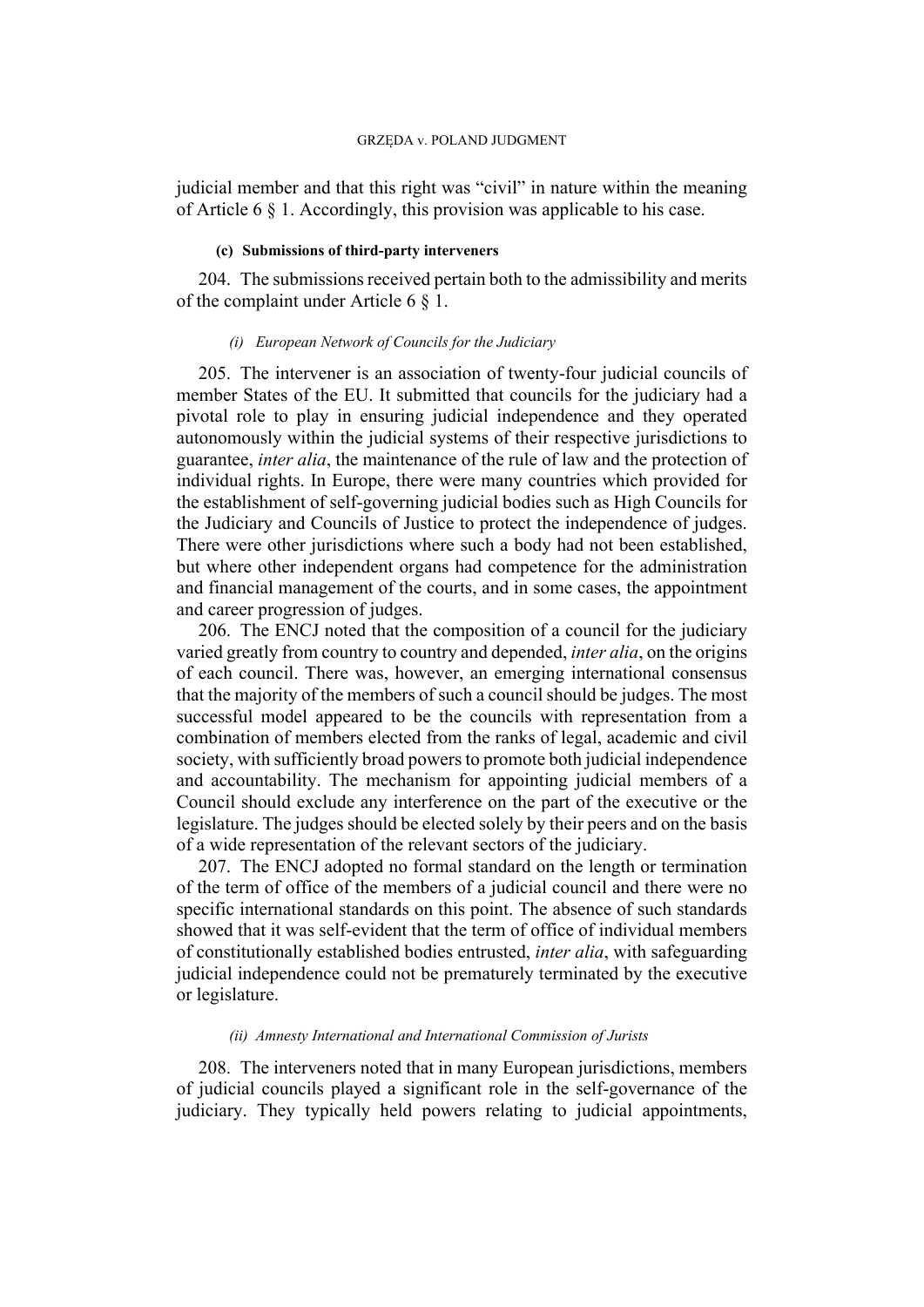evaluations, promotions and disciplinary proceedings. The international standards cited by the interveners explicitly recognised all of these functions as potentially having an impact on the independence and impartiality of individual judges and of the judiciary as a whole. Removal, or the threat of removal, of a judge from membership of a judicial council during his or her term had the potential to affect his or her personal independence. International standards on the independence of the judiciary enshrined the principle that the political powers should not be responsible for, or otherwise interfere with, the appointment, functioning or removal of members of judicial councils. They referred, *inter alia*, to the CCJE's Opinion no. 10 (2007) on the Council for the Judiciary at the service of society.

209. The interveners maintained that appointment as a member of a judicial council differed from appointment as a judge in that it was for a short, fixed term of office to carry out a range of functions, many or all of which could be of a more administrative or quasi-judicial, rather than judicial, character. Nonetheless, the principle of independence of the judiciary necessarily implied a substantial degree of security of tenure for the members of a judicial council, for the duration of their terms of office. In order to ensure such security of tenure and to maintain the independence of individual members of judicial councils, and also the overall capacity of the Council to uphold the independence of individual judges and the independence of the judiciary, proceedings for the removal of a member of a judicial council during his or her term of office should provide guarantees of independence and fairness of the proceedings. Where the Council or its organs exercised a judicial or quasi-judicial role in the removal of judges from office, the grounds and procedure for removal from the Council should resemble those required for removal of a judge from judicial office.

210. These general principles should also be reflected in the application of Article 6 § 1 both as regards its scope of application and in the substance of the protection afforded.

211. The interveners submitted that, when assessing any justification advanced by the State for excluding judges' access to court in regard to their career and security of tenure, or membership of judicial governance bodies, consideration must be given to the strong public interest in upholding the role, independence and integrity of the judiciary in a democratic society under the rule of law. It could never be in the legitimate interests of the State to deprive judges who were members of judicial councils, of access to court or of the protection of due process in disputes capable of affecting their institutional or individual independence, including in cases that concerned their security of tenure or conditions of service relative to the discharge of judicial governance functions.

212. They further argued that in the assessment of the adequacy of procedural safeguards in accordance with Article 6 § 1, and in considering the justification of any restrictions on aspects of Article 6 § 1 rights in cases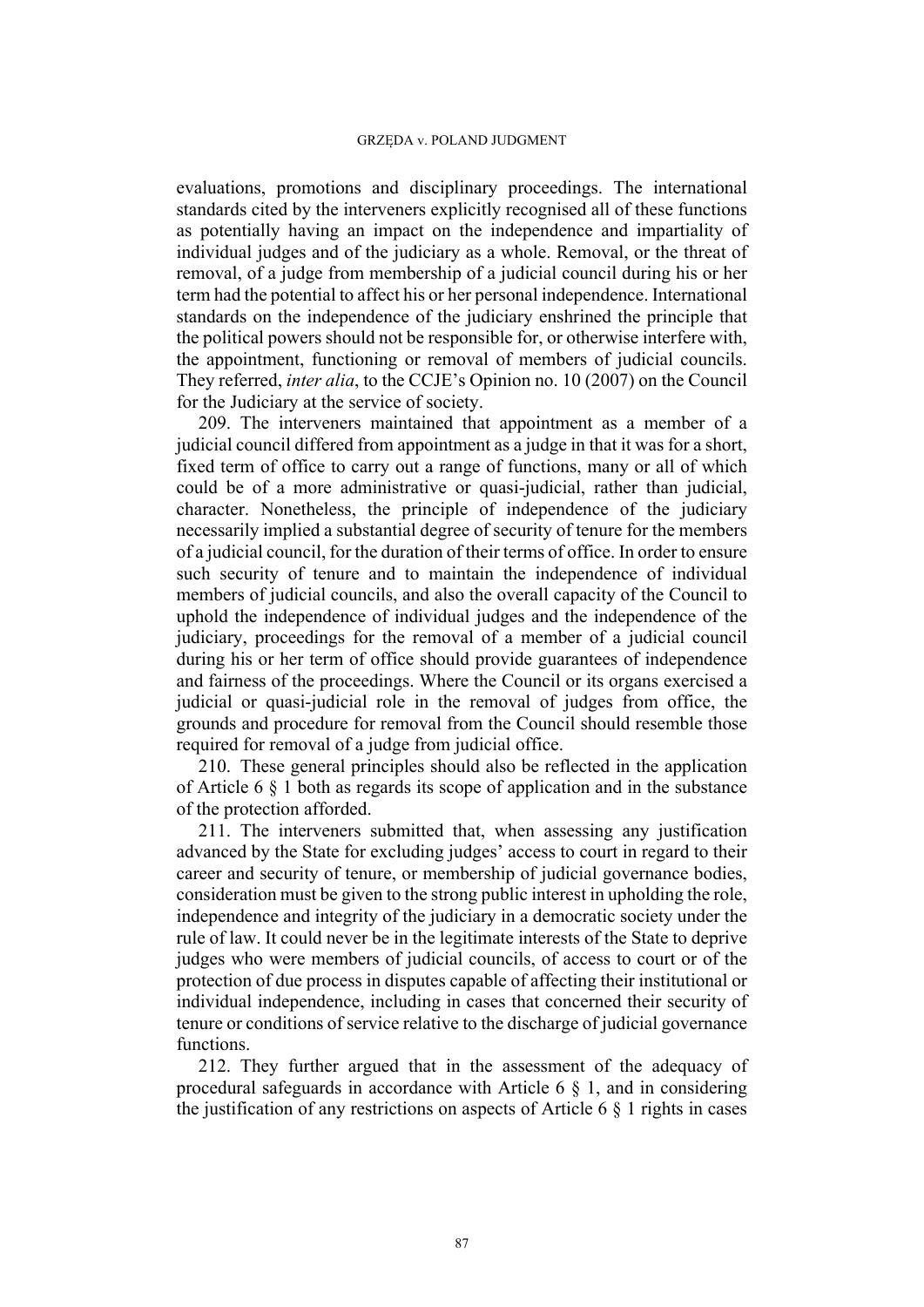concerning the career of judges, consideration should be given to the particular significance of these proceedings for judicial independence and the rule of law, a founding principle of the Convention system.

213. While assessing the application of Article 6  $\S$  1 in the present case, it was important to take account of the broader context of attacks on judicial independence in Poland and to recognise the connection between the individual rights of the applicant and their structural consequences, in this case for the right to fair trial of others, and more fundamentally for the rule of law as a whole. The interveners submitted that various laws adopted and implemented in Poland between 2015 and 2018 have severely undermined the independence of the judiciary and rendered it vulnerable to political influence.

214. They argued that the application of Article 6 § 1 to the present case was manifestly justified because the functioning of the NCJ – without pressure or influence from the executive and legislative branches or other outside forces – was crucial to the overall independence of the judiciary in Poland. The NCJ played an essential role in defending judicial independence, a cornerstone of the rule of law and the protection of human rights. One of the safeguards ensuring the independence of the NCJ was constitutionally protected tenure of its members. Forcible termination of the tenure of NCJ members in March 2018 had both breached individual rights and undermined the NCJ's ability to safeguard the independence of the judiciary. If judges who were members of the NCJ were at risk of arbitrary removal from the NCJ, its overall functioning as the defender of judicial independence would be impaired to the detriment of individual judges, of the judiciary as an equal branch of government, and of the public, which had the right to an independent and impartial judicial system.

## *(iii) The Helsinki Foundation for Human Rights*

215. The Helsinki Foundation for Human Rights submitted that the reform of the NCJ adopted in 2017 had given rise to a serious controversy and been criticised as inconsistent with judicial independence. As regards the stability of the tenure of the NCJ's members, the intervener argued that judges elected to the NCJ had an entitlement under Polish law to protection against removal from that body. In the past, the law had provided for the possibility of dismissal of elected judicial members of the NCJ by the bodies which elected them. However, until 2017 there had never been a situation in which the judicial members of the NCJ were collectively removed from office by statute.

216. The Constitution of 1997 protected the term of office of the individuals composing the constitutional organs that had been appointed or elected before the entry into force of the Constitution (Article 238 § 1). Similarly, the 2011 Act on the NCJ provided that the terms of office of those members who had been elected on the basis of previous regulations would be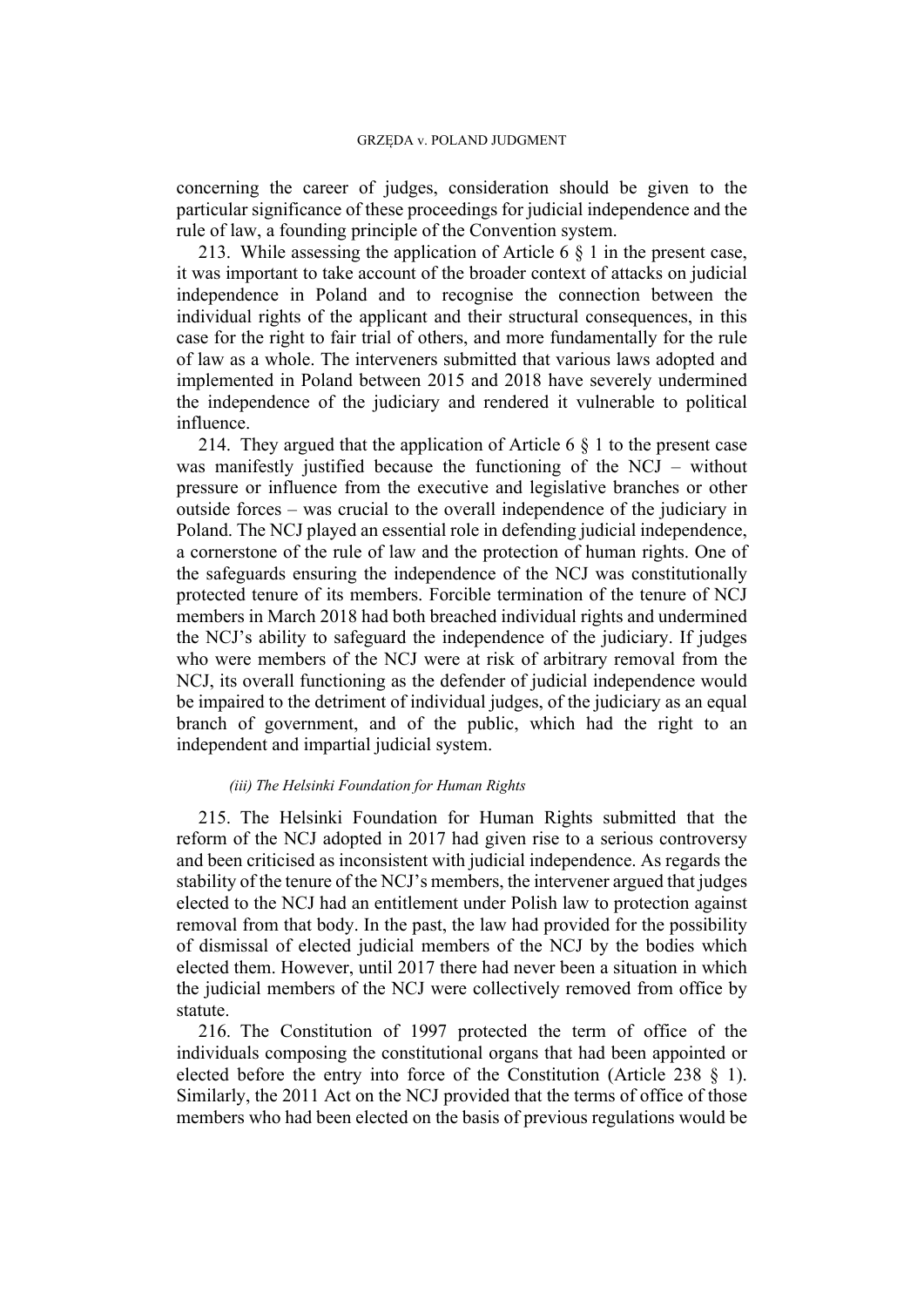respected. In addition, when in 2007 the Parliament adopted a law introducing a new *incompatibilitas* criterion into the 2001 Act on the NCJ that was to be applicable not only to newly elected members, but also to those who had been elected before the entry into force of the new law, the Constitutional Court ruled that the law was incompatible with the Constitution (judgment of 18 July 2007, no. K 25/07; see paragraphs 82-85 above).

217. The intervener further referred to the Constitutional Court's judgment of 23 March 2006 declaring unconstitutional the Act providing for *ex lege* termination of terms of office of members of the National Broadcasting Council, in which that court had underlined the need to secure the stability of tenure (case no. K 4/06; see paragraphs 79-81 above). In another judgment of 9 December 2015 (case no. K 35/15), the Constitutional Court found that the law providing for *ex lege* removal of the President and Vice-President of the Constitutional Court had violated the Constitution and Article 6 § 1 of the Convention. In the intervener's opinion, the standards developed by the Constitutional Court in the above rulings could be applied *per analogiam* to the elected judicial members of the NCJ, especially since their term of office was explicitly regulated in the Constitution.

218. Next, the intervener argued that the *ex lege* termination of the terms of office of elected judicial members of the NCJ without providing them with access to a court was inconsistent with the principle of the rule of law. The declared purpose of the 2017 Amending Act was the implementation of the Constitutional Court's judgment of 20 June 2017 (no. K 5/17). In its view, however, the impugned judgment was controversial, firstly because it had been delivered with the participation of two unlawfully elected judges and, secondly, owing to a highly questionable interpretation of the Constitution. The same applied to a subsequent judgment (no. K 12/18) in which the Constitutional Court had upheld the constitutionality of the 2017 Amending Act. In both judgments, the Constitutional Court seemed to ignore the significance of the NCJ's independence for the independence of the whole judiciary. It also departed from its earlier case-law holding that the Constitution required that the judicial members of the NCJ were elected by judges. Furthermore, the intervener submitted that the Constitutional Court had not specified that its judgment of 20 June 2017 (no. K 5/17) had required the termination of the terms of office of elected judicial members of the NCJ.

219. While deciding whether to terminate the terms of office of the elected members of the NCJ, Parliament should have taken into account the international and constitutional standards of the rule of law. From that perspective, the termination at issue could negatively affect the independence of the NCJ, which in turn could threaten the independence of the judiciary.

220. The intervener noted that the CJEU's judgment of 19 November 2019 in joined cases *A.K. and Others*, no. C-585/18, C-624/18 and C-625/18 concerning the independence of the NCJ and the Disciplinary Chamber of the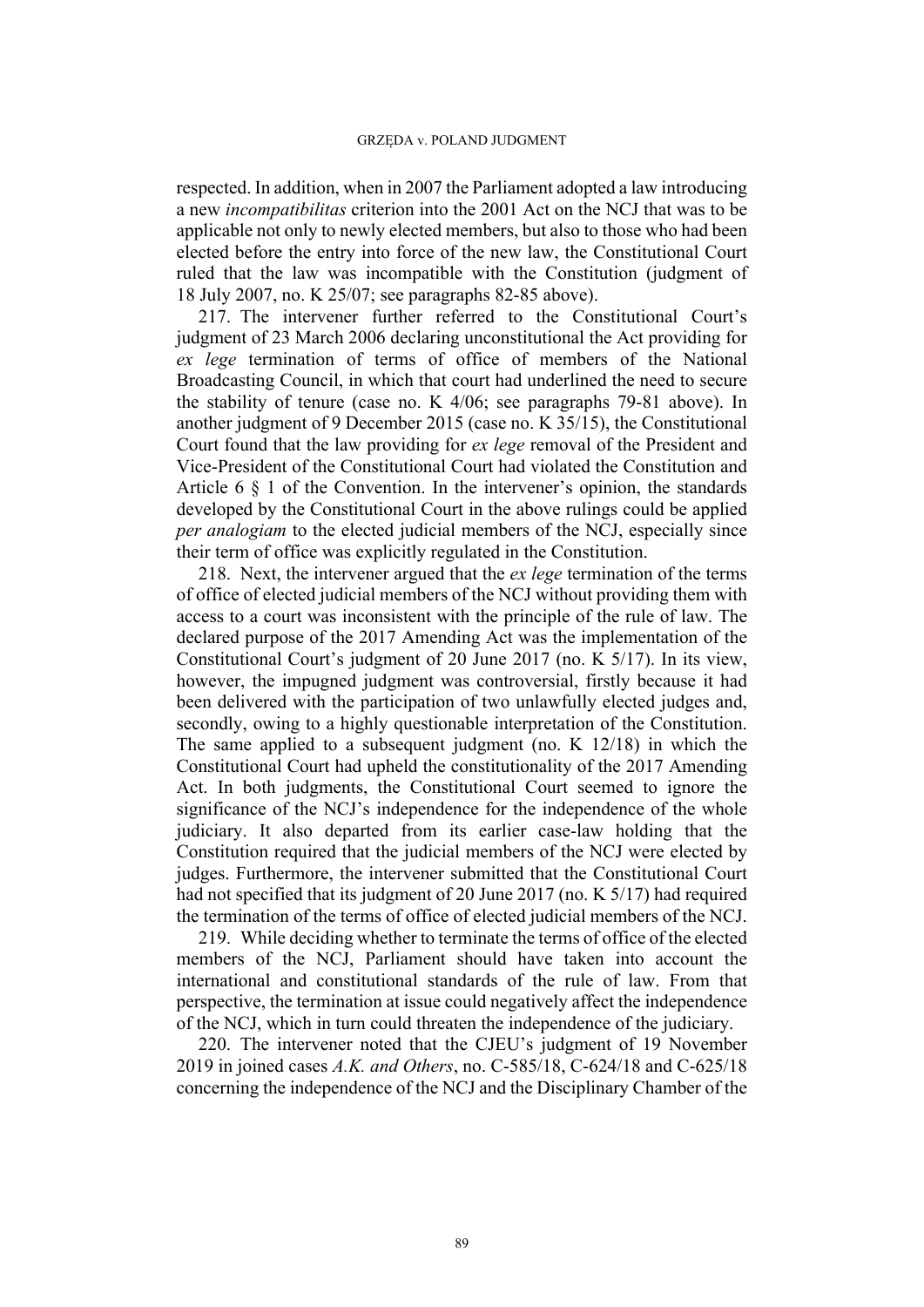Supreme Court could be relevant for the interpretation of the Convention in the present case.

221. The intervener did not exclude that in some extraordinary circumstances the termination of terms of office of elected judicial members of the NCJ could be justified. Such a situation might arise if termination would be objectively necessary in order to restore the independence of the NCJ. In order to avoid any abuse in this regard, such a necessity should be a consequence of a judgment of an independent and impartial domestic or international court.

# *(iv) Polish Judges' Association Iustitia*

222. Iustitia is the largest professional association of judges in Poland representing over one-third of all judges. The intervener submitted that the present case did not only concern the individual status of the applicant, but also problems of the utmost importance relating to judicial independence.

223. The intervener noted that the NCJ had a direct impact on the independence of judges, in particular as regards promotion, transfer, disciplinary proceedings, dismissal and early retirement. The NCJ was established by the Act of 20 December 1989 as a result of a bill prepared by lawyers associated with the Solidarity trade union. It was agreed that the majority of its members would be judges elected by judges, and up to the adoption of the 2017 Amending Act the law had maintained that principle. Owing to that Act, Parliament had gained a decisive influence over the Council's composition and, in effect, made the judicial system an extension of Parliament. This change in the relationship between the judiciary and Parliament had effectively destroyed the independence of the judiciary and, moreover, it had been done without constitutional amendment.

224. The 2017 Amending Act significantly reduced the formal requirements for candidates to the NCJ. Currently, a candidate was required to demonstrate the support of twenty-five judges, equivalent to 0.25% of all judges. Moreover, a candidate had to obtain the support of a political party in the *Sejm*. The intervener submitted that the judiciary was effectively boycotting the unconstitutional changes. Out of 10,000 judges in Poland only 18 had decided to stand for election to the new NCJ. Some candidates had supported each other and most of them had some links with the Ministry of Justice, i.e. they had been seconded to the Ministry. Once appointed, they had been seconded by the Minister of Justice to higher courts or appointed as Presidents or Vice-Presidents of courts. The relations between the Ministry of Justice and the current members of the NCJ were difficult to ascertain since the endorsement lists for candidates standing for election to the Council had remained confidential, despite a final court judgment ordering their disclosure.

225. The intervener noted that the former NCJ, judges' associations and numerous assemblies of judges had expressed their disapproval of the new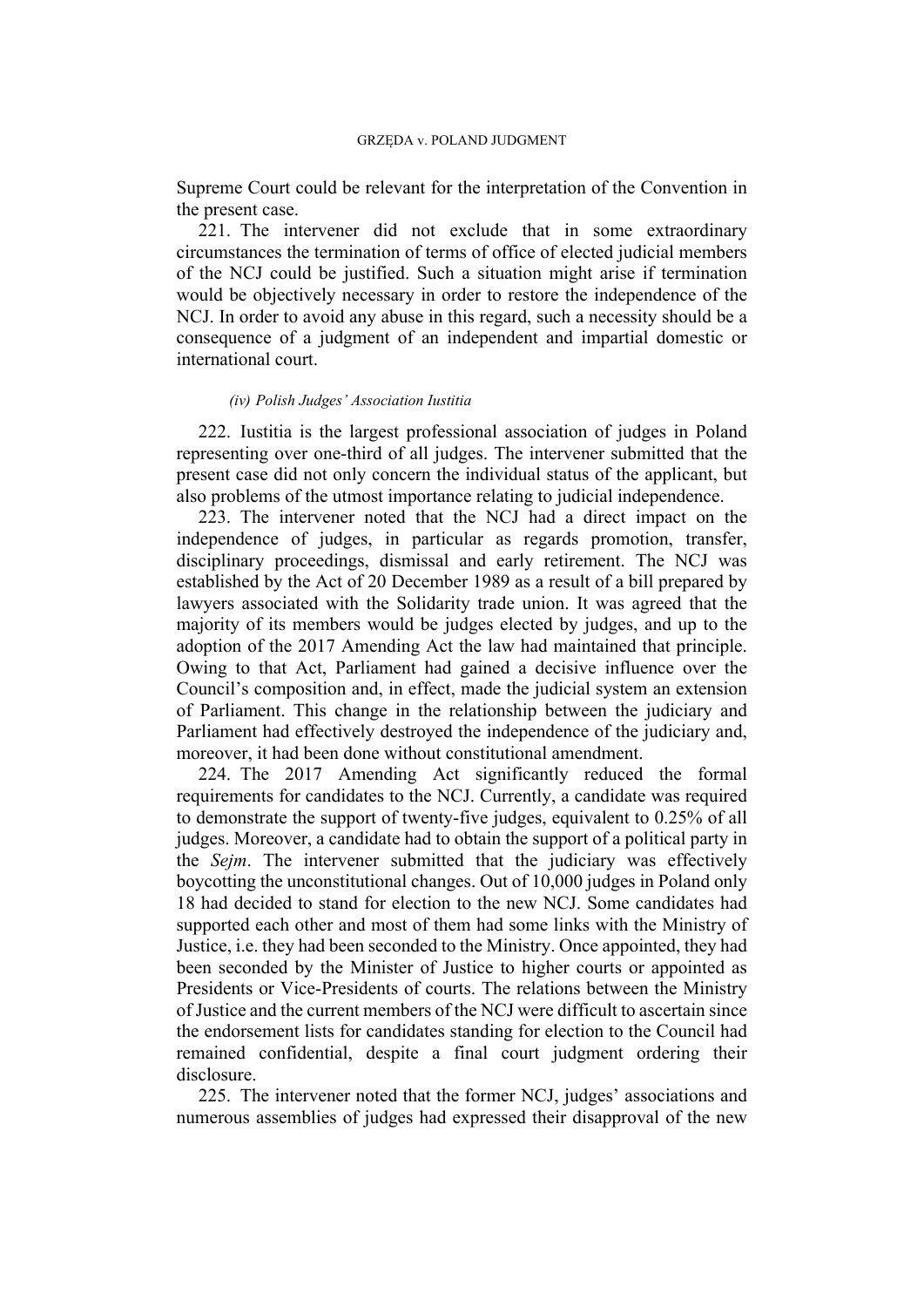method of electing judicial members of the NCJ. Those actions showed that the new NCJ, which had been elected almost entirely by politicians (23 out of 25 members) did not enjoy the legitimacy in the eyes of judges. From the beginning of its operations in March 2018, the new Council's work had given rise to controversy, in particular as regards its role in the process of selecting judges. It had become clear that the role of guardian of judicial independence could not be ensured by judges elected by the *Sejm*. For example, this body did not react to politically motivated disciplinary proceedings against judges.

226. The intervener argued that the termination of the applicant's term of office formed part of a broader, political context. It was a part of a mechanism aimed at the dismantling of the previous NCJ and, as a result, at dismantling the rule of law and, at the same time, ensuring that candidates for judicial office were elected by a body dependent on the political power. The intervener underlined that the status of the NCJ impacted the status of all judges in Poland appointed to their offices on the proposal of the current Council. For this reason, the independence of the NCJ was crucial for avoiding undue influence from the executive and legislative powers over the judiciary.

## *(v) Judges for Judges Foundation and Professor Laurent Pech*

227. The interveners, who focused on the EU dimension of the rule of law crisis in Poland, referred to the key findings made by the European Commission in relation to the new NCJ. In its fourth recommendation of December 2017, the European Commission had suggested to the Polish authorities that the Act on the NCJ should be amended so that the terms of office of its judicial members were not terminated and the new election regime was abandoned. The authorities had ignored the Commission's concerns and openly gone against its fourth recommendation. The Commission's assessment had been shared by the European Parliament in its resolution of September 2020.

228. The interveners outlined the findings of the European Commission and the European Parliament as regards the legislative changes made to the judicial system including, *inter alia*, (i) the lack of effective constitutional review, (ii) changes made to the retirement regime of the Supreme Court judges, (iii) changes made to the structure of the Supreme Court and (iv) changes made to the disciplinary regime for judges. They further provided an overview of the CJEU's key judgments regarding legislative changes targeting the Polish judiciary and judges.

229. Their conclusion was that in the time since the European Commission had activated its pre-Article 7 TEU procedure in January 2016, the rule of law situation in Poland had gone from bad to worse. Currently, the authorities were actively organising a process of systemic non-compliance with the CJEU's rulings, but also with the Court's judgments relating to judicial independence *via*, *inter alia*, the active collusion of unlawfully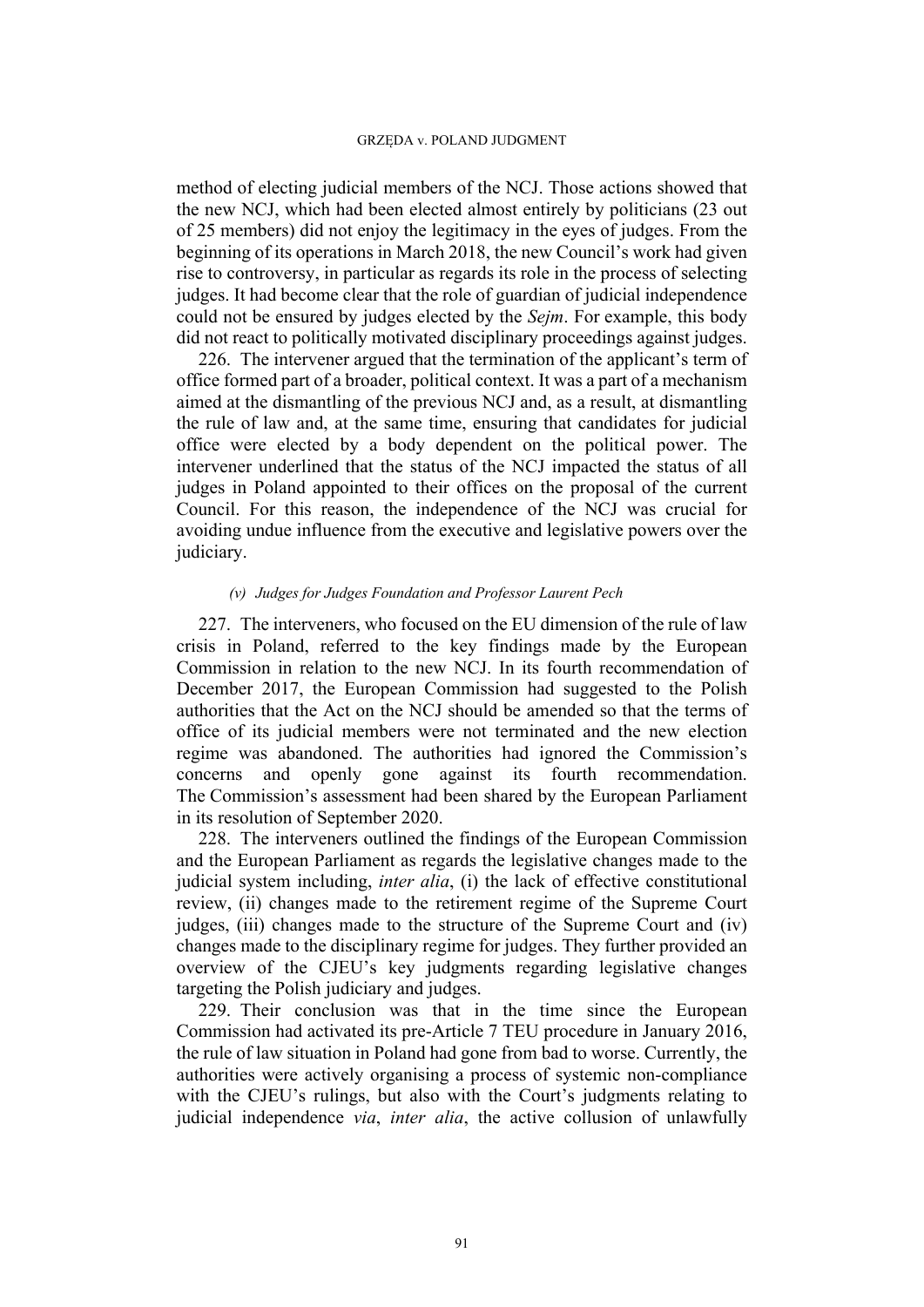appointed judges, in a broader context where the violation of the fundamental principles underlying the EU legal order had been "legalised" by Poland's "muzzle law", i.e. the 2019 Amending Act (see paragraph 25 above). In their opinion, judicial independence had to be understood as having been structurally disabled by the Polish authorities.

# *(vi) The Commissioner for Human Rights of the Republic of Poland*

230. The Commissioner noted that during his term of office he had been alarmed by the dismantling of domestic institutions designed to uphold the law and administer justice: the Constitutional Court, the NCJ, the Supreme Court and ordinary courts. Judicial independence was under systemic threat in Poland as the authorities intentionally exerted unlawful pressure on the entirety of judicial structures and subjected some judges to repression. The analysis of changes in the Polish judicial system indicated that the government's intended strategy was to take control of the process of appointing judges and, in consequence, to influence the content of judicial decisions. In addition to the individual dimension of the present case, it also concerned an issue of a systemic nature, namely that the changes affecting the applicant and other judicial members of the NCJ, involved an illegitimate reconstitution of the NCJ, the body responsible for judicial nominations and upholding judicial independence.

231. In 2018 the authorities re-constituted the NCJ in an unconstitutional manner. This was a deliberate action made shortly before the initiation of the process of selecting more than forty new judges for the Supreme Court. In fact, it was expected that even more positions would soon become vacant in that court following the retirement of its judges as they reached the newly imposed lower retirement age. The intention was to appoint to the Supreme Court persons affiliated with the political authorities.

232. The Commissioner considered that the termination of the term of office of the NCJ's judicial members had been arbitrary and unconstitutional. Likewise, the election of new judicial members to the NCJ had violated constitutional rules. In line with the Constitution, judicial members of the NCJ were entitled to a full term of office that was applicable at the time of their election.

233. The Commissioner submitted that the Polish Constitution specified two essential functions of the NCJ, each requiring independence of that body. First, the NCJ organised competitions for judicial posts and recommended candidates for appointment to the President of the Republic. Second, the Council was designated as the guardian of judicial independence. There was no entrenched rule of international law obliging States to create a judicial council, although a demand to this effect was firmly embedded in the Council of Europe's legal area. While Parties to the Convention were not legally bound to establish such council, if they did create one, they should ensure that it could perform the role entrusted to such a body. Since the primary task of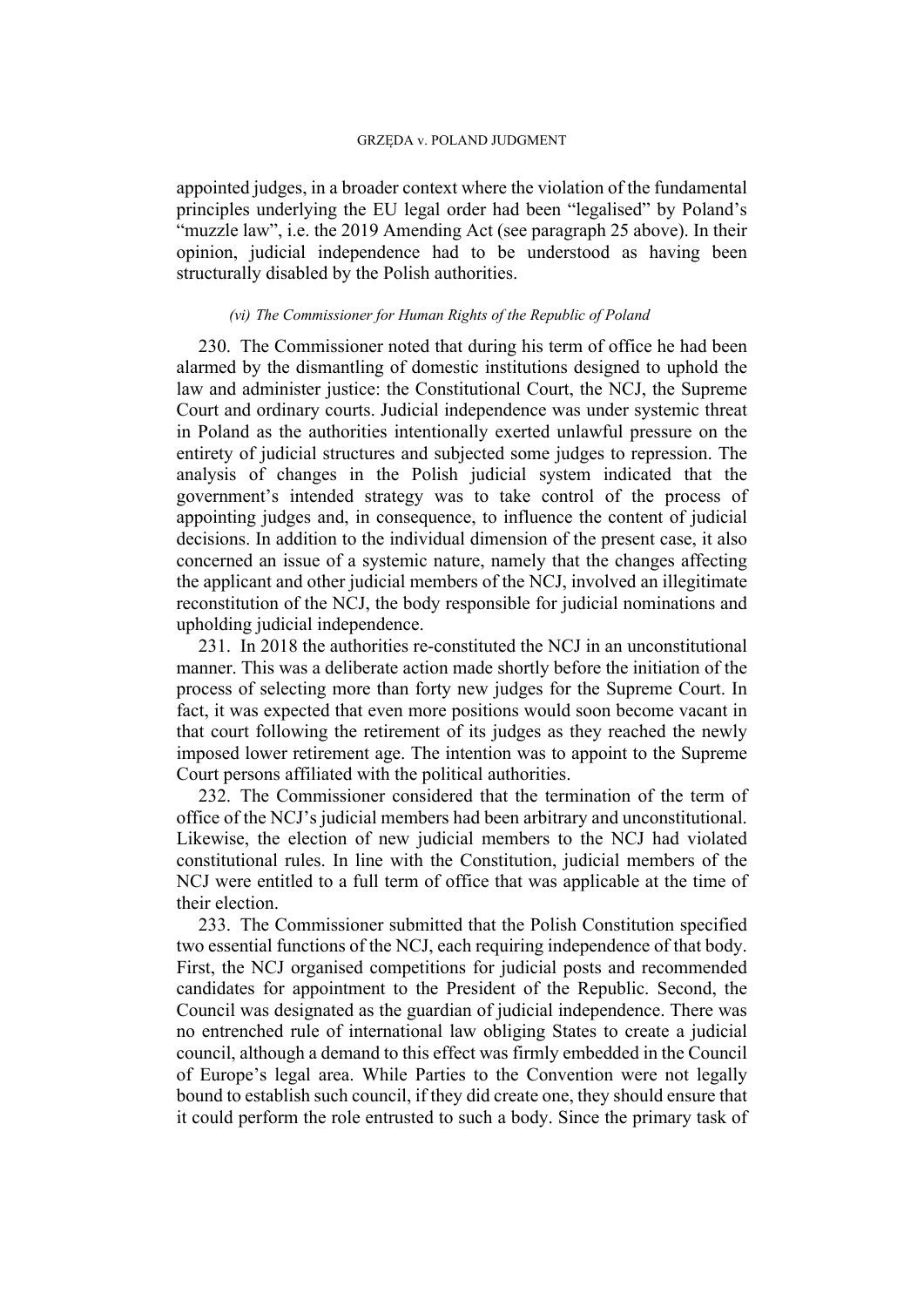a council was to ensure judicial independence, it had to remain independent of other branches of government.

234. The Commissioner noted that since the NCJ's establishment, a legitimate method of staffing that body was seen as particularly important to enable it to perform its role. Indeed, most of the constitutional rules on the NCJ were dedicated to its composition. All three branches of government were represented in the NCJ. Its composition thus reflected the principle of separation of powers, yet with a clear majority of judges (seventeen out of twenty-five members). Until 2018, fifteen judicial members of the Council were elected by judges. This mechanism was meant to guarantee the independence of the Council from the other powers and constituted a basic premise of its capacity to carry out its constitutional role. The mode of electing judicial members of the NCJ had been introduced at the time of its establishment in 1989, and had been maintained by the 1997 Constitution as well as by the subsequent Acts on the NCJ of 2001 and 2011. It was also supported in the Constitutional Court's case-law and legal scholarship.

235. The intervener noted that the 2017 Amending Act had forced a premature termination of the term of office of the NCJ's judicial members, in manifest breach of the relevant constitutional rule. The authorities failed to identify any objective State interest in adopting such a measure and thus the measure should be considered arbitrary.

236. The 2017 Amending Act transferred the competence to elect judicial members of the Council from judicial assemblies to the *Sejm*, in breach of the Constitution. By prematurely terminating the term of office of the NCJ's judicial members, the legislative and executive branches granted themselves a decisive influence, or indeed a monopoly over the Council's composition. Currently, twenty-three out of twenty-five NCJ members were either elected or appointed by those two branches. In most cases, the *Sejm* elected judges who had some links to the Minister of Justice.

237. The Commissioner maintained that the principle of election of judicial members to the NCJ by their peers had been confirmed by the Constitutional Court in its judgment of 18 July 2007 (no. K 25/07). A different position had been taken by the Constitutional Court in its judgment of 20 June 2017 (no. K 5/17). The constitutional interpretation adopted by the Constitutional Court in the latter judgment was questionable, but even if such a ruling had been delivered by a properly established constitutional court, the Commissioner pointed, *inter alia*, to the following. Polish constitutional law generally accepted that judgments finding unconstitutionality had a prospective effect. For this reason, the NCJ's judicial members elected under the previous regulation could have completed their terms of office and the new rules would have been applicable as of the next election. In addition, there was no reasonable argument to question the independence of the previous NCJ for the sole reason that judicial members had been elected for an individual rather than a joint tenure. Most importantly, the Constitutional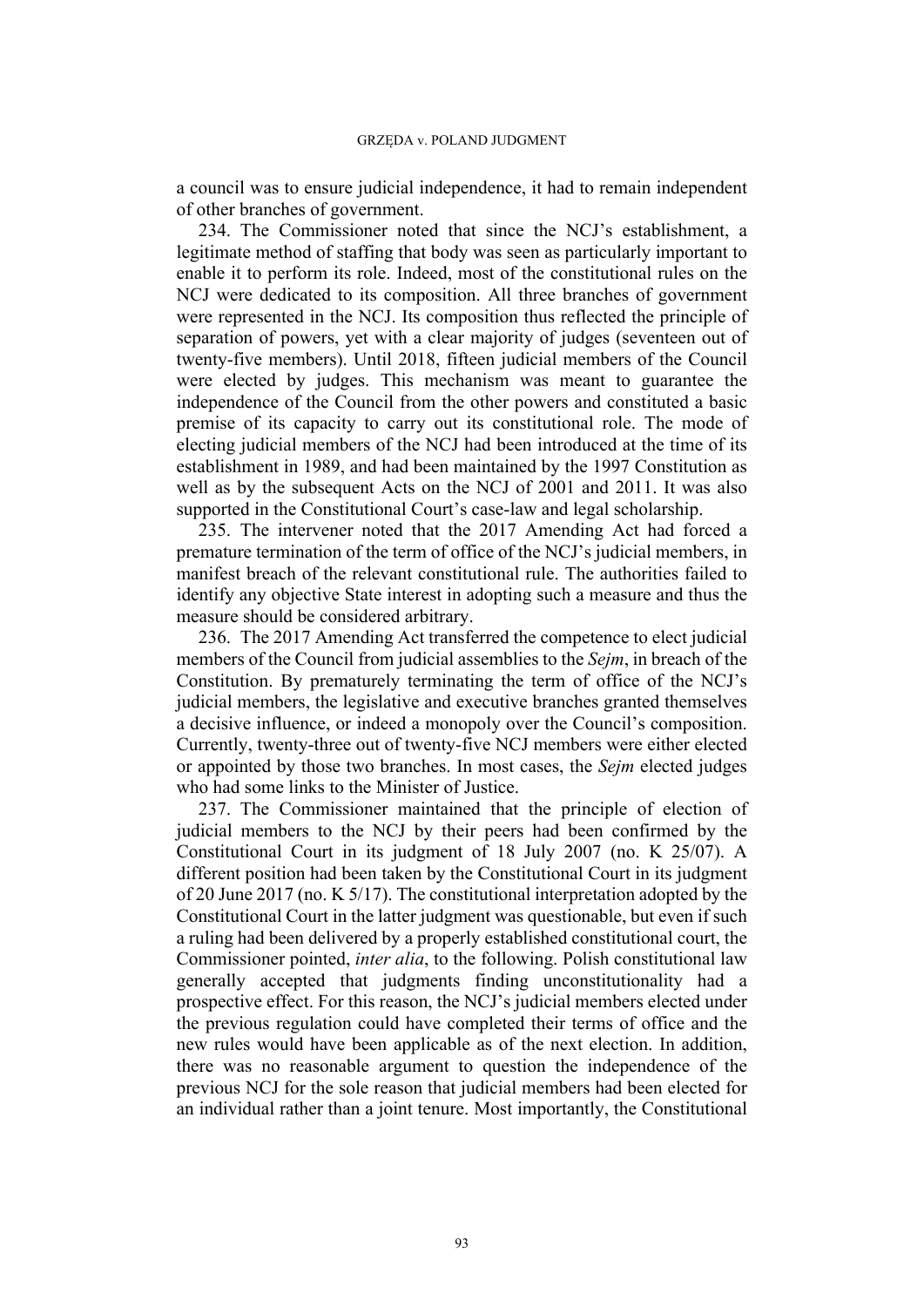Court's judgment should be disregarded because it had been given by a fivejudge panel including two unauthorised persons, i.e. persons appointed to posts that had been already properly filled. Hence, the ruling had been delivered by a body that did not meet the requirements of a tribunal "established by law". Furthermore, the composition of the panel had been manipulated by the President of the Constitutional Court while the case was pending. For example, Judge L.K. had been removed from the panel and replaced by Judge J.P., the Constitutional Court's President. This decision was arbitrary as it had not been reasoned and had no proper legal basis. The same arguments about manipulating the composition of the bench applied to the Constitutional Court's judgment of 25 March 2019 (no. K 12/18) which confirmed the earlier Constitutional Court's judgment. The application in that case had been brought by the new NCJ and had aimed at its own legitimisation. The above indicated that there existed an established pattern of one flawed authority legitimising another flawed authority.

238. The Commissioner proposed that the NCJ's judicial members should enjoy protection analogous to that offered to judges against removal. This approach was based on the NCJ's constitutional responsibility as a guardian of judicial independence. In support of his proposal, the Commissioner made the following arguments: (1) the NCJ's status and the status of its members had to be such as to ensure that it was able to carry out its mission; (2) the NCJ's decisions directly influenced the status of judges; the independence of judges was (3) absolute and (4) indivisible; and (5) persons with the attribute of independence should have a decisive say in the council. The requirement that judges should form the majority of a council was based on the assumption that they brought their integrity and independence into the council. The concept of indivisibility of judicial independence was at the heart of the CJEU landmark judgment in the case of Portuguese Judges (judgment of 27 February 2018, *Associação Sindical dos Juízes Portugueses*, C-64/16). This should be applied, *mutatis mutandis*, to the present context.

239. The Commissioner submitted that, as an alternative, the NCJ's judicial members should be afforded protection in the form of the right of access to a court recognised in the *Eskelinen* case-law.

## *(vii) The UN Special Rapporteur on the Independence of Judges and Lawyers*

240. Following his official mission to Poland in October 2017, the UN Special Rapporteur presented a comprehensive report to the Human Rights Council in June 2018. He noted with concern the threat to the independence of the Polish judiciary.

241. The intervener presented the essence of the official findings and recommendations made at the United Nations regarding the rule of law crisis in Poland. He acknowledged that the power of the Government to undertake reforms of the judiciary could not be questioned. Nonetheless, any reform of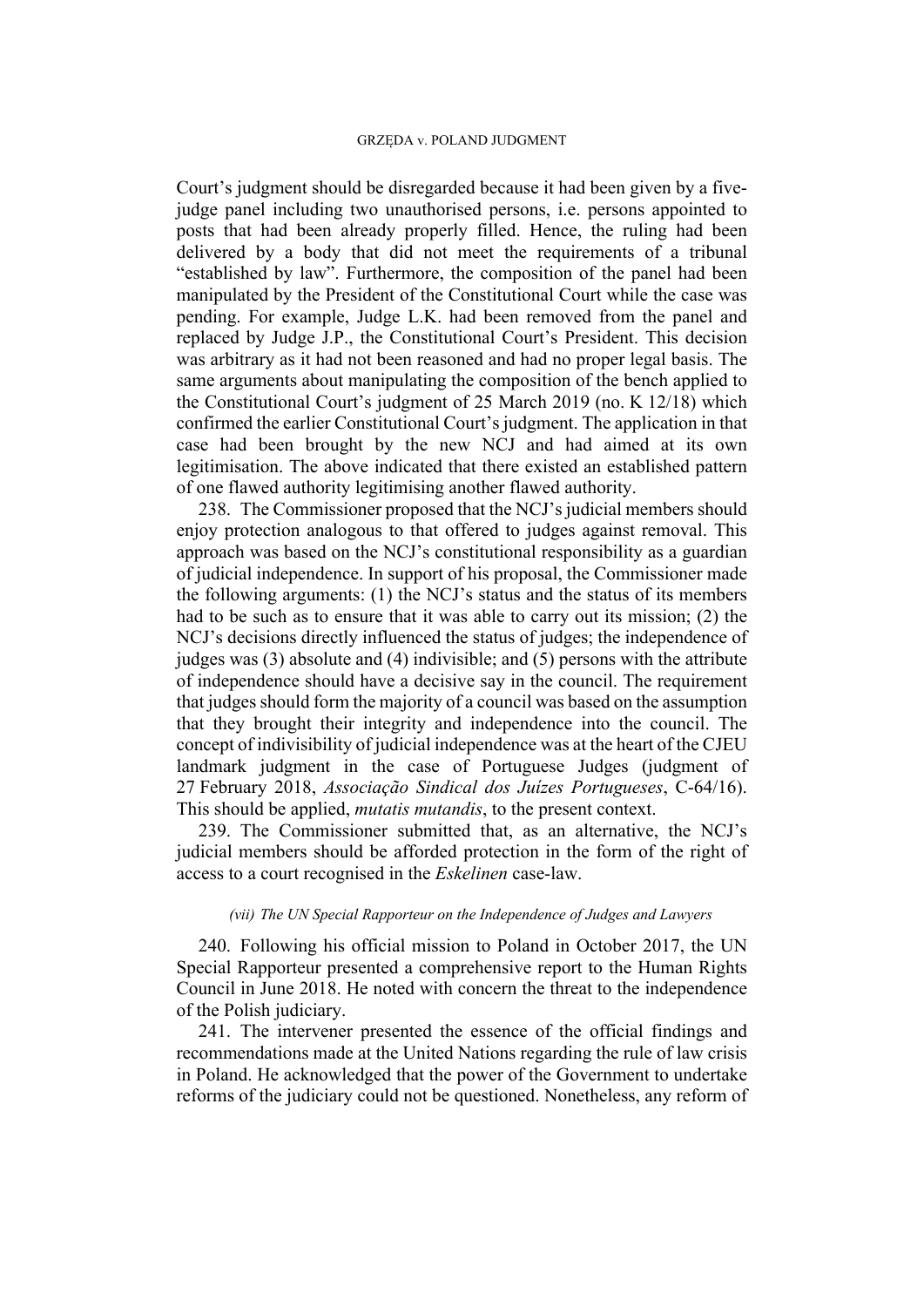the judicial system should aim at improving its effectiveness, not at undermining the independence of the judiciary and its governing bodies.

242. After the general election in October 2015, the parliamentary majority and the President of the Republic took a coordinated set of actions and adopted a vast array of legal amendments to the legislation regulating the functioning of the judiciary, including the ordinary courts, the Supreme Court and the NCJ. The Special Rapporteur raised concerns about the compliance of these reforms with international legal standards relating to the independence of the judiciary. He underlined that the various legislative acts and measures adopted by the authorities had severely undermined the independence of the judiciary and eroded the possibilities of checks and balances.

243. The intervener referred to judicial governance as the set of institutions, rules and practices that organise, facilitate and regulate the exercise by the judicial branch of its function. In Europe, traditionally the governance of the judiciary was the responsibility of the executive. However, at least since the end of World War II, concerns about judicial independence and judicial accountability had led, in many countries, to the executive gradually losing its monopoly on judicial governance in favour of separate institutions with powers over the career of judges or the management of the judiciary. Some countries had established self-governing judicial bodies, such as judicial councils, in order to protect the independence of the judiciary. The underlying rationale was the need to insulate the judiciary and judicial career processes from external political pressure. Judicial councils often functioned as intermediaries between Governments and the judiciary and operated autonomously within the judicial system of their respective jurisdictions to guarantee, *inter alia*, the maintenance of the rule of law and the protection of human rights. Several Special Rapporteurs had recommended that States establish an independent body in charge of the selection and discipline of judges and to adopt appropriate measures to guarantee a pluralist and balanced composition of that body.

244. The intervener noted that with high indifference to the United Nations' standards the Polish authorities had passed the 2017 Amending Act, targeting the operation and composition of the NCJ. The main objective of this Act was to amend the procedure for the selection of the judicial members of the NCJ. The 2017 Amending Act had allowed the legislature to influence the selection of judges which had resulted in undue political interference in the overall administration of justice. The intervener was concerned about section 5 of the 2017 Amending Act which terminated the terms of office of fifteen judicial members of the NCJ. Such termination was arbitrary, clearly unconstitutional and in breach of international human rights standards recognising, *inter alia*, the right of access to an impartial and independent tribunal. It further interfered with the guarantees of independence enjoyed by the NCJ.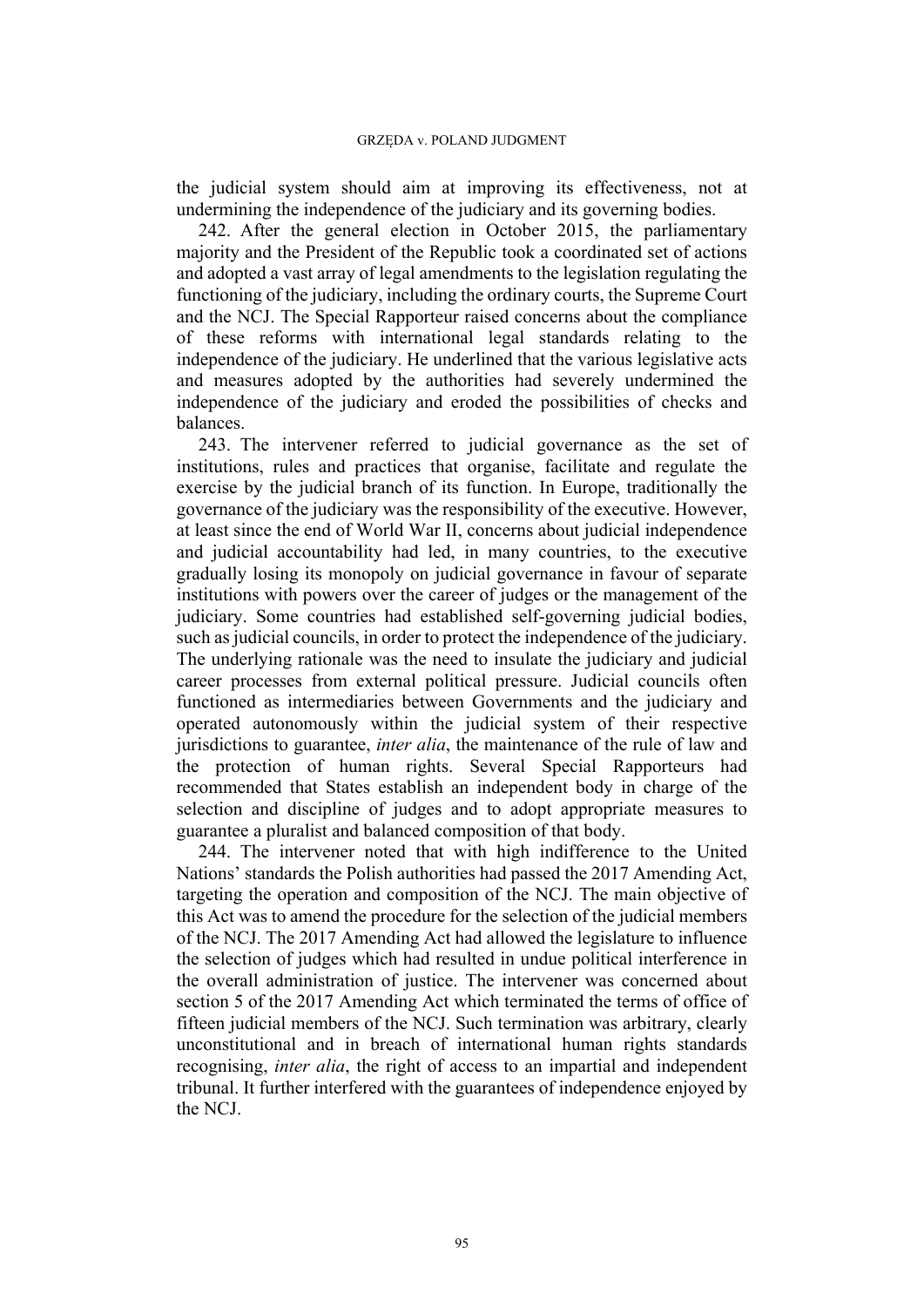245. The intervener opined that judicial councils played a crucial role in guaranteeing the independence of the judiciary and should themselves be independent. They should be free from any form of interference from the executive and legislative branches. To ensure that such a body can discharge its functions objectively and independently, the judiciary must have a substantial say with respect to selecting its members. The dismissal of its members must comply with international human rights standards, including due process guarantees. Under United Nations standards, judges appointed to judicial councils, should be afforded the same guarantees as those granted to judges exercising judicial functions, including the right to a fair hearing in case of discipline, suspension or removal.

246. The Special Rapporteur emphasised that the judicial reform implemented by the Polish Government had had an adverse effect on the independence of the judiciary. In his assessment, "the series of reforms undertaken by the Government, presented as a cure, appeared to have been worse than the disease". He noted that the independence of the judiciary and the separation of powers must constitute the guiding principles of any judicial reform. The intervener was in favour of extending the application of the principle of irremovability of judges to judicial members of the NCJ and affording them the appropriate judicial safeguards provided for in various international human rights instruments.

#### *(viii) The Government of Denmark*

247. The Danish Government maintained that an efficient, impartial and independent judiciary was the cornerstone of the rule of law and of any functioning system of democratic checks and balances. The question of the independence of the NCJ and its judicial members following the 2017 Amending Act was the subject of legal proceedings before the CJEU. The Court should take into account those proceedings as it had never considered the provisions of the Convention as the sole framework of refence for the interpretation of the rights and freedoms enshrined therein. The Danish Government referred to the CJEU's judgment of 19 November 2019 in *A.K. and Others* (C-585/18, C-624/18 and C-625/18) which identified in §§ 143-144 a number of factors for the purposes of assessing the independence of a body such as the NCJ. Subsequent to this CJEU judgment, the Polish Supreme Court held in the rulings of 5 December 2019 and 15 January 2020 that the NCJ in its current composition was not a body independent of the legislature and the executive branch.

248. On this basis, the Danish Government submitted that the Court should determine that the 2017 Amending Act had undermined the independence of the NCJ and its judicial members and, consequently, considering the key role of the NCJ in appointing judges in Poland, had called into question the independence of the Polish judiciary as a whole. Accordingly, the application of Article 6 §1 to the present case, having regard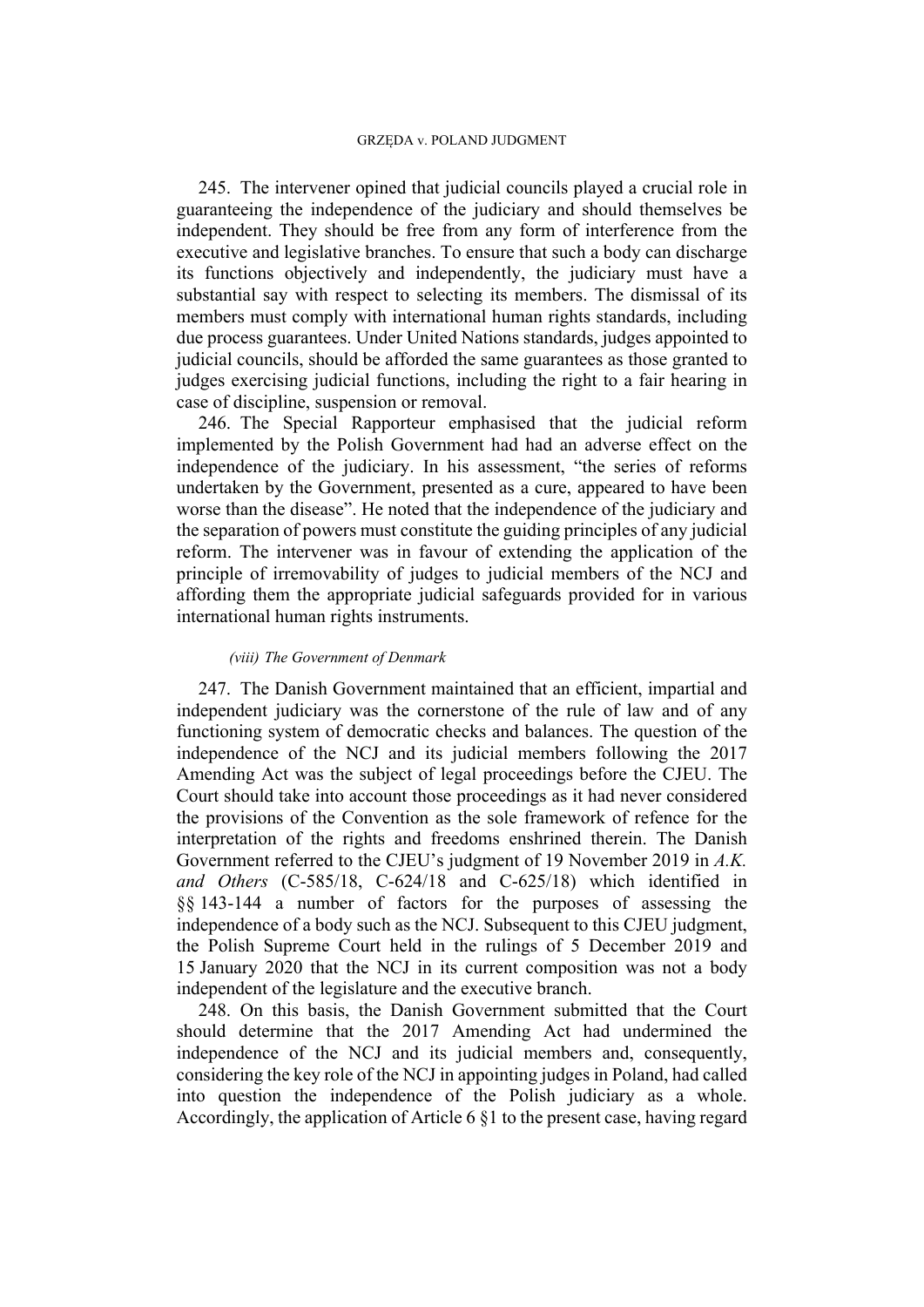also to the systemic nature of the case and possible widespread effects of these proceedings, was manifestly justified as it could contribute to maintaining the independence of the NCJ and, thus, to restoring its constitutional role of ensuring the independence of the courts and the rule of law in Poland.

249. The Danish Government asserted that, similarly to the case of *Baka v. Hungary*, the terms of office of the applicant and the other previous judicial members of the NCJ had been prematurely terminated *ex lege*, interrupting a constitutionally guaranteed four-year term, without providing them with access to a court. In this connection, they referred to the CJEU's judgment of 2 March 2021 in *A.B. and Others* (C-824/18). In that judgment the CJEU stated that the possible absence of any legal remedy in the context of a process of appointment to judicial positions may prove to be problematic where all the relevant contextual factors, such as those laid down in §§ 143-144 of the *A.K. and Others* judgment, charactering such an appointment process may give rise to systemic doubts as to the independence and impartiality of judges appointed at the end of that process.

250. Those considerations, having regard to the contextual factors relating to the 2017 Amending Act and the new NCJ, must analogously hold true as regards the *ex lege* termination of the terms of office of the applicant and other previous judicial members of the NCJ. Taking note of the special role in society of the judiciary and the public confidence it must enjoy, the Danish Government found that the lack of access to a court in connection to the premature termination of the terms of office of the previous judicial members of the NCJ was not in accordance with Article 6 § 1 or the standards of the rule of law.

251. In view of the Court's assessment of any grounds advanced by the respondent State on the basis of the *Eskelinen* test as to the legitimacy of excluding the previous judicial members from the protection of Article 6 § 1, the Danish Government requested the Court to consider such grounds in light of the contextual factors mentioned, having regard to the prominent place of the independent judiciary and the right to a fair trial in a democratic society as well as the particular attention which must be paid to the protection of members of the judiciary against measures affecting their status or career that could threaten their judicial independence.

## *(ix) The Government of the Kingdom of the Netherlands*

252. The Dutch Government submitted that the context of the present case concerned the large-scale judicial reforms in Poland. Those reforms had caused widespread concern since they raised questions as to the independence of the judiciary. They also had resulted in several cases before the CJEU in which the Dutch Government had intervened.

253. The present case was of importance as regards the normative impact of the rule of law on interpreting Convention rights. The rule of law was one of the three pillars of the Council of Europe that sought to achieve a greater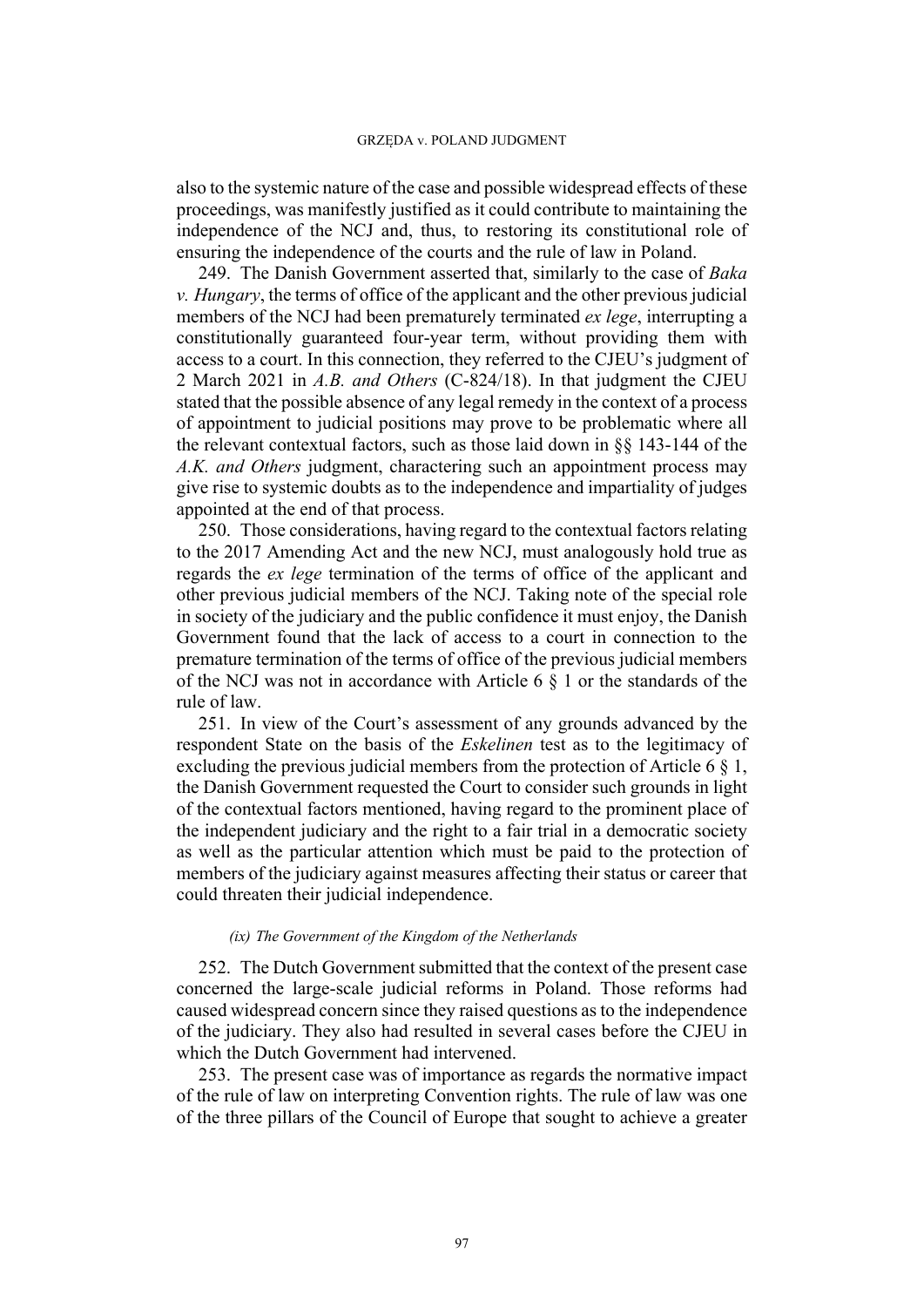unity between its members, as articulated in Article 1 of the Statute of the Council of Europe. In the preamble to the Statute, the rule of law was mentioned as one of the principles which formed the basis of all genuine democracies. Furthermore, Article 3 of the Statute required every member to accept the principles of the rule of law and of the enjoyment by all persons within its jurisdiction of human rights and fundamental freedoms. This formed the basis for the reference by the Court to the rule of law as being one of the "fundamental components of the European public order".

254. The principle of the rule of law was not provided for in the provisions of the Convention or its Protocols. However, it was expressly articulated in the Preamble to the Convention which made reference to this principle as part of the common heritage of European countries. The rule of law did not embody one single element but consisted of several components. In its 2011 report on the Rule of Law the Venice Commission had concluded that it included the following elements: (1) legality, including a transparent, accountable and democratic process for enacting law, (2) legal certainty, (3) prohibition of arbitrariness, (4) access to justice before independent and impartial courts, including judicial review of administrative acts, (5) respect for human rights, and (6) non-discrimination and equality before the law.

255. In its case-law the Court had taken into account the elements of the rule of law when interpreting the Convention rights. In doing so, the Court had contributed to rendering concrete the notion of rule of law as a fundamental component of European public order for the protection of human rights and fundamental freedoms. The Court had made it clear that the rule of law was a principle underlying the Convention. In *Golder v. the United Kingdom*, the Court had stated that the rule of law was "one of the features of the common spiritual heritage of the member States of the Council of Europe". In *Engel and Others v. the Netherlands*, it had said that from the rule of law "the whole Convention draws its inspiration". In many subsequent cases, the Court had consistently viewed the rule of law as "inherent in all the Articles of the Convention". This was particularly true for Article 6 of the Convention which provided for the right to a fair hearing before an independent and impartial tribunal.

256. It followed from the above that the independence of the judiciary was an underpinning element of the rule of law and thus of the protection of human rights. The CJEU had also confirmed this in its judgment of 24 June 2019, *Commission v. Poland* (*Independence of the Supreme Court*), C-619/18, finding that the independence of the judiciary gave concrete expression to the value of the rule of law. Ensuring the independence of a judicial body did not necessarily imply that the executive or legislative powers could not have any role in the selection of members of that body. However, their role must be embedded in the law and there must be safeguards to ensure the independence of the members of the judicial body, thereby ensuring the independence of the judiciary as such.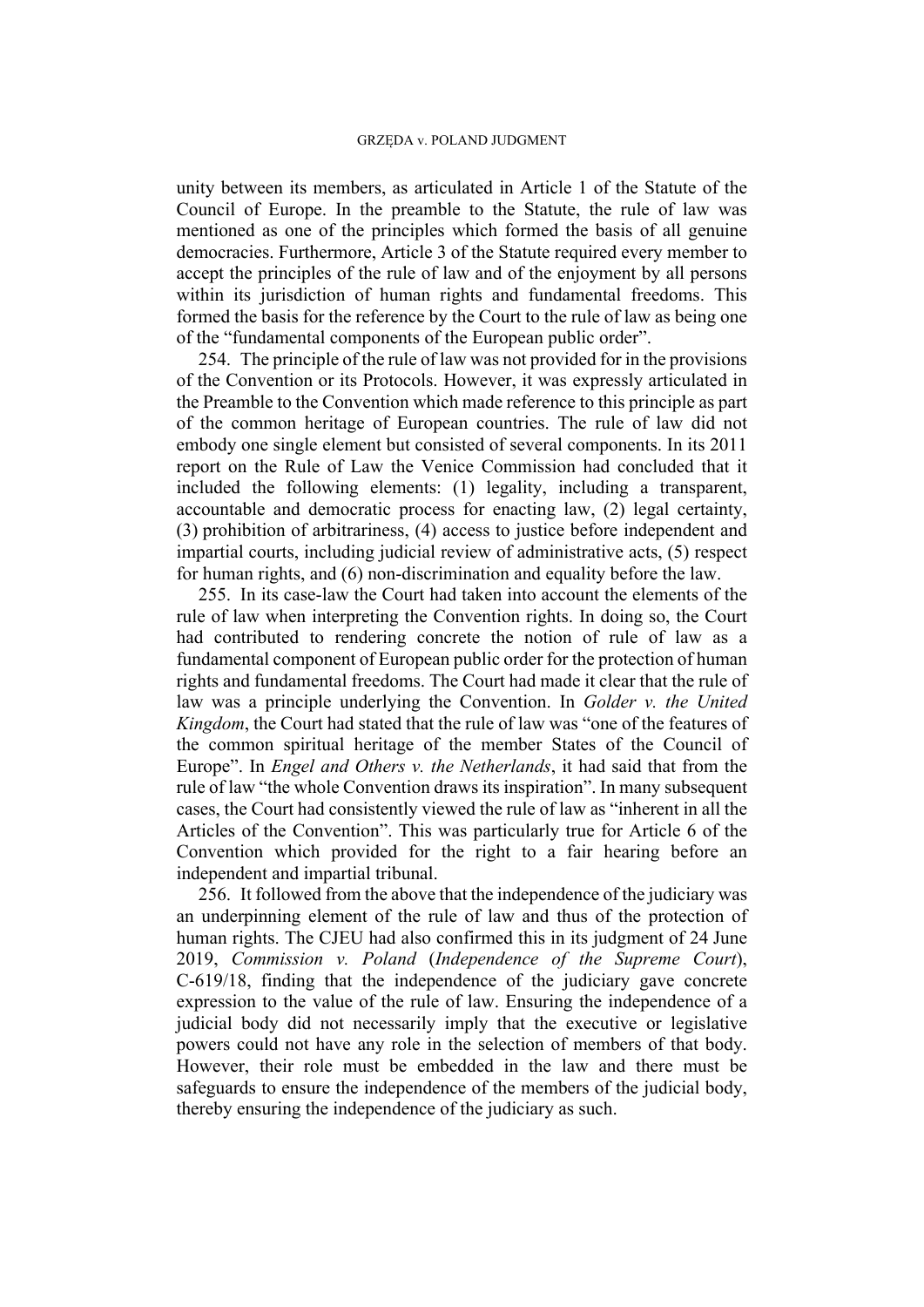#### **(d) The Court's assessment**

# *(i) General principles*

257. For Article 6 § 1 in its "civil" limb to be applicable, there must be a dispute over a "right" which can be said, at least on arguable grounds, to be recognised under domestic law, irrespective of whether that right is protected under the Convention. The dispute must be genuine and serious; it may relate not only to the actual existence of a right but also to its scope and the manner of its exercise; and, finally, the result of the proceedings must be directly decisive for the right in question, mere tenuous connections or remote consequences not being sufficient to bring Article 6 § 1 into play (see, among many other authorities, *Baka v. Hungary* [GC], no. 20261/12, § 100, 23 June 2016; *Lupeni Greek Catholic Parish and Others v. Romania* [GC], no. 76943/11, § 71, 29 November 2016; *Károly Nagy v. Hungary* [GC], no. 56665/09, § 60, 14 September 2017; and *Regner v. the Czech Republic* [GC], no. 35289/11, § 99, 19 September 2017). Lastly, the right must be a "civil" right (see *Mennitto v. Italy* [GC], no. 33804/96, § 23, ECHR 2000-X).

258. Article 6 § 1 does not guarantee any particular content for civil "rights and obligations" in the substantive law of the Contracting States: the Court may not create by way of interpretation of Article 6 § 1 a substantive right which has no legal basis in the State concerned (see, for example, *Roche v. the United Kingdom* [GC], no. [32555/96,](http://hudoc.echr.coe.int/eng#%7B) § 119, ECHR 2005-X; *Boulois v. Luxembourg* [GC], no. 37575/04, § 91, ECHR 2012; and *Károly Nagy*, cited above, § 61).

259. In order to decide whether the "right" in question has a basis in domestic law, the starting point must be the provisions of the relevant domestic law and their interpretation by the domestic courts (see, for example, *Al-Dulimi and Montana Management Inc. v. Switzerland* [GC], no. 5809/08, § 97, 21 June 2016). The Court reiterates that it is primarily for the national authorities, in particular the courts, to resolve problems of interpretation of domestic legislation. Unless the interpretation is arbitrary or manifestly unreasonable, the Court's role is confined to ascertaining whether the effects of that interpretation are compatible with the Convention (see *Radomilja and Others v. Croatia* [GC], nos. 37685/10 and 22768/12, § 149, 20 March 2018; *S., V. and A. v. Denmark* [GC], nos. 35553/12 and 2 others, § 148, 22 October 2018; and *Molla Sali v. Greece* [GC], no. 20452/14, § 149, 19 December 2018). Thus, where the superior national courts have analysed in a comprehensive and convincing manner the precise nature of the impugned restriction of access to a court, on the basis of the relevant Convention case-law and principles drawn therefrom, this Court would need strong reasons to differ from the conclusion reached by those courts by substituting its own views for those of the national courts on a question of interpretation of domestic law and by finding, contrary to their view, that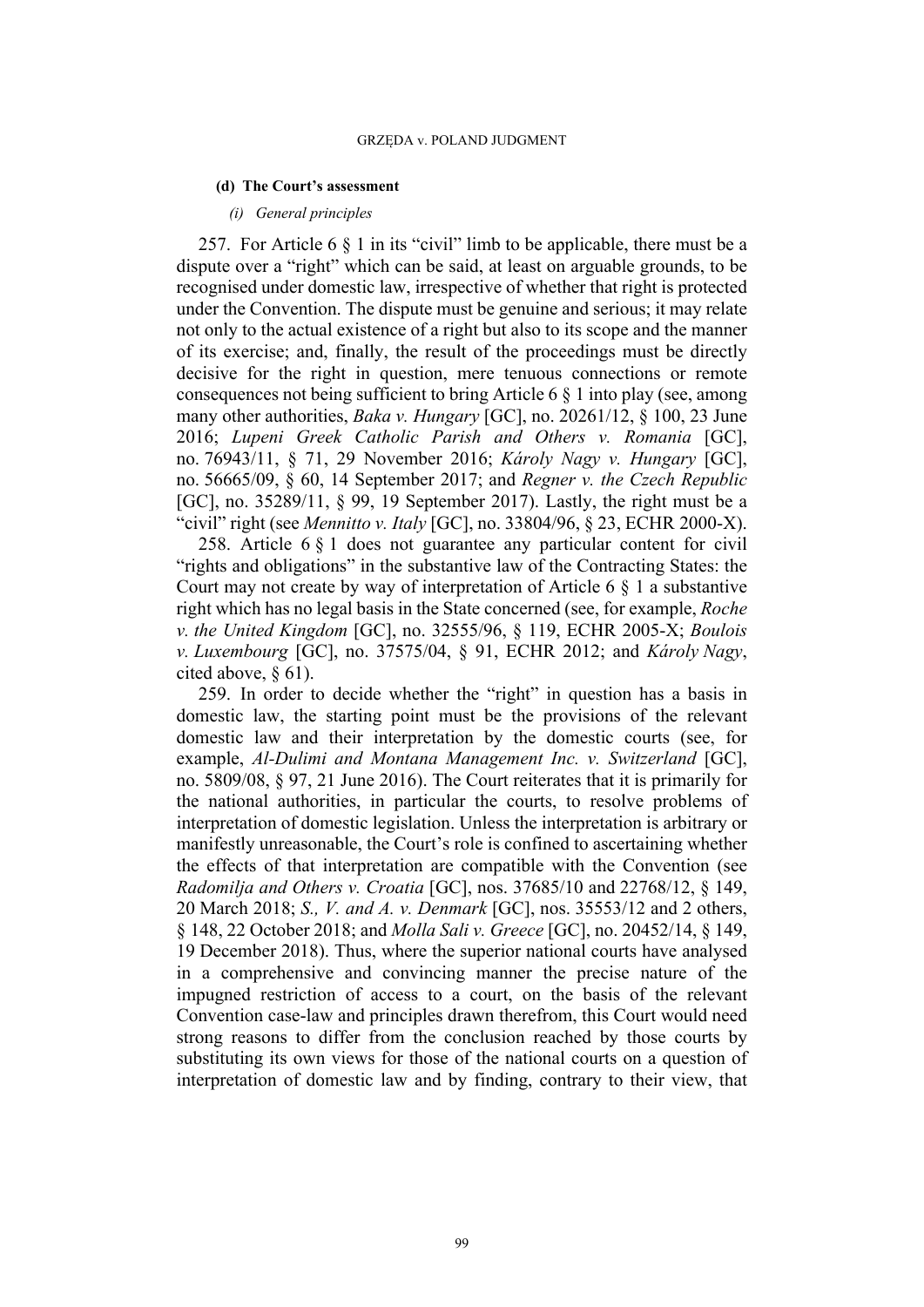there was arguably a right recognised by domestic law (see *Károly Nagy*, § 62; see also *Roche*, § 120, both cited above).

260. With regard to the "civil" nature of the right, the Court has noted that an employment relationship between a public-law entity, including the State, and an employee may be based, according to the domestic provisions in force, on the labour-law provisions governing relations between private individuals or on a body of specific rules governing the civil service. There are also mixed systems, combining the rules of labour law applicable in the private sector with certain specific rules applicable to the civil service (see *Regner*, cited above, § 106).

261. As regards public servants employed in the civil service, according to the criteria established in *Vilho Eskelinen and Others v. Finland* ([GC], no. 63235/00, ECHR 2007-II) the respondent State cannot rely before the Court on the applicant's status as a civil servant to exclude the protection embodied in Article 6 unless two conditions are fulfilled. First, the State in its national law must have expressly excluded access to a court for the post or category of staff in question. Secondly, the exclusion must be justified on objective grounds in the State's interest. In order for the exclusion to be justified, it is not enough for the State to establish that the civil servant in question participates in the exercise of public power or that there exists a special bond of trust and loyalty between the civil servant and the State, as employer. It is also for the State to show that the subject matter of the dispute in issue is related to the exercise of State power or that it has called into question the special bond. Thus, there can in principle be no justification for the exclusion from the guarantees of Article 6 of ordinary labour disputes, such as those relating to salaries, allowances or similar entitlements, on the basis of the special nature of the relationship between the particular civil servant and the State in question. There will, in effect, be a presumption that Article 6 applies. It will be for the respondent State to demonstrate, first, that a civil servant applicant does not have a right of access to a court under national law and, secondly, that the exclusion of the rights under Article 6 for the civil servant is justified (see *Vilho Eskelinen and Others*, § 62; *Baka*, § 103; and *Regner*, § 107, all cited above).

262. Whilst the Court stated in *Vilho Eskelinen and Others* (cited above, § 61) that its reasoning in that case was limited to the situation of civil servants, it has extended the application of the criteria established in that judgment to various disputes regarding judges. It has noted that although the judiciary is not part of the ordinary civil service, it is considered part of typical public service (see *Baka*, cited above, § 104).

263. The Court has applied the criteria set out in *Vilho Eskelinen and Others* (cited above) to all types of disputes concerning judges, including those relating to recruitment/appointment (see *Juričić v. Croatia*, no. 58222/09, 26 July 2011), career/promotion (see *Dzhidzheva-Trendafilova v. Bulgaria* (dec.), no. 12628/09, 9 October 2012, and *Tsanova-Gecheva*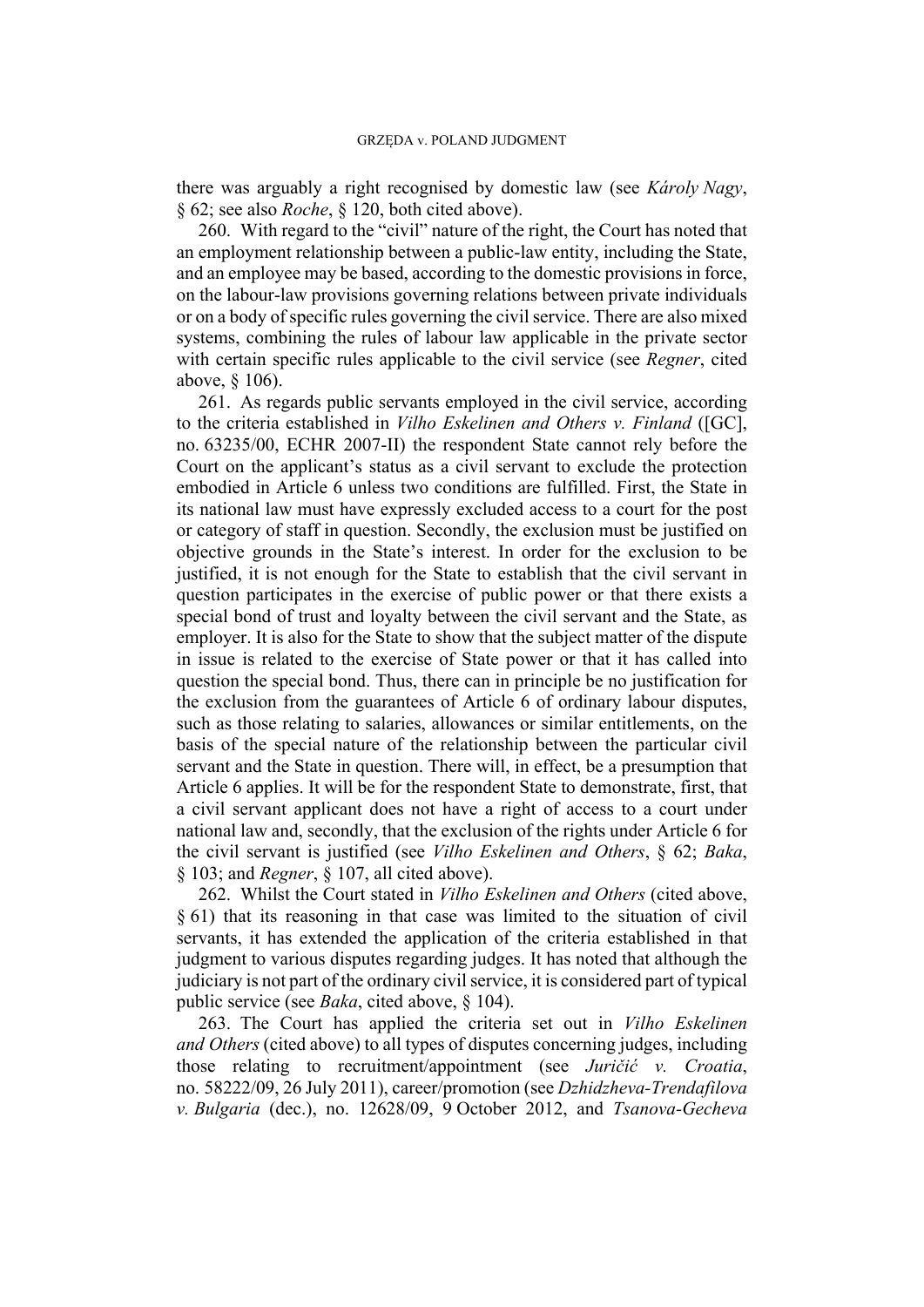*v. Bulgaria*, no. 43800/12, 15 September 2015, §§ 85-87), transfer (see *Tosti v. Italy* (dec.). no. 27791/06, 12 May 2009 and *Bilgen v. Turkey*, no. 1571/07, § 79, 9 March 2021), suspension (see *Paluda v. Slovakia*, no. 33392/12, §§ 33-34, 23 May 2017, and *Camelia Bogdan v. Romania*, no. 36889/18, § 70, 20 October 2020), disciplinary proceedings (see *Ramos Nunes de Carvalho e Sá v. Portugal* [GC], nos. 55391/13 and 2 others, § 120, 6 November 2018; *Di Giovanni v. Italy*, no. 51160/06, §§ 36-37, 9 July 2013; and *Eminağaoğlu v. Turkey*, no. 76521/12, § 80, 9 March 2021), as well as dismissal (see *Oleksandr Volkov v. Ukraine*, no. 21722/11, §§ 91 and 96, ECHR 2013; *Kulykov and Others v. Ukraine*, nos. 5114/09 and 17 others, §§ 118 and 132, 19 January 2017; *Sturua v. Georgia*, no. 45729/05, § 27, 28 March 2017; *Kamenos v. Cyprus*, no. 147/07, §§ 82-88, 31 October 2017; and *Olujić v. Croatia*, no. 22330/05, §§ 31-43, 5 February 2009), reduction in salary following conviction for a serious disciplinary offence (see *Harabin v. Slovakia*, no. 58688/11, §§ 118-123, 20 November 2012), removal from post (for example, President of the Supreme Court, President of the Court of Appeal or Vice-president of the Regional Court) while remaining a judge (see *Baka*, cited above, §§ 34 and 107-111; *Denisov v. Ukraine* [GC], no. 76639/11, § 54, 25 September 2018; and *Broda and Bojara*, cited above, §§ 121-123) or judges being prevented from exercising their judicial functions after legislative reform (see *Gumenyuk and Others v. Ukraine*, no. 11423/19, §§ 61 and 65-67, 22 July 2021). It has also applied the *Eskelinen* criteria to a dispute regarding the premature termination of the term of office of a chief prosecutor (see *Kövesi v. Romania*, no. 3594/19, §§ 124-125, 5 May 2020).

264. Furthermore, the employment relationship of judges with the State must be understood in the light of the specific guarantees essential for judicial independence. Thus, when referring to the "special trust and loyalty" that they must observe, it is loyalty to the rule of law and democracy and not to holders of State power. This complex aspect of the employment relationship between a judge and the State makes it necessary for members of the judiciary to be sufficiently distanced from other branches of the State in the performance of their duties, so that they can render decisions *a fortiori* based on the requirements of law and justice, without fear or favour. It would be a fallacy to assume that judges can uphold the rule of law and give effect to the Convention if domestic law deprives them of the guarantees of the Articles of the Convention on matters directly touching upon their individual independence and impartiality (see *Bilgen*, § 79, and *Broda and Bojara*, § 120, both cited above).

# *(ii) Application of the general principles to the present case*

265. The Court notes that the present case raises a novel issue, namely the question whether Article 6 § 1 under its civil head is applicable to a dispute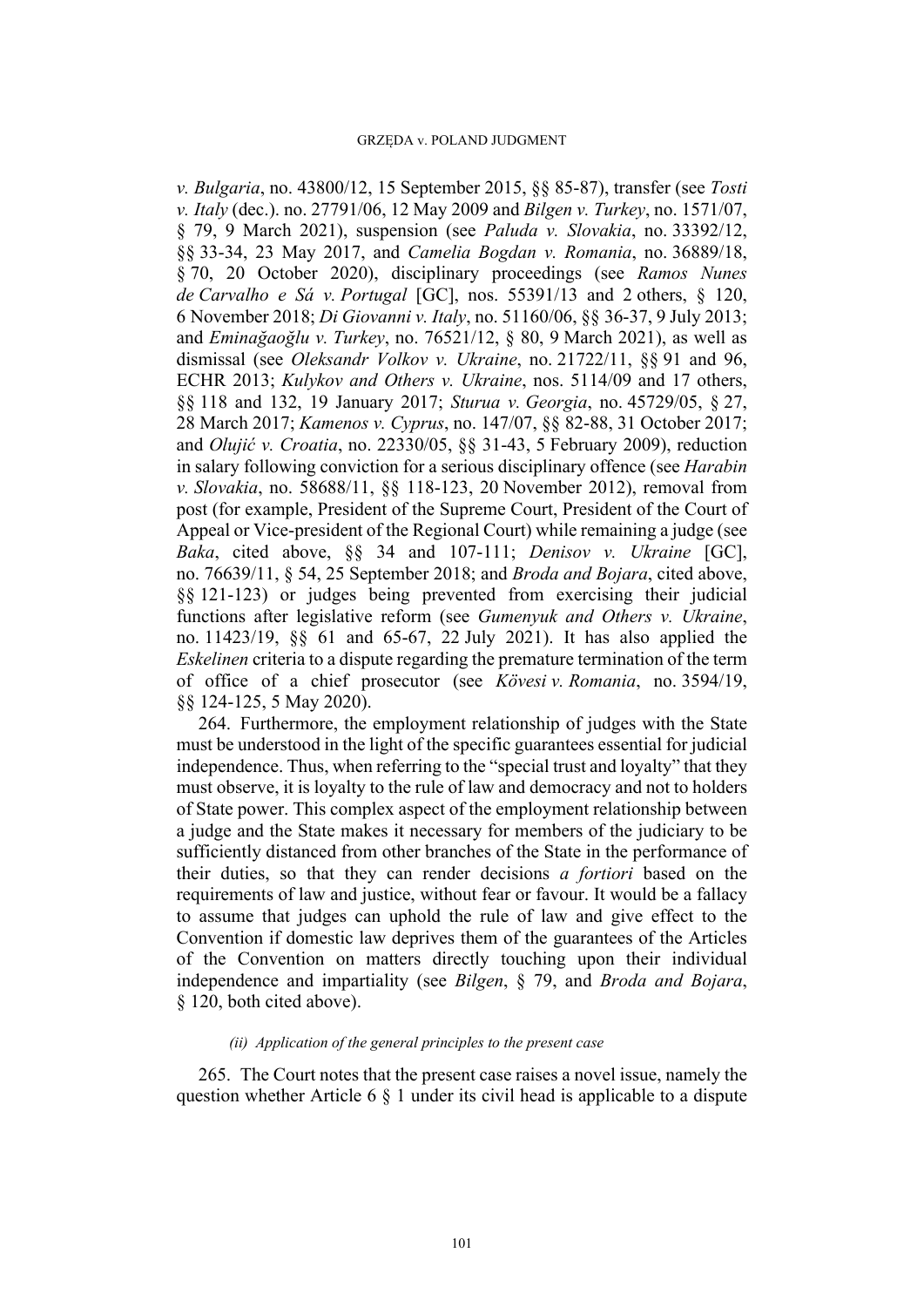arising out of the premature termination of the applicant's term of office as a judicial member of the NCJ, while he still remains a serving judge.

# (α) Existence of a right

266. The Court notes that the applicant is a Supreme Administrative Court judge. On 11 January 2016 he was elected to the NCJ for a period of four years by the General Assembly of Judges of the Supreme Administrative Court with the participation of the Representatives of the General Assemblies of Judges of the Regional Administrative Courts, in accordance with the relevant provisions of the Constitution and the applicable legislation.

267. The Constitution expressly provides in Article 187 § 3 that members of the NCJ are elected for a four-year term of office. Section 14(1) of the 2011 Act on the NCJ, as applicable at the time of the applicant's election to the Council, contained an exhaustive list of reasons for terminating the term of office of elected members of the NCJ before the expiry of their term (death, resignation, appointment to another judicial post, termination of the member's judicial office and retirement; see paragraph 68 above). Under this provision, the only permissible grounds for early termination of the term of office are either of an objective nature (death, termination of judicial office or retirement) or stem from the member's own decision or initiative (resignation or appointment to another judicial post).

268. In determining whether there was a legal basis for the right asserted by the applicant, the Court needs to ascertain only whether the applicant's arguments were sufficiently tenable, not whether he would necessarily have been successful had he been given access to a court (see *Neves e Silva v. Portugal*, 27 April 1989, § 37, Series A no. 153-A, and *Bilgen*, cited above, § 53). In the light of the domestic legal framework in force at the time of his election and during his term of office, the Court considers that the applicant could arguably claim an entitlement under Polish law to protection against removal from his position as a judicial member of the NCJ during that period (see, *mutatis mutandis*, *Baka*, cited above, § 109).

269. The Court considers, moreover, that the applicant's claim to be entitled to serve his full term as a judicial member of the NCJ finds support in the fact that the NCJ is a body mandated by the Constitution to safeguard the independence of courts and judges (see Article 186 of the Constitution). The Court will revert to this issue subsequently in its analysis.

270. The Court reiterates that although there is, in principle, no right under the Convention to hold a public post related to the administration of justice (see *Dzhidzheva-Trendafilova*, § 38, and *Denisov*, § 46, both cited above), such a right may exist at the domestic level. The Court is satisfied that this is the situation in the present case, since Article 187 § 3 of the Constitution provides for, and therefore protects, the four-year term of the elected members of the NCJ. In this connection, the Government's argument that under Polish law there is no right to exercise public authority does not carry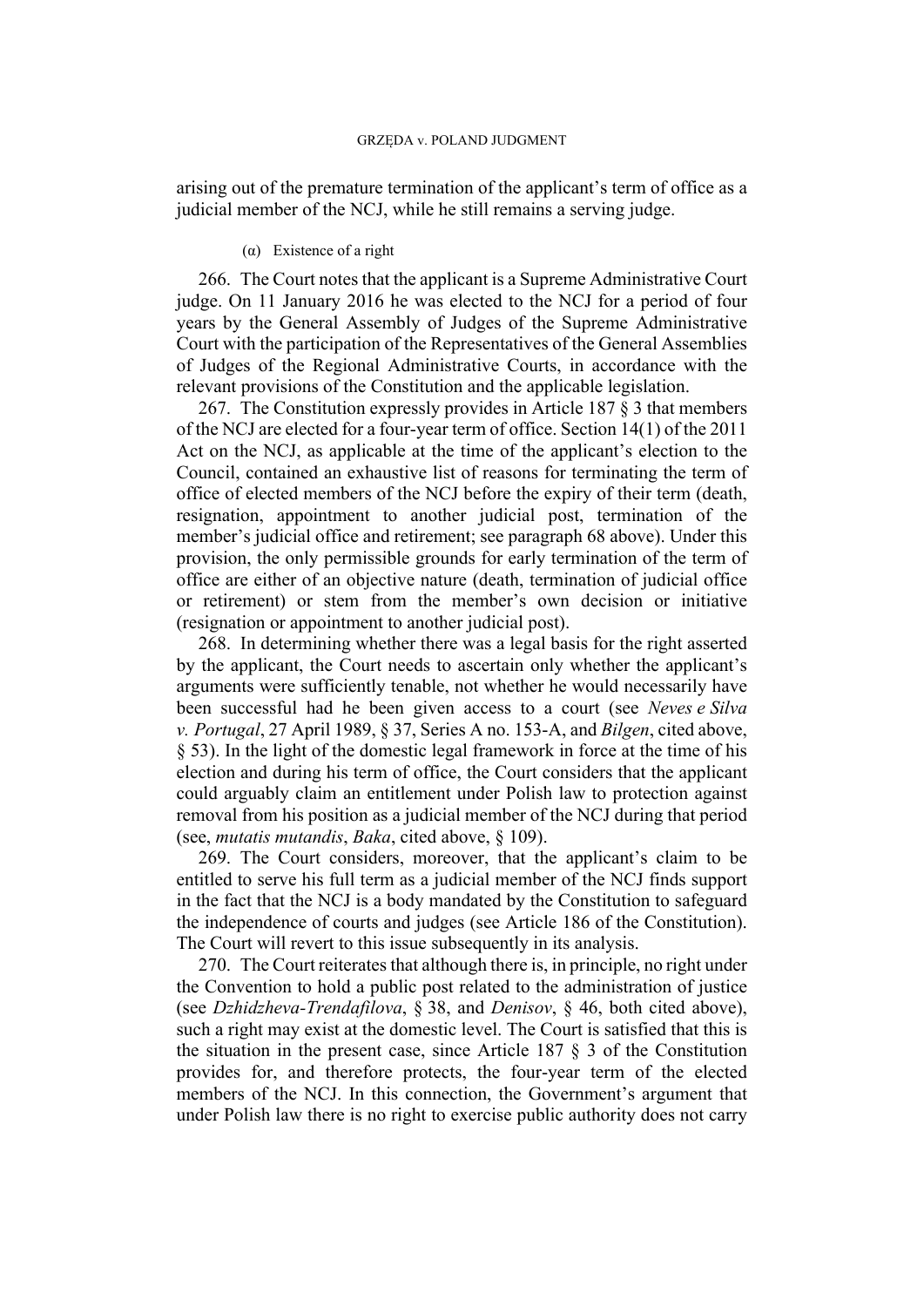much weight, as the applicant is not claiming such a right. Rather, he claims the right to serve the term of office for which he was lawfully elected. Similarly, another argument of the Government, that election as member of the NCJ did not constitute "employment", cannot be dispositive of the issue, having regard to the constitutional basis for the four-year tenure under Article 187 § 3 of the Constitution. The applicant further relied on Article 60 of the Constitution, guaranteeing the right of access to public service, as a supplementary argument for the proposition that he had had the right to serve a full term, while the Government rejected this. The Court considers that there is no need for it to take a stance on this argument since Article 187 § 3 of the Constitution arguably provides in itself a sufficient basis for a "right" for the purposes of Article 6.

271. The Court notes that the constitutional protection of the security of tenure of elected judicial members of the NCJ was not called into question until the current parliamentary majority introduced a bill amending the 2011 Act on the NCJ on 14 March 2017, ultimately culminating in the enactment of the 2017 Amending Act (see paragraphs 35 and 46-50 above).

272. The Court observes that the Constitutional Court, in its key judgment of 18 July 2007 (no. K 25/07) regarding the status of the NCJ, considered that the Constitution did not provide for the removal of judicial members of the NCJ from that body before the expiry of their term of office and that the NCJ was a constitutional body based on the tenure of elected members (see paragraphs 84-85 above). The only permissible exceptions were exhaustively specified in the then applicable 2001 Act on the NCJ, all of which related to objective inability to hold such office. These exceptions are similar to those laid down in section 14 of the 2011 Act on the NCJ, which were applicable at the time relevant to the present application.

273. In the same judgment of 18 July 2007, the Constitutional Court examined a new statutory provision which was to be applied to the sitting judicial members of the NCJ and could have resulted in the early termination of their term of office. It held that to introduce a new obligation on a person holding such office would, in principle, be permissible only if, first, it was justified by extraordinary, constitutionally valid reasons, and second, an adjustment period was provided. The Constitutional Court considered it appropriate to examine the impugned regulation on termination of office of judicial members of the NCJ in the light of the principle of proportionality. It found that the impugned regulation constituted a disproportionate interference with the constitutionally determined system of appointment and functioning of the NCJ. It held that changes of such a nature, if they were to be compatible with the principle of tenure, would have to be implemented with effect from the beginning of the next term of office of the Council members (see paragraph 85 above).

274. The Court observes that in enacting the new Act on the NCJ in 2011 the legislature also respected the terms of office of members elected on the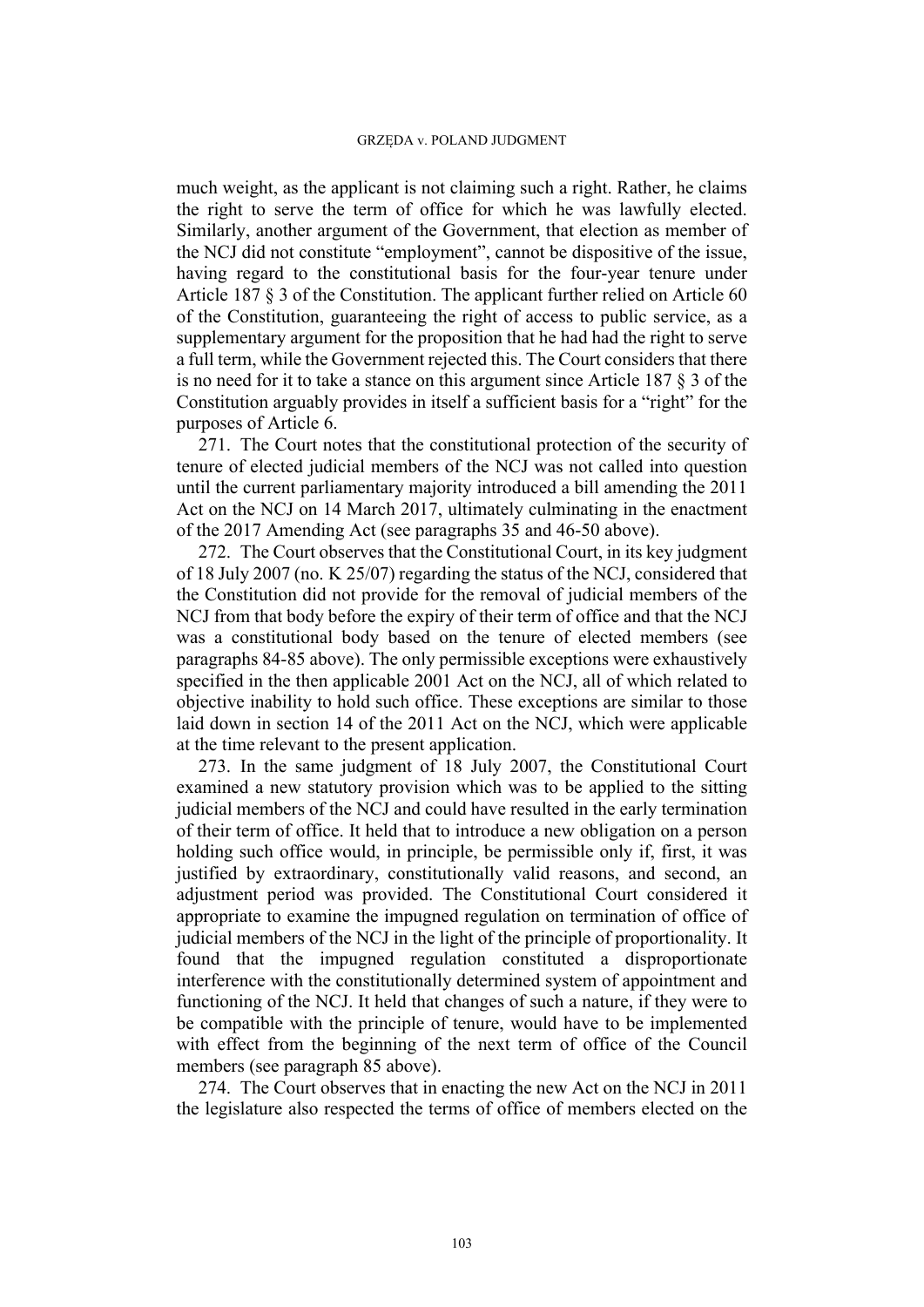basis of the previous regulation (see paragraph 69 above). It can further be noted that Article 238 § 1 of the 1997 Constitution, one of its transitional provisions, protected the term of office of the constitutional bodies or individuals composing them who had been appointed or elected under the provisions that had been applicable before the Constitution's entry into force (see paragraph 66 above). These constitutional and statutory provisions are further indicators of the importance attached by domestic law to the security of tenure of constitutional bodies and their members, including the NCJ.

275. The Government argued that the 2017 Amending Act was adopted with a view to implementing the Constitutional Court's judgment of 20 June 2017 (no. K 5/17), in which that court held that the term of office of all elected members of the NCJ should have been of a joint nature, i.e. starting and ending on the same date (see paragraph 42 above). In the Government's view, the termination of the applicant's term of office resulting from the 2017 Amending Act was thus legitimate and proportionate since it was aimed at establishing a new term of office consonant with the Constitutional Court's interpretation of the relevant constitutional provisions in the judgment of 20 June 2017.

276. The applicant contested the validity of the Constitutional Court's judgment of 20 June 2017, *inter alia*, on the grounds that it had been given by a bench including Judges M.M. and L.M., who, in his submission, had not been duly elected to that court.

277. In this connection, the Court would note the following. In its judgment in *Xero Flor w Polsce sp. z o.o. v. Poland* (no. 4907/18, 7 May 2021, §§ 289-291) the Court held that there had been a violation of Article 6 § 1 as regards the applicant company's right to a "tribunal established by law" on account of the presence on the bench of the Constitutional Court of Judge M.M., whose election it found to have been vitiated by grave irregularities. The same considerations cannot but apply to Judge L.M., who was elected in the same procedure as Judge M.M. (ibid., §§ 19 and 289). In the light of the *Xero Flor* judgment, the presence of the two judges mentioned above on the five-judge bench of the Constitutional Court which gave the judgment of 20 June 2017 (no. K 5/17) necessarily calls into question the validity and legitimacy of that judgment. The Court refers in this respect to the judgment of 5 December 2019 (no. III PO 7/18) of the Supreme Court which, following the preliminary ruling of the CJEU in *A.K. and Others*, also concluded that the impugned judgment of the Constitutional Court had been given with the participation of judges elected in breach of the Constitution, as had been established in several judgments of the Constitutional Court (see paragraphs 102 and 105 above).

278. In any event, the Court notes that that Constitutional Court judgment did not specifically require the termination of the terms of office of the sitting judicial members of the NCJ. This point was made at the time by the Venice Commission in its opinion of 8-9 December 2017 (see paragraph 132 above)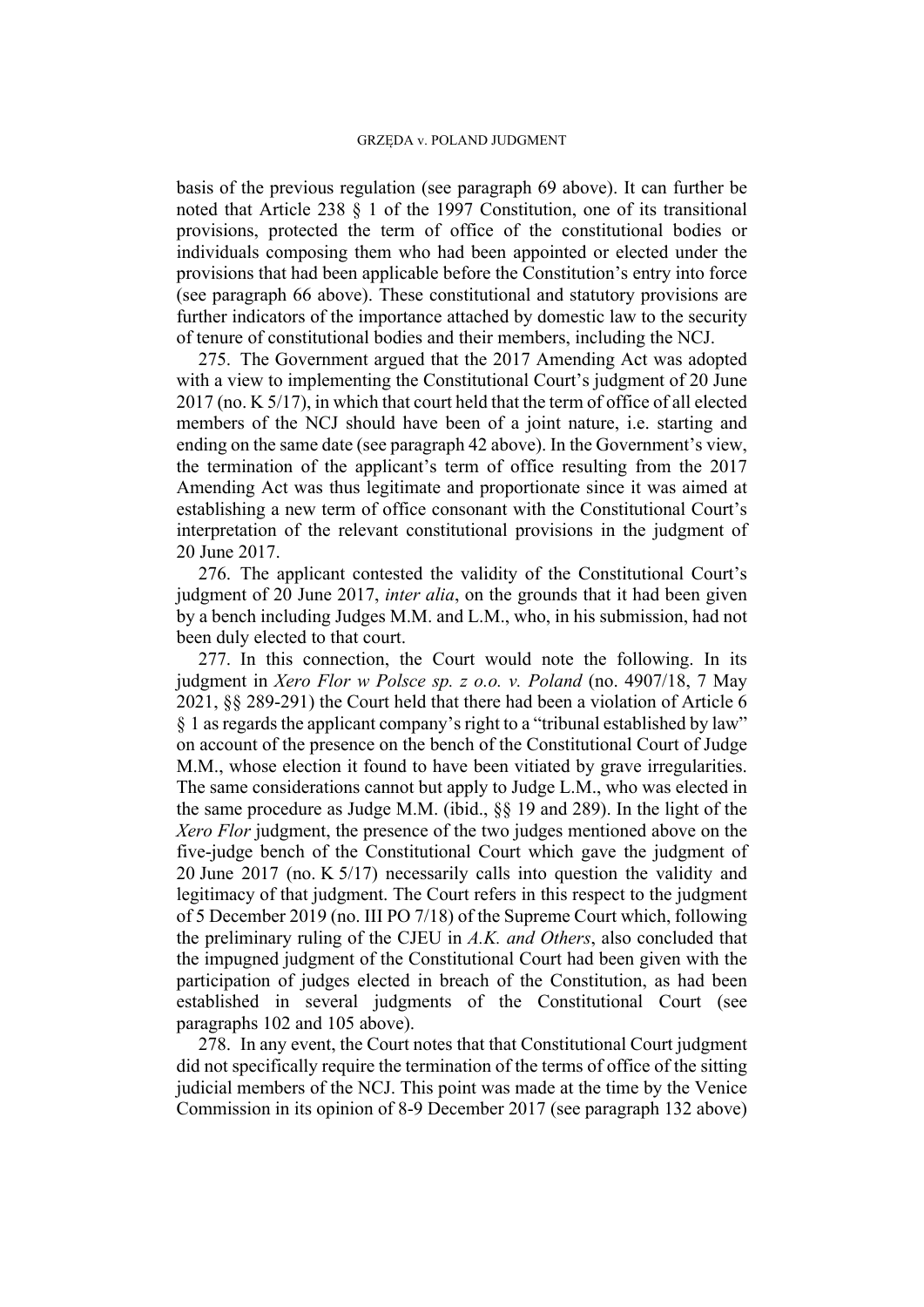and has been repeated by the Helsinki Foundation for Human Rights in its third-party submissions (see paragraph 218 above). Furthermore, the impugned judgment did not and could not put an end to the four-year term of office for elected members of the NCJ as guaranteed by Article 187 § 3 of the Constitution. It did not identify any extraordinary, constitutionally valid reasons that could exceptionally justify the early termination of the tenure of the Council's elected judicial members. Nor did the Constitutional Court give proper consideration in judgment no. K 5/17 or in judgment no. K 12/18 to its case-law requiring that changes to the status of members of constitutional bodies either be accompanied by an appropriate adjustment period or apply from the beginning of a new term of office (see paragraphs 77-85 above).

279. The Court is not persuaded by the Government's assertion that the implementation of the judgment of 20 June 2017 could not have been accomplished without the shortening of the terms of office of the sitting judicial members of the NCJ. Nor is it convinced that the introduction of a new system without such shortening would have both unduly extended that process over time and complicated it. The Court considers that there were clearly certain alternative measures that could have been taken which would have respected the general rule of the four-year term of office in Article 187 § 3 of the Constitution, while giving effect to the said judgment. For example, and despite the Government's argument to the contrary, the then-sitting judicial members could have remained in their positions until their original term of office expired, while new members could have been elected for a shorter period. In its opinion adopted on 8-9 December 2017, the Venice Commission proposed precisely that alternative (see paragraph 132 above). A similar view was expressed by GRECO (see paragraph 141 above). In the Court's view, having regard to the Constitutional Court's judgment of 18 July 2007 (no. K 25/07), the premature termination of the terms of the elected judicial members of the NCJ clearly raised an issue of proportionality. As stated by the Constitutional Court in that judgment, such changes should have been accompanied by an appropriate adaptation period or, alternatively, should have applied from the beginning of a new term of office (see paragraph 85 above). However, neither of these alternatives was chosen in the 2017 Amending Act.

280. Additionally, even though the Government maintained that the termination of the applicant's term of office, as provided for in the 2017 Amending Act, was prompted by the need to implement the Constitutional Court's judgment of 20 June 2017, the Court notes that the same measure had already been included in the first bill introduced by the government in the *Sejm* on 14 March 2017.

281. Furthermore, the Court observes that the Supreme Court, in its judgment of 5 December 2019 (no. III PO 7/18), analysed in detail the Constitutional Court's finding in the judgment of 20 June 2017 (no. K 5/17) that the relevant provisions of the 2011 Act on the NCJ were unconstitutional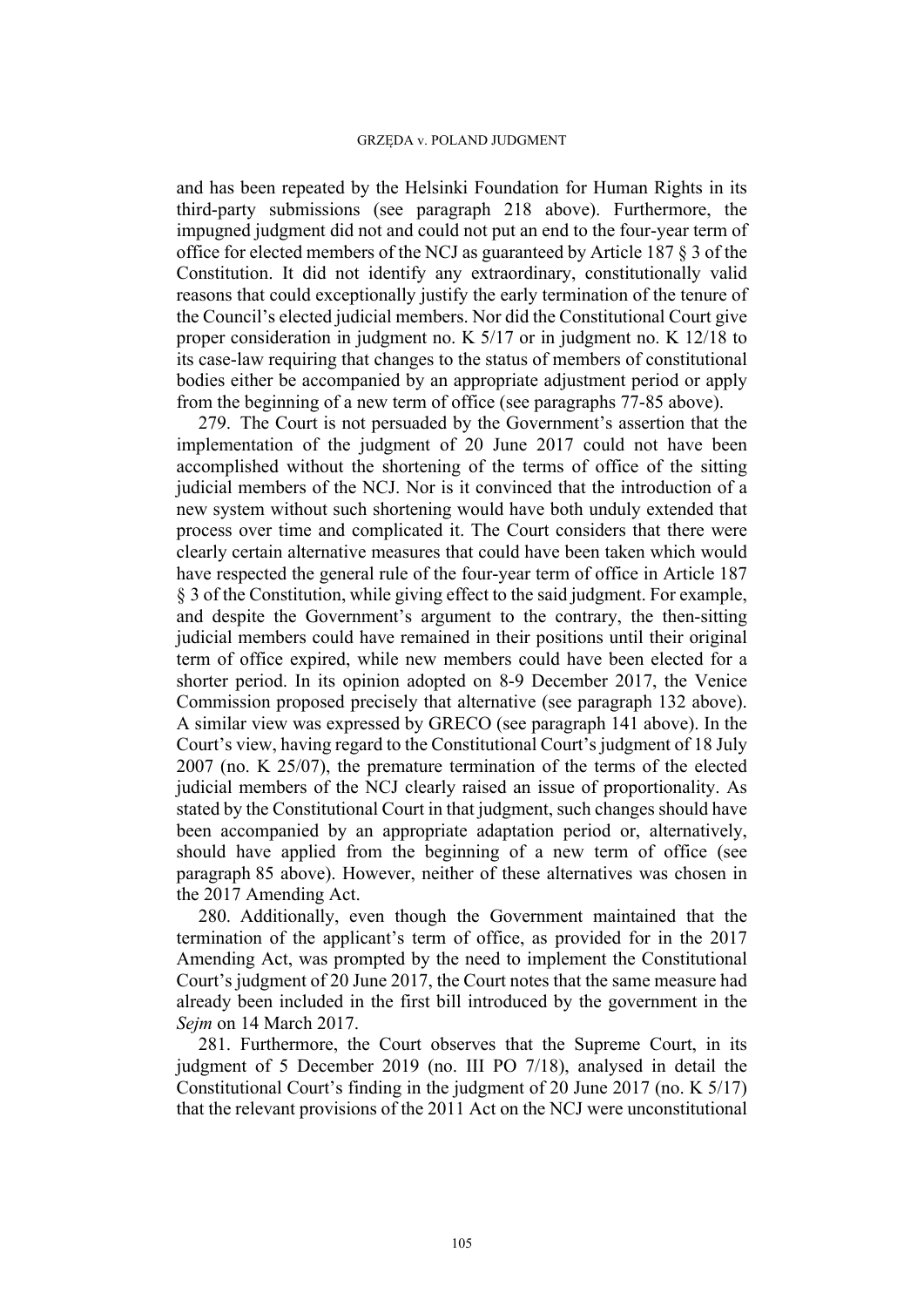to the extent that they provided for an individual term of office of the NCJ's judicial members. The Supreme Court found that the systemic (*systemowa*) interpretation of the Constitution on which the Constitutional Court had attempted to rely in that judgment contradicted its findings (see paragraph 105 above). The Supreme Court's position in the judgment of 5 December 2019 (no. III PO 7/18) was confirmed by the same court in its subsequent resolution of the three joined Chambers of 23 January 2020 (see paragraph 112 above).

282. The Court is satisfied that, having regard to the terms of Article 187 § 3 of the Constitution, there was in domestic law an arguable right for a judge elected to the NCJ to serve a full term of office, save for the exhaustively enumerated statutory exceptions in section 14(1) of the 2011 Act on the NCJ (see, *mutatis mutandis*, *Baka*, cited above, § 107; and *Loquifer v. Belgium*, nos. 79089/13 and 2 others, § 33, 20 July 2021, which concerned a non-judicial member of the High Council of Justice).

283.The Court notes that section 10(1)3 of the 2001 Act on the NCJ provided that the four-year term of office of elected members of the Council could be prematurely terminated in the event of revocation by the electing authority, i.e. a judicial member of the Council could have been revoked by the relevant assembly of judges that had elected him or her. However, that possibility was not provided for in the 2011 Act on the NCJ, which was applicable to the applicant's election to the Council, and so it is not relevant for the analysis of the applicant's case. Accordingly, the Court is not called upon to consider the conditions in which such a revocation may or may not be Convention-compliant.

284. The Court also takes note of the fact that numerous Council of Europe and other international bodies have consistently supported the view that the judicial members of the NCJ were entitled to serve a full term of office: the Parliamentary Assembly of the Council of Europe; the Council of Europe Commissioner for Human Rights; the Venice Commission; the CCJE; GRECO; the OSCE/ODIHR; the UN Special Rapporteur on the Independence of Judges and Lawyers; the European Parliament and the European Commission (see respectively paragraphs 126, 134, 132, 137 and 139, 141, 144, 122, 167 and 164-165 above).

285. The Court considers that the fact that the applicant's term of office was terminated *ex lege* on the date of election of new members of the NCJ (see paragraph 54 above) cannot be regarded as removing, retrospectively, the arguability of the right that he could claim under the rules in force at the time of his election. As noted above, these rules clearly established a term of four years and enumerated exhaustively the specific grounds on which it could be terminated. Since it was this new legislation (the 2017 Amending Act) which set aside the former rules, it constituted the object of that very "dispute" in regard to which the Article  $6 \hat{\ } 1$  fair-hearing guarantees were arguably to apply. In the circumstances of the present case, the question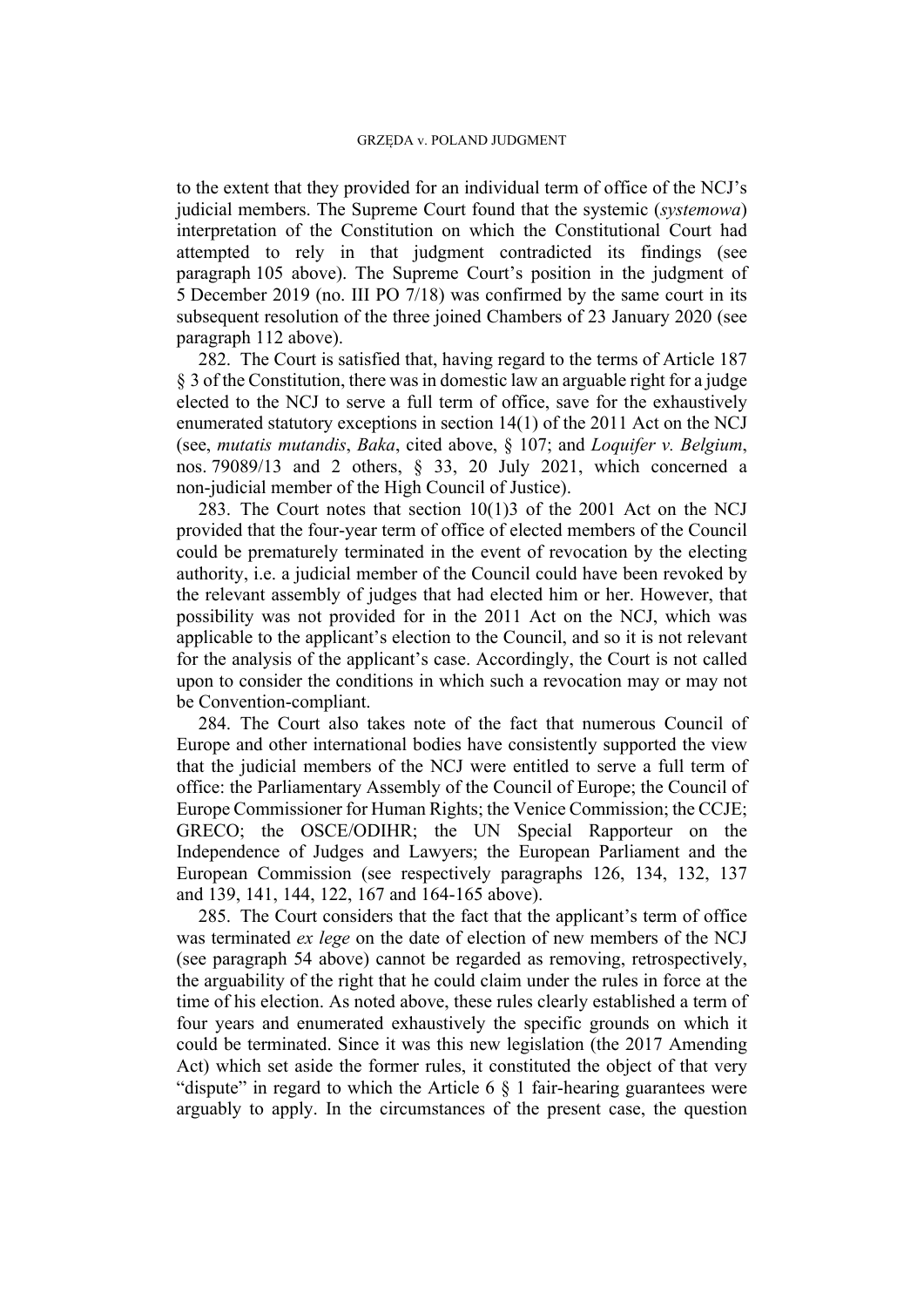whether a right existed under domestic law cannot therefore be answered on the basis of the new legislation (see *Baka*, cited above, § 110).

286. In the light of the foregoing, the Court finds that in the present case there was a genuine and serious dispute over a "right", namely to serve a full term of four years as a judicial member of the NCJ, which the applicant could claim on arguable grounds under domestic law (see, *mutatis mutandis*, *Baka*, cited above, § 111; *Denisov*, cited above, §§ 47-49; and *Kövesi v. Romania*, no. 3594/19, § 116, 5 May 2020).

#### (β) Civil nature of the right: the *Eskelinen* test

287. The next issue to be determined is whether the "right" claimed by the applicant was "civil" within the autonomous meaning of Article 6  $\S$  1. The Court reiterates that the concept of "civil rights and obligations" cannot be interpreted solely by reference to the respondent State's domestic law; it is an "autonomous" concept deriving from the Convention (see, among many other authorities, *Naït-Liman v. Switzerland* [GC], no. 51357/07, § 106, 15 March 2018).

288. In their written and oral submissions, the parties addressed this issue in the light of the criteria developed in *Vilho Eskelinen and Others* (cited above), having been invited to do so by the Court. This case-law was developed in the context of ordinary labour disputes between civil servants and the public authority that employs them (ibid.,  $\S$  61). As recalled above, it has since been applied to many types of disputes involving judges and concerning their service or their careers, as although not part of the ordinary civil service the judiciary forms part of typical public service (see paragraphs 262-263 above). As already noted, the novel aspect of this case is that it concerns not the principal professional activity of the applicant, as a judge, but the serving of his full term of office as an elected judicial member of the NCJ. Taking account of this, and also of the more prominent public law features of the case, the Court considers that some development of the *Vilho Eskelinen* test is appropriate as regards the first condition.

### ‒ *The first condition of the Eskelinen test*

289. In the present case the parties offered different interpretations of domestic law and consequently their views diverged starkly on the question of compliance with the first condition of the *Eskelinen* test. The Government argued that the Act on the NCJ had never provided for any form of appeal or remedy in connection with the expiry, termination or renunciation of the office of members of this body. In addition, that office was considered to be of a public-law nature. In their view, Polish law excluded access to a court for claims relating to termination of office of judicial members of the NCJ. The applicant maintained that there had been no provision of national law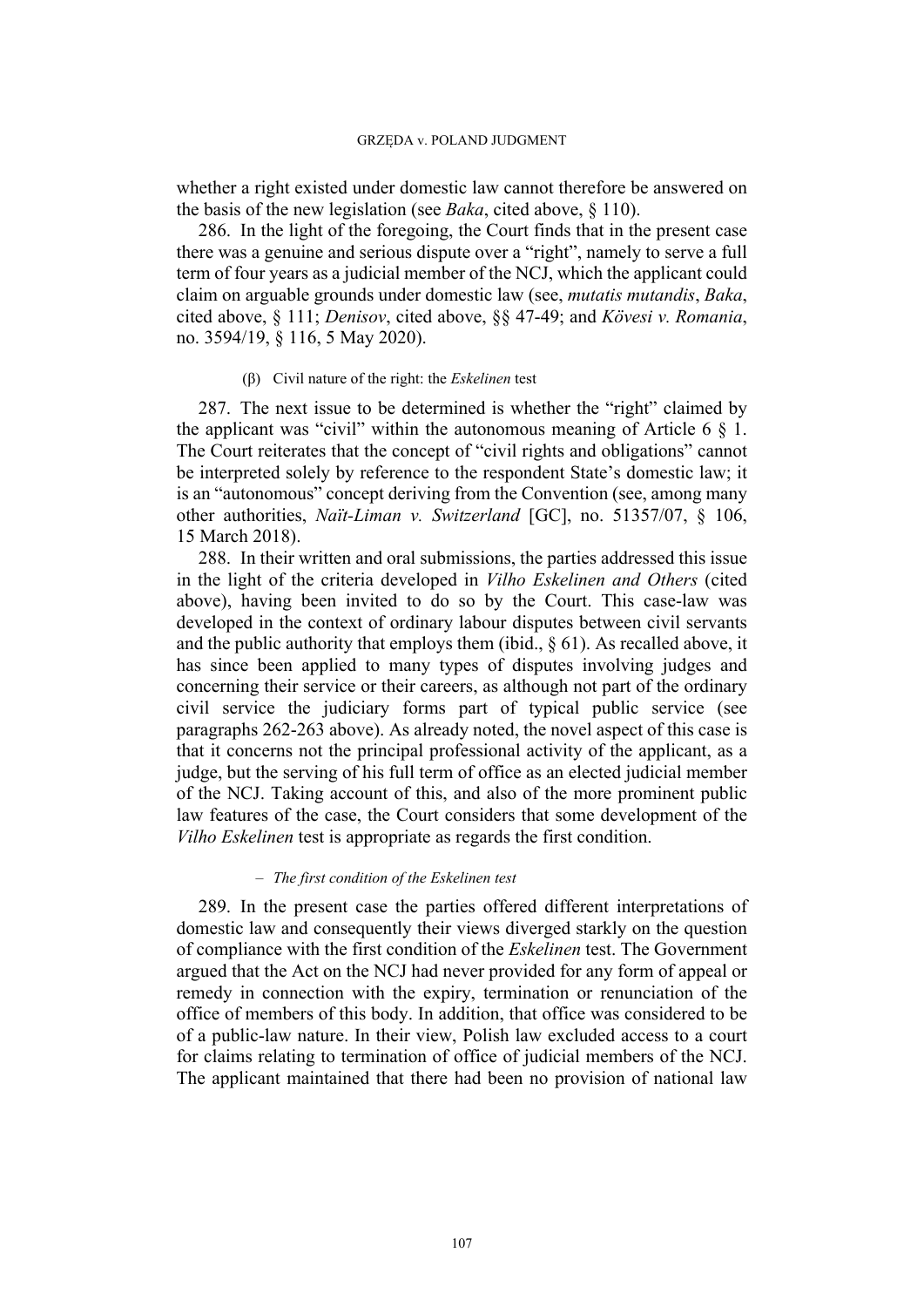"expressly" excluding access to a court for a claim based on the alleged unlawfulness of the termination of his term of office.

290. The Court recalls that in the *Baka* judgment it examined a situation where the applicant's access to a court had been impeded, *inter alia*, by the fact that the impugned measure, namely the premature termination of his term of office as President of the Supreme Court, had been included in the Transitional Provisions of the Fundamental Law. This had precluded Mr Baka from contesting that measure before the relevant judicial body, which he would have been able to do in the event of dismissal on the basis of the previous legal framework (see *Baka*, cited above, § 115). In that context, the Court considered that it had to determine whether access to a court had been excluded under domestic law prior to the time, rather than at the time, when the impugned measure concerning the applicant was adopted. To hold otherwise would have meant that the impugned measure itself, which constituted the alleged interference with the applicant's "right", could at the same time be the legal basis for the exclusion of the applicant's claim from access to a court, thereby opening the way to abuse (ibid., § 116). However, the present case concerns a different situation where, according to the Government, Polish law has at all times excluded access to a court for the claim asserted by the applicant.

291. The Court will now take the opportunity offered by the present case to further develop the first condition of the *Eskelinen* test. It observes that this condition is deliberately strict, given that it is part of a test that, if fully satisfied, will rebut the presumption of the applicability of Article 6 to ordinary labour disputes involving civil servants (see *Vilho Eskelinen and Others*, cited above, § 62), excluding them from one of the most fundamental entitlements provided for in the Convention, the right to a court. The strict nature of this condition is borne out by the fact that it has been seldom satisfied (see *Bilgen*, cited above, § 70). Only very rarely has a respondent State been able to show that access to a court was expressly excluded for an applicant (see *Baka*, cited above, § 113 and the cases referred to therein). As the two conditions stipulated in the *Eskelinen* judgment are cumulative, where the first one is not met, that suffices already to find that Article 6 is applicable, without there being any need to consider the second limb of the test (see *Baka*, cited above, § 118).

292. The Court considers that a straightforward application of the first condition would not be entirely apt in all situations. It is therefore prepared to accept that the first condition can be regarded as fulfilled where, even without an express provision to this effect, it has been clearly shown that domestic law excludes access to a court for the type of dispute concerned. Thus, first of all, this condition is satisfied where domestic law contains an explicit exclusion of access to a court. Secondly, the same condition may also be satisfied where the exclusion in question is of an implicit nature, in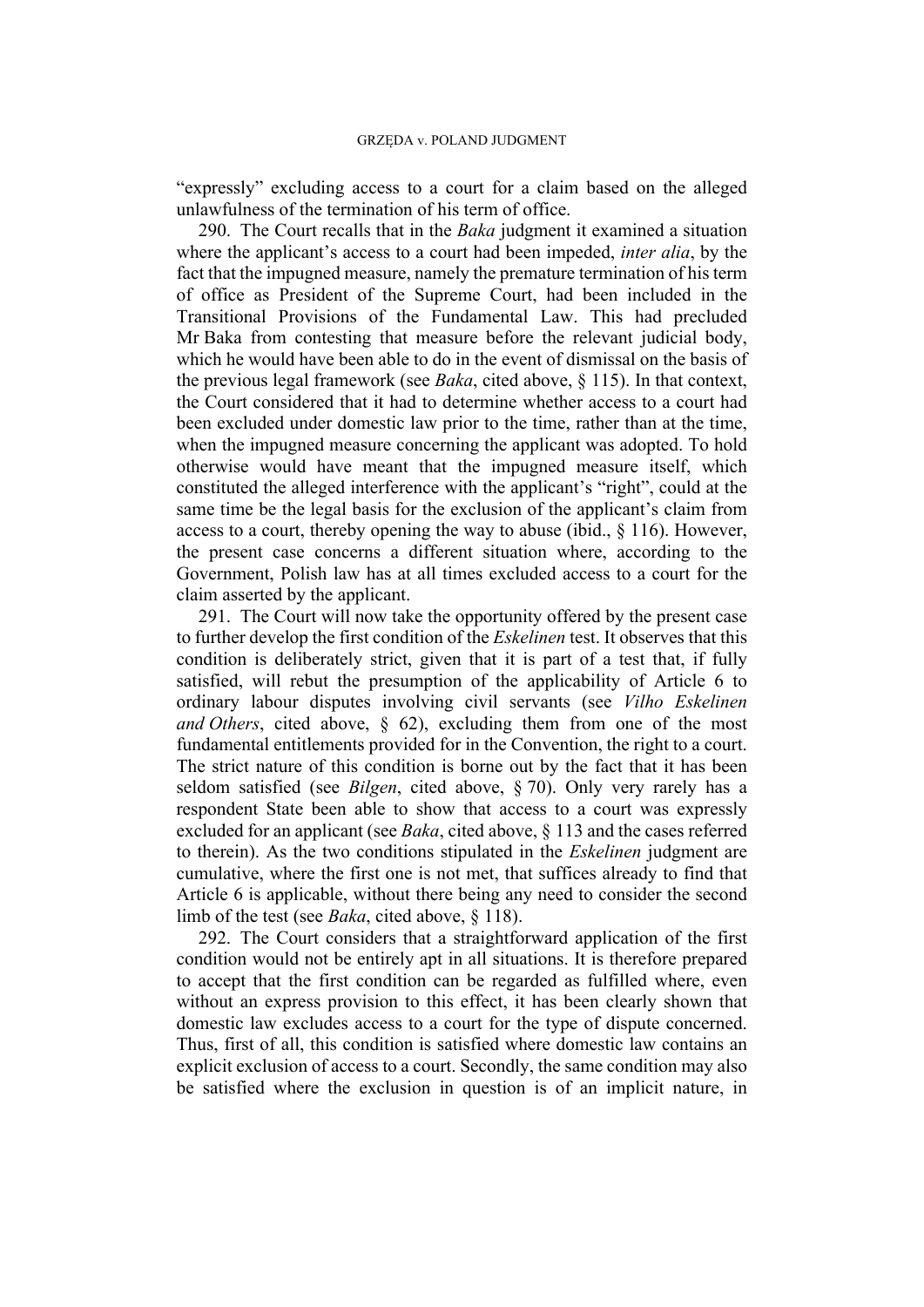particular where it stems from a systemic interpretation of the applicable legal framework or the whole body of legal regulation.

293. In this connection, the Government argued that Polish law excluded access to a court for a claim based on the alleged unlawfulness of the termination of the applicant's term of office as a judicial member of the NCJ (see paragraphs 180-181 above). However, in responding to the complaint under Article 13 of the Convention, they asserted that the applicant could have obtained a ruling on his claim by lodging a constitutional complaint with the Constitutional Court, thus suggesting the existence of a judicial channel to deal with the applicant's claim. The applicant referred to the limitations of a constitutional complaint and argued that this remedy would not have been available to him in the absence of any prior decision given in connection with the termination of his term of office; thus his complaint would have been rejected as inadmissible (on the effectiveness of a constitutional complaint in Poland, see *Xero Flor w Polsce sp. z o.o.*, cited above, §§ 197-200, and the case-law cited therein). The applicant also asserted that domestic law did not and never had explicitly excluded access to a court for claims relating to the premature termination of the term of office of judicial members of the NCJ (see paragraph 196 above).

294. The Court notes the opposing views of the parties as to whether the first condition of the *Eskelinen* test has been satisfied here (see paragraphs 180-181 and 196 above). It considers that this question can be left open, since in any event, for the reasons set out below, the second condition has not been met.

### ‒ *The second condition of the Eskelinen test*

295. The Court will now analyse whether, in the present case, the exclusion of access to a court is justified on objective grounds in the State's interest.

296. As regards the second condition, the Government submitted that the applicant's complaint related to the exercise of State power. The Court reiterates that according to the approach adopted in *Vilho Eskelinen*, the mere fact that the applicant is in a sector or department which participates in the exercise of power conferred by public law is not in itself decisive*.* The Government did not explain why the exercise of public authority by judicial members of the NCJ did not merit protection, bearing in mind that this body is tasked with protecting judicial independence (see, *mutatis mutandis*, *Baka*, cited above, § 103).

297. The applicant argued, *inter alia*, that the exclusion of the right of access to a court in his case was incompatible with the rule of law. He submitted that as a member of the NCJ, a body charged with safeguarding judicial independence, he had to be protected from abuse on the part of the other powers.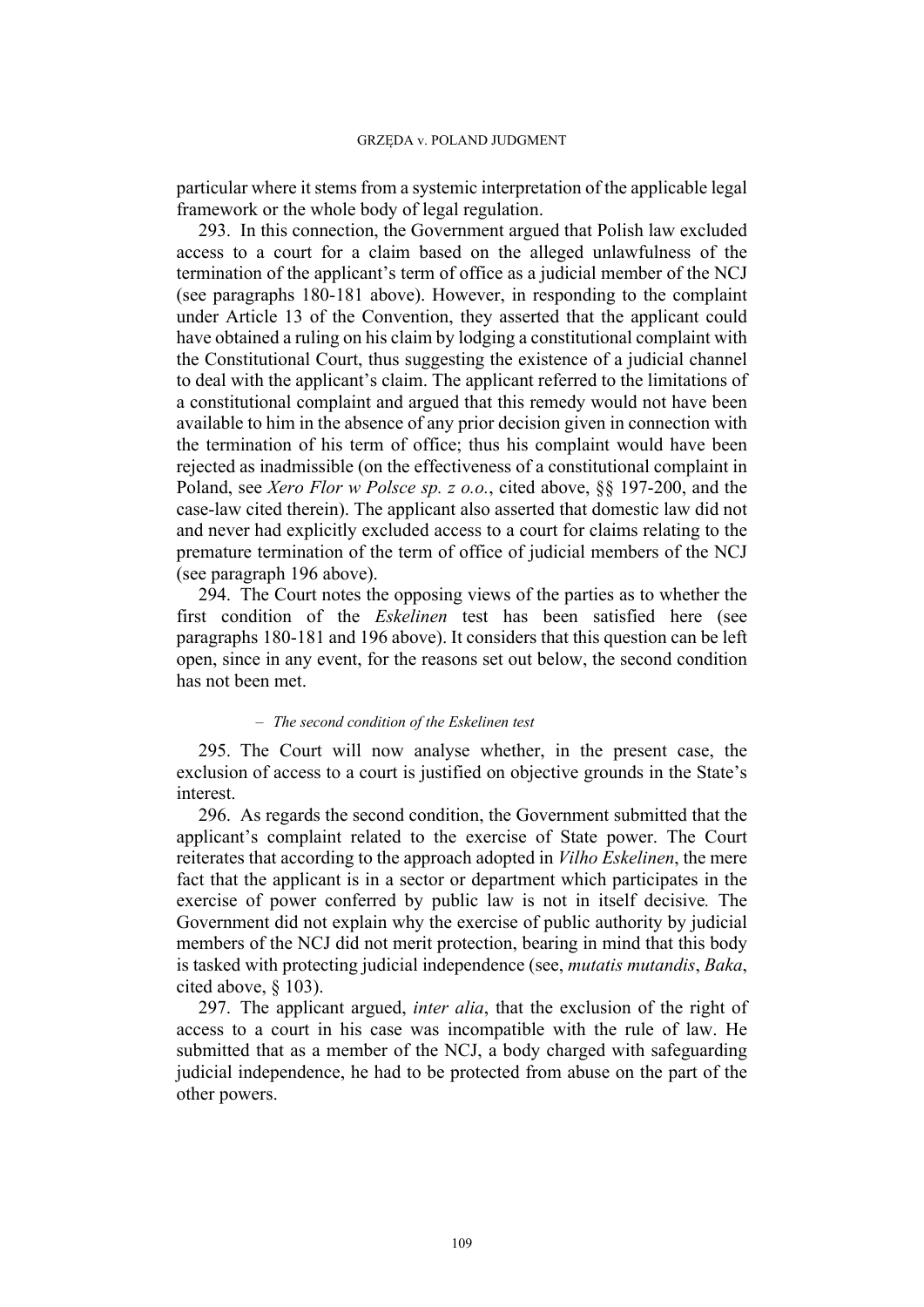298. The right of access to a court under Article 6 § 1 of the Convention must be interpreted in the light of the Preamble to the Convention, which, in its relevant part, declares the rule of law to be part of the common heritage of the Contracting States (see *Golder v. the United Kingdom*, 21 February 1975, § 34, Series A no. 18; *McElhinney v. Ireland* [GC], no. 31253/96, § 33, ECHR 2001-XI (extracts); and *Markovic and Others v. Italy* [GC], no. 1398/03, § 92, ECHR 2006-XIV). The Court has stated that judicial independence is a prerequisite to the rule of law (see *Guðmundur Andri Ástráðsson v. Iceland* [GC], no. 26374/18, § 239, 1 December 2020). The Committee of Ministers has also taken the view that judicial independence constitutes a fundamental aspect of the rule of law (see point 4 of the Appendix to Recommendation CM/Rec (2010)12 of the Council of Europe's Committee of Ministers to member States on judges: independence, efficiency and responsibilities; see paragraph 124 above).

299. The Court reiterates that, in order for national legislation excluding access to a court to have any effect under Article 6 § 1 in a particular case, it should be compatible with the rule of law. This concept, which is not only expressly mentioned in the Preamble but is also inherent in all the Articles of the Convention, requires, *inter alia*, that any interference must in principle be based on an instrument of general application (see, *Baka*, cited above, § 117). Section 6 of the 2017 Amending Act cannot be regarded as such an instrument since it was directed at a specific group of fifteen clearly identifiable persons – judicial members of the NCJ elected under the previous regulation, including the applicant – and its primary purpose was to remove them from their seats on that body. It was a one-off statutory amendment that terminated *ex lege* the constitutionally prescribed tenure of the NCJ's judicial members. The Court has already held that laws which are directed against specific persons are contrary to the rule of law (ibid., § 117; and see, *mutatis mutandis*, *Selahattin Demirtaş v. Turkey (no. 2)* [GC], no. 14305/17, § 269, 22 December 2020).

300. The Court considers that its examination of the second condition of th*e Eskelinen* test must take due account of the fact that the present case is closely related to judicial independence, since the dispute at issue concerns a judicial member of the NCJ, which is the constitutional body with responsibility for safeguarding the independence of courts and judges. The Court is mindful of the fact that, in the Constitutional Court's view, the NCJ is not a body of judicial self-governance (see paragraph 40 above). Be that as it may, its very *raison d'être* and its task of safeguarding judicial independence require that the NCJ enjoy autonomy *vis-à-vis* the political branches of State power. The Court accepts the view of the third-party interveners that the removal, or threat of removal, of a judicial member of the Council during his or her term of office has the potential to affect the personal independence of that member in the exercise of his or her NCJ duties (see paragraph 208 above). By extension, the Council's mission to safeguard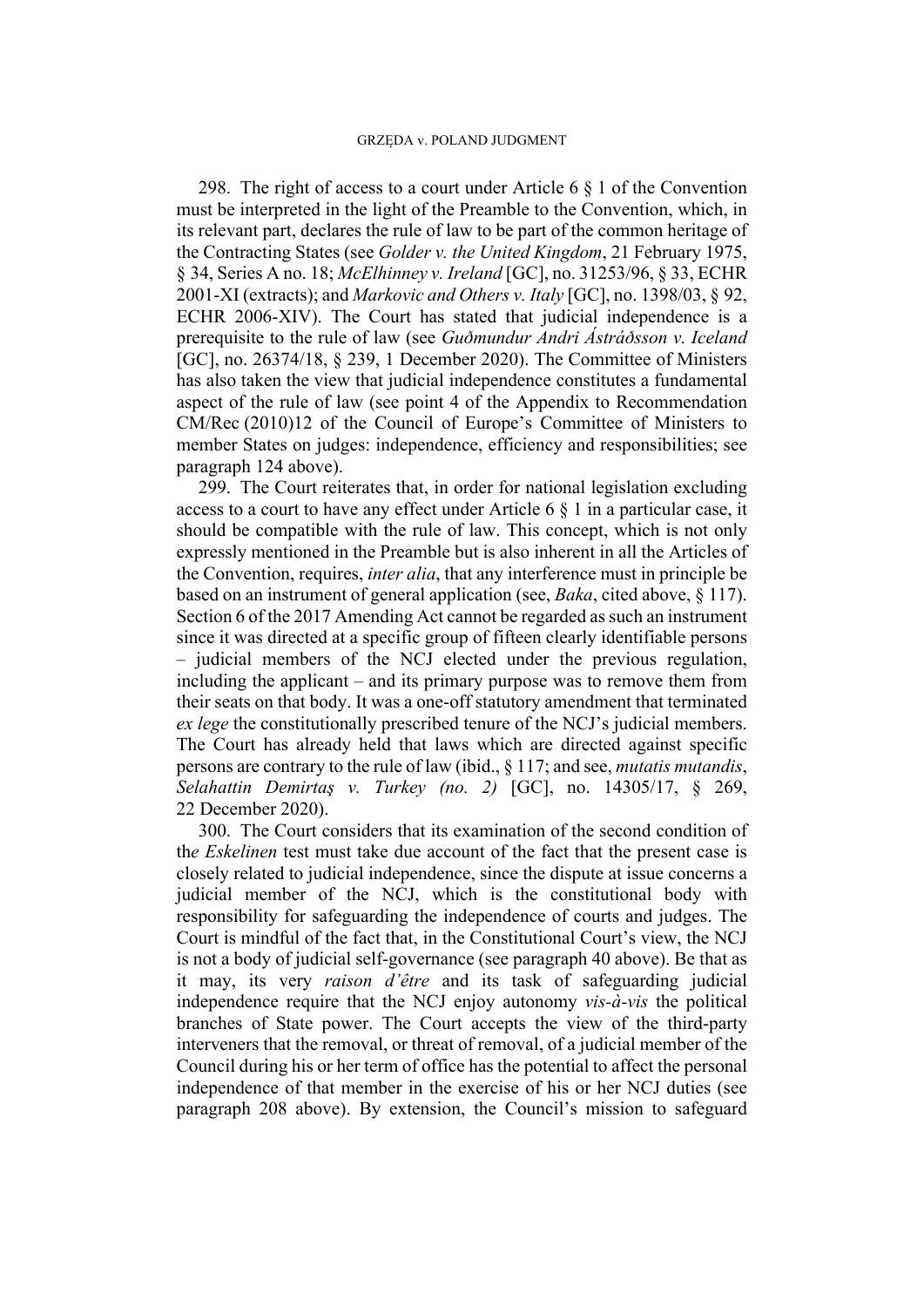judicial independence may also be adversely affected, and this would raise a number of rule-of-law issues, including those pertaining to the safeguarding of rights enshrined in and protected by the Convention.

301. In this context, the Court will have regard to the following considerations. First, all Contracting Parties to the Convention have explicit, formal guarantees of judicial independence in their laws, whether of constitutional or of statutory rank. Second, judicial independence is a condition *sine qua non* for the right to a fair hearing under Article 6 of the Convention. Third, judicial independence is operationalised in the persons who are vested with judicial power.

302. In this regard the Court has on many occasions emphasised the special role in society of the judiciary which, as the guarantor of justice, a fundamental value in a State governed by the rule of law, must enjoy public confidence if judges are to be successful in carrying out their duties (see, among other authorities, *Baka*, § 164; and *Guðmundur Andri Ástráðsson*, § 234, both cited above). This consideration, set out in particular in cases concerning the right of judges to freedom of expression (see, as a recent example, *Guz v. Poland*, no. 965/12, § 86, 15 October 2020), has been found to be equally relevant in relation to the adoption of measures affecting the right to liberty of members of the judiciary (see *Alparslan Altan v. Turkey*, no. 12778/17, § 102, 16 April 2019, and *Baş v. Turkey*, no. 66448/17, § 144, 3 March 2020) and also to the right of access to a court for judges in matters concerning their status or career (see *Bilgen*, § 58, and *Gumenyuk and Others*, § 52, both cited above). Given the prominent place that the judiciary occupies among State organs in a democratic society and the importance attached to the separation of powers and to the necessity of safeguarding the independence of the judiciary (see *Ramos Nunes de Carvalho e Sá v. Portugal* [GC], nos. 55391/13 and 2 others, § 196, 6 November 2018, with further references), the Court must be particularly attentive to the protection of members of the judiciary against measures that can threaten their judicial independence and autonomy (see *Bilgen*, cited above, § 58). The Court reiterates that judges can uphold the rule of law and give effect to the Convention only if domestic law does not deprive them of the guarantees required under the Convention with respect to matters directly touching upon their individual independence and impartiality (see paragraph 264 above).

303. Given the role played by judicial councils, the same considerations should apply as regards the tenure of judges, such as the applicant in the present case, who are elected to serve on them because of their status and in view of the need to safeguard judicial independence, which is a prerequisite to the rule of law. In this connection the Court considers that judicial independence should be understood in an inclusive manner and apply not only to a judge in his or her adjudicating role, but also to other official functions that a judge may be called upon to perform that are closely connected with the judicial system (see point 17 of the Opinion of the CCJE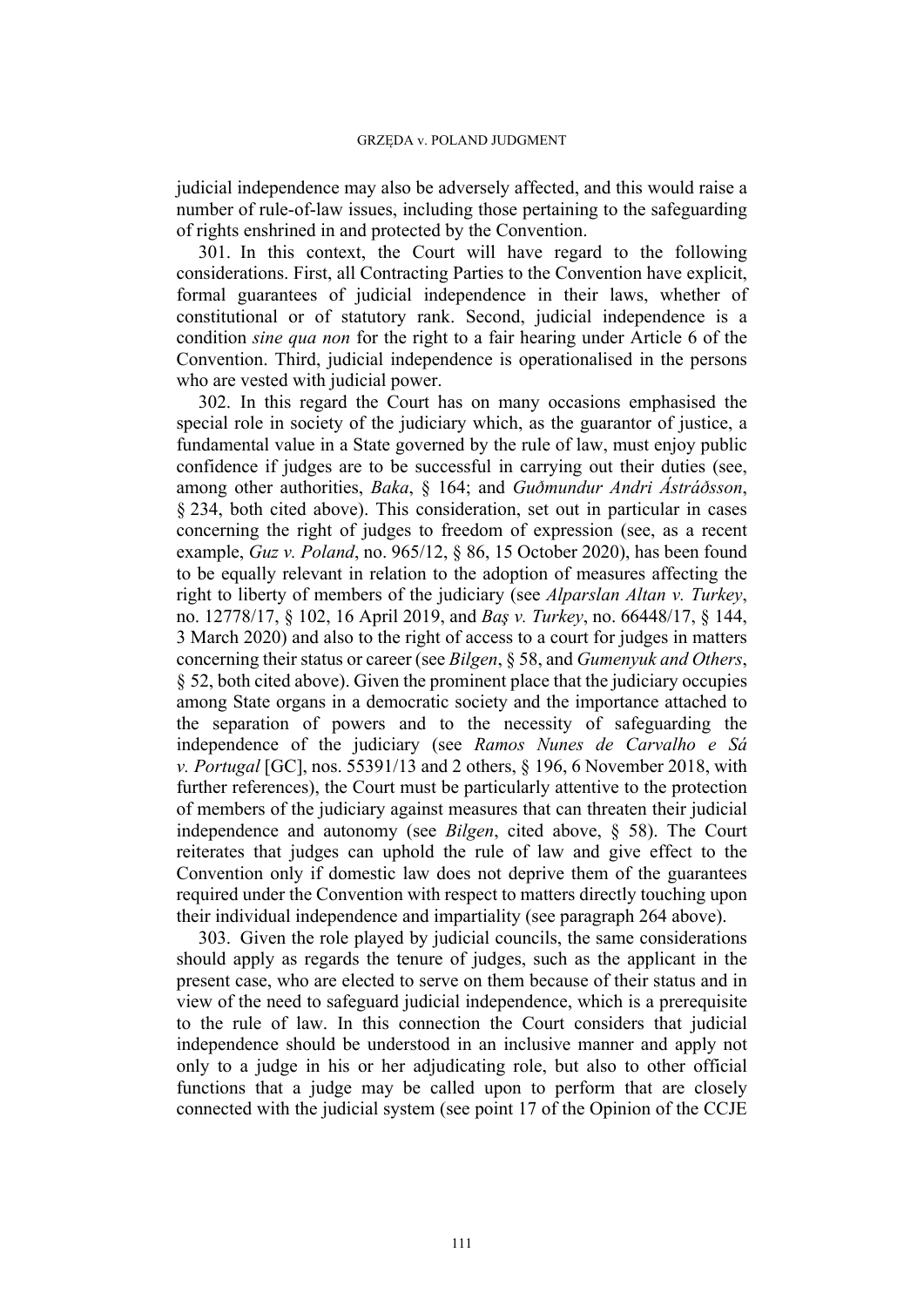Bureau of 12 October 2017 and points 37-38 of the Opinion no. 24 (2021) of the CCJE of 5 November 2021 cited respectively in paragraphs 137 and 139 above).

304. As regards the regulation of the NCJ under domestic law, the Court notes that this body is constitutionally mandated to safeguard the independence of the courts and judges (Article 186 § 1 of the Constitution). In the Court's view, the effective exercise of this essential role is only possible when the council is sufficiently independent from the executive and legislative powers.

305. The requirement to ensure the independence of judicial councils is confirmed in recommendations of the Committee of Ministers as well as by other organs of the Council of Europe (see Committee of Ministers Recommendation (2010)12; the Venice Commission report on the Independence of the Judicial System Part I: the Independence of Judges and the Rule of Law Checklist; and Opinion no. 10(2007) of the CCJE; see respectively paragraphs 124, 129, 131 and 135 above). Under the relevant Council of Europe standards, a judicial council's autonomy in matters concerning judicial appointments must be protected from encroachment by the legislative and executive powers and its independence must be guaranteed. Furthermore, it is recommended that no less than half of the members of judicial councils should be judges chosen by their peers (see paragraphs 124-125, 132, 135-136 and 139 above).

306. One of the key manifestations of the NCJ's role of safeguarding judicial independence is its exclusive competence to propose candidates for appointment at every level of the judiciary and to every type of court. To make it perfectly clear, this covers both initial appointments to judicial office as well as every promotion to a higher level of the judiciary. Formally, the President of the Republic appoints judges, but he may only do so on the basis of proposals submitted by the NCJ (Article 179 of the Constitution).

307. While there exists a widespread practice, endorsed by the Council of Europe, to put in place a judicial council as a body responsible for selection of judges, the Convention does not contain any explicit requirement to this effect. In the Court's view, whatever system is chosen by member States, they must abide by their obligation to secure judicial independence. Consequently, where a judicial council is established, the Court considers that the State's authorities should be under an obligation to ensure its independence from the executive and legislative powers in order to, *inter alia*, safeguard the integrity of the judicial appointment process. The CJEU underlined the importance of this obligation in respect of the NCJ (see §§ 138 and 142-144 of the judgment of 19 November 2019 in *A.K. and Others*, C-585/18, C-624/18 and C-625/18; and §§ 125-131 of the judgment of 2 March 2021, *A.B. and Others*, C-824/18; see respectively paragraphs 152 and 156 above), a conclusion fully endorsed by the Supreme Court and Supreme Administrative Court in their subsequent judgments relating to the NCJ (discussed further in paragraphs 316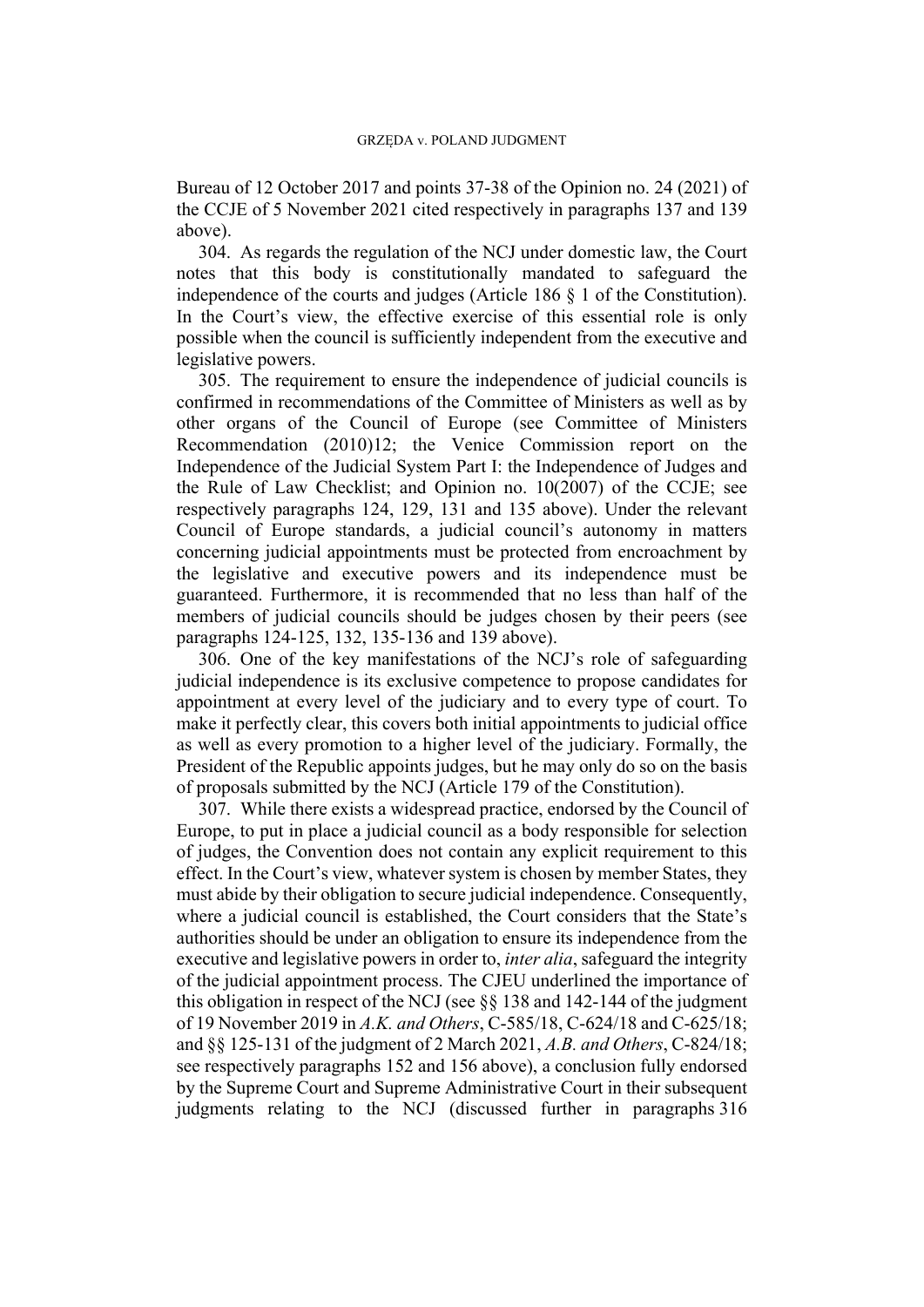and 319-321). The Court observes that States are free to adopt such a model as a means of ensuring judicial independence. What they cannot do is instrumentalise it so as to undermine that independence.

308. The Court has held that "independence" refers to the necessary personal and institutional independence that is required for impartial decision-making, and it is thus a prerequisite for impartiality. It characterises both (i) a state of mind, which denotes a judge's imperviousness to external pressure as a matter of moral integrity, and (ii) a set of institutional and operational arrangements – involving both a procedure by which judges can be appointed in a manner that ensures their independence and selection criteria based on merit – which must provide safeguards against undue influence and/or unfettered discretion of the other State powers, both at the initial stage of the appointment of a judge and during the exercise of his or her duties (see *Guðmundur Andri Ástráðsson*, cited above, § 234). The Court has also discerned a common thread running through the institutional requirements of Article 6  $\S$  1, in that they are guided by the aim of upholding the fundamental principles of the rule of law and the separation of powers (ibid., § 233).

309. In this connection, the Court notes that there exists a clear link between the integrity of the judicial appointment process and the requirement of judicial independence in Article 6 § 1 (see *Thiam v. France*, no. 80018/12, §§ 81-82, 18 October 2018). The Venice Commission has noted that "it is generally assumed that the main purpose of the very existence of a Supreme Council of the Judiciary is the protection of the independence of judges by insulating them from undue pressures from other powers of the State in matters such as the selection and appointment of judges and the exercise of disciplinary functions."<sup>20</sup>

310. Having regard to the above, the Court will now examine the fundamental change in the manner of electing the NCJ's judicial members introduced by the 2017 Amending Act, namely that they were to be elected by the *Sejm* instead of by the assemblies of judges.

311. To begin with, the Court notes that the rule that the NCJ's judicial members were to be elected by judges was introduced in the first Act on the NCJ of 20 December 1989. It was retained in the 2001 Act on the NCJ and also in the 2011 Act on the NCJ until the entry into force of the 2017 Amending Act. The same mechanism was in place on the date of entry into force of the Constitution of 1997. The Constitution laid down for the first time the constitutional rules concerning the composition of the NCJ, specifying the term of office of its members and the manner of their appointment or election.

<sup>&</sup>lt;sup>20</sup> See the compilation of Venice Commission opinions and reports concerning courts and judges (CDL-PI (2015)001).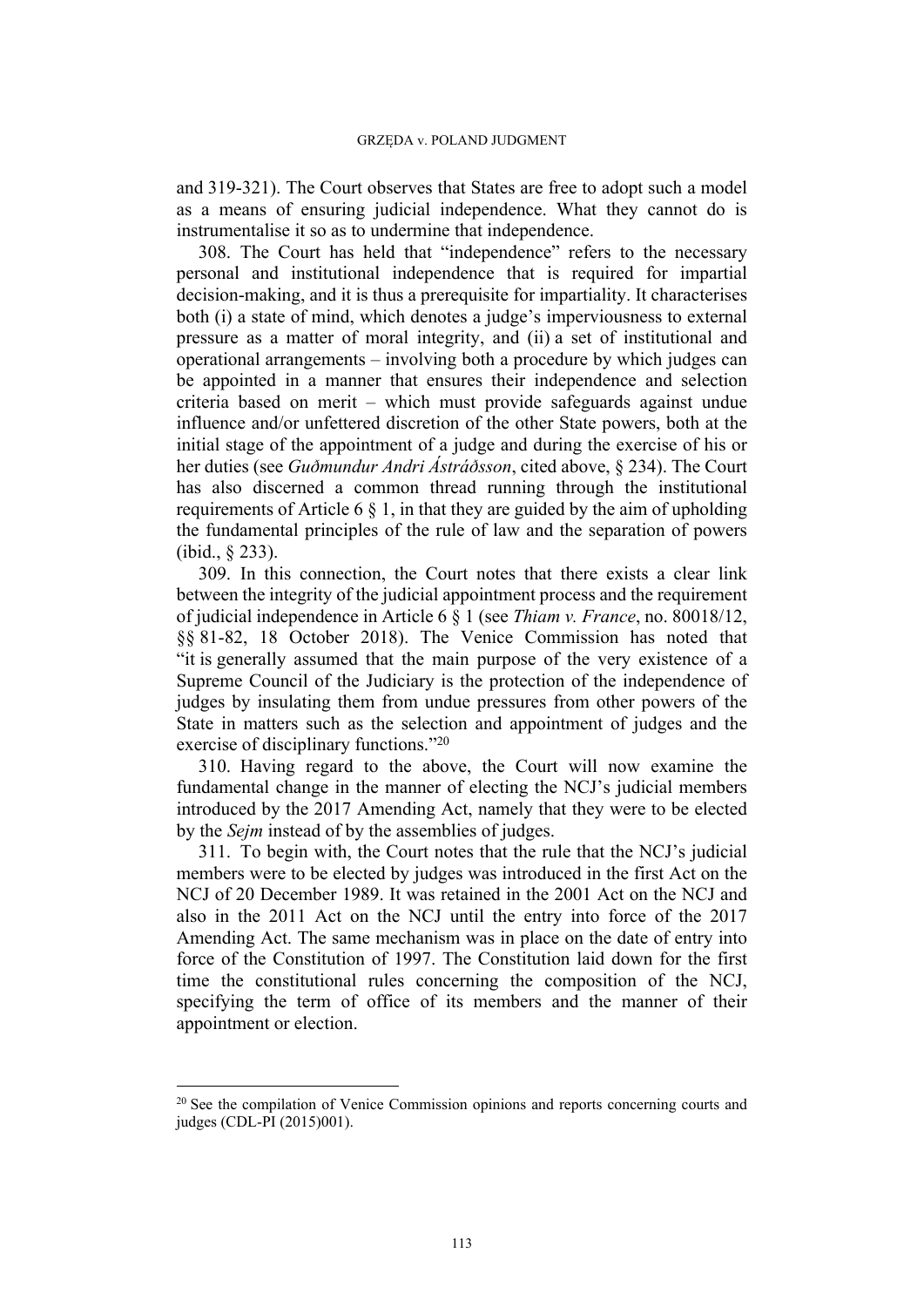312. In its judgment of 18 July 2007 (no. K 25/07), the Constitutional Court found that the rules concerning the election of judges to the NCJ were of particular constitutional significance, since their status determined *de facto* the independence of that body (see paragraph 84 above). In the same judgment, the Constitutional Court held that Article 187 § 1 (2) of the Constitution expressly provided that judicial members of the NCJ were to be elected by judges (see paragraph 84 above). This finding of the Constitutional Court was an important element of its reasoning on the issues submitted to it for examination. The Court therefore notes that, in accordance with the Constitutional Court's judgment of 18 July 2007, under the Constitution the independence of the Council is protected by the rule that the majority of its members are judges who are elected by other judges. This arrangement is intended to ensure that the Council can effectively exercise its constitutional role as the guardian of judicial independence.

313. It was only in the judgment of 20 June 2017 (no. K 5/17) that the then composition of the Constitutional Court contested this rule and stated its disagreement with the position adopted in the earlier judgment of 18 July 2007 (no. K 25/07). In the judgment of 20 June 2017 (no. K 5/17), the Constitutional Court held that the Constitution did not determine who could elect judges to the NCJ and that, accordingly, this matter was delegated to statutory regulation. The Constitutional Court stated that Article 187 § 1 (3) of the Constitution indicated that deputies and senators were elected to the NCJ by the *Sejm* and the Senate respectively, whereas there were no constitutional rules as to who elected judicial members of the Council (see paragraph 43 above).

314. In its judgment of 25 March 2019 (no. K 12/18) the Constitutional Court confirmed the constitutionality of the provision of the 2017 Amending Act granting the *Sejm* the competence to elect judicial members of the NCJ (see paragraph 62 above). The Court notes that this judgment essentially relied on the reasons of the Constitutional Court's judgment of 20 June 2017 (no. K 5/17). It also observes that Judge J.Pi., who participated in the five-judge bench of the Constitutional Court which gave the judgment of 25 March 2019 (no. K 12/18), was elected to that court following the death of Judge L.M., one of the judges elected in December 2015 to a seat that had been already filled.

315. Without engaging in an interpretation of the Polish Constitution, the Court reiterates the doubts it has already expressed regarding the validity and legitimacy of the Constitutional Court's judgment of 20 June 2017 relating to the composition of the bench in that case (see paragraph 277 above). Secondly, it considers that the departure, in that judgment, from the earlier position of the Constitutional Court in its judgment of 18 July 2007, namely that judicial members of the NCJ were to be elected by judges, was not accompanied by any cogent explanation. Rather, the reasons given were, in effect, limited to the "disagreement" of that particular bench with the previous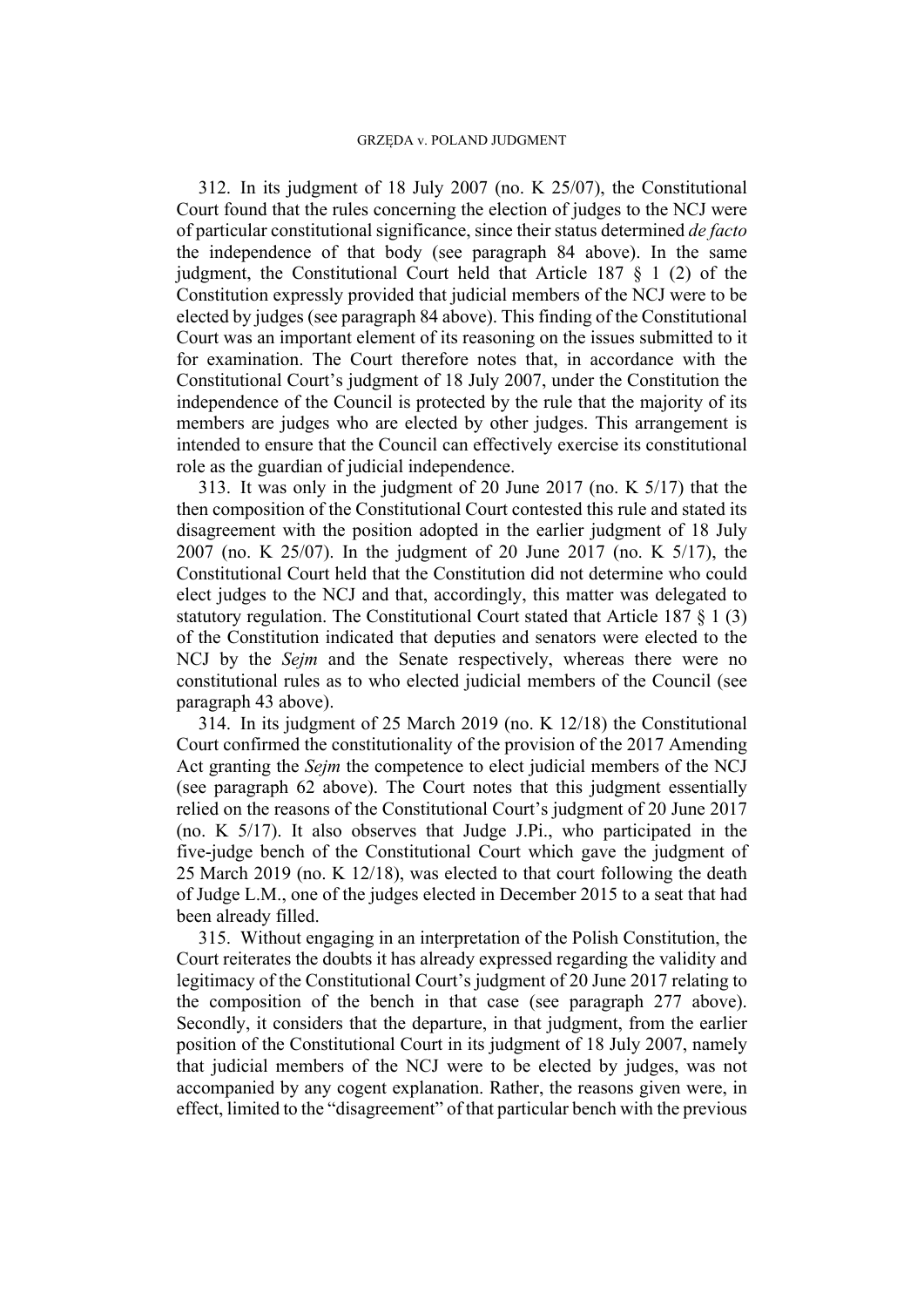#### GRZĘDA v. POLAND JUDGMENT

case-law of the Constitutional Court and, therefore, such reasons should be regarded as insufficient (see, in the same vein, *Reczkowicz v. Poland*, no. 43447/19, § 238, 22 July 2021). The Court is also of the view that the Constitutional Court's findings in the judgment of 20 June 2017 did not give consideration to the constitutional mandate of the NCJ to safeguard judicial independence.

316. In this regard, the Court further refers to the findings made in the Supreme Court's judgment of 5 December 2019 (no. III PO 7/18) on the same point. The Supreme Court observed that in the absence of any constitutional amendment, the Constitutional Court, in its judgment of 20 June 2017, had not so much changed its position as regards the election of judges to the NCJ as created a divergence in its case-law on a systemic issue of fundamental importance for the right to a fair hearing (see paragraph 102 above). It went on to note that since its creation in 1989 the judicial members of the NCJ had been elected by the relevant assemblies of judges and that this mechanism was in force at the time of the adoption of the Constitution in 1997. As noted by the Supreme Court, the drafters of the Constitution had confirmed their intention of entrusting the election of judicial members of the NCJ to the judicial community (see paragraph 105 above). The Supreme Court emphasised that in the absence of any constitutional amendment regarding the principles of electing judicial members of the Council, a statute could not introduce a procedure for election of those members by Parliament (see paragraph 105 above).

317. The Court further refers to the findings made in the resolution of the joined chambers of the Supreme Court of 23 January 2020. As regards the change of manner of electing judicial members of the NCJ, the Supreme Court found that the legislature could not create a power for itself – not provided for in the Constitution – to elect members of the Council from among judges, since the scope of its power to appoint members of the Council, i.e. four deputies of the *Sejm* and two members of the Senate, was defined in Article 187 § 1 (3) of the Constitution (see paragraph 112 above). The Supreme Court added that the Constitution did not provide for a presumption of competence in favour of Parliament.

318. The Court will now examine the consequences of the 2017 Amending Act for the independence of the new NCJ, in particular regarding the early termination of office of the previous members of the NCJ and the change in method of election of the judicial members. It notes that the CJEU in its preliminary ruling of 19 November 2019 in the case of *A.K. and Others* (C-585/18, C-624/18 and C-625/18) referred to a series of factors relevant to ascertaining whether the new NCJ offered sufficient guarantees of independence from the legislative and executive powers (see §§ 142-144 of the preliminary ruling; paragraph 152 above). The first factor was that the new NCJ was constituted as a result of the premature termination of the terms of office of former members. The second factor was the transfer of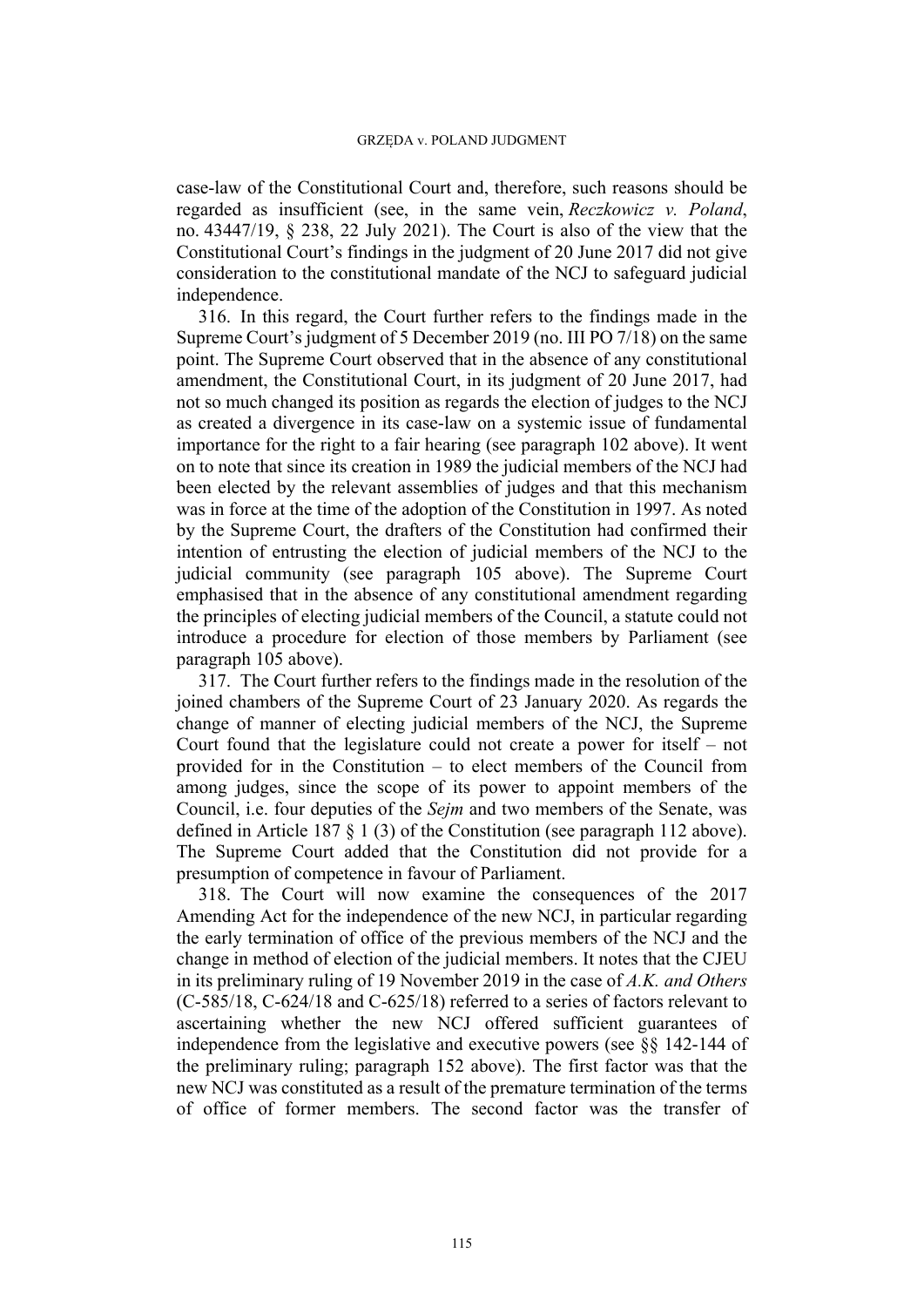competence to elect judicial members of the NCJ from assemblies of judges to the *Sejm*. The third factor was the irregularity of the appointment of certain members of the new NCJ and the fourth was the manner in which that body exercised its constitutional responsibility.

319. In its judgment of 5 December 2019 (no. III PO 7/18), the Supreme Court, having assessed the above-mentioned factors, concluded that the new NCJ did not provide sufficient guarantees of independence from the legislative and executive powers in the judicial appointment procedure (see paragraph 107 above). It found, *inter alia*, that as a result of the 2017 Amending Act the legislative and the executive had gained an almost monopolistic position in determining the NCJ's composition in that they ultimately appointed twenty-three out of twenty-five members of the Council (see paragraph 105 above). In the Supreme Court's view, this situation had resulted in the distortion of the separation of powers.

320. In its leading resolution of three joined chambers of 23 January 2020, the Supreme Court fully endorsed the view that the new NCJ was not an independent body, but a body subordinated to the political authorities. It found, *inter alia*, that judges elected to the NCJ by the *Sejm* had no legitimacy as representatives of the judicial community and that this fact significantly weakened the role of the NCJ as the guardian of judicial independence (see paragraph 112 above).

321. Furthermore, in its judgment of 6 May 2021 (no. II GOK 2/18), the Supreme Administrative Court, having regard to the CJEU's preliminary rulings of 19 November 2019 and 2 March 2021 (see paragraphs 150-152 and 155-156 above) came to the same conclusion as to the lack of independence of the NCJ (see paragraph 118 above). It held that the rules and procedure for determining the personal composition of the NCJ were motivated by an intention to subject it to a form of supervision by the executive, hence by the parliamentary majority. It further noted that the composition of the NCJ as determined by the 2017 Amending Act nullified the possibility of its effectively discharging its function of safeguarding judicial independence (see paragraph 119 above).

322. Having regard to the two rulings of the Supreme Court and the judgment of the Supreme Administrative Court mentioned above, the Court finds that the fundamental change in the manner of electing the NCJ's judicial members, considered jointly with the early termination of the terms of office of the previous judicial members (analysed in paragraphs 266-286 above), meant that its independence is no longer guaranteed (see, in the same vein, *Reczkowicz*, cited above, §§ 265 and 269; see also, for an analogous finding, the CJEU's judgment of 15 July 2021 in *Commission v. Poland (Disciplinary regime for judges)*, see paragraphs 160-161 above). As noted by the Constitutional Court in its judgment of 18 July 2007 (no. K 25/07), the NCJ's independence was determined precisely by the rule that its judicial members were elected by judges for a constitutionally prescribed term of office.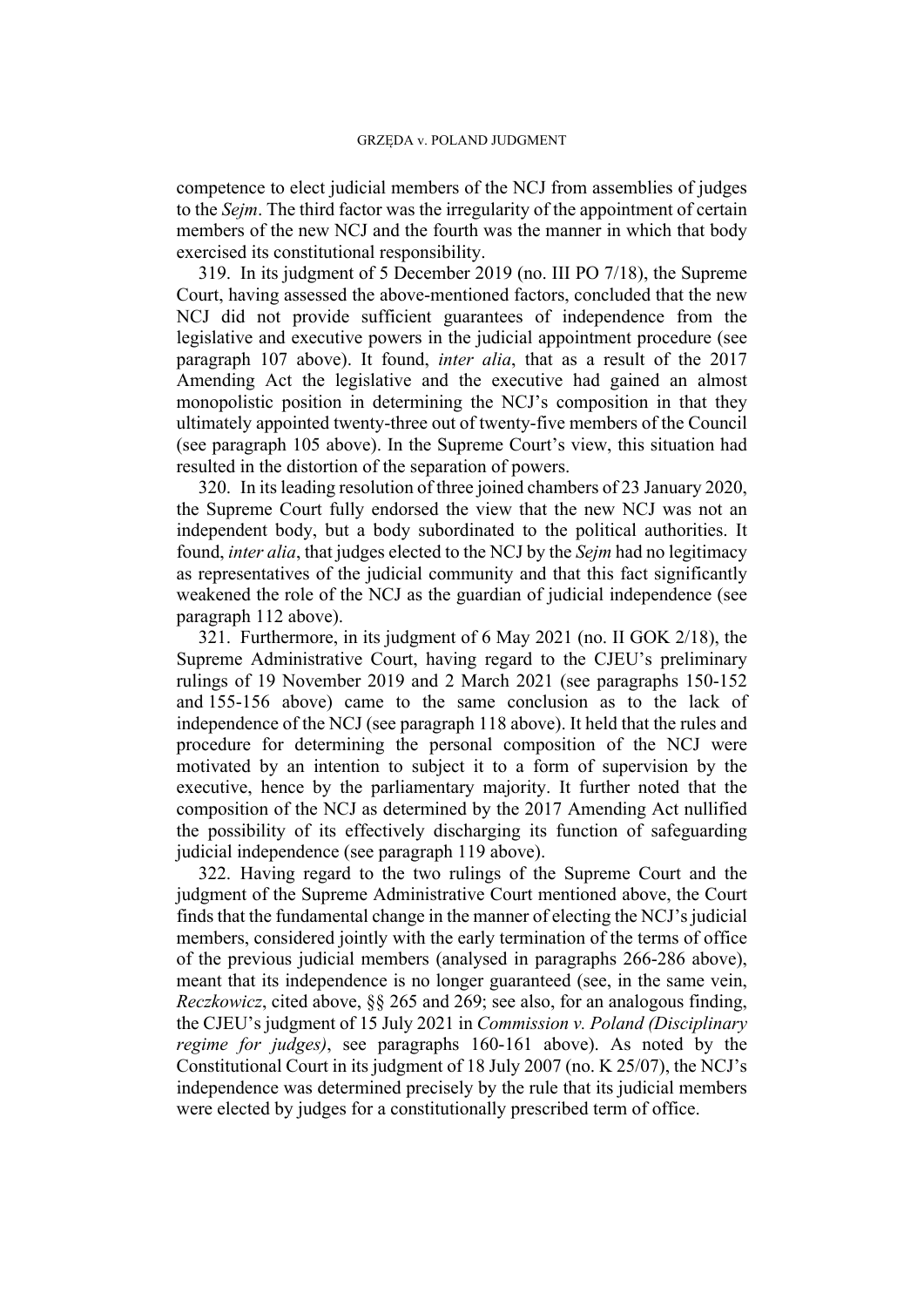323. The Court considers it appropriate at this juncture to address the general issue of judicial reform. It wishes to make it clear that the Convention does not prevent States from taking legitimate and necessary decisions to reform the judiciary (see *Gumenyuk and Others*, cited above, § 43) and agrees with the view expressed, *inter alios*, by the UN Special Rapporteur on the Independence of Judges and Lawyers that the power of a government to undertake reforms of the judiciary cannot be called into question. However, any reform of the judicial system should not result in undermining the independence of the judiciary and its governing bodies. The CJEU adopted a similar position in its preliminary ruling of 20 April 2021 in the case of *Repubblika v. Il-Prim Ministru* (C-896/19) with regard to member States of the EU. It held at §§ 63-65 of its ruling that EU law precludes the adoption of national laws relating to the organisation of justice which would constitute a reduction in the protection of the value of the rule of law, in particular the guarantees of judicial independence (see paragraph 159 above).

324. The Court considers it appropriate to emphasise in this regard the importance of the principles of subsidiarity and shared responsibility. It reiterates its fundamentally subsidiary role in the supervisory mechanism established by the Convention, whereby the Contracting Parties have the primary responsibility of securing the rights and freedoms defined in the Convention and the Protocols thereto (see, for instance, *Garib v. the Netherlands* [GC], no. 43494/09, § 137, 6 November 2017; and *Guðmundur Andri Ástráðsson*, cited above, § 250). Protocol No. 15 to the Convention has recently inserted the principle of subsidiarity into the Preamble to the Convention. The Court further notes that the principle of subsidiarity imposes a shared responsibility between the States Parties and the Court, and that national authorities and courts must interpret and apply domestic law in a manner that gives full effect to the Convention (see, in particular, the references to the Izmir and Brighton Conferences and Declarations in *Burmych and Others v. Ukraine* (striking out) [GC], nos. 46852/13 et al., §§ 120-22, 12 October 2017). In this connection, the Court would emphasise that the Convention system cannot function properly without independent judges. The Contracting Parties' task of ensuring judicial independence is thus of crucial importance.

325. Having regard to all the foregoing considerations, the Court concludes that the second condition of the *Eskelinen* test, namely that the applicant's exclusion from access to a court be justified on objective grounds in the State's interest, has not been met.

326. The applicant's position as an elected judicial member of the NCJ, the body with constitutional responsibility for safeguarding judicial independence, was prematurely terminated by operation of the law in the absence of any judicial oversight of the legality of this measure. The exclusion of the applicant from a fundamental safeguard for the protection of an arguable civil right closely connected with the protection of judicial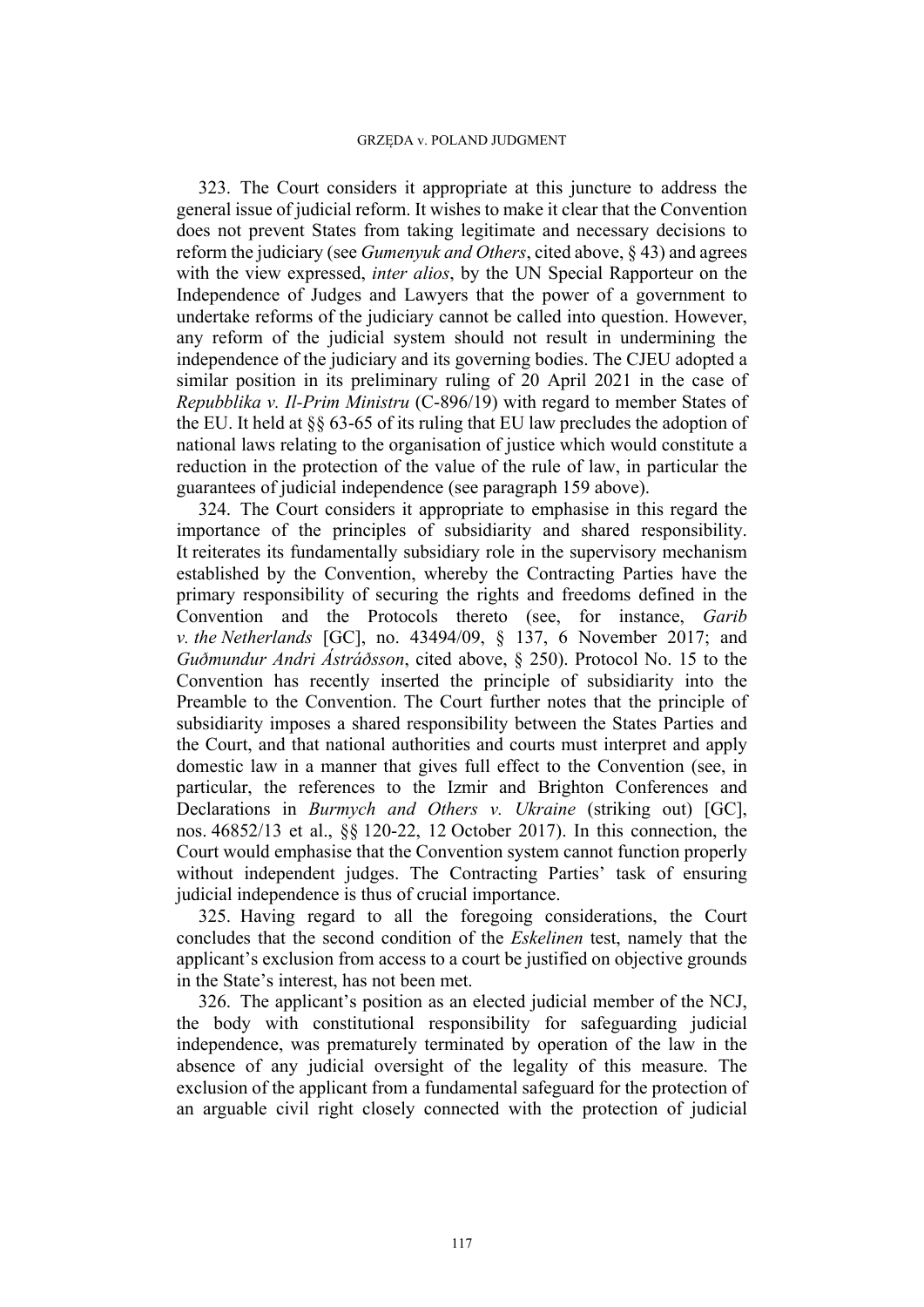independence cannot be regarded as being in the interest of a State governed by the rule of law.

327. Members of the judiciary should enjoy – as do other citizens – protection from arbitrariness on the part of the legislative and executive powers, and only oversight by an independent judicial body of the legality of a measure such as removal from office is able to render such protection effective (see, *mutatis mutandis*, *Kövesi*, § 124, and *Bilgen*, § 79, both cited above).

## *2. Conclusion as to the applicability of Article 6 § 1*

328. Having regard to the foregoing, the Court finds that Article 6 § 1 under its civil head is applicable, since the second condition of the *Eskelinen* test has not been met.

329. It follows that the Government's objection to the applicability of Article 6 § 1 of the Convention must be dismissed.

## *3. Objection based on the lack of significant disadvantage*

#### **(a) The Government's submissions**

330. The Government further submitted that the application was inadmissible on account of the lack of a significant disadvantage within the meaning of Article 35 § 3 (b) of the Convention. In their view, the applicant did not suffer any disadvantage of a pecuniary or non-pecuniary nature in connection with the termination of his term of office as a member of the NCJ. In support of this contention, they referred to their earlier arguments on the applicability of Article 6 § 1.

### **(b) The applicant's submissions**

331. The applicant argued that his case could not be rejected under Article 35 § 3 (b) as he had suffered a significant disadvantage in the form of non-pecuniary damage related to the distress caused by the violation of his Convention rights. Furthermore, respect for human rights as defined in the Convention required the examination of his case on the merits since it pertained to the relationship between the principles of the separation of powers and the effective protection of human rights. Lastly, his case had not been duly examined by a domestic court. In fact, he had been deprived of the possibility of challenging the premature termination of his term of office before a court.

## **(c) The Court's assessment**

332. The Court considers that the objection based on Article 35 § 3 (b) cannot be accepted. The present application is now before the Court's Grand Chamber because it was indeed considered to raise serious questions affecting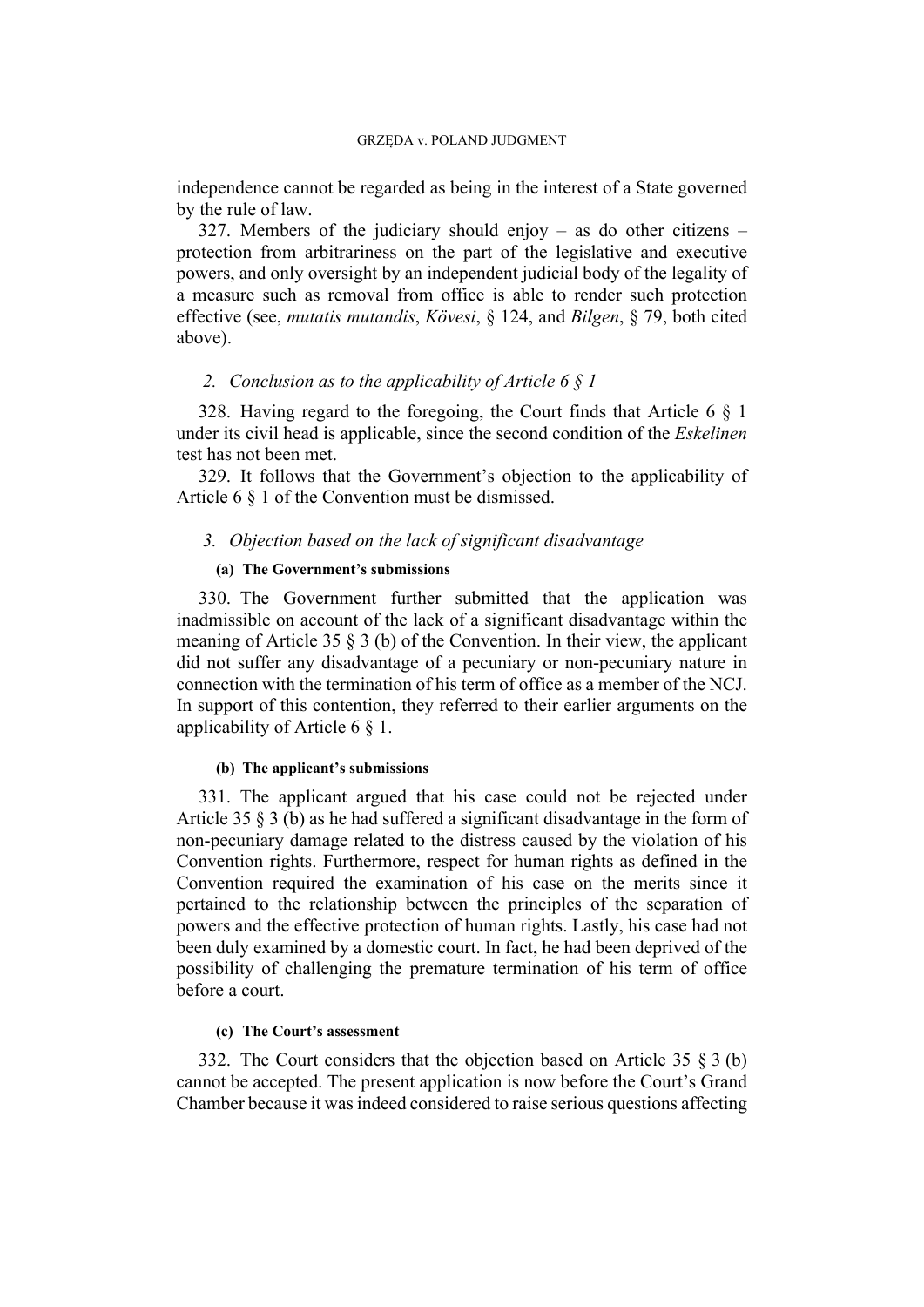#### GRZĘDA v. POLAND JUDGMENT

the interpretation of the Convention or the Protocols thereto and was therefore relinquished by the Chamber under Article 30 of the Convention. The Court is thus of the view that the conditions set forth in Article 35  $\S$  3 (b) are not met, since respect for human rights, as defined in the Convention and the Protocols thereto, requires an examination of the application on the merits (see *Vavřička and Others v. the Czech Republic*, 8 April 2021, no. 47621/13, § 163).

333. The Government's objection under Article 35 § 3 (b) of the Convention must accordingly be dismissed.

## *4. Overall conclusion on admissibility*

334. The Court further notes that this complaint is neither manifestly ill-founded nor inadmissible on any other grounds listed in Article 35 of the Convention. It must therefore be declared admissible.

## **B. Merits**

### *1. The applicant's submissions*

335. As regards the assessment of a legitimate aim for the limitation of the right of access to a court, the applicant submitted that account had to be taken of the detrimental impact of weakening the guarantees of the independence of the judiciary on the protection of individual rights and freedoms. It was imperative for there to be procedural safeguards in order to ensure that the autonomy of judges was not jeopardised by undue external or internal influences.

336. The NCJ's importance in the mechanism of checks and balances and its role in safeguarding judicial independence were of paramount importance for respecting the rule of law. The applicant argued that any limitation on the right of access to a court in the case of removal of the NCJ's judicial members had to pursue a genuine legitimate aim, but that such an aim had been absent in the present case.

## *2. The Government's submissions*

337. The Government maintained that there had been no violation of Article 6 § 1 of the Convention. They reiterated their arguments as to the inapplicability of this provision to the present case.

### *3. Submissions of third-party interveners*

338. The submissions of the third-party interveners on the merits of the case have already been summarised above (see paragraphs 205-256 above).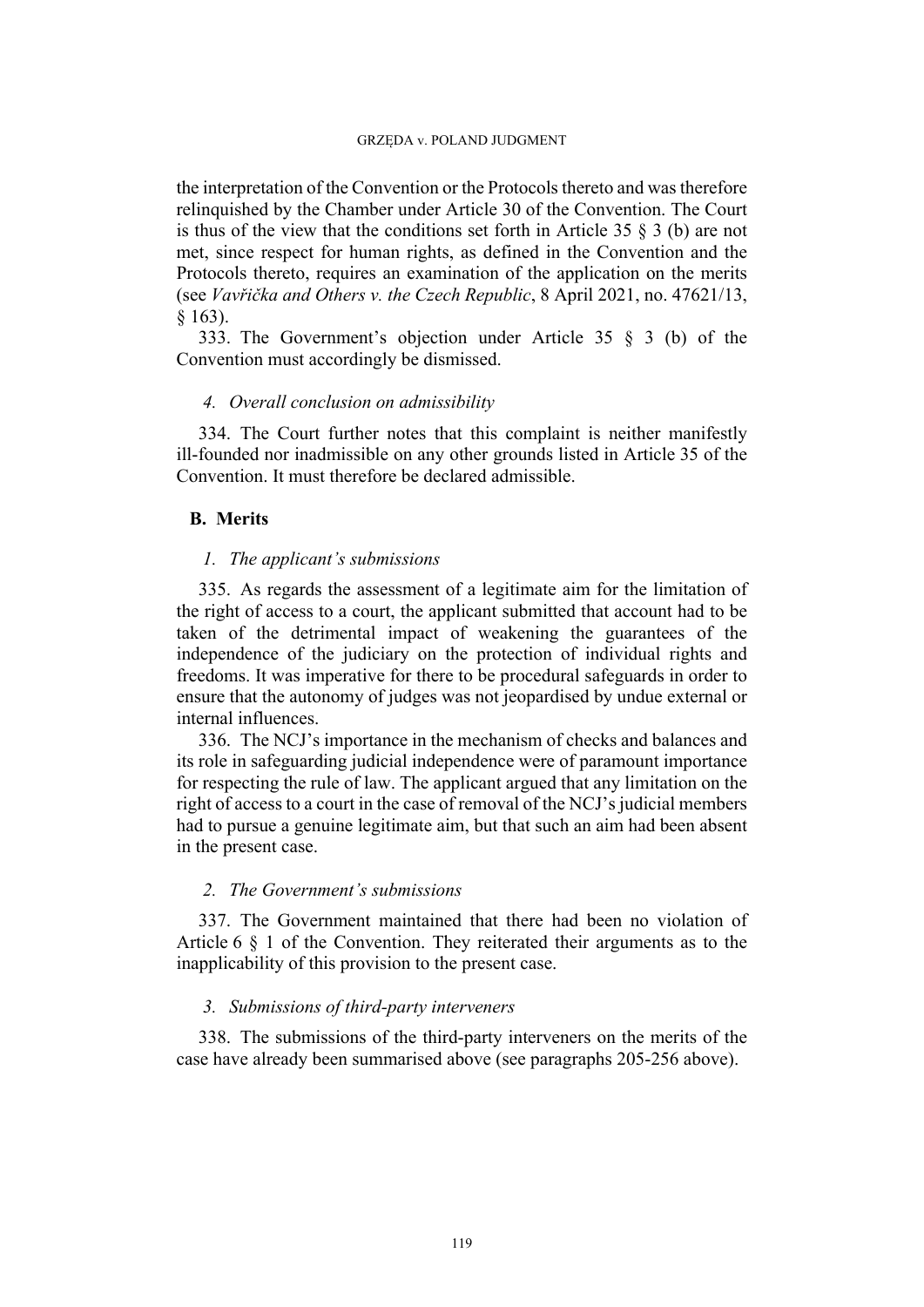### *4. The Court's assessment*

#### **(a) Preliminary considerations**

339. At the outset, the Court reiterates that the rule of law, one of the fundamental principles of a democratic society, is inherent in all the Articles of the Convention (see, among many other authorities, *Amuur v. France*, 25 June 1996, § 50, *Reports of Judgments and Decisions* 1996-III; *Iatridis v. Greece* [GC], no. 31107/96, § 58, ECHR 1999-II; and *Baka*, cited above, § 117). The right to a fair hearing under Article 6 § 1 of the Convention must be interpreted in the light of the Preamble to the Convention, which, in its relevant part, declares the rule of law to be part of the common heritage of the Contracting States (see *Guðmundur Andri Ástráðsson*, cited above, § 237). Arbitrariness entails a negation of the rule of law (see *Al-Dulimi and Montana Management Inc.*, cited above, § 145) and could not be tolerated in respect of procedural rights any more than in respect of substantive rights (see *Muhammad and Muhammad v. Romania* [GC], no. 80982/12, § 118, 15 October 2020). In that sense, the Convention is essentially a rule of law instrument.

340.All Contracting Parties should abide by the rule of law standards and respect their obligations under international law, including those voluntarily undertaken when they ratified the Convention. The principle that States must abide by their international obligations has long been entrenched in international law; in particular, "a State cannot adduce as against another State its own Constitution with a view to evading obligations incumbent upon it under international law or treaties in force" (see the Advisory Opinion of the Permanent Court of International Justice on Treatment of Polish Nationals and Other Persons of Polish Origin or Speech in the Danzig Territory, at paragraph 121 above). The Court observes that, under the Vienna Convention on the Law of Treaties, a State cannot invoke its domestic law, including the constitution, as justification for its failure to respect its international law commitments (see Article 27 of the Vienna Convention, at paragraph 120 above).

341. The Court notes that the present case involves a number of domestic constitutional issues. Being mindful of its subsidiary role, it does not engage in matters of constitutional interpretation and limits its task to the interpretation and application of the Convention as provided for in Article 32 of the Convention, in the light of the rule of law as the principle underlying the Convention and all its provisions.

## **(b) General principles**

342. The right of access to a court was established as an aspect of the right to a fair hearing guaranteed by Article 6 § 1 of the Convention in *Golder v. the United Kingdom* (cited above, §§ 28-36). In that case, the Court found the right of access to a court to be an inherent aspect of the safeguards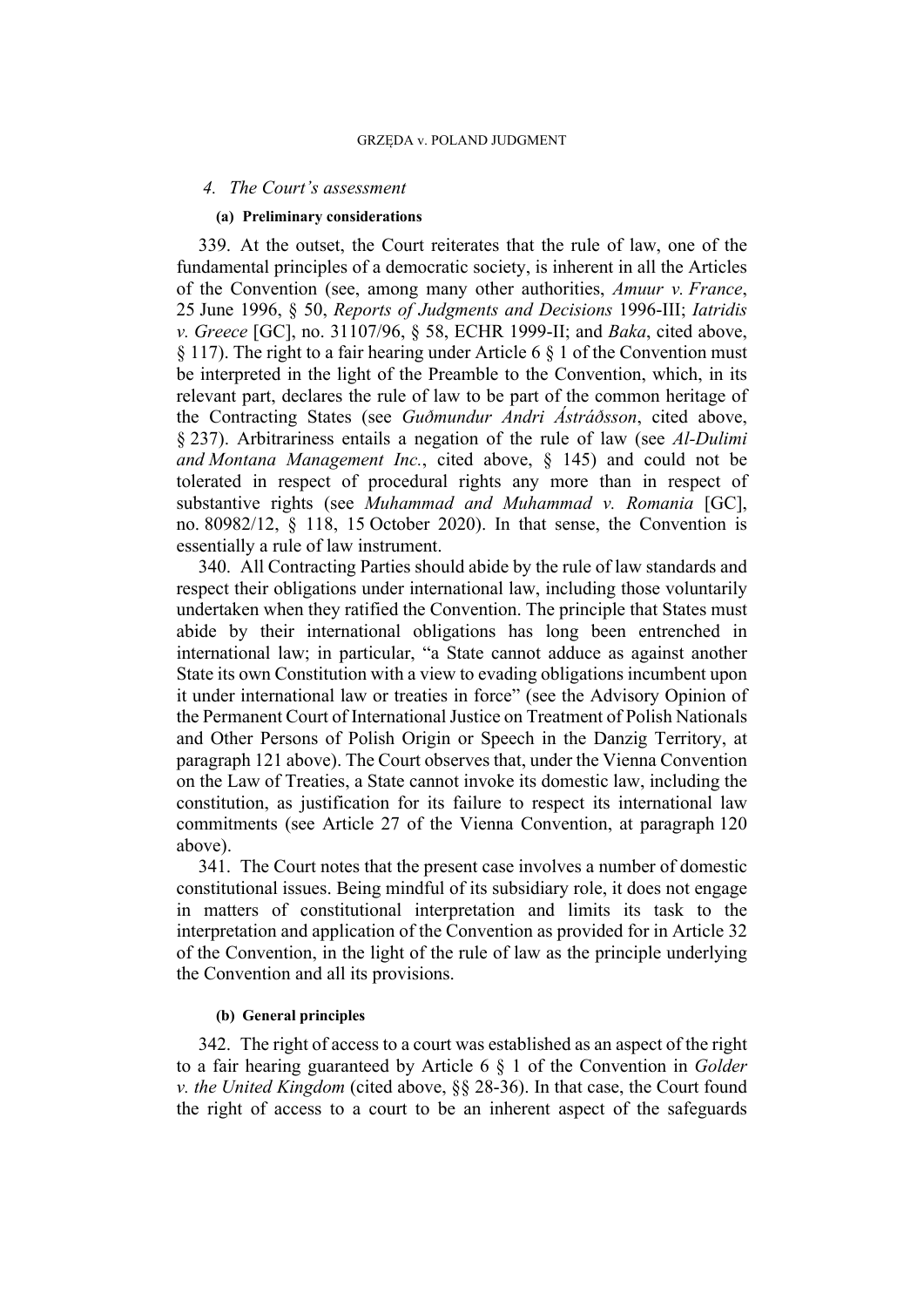enshrined in Article 6, referring to the principles of the rule of law and the avoidance of the arbitrary exercise of power which underlay much of the Convention. Thus, Article 6  $\S$  1 secures to everyone the right to have a claim relating to his civil rights and obligations brought before a court (see *Zubac v. Croatia* [GC], no. 40160/12, § 76, 5 April 2018, with further references).

343. In respect of matters that fall within the ambit of the Convention, the Court's case-law has tended to show that where there is no access to an independent and impartial court, the question of compliance with the rule of law will always arise (see *Golder*, cited above, § 34). However, the Court has itself acknowledged that the right of access to the courts is not absolute and may be subject to limitations that do not restrict or reduce the access left to the individual in such a way or to such an extent that the very essence of the right is impaired. Furthermore, a limitation will not be compatible with Article 6 § 1 if it does not pursue a legitimate aim and if there is not a reasonable relationship of proportionality between the means employed and the aim sought to be achieved (see *Baka*, § 120, and *Zubac*, § 78, both cited above).

### **(c) Application of the general principles to the present case**

344. The Court recalls that it has left open the question whether the first condition of the *Eskelinen* test has been fulfilled, taking account of the opposing views of the parties on that issue and since, in any event, it has concluded that the second condition has not been met (see paragraph 294 above). However, the Court reiterates that the Government have consistently argued that for the purposes of Article 6 of the Convention the applicant's access to a court was excluded at all times under national law, both before his term of office as a judicial member of the NCJ was terminated by the 2017 Amending Act, as well as after that occurred (see paragraph 180 above). Therefore, the Court is now called upon to assess whether the applicant's lack of access to the domestic courts, to have examined the genuine and serious dispute over his arguable right to serve a full term of four years as a judicial member of the NCJ (see paragraph 286 above), was justified in conformity with the general principles in the Court's case-law (see paragraph 343 above).

345. Referring to its analysis with regard to the issue of the applicability of Article 6 § 1, in particular the importance of the NCJ's mandate to safeguard judicial independence and the link between the integrity of the judicial appointment process and the requirement of judicial independence (see paragraphs 300-303 above), the Court considers that similar procedural safeguards to those that should be available in cases of dismissal or removal of judges should likewise be available where, as in the present case, a judicial member of the NCJ has been removed from his position.

346. The Court further emphasises the need to protect a judicial council's autonomy, notably in matters concerning judicial appointments, from encroachment by the legislative and executive powers, and its role as a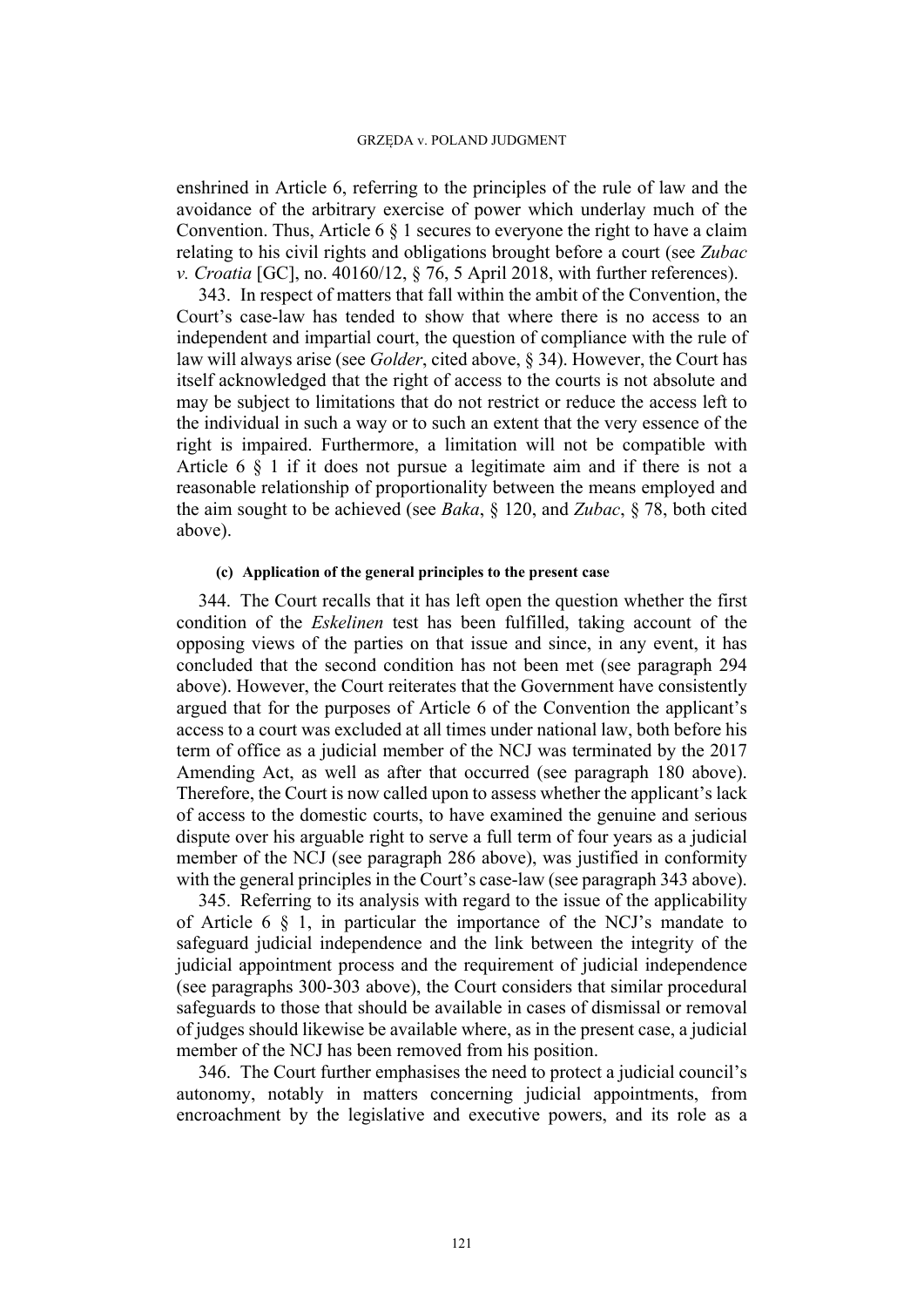bulwark against political influence over the judiciary. In assessing any justification for excluding access to a court with regard to membership of judicial governance bodies, the Court considers it necessary to take into account the strong public interest in upholding the independence of the judiciary and the rule of law. It also has regard to the overall context of the various reforms undertaken by the Polish Government – of which the present case reflects one problematic aspect – which have resulted in the weakening of judicial independence and adherence to rule-of-law standards.

347. In the instant case the Government have not provided any reasons justifying the absence of judicial review, but have simply reiterated their arguments as to the inapplicability of Article 6 to the case.

348. The Court notes that the whole sequence of events in Poland (see paragraphs 14-28 above) vividly demonstrates that successive judicial reforms were aimed at weakening judicial independence, starting with the grave irregularities in the election of judges of the Constitutional Court in December 2015, then, in particular, remodelling the NCJ and setting up new chambers in the Supreme Court, while extending the Minister of Justice's control over the courts and increasing his role in matters of judicial discipline. At this juncture, the Court finds it important to refer to its judgments related to the reorganisation of the Polish judicial system (see, *Xero Flor w Polsce sp. z o.o.*; *Broda and Bojara*; and *Reczkowicz*; all cited above), as well as the cases decided by the CJEU (see paragraphs 150-156 and 160-161 above) and the respective rulings of the Supreme Court and Supreme Administrative Court (see paragraphs 100-108 and 109-119). As a result of the successive reforms, the judiciary – an autonomous branch of State power – has been exposed to interference by the executive and legislative powers and thus substantially weakened. The applicant's case is one exemplification of this general trend.

349. Having regard to the foregoing, the Court finds that on account of the lack of judicial review in this case the respondent State impaired the very essence of the applicant's right of access to a court (see *Baka*, cited above, § 121).

350. Accordingly, the Court finds that there has been a violation of the applicant's right of access to a court, as guaranteed by Article 6 § 1 of the **Convention** 

## II. ALLEGED VIOLATION OF ARTICLE 13 OF THE CONVENTION

351. The applicant complained under Article 13 of the Convention that he had been deprived of an effective domestic remedy in relation to the premature termination of his term of office as judicial member of the NCJ. Article 13 reads as follows: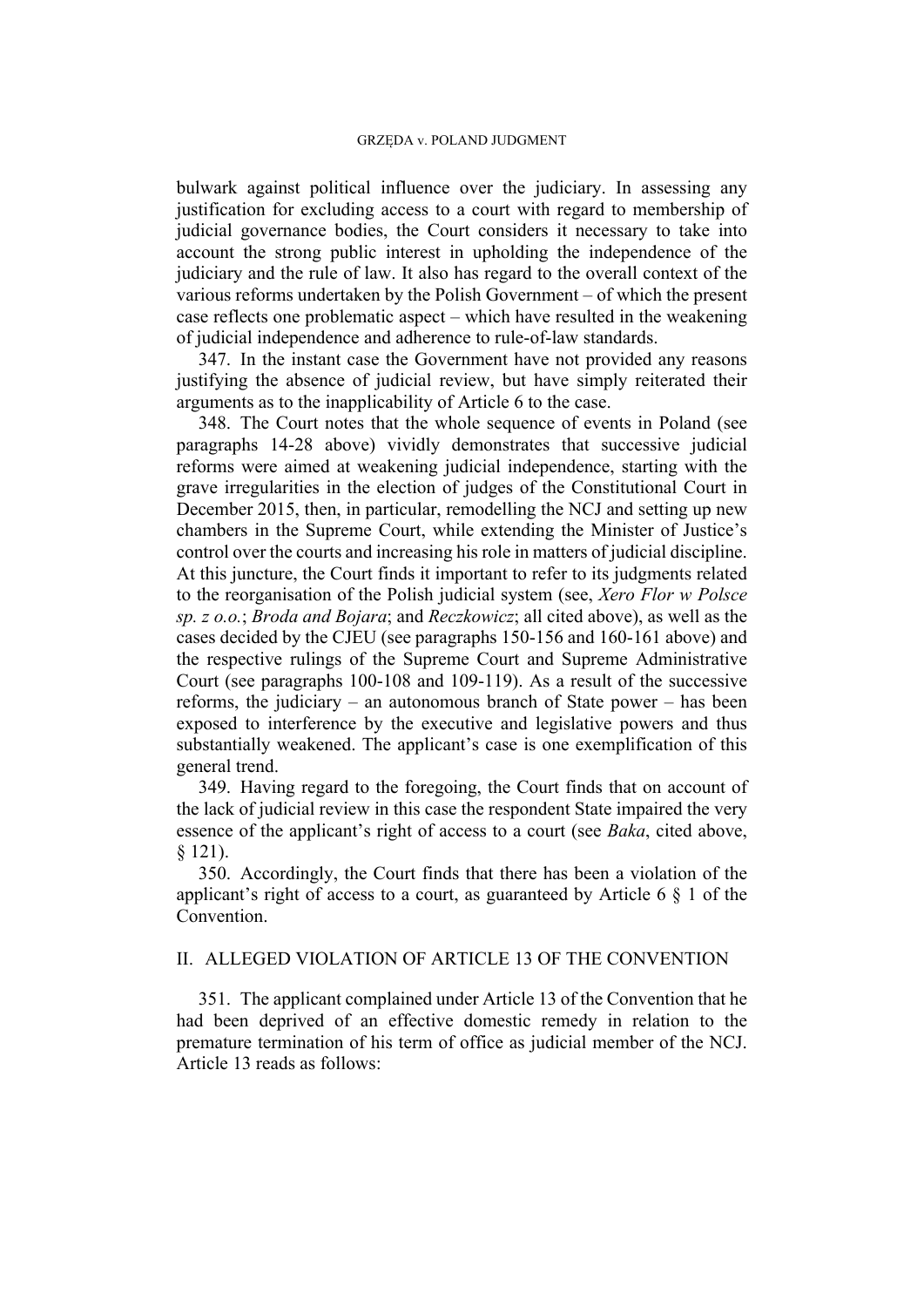#### GRZĘDA v. POLAND JUDGMENT

"Everyone whose rights and freedoms as set forth in [the] Convention are violated shall have an effective remedy before a national authority notwithstanding that the violation has been committed by persons acting in an official capacity."

352. The Court notes that the complaint under Article 13 is essentially the same as that under Article  $6 \S 1$ . It reiterates that the role of Article 6 in relation to Article 13 is that of a *lex specialis*, the requirements of Article 13 being absorbed by the more stringent requirements of Article 6 (see, for example, *Kudła v. Poland* [GC], no. 30210/96, § 146, ECHR 2000-XI, and *Baka*, cited above, § 181).

353. Consequently, the Court finds that it is not necessary to examine separately the admissibility and merits of the complaint under Article 13 of the Convention.

### III. APPLICATION OF ARTICLE 41 OF THE CONVENTION

### 354. Article 41 of the Convention provides:

"If the Court finds that there has been a violation of the Convention or the Protocols thereto, and if the internal law of the High Contracting Party concerned allows only partial reparation to be made, the Court shall, if necessary, afford just satisfaction to the injured party."

### **A. Damage**

355. The applicant claimed 50,000 euros (EUR) in respect of non-pecuniary damage for suffering and distress caused by the violation of his rights under Article 6  $\S$  1 and Article 13 of the Convention, referring to the early termination of his office and the lack of any possibility of having that measure judicially reviewed. He emphasised that his election to the NCJ had served the purpose of the proper operation of the NCJ and constituted the fulfilment of his oath as a judge. The applicant regarded the early termination of his term of office as a form of political repression and as preventing him from fulfilling his obligations related to the protection of judicial independence arising from his seat on the NCJ. The interference with his rights had been an instrument to achieve the political goals of the current majority in Parliament.

356. The Government considered that the applicant's claim was unfounded and invited the Court to reject it. Should the Court establish otherwise, the Government observed that the applicant had not substantiated his claim by providing any proof of having suffered distress, emotional harm, hardship or loss of quality of life. Were the Court to find a violation of the Convention in the case, the Government submitted that the finding of a violation should be regarded as constituting sufficient just satisfaction. Alternatively, they invited the Court to assess the issue of just satisfaction on the basis of its practice in similar cases and national economic circumstances.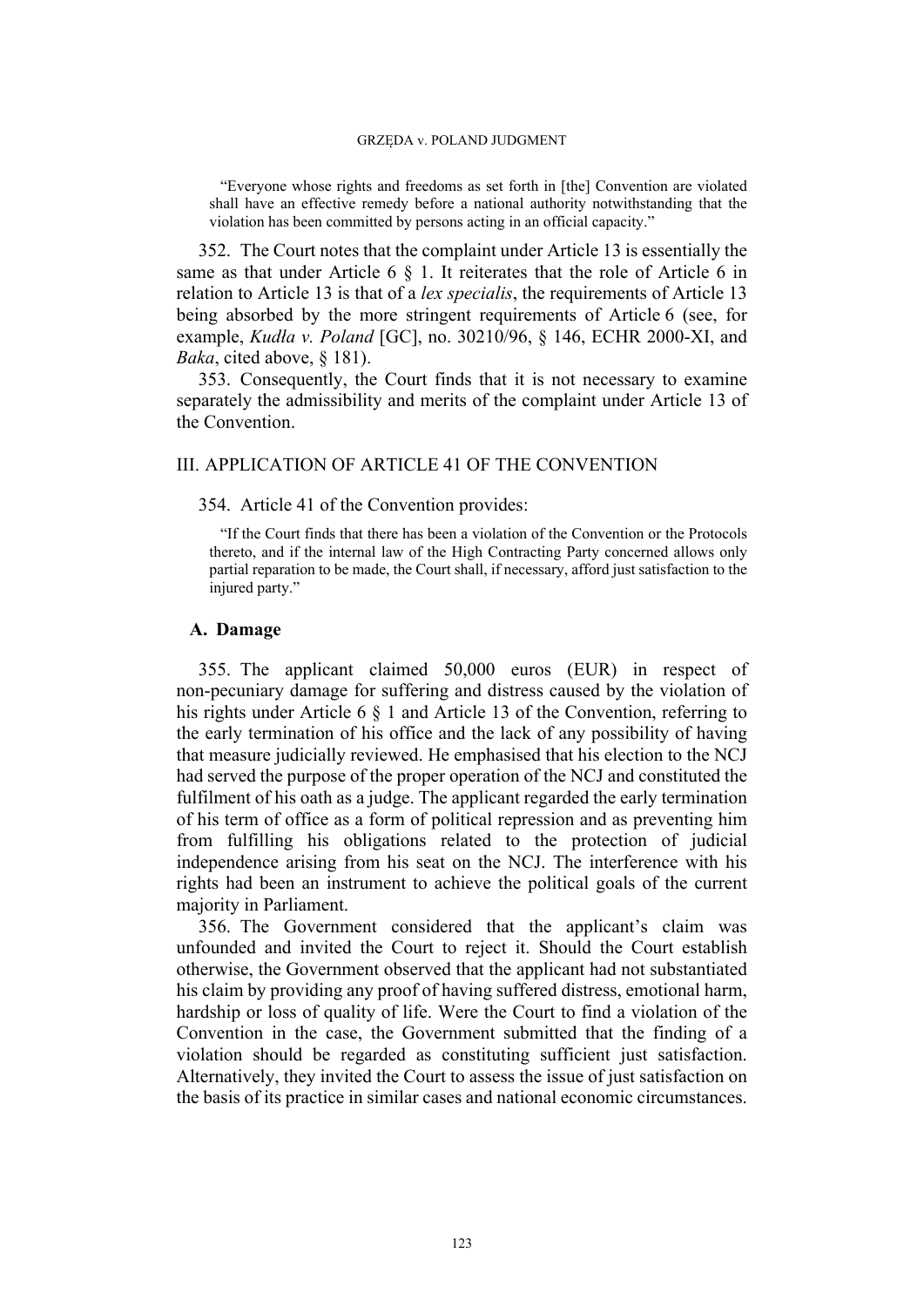357. Article 41 empowers the Court to afford the injured party such satisfaction as appears to it to be appropriate (see *O'Keeffe v. Ireland* [GC], no. 35810/09, § 199, ECHR 2014).

358. The Court considers that in the particular circumstances of the present case the finding of a violation can be regarded in itself as sufficient just satisfaction for any non-pecuniary damage sustained by the applicant, and thus rejects his claim under this head.

## **B. Costs and expenses**

359. While the case was still pending before the Chamber, the applicant sought EUR 24,029.23, inclusive of VAT, for the costs of his legal representation before the Court.

360. Following the relinquishment of jurisdiction, the applicant additionally claimed EUR 18,450, inclusive of VAT, in costs and expenses regarding his legal representation before the Grand Chamber which were due to be paid after the proceedings before the Court had been finally concluded. The total sum claimed amounted to EUR 42,479.23, inclusive of VAT. In support of his claim, the applicant submitted (1) the legal services agreement between him and the Pietrzak Sidor and Partners Law Firm of 31 July 2018 together with a relevant invoice; (2) the annex to the legal services agreement of 21 January 2020 with a pro-forma invoice for the sum of EUR 24,029.23 gross; and (3) the annex to the above-mentioned agreement of 16 March 2021 with a pro-forma invoice for the sum of EUR 18,450 gross. The legal services agreement concerned the preparation and lodging of the applicant's application and his representation before the Court. It specified that the applicant was due to pay the law firm all necessary costs and expenses relating to his representation.

361. The applicant further requested the reimbursement of the expenses relating to the attendance of his lawyers at the hearing before the Grand Chamber. The applicant and his lawyers intended to take part in the hearing scheduled for 19 May 2021 and to this effect incurred expenses for their plane tickets in the amount of EUR 895.80 and certain additional expenses for car rental and accommodation, for which he submitted supporting documents. Following the President's decision to hold the hearing by videoconference, the applicant managed to cancel the reservations for car rental and accommodation and, accordingly, withdrew his claim in this part. However, he was unable to cancel the reservation of the plane tickets purchased at a non-refundable tariff and thus maintained his claim in this part. In addition, the applicant claimed EUR 938.04 for costs of IT support and rental of IT equipment required for the hearing by videoconference, and submitted supporting documents to this effect. The total amount claimed under the head of costs and expenses was EUR 44,313.07.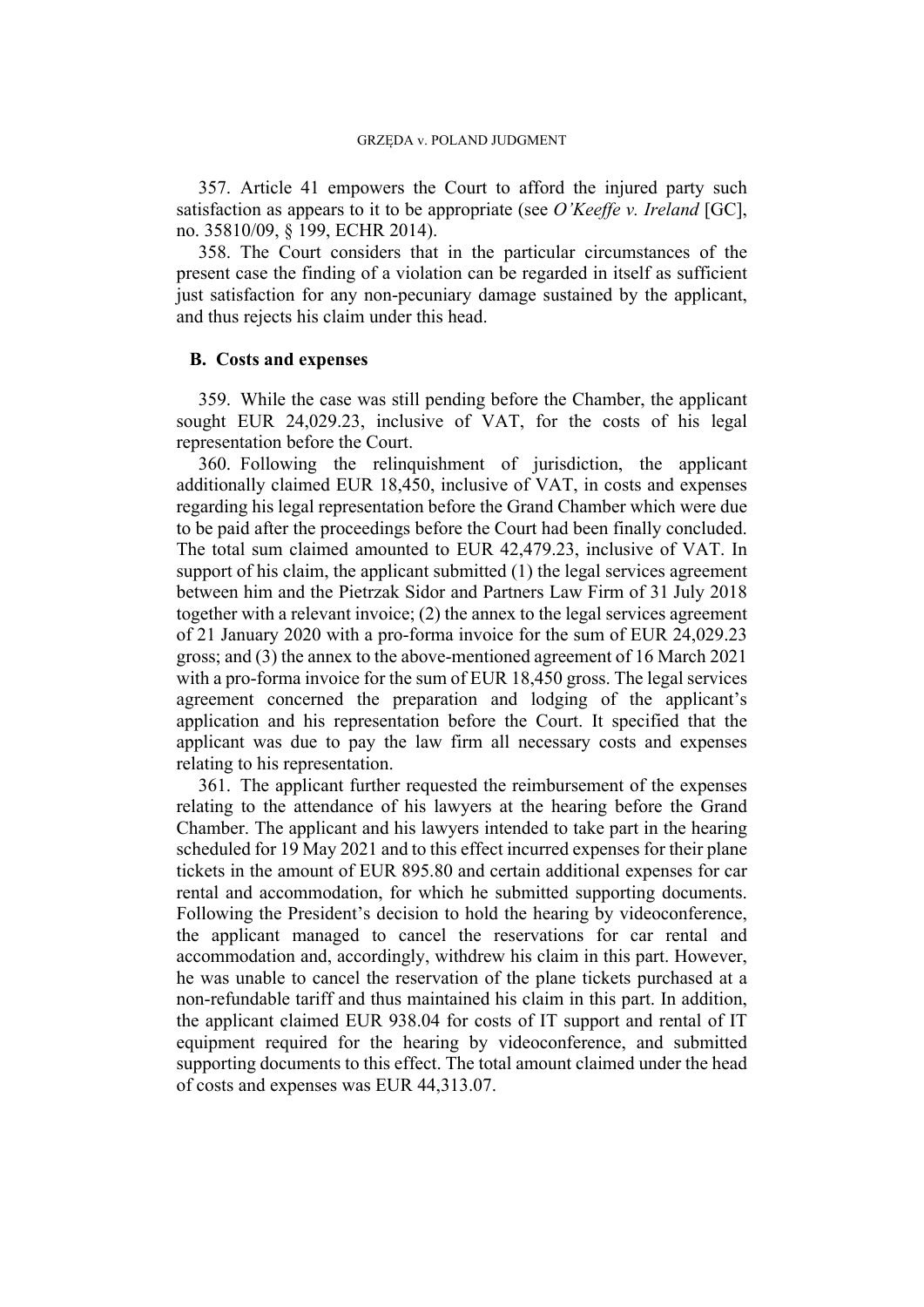362. As regards the claim for costs and expenses incurred in the Chamber proceedings, the Government considered it unfounded and invited the Court to reject it. They did not comment on the applicant's claim for costs and expenses in the Grand Chamber proceedings.

363. According to the Court's case-law, an applicant is entitled to the reimbursement of costs and expenses only in so far as it has been shown that these have been actually and necessarily incurred and are reasonable as to quantum. In accordance with Rule 60 § 2 of the Rules of Court, itemised particulars of all claims must be submitted, failing which the Court may reject the claim in whole or in part (see *Karácsony and Others v. Hungary* [GC], nos. 42461/13 and 44357/13, § 189, 17 May 2016).

364. The Court finds that the total amount of legal costs requested in connection with the proceedings before the Court appears excessive. In the light of the above considerations, regard being had to the documents in its possession and the above criteria, the Court considers it reasonable to award the applicant EUR 30,000 covering costs and expenses for the proceedings before it.

## **C. Default interest**

365. The Court considers it appropriate that the default interest rate should be based on the marginal lending rate of the European Central Bank, to which should be added three percentage points.

## FOR THESE REASONS, THE COURT,

- 1. *Declares*, by a majority, the complaint under Article 6 § 1 of the Convention admissible;
- 2. *Holds*, by sixteen votes to one, that there has been a violation of Article 6 § 1 of the Convention;
- 3. *Holds*, unanimously, that it is not necessary to examine the admissibility and merits of the complaint under Article 13 of the Convention;
- 4. *Holds*, by fifteen votes to two, that the finding of a violation constitutes in itself sufficient just satisfaction for any non-pecuniary damage sustained by the applicant;
- 5. *Holds*, by sixteen votes to one,
	- (a) that the respondent State is to pay the applicant, within three months, EUR 30,000 (thirty thousand euros), plus any tax that may be chargeable to the applicant, in respect of costs and expenses, to be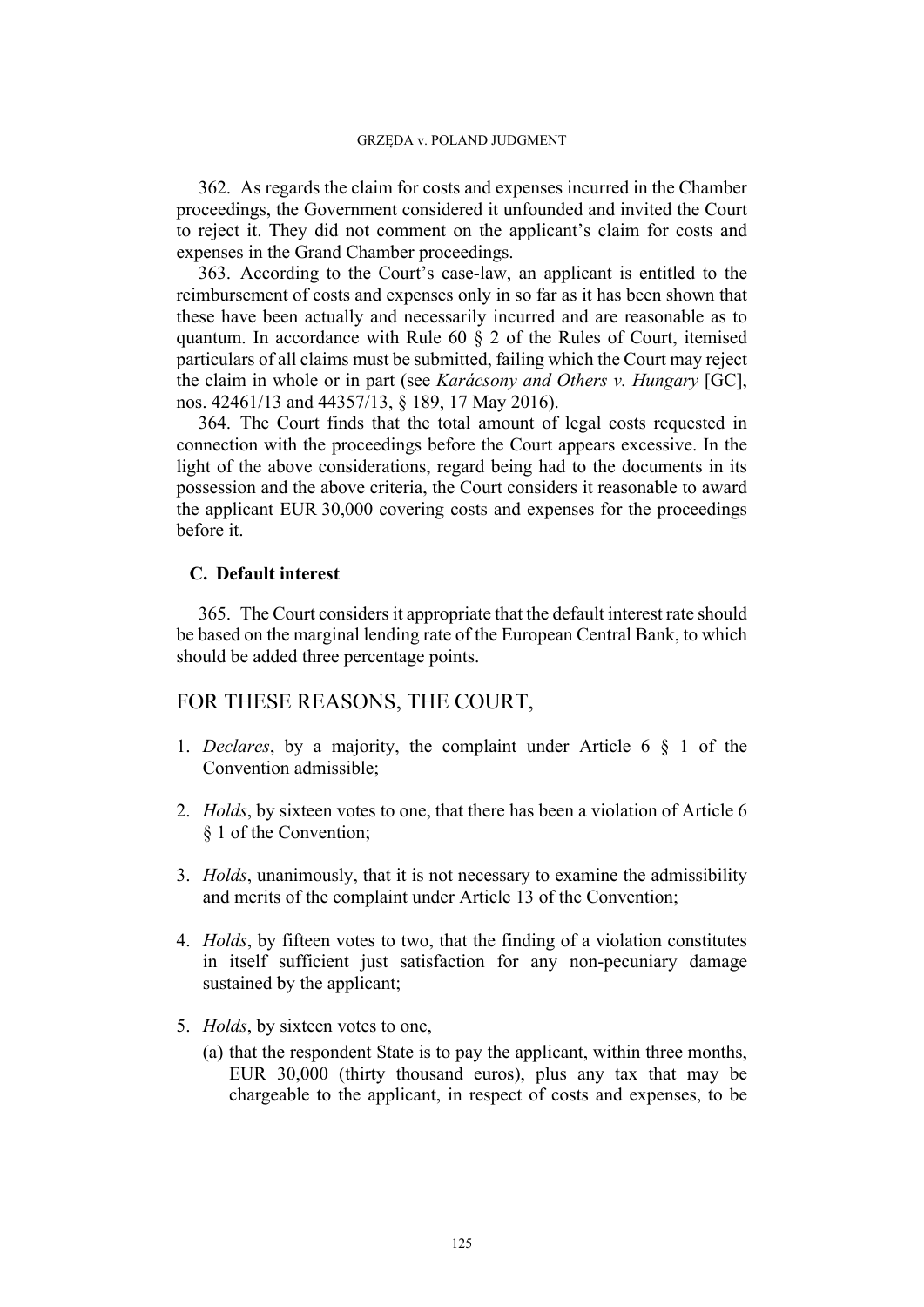### GRZĘDA v. POLAND JUDGMENT

converted into the currency of the respondent State at the rate applicable at the date of settlement;

- (b) that from the expiry of the above-mentioned three months until settlement simple interest shall be payable on the above amount at a rate equal to the marginal lending rate of the European Central Bank during the default period plus three percentage points;
- 6. *Dismisses*, by fifteen votes to two, the remainder of the applicant's claim for just satisfaction.

Done in English and in French, and delivered at a hearing on 15 March 2022 pursuant to Rule 77 §§ 2 and 3 of the Rules of Court.

| Abel Campos      | Robert Spano |
|------------------|--------------|
| Deputy Registrar | President    |

In accordance with Article 45 § 2 of the Convention and Rule 74 § 2 of the Rules of Court, the following separate opinions are annexed to this judgment:

- (a) concurring opinion of Judge Lemmens;
- (b) joint partly dissenting opinion of Judges Serghides and Felici;
- (c) dissenting opinion of Judge Wojtyczek.

R.S. A.C.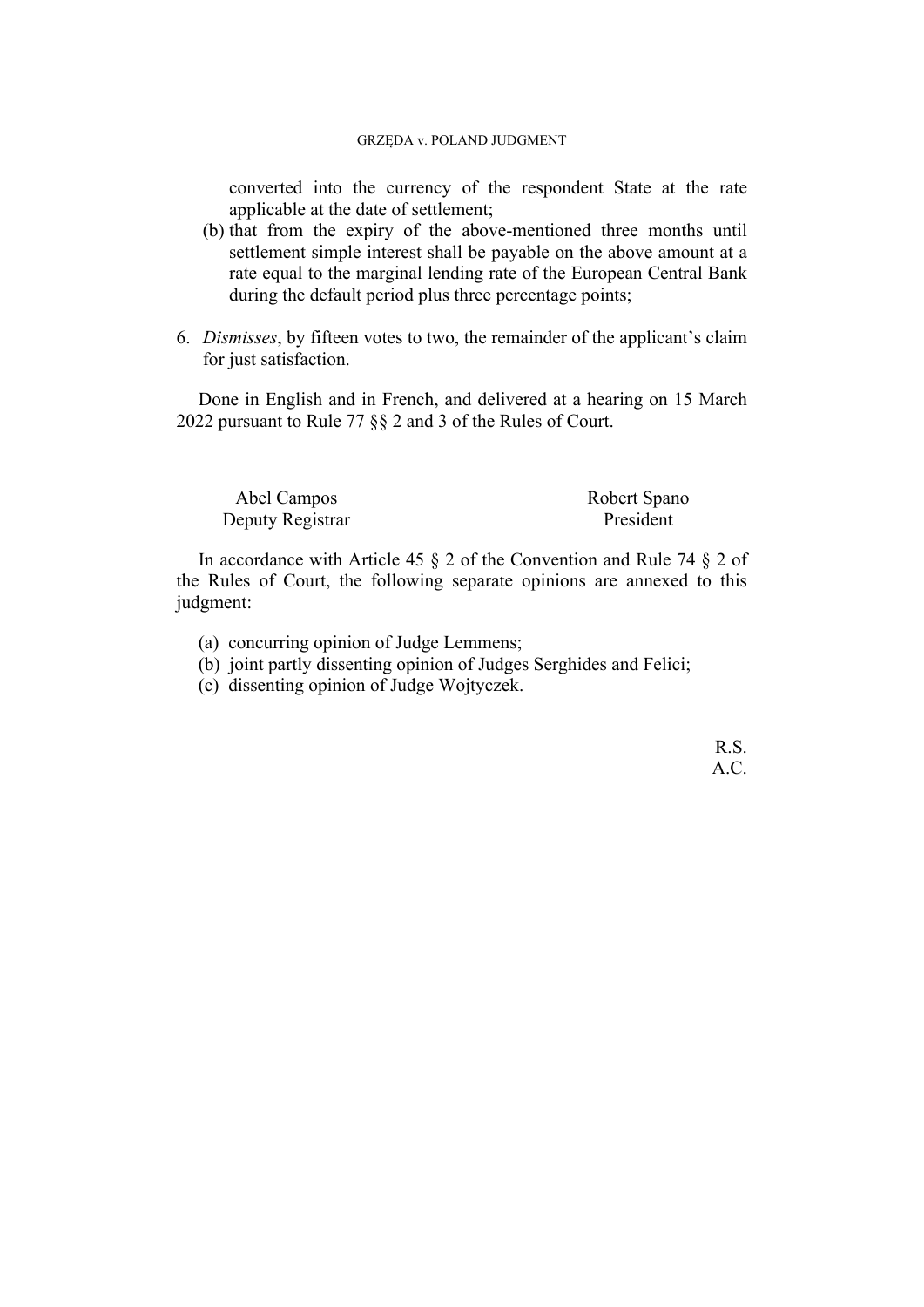# CONCURRING OPINION OF JUDGE LEMMENS

### I. INTRODUCTION

1. I voted with my colleagues in finding that there had been a violation of Article 6 § 1 of the Convention on account of an unjustifiable limitation of the applicant's right of access to a court with respect to the premature termination of his term of office as a member of the National Council of the Judiciary (NCJ).

2. Any reader who is familiar with the Court's case-law will realise that the present judgment draws heavily on what has already been stated in a number of recent Chamber judgments (see *Xero Flor w Polsce sp. z o.o. v. Poland*, no. 4907/18, 7 May 2021; *Broda and Bojara v. Poland*, nos. 26691/18 and 27367/18, 29 June 2021; *Reczkowicz v. Poland*, no. 43447/19, 22 July 2021; and *Dolińska-Ficek and Ozimek v. Poland*, nos. 49868/19 and 57511/19, 8 November 2021; see also *Advance Pharma sp. z o.o v. Poland*, no. 1469/20, 3 February 2022, not yet final, delivered after the present judgment was adopted at the Grand Chamber's second deliberations).

The Court's opinion on the judicial reforms in Poland is therefore already abundantly clear. What the present judgment adds to the existing case-law on that issue is the explicit endorsement by the Grand Chamber. Nothing less, but also nothing more.

3. At a more general level, this case afforded an opportunity for the Grand Chamber to clarify the methodology to be used in interpreting and applying Article 6 § 1 in cases where the dispute at domestic level concerns the lawfulness of a decision negatively affecting the rights of a person who is employed in a "public service" (see paragraph 262).

Unfortunately, in my humble opinion, the present judgment not only fails to seize this opportunity, but even contains some confusing applications of established principles. In what follows, I will point to some of the problems created by the present judgment.

## II. APPLICABILITY OF ARTICLE 6 § 1

## **A. The existence of a claimed "right"**

4. I agree with the majority that the right asserted by the applicant was the right to serve the term of office for which he was elected (see paragraphs 270, 282 and 286). I also agree with the majority that for that "right" to trigger the application of Article 6  $\S$  1, it is sufficient that the applicant "could arguably claim an entitlement under Polish law to protection against removal from his position ... during [his term of office]" (see paragraph 268).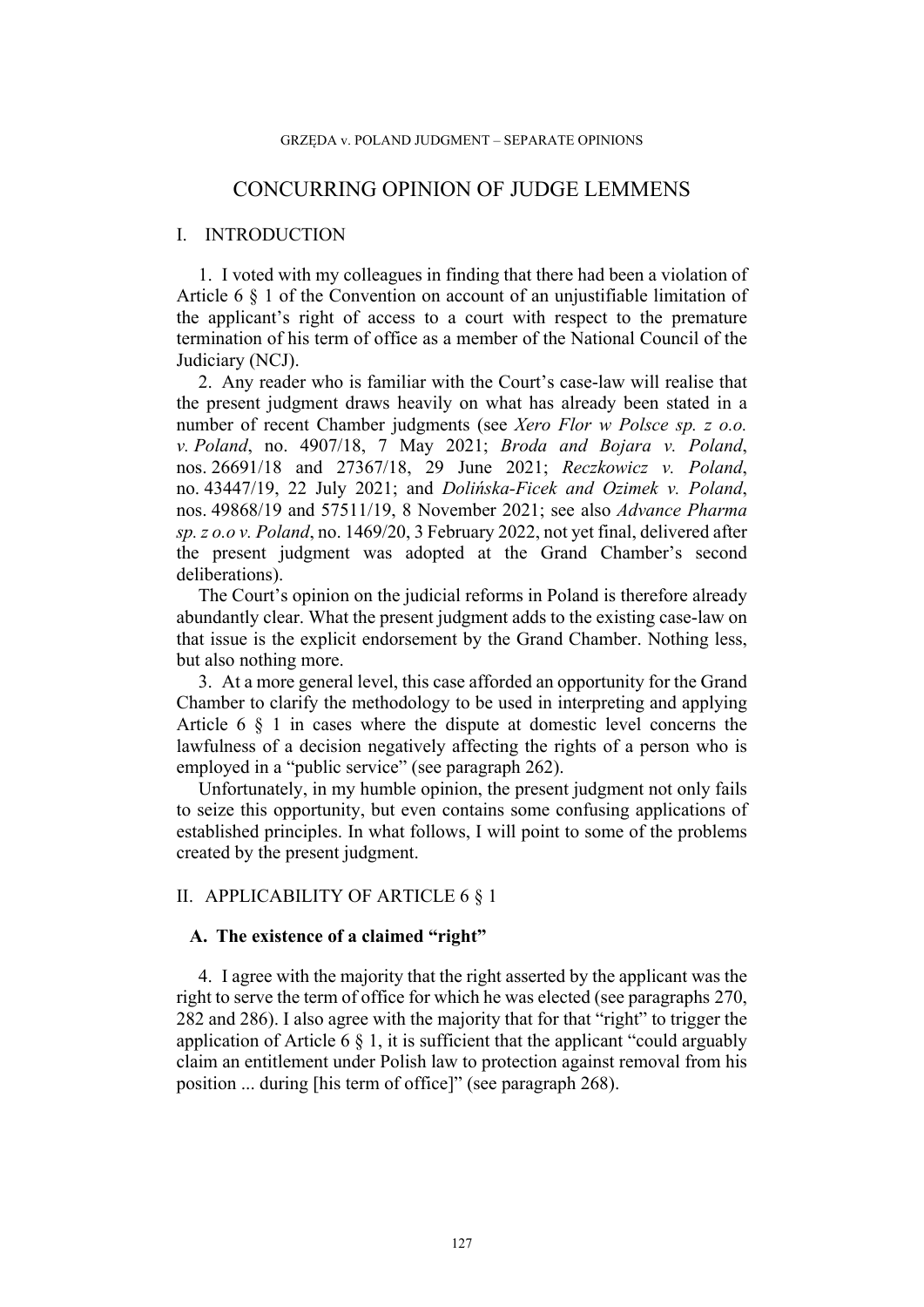In order for the right to be "arguable", "the Court needs to ascertain only whether the applicant's arguments were sufficiently tenable, not whether he would necessarily have been successful had he been given access to a court" (see paragraph 268, referring to *Neves e Silva v. Portugal*, 27 April 1989, § 37, Series A no. 153-A, and *Bilgen v. Turkey*, no. 1571/07, § 53, 9 March 2021; see also, in the case-law of the Grand Chamber, *Athanassoglou and Others v. Switzerland* [GC], no. 27644/95, § 48, ECHR 2000-IV). As has been aptly stated by Judge Sicilianos, the Court is thus "not called upon to judge at this stage – for a preliminary decision on the applicability of Article 6 – whether the right in question is actually recognised in domestic law with near absolute certainty" (see the separate opinion of Judge Sicilianos, § 4, in *Károly Nagy v. Hungary* [GC], no. 56665/09, 14 September 2017).

5. However, it seems to me that the majority are doing exactly that, when they proceed with a quasi-exhaustive examination of whether there *actually* exists a constitutionally protected right to serve the full term of office. Not only do the majority consider that "Article 187 § 3 of the Constitution provides for, and therefore protects, the four-year term of the elected members of the NCJ" (see paragraph 270), they go on to dismiss, one after the other, the counterarguments of the Government, which relied on the Constitutional Court's judgment of 20 June 2017 (see paragraphs 275-81).

Such an analysis goes too far. It would have been for the domestic courts to decide whether or not the alleged right to serve a full term of four years actually existed. For the applicability of Article 6  $\S$  1, it is sufficient for the applicant to prove that he has an "arguable" right.

## **B. The "civil" nature of the right**

6. I agree with the majority that in order to determine whether the right asserted by the applicant was one of a "civil" nature, the *Eskelinen* test is relevant (see paragraph 261, referring to *Vilho Eskelinen and Others v. Finland* [GC], no. 63235/00, § 62, ECHR 2007-II). That means that there is a presumption that Article 6 applies (or more precisely, a presumption that the right invoked by the public servant is of a "civil" nature), which the Government can rebut. For the presumption to be rebutted, two conditions must be fulfilled. I will discuss them in turn.

## *1. The first condition for the rebuttal of the presumption of applicability: exclusion of access to a court*

7. The majority rightly consider that the requirement of an "express" exclusion of access to a court (first condition) is too strict, and that such exclusion can also be of an implicit nature (see paragraph 292). I would add that while the exclusion may be implicit, it must be certain.

8. Having thus clarified the first condition, the majority then consider it unnecessary to give an answer to the question whether that condition is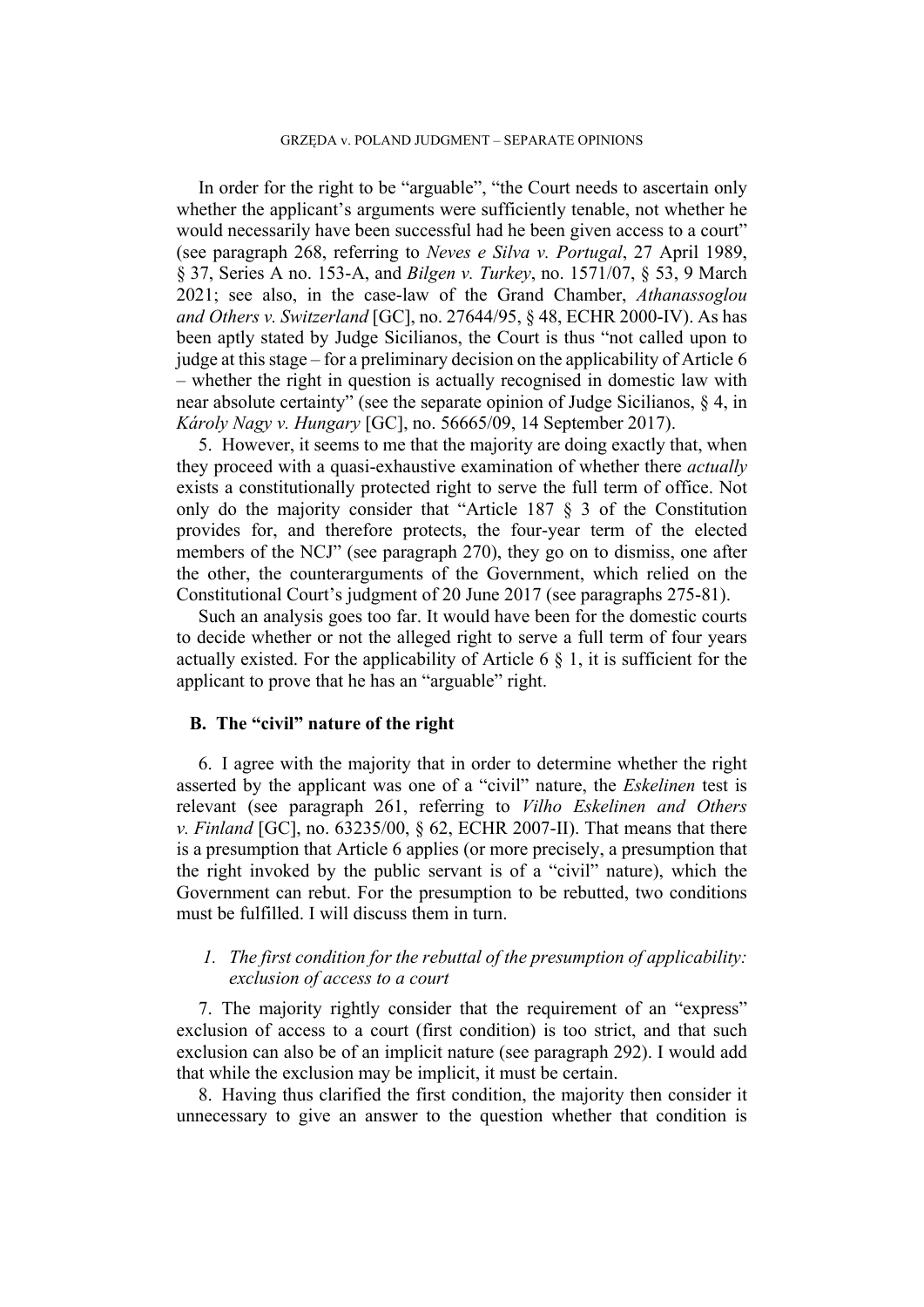fulfilled in the present case (see paragraph 294). By evading the issue, they leave open the question whether account should be taken of the remedies existing *before* the 2017 Amending Act or of those (still) available *after* the termination of the applicant's term of office by virtue of that Act (compare the arguments of the parties on this point, respectively in paragraphs 180-81 and 196).

In my opinion, the assessment should be made on the basis of the situation as it existed *before* the impugned statute providing for *ex lege* termination of the applicant's term of office. What the majority say about the question whether a "right" existed under domestic law, namely that that question cannot be answered on the basis of the new legislation (see paragraph 285, referring to *Baka v. Hungary* [GC], no. 20261/12, § 110, 23 June 2016), applies equally to the question whether the right at issue was one of a "civil" nature (ibid., § 116).

In the present case, the Court would thus have to examine whether a decision terminating the term of office of a judicial member of the NCJ under the old system (for instance, a decision adopted by the relevant assembly of judges) could be challenged before a court. At this point in the reasoning, the possibility or impossibility of a challenge to termination *ex lege* does not come into play.

It is difficult for me to see the reason for not pursuing the matter.

## *2. The second condition for the rebuttal of the presumption of applicability: justification for the exclusion of access to a court*

9. According to the second *Eskelinen* criterion, the Government must demonstrate that the exclusion of access to a court "is justified on objective grounds in the State's interest" (see paragraph 261 of the present judgment, referring to *Vilho Eskelinen and Others*, cited above, § 62).

As is reiterated in the present judgment, for the second condition to be met the State must show "that the subject matter of the dispute in issue is related to the exercise of State power or that it has called into question the special bond [of trust and loyalty between the civil servant and the State, as employer]" (see paragraph 261 of the present judgment, referring to *Vilho Eskelinen and Others*, cited above, § 62). In other words, under the *Eskelinen* test two justifications are possible, both related to the subject matter of the dispute: one concerns the "exercise of State power", the other concerns the "bond of trust and loyalty" between the two parties.

### **(a) Exercise of State power**

10. The majority do not say very much about the first of the possible justifications. They note "that the Government submitted that the applicant's complaint related to the exercise of State power", but confine themselves to holding that "the Government did not explain why the exercise of public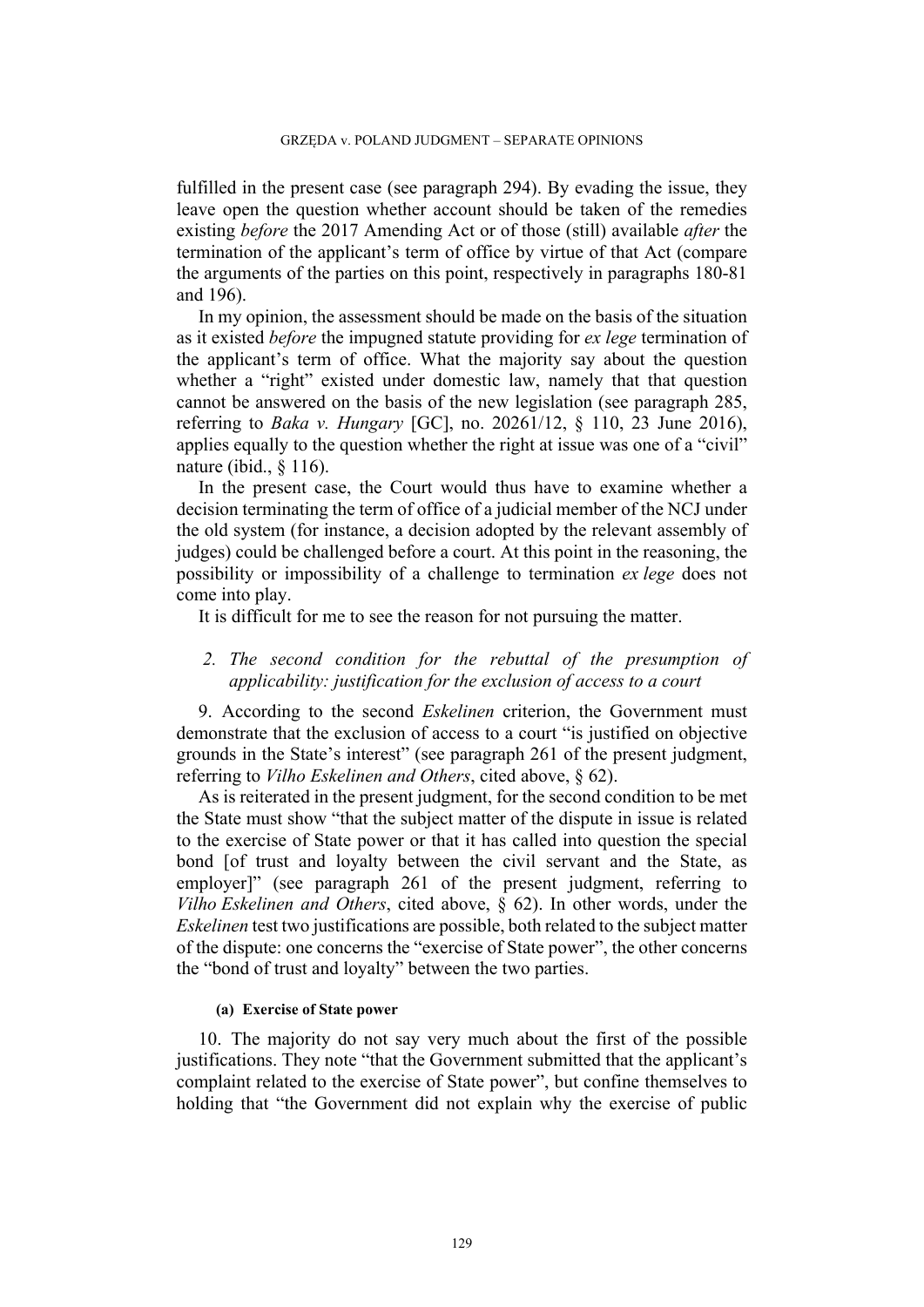authority by judicial members of the NCJ did not merit protection, bearing in mind that this body is tasked with protecting judicial independence" (see paragraph 296).

This is a quite formal response to the Government's argument. I would have preferred it if the Court had seized the opportunity to explain what kind of "exercise of State power" would be needed to justify excluding a public servant from access to a court.

The *Eskelinen* judgment is not very clear on this point, at least not in the passage quoted above from its paragraph 62. However, from a reading of that paragraph in combination with paragraphs 59 and 61, it seems to me that one must conclude that under the first justification for the exclusion of a public servant from access to a court the dispute must relate to the "effective functioning of the State" (ibid.,  $\S$  59) or to the exercise of powers "intrinsic to State sovereignty" (ibid. § 61).

11. I have no difficulty in concluding that a dispute about the premature termination of office of a member of the NCJ does not concern the effective functioning or the sovereignty of the Polish State. Whatever the outcome of such a dispute, the State could continue to function effectively. Neither could it affect the exercise of the State's sovereign power within its territory.

### **(b) Bond of trust and loyalty**

12. The Government did not invoke the second of the possible justifications, namely that the dispute between the applicant and the State had called into question the special bond of loyalty between them.

If they had invoked that justification, the answer would simply have been that "the employment relationship of judges with the State must be understood in the light of the specific guarantees essential for judicial independence. Thus, when referring to the 'special trust and loyalty' that they must observe, it is loyalty to the rule of law and democracy and not to holders of State power" (see paragraph 264, referring to *Bilgen*, cited above, § 79, and *Broda and Bojara*, cited above, § 120; see also *Gumenyuk and Others v. Ukraine*, no. 11423/19, § 66, 22 July 2021). For that reason it is not justified to exclude members of the judiciary from the protection of Article 6 of the Convention in matters concerning the conditions of their employment on the basis of the special bond of loyalty and trust with the State (*Bilgen*, cited above, § 79; *Broda and Bojara*, cited above, § 122; and *Gumenyuk and Others*, cited above, § 66).

This means, in short, that the second justification is not a valid one when the dispute is about the conditions of "employment" of a judge.

13. That short answer would be sufficient. The majority, however, devote many paragraphs to the rule of law (paragraph 299, referring to *Baka*, cited above, § 117) and to the independence of the judiciary (paragraphs 300-24). Their reasoning boils down to the following: if access to a court is excluded, this cannot "have any effect under Article  $6 \tS 1$  in a particular case" (see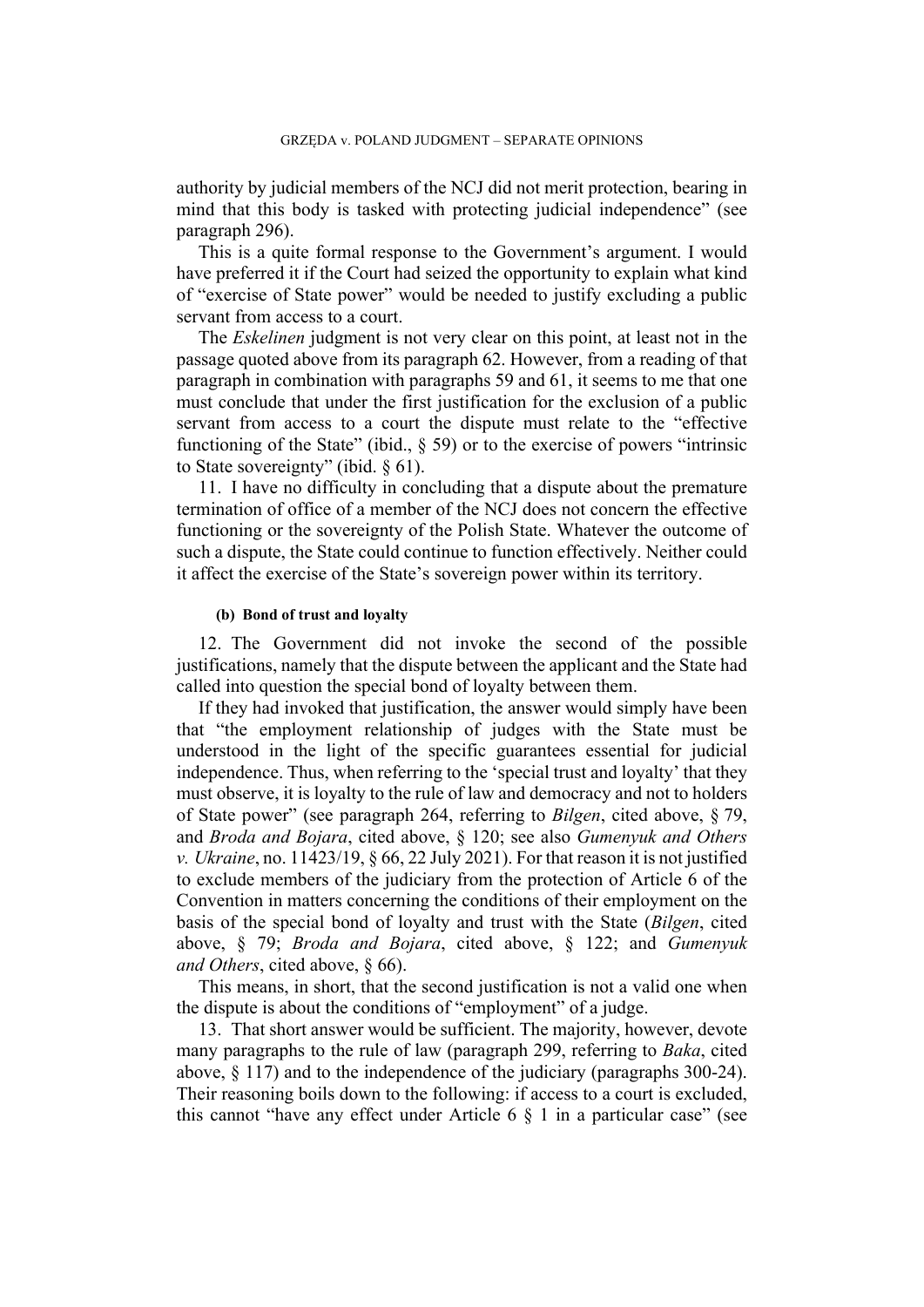paragraph 299) if it is incompatible with higher norms. Since there is indeed in the present case an incompatibility with the two above-mentioned general principles of law, there can be no justification for the applicant's exclusion from access to a court.

Such reasoning leads the Court far away from the "mere" examination of whether the right invoked by the applicant is one of a "civil" nature. It seems to me that, if the Court had to address the issues of the rule of law and the independence of the judiciary, the right place would have been the examination of the merits of the complaint about the lack of access to a court, not the examination at the admissibility stage of the nature of the right that is the subject matter of the dispute.

## III. THE RIGHT OF ACCESS TO A COURT

14. Turning to the merits of the complaint, the judgment reiterates that the right of access is not absolute and that it may be subject to limitations, provided that they do not impair the very essence of that right and that they pursue a legitimate aim and are reasonably proportionate to the aim pursued (see paragraph 343, referring to *Baka*, cited above, § 120, and *Zubac v. Croatia* [GC], no. 40160/12, § 78, 5 April 2018).

15. The majority are again ambiguous about the situation to be assessed: is it the alleged lack of access to a court *before* the applicant's term of office as a member of the NCJ was terminated, *after* the *ex lege* termination of his term of office, or "at all times" *before and after* the impugned act (see paragraph 344, referring to the Government's argument)?

It would have been preferable not to leave any ambiguity. In reality, there can be no ambiguity. What is to be examined, under the merits, is the situation once the dispute has arisen, and that is of course the situation created by the 2017 Amending Act. Again, the *Baka* case sets a clear precedent: it was the lack of judicial review resulting from the legislation that provided for the *ex lege* termination of the applicant's judicial office that was the object of the Court's analysis (*Baka*, cited above, § 121).

Thus, for the purpose of determining the nature – whether "civil" or not – of the right invoked by the applicant, it is the situation *before* the 2017 Amending Act, when there had not yet been any statutory interference with that right, that should be taken into account (see paragraph 8 above); for the purpose of determining whether the applicant's right of access to a court has been violated, it is by contrast the situation *created by the 2017 Amending Act*, giving rise to the dispute between the applicant and the State, that should be taken into account.

16. In their examination of the limitation of the right of access to a court with respect to the dispute about the premature termination of the applicant's term of office, the majority refer, on the one hand, to "the strong public interest in upholding the independence of the judiciary and the rule of law",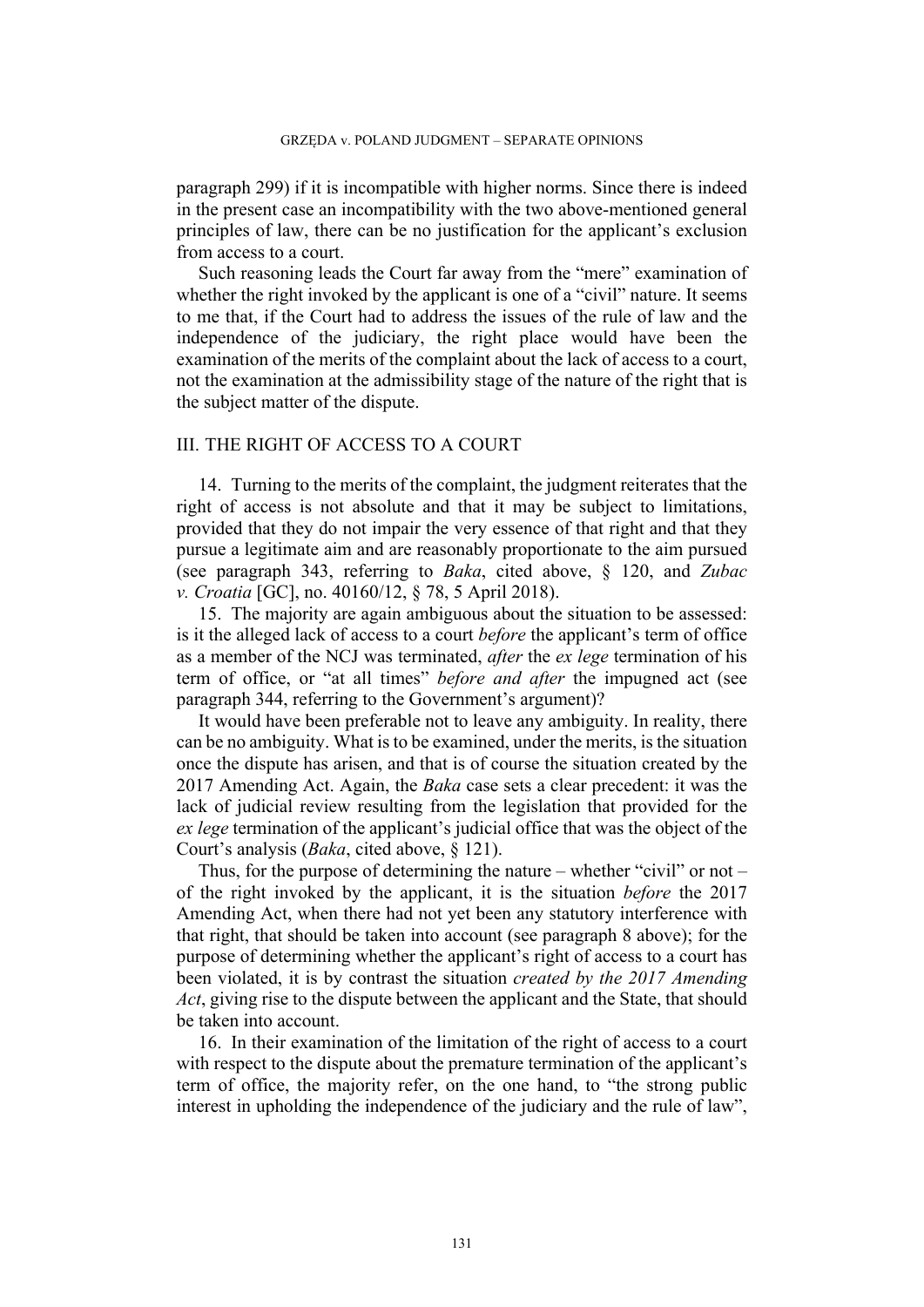and on the other, to "the overall context of the various reforms undertaken by the Polish Government – of which the present case reflects one problematic aspect – which have resulted in the weakening of judicial independence and adherence to rule-of-law standards" (see paragraph 346). They also note that the Government did not advance any specific reasons to justify the absence of judicial review, but simply reiterated their arguments as to the inapplicability of Article 6 to the case (see paragraph 347).

I have no problem with these statements as such. I would merely reiterate that the analysis with regard to judicial independence, which the majority undertake in their assessment of whether the applicant's alleged right to serve the full term of his office as a member of the NCJ is of a "civil" nature, could better have been included here, in the analysis of the merits of the complaint (see paragraph 13 of this opinion above). Even so, I do not think that an extensive analysis of the Polish situation is necessary in order to reach the conclusion that the very essence of the applicant's right of access to a court has been impaired (see paragraph 349, referring to *Baka*, cited above, § 121).

# IV. CONCLUDING REMARK

17. While a more concise and focused reasoning would have been preferable in my view, I cannot deny that the intended significance of the present judgment lies precisely in the analysis of the Polish situation and in the assessment that the Polish legislature and executive have undertaken, and continue to undertake, reforms aimed at "weakening" the judiciary (see paragraph 348; the word "weakening" is perhaps an understatement).

The judiciary constitutes the branch of State power intended to protect the rights of citizens, whether these rights are fundamental rights or ordinary rights, and whether the interference with an individual's rights comes from another individual or from an authority vested with State power. With a judiciary turned into a mere judicial arm of the political powers of the day and lacking the independence which gives it the courage and the legitimacy to stand up to these powers when necessary, such protection in many cases becomes an illusion.

My comments above are in no way intended to detract from that core message. They concern only the legal analysis under Article 6  $\S$  1 of the Convention.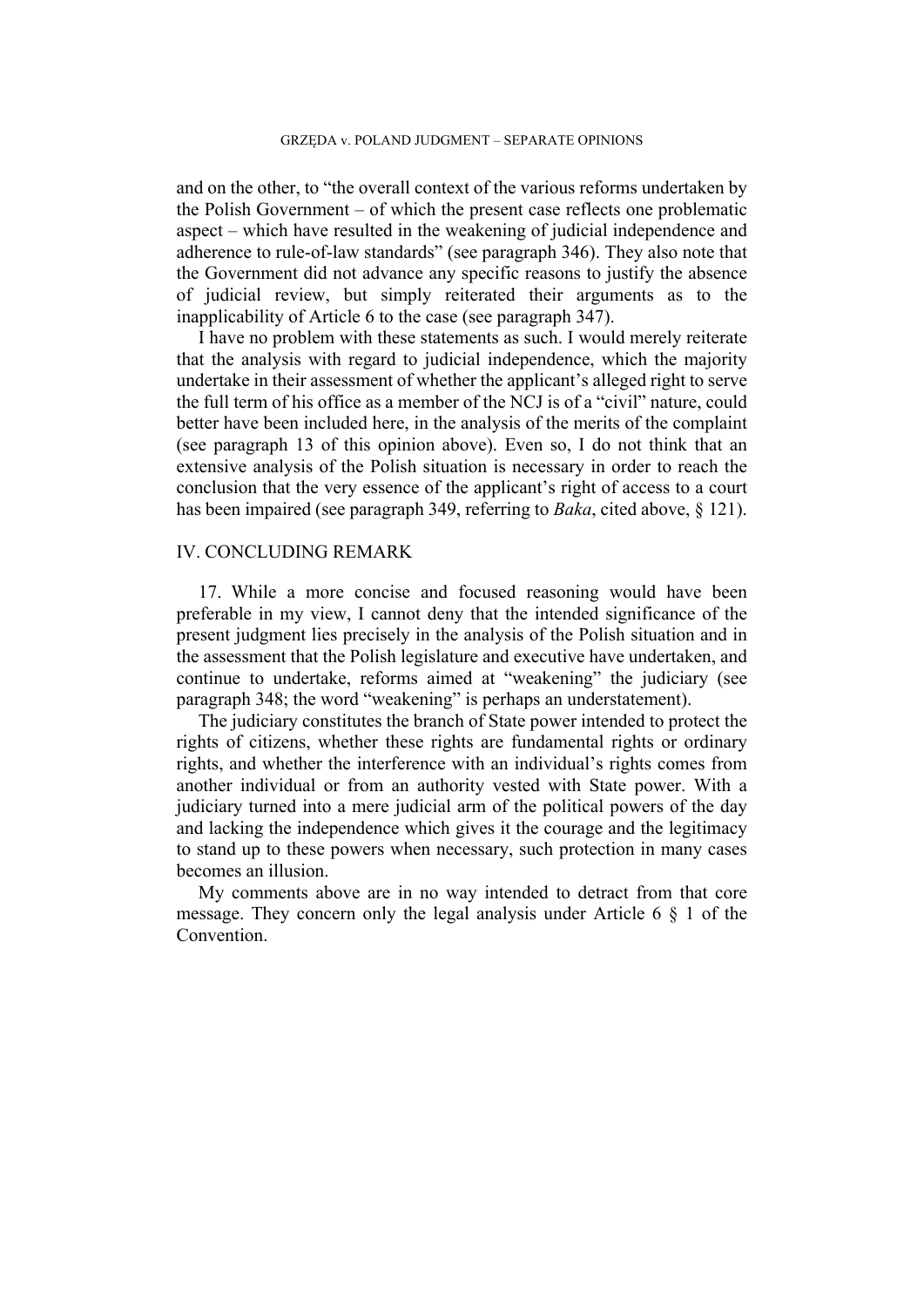#### GRZĘDA v. POLAND JUDGMENT – SEPARATE OPINIONS

# JOINT PARTLY DISSENTING OPINION OF JUDGES SERGHIDES AND FELICI

## **Just satisfaction under Article 41 of the Convention: non-pecuniary damage**

## **A. Introduction**

1. Our only disagreement with the judgment concerns points 4 and 6 of the operative provisions, holding "that the finding of a violation [of Article 6 § 1 of the Convention] constitutes in itself sufficient just satisfaction for any non-pecuniary damage sustained by the applicant", and dismissing "the remainder of the applicant's claim for just satisfaction", respectively.

2. Our disagreement is thus focused on the decision not to award the applicant a sum in respect of non-pecuniary damage (see paragraphs 357-58 of the judgment and the above points of the operative provisions).

### **B. Fulfilment of the requirements under Article 41**

3. The applicant claimed non-pecuniary damage for suffering and distress caused by the violation of his rights under Article 6 § 1 and Article 13 of the Convention due to the early termination of his office and lack of any possibility of judicial review of the measure (see paragraph 355 of the judgment). We confine ourselves, however, only to the applicant's claim under Article 6, since we join the rest of our eminent colleagues in finding that it is not necessary to examine the admissibility and merits of the complaint under Article 13 of the Convention. Unlike the majority, we accept the applicant's allegation that the early termination of his office caused him suffering and distress.

4. In our view, all the requirements of Article 41 are satisfied in the present case for an award of just satisfaction: "there has been a violation" of a Convention provision, specifically Article 6; the High Contracting Party concerned allows for no or "only partial reparation"; and it is "necessary" for such an award to be granted to the applicant who sustained suffering and distress.

## **C. The "finding of a violation" and "just satisfaction" under Article 41**

5. The judgment in paragraph 357, with reference to *O'Keeffe v. Ireland*  ([GC], no. 35810/09, § 199, ECHR 2014), observes that "Article 41 empowers the Court to afford the injured party such satisfaction as appears to it to be appropriate." And in paragraph 358 it "considers that in the particular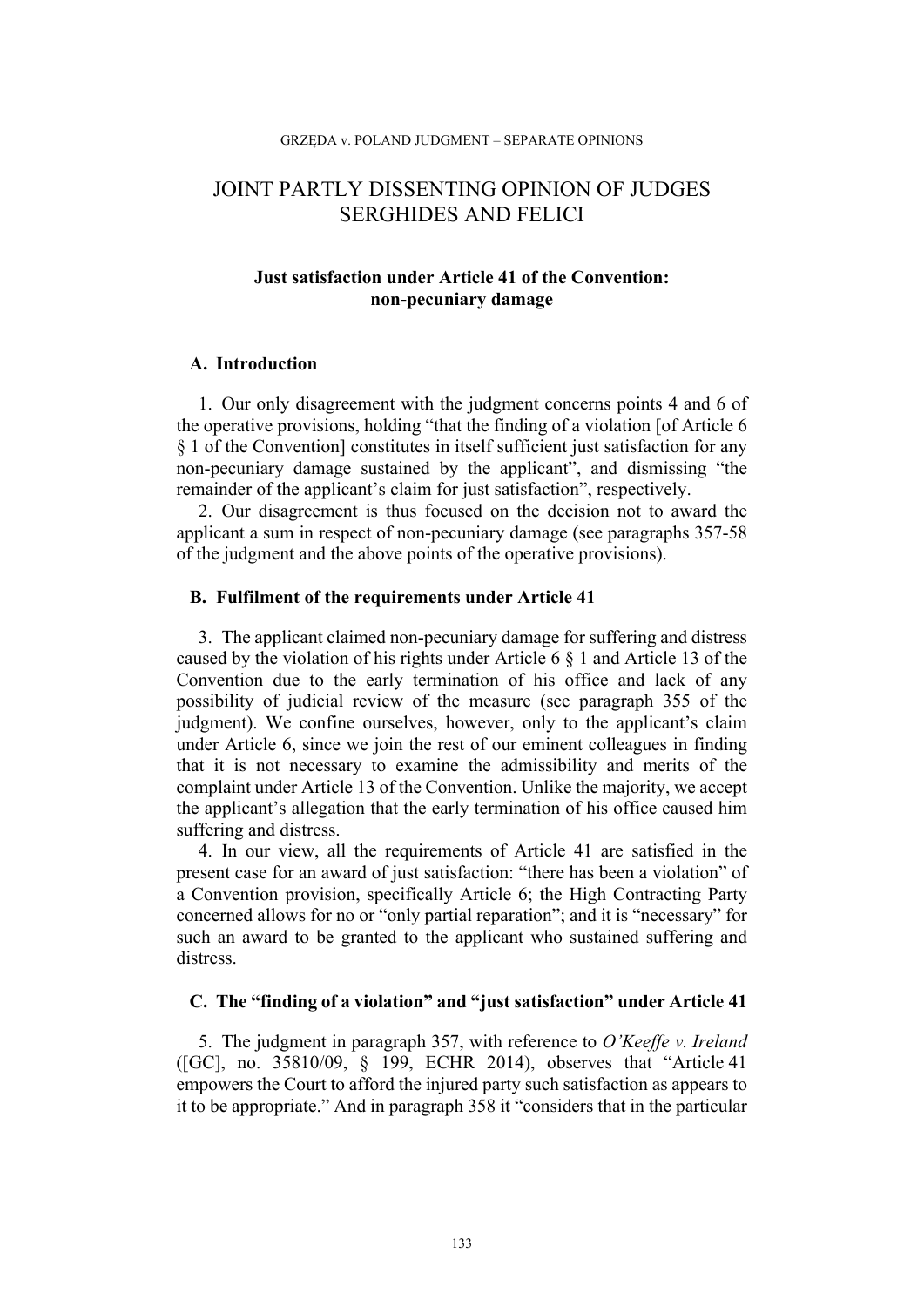circumstances of the present case the finding of a violation can be regarded in itself as sufficient just satisfaction for any non-pecuniary damage sustained by the applicant, and thus rejects his claim under this head".

6. We respectfully disagree with the above reasoning and conclusion of the Court, which, despite the fact that it found a violation of the applicant's right of access to a court, as guaranteed by Article 6 § 1 of the Convention, nevertheless awarded no amount to the applicant by way of non-pecuniary damage.

7. Our view is that the finding of a violation of Article 6 does not constitute sufficient just satisfaction in respect of any non-pecuniary damage that may have been sustained by the applicant. Article 41 of the Convention, as worded, cannot be interpreted as meaning that "[the] finding [of] a violation of a Convention provision" could in itself constitute sufficient "just satisfaction to the injured party". This is so *because the former is a prerequisite for the latter* and one *cannot take them to be the same* (see similarly paragraph 9 of the partly dissenting opinion of Judge Serghides in *Abdi Ibrahim v. Norway* [GC], 15379/16, 10 December 2021).

8. But even if we were wrong in our above reading of Article 41, we would still make an award for non-pecuniary damage, because we consider that *in the particular circumstances of the present case*, the applicant should receive just satisfaction in respect of such damage.

# **D. Conclusion: consequences of not making an award for nonpecuniary damage**

9. Failure to award the applicant a sum in respect of non-pecuniary damage for the violation of his Article 6 right amounts, in our view, to rendering the protection of his right illusory and fictitious. This runs counter to the Court's case-law to the effect that the protection of human rights must be practical and effective and not theoretical and illusory, as required by the principle of effectiveness which is inherent in the Convention (see *Artico v. Italy*, §§ 33, 47-48, 13 May 1980, Series A no. 37).

10. We would thus award the applicant an amount in respect of nonpecuniary damage, by way of just satisfaction under Article 41 of the Convention. Since, however, we are in the minority, it is not necessary to determine the sum that should have been awarded.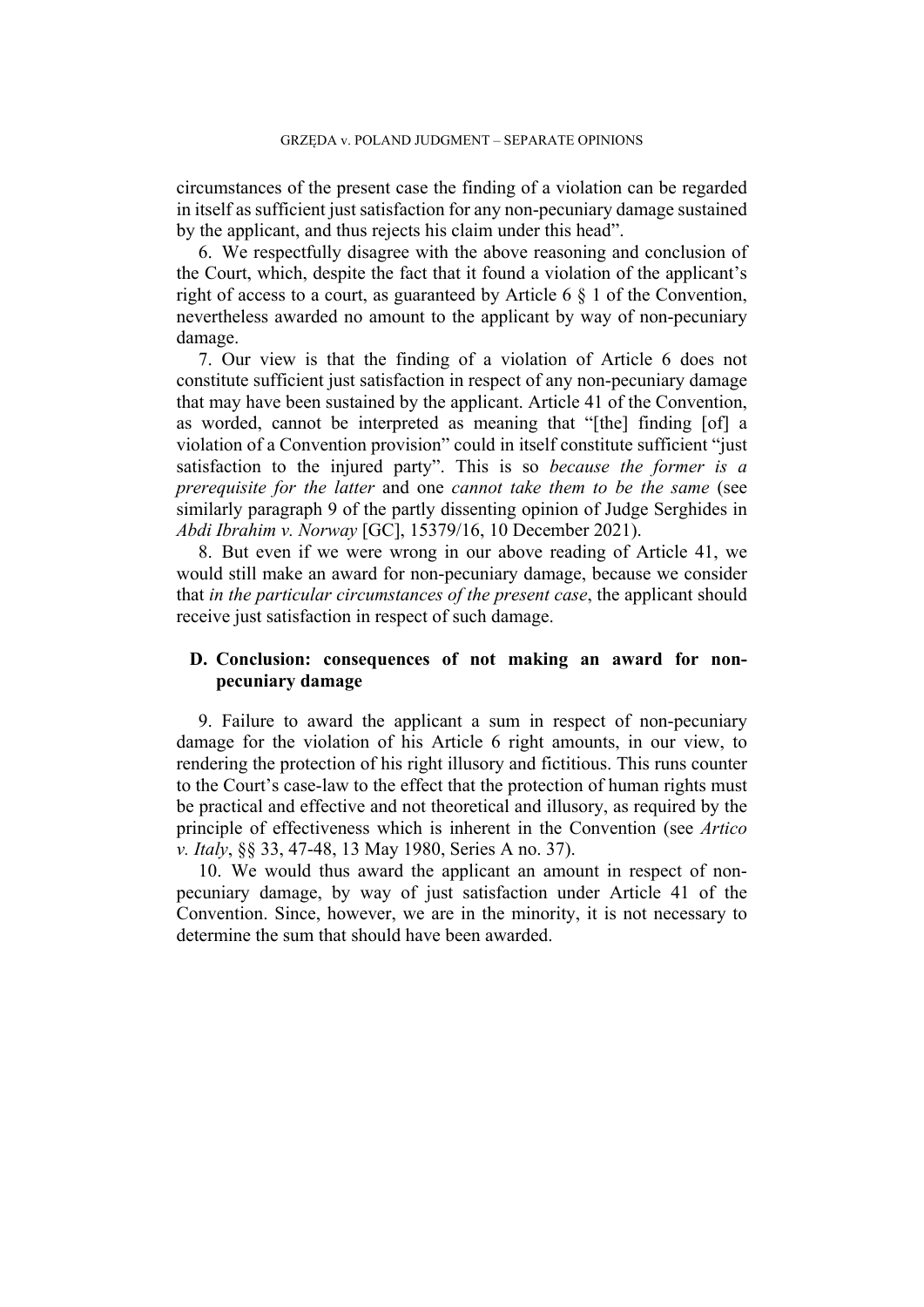# DISSENTING OPINION OF JUDGE WOJTYCZEK

With all due respect to my colleagues, I am unable to subscribe to their view that Article 6 is applicable in the instant case. As, in my opinion, this provision is not applicable, it could not have been violated. Moreover, I have serious reservations concerning the procedure applied in the instant case.

## **1. Preliminary remarks**

1.1. The case touches upon issues which are important for the rule of law. The rule of law is founded upon clear and precise meta-rules relating in particular to the validity of law, its interpretation, inference of rules from rules, and conflicts between them. It begins with reliance upon the strength, precision and clarity of legal argument, as well as with the quality of legal reasoning and methodological rigour. It consists in the strict observance, by the holders of public power, of the legal rules defining their mandate and the scope of their powers. It presupposes further procedural justice with due respect for the rights of the parties to different types of judicial and nonjudicial proceedings.

1.2. The case also concerns the organisation of the judicial branch of government. The primary goal of the judicial branch is substantive justice. The organisation of the judicial branch should aim at the quality of the system and its capacity to achieve substantive justice. One of the most important tools for achieving this aim is judicial independence and impartiality. Judicial independence has therefore an instrumental – albeit very important – value and is not the ultimate objective. Its implementation depends upon institutional arrangements: the separation of powers and an efficient system of checks and balances in interinstitutional relations. In a constitutional democracy, "oversight by an independent judicial body of the legality of a measure such as removal from office" (see paragraph 327) is first and foremost a question of objective law guarantees and an element of State organisation which can be put in place without granting to the power-holders concerned individual subjective rights, which – by definition – would serve to protect individual interests. At the same time it goes without saying that judges are right-holders in matters concerning their legitimate individual interests (on these questions I refer to point 6 of my dissenting opinion appended to the judgment in the case of *Broda and Bojara v. Poland*, nos. 26691/18 and 27367/18, 29 June 2021).

## **2. Issues of procedural justice**

2.1. The instant case raises serious issues of procedural justice. The respondent Government opposed the relinquishment of the case to the Grand Chamber. They provided certain reasons for their position, no less extensive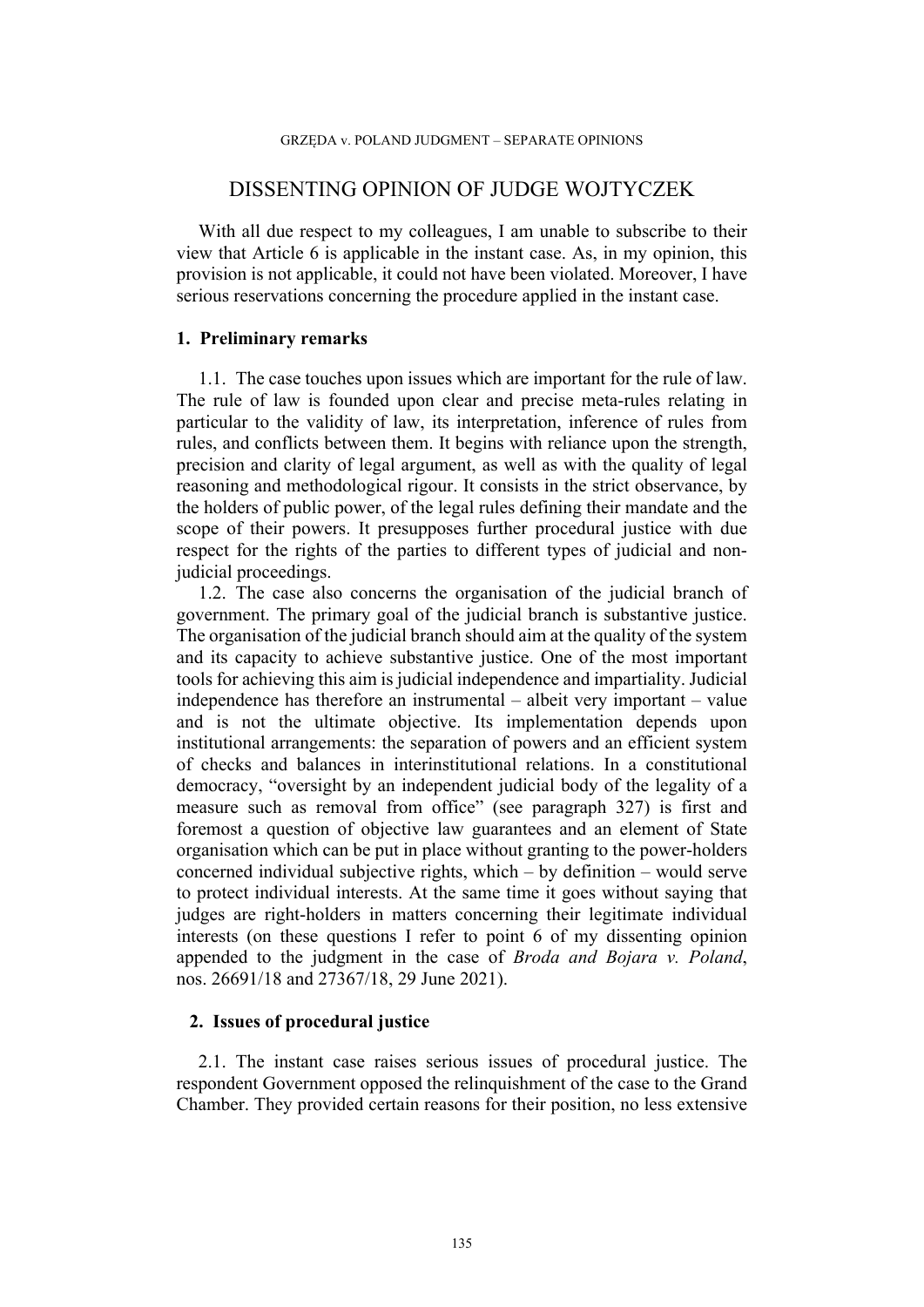than those provided by other Governments opposing relinquishment. On 9 February 2021 the Chamber decided nonetheless to reject the Government's opposition to relinquishment. The Grand Chamber in the instant judgment, noting that the Government had not challenged the Chamber's decision in the proceedings before it, decided to take "**no position** on the Chamber's decision to relinquish jurisdiction" (see paragraph 11, emphasis added).

2.2. The Court has established the following principles concerning procedure (see *Sabri Güneş v. Turkey* [GC], no. 27396/06, § 50, 29 June 2012):

"While it is not formally bound to follow any of its previous decisions or judgments, the Court considers that it is in the interest of legal certainty, foreseeability and equality before the law that it should not depart from its own precedents without compelling reason (see, for example, *Chapman v. the United Kingdom* [GC], no. 27238/95, § 70, ECHR 2001-I). The same is true, *a fortiori*, with regard to procedural rules, where legal certainty is of particular importance and the Court's precedents should be followed even more strictly so as to ensure that the requirements of foreseeability and consistency, which serve the interests of all the parties to the proceedings, are met."

I would note, in this context, that the constant practice has so far been to uphold the objections of respondent governments to relinquishment of jurisdiction.

2.3. The Grand Chamber has further asserted the power to review the decision concerning the relinquishment of jurisdiction by the Chamber (see *Scoppola v. Italy (no. 2)* [GC], no. 10249/03, § 60, 17 September 2009):

"In the light of the foregoing, the Court considers that the Second Section's decisions to declare the application admissible and to relinquish jurisdiction in favour of the Grand Chamber were adopted in accordance with the Convention and its Rules and do not prejudice the further examination of the case."

While, in that case, the review of the decision to relinquish was performed in response to the Government's pleadings, nothing prevents the Grand Chamber from performing such a review *proprio motu*. The Government's objection still stands, even if the Government decide not to present any further submissions on this point before the Grand Chamber.

The Grand Chamber has refrained from endorsing the Chamber's decision to relinquish the case of *Grzęda v. Poland*. However, in the light of the foregoing, the Grand Chamber should have verified whether the Chamber's decision to relinquish jurisdiction in favour of the Grand Chamber had been adopted in accordance with the Convention and the Rules of Court and did not prejudice the further examination of the case.

2.4. The Chamber, in deciding to relinquish the case and to reject the Government's objection, did not deliver any reasoned decision. However, the Registry prepared an official press release which explains the reasons for the decision taken, in the following terms:

"The Chamber considered that in order for the Government's objection to be regarded as valid under the terms of Article 30 of the Convention, in conjunction with Rule 72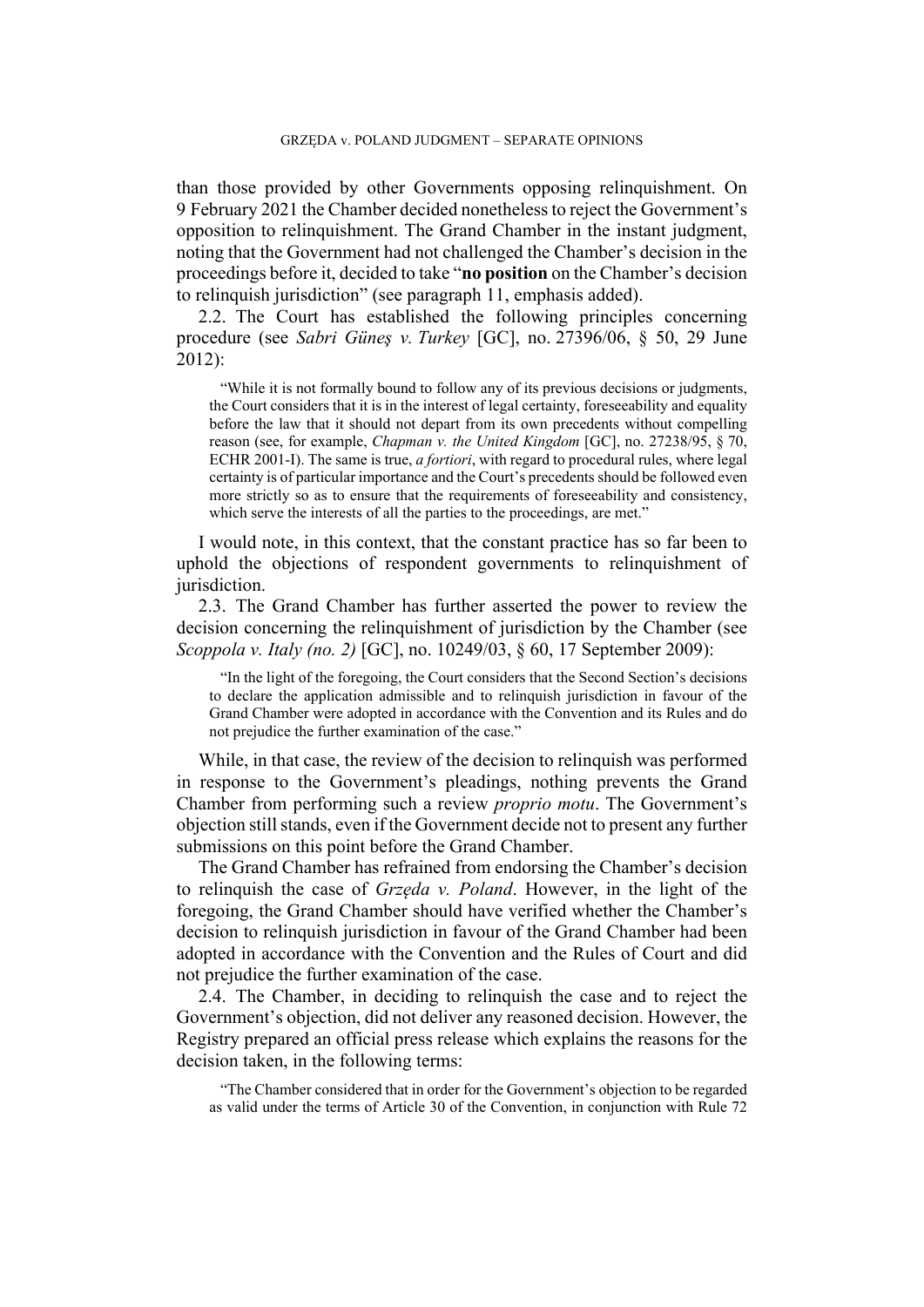§ 4, it must be satisfied that the Government provided reasons as to why the present case would not meet the criteria laid down in Article 30 and would not raise 'a serious question affecting the interpretation of the Convention or the Protocols thereto' or that 'the resolution of a question before the Chamber' would not 'have a result inconsistent with a judgment previously delivered by the Court'."

I note in this context that, firstly, such requirements have never been formulated hitherto and could have come as a surprise for the parties. Secondly, it is simply impossible for a party to provide reasons as to why a case would not meet the criteria laid down in Article 30 (on this issue see below point 3.1.), if the Chamber has not previously explained why – in its view – a case meets these criteria.

2.5. The press release further states the following:

"The Chamber took note of the reasons given by the Polish Government in support of their objection. In the Chamber's assessment, those reasons, in essence limited to reliance on the power of objection which was – and still is – formally available to the Government in accordance with as yet unamended Article 30, could be regarded as tantamount to an attempt to re-argue the legal policy choices that Poland had itself made voluntarily and unreservedly by signing the Brighton Declaration and ratifying Protocol No. 15."

I note that Protocol No. 15 contains a transitional provision (Article 8 § 2) which clearly confirms the right of governments to oppose relinquishment in pending cases:

"The amendment introduced by Article 3 of this Protocol shall not apply to any pending case in which one of the parties has objected, prior to the date of entry into force of this Protocol, to a proposal by a Chamber of the Court to relinquish jurisdiction in favour of the Grand Chamber."

The Explanatory Report in respect of Protocol No. 15 uses the term "the parties' **right to object** to relinquishment" (Explanatory Report, § 16, emphasis added), unequivocally stressing a "strong" procedural right. It further indicates that the transitional provision set out in Article 8 § 2 was introduced "out of concern for legal certainty and procedural foreseeability" (ibid., § 20). It is therefore clear that Protocol No. 15 is not a valid argument for rejecting the Government's opposition to relinquishment.

2.6. The press release invokes the Brighton Declaration. I note that the Court has so far avoided relying on declarations adopted at diplomatic conferences in interpreting Convention provisions (a notable exception is the very specific decision in the case of *Burmych and Others v. Ukraine* (striking out) [GC], nos. 46852/13 et al., §§ 121, 189-193 and 212, 12 October 2017).

2.7. In the period following the adoption of the Brighton Declaration (on 20 April 2012) objections by governments to relinquishment have been accepted. A Chamber of the Court dealt with an objection to relinquishment of jurisdiction raised by the Swiss Government in the case of *Al-Dulimi and Montana Management Inc. v. Switzerland* (no. 5809/08, § 9, 26 November 2013). In its decision of 17 September 2013, i.e. also after the opening for signature of Protocol No. 15 (on 24 June 2013), the Chamber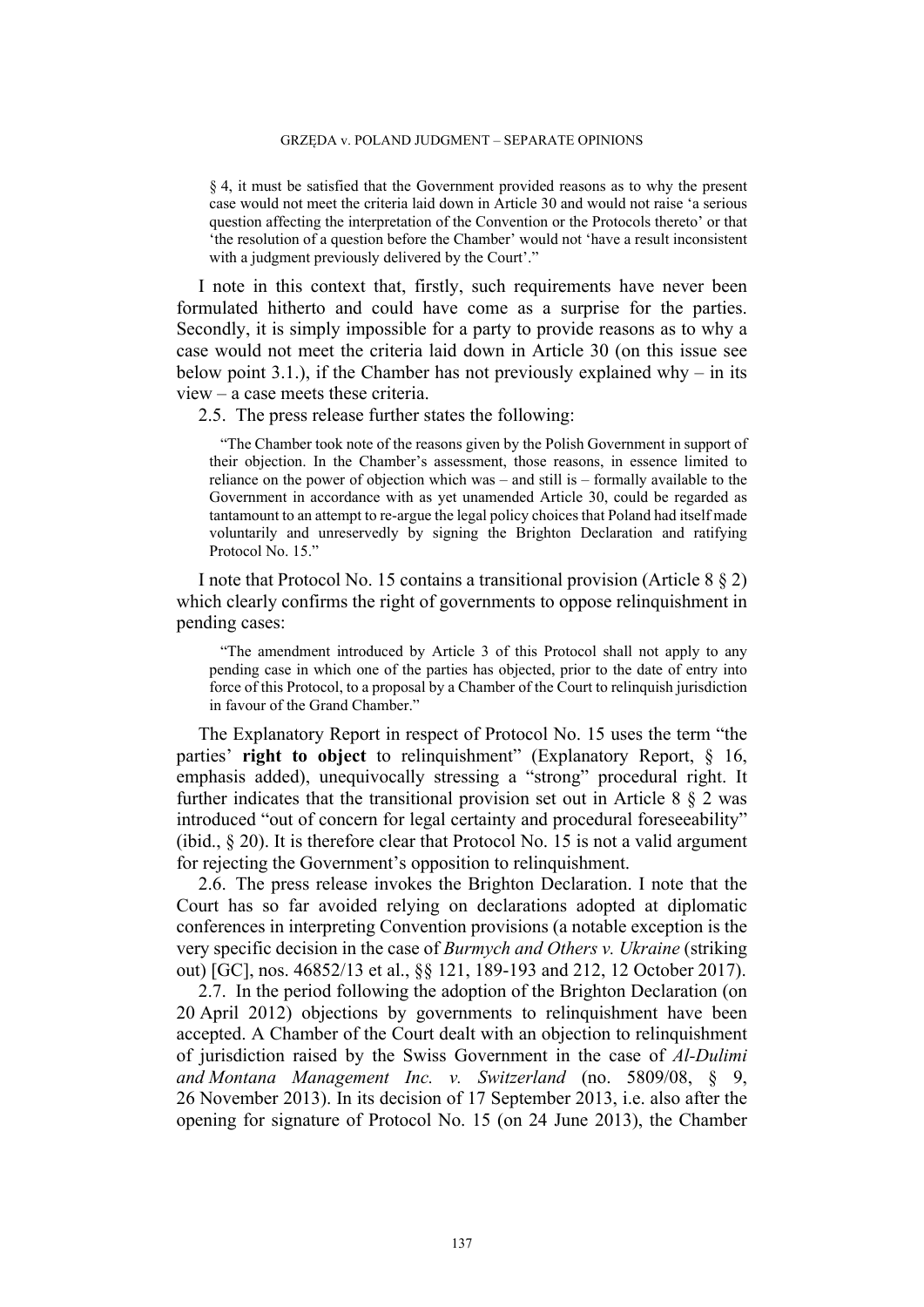took note of the Government's objection and continued to examine the case. Similarly, in the case of *Trabelsi v. Belgium*, no. 140/10, § 54, ECHR 2014 (extracts), a Chamber accepted the Government's objection to relinquishment, lodged on 8 November 2013.

2.8. The above-mentioned press release argues in substance that the respondent Government have been estopped from exercising the right to oppose relinquishment. International legal scholarship has expressed, in particular, the following views in respect of estoppel (Th. Cottier and J. P. Müller, "Estoppel", in A. Peters and R. Wolfrum (eds), *Max Planck Encyclopedia of Public International Law*, (Oxford University Press 2008–) www.mpepil.com, accessed 9 February 2022, par. 1):

"Despite varying perceptions and definitions in doctrine and practice, the following features and essential components of estoppel in public international law are generally accepted today, as stated by Judge Spender in the *Temple of Preah Vihear* Case,

'the principle operates to prevent a State contesting before the Court a situation contrary to a clear and unequivocal representation previously made by it to another State, either expressly or impliedly, on which representation the other State was, in the circumstances, entitled to rely and in fact did rely, and as a result that other State has been prejudiced or the State making it has secured some benefit or advantage for itself.' (*Case concerning the Temple of Preah Vihear [Cambodia v Thailand] [Merits] [Dissenting Opinion of Sir Percy Spender]* 143–44; International Court of Justice ...)'"

The Chamber relied wrongly upon the estoppel doctrine, because the conditions for estoppel have not been fulfilled. In particular, there has been neither clear nor unequivocal representation. Moreover, there is neither prejudice for another party, nor unfair advantage to the State.

2.9. The reasons given in the press release in respect of the Government's objection could not be invoked in respect of an individual applicant's objection. The approach adopted therefore undermines the principle of equality of arms between parties. Under the approach thus adopted, one party (the applicant) had the unlimited right to object to relinquishment (unaffected by the Brighton Declaration), whereas the other party (the Government) was deprived of such a right under the Brighton Declaration.

2.10. For all these reasons, the Chamber's decision to relinquish jurisdiction in favour of the Grand Chamber and the Grand Chamber decision not to review the relinquishment are both procedurally flawed.

## **3. Questions of legal methodology**

### *3.1. The fundamental legal issue at stake*

3.1.1. The majority define the most important legal issue at stake in the following terms in paragraph 265:

"The Court notes that the present case raises a novel issue, namely the question whether Article 6 § 1 under its civil head is applicable to a dispute arising out of the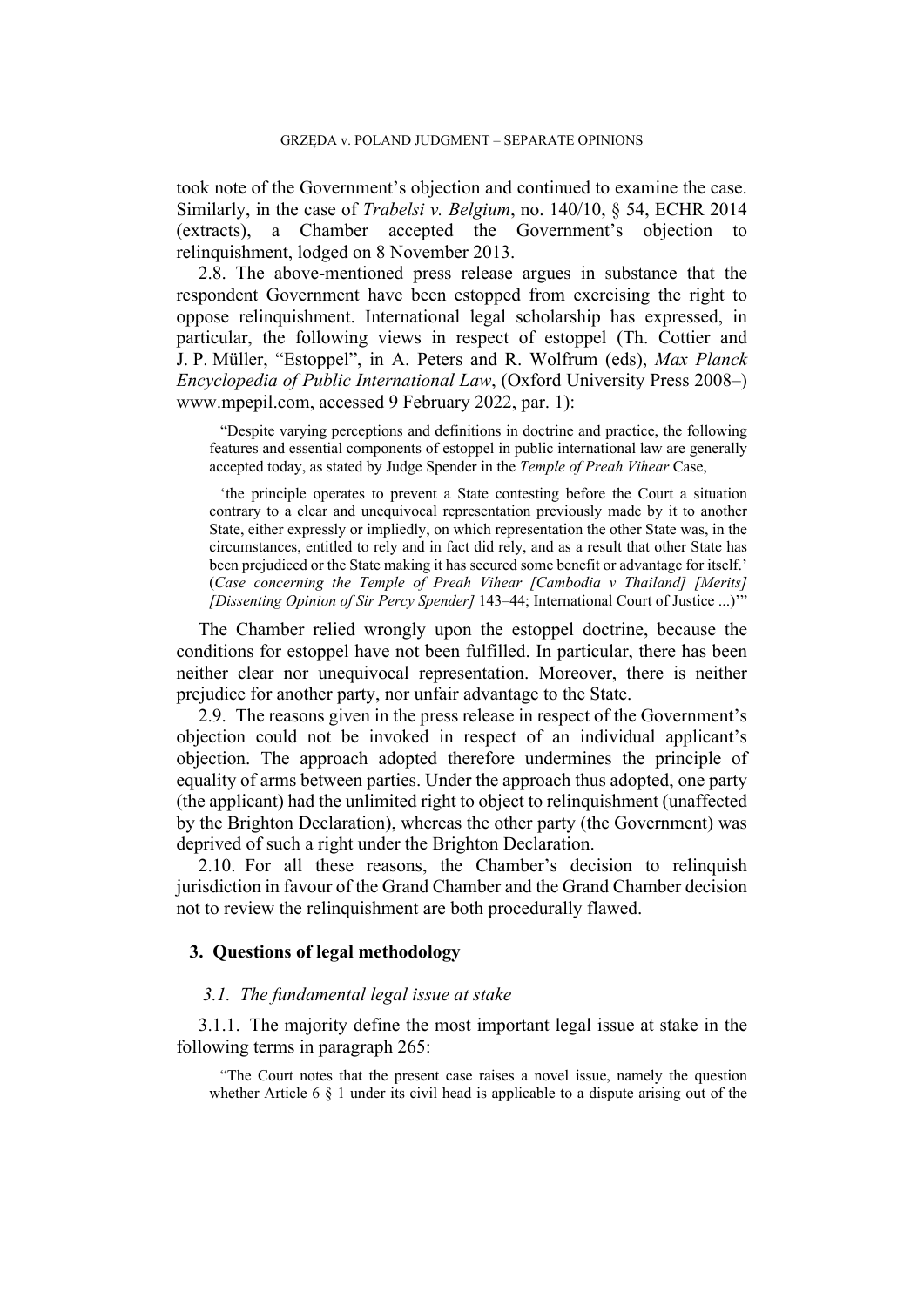premature termination of the applicant's term of office as a judicial member of the NCJ, while he still remains a serving judge."

This approach raises at least four objections.

Firstly, paragraph 265 is placed at the beginning of the part entitled "Application of the general principles to the present case", which suggests that the novel issue is limited to the application of established principles.

Secondly, the issue is formulated as system-specific, limited to the Polish legal system and connected with the premature termination of **the present**  applicant's term of office as a judicial member of **the NCJ**. The role of the Grand Chamber is to decide on general legal questions arising under the Convention, relevant for all High Contracting Parties. A system-specific legal issue does not really call for examination by the Grand Chamber.

Thirdly, the main legal question defined by the majority is of limited practical importance for the respondent State and concerns a secondary issue from the perspective of the rule of law in Poland. Much more important legal questions concerning the reform of the Polish judiciary have already been settled in several Chamber judgments (see *Xero Flor w Polsce sp. z o.o. v. Poland*, no. 4907/18, 7 May 2021; *Reczkowicz v. Poland*, no. 43447/19, 22 July 2021; *Dolińska-Ficek and Ozimek v. Poland*, nos. 49868/19 and 57511/19, 8 November 2021; and *Advance Pharma sp. z o.o v. Poland*, no. 1469/20, 3 February 2022). It is difficult to understand why the instant case has been relinquished to the Grand Chamber whereas other cases, brought against Poland and concerning more fundamental questions connected with judicial independence, have been decided by a Chamber.

Fourthly, and more importantly, the majority misrepresent the fundamental legal issue put forward by the applicant. In the instant case, the applicant's term of office in the National Council of the Judiciary was terminated *ex lege* with the entry into force of the impugned general legislative provisions (section 6 of the Act of 8 December 2017 amending the Act on the National Council of the Judiciary and Certain Other Acts – presented in paragraph 76). The applicant complained in substance that he had been deprived of access to a court empowered to invalidate the legislative measures adopted. In this context, the most important legal issue which arises in the instant case is the question whether Article 6 encompasses the right of access to a court empowered to review and invalidate primary legislation.

3.1.2. In my concurring opinion appended to the judgment in the case of *Xero Flor* (cited above), I presented in detail the Court's case-law addressing the issue of applicability of Article 6 to the constitutional review of legislation. The exclusion of the applicability of Article 6 to constitutional review of legislation seems to be the rule, whereas judgments and decisions declaring Article 6 applicable to such review appear rather to be an exception, justified by certain specific grounds. In any event, this question requires clarification by the Grand Chamber. I regret that that the Grand Chamber has decided to avoid this crucial aspect of the case and to reason its judgment as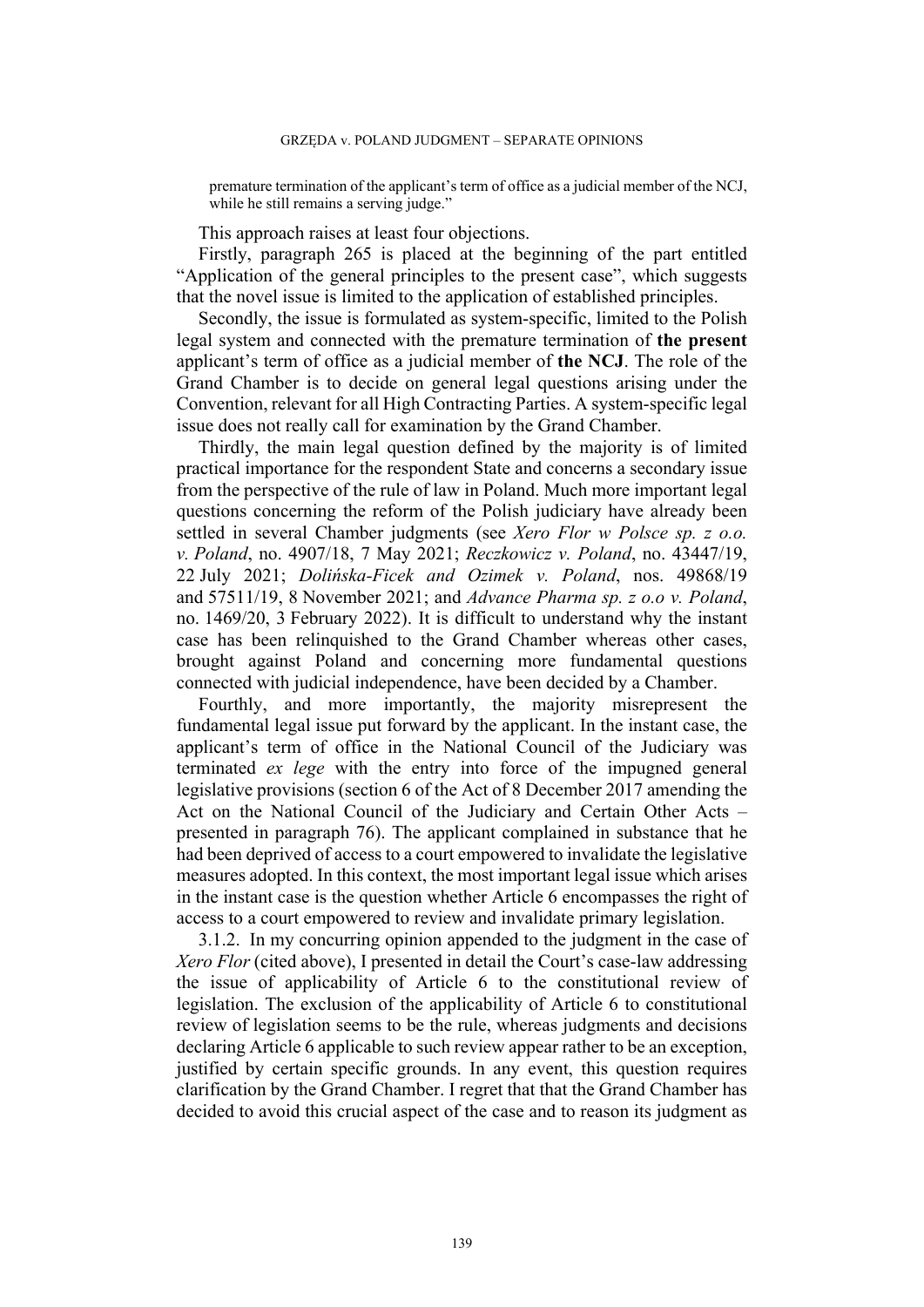if it concerned the mere right of access to a court empowered only to apply legislation.

## *3.2. Methodology applied for the purpose of establishing domestic law*

3.2.1. The instant case reveals once again the difficulty of establishing the content of domestic law in proceedings before the Court (compare my dissenting opinion appended to the judgment in the case of *Broda and Bojara,*  cited above). Establishing the content of domestic law is a difficult task for an international court and the principle *iura novit curia* in international judicial proceedings does not apply to domestic law. The task in question requires the Court to devise a clearly defined and homogenous methodology and to take into account all the relevant elements of domestic law, including meta-rules as understood and applied in the domestic legal systems.

3.2.2. In the instant case, the Court, while seeking to establish the content of domestic law, applies very different approaches to the different legal issues at stake. As a result, different rules of domestic law are established under different methodologies and especially under different rules of interpretation.

The question whether, in the domestic law, there is a subjective right for a member of the National Council of the Judiciary to remain in office until the end of the four-year term is addressed by the majority mainly on the basis of a prima facie reading of the letter of the Constitution. Although the Court refers to four domestic judgments it should be stressed that these judgments do not answer the question of the existence of a subjective right, whereas the reasoning passes under silence the relevant case-law dealing with the issue whether provisions defining terms of office are a source of subjective rights. Literal interpretation ("the law in books") is considered decisive. Systemic and teleological interpretation, as well as domestic case-law, are tacitly rejected as irrelevant.

The question whether the national Constitution allows the election by Parliament of the judicial members of the National Council of the Judiciary is dealt with on the basis of the relevant case-law ("the law in action") and of a systemic interpretation of the Constitution, whereas the literal interpretation of the Constitution is tacitly rejected as irrelevant.

The question whether in the domestic law the applicant had access to a court, in order to contest the measures terminating his term of office, is addressed mainly on the basis of the Government's pleadings ("the law in parties' submissions"). Relevant constitutional and legislative provisions and the relevant case-law are passed under silence. Literal, systemic and functional methods of interpretation are not applied. The Court keeps to the formal truth.

The general context of the judicial reforms is established *proprio motu,* taking into account the relevant legislation and case-law of domestic courts, the case-law of the CJEU, and the statements of various international bodies (elements of both "the law in books" and "the law in action"). The Court's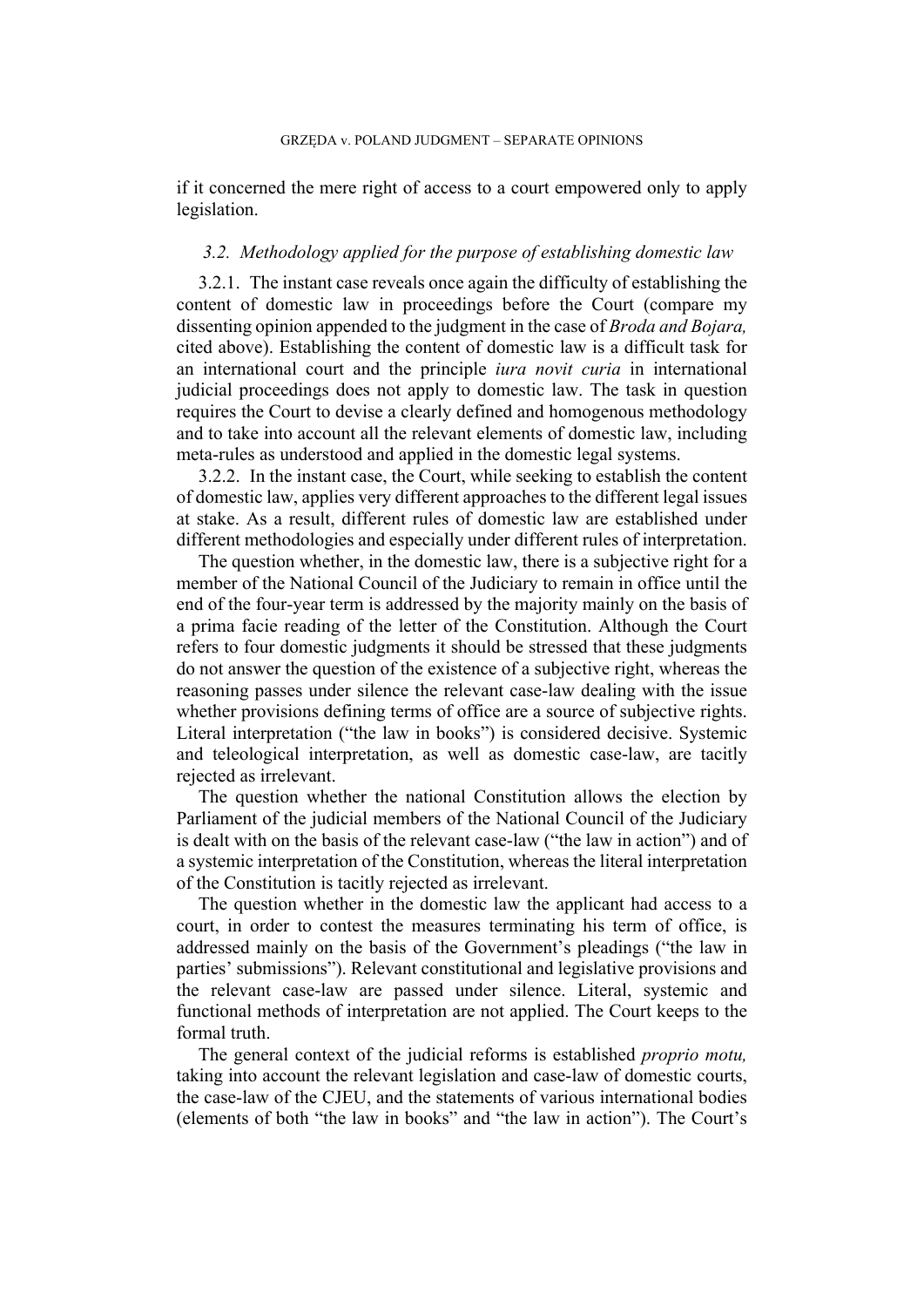aim in this domain is to establish material truth. Interestingly, pronouncements of various international bodies become an important element in the interpretation of the domestic law.

3.2.3. This methodological cherry-picking is difficult to reconcile with the international rule of law. As a result, the outcome of the case is truly surprising. Concerning the crucial question – whether the applicant had access to a court – the Court recognises that it is unable to provide any certain answer (see paragraph 294). The finding of a violation of Article 6 is thus based upon the Government's general concession (contested by the applicant in paragraph 54 of his submissions, dated 3 March 2020) that access to a court has been excluded (see paragraph 344). The precise content of the relevant domestic legal rules remains unclear to the Court and thus it is not even sure that a problem of access to a court really exists in the domestic legal system.

## **4. The content of domestic law**

### *4.1. The question of access to a court in the domestic law*

4.1.1. The question of access to a court empowered to invalidate primary legislation is addressed in the Polish Constitution, in particular in its Article 79. This provision, not quoted in the part of the judgment presenting the domestic law (see paragraph 66), is worded as follows (official translation on the website of the Polish *Sejm*, emphasis added):

"In accordance with principles specified by statute, everyone **whose constitutional freedoms or rights** have been infringed, shall have the right to appeal to the Constitutional [Court] for its judgment on the conformity to the Constitution of a statute or another normative act **upon which basis a court or organ of public administration has made a final decision** on his freedoms or rights or on his obligations specified in the Constitution."

4.1.2. The wording of this provision calls for two remarks. Firstly, individuals can contest the constitutionality of primary legislation by lodging a constitutional complaint only if an individual act applying this legislation has been issued. Individuals cannot lodge a constitutional complaint against legislation producing effects *ex lege* without implementing measures. It should be stressed that direct individual access to a court empowered to invalidate primary legislation was excluded in a general manner by Article 79 of the Constitution in respect of any legislation which produced effects *ex lege* without requiring any individual implementing measures.

Secondly, anyone lodging a constitutional complaint must substantiate the allegation that his or her constitutional freedoms or rights have been infringed. In Poland, Article 187 § 3 of the Constitution, defining the term of office of the members of the National Council of the Judiciary, is not considered a source of constitutional freedoms or rights within the meaning of Article 79 of the Constitution (see point 4.2. below).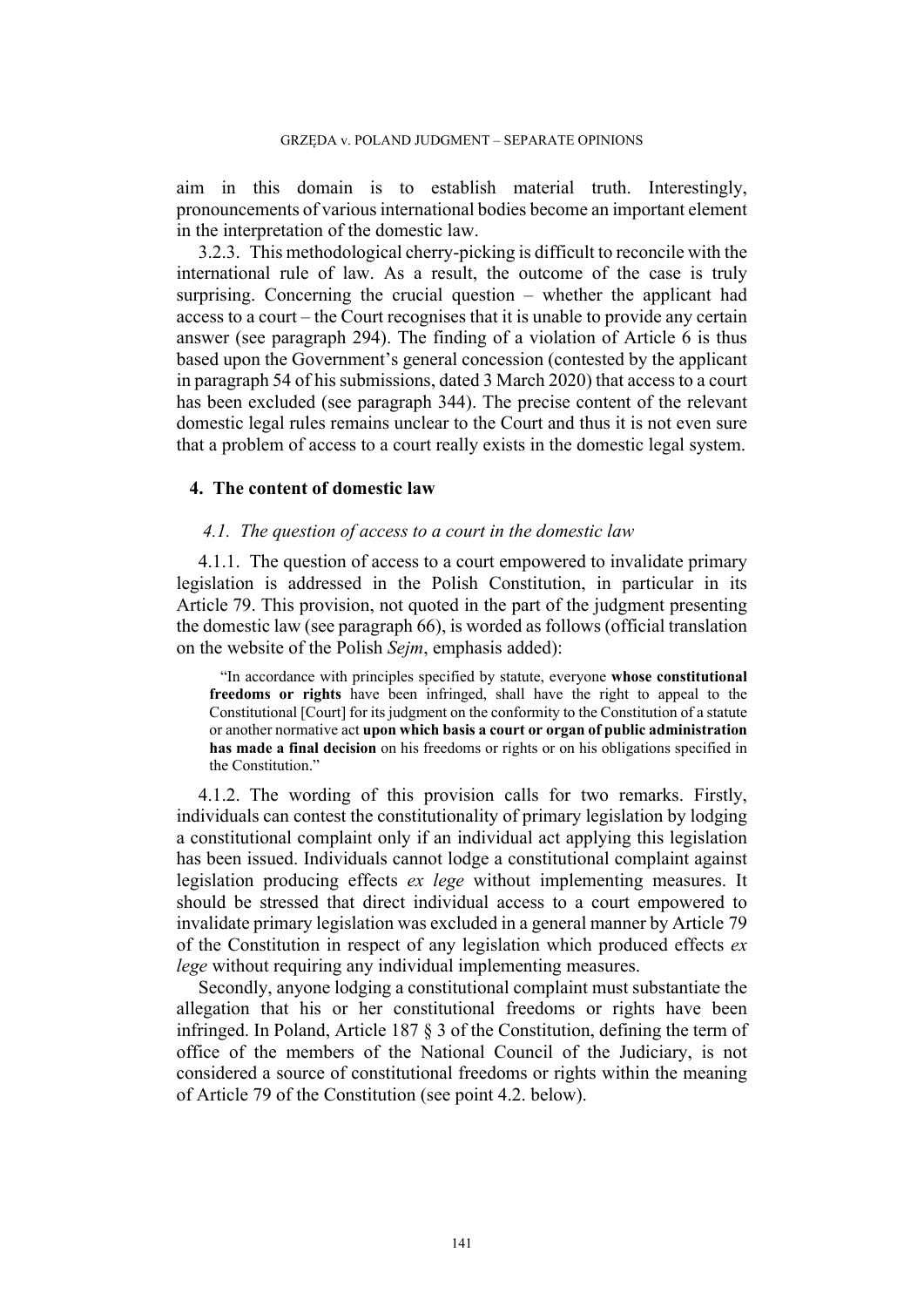It is also important to note that the case involves an interplay between general provisions on access to a court, enacted before 2015, and the claim to the review and invalidation of legislation enacted in 2017. The relevant provisions defining (or limiting) the scope of access to the different courts – the Constitutional Court, the ordinary courts and the administrative courts – predate the judicial reforms which began in 2015. The applicant's complaint in this respect concerns limitations on access to a court enshrined in provisions enacted before 2015. All these provisions have been widely considered so far as compliant with the standards of the rule of law. The paradox of the case is that the finding of a violation of Article 6 pertains to the general limitations set forth in much earlier provisions which have remained uncontested hitherto.

### *4.2. The existence of a subjective right*

4.2.1. The majority express, in paragraph 286, the following view concerning the question of applicability of Article 6:

"In the light of the foregoing, the Court finds that in the present case there was a genuine and serious dispute over a 'right', namely to serve a full term of four years as a judicial member of the NCJ, which the applicant could claim on arguable grounds under domestic law (see, *mutatis mutandis*, *Baka*, cited above, § 111; *Denisov*, cited above, §§ 47-49; and *Kövesi v. Romania*, no. 3594/19, § 116, 5 May 2020)."

In my view, this conclusion is incorrect. In my dissenting opinion appended to the judgment in the case of *Broda and Bojara* (cited above), I presented in detail the domestic case-law and legal scholarship concerning the question whether provisions defining the length of a term of office are a source of subjective rights. The analysis shows that the answer to this question provided by both the domestic case-law and legal scholarship is clearly in the negative.

4.2.2. I would add that the Constitutional Court in its judgment of 9 December 2015 (K 35/15) found that section 2 of the Act of 19 November 2015 amending the Constitutional Court Act (Journal of Laws – *Dz. U.* item 1928) was inconsistent with Article 2, Article 7, Article 45 § 1, Article 180 §§ 1 and 2, and Article 194 § 1, in conjunction with Article 10, of the Constitution, as well as with Article 6 § 1 of the Convention for the Protection of Human Rights and Fundamental Freedoms, and also with Article 25(c) in conjunction with Article 2 and Article 14 § 1 of the International Covenant on Civil and Political Rights. It should be stressed that, in this judgment, the Polish Constitutional Court found that the provision under review was incompatible with the guarantees of judicial independence, limiting its analysis to the objective dimension of the question. It established neither the existence of subjective rights nor the need to guarantee individual access to a court for persons holding office in the judiciary. The judgment confirms the existing case-law in this domain.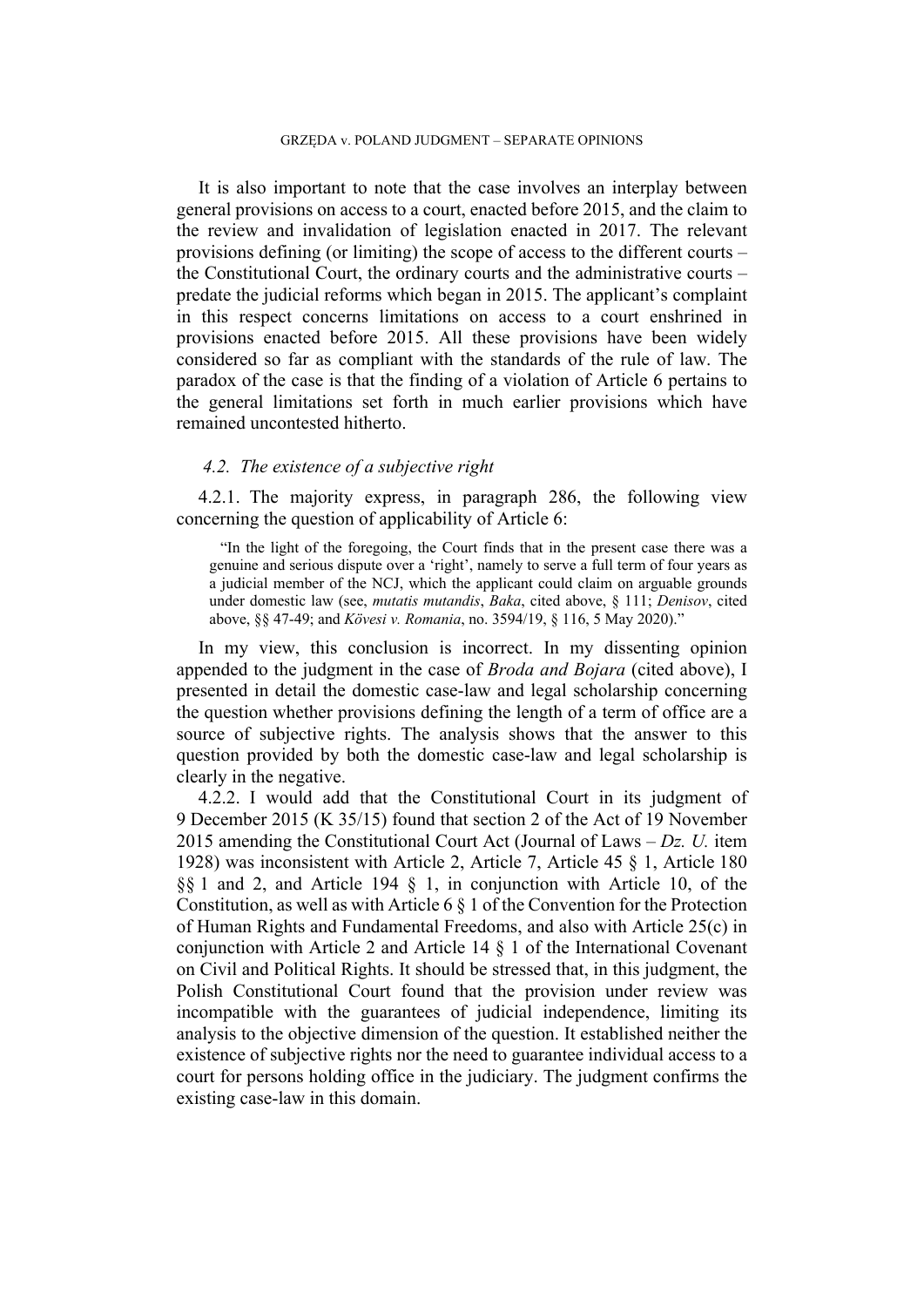4.2.3. Under the domestic law as interpreted by the courts and legal scholarship, the applicant's claim that he had a subjective right does not reach the threshold of arguability for the purposes of Article 6. The following quotation, taken from the judgment in the case of *Károly Nagy v. Hungary* ([GC], no. 56665/09,  $\S$  77, 14 September 2017), can sum up the situation also in the instant case:

"Consequently, ... the Court cannot but conclude that the applicant had no 'right' which could be said, at least on arguable grounds, to be recognised under domestic law. To conclude otherwise would result in the creation by the Court, by way of interpretation of Article 6 § 1, of a substantive right which had no legal basis in the respondent State."

## *4.3. The meaning of Article 187 § 3 of the Constitution*

4.3.1. The majority made the following findings concerning the domestic law:

"271. The Court notes that the constitutional protection of the security of tenure of elected members of the NCJ was not called into question until the current parliamentary majority introduced a bill amending the 2011 Act on the NCJ on 14 March 2017, ultimately culminating in the enactment of the 2017 Amending Act (see paragraphs 35 and 46-50 above).

272. The Court observes that the Constitutional Court, in its key judgment of 18 July 2007 (no. K 25/07) regarding the status of the NCJ, considered that the Constitution did not provide for the removal of judicial members of the NCJ from that body before the expiry of their term of office and that the NCJ was a constitutional body based on the tenure of elected members (see paragraphs 84-85 above). The only permissible exceptions were exhaustively specified in the then applicable 2001 Act on the NCJ, all of which related to objective inability to hold such office. These exceptions are similar to those laid down in section 14 of the 2011 Act on the NCJ, which were applicable at the time relevant to the present application."

4.3.2. These findings are inaccurate and are contradicted in paragraph 283, which acknowledges the existence of the possibility of revoking members of the NCJ, although stresses its irrelevance.

Article 187 § 3 enshrines an objective guarantee of the rule of law. However, this objective guarantee of the term office of the members of the National Council of the Judiciary has a limited and relative nature. It is important to draw attention here to two pieces of legislation implementing the constitutional provisions. Under the 1989 Act on the National Council of the Judiciary (in force for twelve years until 2001), Article 7 point 3 read as follows:

"The office of an elected member of the Council shall expire during the term of office of the Council in case of:

... (3) revocation by the body which performed the election; ..."

Under the 2001 Act on the National Council of the Judiciary (in force for ten years until 2011), Article 10 point 3 read: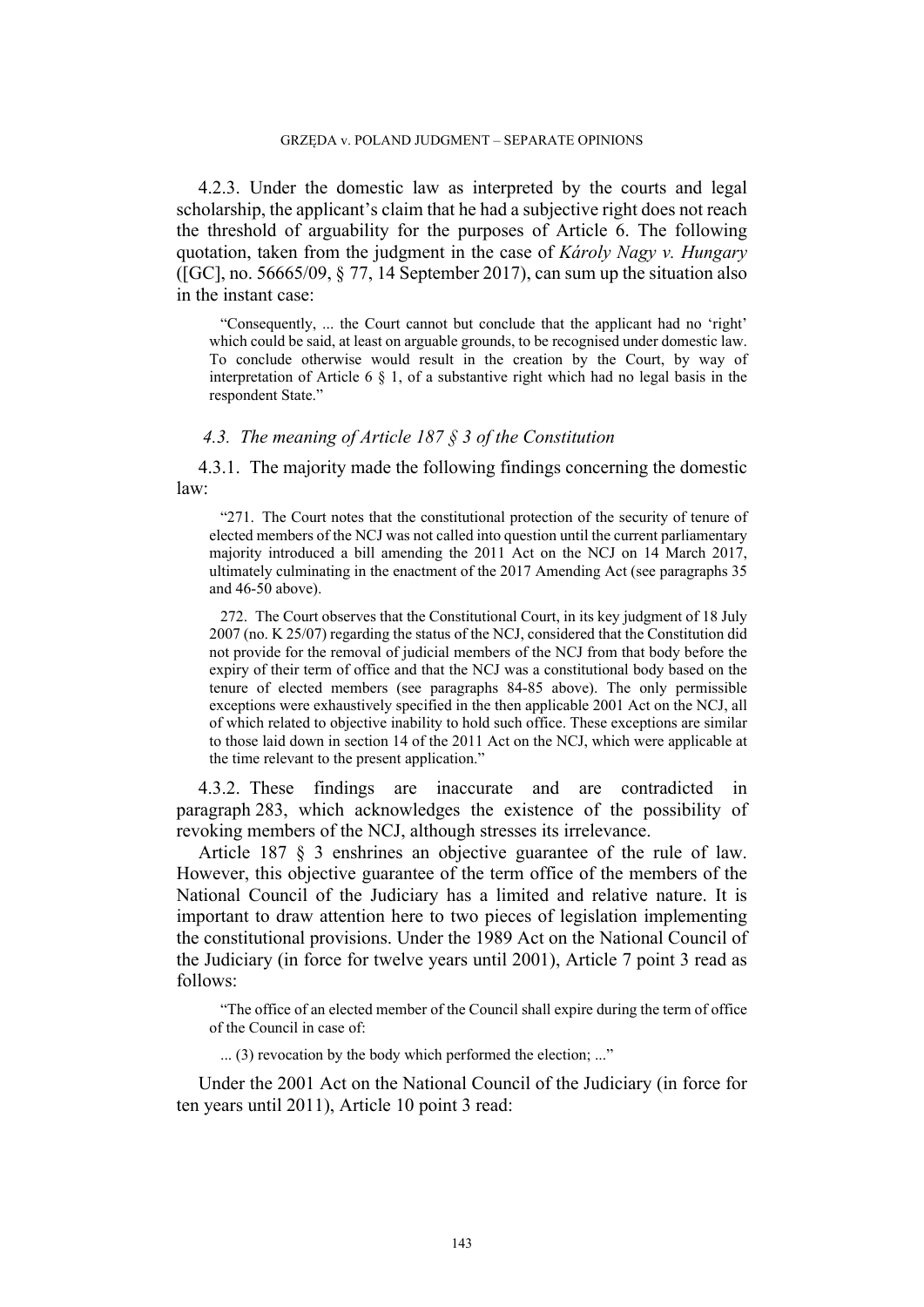"The office of an elected member of the Council shall expire before the end of the four-year term of office in case of:

... (3) revocation by the body which performed the election; ..."

As a result, from the entry into force of the Constitution in 1997 until 2011, ordinary legislation granted to the body which elected a member of the NCJ the power to revoke this appointment *ad nutum*. Members of the NCJ could be revoked at any time and did not have any guarantee of stability of their office. Their security of tenure was limited. This uncontested legislative practice, for as long as fourteen years, is not irrelevant for the interpretation of the Constitution, even if the argument is not decisive.

4.3.3. Moreover, such a solution was widely accepted in legal scholarship. L. Garlicki expressed the following view on this question ("Article 187", in L. Garlicki (ed.), *Konstytucja Rzeczypospolitej Polskiej*. *Komentarz*. Warsaw, 2004, vol. 4, pp. 5-6, emphasis added):

"The Constitution does not mention the revocation of a member of the Council before the end of its term of office, but given the nature of the Council as *sui generis* representation of professions and institutions, **a revocation would not contravene against the nature of this body.** The procedure of revocation should nonetheless be regulated by statute (see remark 11 to Article 183), and the revocation can be performed only by the body which performed the election not by the Council itself."

A. Bodnar and Ł. Bojarski commented on the same question in the following terms ("Judicial Independence in Poland", in A. Seibert-Fohr (ed.), *Judicial Independence in Transition*, Springer, 2012, emphasis added):

"Members of the NCJ **may in general be dismissed by the organs which elected them**. In case of judges (constituting the majority of the NCJ members) it is not dangerous to the integrity of the NCJ, since they are elected by different judicial selfgoverning bodies. Their function is also connected with the type of courts they represent."

4.3.4. There was a general agreement in Poland that the four-year term of office in Article 187 of the Constitution meant no more than four years with a possibility of earlier revocation, under certain conditions. Against this backdrop, the Grand Chamber tends to substitute its own interpretation of the Polish law for the well-established interpretation by domestic courts and legal scholars.

# *4.4. The question as to who should elect the judicial members of the National Council of the Judiciary*

4.4.1. The majority state the following in paragraph 312 (emphasis added):

"In the same judgment, the Constitutional Court held that Article 187 § 1 (2) of the Constitution **expressly provided that judicial members of the NCJ were to be elected by judges** (see paragraph 84 above). This finding of the Constitutional Court was an important element of its reasoning on the issues submitted to it for examination. The Court therefore notes that, in accordance with the Constitutional Court's judgment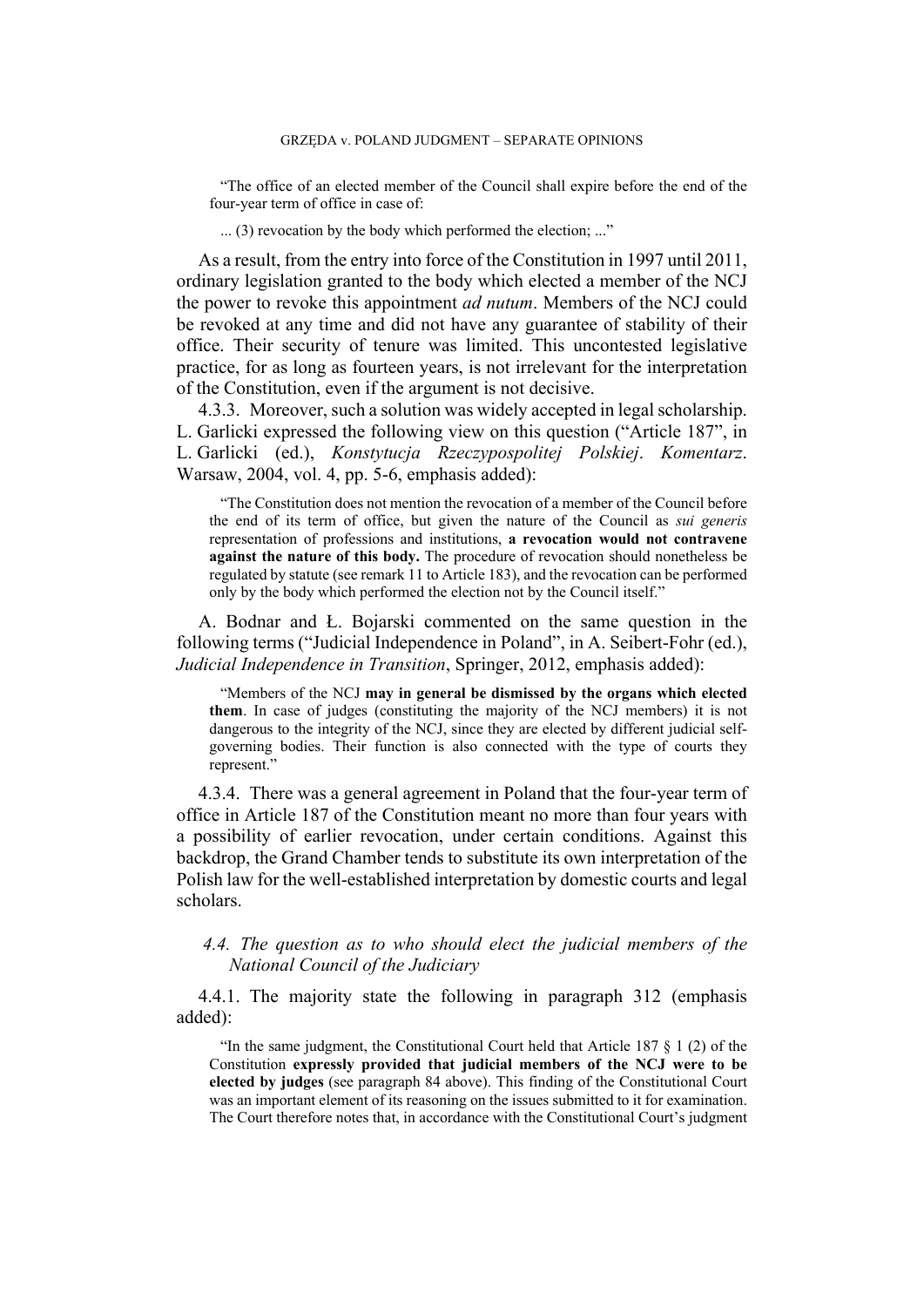of 18 July 2007, under the Constitution the independence of the Council is protected by the rule that the majority of its members are judges who are elected by other judges. This arrangement is intended to ensure that the Council can effectively exercise its constitutional role as the guardian of judicial independence."

Actually, in its judgment of 18 July 2007 (K 25/07), the Constitutional Court expressed the following view:

"The Constitution in Article 187  $\S$  1 (2) directly enshrines the principle of the election of judges to the National Council of the Judiciary, determining in this manner the personal structure of the Council. It clearly specifies that members of the National Council of the Judiciary may be judges, elected by judges, without indicating any additional features that would condition their membership in the Council."

According to the Constitutional Court, the Constitution clearly specifies that members of the National Council of the Judiciary may be judges. The principle that judges are elected by judges is mentioned only *en passant,* as an *obiter dictum*, without any further argument in support. This finding of the Constitutional Court was not an important element of its reasoning on the issues submitted to it for examination in that case (K 25/07).

4.4.2. The majority further express the following views (paragraph 315):

" ... [the Court] considers that the departure, in that judgment, from the earlier position of the Constitutional Court in its judgment of 18 July 2007, namely that judicial members of the NCJ were to be elected by judges, was not accompanied by any cogent explanation. Rather, the reasons given were, in effect, limited to the 'disagreement' of that particular bench with the previous case-law of the Constitutional Court and, therefore, such reasons should be regarded as insufficient (see, in the same vein, *Reczkowicz v. Poland*, no. 43447/19, § 238, 22 July 2021). The Court is also of the view that the Constitutional Court's findings in the judgment of 20 June 2017 did not give consideration to the constitutional mandate of the NCJ to safeguard judicial independence."

I agree that the reasons provided by the Constitutional Court were unsatisfactory, but it is incorrect to say they were limited to the expression of "disagreement" of that particular bench with that court's previous case-law. The reasoning contains quite extensive – though controversial – considerations about the constitutional mandate of the National Council of the Judiciary to safeguard judicial independence. The court's findings in the judgment of 20 June 2017 did give consideration to the constitutional mandate of the National Council of the Judiciary, although it is possible to say that they did not give **due** consideration to it. For the sake of providing a more complete picture, I would add that the Constitutional Court, in the same judgment, stated in respect of several other issues that it agreed with the views expressed in its earlier case-law.

I would also add, in this context, that the Grand Chamber, in the instant case, tacitly departs from the Court's earlier case-law which emphasised that Article 6 does not grant access to a court with the power to invalidate legislation. Not only is this tacit overruling not accompanied by any cogent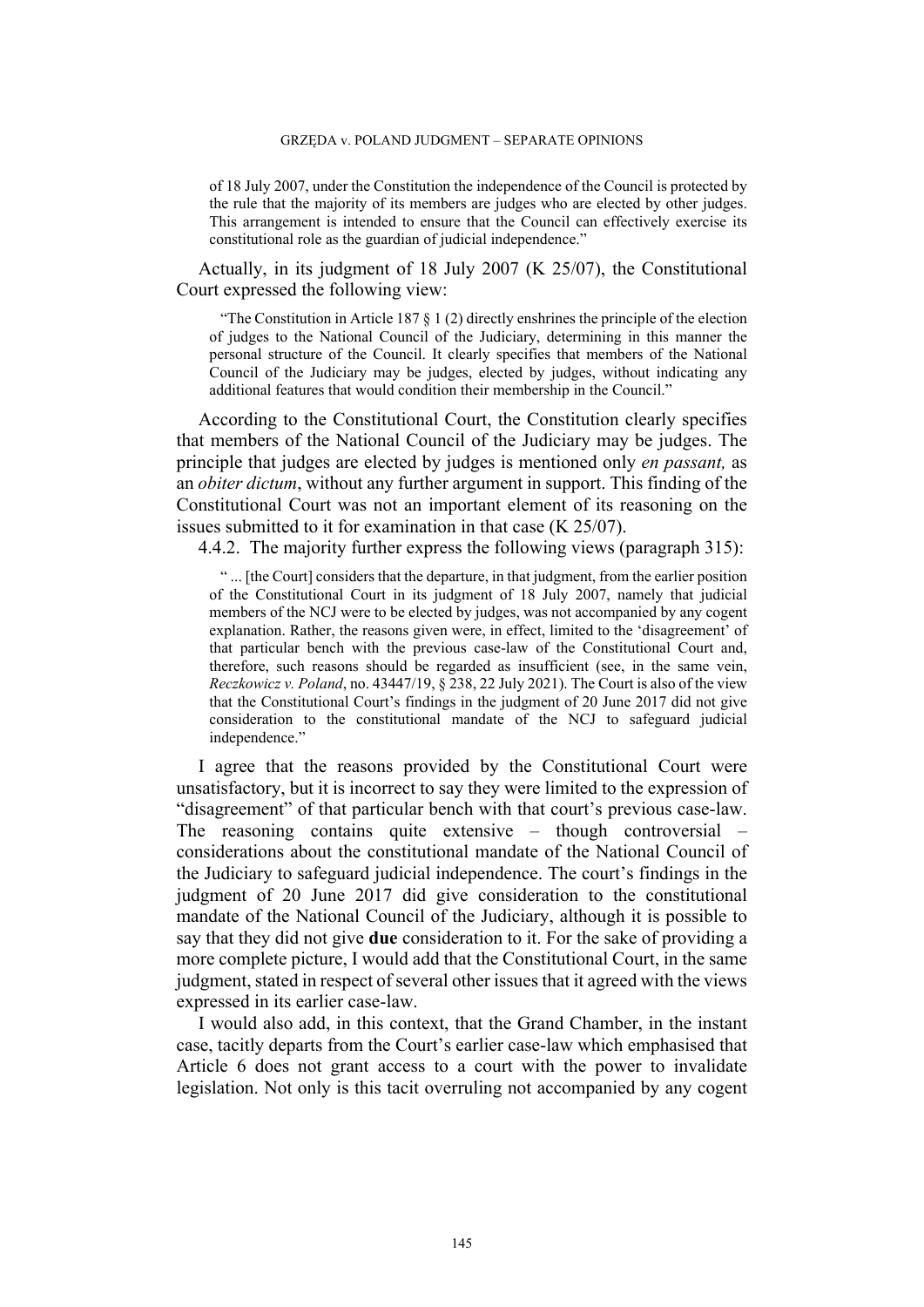explanation, the disagreement with the previous case-law has not even been stated.

### *4.5. Other specific legal arguments*

4.5.1. The majority characterise the impugned legislation in the following terms in paragraph 299:

"Section 6 of the 2017 Amending Act cannot be regarded as such an instrument since it was directed at a specific group of fifteen clearly identifiable persons – judicial members of the NCJ elected under the previous regulation, including the applicant – and its primary purpose was to remove them from their seats on that body. It was a oneoff statutory amendment that terminated *ex lege* the constitutionally prescribed tenure of the NCJ's judicial members."

The question of laws applying to single cases is of high complexity (see for instance: J. Lege, "Verbot des Einzellfallgesetzes", in D. Merten, H.-J. Papier (eds), *Handbuch der Grundrechte in Deutschland und Europa*, C.F. Müller Verlag, Heidelberg, 2009, pp. 439-492). The problem with the approach adopted by the majority is that any transitional provisions usually apply to a set of clearly identifiable persons. The critique that is developed in the reasoning without any further qualification or nuance undermines any transitional provisions. It is interesting to note, in this context, the views expressed by the Venice Commission and the Directorate General of Human Rights and Rule of Law (DGI) of the Council of Europe, adopted in respect of draft legislation in Moldova (Urgent Joint Amicus Curiae Brief of the Venice Commission and the Directorate General of Human Rights and Rule of Law (DGI) of the Council of Europe on Three Legal Questions Concerning the Mandate of Members of Constitutional Bodies, Opinion No. 1003/2020, § 36):

"The [Venice] Commission has pointed out that the laws whose effects are directed against a specific person (so called '*ad hominem* laws') are contrary to the rule of law [footnote omitted] A similar approach has been maintained by the ECtHR [footnote omitted]. Indeed, *ad hominem* means related to a person, addressed directly to a person, related to or associate [*sic*] with or against a particular person. Turning to the current context and the question raised by the Constitutional Court, it appears that the proposed amendment is not directed against a specific person (A or B), but only deal [*sic*] with the members who are in office in the circumstances of the transition, regardless of their individual personality; it does not refer to a reason connected to a specific person. This is confirmed by the fact that the possibility for the current lay members to remain in office is explicitly provided, subject to their endorsement by a larger majority than the ruling one."

#### 4.5.2. The majority, in paragraph 270, argue further in the following way:

"In this connection, the Government's argument that under Polish law there is no right to exercise public authority does not carry much weight, as the applicant is not claiming such a right. Rather, he claims the right to serve the term of office for which he was lawfully elected."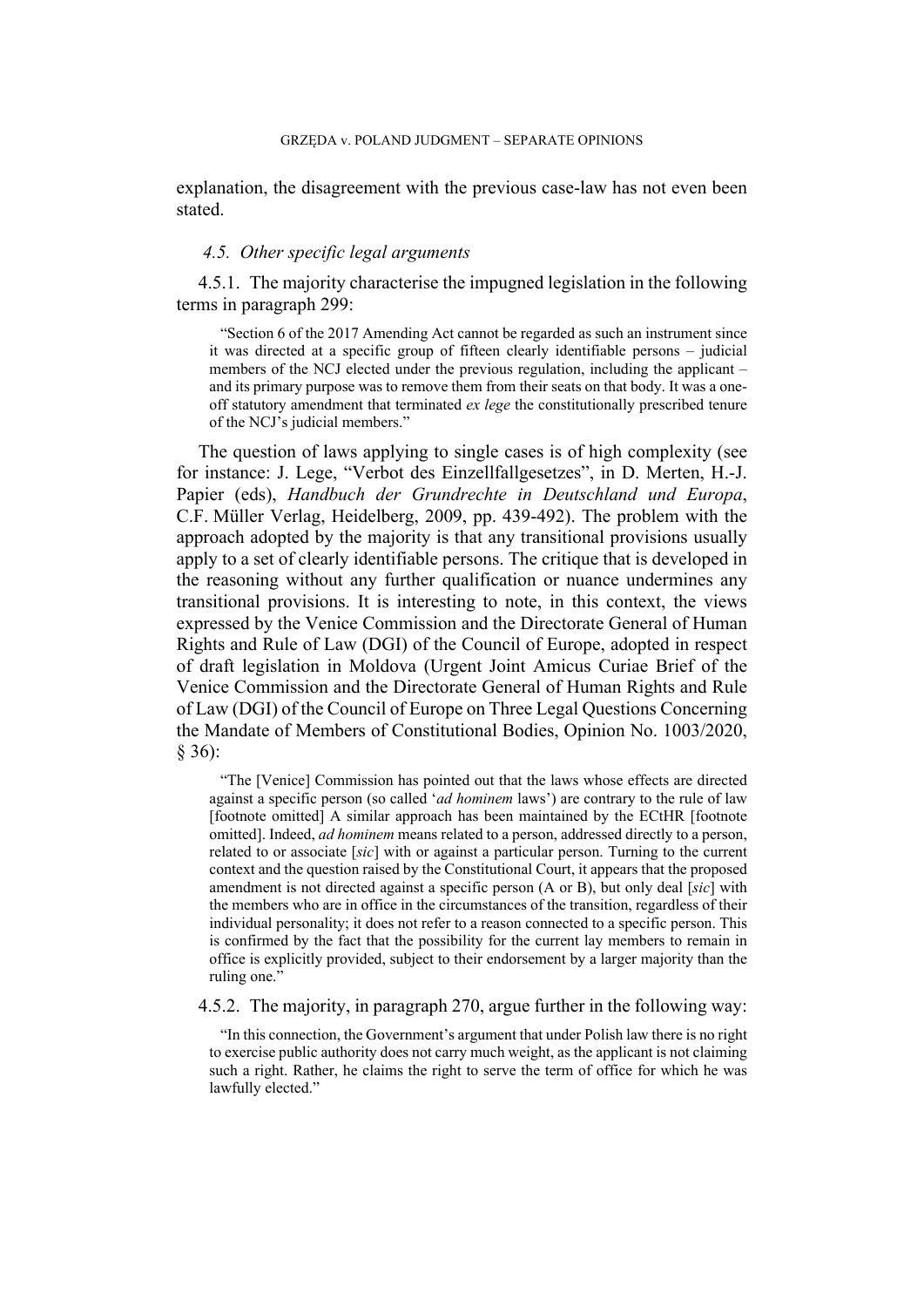The Government's argument would have required a different answer. The distinction between exercising public authority and serving the full term of office does not make sense in the context of the instant case, because the two are intrinsically linked. Membership in the National Council of the Judiciary goes hand in hand with the exercise of public power. The members of the National Council of the Judiciary are not there for the purpose of serving the full term of office but for the purpose of exercising public power. Had Parliament chosen to deprive the serving members merely of the right to vote without revoking them from the Council, this would not have solved the problem raised by the applicant.

4.5.3. The view (expressed in paragraph 279) that judicial members of the National Council of Judiciary could be elected for a term of less than four years is problematic from the viewpoint of the Constitution, which states that its members must be elected for four years. Anyone elected for such a shorter term of office could try to claim, invoking the instant judgment, that the limitation is not compatible with the Constitution.

### **5. The** *Eskelinen* **test as applied in the instant case**

5.1. In the instant case, the majority decided to approach the case upon the basis of the *Eskelinen* test. This approach warrants several objections.

5.2. Firstly, as mentioned above, the most important legal issue arising in the instant case, namely the question whether Article 6 grants access to a court empowered to invalidate primary legislation has been left unaddressed. The whole reasoning evolves as if the case were about access to a court empowered to apply legislation.

Secondly, the *Eskelinen* criteria were devised to assess limitations on access to a court empowered to adjudicate upon disputes concerning the application of the law, not its content. These criteria are not at all adapted to the resolution of issues concerning judicial review of primary legislation. Both the pleadings of the parties and the reasoning entertain an ambiguity concerning the scope of the powers of the court which has to be accessed. In particular, it is not clear how access to a court empowered to review lawapplying measures is articulated with the right of access to a court empowered to review legislation and why the exclusion of access to the first should be relevant for assessing exclusion of access to the latter. Under these circumstances, it is very difficult to understand and follow the logic of the reasoning.

Thirdly, the answer to the second question under the *Eskelinen* test presupposes that access has been excluded. It does not make sense to verify whether an exclusion is justified if it is not certain that there is an exclusion at all.

Fourthly, as mentioned above, limitations on access to a court empowered to address the grievances raised by the applicant were put in place well before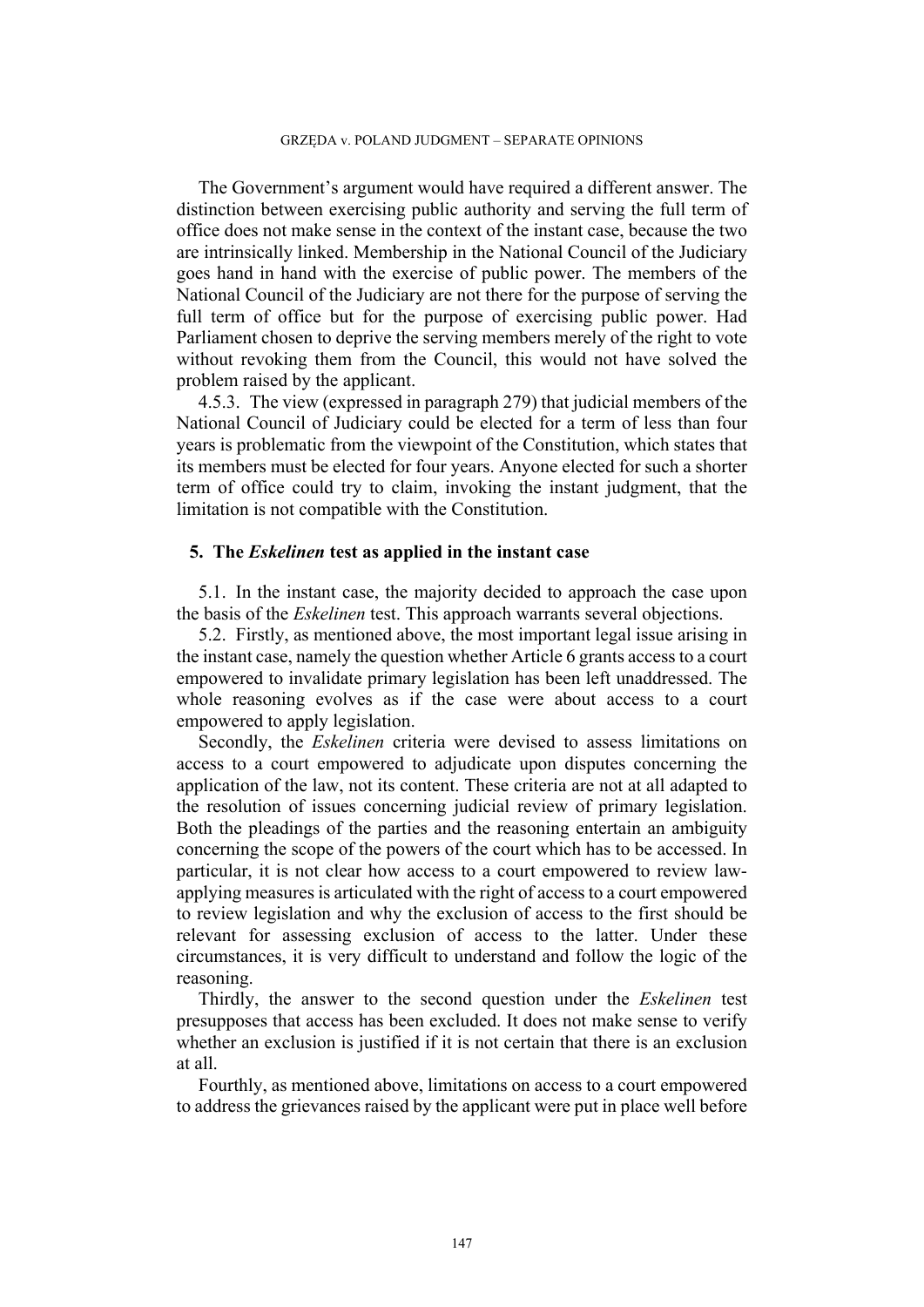the reforms of the judiciary, which began in 2015. The whole assessment of the subsequent reforms is completely irrelevant for the purpose of answering the question whether these limitations are justified. The legitimacy of previous general limitations upon access to a court cannot depend upon the legitimacy of the subsequent reforms of the judiciary. Had the subsequent reforms been compliant with the rule of law, the assessment of the legitimacy of limitations upon access to a court would have been the same. Moreover, the issue which matters for the public is the general question whether such limitations upon access to a court are permissible under the Convention and under what conditions, not the specific question the majority try to answer, namely the question whether the limitations upon access to a court put in place in Poland before 2015 were still permissible in the narrow context of the reforms of the judiciary carried out from 2015 onwards.

Fifthly, the majority express the following views in paragraph 264:

"It would be a fallacy to assume that judges can uphold the rule of law and give effect to the Convention if domestic law deprives them of the guarantees of the Articles of the Convention on matters directly touching upon their individual independence and impartiality (see *Bilgen*, § 79, and *Broda and Bojara*, § 120, both cited above)."

#### And further in paragraph 302:

"The Court reiterates that judges can uphold the rule of law and give effect to the Convention only if domestic law does not deprive them of the guarantees required under the Convention with respect to matters directly touching upon their individual independence and impartiality (see paragraph 264 above)."

#### Then in paragraph 327:

"Members of the judiciary should enjoy – as do other citizens – protection from arbitrariness on the part of the legislative and executive powers, and only oversight by an independent judicial body of the legality of a measure such as removal from office is able to render such protection effective (see, *mutatis mutandis*, *Kövesi*, § 124, and *Bilgen*, § 79, both cited above)."

It appears from these quotations that – on the one hand – the majority apply the *Eskelinen* test and – on the other – they explain that the *Eskelinen* test is not applicable to matters directly touching upon judicial independence, because in any event limitations on access to a court in this domain are *per se* not permissible. In other words, the whole *Eskelinen* test becomes pointless in respect of judges. If so, any considerations about the legitimacy of judicial reforms in Poland become even more irrelevant for resolving the instant case. These considerations may nonetheless create confusion as to the extent to which the general principles relied on in the instant case are universally applicable and the extent to which they apply in the specific context of the reforms carried out in Poland from 2015 onwards.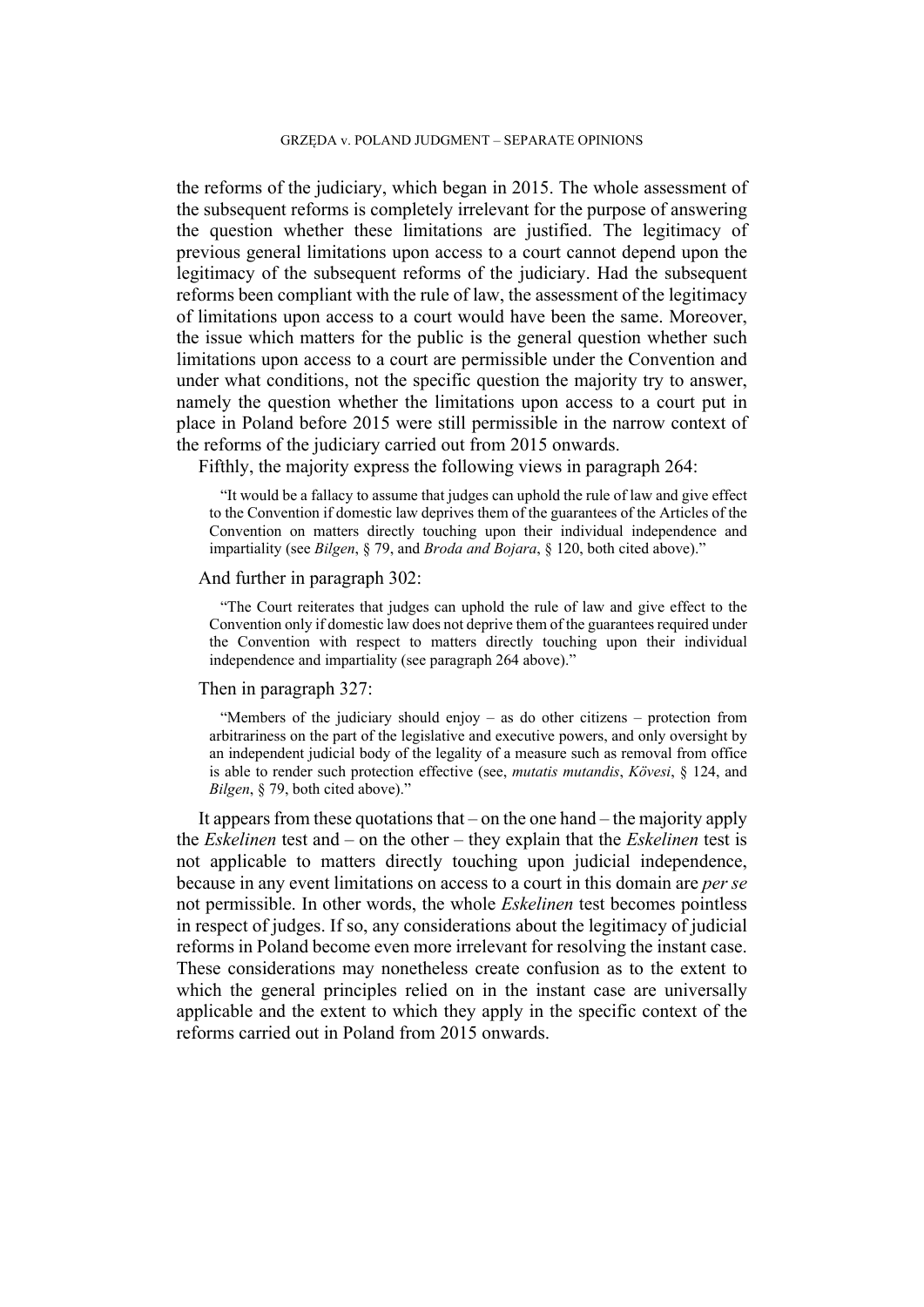### **6. The legal consequences of the judgment**

6.1 Given the conditional nature of the violation of the Convention found in the instant case, based upon the pleadings of the Government, and given that the Grand Chamber is unsure whether access to a court has really been excluded in the domestic law, it is not clear whether the respondent State has to take any general measures whatsoever to implement this judgment.

6.2. The judgments of the Court produce *erga omnes* effects. The instant judgment is based upon the implicit assumption that Article 6 grants access to a court empowered to review and invalidate legislative measures touching upon judicial independence and impartiality. If I understand the reasoning correctly, all High Contracting Parties should then put in place not only a mechanism of judicial review of primary and secondary legislation in matters touching upon judicial independence and impartiality but also open access to such review for judges.

### **7. Conclusion**

7.1. Initially, individual rights were understood as entitlements protecting individuals against acts of public authorities. A person could claim individual rights against public power but could not claim individual rights while exercising public power. Under the traditional approach, as stated above, judicial independence is a matter of institutional arrangements: the separation of powers and a system of checks and balances in interinstitutional relations.

Under the Court's case-law, Article 6 has begun to apply to public law disputes between holders of State power, implicitly transforming them into a matter of private interest. Some holders of public power may now cumulate, in respect of the same actions or situations, the advantages of both public power and individual rights, acting as both power-holders and right-holders (see, in particular, my separate opinions appended to the judgments in *Baka v. Hungary* [GC], no. 20261/12, 23 June 2016; *Szanyi v. Hungary*, no. 35493/13, 8 November 2016; *Selahattin Demirtaş v. Turkey (no. 2)*, no. 14305/17, 20 November 2018; and *Broda and Bojara*, cited above). If – with the development of the case-law – judicial independence becomes more and more an individual right of a judge, then the exercise of judicial power and judicial discretion become protected by human rights. The fundamental distinction in modern law between the individual and State organs is blurred and thus the whole concept of individual rights is called into question. As a result, the rule of law is eroded. The instant judgment contributes to enhancing this tendency.

7.2. Secondly, the instant case shows that the erosion of the rule of law at the domestic level may contaminate – in many different ways – the rule of law at the supranational and international level. The instant judgment has been rendered without duly taking into account procedural justice, and the